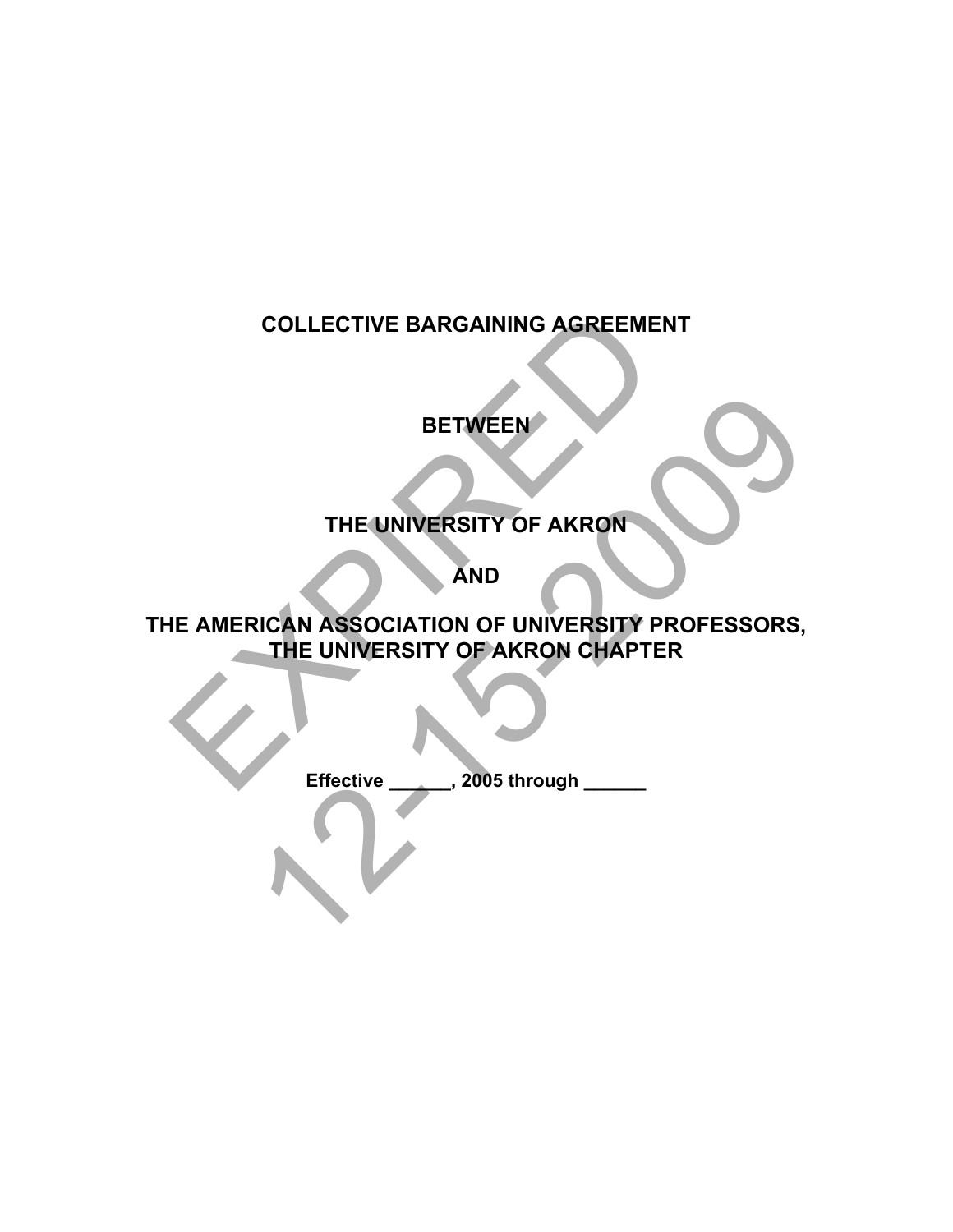# **TABLE OF CONTENTS**

| ARTICLE 1  PREAMBLE …………………………………………………………………………………1                                  |  |
|---------------------------------------------------------------------------------------|--|
|                                                                                       |  |
|                                                                                       |  |
|                                                                                       |  |
|                                                                                       |  |
|                                                                                       |  |
|                                                                                       |  |
|                                                                                       |  |
| ARTICLE 9 ACADEMIC FREEDOM, RIGHTS, AND RESPONSIBILITIES 5                            |  |
|                                                                                       |  |
|                                                                                       |  |
| ARTICLE 12 GRIEVANCE AND ARBITRATION PROCEDURES                                       |  |
|                                                                                       |  |
| ARTICLE 14 DISCIPLINARY ACTION <b>ACCEPT AND LARGE ARTICLE 14 DISCIPLINARY ACTION</b> |  |
|                                                                                       |  |
|                                                                                       |  |
|                                                                                       |  |
|                                                                                       |  |
|                                                                                       |  |
| ARTICLE 20 DISTANCE AND DISTRIBUTED LEARNING  118                                     |  |
|                                                                                       |  |
| ARTICLE 22 DISTINGUISHED PROFESSOR                                                    |  |
|                                                                                       |  |
| ARTICLE 24 PROFESSIONAL ACTIVITIES OUTSIDE THE UNIVERSITY  124                        |  |
|                                                                                       |  |
|                                                                                       |  |
|                                                                                       |  |
|                                                                                       |  |
|                                                                                       |  |
|                                                                                       |  |
|                                                                                       |  |
| ARTICLE 32 DURATION AND NEGOTIATION PROCEDURE  129                                    |  |
| ATTACHMENT #1 SUMMARY PLAN DESCRIPTION (to be added)                                  |  |
| MEMORANDA OF UNDERSTANDING (to be added)                                              |  |
|                                                                                       |  |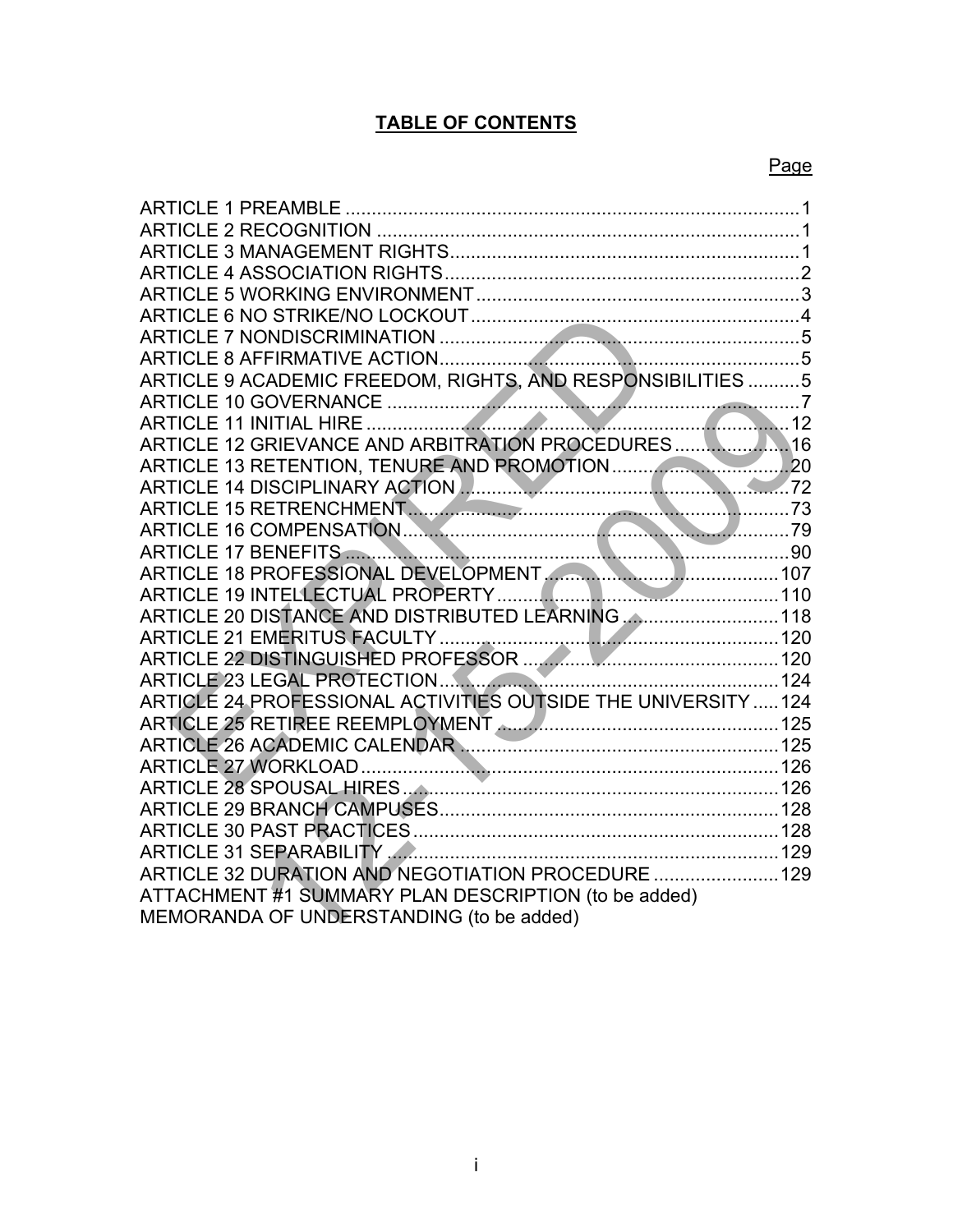## **ARTICLE 1 PREAMBLE**

#### Section 1. Agreement.

This is an agreement by and between The University of Akron (hereinafter referred to as the "University") and the American Association of University Professors, The University of Akron Chapter (hereinafter referred to as Akron-AAUP).

#### Section 2. Purpose.

The purpose of this Agreement is to set forth the understanding between the University and the Akron-AAUP as to the terms and conditions of employment of members of the bargaining unit as specified herein.

# **ARTICLE 2 RECOGNITION**

The University recognizes the Akron-AAUP as the sole and exclusive representative for the members of the bargaining unit described below for the purpose of collective bargaining as defined in Section 4117.01 of the Ohio Revised Code.

The bargaining unit shall include all full-time faculty at the Akron and Wayne College campuses of The University of Akron, including librarians holding faculty rank. The following shall be excluded: President; Vice Presidents; Deans; Assistant Deans and Associate Deans of Colleges, Assistants to the President and Vice Presidents; Division Chairs and Department Chairs and School Directors; Adjunct, part-time, temporary, visiting and research faculty; contract professional employees, faculty whose primary appointment is in the University of Akron School of Law; supervisory employees, and all other employees of the University. 12. Purpose.<br>
The Akron-AAUP as to the terms and conditions of employment<br>
The Akron-AAUP as to the terms and conditions of employment<br>
ing unit as specified herein.<br> **ARTICLE 2**<br> **RECOGNITION**<br>
inversity recognizes the Ak AUP as to the terms and conditions of employment of members of<br>specified herein.<br> **ARTICLE 2**<br> **RECOGNITION**<br>
cognizes the Akron-AAUP as the sole and exclusive representative<br>
the bargaining unit described below for the pu

# **ARTICLE 3 MANAGEMENT RIGHTS**

Section 1. Recognizing that Ohio law vests full authority and responsibility for the operation of the University in the Board of Trustees and restricts the power of the Board to delegate its authority and responsibility, the University, acting by and through its duly constituted authorities, retains and reserves exclusively to itself all rights, powers, prerogatives, responsibilities, and authority vested in it, whether exercised or not.

Section 2. Without limiting the generality of the foregoing, it is understood and agreed that, except as otherwise provided in this Agreement, the Board has the right to adopt new or modify or terminate existing rules, policies, regulations, and procedures in furtherance and accomplishment of its statutorily mandated authorities and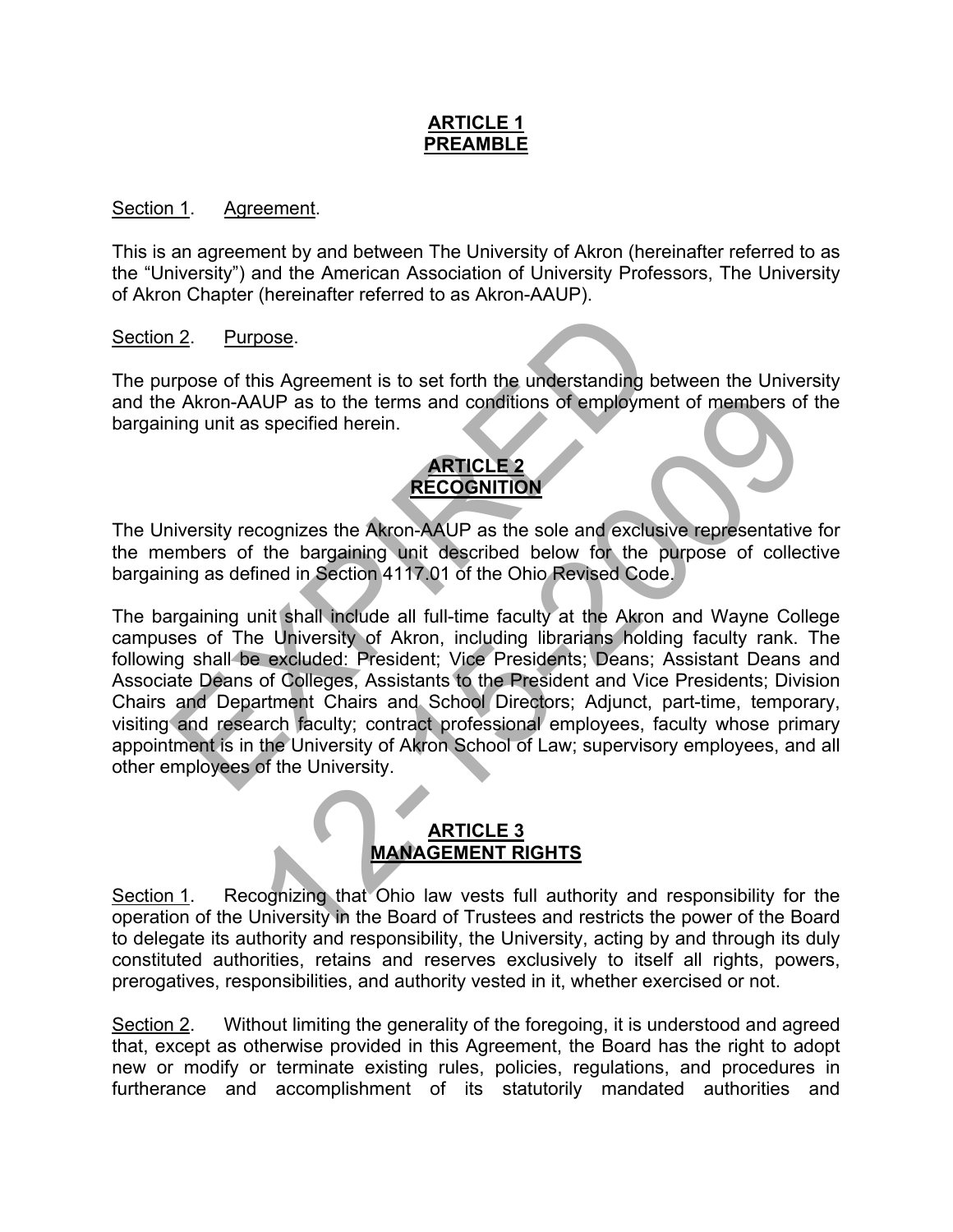responsibilities. The Board shall also have the right to take any action it considers necessary and proper to effectuate any management right reserved to it by Section 4117.08(C) of the Ohio Revised Code, including:

- A. Determine matters of inherent managerial policy which include, but are not limited to areas of discretion or policy such as the functions and programs of the public employer, standards of services, its overall budget, utilization of technology, and organizational structure;
- B. Direct, supervise, evaluate, or hire employees;
- C. Maintain and improve the efficiency and effectiveness of governmental operations;
- D. Determine the overall methods, process, means, or personnel by which governmental operations are to be conducted;
- E. Suspend, discipline, demote, or discharge for just cause, or lay off, transfer, assign, schedule, promote, or retain employees;
- F. Determine the adequacy of the work force;
- G. Determine the overall mission of the employer as a unit of government;
- H. Effectively manage the work force;
- I. Take actions to carry out the mission of the public employer as a governmental unit. B. Direct, supervise, evaluate, or hire employees;<br>
C. Maintain and improve the efficiency and effectiveness<br>
operations;<br>
D. Determine the overall methods, process, means, or p<br>
governmental operations are to be conducted

# **ARTICLE 4 ASSOCIATION RIGHTS**

## Section 1. Access to Information for Contract Implementation.

A. At the beginning of the fall semester of each academic year, the Administration will furnish to Akron-AAUP a complete list of all members of the bargaining unit, including name, academic department, rank, tenure status, gender, years in service, years in rank, year of highest degrees, and base salary. Interim changes, including promotions, terminations, and new hires of bargaining unit faculty, complete with name, academic department, rank, tenures status, and base salary where new or changed, will be provided to the Akron-AAUP immediately following confirmation of the employment action by the Board of Trustees. ermine the overall methods, process, means, or personnel by with<br>erminental operations are to be conducted;<br>spend, discipline, demote, or discharge for just cause, or lay<br>ster, assign, schedule, promote, or retain employee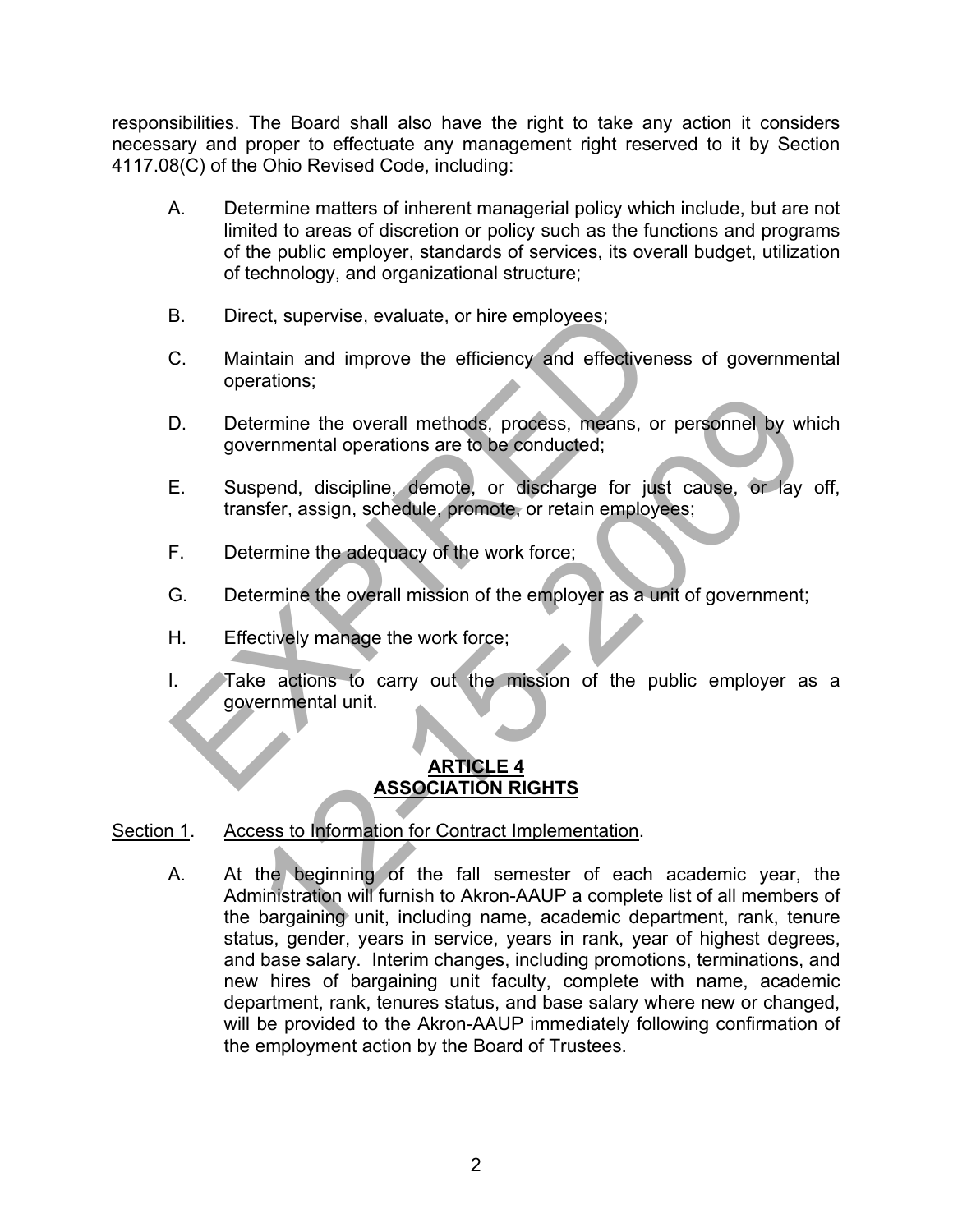- B. Upon written request by the Akron-AAUP, the Administration agrees to make available to Akron-AAUP, both in hardcopy and electronic formats, such data and information that is reasonably related to the enforcement or negotiation of this Agreement and future Agreements, including, but not limited to, any and all budgets, financial reports and student enrollment data.
- C. Akron-AAUP will be furnished information regarding Board of Trustees meetings and actions in accord with Ohio's open meeting and public records laws.

## Section 2. Access to University Resources.

- A. During the term of this Agreement the University will allow the full-time use of a room for union officers and designated union representatives.
- B. The University will deduct regular union dues, fees, fines, and assessments established under the terms of the Akron-AAUP Constitution, using payroll deduction for Akron-AAUP members. All deductions, together with an alphabetical list of names of members of the Akron-AAUP whose dues have been deducted, shall be transmitted to the Akron-AAUP no later than the fifteenth (15th) of the following month, and upon receipt, the Akron-AAUP shall assume full responsibility for the disposition of all funds deducted. The University shall assess no charge upon Akron-AAUP for the administering of these deductions. records laws.<br>
2. Access to University Resources.<br>
A. During the term of this Agreement the University will allow of a room for union officers and designated union repres<br>
B. The University will deduct regular union dues,<br> ing the term of this Agreement the University will allow the full-time<br>
12. University will deduct regular union dues, fees, fines,<br>
12. University will deduct regular union dues, fees, fines,<br>
12. University will deduct r
- C. An electronic copy of this Agreement in .pdf format will be provided to the Akron-AAUP.

## Section 3. Service Recognition.

For purposes of service recognition only, all University committees and administrators evaluating bargaining unit faculty performance shall consider and credit service to the local Akron-AAUP union in the same manner as they consider and credit service to all other University committees; and, shall consider and credit service to the state and national AAUP in the same manner as they consider and credit service to all other professional associations.

#### **ARTICLE 5 WORKING ENVIRONMENT**

Section 1. The University recognizes the importance of an adequate working environment and supporting services to promote effective teaching, learning, research and creative activities, and service consistent with the University's mission. Therefore, within the limits of available space and resources, as determined by the University, the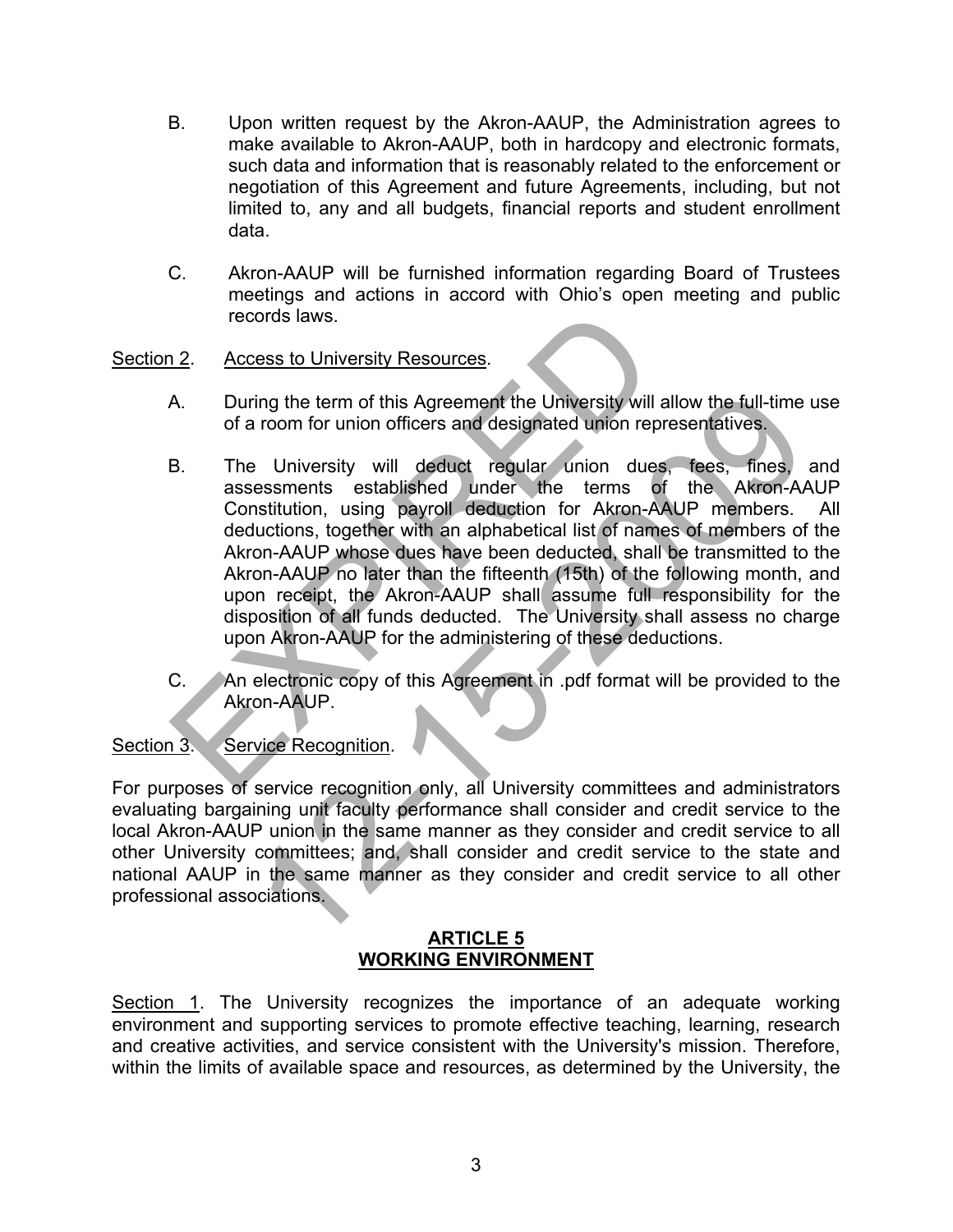University shall make a good faith effort, in a timely fashion, to provide each member of the bargaining unit the following:

- A. Suitable office space with appropriate facilities and equipment therein;
- B. Adequate administrative, technological, and clerical support;
- C. Access to copying services for his or her reasonable academic copying needs;
- D. Office and classroom supplies; and
- E. Library resources, computing systems, classrooms, and laboratories that are responsive to bargaining unit faculty and student needs.

Section 2. The University will make a good faith effort to respond in a timely fashion to reasonable requests from the bargaining unit faculty for measures to secure hazardous materials, and also address concerns or issues related to compliance with applicable O.S.H.A. standards. The University will timely notify the Akron-AAUP of any such request and the University's response, as well as any instance of non-compliance with applicable O.S.H.A. standards of which the University has been made aware. D. Office and classroom supplies; and<br>
E. Library resources, computing systems, classrooms, an<br>
are responsive to bargaining unit faculty and student nee<br>
12. The University will make a good faith effort to respond<br>
sonab

# **ARTICLE 6 NO STRIKE/NO LOCKOUT**

Section 1. The University and the Akron-AAUP agree that all differences arising under this Agreement shall be resolved by peaceful and appropriate means without any interruption of or interference with the University's programs or operations.

Section 2. During the term of this Agreement, the Akron-AAUP and its agents and officials will not instigate, cause, support, aid, finance, condone, authorize, or participate in, nor shall the bargaining unit faculty instigate, cause, support, aid, finance, condone, authorize, or participate in, any strike, sympathy strike, or any action that would diminish the quantity or quality of work performed by bargaining unit faculty or that would in any way interrupt or interfere with the operations or programs of the University. Such prohibited action includes any violations of Ohio Revised Code, §4117.14(D)(2), §4117.01(H), and §4117.01(I). responsive to bargaining unit faculty and student needs.<br>
1. University will make a good faith effort to respond in a timely fast<br>
equests from the bargaining unit faculty for measures to see<br>
tals, and also address concer

Section 3. Any member of the bargaining unit who engages in any activity in violation of this Article shall be subject to the imposition of sanctions up to and including dismissal.

Section 4. Neither the University nor its agents or representatives shall conduct a lockout of bargaining unit faculty during the term of this Agreement.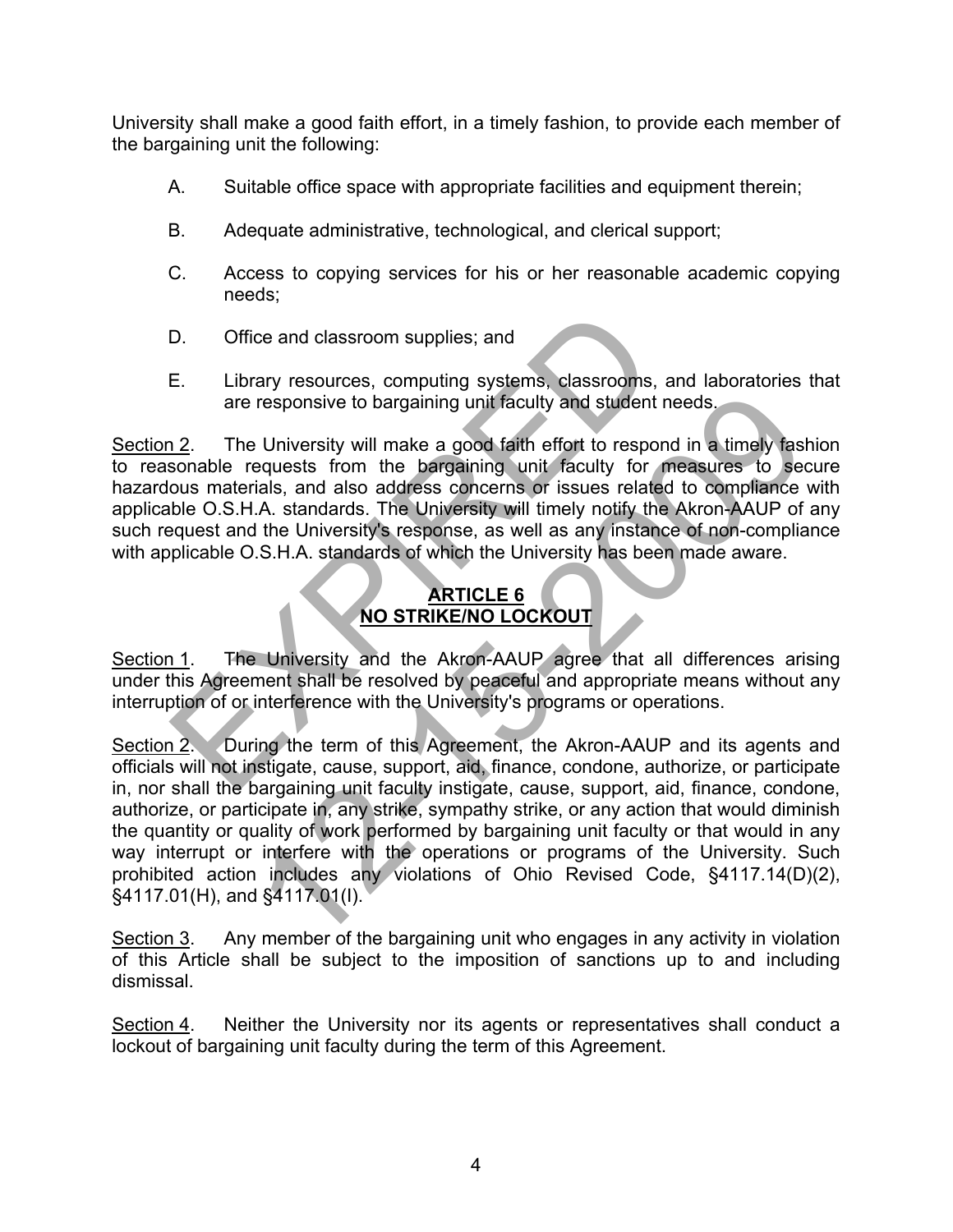Section 5. The Akron-AAUP shall inform all members of the bargaining unit concerning their obligations under the provisions of this Article, and the necessity of complying with these obligations, and shall further inform bargaining unit faculty that the Akron-AAUP disapproves of any action that violates this Article.

Section 6. Neither the Akron-AAUP nor any of its bargaining unit members shall engage in any action in violation of Ohio Revised Code Section 4117.18. The University expressly retains all rights accorded to it pursuant to Ohio Revised Code Chapter 4117 in responding to any activity prohibited by this Article.

Section 7. Nothing contained in this Agreement shall preclude or be construed to preclude the University or the Akron-AAUP from seeking available remedies in a court of law for violation of this Article, including but not limited to injunctive relief.

# **ARTICLE 7 NONDISCRIMINATION**

The University agrees to refrain from discriminating against or harassing any bargaining unit faculty member on account of his or her race, color, ancestry, national origin, sex, religion, age, disability, veteran's status, or any other legally protected classification or sexual orientation. The University recognizes its legal duty to refrain from discriminating against or harassing any bargaining unit faculty member on account of his or her membership in or activities on behalf of the Akron-AAUP. 17. Nothing contained in this Agreement shall preclude of the University or the Akron-AAUP from seeking available reform in the University of this Article, including but not limited to injunctive<br> **ARTICLE 7**<br> **MONDISCRIMI EXECTE 7**<br> **EXECTE TO MONDISCRIMINATION**<br>
STRIPLE TO ACCONDIBUTE THE TO A MONDISCRIMINATION<br>
DETERM STATES SETS A CONFIDENCIAL CONFIDENCIAL CONFIDENCIAL CONFIDENCIAL<br>
IT THE UNIVERSITY recognizes its legal duty to refram

# **ARTICLE 8 AFFIRMATIVE ACTION**

The University affirms its established policy of non-discrimination in employment, appointment, promotion, tenure, layoff, etc. The University declares its determination to actively recruit, retain and promote qualified women and minorities.

# **ARTICLE 9 ACADEMIC FREEDOM, RIGHTS, AND RESPONSIBILITIES**

Section 1. The parties subscribe to the following statements drawn from the *1940 Statement of Principles on Academic Freedom and Tenure (*Sections 2 - 4 below*),* and from the *Statement on Professional Ethics* (Section 5 below), both issued by the American Association of University Professors.

Section 2. Bargaining unit faculty are entitled to full freedom in research and in the publication of the results, subject to the adequate performance of their other academic duties; but research for pecuniary return should be based upon a prior understanding with the authorities of the institution. The principles of academic freedom and freedom of inquiry shall be interpreted to include freedom of expression in both traditional print and newly-emerging electronic formats such as the creation of digital images, web sites, or home pages.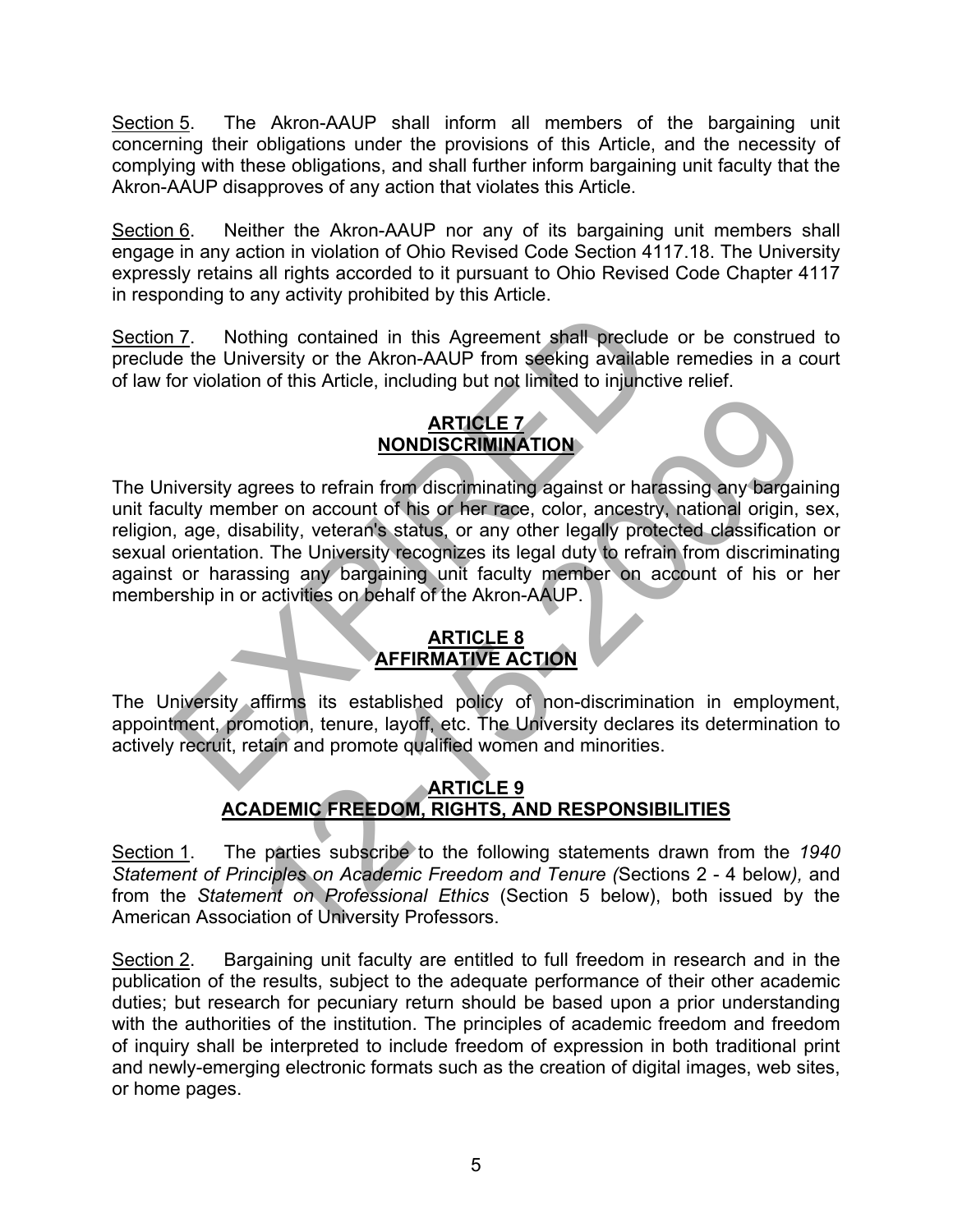Section 3. Bargaining unit faculty are entitled to freedom in the classroom (including the virtual classroom) in discussing their subject, but they should be careful not to introduce into their teaching controversial matter that has no relation to their subject.

Section 4. College and University faculty are citizens, members of a learned profession, and members of an educational institution. When they speak or write as citizens, they should be free from institutional censorship or discipline, but their special position in the community imposes special obligations. As scholars and members of the institution, they should remember that the public may judge their profession and their institution by their utterances. Hence they should at all times be accurate, should exercise appropriate restraint, should show respect for the opinions of others, and should make every effort to indicate that they are not speaking for the institution.

## Section 5.

- A. Members of the bargaining unit, guided by a deep conviction of the worth and dignity of the advancement of knowledge, shall recognize the special responsibilities placed upon them. Their primary responsibility to their subject is to seek and state the truth as they see it. To this end bargaining unit faculty shall devote their energies to developing and improving their scholarly competence. They have an obligation to exercise critical selfdiscipline and judgment in using, extending, and transmitting knowledge. They shall practice intellectual honesty. Although bargaining unit faculty may follow subsidiary interests, these interests must never seriously hamper or compromise their freedom of inquiry. on, they should remember that the public may judge their proposition by their utterances. Hence they should at all times be appropriate restraint, should show respect for the opinio make every effort to indicate that they
- B. As teachers, bargaining unit faculty shall encourage the free pursuit of learning in their students. They shall hold before them the best scholarly and ethical standards of their discipline. Bargaining unit faculty shall demonstrate respect for students as individuals and adhere to their proper roles as intellectual guides and counselors. Members of the bargaining unit shall make every reasonable effort to foster honest academic conduct and ensure that their evaluations of students reflect each student's true merit. They shall avoid any exploitation, harassment, or discriminatory treatment of students. They shall acknowledge significant academic or scholarly assistance from students. They shall protect students' academic freedom. mbers of the bargaining unit, guided by a deep conviction of the w<br>dignity of the advancement of knowledge, shall recognize the specionsibilities placed upon them. Their primary responsibility to the fact to seek and state
- C. As colleagues, bargaining unit faculty have obligations that derive from common membership in the community of scholars. Members of the bargaining unit shall not discriminate against or harass colleagues. They shall respect and defend the free inquiry of associates. In the exchange of criticism and ideas bargaining unit faculty shall show due respect for the opinions of others. Bargaining unit faculty shall acknowledge academic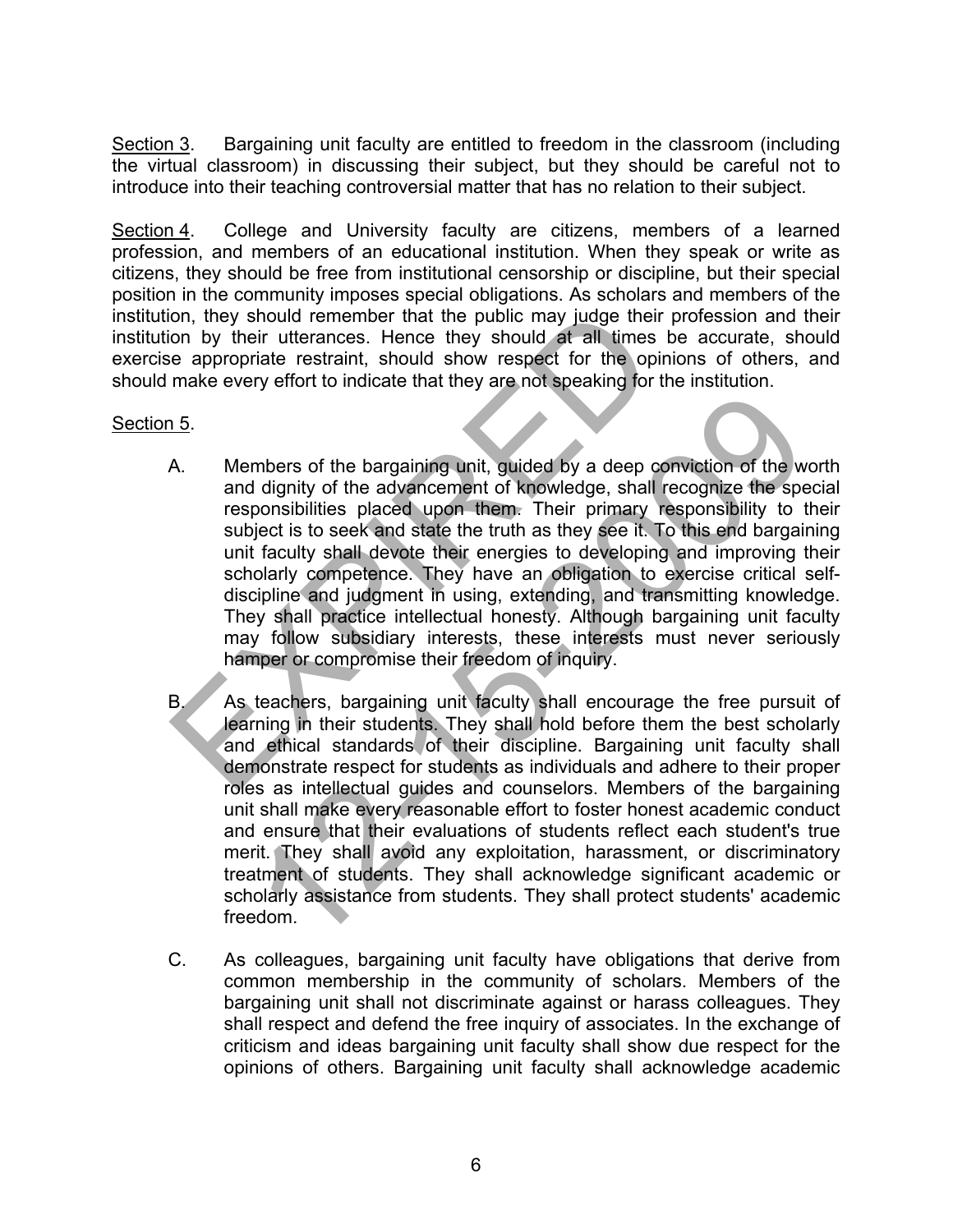debts and strive to be objective in their professional judgment of colleagues.

#### **ARTICLE 10 GOVERNANCE**

## Section 1. Board of Trustees.

The government of The University of Akron is vested in a board of eleven trustees who shall be appointed by the Governor, with the advice and consent of the Ohio Senate. The authority of government vested by law in the Board of Trustees of The University of Akron shall in fact be exercised by the Board of Trustees. The Board of Trustees may consult with Faculty Senate about shared collegial academic governance in such fundamental areas as curriculum, subject matter and methods of instruction, and faculty research. Administrative decisions about the utilization of available resources, organizational structure, the operation and staffing of all auxiliary facilities, and administrative personnel shall be the exclusive prerogative of the Board of Trustees, consistent with Article 3 (Management Rights). e appointed by the Governor, with the advice and consent of thority of government vested by law in the Board of Trustes of the Board of Trustes. The Board in fact be exercised by the Board of Trustes. The Board is institut

Notwithstanding the exclusive right of Akron-AAUP to negotiate and reach agreement on terms and conditions of employment, recognized in Article 2 (Recognition), and the right of the University Administration to carry out its ordinary and customary functions of management, recognized in Article 3 (Management Rights), the parties agree that it is mutually desirable that the collegial system of shared academic governance be maintained and strengthened so that faculty will have a mechanism and procedures, independent of collective bargaining, for appropriate participation in the governance of the University.

The Board of Trustees and Akron-AAUP recognizes that interdependence among the constituents of the University serves to enhance the University's ability to address educational issues; and, that one facet of this interdependence is that bargaining unit faculty and others have a role in the selection of the President, the Provost, academic deans, and department chairs. The recommendation for the positions of academic deans and department chairs to the Board of Trustees shall be the responsibility of the President. Such recommendation shall be made with the advice of, in consultation with, and with participation of the appropriate bargaining unit faculty as set out below. is as a curriculum, subject matter and methods of instruction, and factoristative decisions about the utilization of available resourch tructure, the operation and staffing of all auxiliary facilities, transments that be t

Section 2. Faculty Participation in the Selection of Deans in Degree-Granting Colleges and University Libraries.

The deans of degree-granting colleges and University Libraries are appointed by the Board of Trustees upon recommendation of the President through the Senior Vice President and Provost. They hold office at the discretion of the President, are responsible to the President through the Senior Vice President and Provost, and are selected as follows: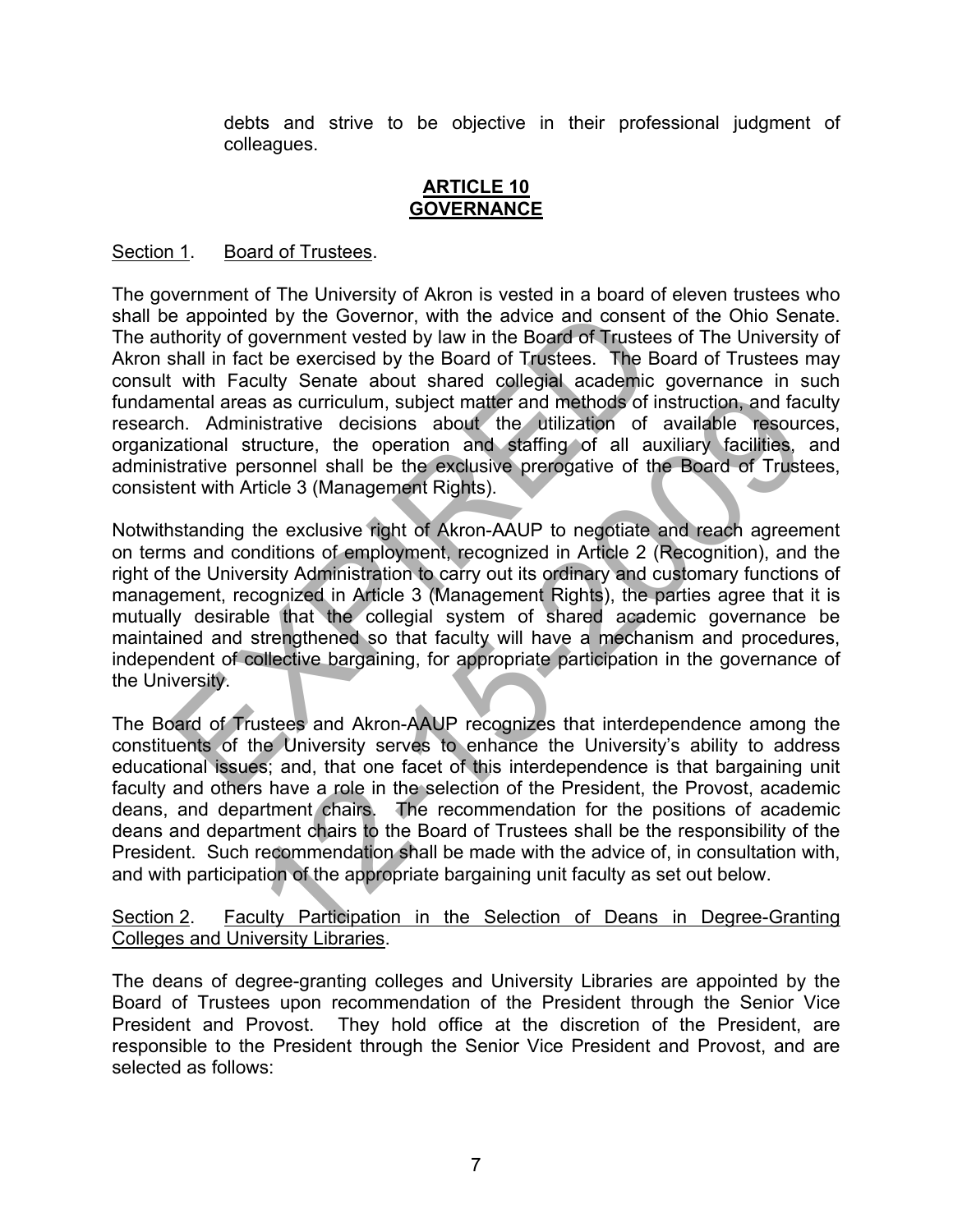- A. A search committee shall be appointed by the Senior Vice President and Provost.
	- 1. The Provost meets with the chairs and college academic administrators to assess strengths and areas of concern for the college.
	- 2. Chairs and academic administrators submit to the Provost a recommended list of at least 5 potential college representatives to serve on the search committee.
	- 3. College bargaining unit faculty submit to the Provost a recommended list of at least 5 elected bargaining unit faculty member representatives to serve on the search committee.
- 4. The Provost will appoint a search committee, chaired by a dean, that will include at least 2 from the list recommended by the chairs and at least 2 from the list of elected bargaining unit faculty. Other college, university, and/or community members will be appointed to represent the wide range of individual expertise in the college or department, including but not limited to varying lengths of tenure with the University, excellence in teaching, research, and service especially in collaboration with other campus units and community partners, diversity of gender and ethnicity, and administrative and faculty roles. Since the search committee.<br>
Since the search committee.<br>
Since the search commended list of at least 5 elected barger<br>
member representatives to serve on the search committee,<br>
that will include at least 2 from the list r member representatives to serve on the search committee.<br>
The Provost will appoint a search committee, chaired by a deta that will include at least 2 from the list recommended by the ch and at least 2 from the list of elec
- B. The search committee evaluates candidates and provides their evaluation and recommendation to the Senior Vice President and Provost.

Section 3. Faculty Participation in the Review of Deans in Degree-Granting Colleges and University Libraries.

The dean shall establish annual goals. The Senior Vice President and Provost shall assess annually the performance of the dean measured against those goals.

- A. Deans shall be subject to a more formal review every four years. The review will be coordinated by an Associate Provost. To assist the Provost in the conduct of the review, there shall be established a review committee that shall be comprised as follows:
	- 1. A dean from another college, appointed by the Provost, shall be the chair of the committee.
	- 2. At least one (1) member from the college contract professional constituency selected by the Provost from a list provided by the dean.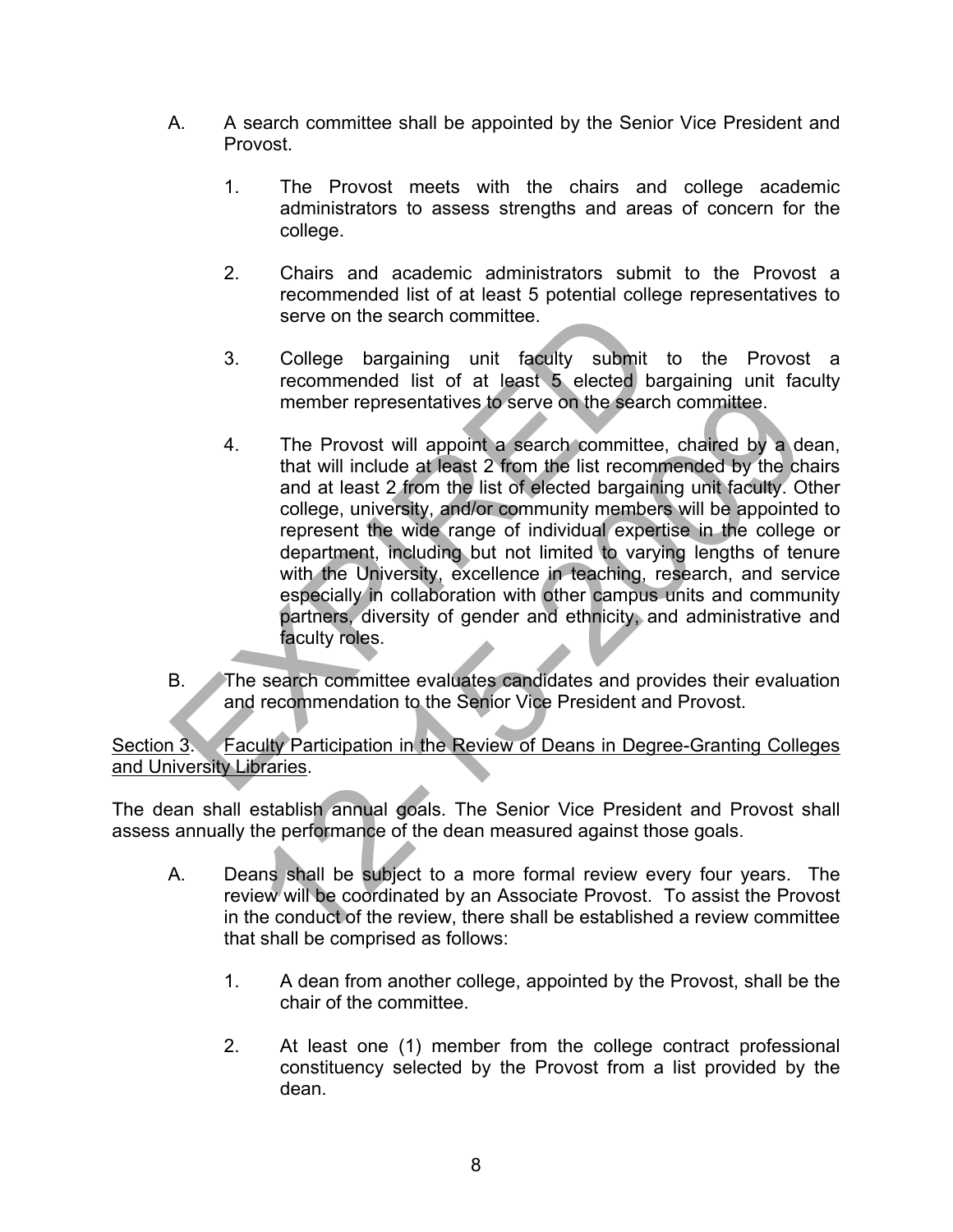- 3. At least one (1) member from the college staff constituency selected by the Provost from a list provided by the dean.
- 4. At least four members of the bargaining unit of which three are elected by the bargaining unit faculty and one is appointed by the Provost.
- 5. At least one department chair, where applicable, selected by the Provost from a list provided by the dean.

The Provost shall charge the review committee prior to the commencement of the review. The committee's evaluation shall be reported to the Provost and communicated to the dean by the Provost.

B. The Provost shall conduct an independent review of the dean taking into consideration the review committee's report. The Provost shall then meet with the dean and convey the results of the Provost's review. In the event the dean determines not to continue as dean following this meeting, the Provost shall communicate this decision to the review committee, the bargaining unit, contract professionals and staff of the college. Otherwise, the Provost shall meet with the review committee and convey the results of the Provost's review in writing. Thereafter, the results of the Provost's review shall be communicated to the bargaining unit, contract professionals and staff of the College and shall include the Provost's recommendation for the dean. Provost from a list provided by the dean.<br>
The committee's evaluation shall be reported to the Provost and by the Provost.<br>
The Provost shall conduct an independent review of the committee's evaluation shall be reported to e Provost.<br>
Provost shall conduct an independent review of the dean taking<br>
sideration the review committee's report. The Provost shall then n<br>
the dean and convey the results of the Provost's review. In the even<br>
dean det

# Section 4. Faculty Participation in the Selection of Department Chairs.

Department chairs are appointed by the Board of Trustees with the advice of and upon recommendation of bargaining unit faculty, the dean of the college, the Senior Vice President and Provost, and the President. Chairs shall be appointed for an initial term recommended by the President (but of not more than four (4) years); they hold office at the discretion of the President; they are responsible to the deans of their colleges; and they are the representatives and academic leaders of the departmental bargaining unit faculty.

A. Department chairs are selected by the appropriate dean, who, after consulting with the bargaining unit faculty within the department and the Senior Vice President and Provost, recommends the candidate for approval by the President and Board of Trustees. If the dean or President considers appointment of someone not on the University faculty, that candidate, at the dean's invitation, usually visits the University and is interviewed by members of the department concerned and chairs of related departments. In this case, the dean, after consulting with the bargaining unit faculty within the department and the Senior Vice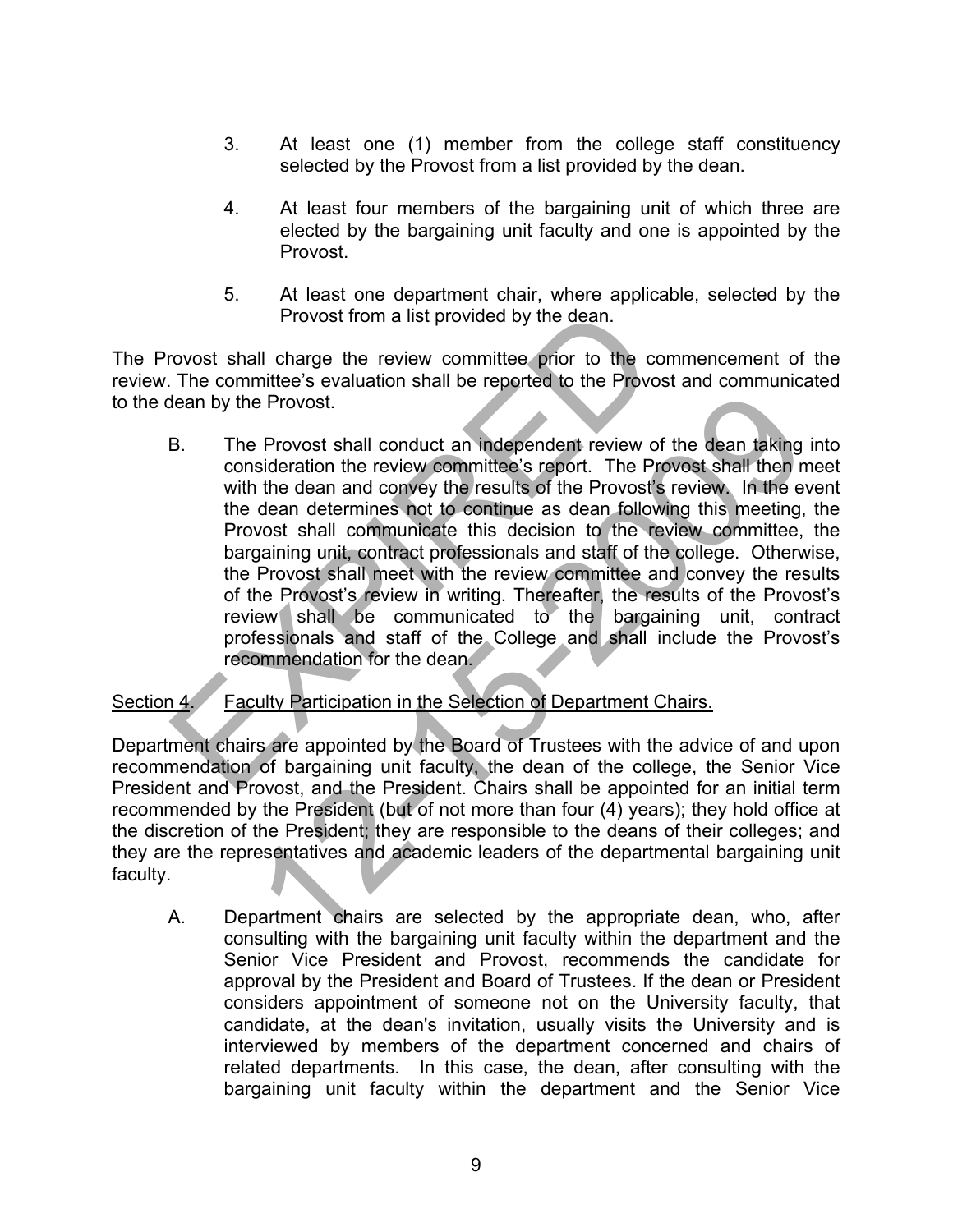President and Provost, recommends the candidate for approval by the President and Board of Trustees.

- B. When a vacancy occurs in an academic administrative appointment of Department Chair or School Director, the dean confers with the Provost about the need for an interim appointment of a current employee because of timing and available resources to launch a search either nationally or internally for the next appointee to the position. No search process nor waiver is necessary in these circumstances; it is sufficient to make the availability of the position public along with any requirements for the interim appointee's qualifications and experience. The Provost and the dean will then construct a process that obtains the advice and conferral of the appropriate bargaining unit faculty, staff, and contract professionals.
- C. A search committee shall be utilized regarding the permanent appointment of department chairs; department chairs are selected and shall hold office as follows:
- 1. The search committee is appointed by the dean of the college. The dean shall appoint at least two (2) committee members from a pool of bargaining unit faculty elected by the department, and the bargaining unit faculty, whether elected or appointed, shall constitute a majority of the committee. Other members will be appointed to represent the wide range of individual expertise in the college or department, including but not limited to varying lengths of tenure with the University, excellence in teaching, research, and service especially in collaboration with other campus units and community partners, diversity of gender and ethnicity, and administrative and faculty roles. availability of the position public along with any requirer<br>appointee's qualifications and experience. The Provos<br>then construct a process that obtains the advice<br>the appropriate bargaining unit faculty, staff, and contrac earch committee shall be utilized regarding the permanent appointment chairs, department chairs are selected and shall hold of blows:<br>The search committee is appointed by the dean of the college.<br>dean shall appoint at leas
	-
- *2.* The search committee evaluates candidates and provides their evaluation and recommendation to the dean. The evaluation process shall include the opportunity for individual bargaining unit faculty to make an anonymous (to the extent permitted by law) written qualitative and summary evaluation of each candidate. The committee's recommendation shall include a summary of the individual bargaining unit faculty's evaluations. Whenever possible, the search committee should recommend multiple candidates.

# Section 5. Faculty Participation in the Review of Department Chairs.

In consultation with the bargaining unit faculty of the department and with the concurrence of the dean, the chair will establish annual goals. The dean shall assess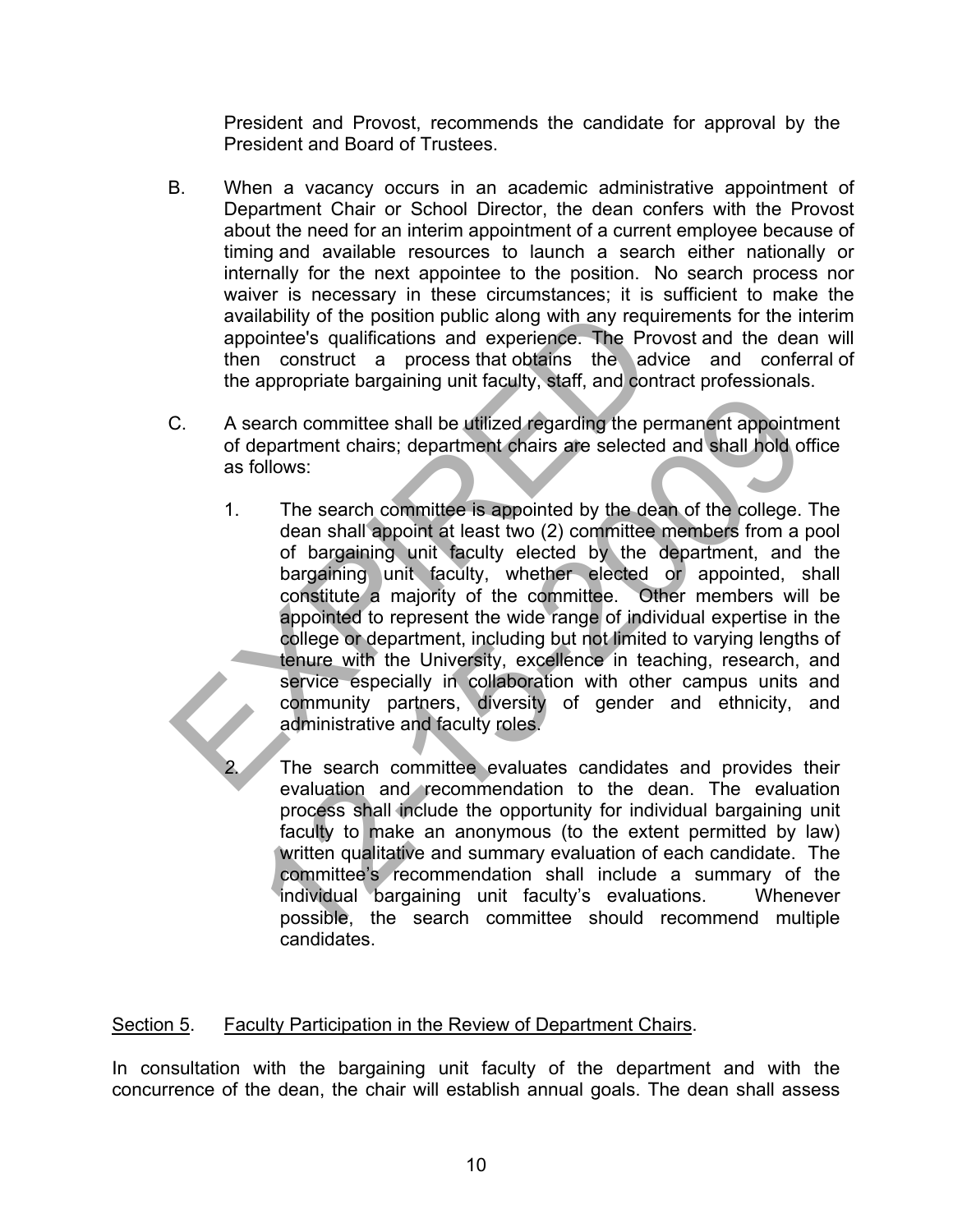annually the performance of the chair measured against those goals and shall report the results of that assessment to the chair.

During the final year of the department chair's term of appointment, chairs who wish to be considered for an additional term shall be subject to a more formal performance review of the preceding term. The review shall include:

- A. A faculty review:
	- 1. An evaluation of the chair's performance shall be conducted by a committee of four members of the bargaining unit of the department: two elected by the bargaining unit faculty, one appointed by the dean, and one appointed by the Provost.
	- 2. The evaluation shall be conducted according to the process set forth in the college's and departmental guidelines and approved by the dean and the Provost. Units without guidelines shall promptly prepare and submit them to the Provost.
- 3. The evaluation process shall include the opportunity for individual bargaining unit faculty to make an anonymous (to the extent permitted by law) written qualitative and summary evaluation of the chair. The committee's recommendation shall include a summary of the individual bargaining unit faculty's evaluations. 1. An evaluation of the chair's performance shall to committee of four members of the bargain department: two elected by the bargaining appointed by the dean, and one appointed by the dean and the Provost. Units without gu The evaluation shall be conducted according to the process<br>forth in the college's and departmental guidelines and approve<br>the dean and the Provost. Units without guidelines and approve<br>prepare and submit them to the Provos
	- 4. The committee shall report its recommendation to the dean after conferring with the bargaining unit faculty by a process established in the college's guidelines.
- B. A decanal review:
	- 1. The dean shall conduct an independent evaluation of the department chair by a method appropriate to the unit and approved by the Provost.
	- 2. The results of the dean's review shall be communicated to the chair. In the event the chair determines not to continue as chair following this meeting, the dean shall communicate this decision to the bargaining unit faculty. Otherwise, the dean shall communicate to the bargaining unit the dean's decision.

Section 6.Faculty Participation in the Selection of the Senior Vice President and Provost and President.

In recognition of the legitimate concerns and interests of bargaining unit faculty, when the University selects either a Senior Vice President and Provost or President, the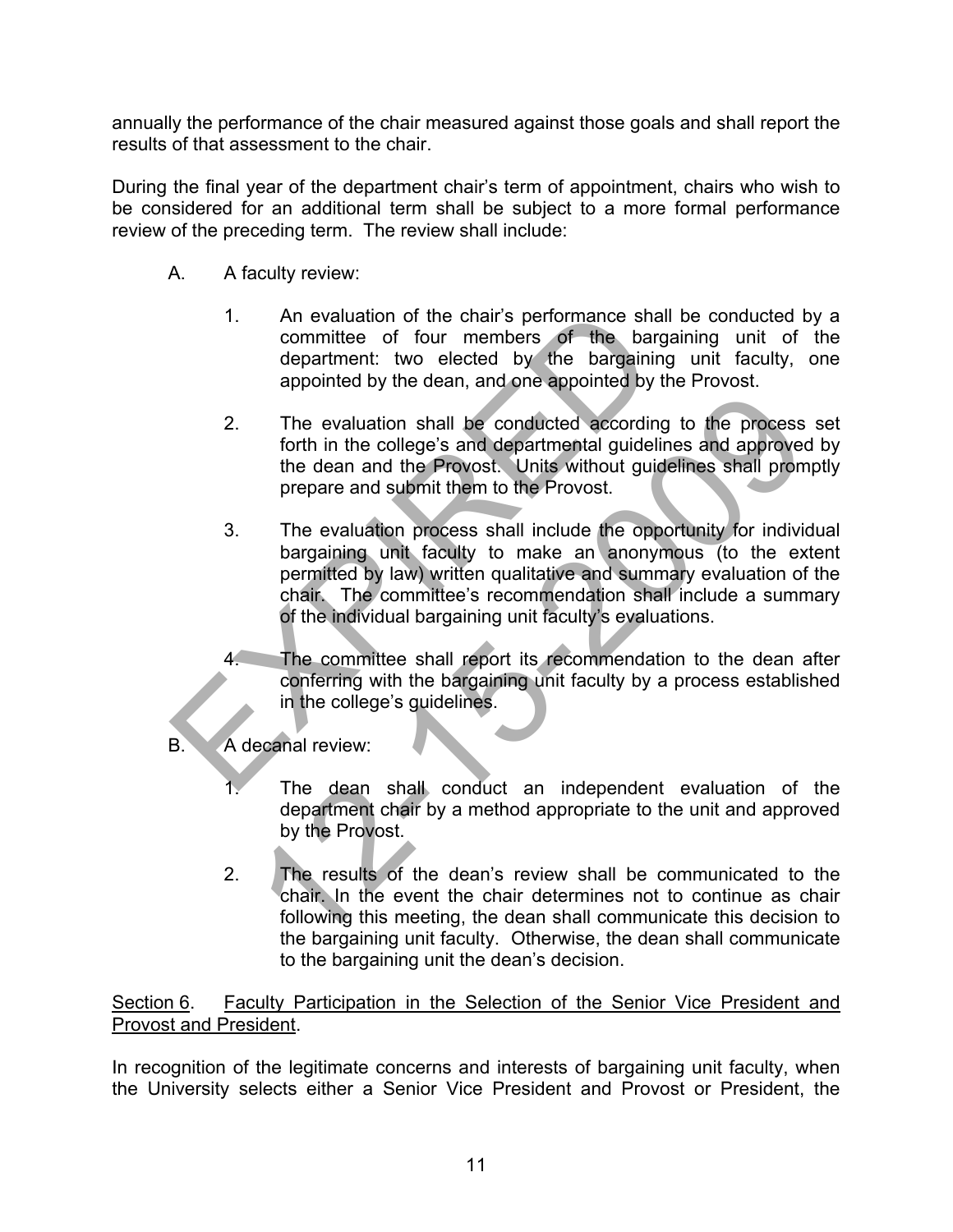bargaining unit shall participate in that selection through a subcommittee composed of bargaining unit faculty only, who shall have the opportunity to discuss orally with the full Board of Trustees in executive session, their collective views with respect to each finalist candidate. This subcommittee shall consist of six (6) representatives, three (3) of whom shall be selected by the Faculty Senate and three (3) of whom shall be selected by the Akron-AAUP.

# Section 7. Compensation.

The economic success of the University of Akron is, in part, dependent upon the productivity of faculty, and the faculty efforts to increase the revenue base upon which the University operates and grows. Special efforts of members of the bargaining unit that contribute to the economic success of the University shall be rewarded as provided in Article 16 (Compensation). conomic success of the University of Akron is, in part, delivity of faculty, and the faculty efforts to increase the revenue intribute to the economic success of the University shall be rew intribute to the economic succes

Section 8. Meetings between the President of Akron-AAUP and the Senior Vice President and Provost.

The President of Akron-AAUP and the Senior Vice President and Provost, or their respective designees, shall meet as necessary to discuss implementation issues with respect to this Article and any other provision of the collective bargaining agreement. mensation).<br>
Solutions between the President of Akron-AAUP and the Senior Vice-<br>
November and meet as necessary to discuss implementation issues<br>
ticle and any other provision of the collective bargaining agreement.<br>
THITA

# **ARTICLE 11 INITIAL HIRE**

Section 1. Procedures for Appointment of Bargaining Unit Member.

- A. For purposes of appointment the term "academic unit" is defined as one of the following:
	- A department or school where bargaining unit faculty hold a primary appointment.
	- 2. A college without departments where bargaining unit faculty hold a primary appointment.
- B. After the Senior Vice President and Provost has approved a bargaining unit position, a search committee shall be formed as set out below. Academic unit guidelines shall include procedures for the search process.
	- 1. The search committee shall have a maximum of seven, five, or three bargaining unit faculty selected through the process outlined in (a), (b), and (c) below. The dean, in consultation with the Provost and the bargaining unit, shall determine the maximum number of members on the search committee.The search committee shall be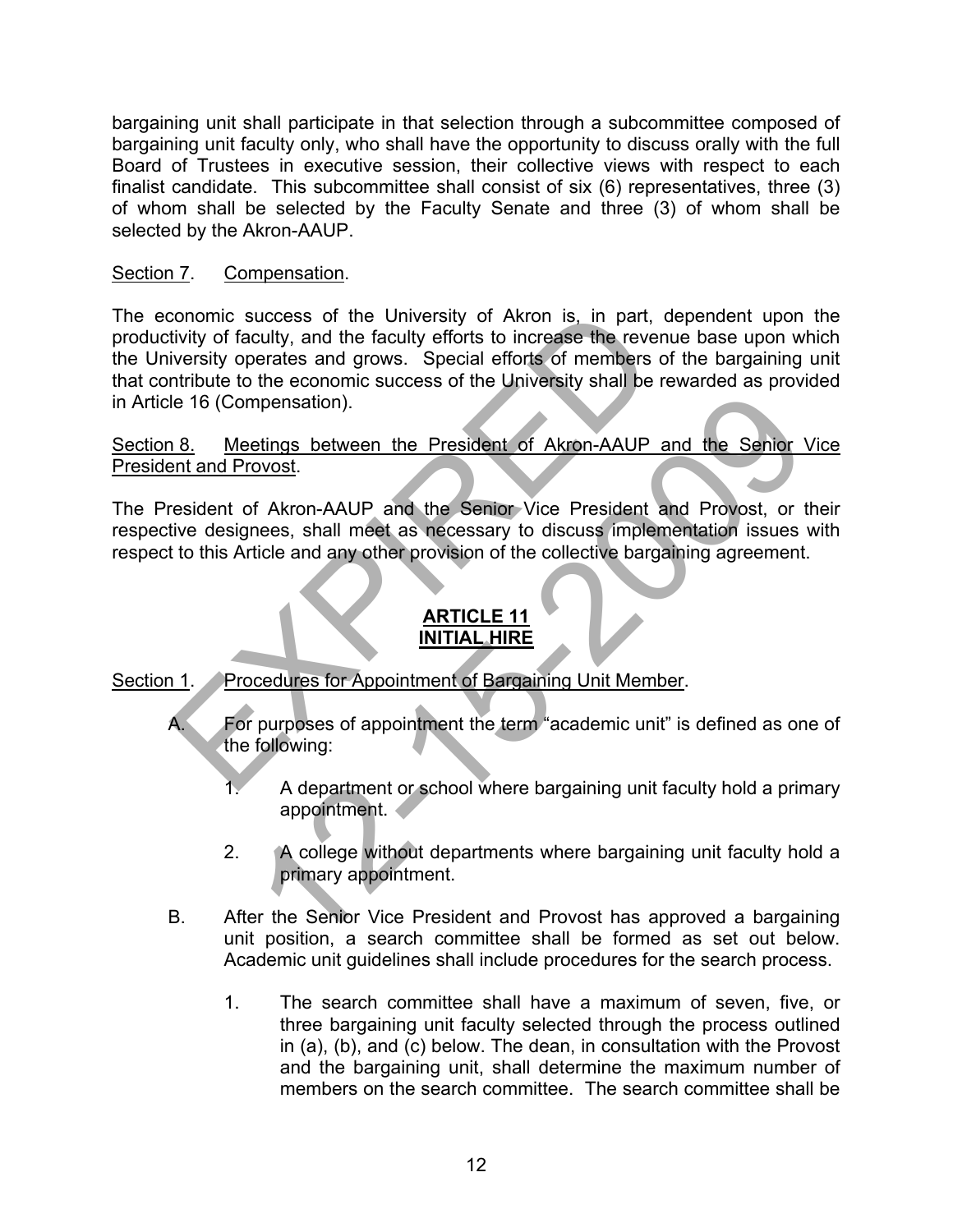composed in accordance with the table below and as illustrated in  $(a)$ ,  $(b)$ , and  $(c)$  below.

| Number of<br>bargaining unit<br>faculty | Bargaining unit<br>faculty elected by<br>the academic unit | Bargaining unit faculty<br>appointed by the department<br>chair: dean appoints in<br>academic units without<br>departments | Provost<br>appointments |
|-----------------------------------------|------------------------------------------------------------|----------------------------------------------------------------------------------------------------------------------------|-------------------------|
|                                         | 5(4)                                                       | 2(3)                                                                                                                       | 2(1)                    |
|                                         | 3(4)                                                       |                                                                                                                            |                         |
| າ                                       |                                                            |                                                                                                                            |                         |

- a. The bargaining unit of the department shall elect members from the bargaining unit of the department to serve on the committee.  $\begin{array}{|c|c|c|}\n\hline\n3 (4) & 2 (1) & & & \\
\hline\n2 & 1 & & & \\
\hline\n\end{array}$ <br>
a. The bargaining unit of the department show the bargaining unit of the department committee.<br>
(i) For search committees with several be elected unit faculty, four
	- (i) For search committees with seven bargaining unit faculty, four or five shall be elected by the bargaining unit faculty of the department.
	- (ii) For search committees with five bargaining unit faculty, three or four shall be elected by the bargaining unit faculty of the department. From the bargaining unit of the department to serve on<br>
	from the bargaining unit of the department to serve on<br>
	committee.<br>
	(i) For search committees with seven bargaining<br>
	faculty, four or five shall be elected by the bar
		- (iii) For search committees with three bargaining unit faculty, two shall be elected by the bargaining unit faculty of the department.
		- The chair of the department shall appoint members from the bargaining unit.
			- For search committees with seven bargaining unit faculty, two or three bargaining unit faculty shall be appointed by the chair of the department.
			- (ii) For search committees with five bargaining unit faculty, two or one bargaining unit faculty shall be appointed by the chair of the department.
			- (iii) For search committees with three bargaining unit faculty, one bargaining unit faculty member shall be appointed by the chair of the department.
			- (iv) For academic units without department chairs the dean of the college shall make the appointments described in this subsection.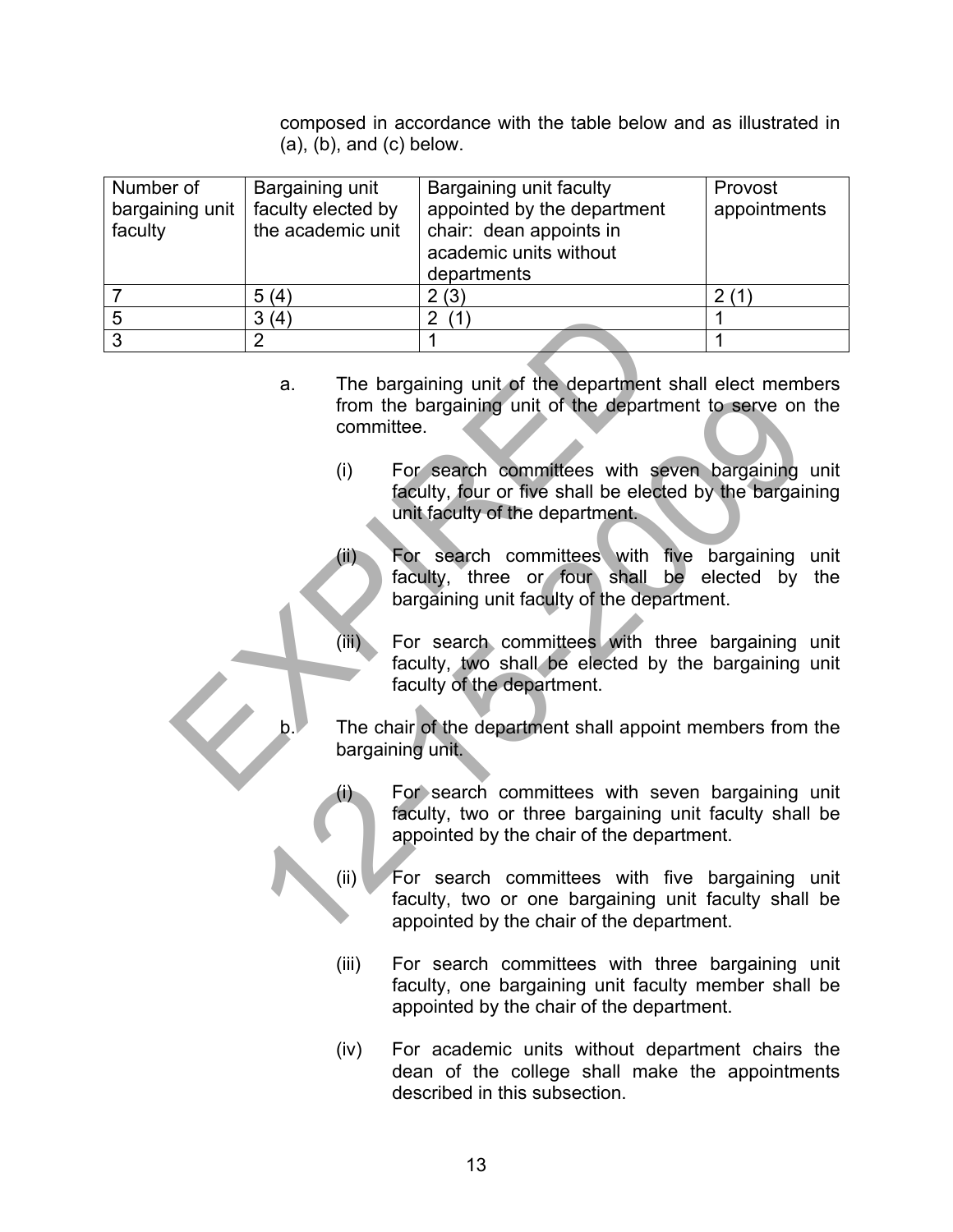- c. The Provost, at his/her discretion, shall have the right to add no more than two representatives to the search committee beyond those selected through the process outlined in (a), (b), and (c) above, who may or may not be members of the bargaining unit of the department. For search committees with five or three bargaining unit faculty, the Provost shall have the right to add no more than one member; and, for search committees with seven bargaining unit faculty, the Provost shall have the right to add no more than two members.
- d. Once the search committee is formed, the search committee shall elect a chair of the search committee from among two or more elected bargaining unit faculty nominated by the dean. In the event that the dean chooses not to nominate any chair candidates, the search committee shall elect the chair of the search committee from among the bargaining unit faculty of the search committee. Provost shall have the right to add numerabers.<br>
d. Once the search committee is formed, the<br>
shall elect a chair of the search committee<br>
or more elected bargaining unit faculty<br>
dean. In the event that the dean choose<br>
a
- C. The search committee shall develop a search plan and execute the plan in conformity with legal requirements and academic unit guidelines.
	- 1. The Senior Vice President and Provost shall approve the plan or recommend changes as deemed appropriate.
	- 2. If changes to the search plan are recommended, the Provost will communicate and discuss the changes with the search committee chair.
- D. Academic unit approval of candidates
- 1. The process of initial appointment is defined as a deliberative process. The department chair and all bargaining unit faculty in the academic unit at the rank of college lecturer, clinical instructor, instructor, assistant professor, associate professor, professor and distinguished professor are eligible to participate in the process. However, those eligible who do not participate in or attend the deliberations are not permitted to vote. Individual unit's guidelines may allow for absentee ballots in extenuating circumstances for persons who have been participants in the deliberations. shall elect a chair of the search committee from among<br>or more elected bargaining unit faculty nominated by<br>dean. In the event that the dean chooses not o homin<br>any chair candidates, the search committee shall elect<br>chair
	- 2. After the completion of the interview process, the academic unit members (as defined in (D)(1)) shall select by secret ballot a candidate(s) to recommend for appointment. A simple majority is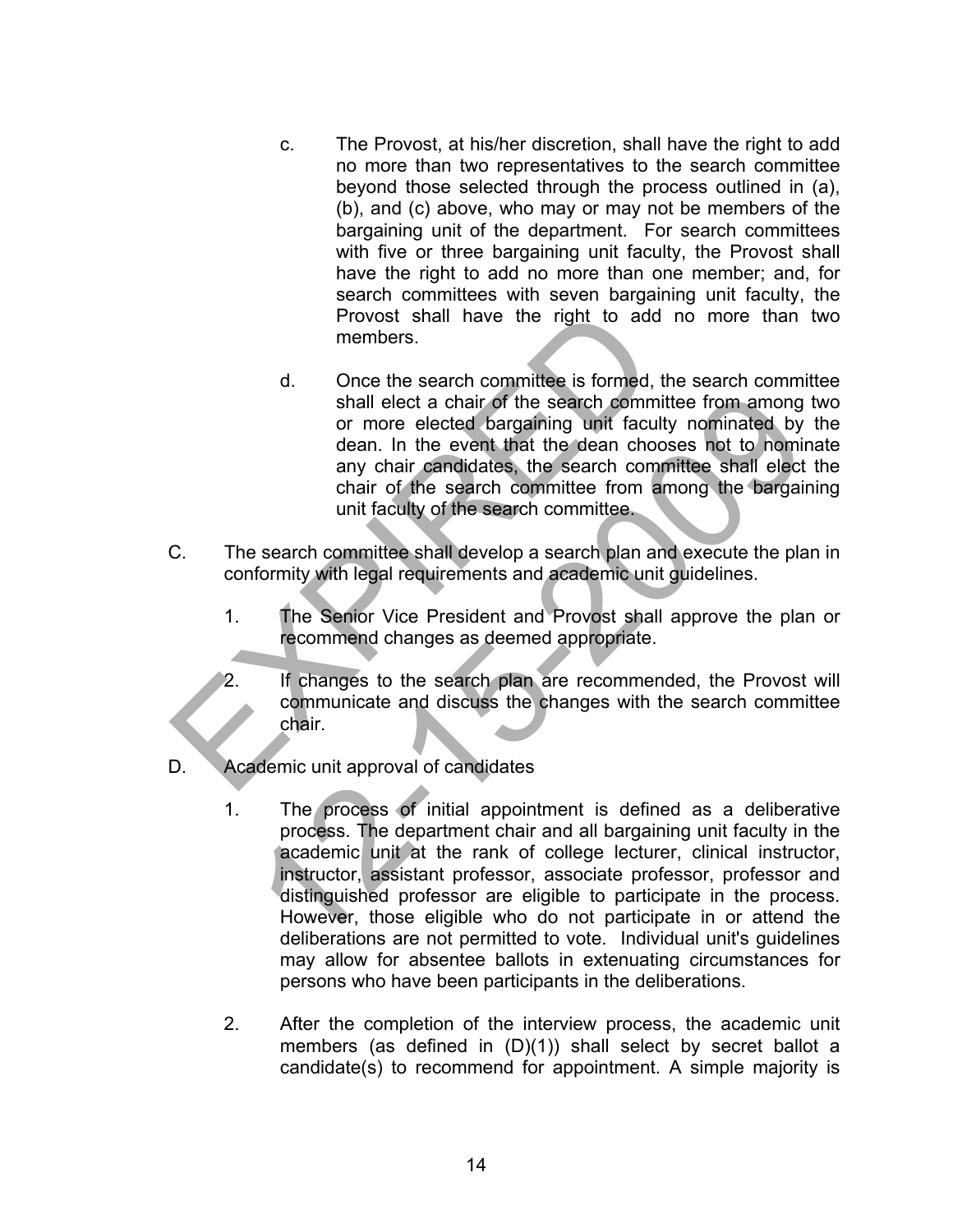required. The academic unit may recommend more than one candidate in priority order.

- a. In academic units with departments, the department chair shall vote.
- b. The dean shall not vote.
- 3. In academic units with departments, the department chair shall forward the recommendation to the dean. Department chairs shall not provide a separate recommendation.
- 4. In academic units without departments, the chair of the search committee shall forward the recommendation to the dean.
- E. If the dean approves the bargaining unit faculty's recommendation, he/she shall transmit the bargaining unit faculty's recommendation and his/her recommendation to the Senior Vice President and Provost. If the dean does not support the bargaining unit faculty's recommendation, the dean shall meet with the academic unit to discuss his/her concerns. In the absence of a subsequent agreement with the academic unit, the search will be considered failed. forward the recommendation to the dean. Deparation<br>
1. In academic units without departments, the channel committee shall forward the recommendation to the<br>
1. If the dean approves the bargaining unit faculty's recommendat committee shall forward the recommendation to the dean.<br>
Le dean approves the bargaining unit faculty's recommendation, hell<br>
Il transmit the bargaining unit faculty's recommendation and his<br>
inmendation to the Senior Vice
- F. If the Senior Vice President and Provost approves the recommendation, the candidate may be contacted and offered employment at the University of Akron pending the approval of the Board of Trustees.
	- 1. The appointment of bargaining unit faculty is subject to the approval of the Board of Trustees of the University of Akron. No officer, dean, committee, or other such entity shall have the authority to employ, set the compensation or other terms of employment except the Board of Trustees. All offers of employment shall be subject to this condition.
- G. The department chair, school director, or the dean in colleges without departments shall provide a copy of the academic unit reappointment, tenure, and promotion guidelines and criteria and a copy of this Agreement to all newly appointed bargaining unit faculty.

# Section 2. Nature of Appointment of Bargaining Unit Faculty.

A. Unless the University has awarded tenure or a fixed-term contract, all appointments of full-time bargaining unit faculty are on an annual, temporary, or probationary basis, renewable each academic year at the discretion of the University.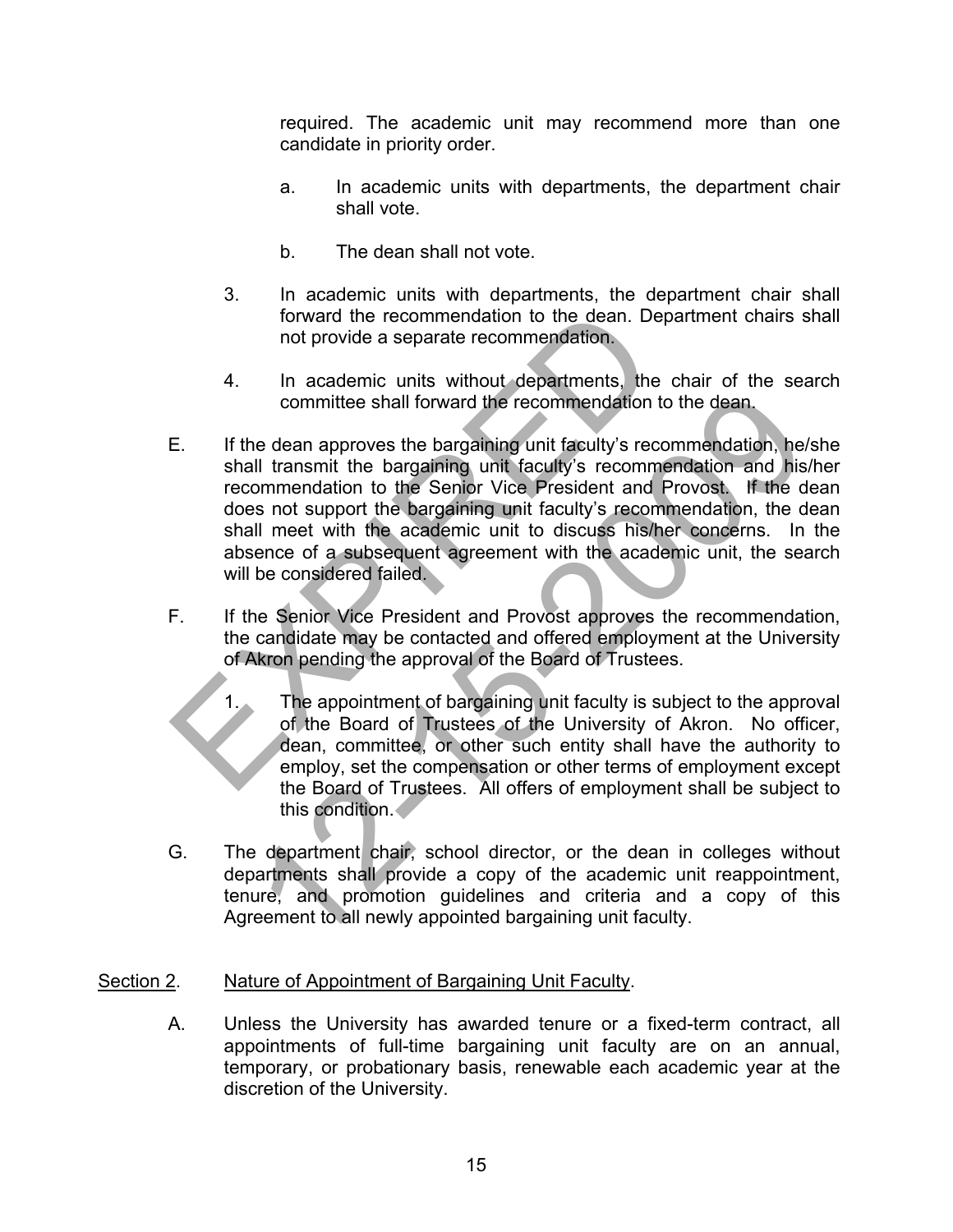- B. The Board of Trustees normally appoints all bargaining unit faculty for an initial period of one academic year. In some cases, appointments for a period of more or less than one academic year may be made, as in the case of initial appointments at midyear or emergency one semester appointments.
	- 1. Upon appointment every bargaining unit faculty member receives from the Secretary of the Board of Trustees a certificate or letter of appointment as regular or auxiliary faculty, stating the rank or designation appropriate to the bargaining unit member's status, annual salary or periodic salary if part-time, and length of appointment.
- C. Without limiting the authority of the Board of Trustees as conferred and defined by law to act in such matters upon its own motion, college lecturers, clinical instructors, instructors, assistant professors, associate professors, professors, and distinguished professors shall be appointed by the Board of Trustees upon recommendation of the Senior Vice President and Provost. appointment as regular or auxiliary faculty, st<br>designation appropriate to the bargaining unit<br>annual salary or periodic salary if part-time<br>appointment.<br>C. Without limiting the authority of the Board of Trustees<br>defined b The authority of the Board of Trustees as conferred<br>
Internal or the Max to act in such matters upon its own motion, coll<br>
Durers, clinical instructors, instructors, assistant professors, assoc<br>
fessors, professors and dis

# **ARTICLE 12 GRIEVANCE AND ARBITRATION PROCEDURES**

## Section 1. Definitions.

- A. "Grievance": means any dispute between the University and the Akron-AAUP or between the University and a bargaining unit employee with respect to the interpretation, application, or violation of any of the provisions of this Agreement, subject to those exclusions appearing in other Articles in this Agreement.
- B. "Grievant": means either a member of this bargaining unit or the Akron-AAUP, who or which, as the case may be, pursues a Grievance under this Article.
- C. "Day": means Monday through Friday, when University classes are scheduled and in session.
- D. "GCAO": means the Grievance and Contract Administration Officer of the Akron-AAUP, or his/her designee.
- E. "AVPELR": means the University's Assistant Vice President of Employee and Labor Relations, or his/her designee.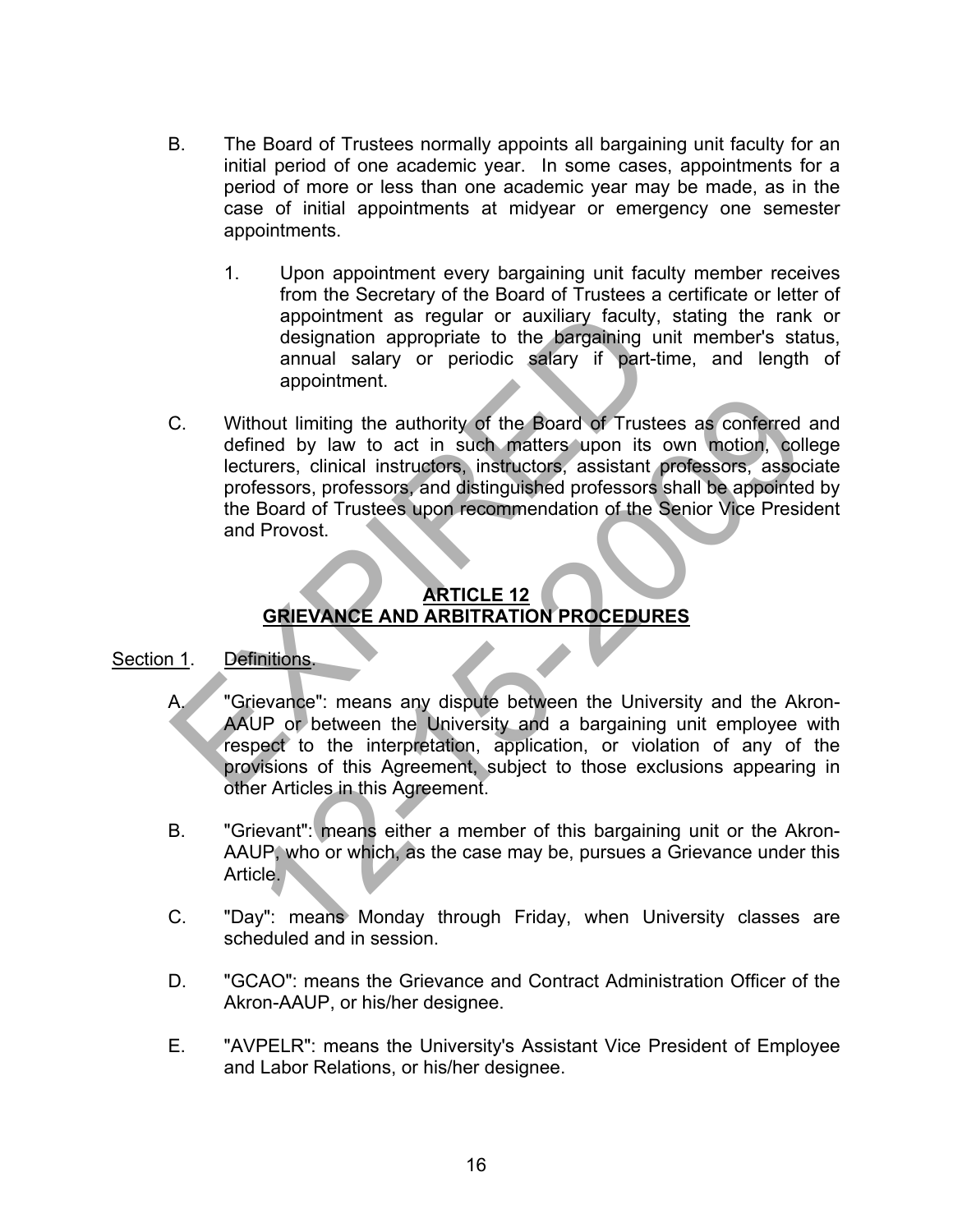# Section 2. Informal Resolution/Mediation.

- A. Nothing contained in this Article will be construed so as to prevent the informal adjustment of any Grievance. The parties agree that, whenever possible, disputes shall be resolved informally, and the parties encourage open communications so that resort to the formal grievance procedure will not be necessary. Prior to initiating a formal grievance, the Grievant and the appropriate University administrator (Provost, dean, and/or department chair/faculty coordinator with supervisory responsibility) shall make a reasonable effort to meet and adjust the grievance in an informal manner.
- B. While an individual Grievant has the right to be advised or assisted by the Akron-AAUP in attempting to secure informal resolution, such advice or assistance is not required. However, any resolution achieved without the Akron-AAUP's assistance shall not be binding upon the Akron-AAUP or another bargaining unit member.
- C. Notwithstanding the other provisions of this Article, the GCAO and the AVPELR may mutually agree to mediation.

# Section 3. Initiation of Formal Grievance.

- A. The formal grievance process shall be initiated by reducing the Grievance to writing, signed and dated by the Grievant and/or the GCAO and two copies will be presented to the AVPELR within twenty (20) days after the occurrence of the events upon which it is based or within twenty (20) days after the Grievant knew or through the exercise of reasonable diligence should have known of the events on which it is based. The formal grievance document shall state the events upon which the grievance is based; the basis for the Grievance, including the specific Articles and Sections of this Agreement or University rules or practices that are alleged to have been violated; and specify the relief and remedy sought and shall be submitted on forms, which shall be agreed to by the parties, provided, however, that the failure to comply with any of these specific requirements regarding the grievance document shall not be a basis for claiming that the grievance is untimely, or for denying the grievance so long as the missing information is provided at the initial meeting. reasonable effort to meet and adjust the grievance in an<br>
B. While an individual Grievant has the right to be advised<br>
Akron-AAUP in attempting to secure informal resolution<br>
assistance is not required. However, any resolu istance is not required. However, any resolution achieved without<br>on-AAUP's assistance shall not be binding upon the Akron-AAUF<br>ther bargaining unit member.<br>withstanding the other provisions of this Article. the GCAO and<br>P
- B. A Grievance may be initiated at Step Two if all parties concur to initiate it at that level.

#### Section 4. Step One.

Within ten (10) days of receiving the formal grievance document the AVPELR will schedule a Step One meeting involving the dean and/or the dean's representative, the Grievant and the GCAO. The Step One meeting will occur at a time and place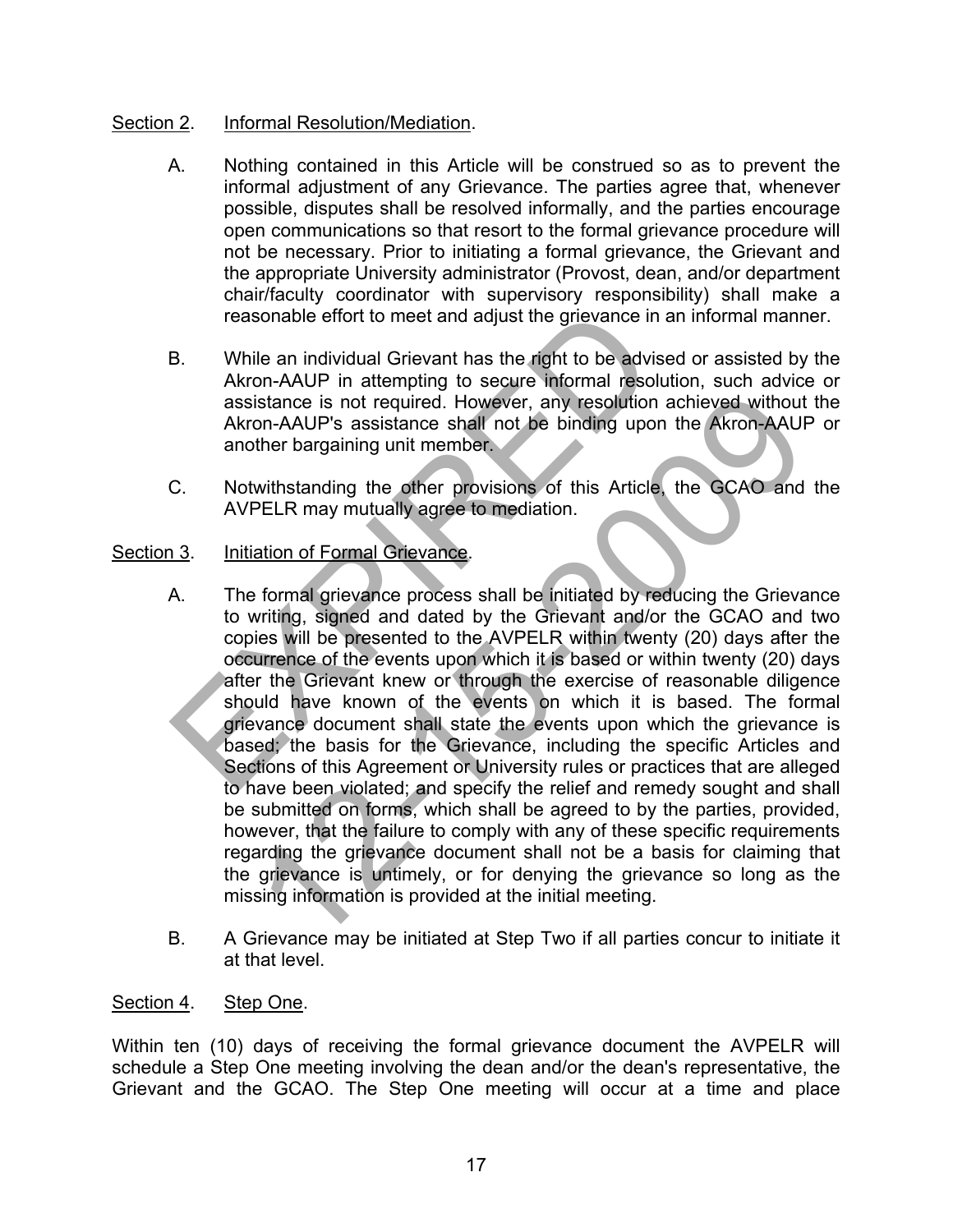convenient to all parties and shall transpire no later than ten (10) days of the AVPELR receipt of the formal grievance document. Within ten (10) days after the Step One meeting, the AVPELR shall provide the GCAO and the Grievant with a written response.

## Section 5. Step Two.

If the GCAO and the Grievant are not satisfied with the AVPELR's Step One response to the formal grievance, the formal grievance may be advanced to Step Two by the Akron-AAUP filing a written Notice of Appeal with the AVPELR within ten (10) days after the receipt by the Akron-AAUP of the Step One response. This Notice of Appeal shall state the reasons why the Step One disposition is not satisfactory. Within ten (10) days of receipt of such Notice of Appeal, a Step Two hearing, with the Provost and/or designees, the Grievant, and the GCAO, will be scheduled by the AVPELR. The Provost and the President of the Akron-AAUP may reasonably include other representatives in the meeting. The AVPELR shall send a written disposition of the formal grievance to both the Grievant and the GCAO within ten (10) days following the conclusion of the Step Two hearing. eipt by the Akron-AAUP of the Step One response. This Notice ereasons why the Step One disposition is not satisfactory. We heard as the Nicolace of Appeal, a Step Two hearing, with the SCAO will be scheduled by the and the

#### Section 6. Arbitration.

If the Akron-AAUP is not satisfied with the University Administration's Step Two written disposition, it may, at its sole discretion, within twenty (20) days of the receipt of the Step Two answer, appeal the Grievance to arbitration. Any appeal to arbitration made hereunder shall be initiated by giving written notice of such appeal to the Federal Mediation and Conciliation Service ("FMCS") and simultaneous written notice to the AVPELR.

- A. Within five (5) days following receipt of a list of arbitrators, all of whom must be members of the National Academy of Arbitrators, from FMCS, if the arbitrator is not selected by mutual agreement, the parties will alternate in striking names until only one (1) name remains. Which party strikes first shall be determined by a flip of the coin, or as the parties otherwise may agree. If the arbitrator thus chosen cannot serve, the parties shall request a new list and begin the selection process anew. However, in the event either party finds the initial panel to be unacceptable, it may reject the same and request a new panel at its expense. The party which did not reject the first panel shall have the option of having the parties alternatively strike from the second panel only or from both panels. e President of the Akron-AAUP may reasonably include of the meeting. The AVPELR shall send a written disposition of the forevar and the GCAO within ten (10) days following the Grievard Scep Two hearing.<br>
In the Grievard an
- B. The procedural format for arbitration shall be either: (a) the FMCS rules for voluntary labor arbitration or (b) the FMCS rules for expedited labor arbitration. If the parties cannot agree in advance of the date the notice of appeal to arbitration is to be filed, as to the procedural format to be followed, the arbitration shall be conducted under the FMCS rules for voluntary labor arbitration.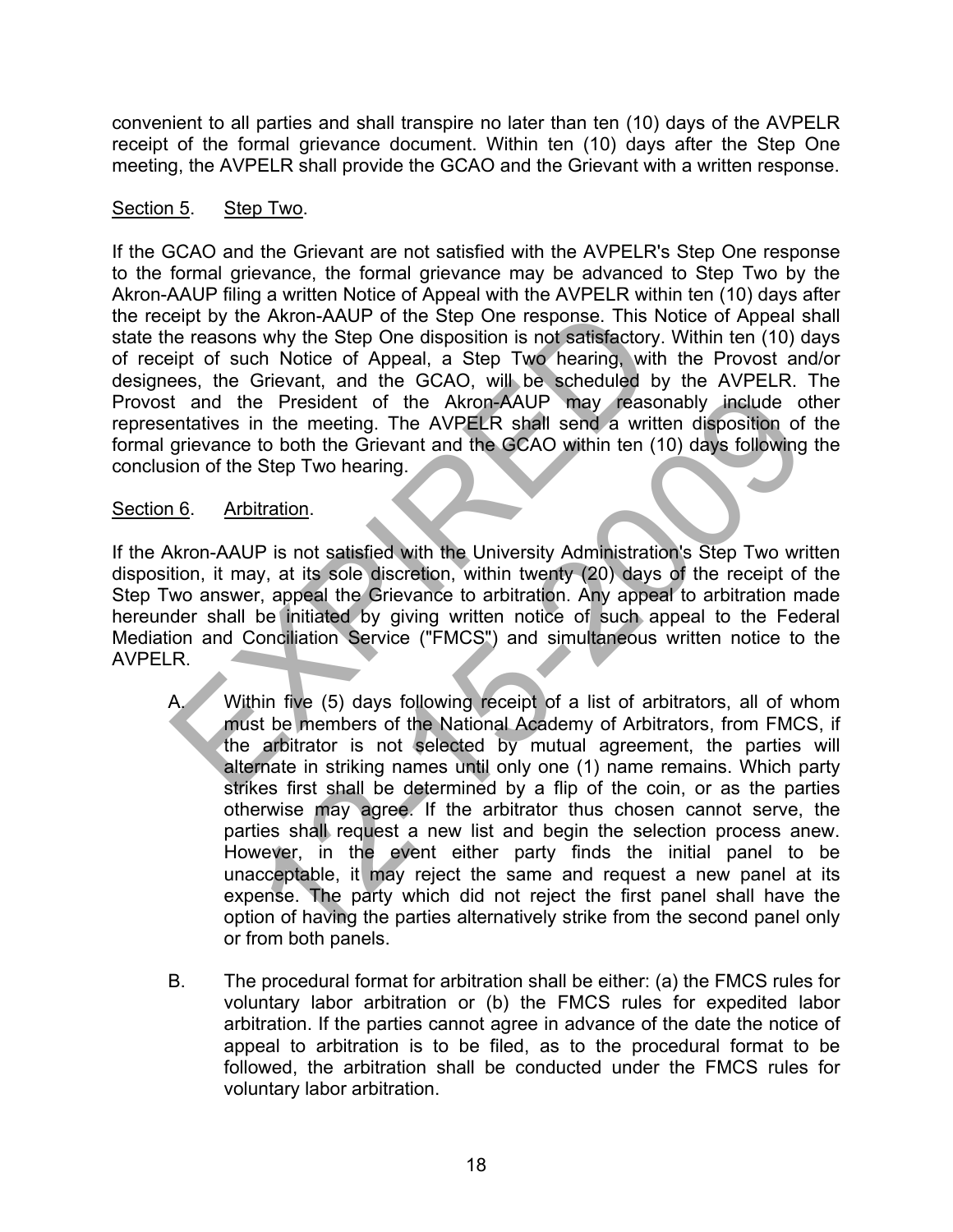C. Two days prior to the hearing, the parties will exchange the names of all witnesses to be called and exhibits to be introduced during their case in chief.

#### Section 7. Arbitrator's Authority and Decision.

- A. The arbitrator shall have no authority to vary the procedures (including any time limit) prescribed herein or otherwise to add to, subtract from, or modify the terms of the contract. The arbitrator's task shall be to interpret the specific provisions which the Grievant or GCAO allege that the University has violated.
- B. The arbitrator's decision will be rendered in writing within thirty (30) days of the close of the hearing or twenty (20) days from his/her receipt of the briefs, whichever is later, unless the parties mutually agree to a later award.
- C. Arbitration awards shall be in writing and shall explain the reasons for the arbitrator's decision. The arbitrator's decision will be final and binding on the Parties and may be enforced in any court of competent jurisdiction. If either party seeks clarification of the arbitrator's decision or seeks to request the arbitrator's assistance regarding implementation of the remedy, any such communication to the arbitrator shall be done jointly by the parties. modify the terms of the contract. The arbitrator's task s<br>the specific provisions which the Grievant or GCAC<br>University has violated.<br>B. The arbitrator's decision will be rendered in writing with<br>of the close of the hearin arbitrator's decision will be rendered in writing within thirty (30) decises of the hearing or twenty (20) days from his/her receipt of the hearing or twenty (20) days from his/her receipt of section. The arbitrator's deci

#### Section 8. Arbitration Procedures.

- A. If the procedural arbitrability of the grievance is challenged, the issue of procedural arbitrability shall be heard and decided by written opinion before the grievance is heard on its merits.
- B. The arbitrator shall not hear multiple grievances in the same hearing unless the issues are identical or the parties mutually agree otherwise.
- C. The grievant shall be restricted to the specific contract violation alleged in the grievance and the documents relating to Steps 1 and 2.
- D. Either party shall have the right to have the hearing transcribed at its cost and to submit a post-hearing brief.
- E. In disciplinary cases, evidence of all relevant prior offenses or misconduct shall be admissible.
- F. The arbitrator shall not consider any statement made by a federal or state mediator unless made at the table to both parties.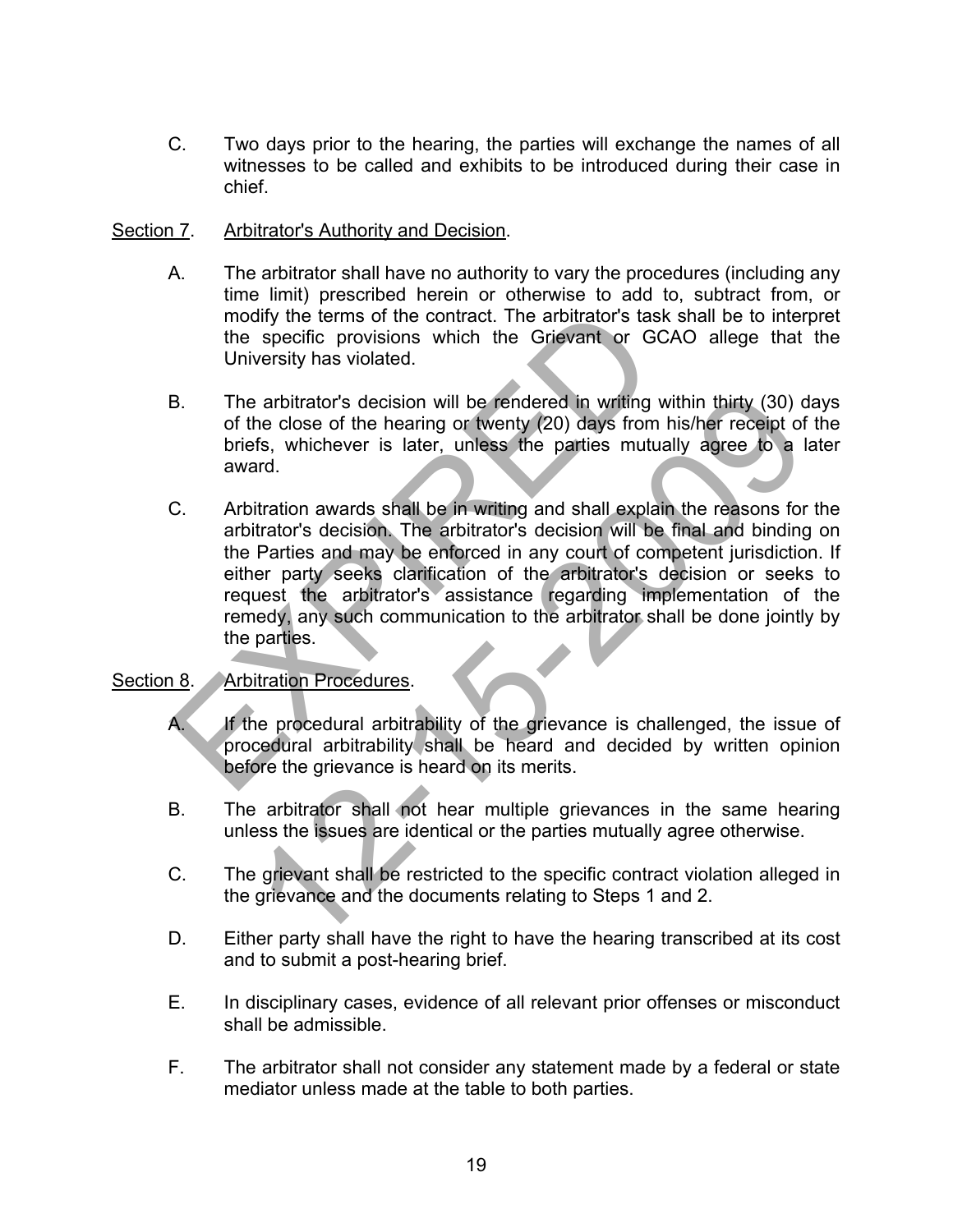G. The University Administration and the Akron-AAUP will bear their own grievance process and arbitration expenses individually and share the arbitrator's fee and expenses equally.

## Section 9. Time Limits.

- A. Time limits in the steps may be shortened or extended by mutual written agreement of both parties. Any such extension or contraction does not constitute a waiver of the right to insist on the time limits on any other Grievance or arbitration.
- B. Failure of either party to abide by the time limits shall result, at the other party's option, in the advancement of the Grievance to the next level, or, upon five (5) days written notice, acceptance of the party's position which last responded, unless the other party further responds within the five (5) day period.

# **ARTICLE 13 RETENTION, TENURE AND PROMOTION**

Section 1. Definitions and General Procedures Regarding Reappointment, Tenure and Promotion of Bargaining Unit Faculty.

- A. The purpose of these procedures for reappointment, tenure, and promotion is to promote a process at the University of Akron that is fair, consistent, and faculty-driven. The procedures are designed to define the guidelines under which the bargaining unit faculty will be working, and to define the procedures and evaluative measures that are part of the process. All reappointment, tenure, and promotion recommendations are seen as a serious measure of the progress of the bargaining unit faculty member and shall serve as clear benchmarks of and suggestions for future progress. constitute a waiver of the right to insist on the time li<br>
Grievance or arbitration.<br>
B. Failure of either party to abide by the time limits shall i<br>
party's option, in the advancement of the Grievance to<br>
upon five (5) da Ity's option, in the advancement of the Grievance to the next level,<br>
In five (5) days written notice, acceptance of the party's position wi<br>
responded, unless the other party further responds within the five<br>
period.<br> **AR**
- B. It is understood that the tenure process is cumulative, and not all criteria need be met every reappointment year. However, all criteria must be addressed by the time the bargaining unit faculty member applies for tenure and promotion.
- C. These guidelines strive to establish fair and systematic methods of evaluating bargaining unit faculty. Detailed criteria and procedures shall be adopted by each academic unit and shall be suitable for its special needs but consistent with the guidelines.
- D. Bargaining unit faculty hired to begin employment prior to July 1, 2001 will be subject to the procedures and criteria of applicable University rules as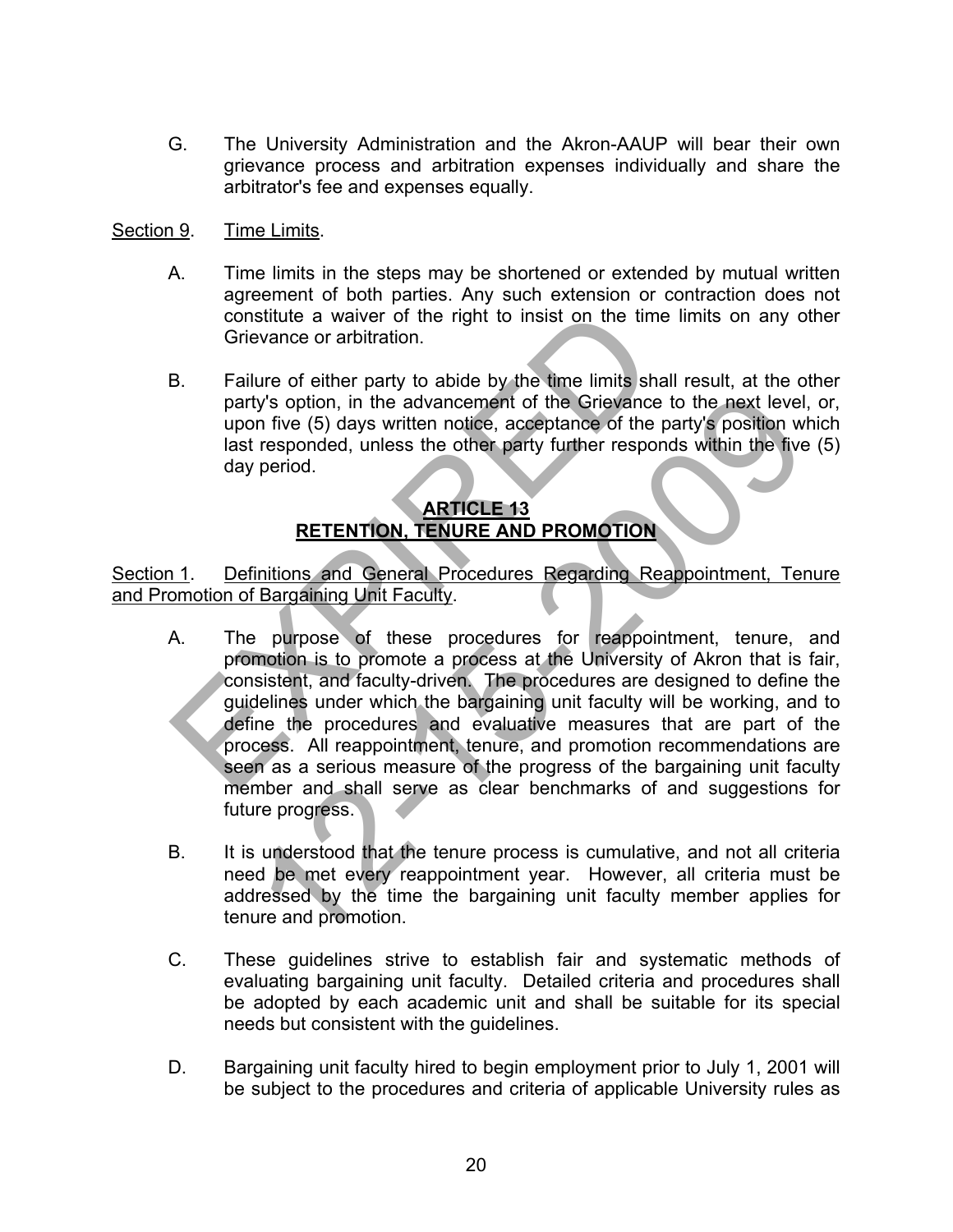approved by the Board of Trustees as of their date of hire. Further, they will be held to academic unit guidelines and criteria resulting from the same. The certificates of appointment will include a statement regarding this Section.

- E. Eligibility for tenure and promotion.
	- 1. Bargaining unit faculty in the rank of distinguished professor, professor, associate professor and assistant professor are eligible to be awarded indefinite tenure.
	- 2. Bargaining unit faculty at the rank of assistant professor, associate professor and professor are eligible for promotion to a higher rank.
- F. Members of the bargaining unit at the rank of assistant professor, associate professor, professor and distinguished professor generally have a full range of responsibilities to academic units including teaching, research, scholarship and other creative professional work; service to the department, college and university; and public service. to be awarded indefinite tenure.<br>
2. Bargaining unit faculty at the rank of assistant professor and professor are eligible for promotion<br>
F. Members of the bargaining unit at the rank of associate professor, professor and

#### Section 2. Probationary Periods of Bargaining Unit Faculty.

- A. All non-tenured bargaining unit faculty are subject to annual reappointment following their initial appointment.
- B. Bargaining unit faculty may serve either on annual appointment or on indefinite tenure, according to the following provisions:
- Bargaining unit faculty in a professorial rank may be granted indefinite tenure, that is, they are appointed for an indefinite term without the necessity of reappointment each year. An assistant professor, associate professor, or professor may be granted tenure not later than the end of the sixth year of active service in professorial rank at the University of Akron subject to conditions outlined in this Article. mbers of the bargaining unit at the rank of assistant professor<br>acciate professor, professor and distinguished professor generally hull range of responsibilities to academic units including teach<br>acch, scholarship and othe
	- a. If tenure is granted, it shall be effective either at the beginning of the academic year of service after which the candidate applied, or as specified in the certificate of appointment issued by the Board of Trustees.
	- b. If at the end of six years in professorial rank, indefinite tenure has not been received, notice shall be given that employment terminates at the end of the seventh year of service.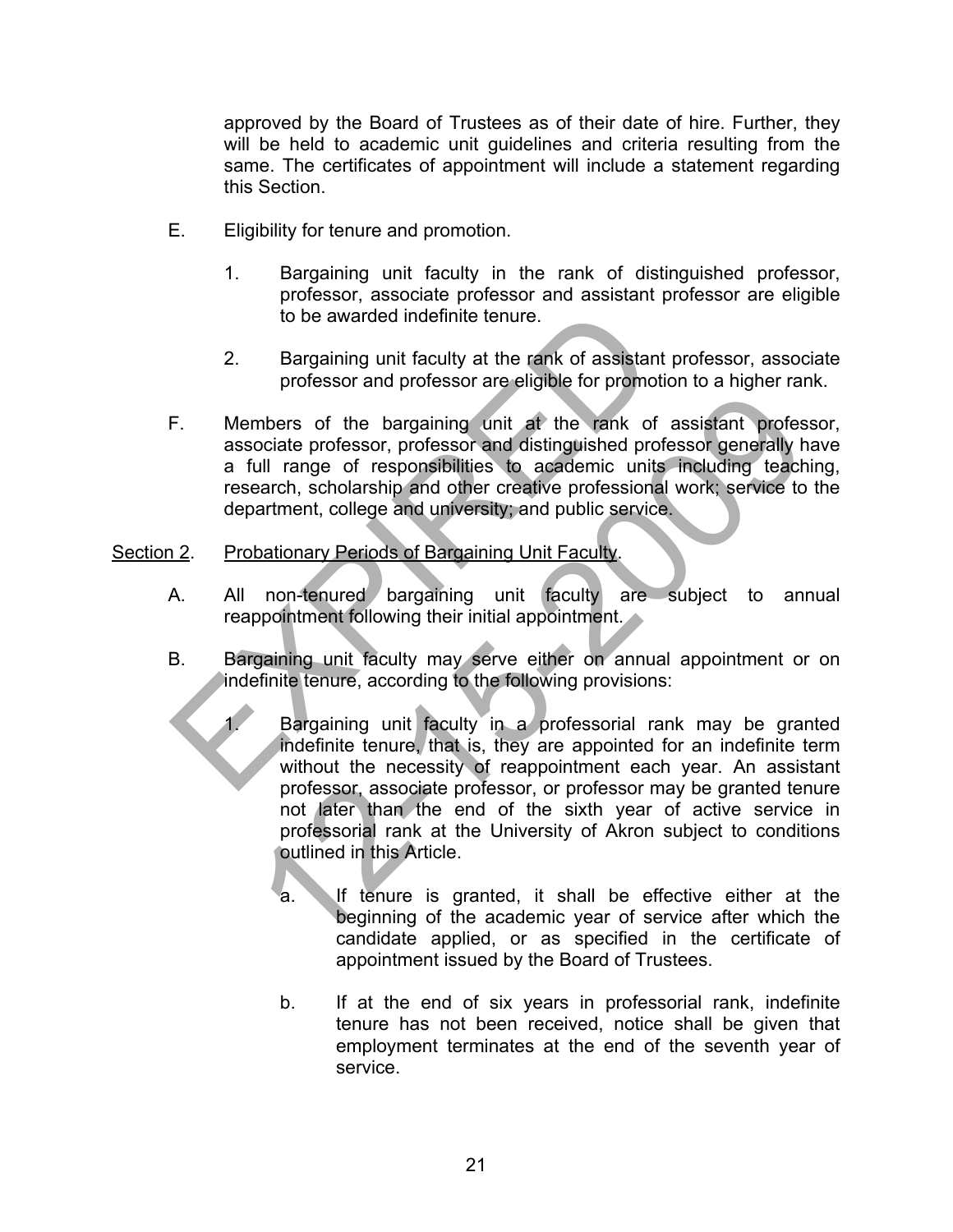- c. Bargaining unit faculty hired after Friday of week seven of the fall semester may apply for tenure and/or promotion in either the tenth or twelfth semester of service, and tenure, if granted, will be effective in either the twelfth or fourteenth semester of service.
- 2. Full-time appointment for two semesters shall equal one year of active service. Summer sessions or leaves without compensation granted for one-half or more of any semester may not be counted toward the probationary period for tenure. Faculty improvement program leaves count toward the probationary period for tenure. A candidate's application for indefinite tenure shall normally be initiated after ten semesters of active service.
- 3. In cases where there are clearly extenuating circumstances, the probationary period may be extended by one year provided that it is initiated by the candidate, recommended by the appropriate dean, and approved by the Senior Vice President and Provost. toward the probationary period for tenure. Faircogram leaves count toward the probationary percondidate's application for indefinite tenure similated after ten semesters of active service.<br>
3. In cases where there are clea In cases where there are clearly extenuating circumstances,<br>probationary period may be extended by one year provided that<br>initiated by the candidate, recommended by the appropriate de<br>and approved by the Senior Vice Presid
	- 4. Tenure may be granted before the sixth year (early tenure) in a professorial rank contingent upon the candidate's successful completion of the following criteria.
		- a. The candidate shall have completed at least two years of active service at the University of Akron before application for early tenure can be made.
		- b. At a minimum, the candidate must meet the academic unit criteria for tenure.
		- c. The academic unit tenure committee shall vote to determine if the candidate may apply for early tenure. The decision of the tenure committee is final and cannot be appealed.
	- 5. A candidate may apply for early tenure only once. Should tenure be denied, the candidate shall be awarded reappointment for the next academic year, and shall complete the six year probationary period before making reapplication for tenure.
	- 6. In exceptional circumstances, the Board of Trustees may grant indefinite tenure upon initial appointment to scholars who are nationally or internationally recognized and only upon the affirmative recommendation of the tenure committee of the academic unit of primary appointment, the dean, the Senior Vice President and Provost, and the President.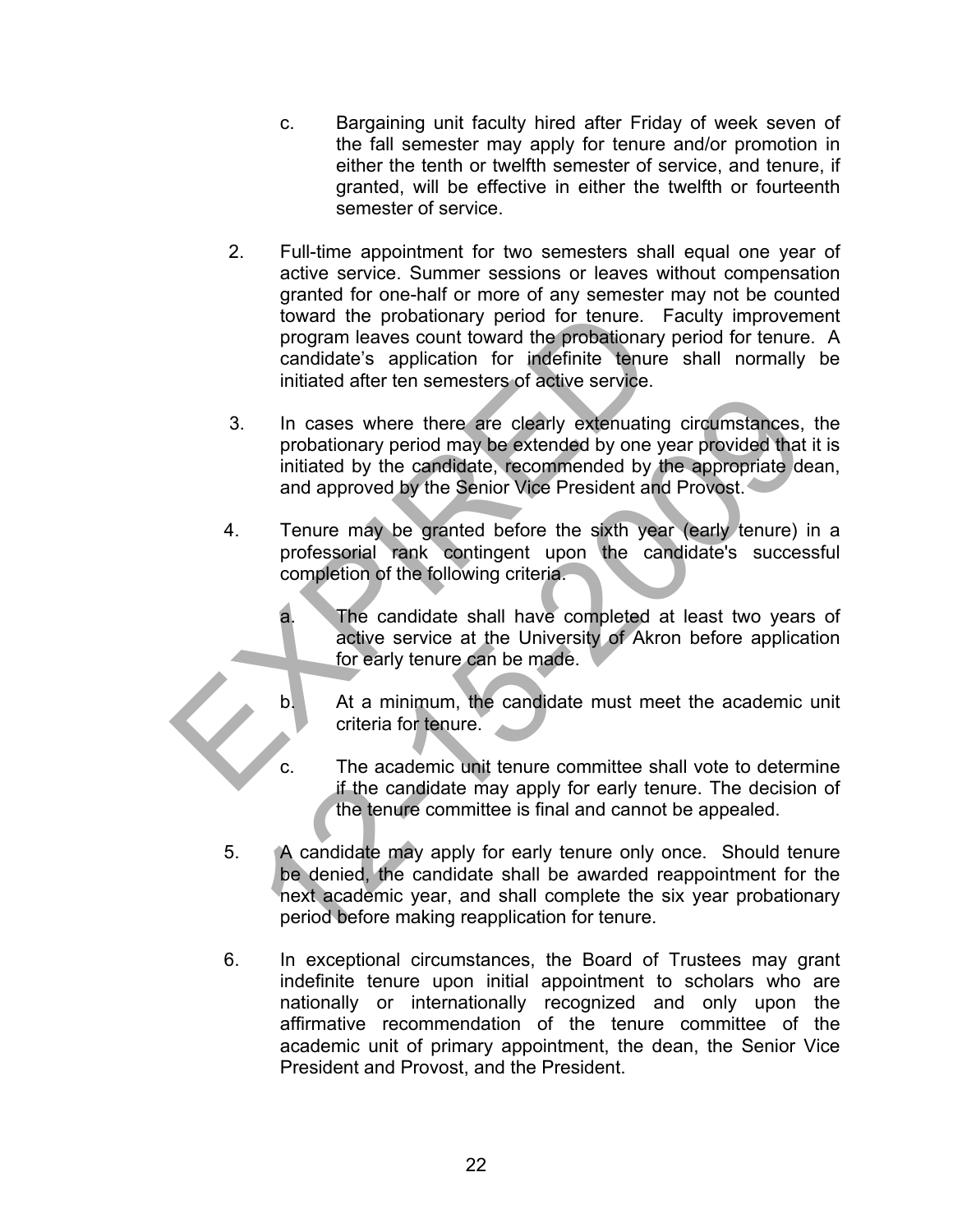- 7. Bargaining unit faculty who hold the rank of assistant professor may be awarded tenure only if they are granted promotion to associate professor at the same time, except in rare and compelling circumstances.
- 8. Bargaining unit faculty who hold rank beyond that of assistant professor but without tenure, may seek and be awarded tenure without promotion.
- C. Notification of appointment, reappointment, tenure, and promotion of bargaining unit faculty shall occur as follows:
	- 1. The Board of Trustees usually acts upon recommendations for appointment, reappointment, promotion, and the granting of indefinite tenure at its April meeting.
	- 2. Recommendations for appointment, reappointment, promotion, and the granting of indefinite tenure may be considered at other Board of Trustees' meetings as appropriate.
- 3. The appointment, reappointment, tenure, and promotion of bargaining unit faculty is subject to the approval of the Board of Trustees of the University of Akron. No officer, dean, committee, or other such entity shall have the authority to employ, set the compensation or other terms of employment except the Board of Trustees. All offers of employment shall be subject to this condition. C. Notification of appointment, reappointment, tenure, a<br>bargaining unit faculty shall occur as follows:<br>
1. The Board of Trustees usually acts upon rece<br>
appointment, reappointment, promotion, and<br>
indefinite tenure at it appointment, reappointment, promotion, and the granting<br>
indefinite tenure at its April meeting.<br>
Recommendations for appointment, reappointment, promotion,<br>
the granting of indefinite tenure may be considered at other Bc<br>
	- a. Following the Board of Trustees' approval, the Secretary of the Board of Trustees shall send a certificate of appointment detailing the agreement reached between the bargaining unit faculty member and the University. It shall include an endorsement of acceptance that the bargaining unit faculty member shall sign and return to the Secretary of the Board of Trustees within the time period stipulated.
	- In the event a bargaining unit faculty member adds or deletes terms to the certificate of appointment, or fails to sign or return the endorsement, the Secretary of the Board of Trustees shall submit the issue to the Board of Trustees at their next regular meeting for consideration of rescinding the certificate of appointment.

Section 3. Procedures for Reappointment, Tenure, and Promotion ("RTP") of Bargaining Unit Member.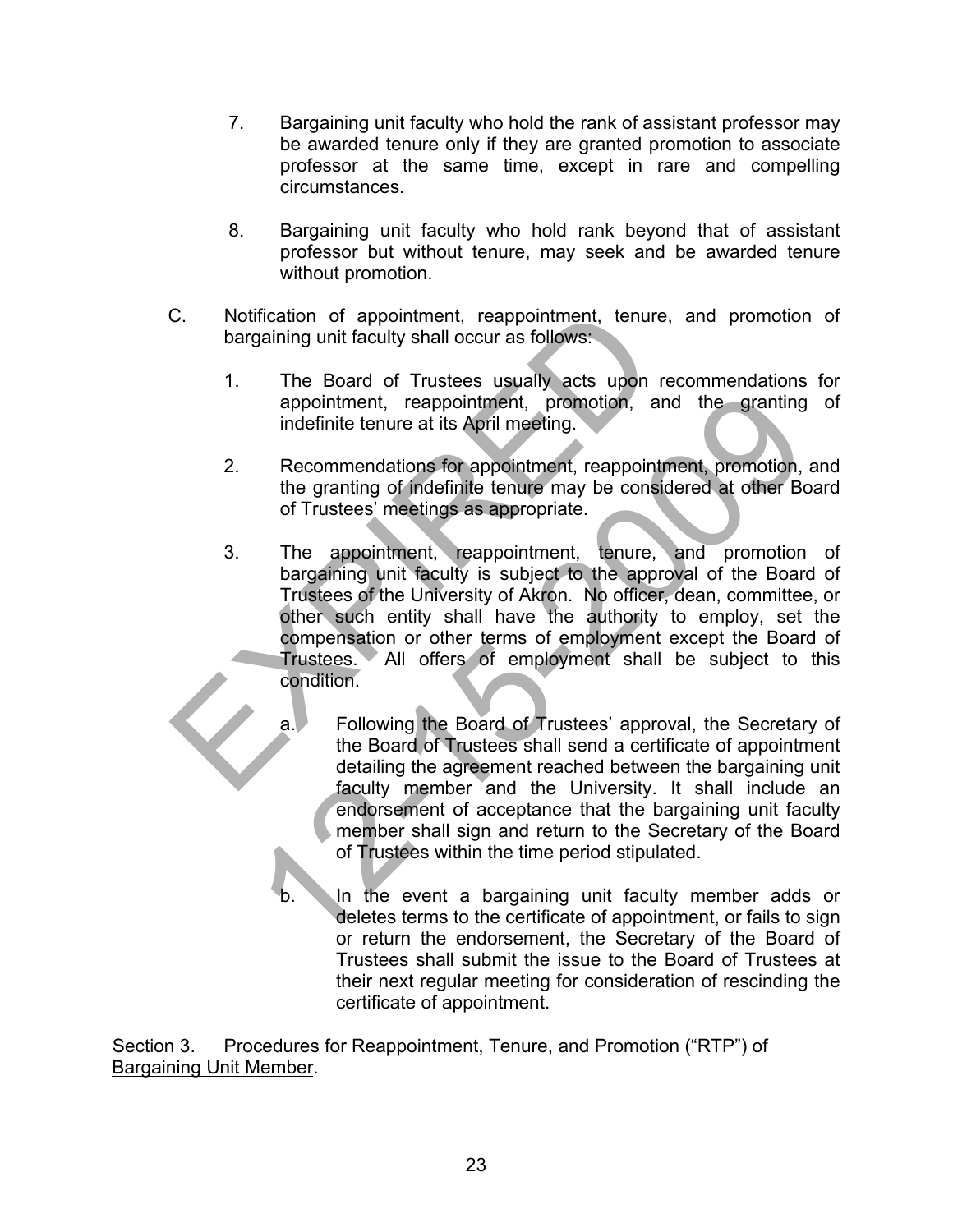- A. The term "academic unit" is defined as one of the following:
	- 1. A department or school where bargaining unit faculty hold a primary appointment.
	- 2. A college without departments where bargaining unit faculty hold a primary appointment.
- B. All academic units shall follow University-wide procedures for reappointment, tenure, and promotion and adhere to the calendar as shown in this Article below.
- C. The criteria to be considered for reappointment, tenure and promotion University-wide include but are not limited to:
	- 1. Quality of teaching.
		- a. Effective instruction as evidenced by student and peer evaluations and by documented assessment of learning outcomes.
- (i) Only quantitative data from the University approved student evaluation of teaching will be required. Written comments shall be included at the discretion of the candidate. reappointment, tenure, and promotion and adhere to<br>shown in this Article below.<br>C. The criteria to be considered for reappointment, tenuresity-wide include but are not limited to:<br>1. Quality of teaching.<br>a. Effective instr versity-wide include but are not limited to:<br>
Cuality of teaching.<br>
a. Effective instruction as evidenced by student and providences.<br>
(i) Only quantitative data from the University approximation of teaching will be requir
	- b. **Effective advising.**

c. Appropriate curricular development.

- d. Participation in activities related to accreditation.
- e. Effective administration and supervision of part-time faculty, graduate and/or student assistants, staff or others, when applicable.
- 2. Quality of research and scholarly activity.
	- a. Scholarship and/or creative activity as appropriate to the academic unit including activities in the discipline and in the scholarship of teaching and learning.
		- (i) Publications.
		- (ii) Presentations, scholarly and creative.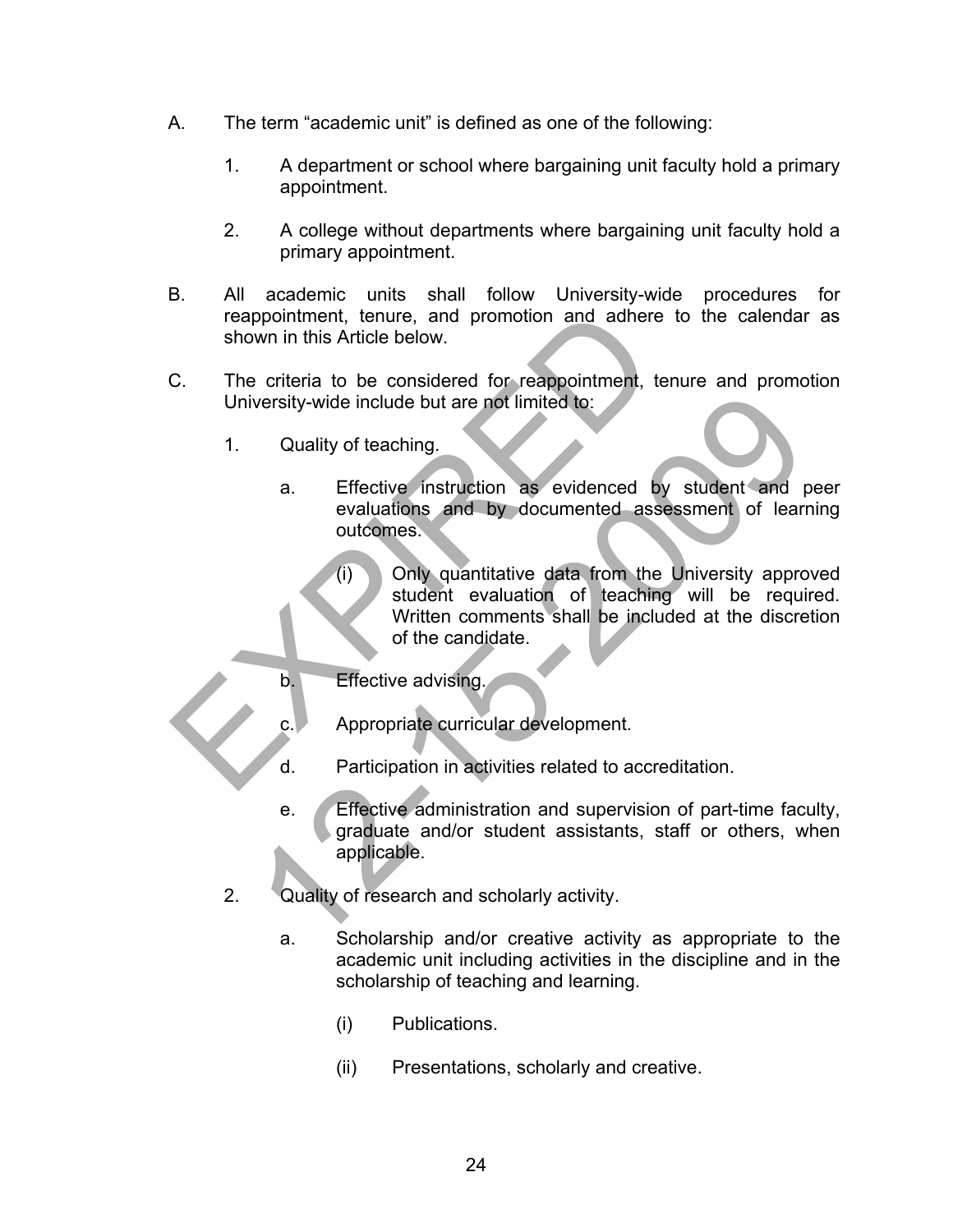- (iii) Grant funding and/or development activity.
- b. Professional organizations.
	- (i) Leadership positions.
- c. Professional development.
- d. Professional recognition.
- 3. Quality of professional, University and community service.
	- a. Professional organizations.
		- (i) Leadership positions.
	- b. To the University of Akron.
	- c. To the college and/or department.
	- d. Discipline related service to the community.
- 4. Professional conduct as defined in written standards including but not limited to the following: 3. Quality of professional, University and community<br>
a. Professional organizations.<br>
(i) Leadership positions.<br>
b. To the University of Akron.<br>
c. To the college and/or department<br>
d. Discipline related service to the com (i) Leadership positions.<br>
12. To the University of Akron.<br>
12. To the college and/or department<br>
13. Discipline related service to the community.<br>
12. Professional conduct as defined in written standards including<br>
12. Se
	- a. Sexual harassment policy of the University.
	- b. Conflict of interest, conflict of commitment, scholarly misconduct, and ethical conduct policy of the University.
	- c. Affirmative action policy of the University.
	- d. Alcohol policy of the University.
	- e. Drug-free workplace policy of the University.
	- f. "Statement on Professional Ethics" as published by the American Association of University Professors.
	- g. Other professional ethics policies as approved by the American Association of University Professors committee B on professional ethics published by the American Association of University Professors.
	- h. Disseminated codes of conduct as defined by relevant professional disciplines.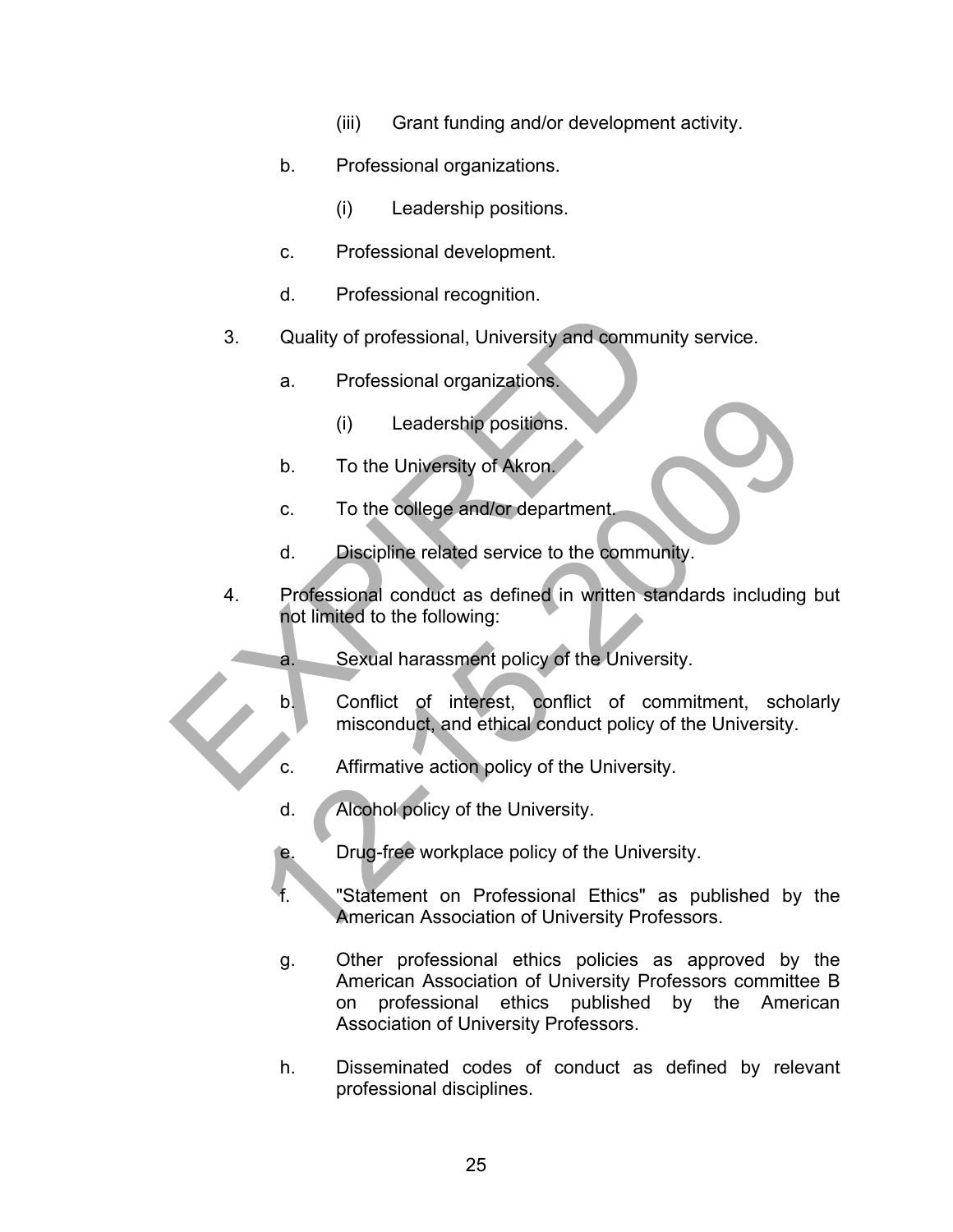- i. Disseminated codes of ethics as defined by relevant professional disciplines.
- j. Professional responsibilities as set out in University rules.
- D. The academic unit shall develop individual criteria for reappointment, tenure, and promotion. Criteria and guidelines shall be approved by the dean and the Senior Vice President and Provost before being recognized as the official guidelines of the academic unit and before the guidelines can be applied to bargaining unit faculty.
- E. Each academic unit shall have a set of separate criteria for bargaining unit faculty's evaluation for purposes of reappointment, tenure, and promotion. All operative academic unit criteria will be available in the academic unit, the office of the dean of the college, and the office of the Senior Vice President and Provost. as the official guidelines of the academic unit and bet<br>
can be applied to bargaining unit faculty.<br>
E. Each academic unit shall have a set of separate criteria<br>
faculty's evaluation for purposes of reappointment, tenu<br>
Al
	- 1. All academic unit guidelines shall comply with the applicable provisions of this Article.
	- 2. All academic unit guidelines shall enumerate the specific materials that are to be included in the candidate's reappointment, tenure, and promotion files.
	- 3. In case of conflict, the applicable provisions of this Article supersede all other quidelines.
- F. The criteria prepared by each academic unit must be formally approved by two-thirds of the bargaining unit faculty of that academic unit present and voting at a meeting called for that purpose. The college dean and the Senior Vice President and Provost shall also formally approve the criteria before it becomes effective. The proposes of reappointment, tenure, and promotoperative academic unit criteria will be available in the academic office of the denomination of the college, and the office of the Senior in Sident and Provost.<br>
Sident and
- G. Subsequent reviews of the criteria may be initiated by no fewer than onethird of the bargaining unit faculty of the academic unit, the college dean, or the Senior Vice President and Provost.
- H. Candidate files shall include at least:
	- 1. A current vita;
	- 2. Narrative statement by the candidate addressing the meeting of University-wide and academic unit criteria;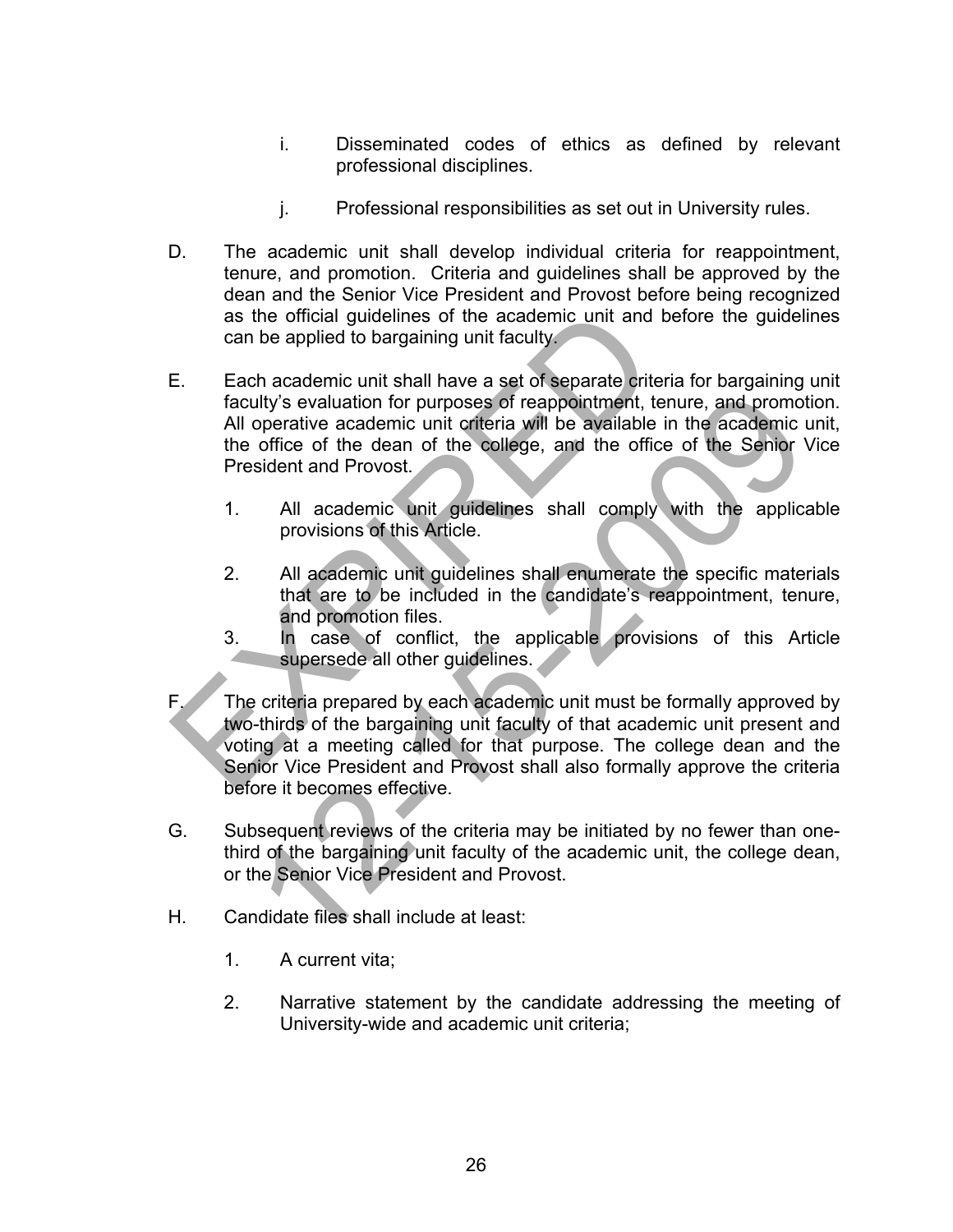- 3. A table of contents of materials included in the RTP file; the table of contents shall be amended to reflect any additions or deletions to the RTP file;
- 4. All previous reappointment, tenure, and/or promotion recommendations from committees, academic unit chairs, or deans;
- 5. Evidence of work performance, including results of teaching evaluations where applicable;
- 6. Evidence of professional activity;
- 7. Evidence of service;
- 8. External reviews, for tenure and promotion files.
- I. Review of the bargaining unit faculty member for reappointment, tenure, and promotion shall originate only in the academic unit where the bargaining unit faculty member holds his/her primary appointment. Bargaining unit faculty holding joint appointments shall be reviewed by all appropriate units.
- J. Reappointment, tenure, and promotion committees must contain a quorum in order to conduct business. For the purpose of reappointment, tenure, and promotion of the bargaining unit member, a quorum is defined as twothirds of the eligible members. In the case where there are fewer than six eligible members, a quorum is defined to be at least three members. The college faculty who are members of the bargaining unit shall formulate rules to add committee members from outside the academic unit if there are fewer than three eligible bargaining unit faculty in the academic unit to form the committee. These rules shall be included in the procedures of the college or academic unit. 6. Evidence of professional activity;<br>
7. Evidence of service;<br>
8. External reviews, for tenure and promotion files.<br>
1. Review of the bargaining unit faculty member for reap<br>
and promotion shall originate only in the acad External reviews, for tenure and promotion files.<br>
Yiew of the bargaining unit faculty member for reappointment, ten<br>
Incrementing unit faculty member holds his/her primary appointment<br>
gaining unit faculty holding joint a
- K. The processes of reappointment, tenure, and promotion for the bargaining unit faculty are deliberative processes. Eligible committee members who do not participate in or attend the deliberations shall not be permitted to vote.
	- 1. To be eligible to vote, a member shall review candidate-submitted materials and shall attend all committee meeting(s) during which the candidate is discussed. Exceptions to this rule are as follows:
		- a. The committee may permit a member who has not attended all meetings but who has otherwise substantially met the participation standards of paragraph (K)(1) of this Section to vote, by a majority vote of members present and voting. The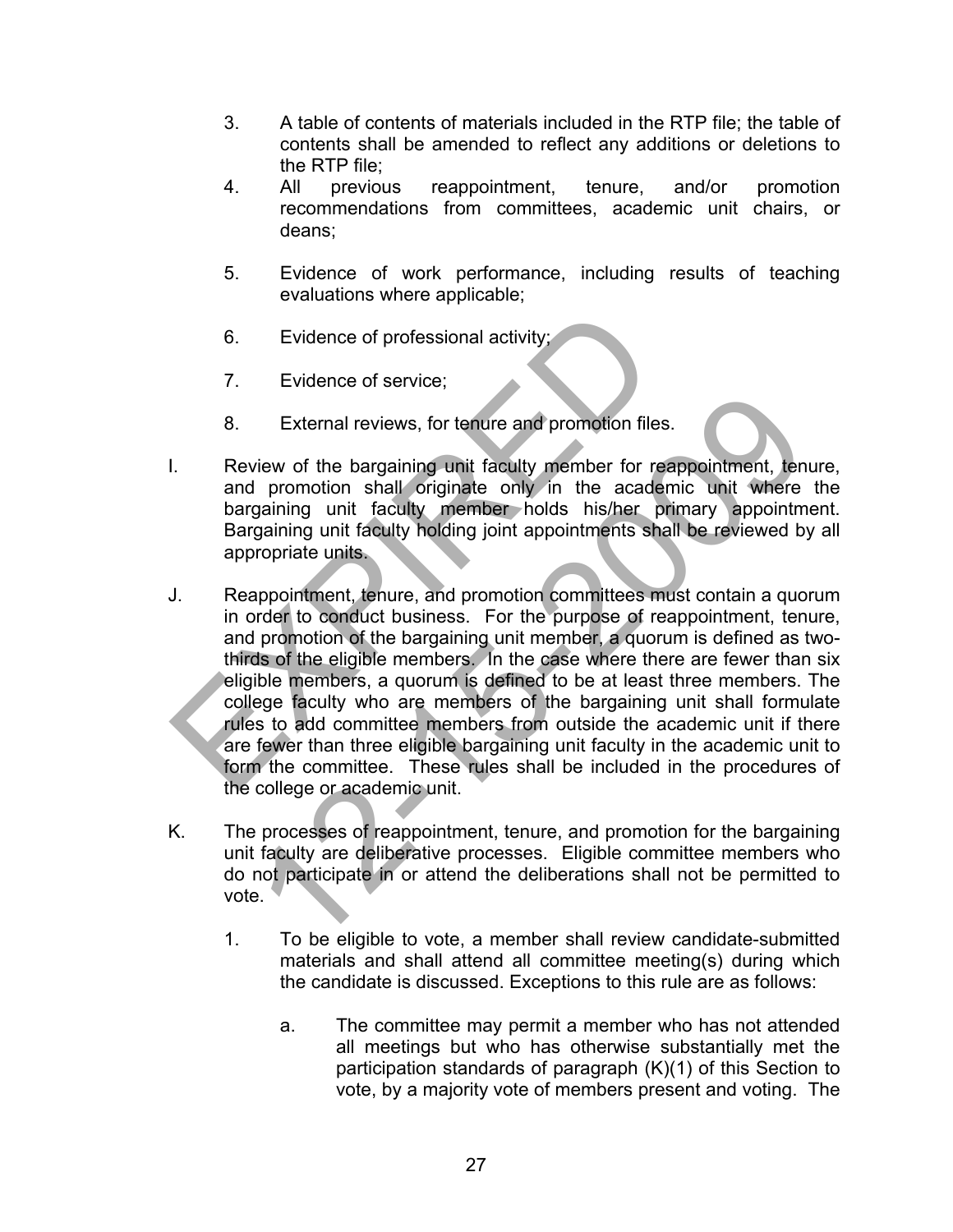reason for the exception shall be included in the committee recommendation.

- b. Unit guidelines may allow for absentee ballots in extenuating circumstances for persons who are otherwise eligible to vote. The committee may determine eligibility for an absentee ballot by a majority vote of members present and voting. Extenuating circumstances include death in the immediate family, serious illness, and inability to attend due to events beyond one's control. The nature of the extenuating circumstances and the vote shall be included in the committee recommendation.
- L. For the purposes of reappointment, tenure, and promotion for the bargaining unit member, a simple majority vote in the affirmative, at the minimum, is necessary for adoption. Academic unit guidelines may determine individual unit requirements for a minimum affirmative vote beyond a simple majority. When there is a tie vote, the motion is rejected. While it is the duty of every member who has an opinion on a question to participate in these important deliberations, to arrive at an informed opinion, and to express it by his or her vote, he or she cannot be compelled to do so. He or she may prefer to abstain from voting, fully realizing that the effect is the same as if he or she voted on the prevailing side. Abstentions are not counted in the number of votes cast and are considered blank ballots. However, they are included in the report. For example, a vote of three positive, one negative and seven abstentions represents a seventy-five percent positive vote and would be reported: three positive, one negative, seven abstentions. to events beyond one's control. The<br>extenuating circumstances and the vote s<br>the committee recommendation.<br>L.<br>For the purposes of reappointment, tenure, and p<br>bargaining unit member, a simple majority vote in the<br>minimum, the purposes of reappointment, tenure, and promotion for gaining unit member, a simple majority vote in the affirmative, at imum, is necessary for adoption. Academic unit guidelines remine individual unit requirements for
- M. For purposes of voting on any reappointment, tenure, and promotion matter, bargaining unit faculty shall comply with the University's conflict of interest policy and voluntarily remove themselves from any discussion, voting, or participation that would influence voting on reappointment, tenure, and promotion matters when the candidate is:
	- 1. A member of that bargaining unit faculty member's immediate family (e.g. spouse, son, daughter, or other family member residing in that family member's household).
	- 2. A member of that bargaining unit faculty member's extended family (e.g. siblings, parents, grandparents, cousins, uncles, aunts, or other next of kin).
	- 3. For any other person where there would exist the appearance of conflict of interest or impropriety.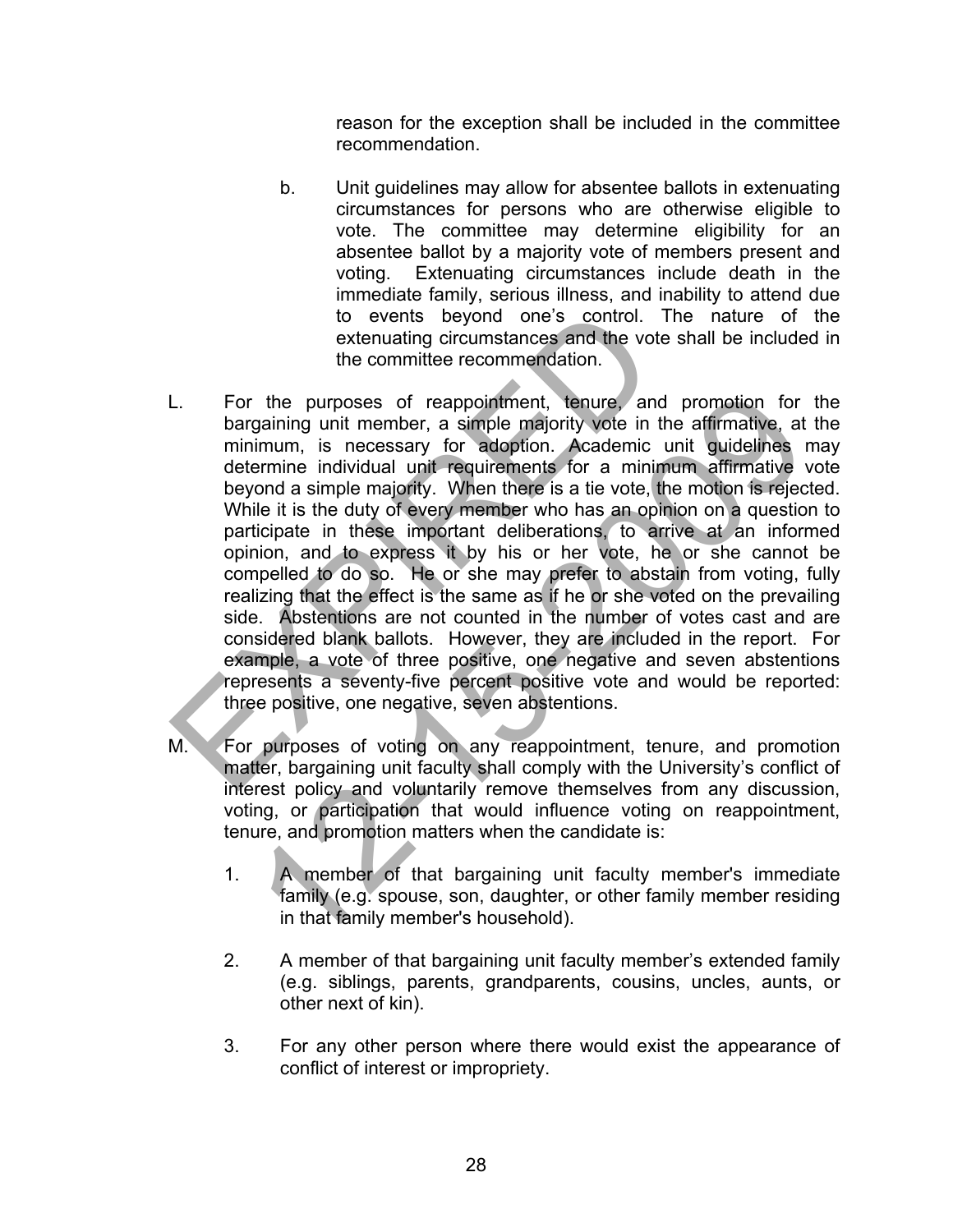## Section 4. College Wide Review Committee.

- A. All colleges shall have college-wide tenure and/or promotion review committees. The college-wide review committees shall provide a separate and independent recommendation to each candidate for tenure and/or promotion. The order of recommendations is sequential, not hierarchical. The tenure and promotion guidelines for each college shall include procedures for constituting college-wide review committees.
	- 1. In colleges without departments that constitute tenure and promotion committees as committees of the whole tenured bargaining unit, the tenure and/or promotion committee shall also operate as the college-wide review committee at the time of the initial meetings.
- 2. In colleges with departments, and colleges without departments that establish separate tenure and/or promotion committees, the college-wide review committees shall be composed of no fewer than five members elected from the tenured bargaining unit faculty of the college. Each college shall develop guidelines for the election process and the voting process, including guidelines for replacing members unable to serve. 1. In colleges without departments that const<br>promotion committees as committees of the<br>bargaining unit, the tenure and/or promotion cor<br>operate as the college-wide review committee<br>initial meetings.<br>2. In colleges with de initial meetings.<br>
In colleges with departments, and colleges without department<br>
that establish separate tenure and/or promotion committees,<br>
college-wide review committees shall be composed of no fe<br>
than five members el
	- 3. A committee member from the department of the candidate being considered shall be recused and not vote.
		- Members of the college-wide review committees shall meet the following criteria:
			- a. Members of the college-wide tenure review committees shall be tenured bargaining unit faculty.
			- b. Members of the college-wide promotion-to-associateprofessor review committee shall be tenured bargaining unit faculty holding the rank of associate professor or higher. In the case of a candidate applying for promotion to associate professor, but not applying for tenure, the review committee shall be the college-wide promotion-to-associate-professor review committee.
			- c. Members of the college-wide promotion to professor review committee shall be tenured bargaining unit faculty holding the rank of professor or higher.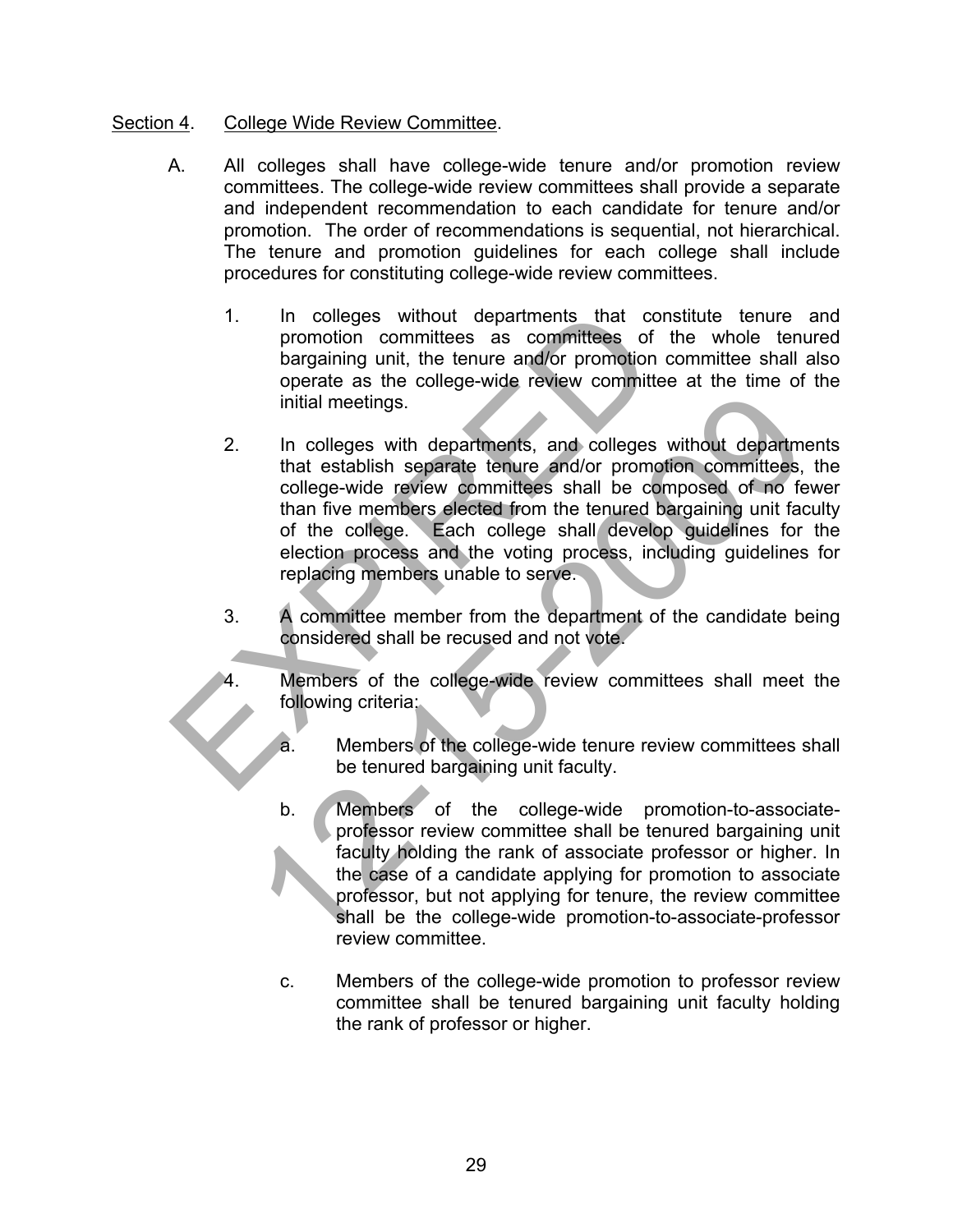- d. Members of any college-wide review committee shall have completed at least one year of service at the University of Akron.
- 5. The college-wide review committees shall evaluate candidates' files and all previous recommendations to determine:
	- a. That the candidate has satisfactorily met all approved tenure and/or promotion criteria established by the University and the academic unit;
	- b. That the departmental tenure and/or promotion committee and the academic unit chair have followed all approved procedures in their evaluation of the candidate;
	- c. That the tenure and/or promotion committee and the academic unit chair recommendations of the candidate are consistent with the goals of the academic unit as stated in the academic unit guidelines.
- 6. The college-wide review committees shall not evaluate the merits of departmental guidelines or criteria.
- 7. If procedural error or inadequate consideration is identified, the irregularity shall be reported to the dean for action with copies to the candidate, the RTP committee chair and the academic unit chair. the academic unit;<br>
b. That the departmental tenure and/or pro<br>
and the academic unit chair have follo<br>
procedures in their evaluation of the candid<br>
c. That the tenure and/or promotion co<br>
academic unit chair recommendati
	- The college-wide review committee's written recommendation shall include in its findings that paragraphs (5)(a), (5)(b) and (5)(c) of this Section have been addressed.
	- a. In colleges with separate college-wide review committees, if the committee's recommendation is not consistent with the recommendations from the tenure and/or promotion committee, or from the academic unit chair, the committee recommendation shall explain those inconsistencies. procedures in their evaluation of the candidate:<br>
	2. That the tenure and/or promotion committee and<br>
	academic unit chair recommendations of the candidate<br>
	consistent with the goals of the academic unit as state<br>
	the academ
		- b. In colleges with no separate college-wide review committee, the recommendation from the committee of the whole shall explicitly include findings on paragraphs (5)(a), (5)(b), and (5)(c) of this Section.
	- 9. The college-wide review committee shall forward its recommendation to the dean, with copies to the academic unit chair, the RTP committee chair, and the candidate.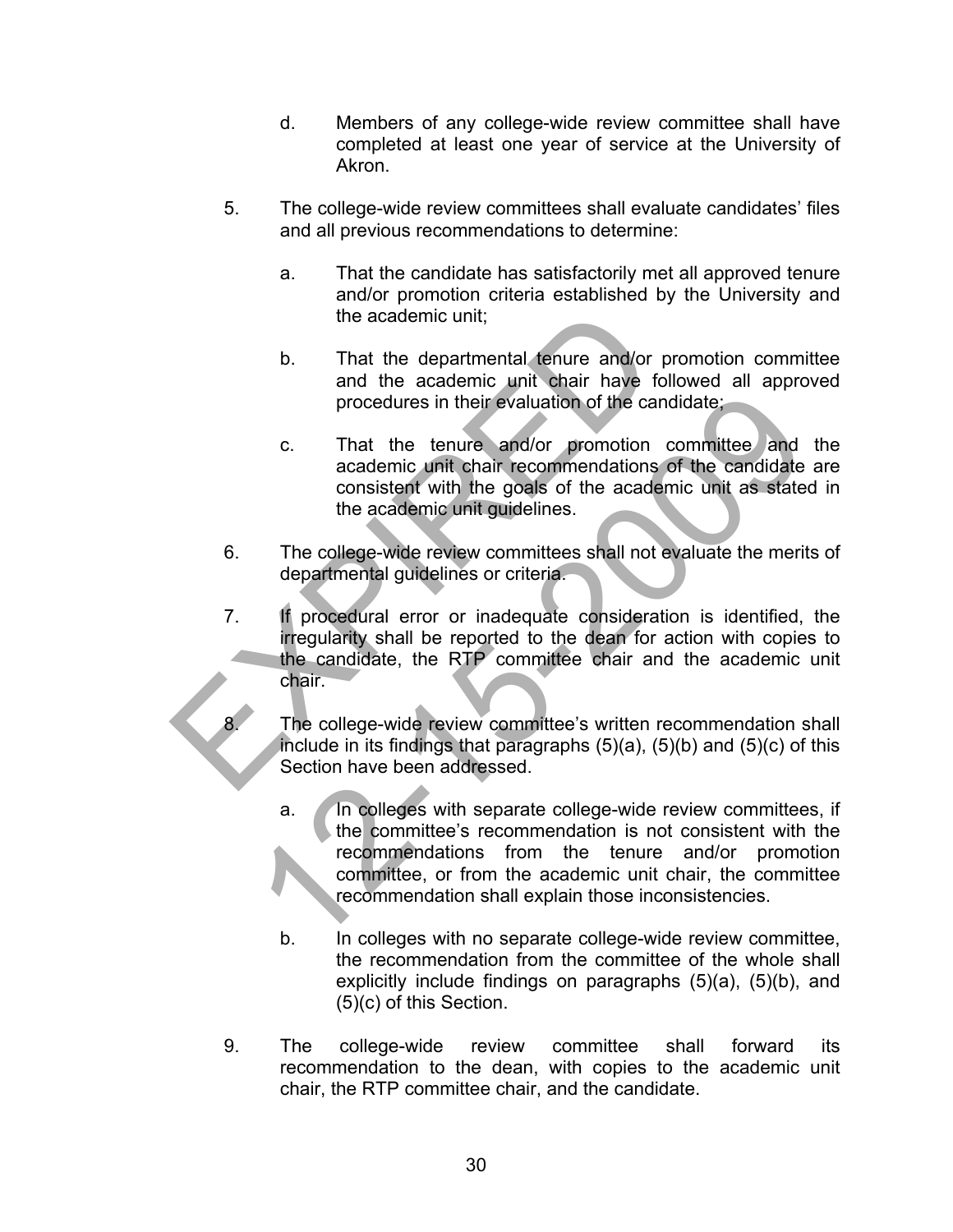# Section 5. The University Wide Review Committee.

- A. The University-wide review committees shall provide a separate and independent recommendation only regarding candidates for tenure and/or promotion when the recommendations from the RTP committee, the college-wide review committee, the chair, and the dean are not consistent. The order of recommendations is sequential, not hierarchical.
- B. Each college and the library shall elect one member to the committee.
- C. Only tenured bargaining unit faculty who hold the rank of professor or above are eligible for election to the committee.
- D. The University-wide committee shall evaluate the candidates' files and all previous recommendations to determine:
	- 1. The candidate has satisfactorily met all approved tenure and/or promotion criteria established by the University and the academic unit;
- 2. That the departmental tenure and/or promotion committee, the academic unit chair, the dean and the college-wide review committee have followed all approved procedures in their evaluation of the candidate; B. Each college and the library shall elect one member to the C. Only tenured bargaining unit faculty who hold the rare above are eligible for election to the committee.<br>
D. The University-wide committee shall evaluate th 2000)<br>
12- University-wide committee shall evaluate the candidates' files and<br>
2010 is recommendations to determine:<br>
The candidate has satisfactority met all approved tenure and<br>
2010 promotion criteria established by the
	- 3. That the tenure and/or promotion committee, the academic unit chair, the dean and the college-wide review committee recommendations of the candidate are consistent with the goals of the academic unit as stated in the academic unit guidelines.
- E. The University-wide committee shall not evaluate the merits of the departmental guidelines or criteria.
- F. If procedural error or inadequate consideration is identified, the irregularity shall be reported to the Senior Vice President and Provost for action with copies to the dean, the college-wide review committee, the academic unit chair, the departmental committee chair and the candidate.
- G. The University-wide review committee's written recommendation shall include in its findings that paragraphs  $(D)(1)$ ,  $(D)(2)$  and  $(D)(3)$  of this Section have been addressed.
- H. The University-wide review committee shall forward its recommendation to the Senior Vice President and Provost, with copies to the dean, the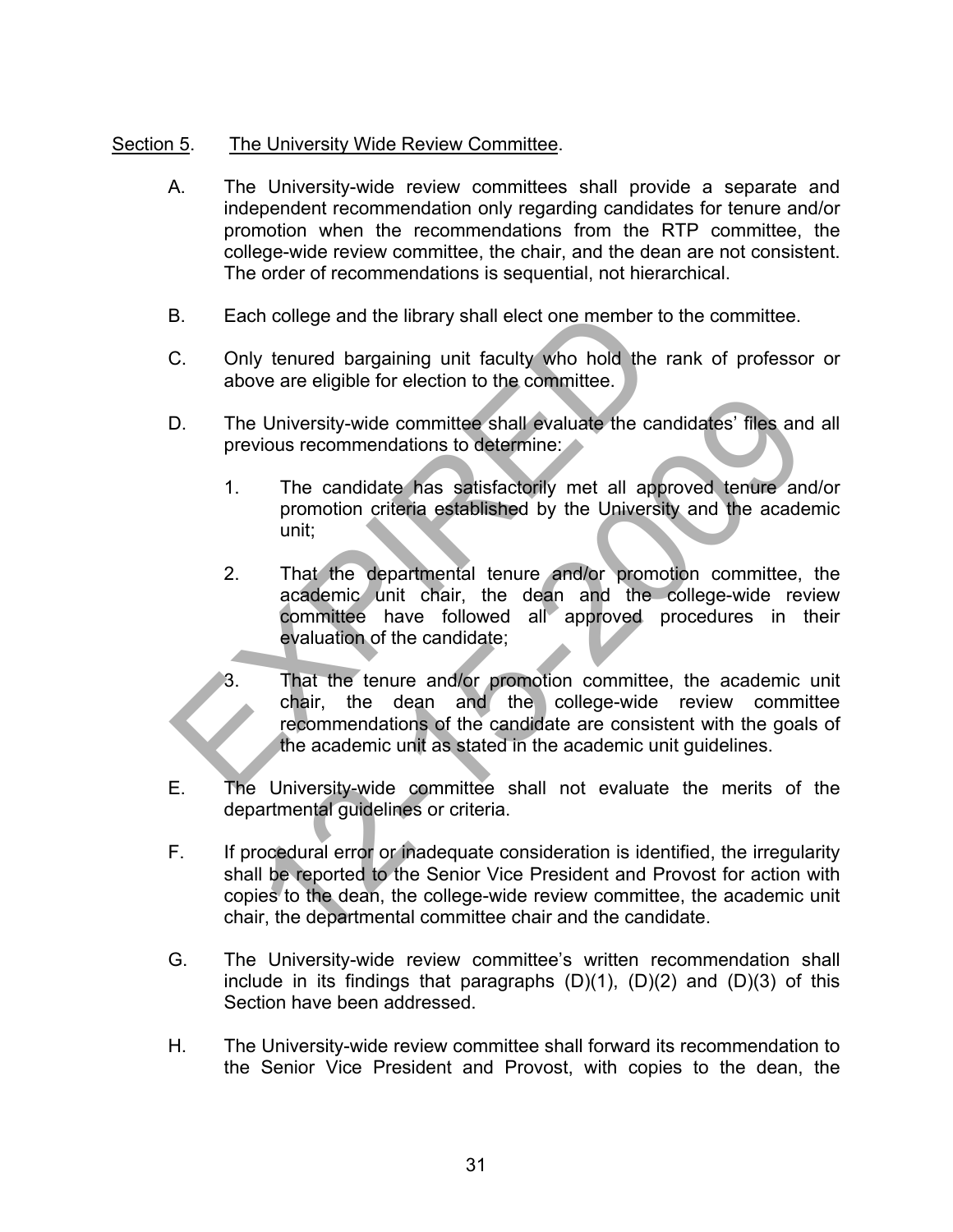college-wide review committee, the academic unit chair, the departmental committee, and the candidate.

## Section 6. Parliamentary Procedure.

"Robert's Rules of Order," in the most recent edition, shall be accepted as the authority on all questions of parliamentary procedure.

## Section 7. Timelines.

| For reappointment during the first year:<br>A.<br>Action required                          |
|--------------------------------------------------------------------------------------------|
|                                                                                            |
|                                                                                            |
| Date(s)                                                                                    |
| within one week of the date of initial<br>Academic unit chair or dean in colleges without  |
| departments sends letter of notification to candidate<br>appointment                       |
| three weeks after the date of initial<br>candidate sends letter of intent to academic unit |
| chair or dean in colleges without departments<br>appointment                               |
| three weeks after the date of initial<br>candidate sends file to committee                 |
| appointment                                                                                |
| Friday of week 5 of the relevant<br>committee sends recommendation to candidate and        |
| semester<br>academic unit chair                                                            |
| Friday of week 7 of the relevant<br>Academic unit chair sends recommendation to            |
| semester<br>candidate and dean                                                             |
| Friday of week 9 of the relevant<br>dean sends recommendation to candidate and             |
| semester<br><b>Senior Vice President and Provost</b>                                       |
| first Wednesday in April, usually<br>Senior Vice President and Provost sends               |
| recommendation to the president, the Board of                                              |
| Trustees, dean and candidate                                                               |
| fourth Wednesday in April, usually<br>Board of Trustees votes on recommendation            |
|                                                                                            |
| For reappointment after the first year:<br>В.                                              |
|                                                                                            |
| Date(s)<br>Action required                                                                 |
| by March 15<br>in colleges without departments who have                                    |
| created a subcommittee of the tenured                                                      |
| bargaining unit faculty, selection of                                                      |

| Date(s)     | Action required                                  |
|-------------|--------------------------------------------------|
| by March 15 | in colleges without departments who have         |
|             | created a subcommittee of the tenured            |
|             | bargaining unit faculty, selection of            |
|             | reappointment committee                          |
| by April 1  | Academic unit chair in colleges with departments |
|             | or dean in colleges without departments holds an |
|             | organizational meeting to elect chair of the     |
|             | reappointment committee                          |
| by April 15 | Academic unit chair in colleges with departments |
|             | or dean in colleges without departments, sends   |
|             | letter of notification to candidate              |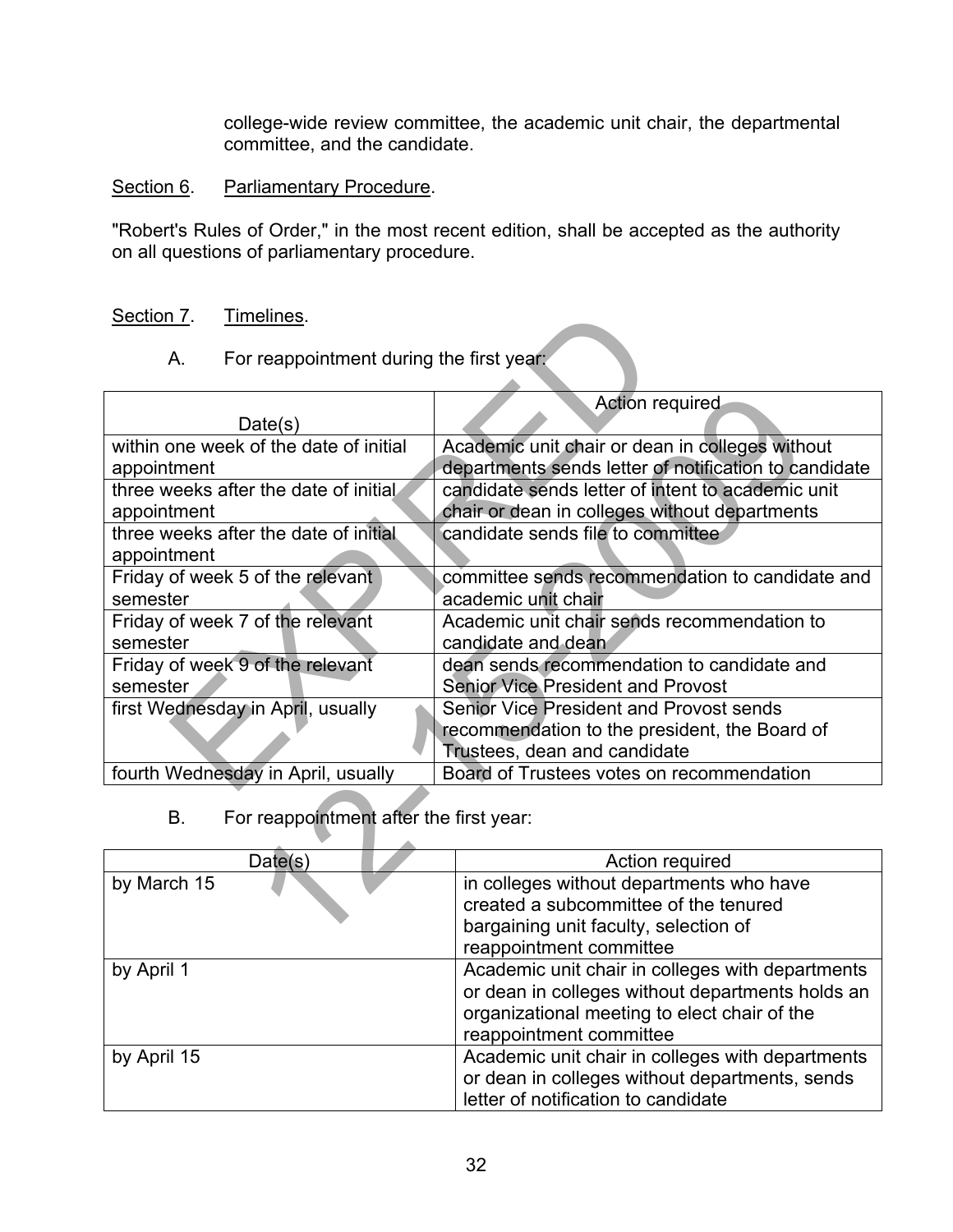| final instructional day of spring semester                                              | candidate sends letter of intent to academic unit<br>chair or dean in colleges without departments                                                    |  |
|-----------------------------------------------------------------------------------------|-------------------------------------------------------------------------------------------------------------------------------------------------------|--|
| Friday of week 2 of fall semester                                                       | candidate sends file to committee                                                                                                                     |  |
| Friday of week six of fall semester                                                     | committee sends recommendation to candidate,<br>academic unit chair, or dean in colleges without<br>departments                                       |  |
| Friday of week eight of fall semester                                                   | Academic unit chair sends recommendation to<br>candidate and dean                                                                                     |  |
| December 15 or the end of week<br>sixteen of the fall semester whichever<br>comes first | dean forwards negative recommendation to<br>candidate and Senior Vice President and Provost                                                           |  |
| Friday of week two of spring semester                                                   | dean forwards positive recommendation to the<br>candidate and Senior Vice President and Provost                                                       |  |
| Friday of week nine of spring semester                                                  | Senior Vice President and Provost forwards<br>negative recommendation to candidate and dean                                                           |  |
| first Wednesday in April, usually                                                       | <b>Senior Vice President and Provost forwards</b><br>recommendation to the president, the Board of<br>Trustees, dean, and candidate                   |  |
| fourth Wednesday in April, usually                                                      | Board of Trustees votes on recommendation                                                                                                             |  |
| For tenure and/or promotion:<br>$C_{\cdot}$                                             |                                                                                                                                                       |  |
| Date(s)                                                                                 | <b>Action required</b>                                                                                                                                |  |
| by March 15                                                                             | in colleges without departments who have<br>created a subcommittee of the tenured<br>bargaining unit faculty, selection of<br>reappointment committee |  |
| by April 1                                                                              | academic unit chair in colleges with<br>departments or dean in colleges without<br>departments holds an organizational                                |  |

|                                            | andidate and Ochior vice incoldent and inove  |
|--------------------------------------------|-----------------------------------------------|
| Friday of week nine of spring semester     | Senior Vice President and Provost forwards    |
|                                            | negative recommendation to candidate and de   |
| first Wednesday in April, usually          | Senior Vice President and Provost forwards    |
|                                            | recommendation to the president, the Board of |
|                                            | Trustees, dean, and candidate                 |
| fourth Wednesday in April, usually         | Board of Trustees votes on recommendation     |
|                                            |                                               |
|                                            |                                               |
| C.<br>For tenure and/or promotion:         |                                               |
|                                            |                                               |
| Date(s)                                    | <b>Action required</b>                        |
| by March 15                                | in colleges without departments who have      |
|                                            | created a subcommittee of the tenured         |
|                                            | bargaining unit faculty, selection of         |
|                                            | reappointment committee                       |
| by April 1                                 | academic unit chair in colleges with          |
|                                            | departments or dean in colleges without       |
|                                            | departments holds an organizational           |
|                                            | meeting to elect chair of the tenure          |
|                                            | committee                                     |
|                                            |                                               |
| by April 1                                 | in colleges with departments and in           |
|                                            | colleges without departments who have         |
|                                            | created a subcommittee of the tenured         |
|                                            | bargaining unit faculty, election of the      |
|                                            | college-wide review committee                 |
| by April 15                                | academic unit chair in colleges with          |
|                                            | departments or dean in colleges without       |
|                                            | departments, sends letter of notification to  |
|                                            | candidate                                     |
| final instructional day of spring semester | candidate sends letter of intent to           |
|                                            | academic unit chair or dean in colleges       |
|                                            | without departments                           |
|                                            | candidate sends file to committee             |
| second Friday of fall semester             |                                               |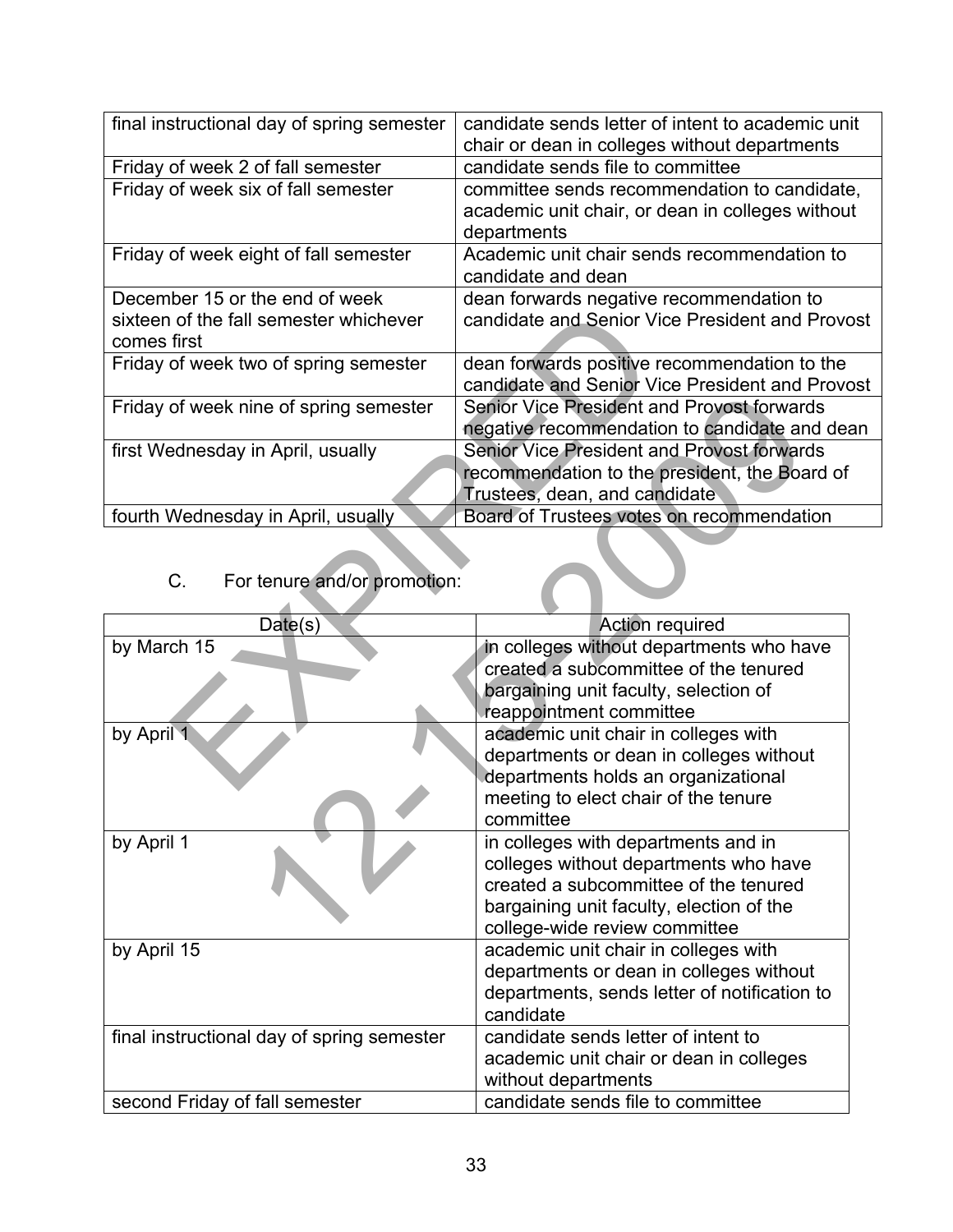| Friday of week six of fall semester        | committee sends recommendation to<br>candidate and academic unit chair in             |
|--------------------------------------------|---------------------------------------------------------------------------------------|
|                                            | colleges with departments, or to the dean                                             |
|                                            | and the chair of the college-wide review<br>committee in colleges without departments |
|                                            | who have chosen option 2                                                              |
| Friday of week eight of fall semester      | in colleges with departments, academic                                                |
|                                            | unit chair sends recommendation to dean                                               |
|                                            | and the chair of the college-wide review<br>committee                                 |
| Friday of week twelve of fall semester     | college-wide review committee sends                                                   |
|                                            | recommendation to the dean                                                            |
|                                            |                                                                                       |
| by December 15 or the end of week          | dean forwards negative recommendation                                                 |
| sixteen of fall semester whichever comes   | to the Senior Vice President and Provost                                              |
| first                                      | with copies to the candidate, the<br>University-wide review committee, the            |
|                                            | college-wide review committee, the                                                    |
|                                            | academic unit chair, and the departmental                                             |
|                                            | committee                                                                             |
| Friday of week one of spring semester      | dean forwards all other recommendations                                               |
|                                            | to the candidate and the Senior Vice                                                  |
|                                            | President and Provost with copies to the                                              |
|                                            | University-wide review committee, the<br>college-wide review committee, the           |
|                                            |                                                                                       |
|                                            |                                                                                       |
|                                            | academic unit chair and the departmental<br>committee                                 |
| Friday of week five of the spring semester | University-wide committee forwards                                                    |
|                                            | recommendation to candidate, Senior Vice                                              |
|                                            | President and Provost, dean, college-wide                                             |
|                                            | committee, academic unit chair and                                                    |
|                                            | departmental committee                                                                |
| Friday of week nine of spring semester     | <b>Senior Vice President and Provost</b>                                              |
|                                            | forwards negative response to candidate<br>and dean                                   |
| first Wednesday in April, usually          | Senior Vice President and Provost sends                                               |
|                                            | recommendation to the president, the                                                  |
|                                            | Board of Trustees, dean, and candidate                                                |
| fourth Wednesday in April, usually         | Board of Trustees votes on<br>recommendation                                          |

D. In the event that the date for completion of a step cannot be met, a request for extension and supporting rationale shall be forwarded to the appropriate committee chair, academic unit chair in academic units with departments, dean, or Senior Vice President and Provost prior to said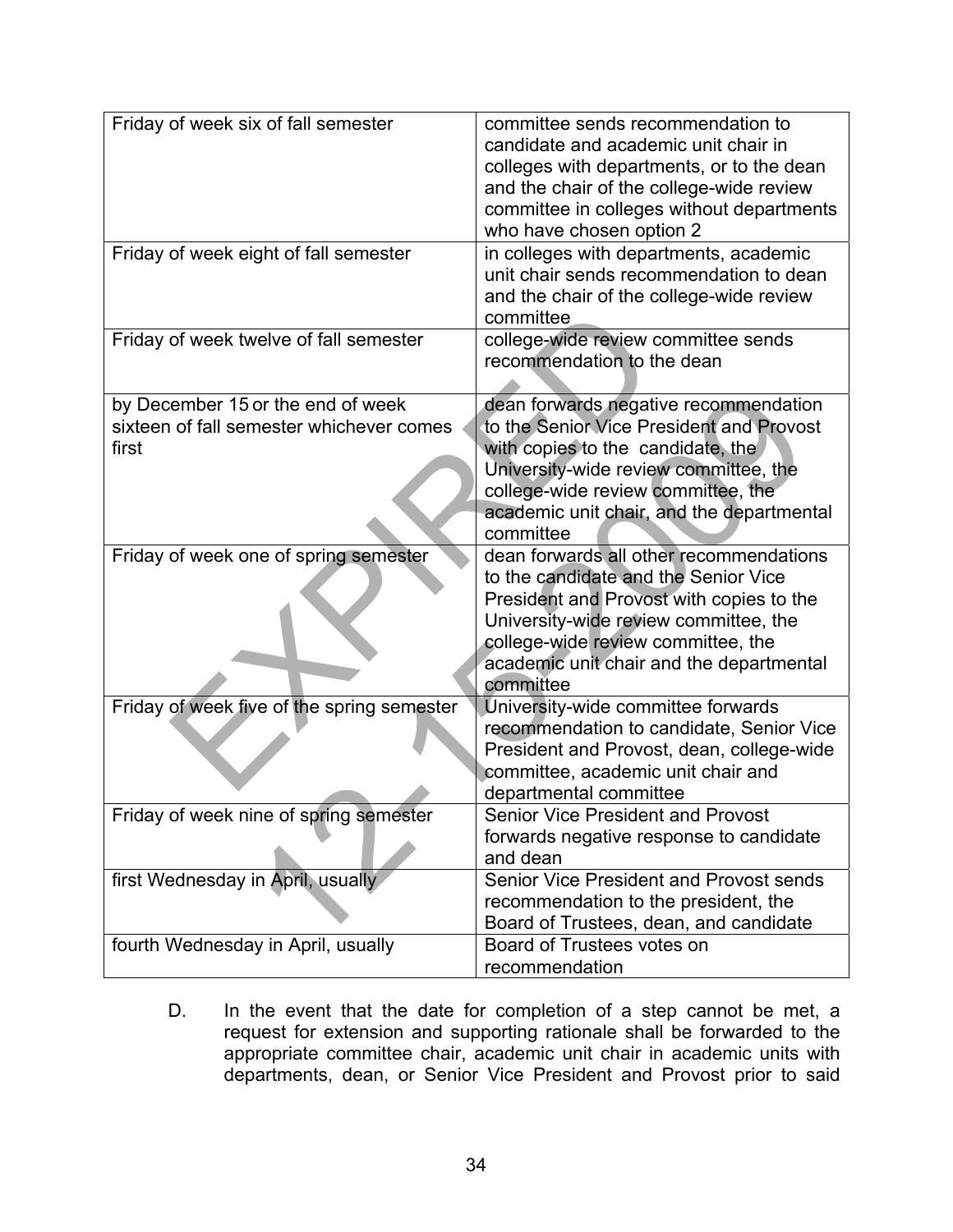deadline. The request and rationale shall be included in the candidate's file.

- 1. The committee chair, academic unit chair in academic units with departments, dean, or Senior Vice President and Provost shall accept or reject the request for extension. Rationale for the decision shall be included in the candidate's file.
- 2. Extension of the deadline at any level does not automatically extend future deadlines.

Section 8. Procedures for Reappointment During the First Year in Colleges with Departments.

- A. The candidate shall be evaluated under the academic unit criteria in effect at the time of the candidate's official appointment date to the tenure track position**.** If the criteria have been revised since the date of the initial appointment, the candidate shall have the option to choose the original or amended criteria under which he/she shall be reviewed. Once a choice is made, the candidate may not reverse his or her decision. However, the candidate may choose each time criteria are revised and are approved by the Senior Vice President and Provost. It is the responsibility of the candidate to inform the committee in the letter of intent of the criteria set the candidate has elected to be used. extend future deadlines.<br>
A. 3. Procedures for Reappointment During the First Year in (<br>
ments.<br>
A. The candidate shall be evaluated under the academic u<br>
at the time of the criteria have been revised since the<br>
appointmen is candidate shall be evaluated under the academic unit criteria in eition. If the criteria have been revised since the date of the irritority. If the criteria have been revised since the date of the irritority continuent,
- B. Composition of the reappointment committee in academic units with departments.
	- The reappointment committee shall be composed exclusively of all eligible tenured members of the academic unit who have completed at least one year of service at the University of Akron and who are members of the bargaining unit.
	- 2. If there are fewer than three eligible bargaining unit faculty in the academic unit to form the committee, the college faculty who are members of the bargaining unit shall formulate rules to add committee members from outside the academic unit. These rules shall be included in the procedures of the college or school.
	- 3. A chairperson shall be elected at the organizational meeting and shall serve for one year.
	- 4. Committee members shall be responsible for the maintenance of minutes and the documentation of the committee proceedings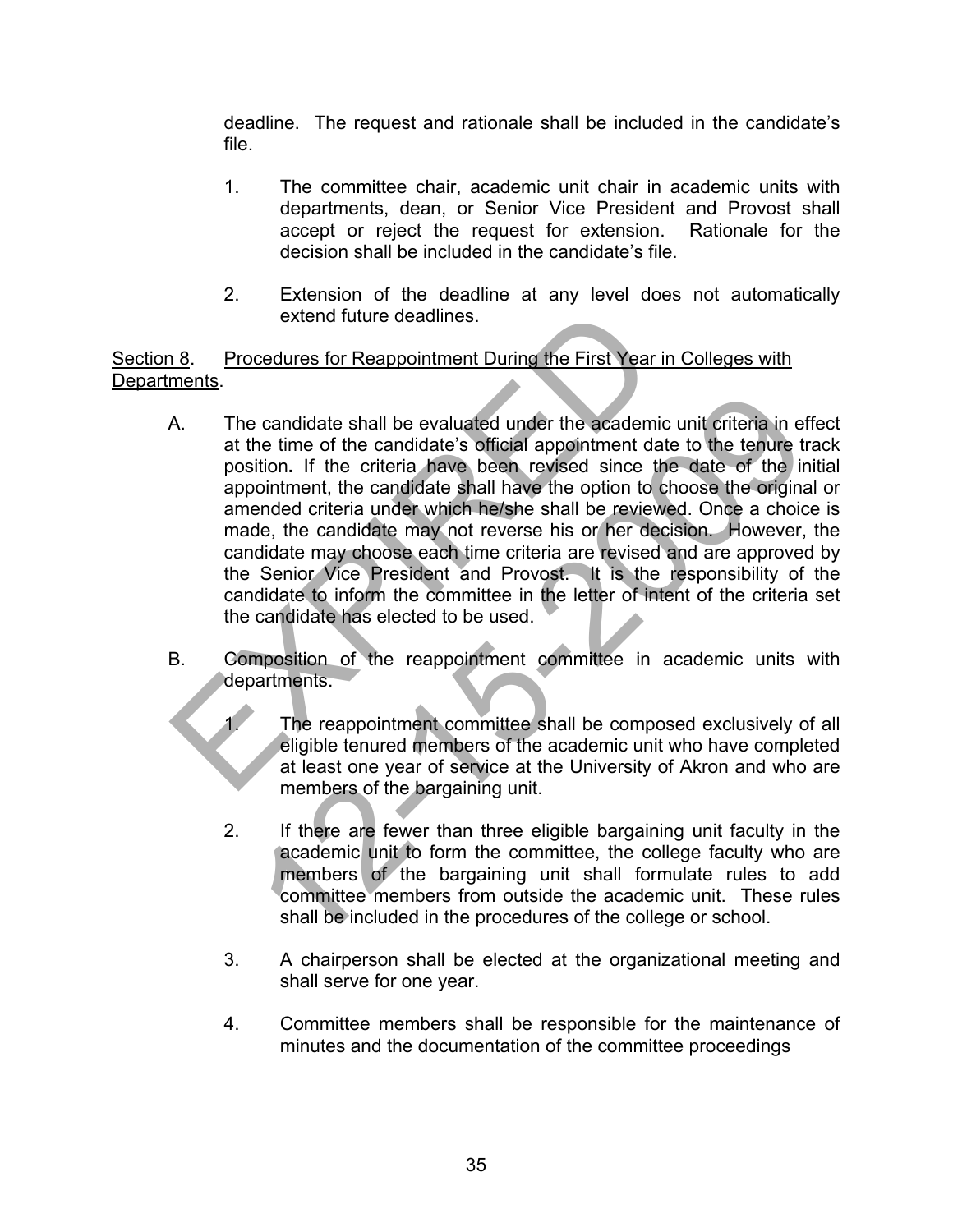- 5. Persons within the college who are required to provide separate recommendation for a specific candidate (e.g. academic unit chairs, directors of schools, deans or their designees) cannot be a member of that candidate's committee**,** but may, at the committee's request, attend for informational purposes.
- C. Duties and responsibilities of the reappointment committee.
	- 1. The reappointment committee shall review the qualifications of any bargaining unit faculty member of the academic unit who has applied for reappointment and shall make recommendations to the academic unit chair regarding the granting or denial of reappointment.
- 2. The recommendation shall include documentation of the committee's procedures, a report of the vote, and an explanation of the application of the criteria as established in this Article and the academic unit. bargaining unit faculty member of the academapplied for reappointment and shall make recommendation:<br>
academic unit chair regarding the grantin reappointment.<br>
2. The recommendation shall include docum<br>
committee's procedu The recommendation shall include documentation of<br>committee's procedures, a report of the vote, and an explanatio<br>the application of the criteria as established in this Article and<br>academic unit.<br>The recommendation letter
	- 3. The recommendation letter shall be reviewed and approved by the committee.
- D. Duties and responsibilities of the academic unit chair.
	- 1. The academic unit chair shall evaluate the candidate's RTP file and the departmental committee's recommendation to formulate his/her recommendation.
		- The academic unit chair has the responsibility to determine that the departmental reappointment committee followed correct procedures and accurately, consistently, and fairly applied the approved departmental criteria.
	- Ĩ 3. The academic unit chair's report shall include an assessment of his/her determination that these procedures and criterion have been addressed.
	- 4. Written copies of the academic unit chair's recommendation shall be provided to the candidate and the committee.
- E. Duties and responsibilities of the dean.
	- 1. The dean shall evaluate all previous recommendations and materials from the candidate's RTP file to formulate his/her own recommendation.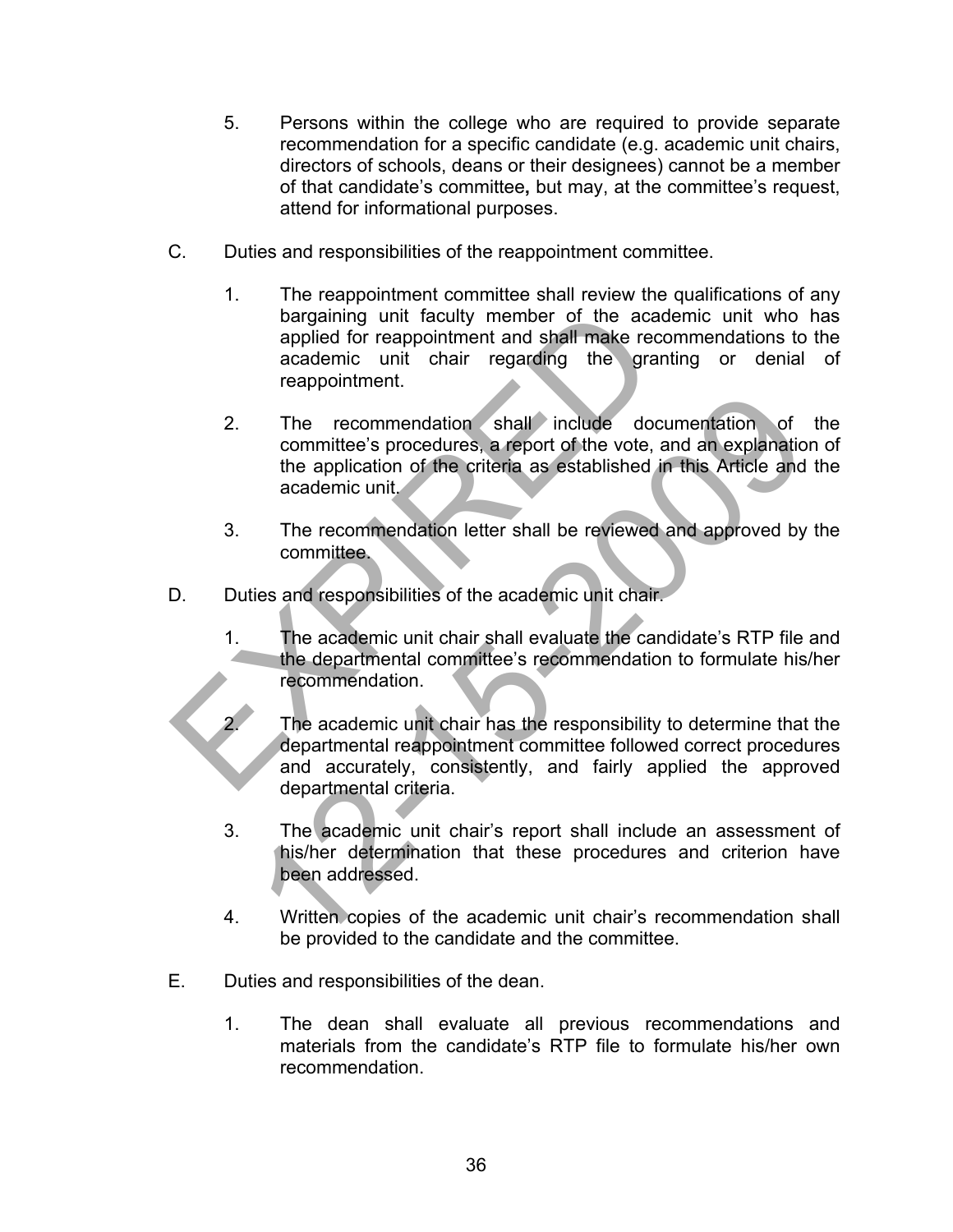- 2. If the dean's recommendation differs from that of the committee or academic unit chair, the dean shall discuss his/her recommendation with the committee or academic unit chair.
- 3. If procedural error is identified at any level, the dean shall act to correct the error.
- F. Appeals Committee. The appeals process is found in Section 15 of this Article.
- G. Process for reappointment of bargaining unit faculty.
	- 1. The academic unit chair shall call an organizational meeting to elect a reappointment committee chair no later than April 1 in the spring semester preceding action.
	- 2. The academic unit chair shall notify all candidates eligible for reappointment no later than Friday of the first week after the date of the initial appointment beginning either fall or spring semester.
- a. If the candidate is hired so that the initial appointment begins in the spring semester, the entire first reappointment evaluation shall be completed no later that the first Wednesday in April. The process as described shall be followed without regard to stated timelines. G. Process for reappointment of bargaining unit faculty.<br>
1. The academic unit chair shall call an organization<br>
a reappointment committee chair no later than A<br>
semester preceding action.<br>
2. The academic unit chair shall
	- b. If the candidate is hired during the fall semester, the first reappointment evaluation shall take place immediately.
	- Eligible candidates shall submit to the academic unit chair a letter of intent to apply for reappointment no later than Friday of the third week after the date of initial appointment. The candidate may withdraw his/her application at any time prior to the committee's recommendation by submitting a letter to the academic unit chair. The academic unit chair and later than April 1 in the spannester preceding action.<br>
	The academic unit chair shall notify all candidates eligible<br>
	reappointment no later than Fidday of the first week after the dat<br>
	the init
	- 4. Each candidate eligible for reappointment shall submit his/her RTP file to the reappointment committee chair no later than Friday of the third week after the date of initial appointment.
		- a. The committee chair shall notify the candidate, all committee members, the academic unit chair, the school director, and the dean of the location and availability of the candidate's file.
		- b. The committee chair shall notify the candidate, all committee members, the academic unit chair, the school director, and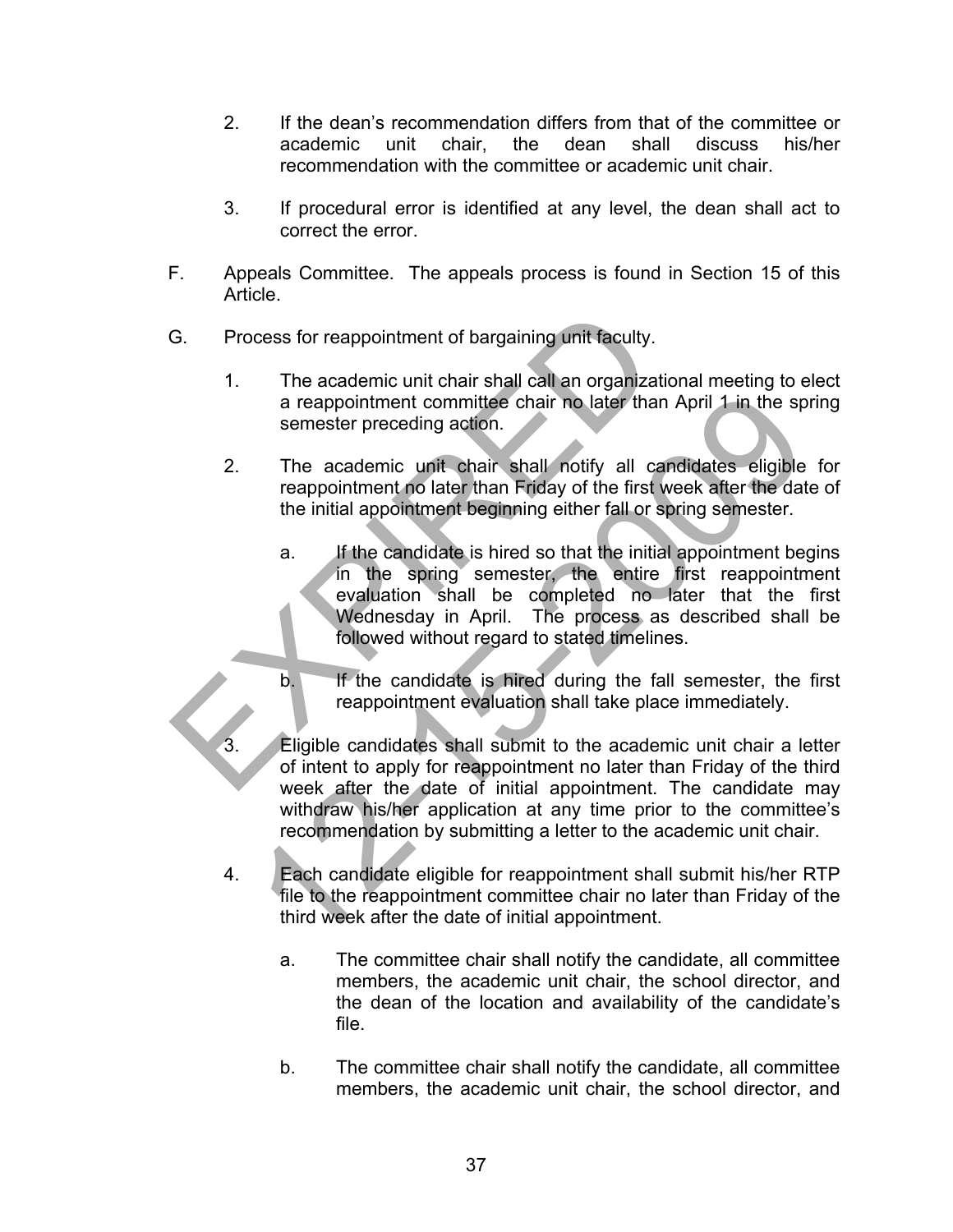the dean of any additions to the RTP file. The table of contents shall be amended to reflect any additions.

- c. With the exception of letters of recommendation which are a result of the deliberative process, only the candidate can make additions and/or deletions to the file. Deletions shall be limited to materials submitted by the candidate. The candidate shall amend the table of contents to reflect any additions and/or deletions.
- 5. The reappointment committee chair shall convene all meetings, other than the organizational meeting required by the academic unit guidelines, and preside at these meetings.
- 6. The reappointment committee chair shall invite the candidate to meet with the committee before the recommendation is made.
- 7. The reappointment committee chair shall inform the candidate in writing of the committee's recommendation and supporting reasons no later than Friday of week six of the relevant semester. The letter, if positive, shall include a statement of how the candidate can enhance performance towards meeting the goal of tenure and promotion. 5. The reappointment committee chair shall convented by guidelines, and preside at these meetings.<br>
6. The reappointment committee chair shall invite<br>
meet with the committee before the recommendar<br>
7. The reappointment co The reappointment committee chair shall invite the candidate<br>
The reappointment committee before the recommendation is made.<br>
The reappointment committee chair shall inform the candidate<br>
writing of the committee's recomme
	- 8. The reappointment committee chair shall transmit copies of the committee's recommendations and the candidate's RTP file to the academic unit chair no later than Friday of week five of the relevant semester.
	- 9. The academic unit chair shall transmit his/her recommendation and the departmental committee recommendation, and the candidate's RTP file to the dean no later than Friday of week seven of the relevant semester. A copy of the recommendation shall be sent to the candidate and the reappointment committee chair.
	- 10. The Dean shall transmit the recommendation to the Senior Vice President and Provost no later than Friday of week nine of the relevant semester with a copy to the candidate, the academic unit chair, and the reappointment committee chair.
	- 11. The Senior Vice President and Provost shall transmit his/her recommendation, either positive of negative, to the candidate no later than April 1 with a copy to the dean.
	- 12. The Senior Vice President and Provost shall transmit his/her recommendation to the President. If the President approves, the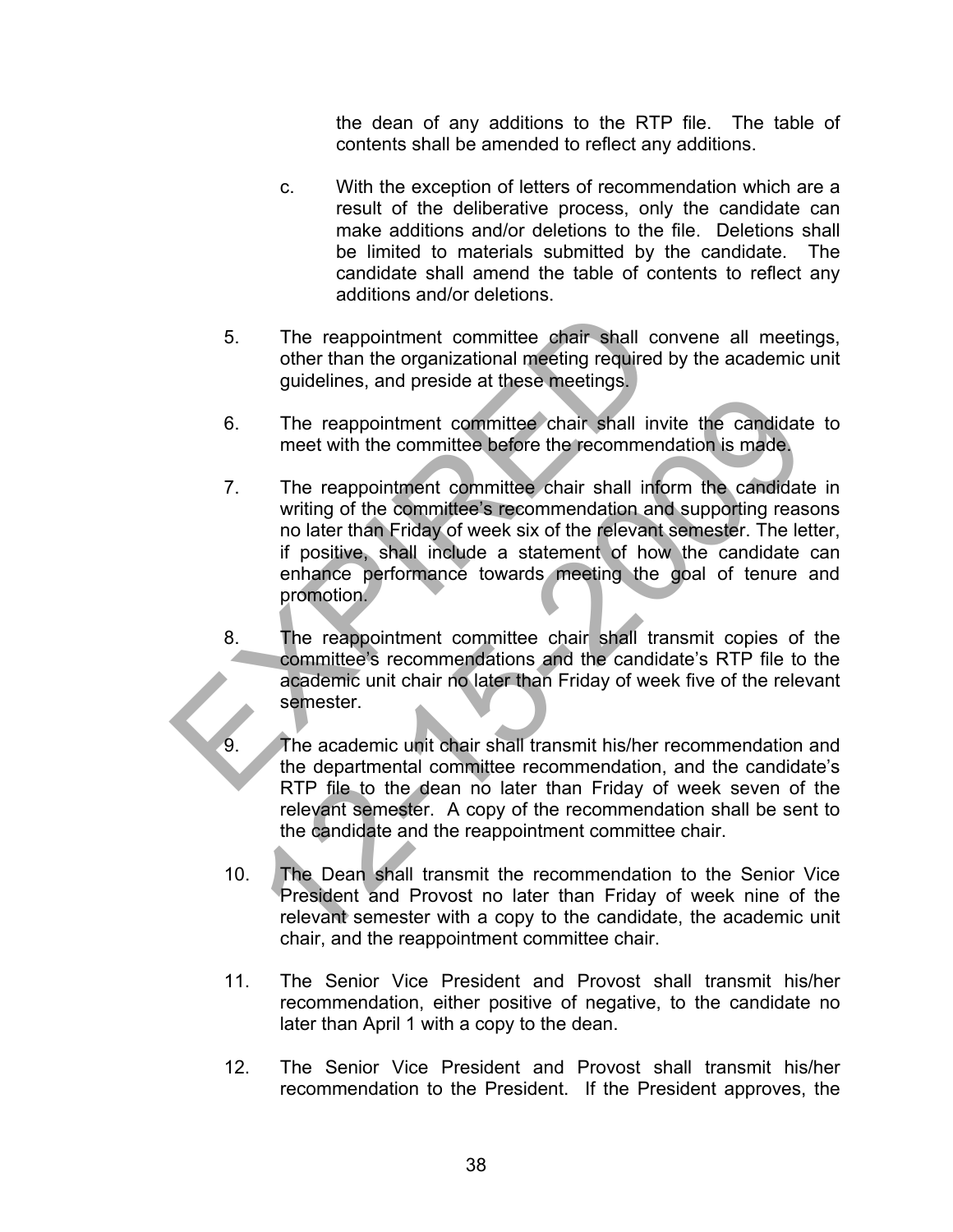recommendation is forwarded to the Board of Trustees for consideration at the April board meeting.

Section 9. Procedures for Reappointment of Bargaining Unit Faculty During the First Year in Colleges without Departments.

- A. The candidate shall be evaluated under the academic unit criteria in effect at the time of the candidate's official appointment date to the tenure track position. If the criteria have been revised since the date of the initial appointment, the candidate shall have the option to choose the original or amended criteria under which he/she shall be reviewed. Once a choice is made, the candidate may not reverse his or her decision. However, the candidate may choose each time criteria are revised and are approved by the office of the Senior Vice President and Provost. It is the responsibility of the candidate to inform the committee in the letter of intent of the criteria set the candidate has elected to be used. Solution. The concluded traditional and the calidate shall have the option to channel and criteria under which he/she shall be reviewed made, the candidate may not reverse his or her decision candidate may choose each time
- B. Composition of the reappointment committee in academic units without departments.
	- 1. Academic units without departments have two options for composing the reappointment committee.
- a. Option 1: The reappointment committee shall be composed exclusively of all the tenured members of the academic unit who have completed at least one year of service at the University of Akron and who are members of the bargaining unit. The may choose each time criteria are revised and are approved and are approved and are approxime candidate to inform the committee in the letter of intent of the criterial candidate has elected to be used.<br>The candidate h
	- (i) In this case, appeals are referred to the university appeals committee.
	- b. Option 2: The reappointment committee shall be composed of no fewer than five tenured bargaining unit faculty who have completed at least one year of service at the University of Akron.
		- (i) The tenured bargaining unit faculty of the academic unit shall select the committee members according to academic unit guidelines.
		- (ii) Membership shall not be by administrative appointment.
		- (iii) Selection shall be made by March 15 of the spring semester preceding action.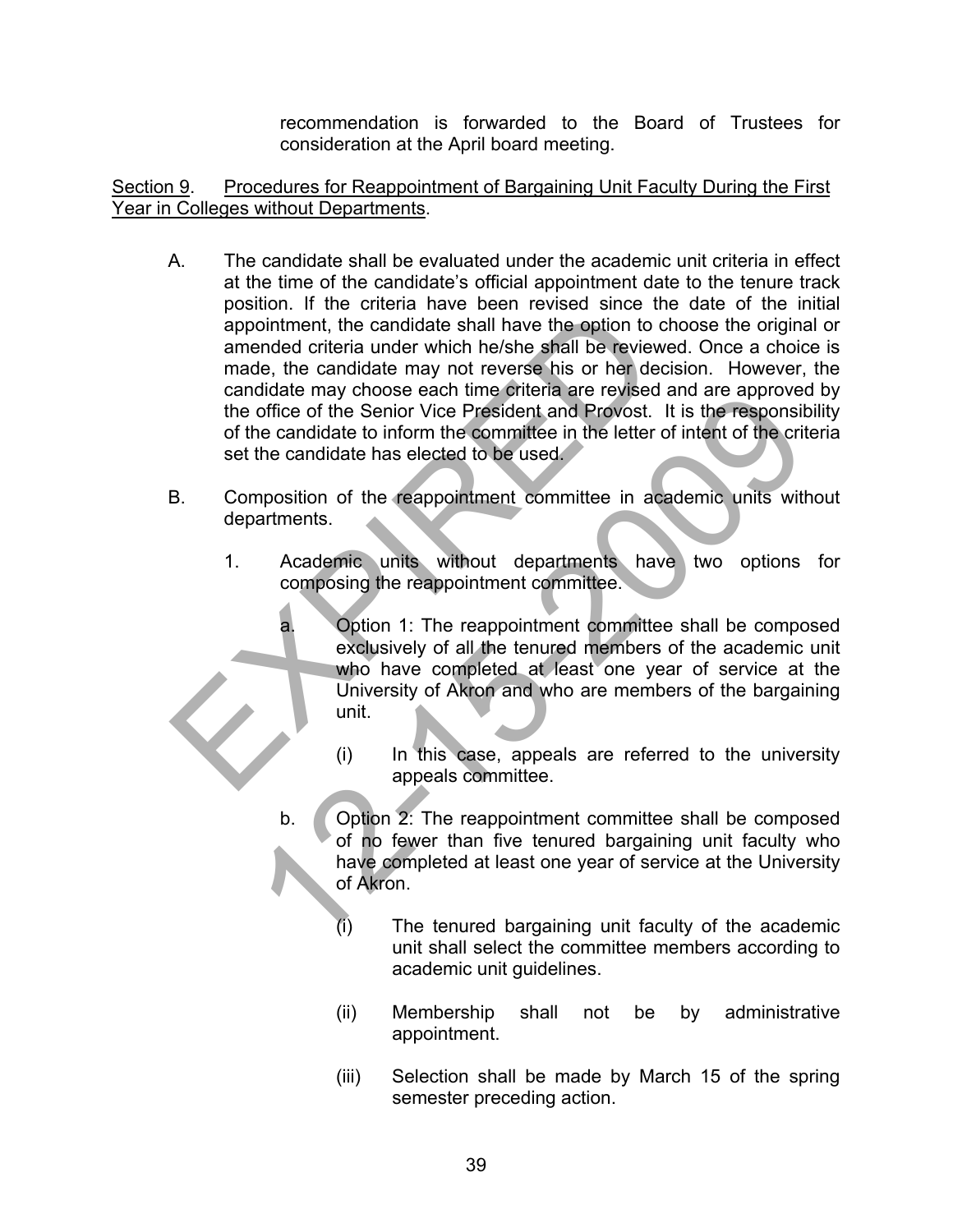- (iv) The college faculty who are members of the bargaining unit shall formulate rules to add committee members from outside the academic unit to either committee if there are fewer than five eligible bargaining unit faculty in the academic unit to form the committee. These rules shall be included in the procedures of the college or school.
- 2. A chairperson shall be elected at the organizational meeting and shall serve for one year.
- 3. Committee members shall be responsible for the maintenance of minutes and the documentation of committee proceedings.
- 4. Persons within the college who are required to provide separate recommendation for a specific candidate (e.g. academic unit chairs, directors of schools, deans or their designees) cannot be a member of that candidate's committee but may, at the committee's request, attend for informational purposes. 2. A chairperson shall be elected at the organizat<br>
shall serve for one year.<br>
3. Committee members shall be responsible for the minutes and the documentation of committee pro-<br>
4. Persons within the college who are requir minutes and the documentation of committee proceedings.<br>
Persons within the college who are required to provide separe<br>
recommendation for a specific candidate (e.g. academic unit characters of schools, deans or their desi
- C. Duties and responsibilities of the reappointment committee.
	- 1. The reappointment committee shall review the qualifications of any bargaining unit faculty member of the academic unit who has applied for reappointment and shall make recommendations to the dean regarding the granting or denial of reappointment.

2. The recommendation shall include documentation of the committee's procedures, a report of the vote, and an explanation of the application of the criteria as established in this Article and the academic unit.

- 3. The recommendation letter shall be reviewed and approved by the committee.
- D. Duties and responsibilities of the dean.
	- 1. The dean shall evaluate all previous recommendations and materials from the candidate's file to formulate his/her own recommendation.
	- 2. If the dean's recommendation differs from that of the committee or academic unit chair, the dean shall discuss his/her recommendation with the committee.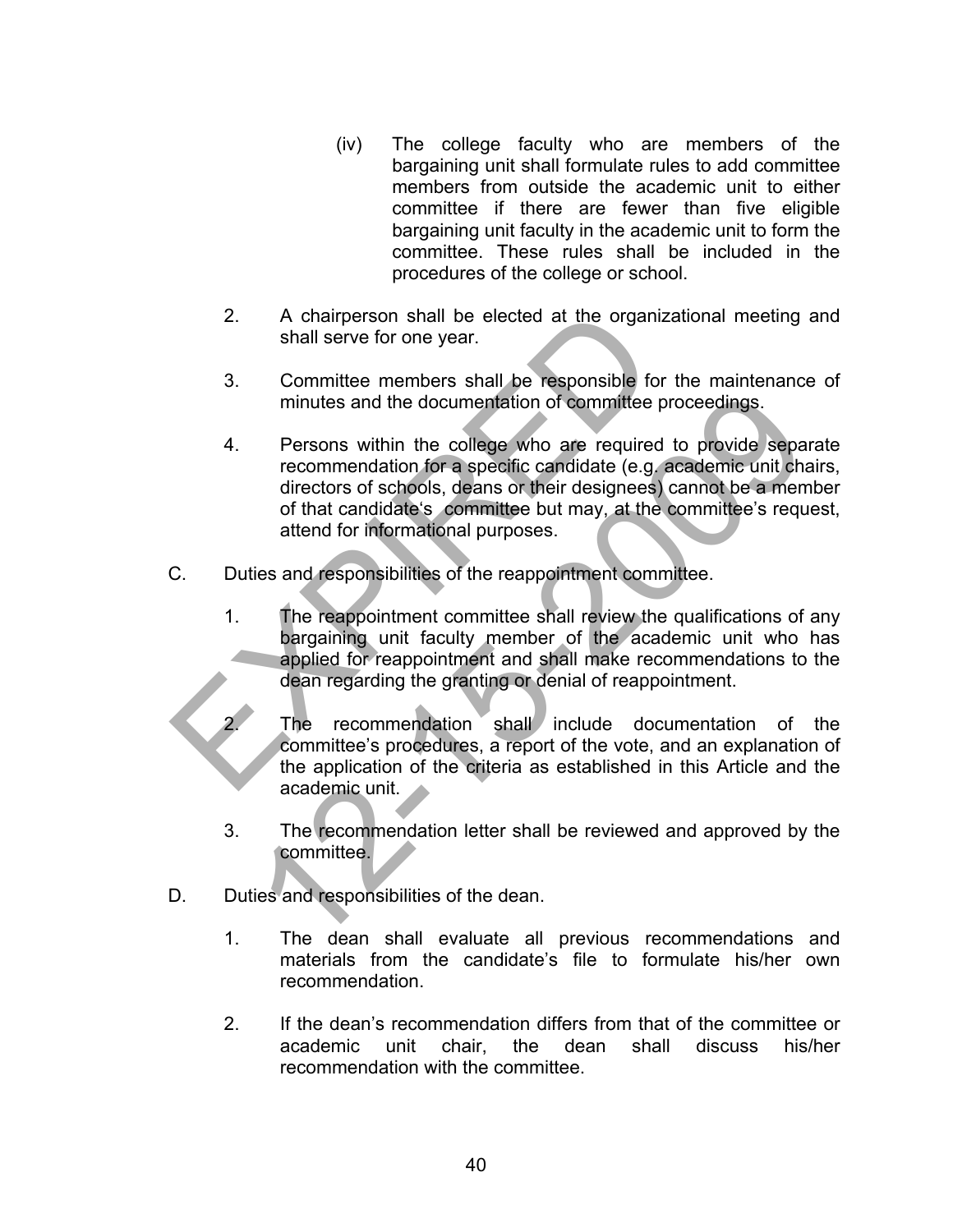- 3. If procedural error is identified at any level, the dean shall act to correct the error.
- E. Appeals Committee. The appeals process is found in Section 15 of this Article.
- F. Process for reappointment of bargaining unit faculty.
	- 1. The dean shall call an organizational meeting to elect a reappointment committee chair no later than April 1 in the spring semester preceding action.
	- 2. The dean shall notify all candidates eligible for reappointment no later the Friday of the first week after the date of the initial appointment beginning either fall or spring semester.
		- a. If the candidate is hired so that the initial appointment begins in the spring semester, the entire first reappointment evaluation shall be completed no later that the first Wednesday in April. The process as described shall be followed without regard to stated timelines.
		- b. If the candidate is hired during the fall semester, the first reappointment evaluation shall take place during that fall semester.
- Eligible candidates shall submit to the dean a letter of intent to apply for reappointment no later than Friday of the third week after the date of initial appointment. The candidate may withdraw his/her application at any time prior to the committee's recommendation by submitting a letter to the dean. reappointment committee chair no later than Approximate the sense<br>ter preceding action.<br>
2. The dean shall notify all candidates eligible for<br>
later the Friday of the first week after the compointment beginning either fall The First week after the date of the imagination the spring either fall or spring semester.<br>
1. If the candidate is hired so that the initial appointment beginning either fall or spring semester.<br>
1. If the candidate is hi
	- 4. Each candidate eligible for reappointment shall submit his/her file to the reappointment committee chair no later than Friday of the third week after the date of initial appointment.
		- a. The committee chair shall notify the candidate, all committee members, the academic unit chair, the school director, and the dean of the location and availability of the candidate's file.
		- b. The committee chair shall notify the candidate, all committee members, the academic unit chair, the school director, and the dean of any additions to the file. The table of contents shall be amended to reflect any additions.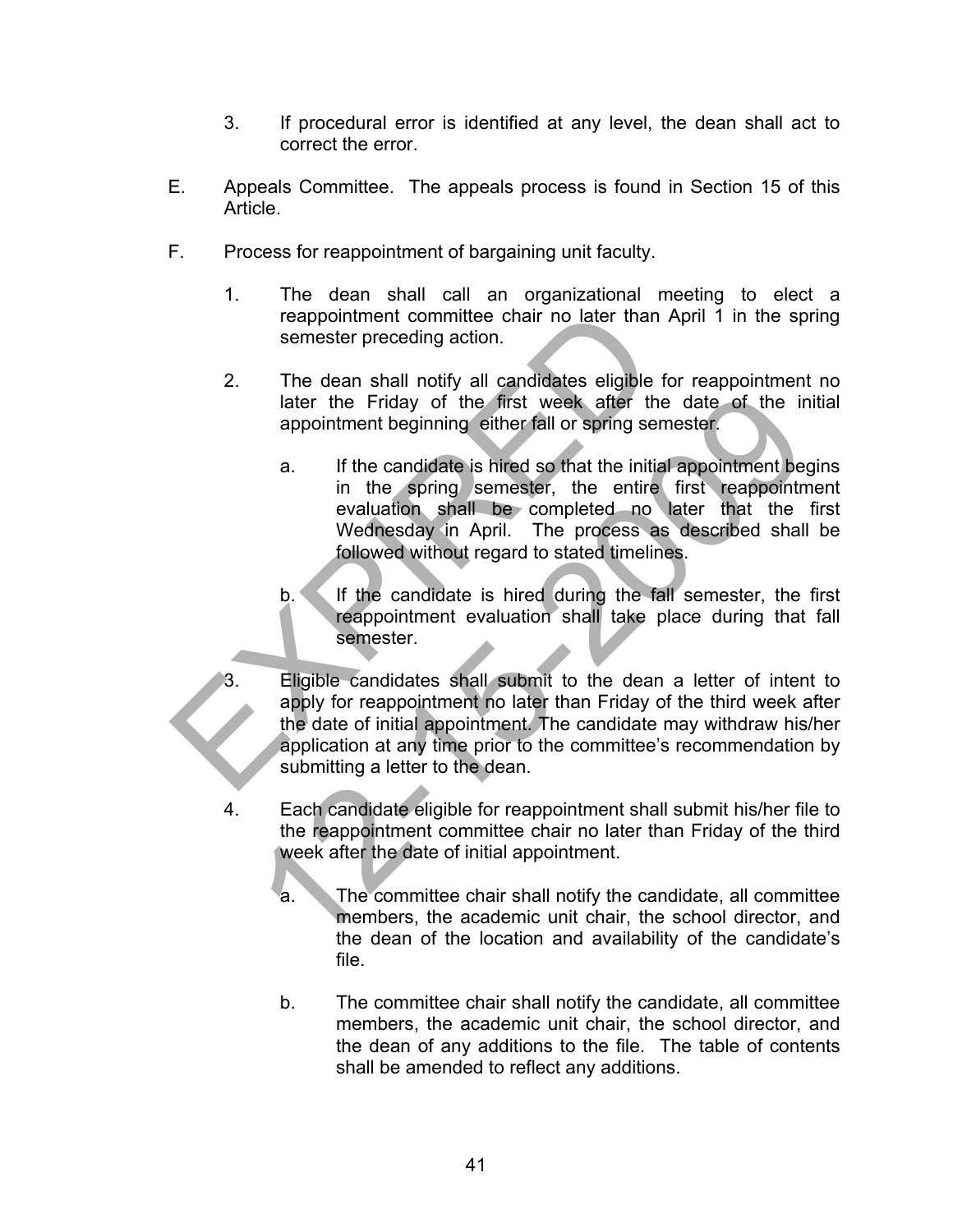- c. With the exception of letters of recommendation which are a result of the deliberative process, only the candidate can make additions and/or deletions to the file. Deletions shall be limited to materials submitted by the candidate. The candidate shall amend the table of contents to reflect any additions and/or deletions.
- 5. The committee chair shall convene all meetings, other than the organizational meeting required by the academic unit guidelines, and preside at these meetings.
- 6. The committee chair shall invite the candidate to meet with the committee before the recommendation is made.
- 7. The committee chair shall inform the candidate in writing of the committee's recommendation and supporting reasons no later than Friday of week six of the relevant semester. The letter, if positive, shall include a statement of how the candidate can enhance performance towards meeting the goal of tenure and promotion. and preside at these meetings.<br>
6. The committee chair shall invite the candidate<br>
committee before the recommendation is made.<br>
7. The committee's recommendation and supporting reads<br>
Friday of week six of the relevant se The committee chair shall inform the candidate in writing of<br>committee's recommendation and supporting reasons no later t<br>Friday of week six of the relevant semester. The letter, if posit<br>shall include a statement of how t
	- 8. The committee chair shall transmit copies of the committee's recommendations with supporting materials to the dean no later than Friday of week six of the relevant semester.
	- 9. If the dean issues a positive recommendation, he/she shall transmit the recommendation to the Senior Vice President and Provost no later than Friday of week two of the following spring semester with a copy to the candidate.
	- 10. If the dean issues a negative recommendation, he/she shall transmit the recommendation to the Senior Vice President and Provost no later than December 15 or the end of week sixteen of the fall semester, whichever comes first, with a copy to the candidate.
	- 11. If the Senior Vice President and Provost issues a negative recommendation, he/she shall transmit the recommendation no later than Friday of week nine of the following spring semester with a copy to the dean.
	- 12. The Senior Vice President and Provost shall transmit his/her recommendation to the President. If the President approves, the recommendation is forwarded to the Board of Trustees for consideration at the April board meeting.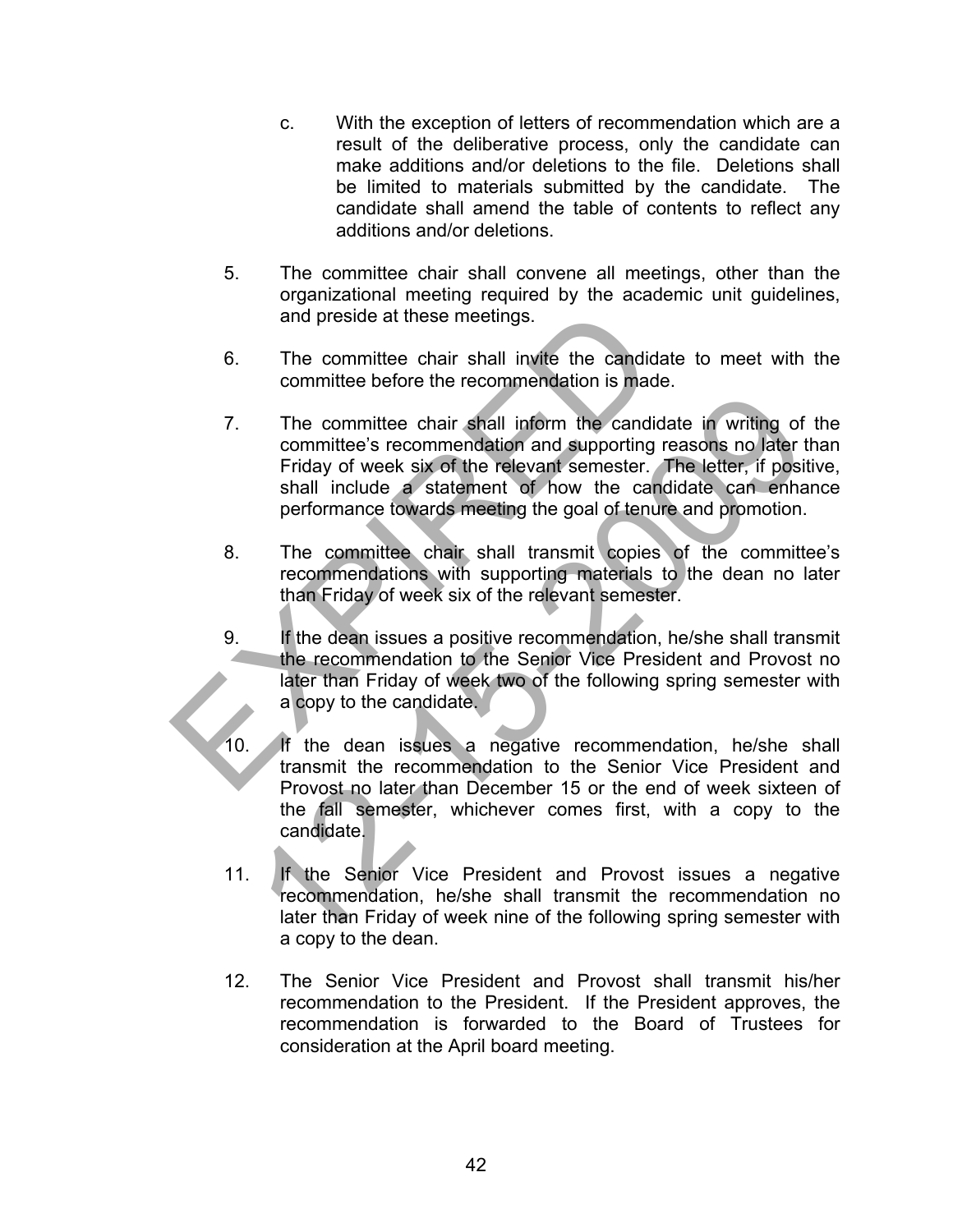## Section 10. Procedures for Reappointment of Bargaining Unit Faculty After the First Year in Colleges with Departments.

- A. The candidate shall be evaluated under the academic unit criteria in effect at the time of the candidate's official appointment date to the tenure track position. If the criteria have been revised since the date of the initial appointment, the candidate shall have the option to choose the original or amended criteria under which he/she shall be reviewed. Once a choice is made, the candidate may not reverse his or her decision. However, the candidate may choose each time criteria are revised and are approved by the office of the Senior Vice President and Provost. It is the responsibility of the candidate to inform the committee in the letter of intent of the criteria set the candidate has elected to be used.
- B. Composition of the reappointment committee in academic units with departments.
	- 1. The reappointment committee shall be composed exclusively of all the tenured members of the academic unit who have completed at least one year of service at the University of Akron.
- 2. The college faculty who are members of the bargaining unit shall formulate rules as part of the college and/or academic unit guidelines to add committee members from outside the academic unit to the reappointment committee if there are fewer than three eligible bargaining unit faculty in the academic unit to form the committee. These rules shall be included in the procedures of the college or school. candidate may choose each time criteria are revised and<br>the office of the Senior Vice President and Provost. It is<br>of the candidate to inform the committee in the letter of i<br>set the candidate has elected to be used.<br>B. Co mposition of the reappointment committee in academic units<br>artments.<br>The reappointment committee shall be composed exclusively of<br>the tenured members of the academic unit who have complete<br>least one year of service at the
	- A chairperson shall be elected at the organizational meeting and shall serve for one year.
	- 4. Committee members shall be responsible for the maintenance of minutes and the documentation of the committee proceedings.
	- 5. Persons within the college who are required to provide separate recommendation for a specific candidate (e.g. academic unit chairs, directors of schools, deans or their designees) cannot be a member of that candidate's committee but may**,** at the committee's request, attend for informational purposes.
- C. Duties and responsibilities of the reappointment committee.
	- 1. The reappointment committee shall review the qualifications of any bargaining unit faculty member of the academic unit who has applied for reappointment and shall make recommendations to the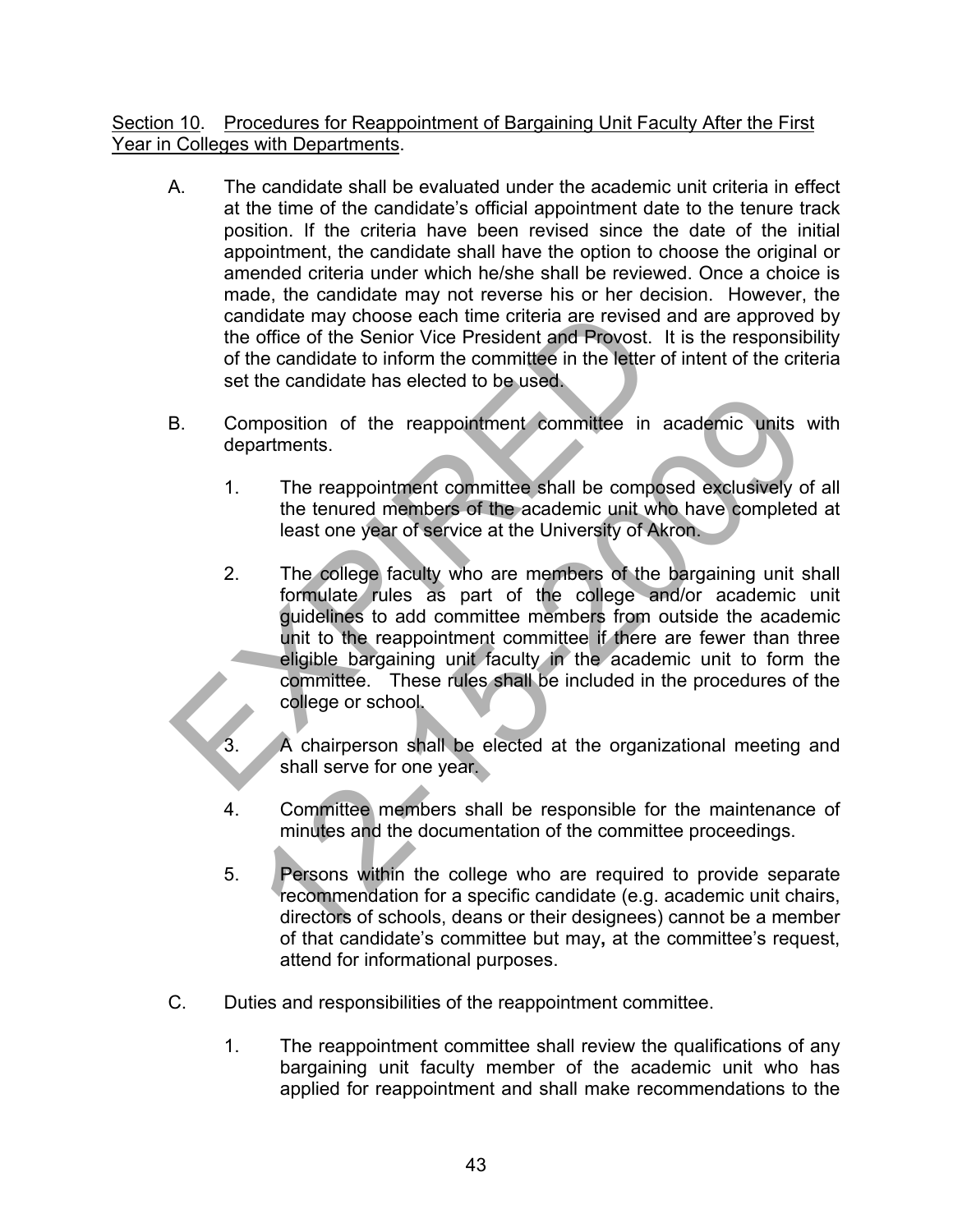academic unit chair regarding the granting or denial of reappointment.

- 2. The recommendation shall include documentation of the committee's procedures, a report of the vote, and an explanation of the application of the criteria as established in this Article and the academic unit.
- 3. The recommendation letter shall be reviewed and approved by the committee.
- D. Duties and responsibilities of the academic unit chair in academic units with departments.
	- 1. The academic unit chair shall evaluate the candidate's file and the departmental committee's recommendation to formulate his/her recommendation.
- 2. The academic unit chair has the responsibility to determine that the departmental reappointment committee followed correct procedures and accurately, consistently, and fairly applied the approved departmental criteria. committee.<br>
D. Duties and responsibilities of the academic unit chair<br>
with departments.<br>
1. The academic unit chair shall evaluate the cand<br>
departmental committee's recommendation to<br>
recommendation.<br>
2. The academic uni The academic unit chair shall evaluate the candidate's file and<br>departmental committee's recommendation to formulate his<br>recommendation.<br>The academic unit chair has the responsibility to determine that<br>departmental reappoi
	- 3. The academic unit chair's report shall include an assessment of his/her determination that these procedures and criteria have been addressed.
		- Written copies of the academic unit chair's recommendation shall be provided to the candidate and the committee.
- E. Duties and responsibilities of the dean.
	- 1. The dean shall evaluate all previous recommendations and materials from the candidate's file to formulate his/her own recommendation.
	- 2. If the dean's recommendation differs from that of the committee, the dean shall discuss his/her recommendation with the committee or academic unit chair.
	- 3. If procedural error is identified at any level, the dean shall act to correct the error.
- F. Appeals Committee. The appeals process is found in Section 15 of this Article.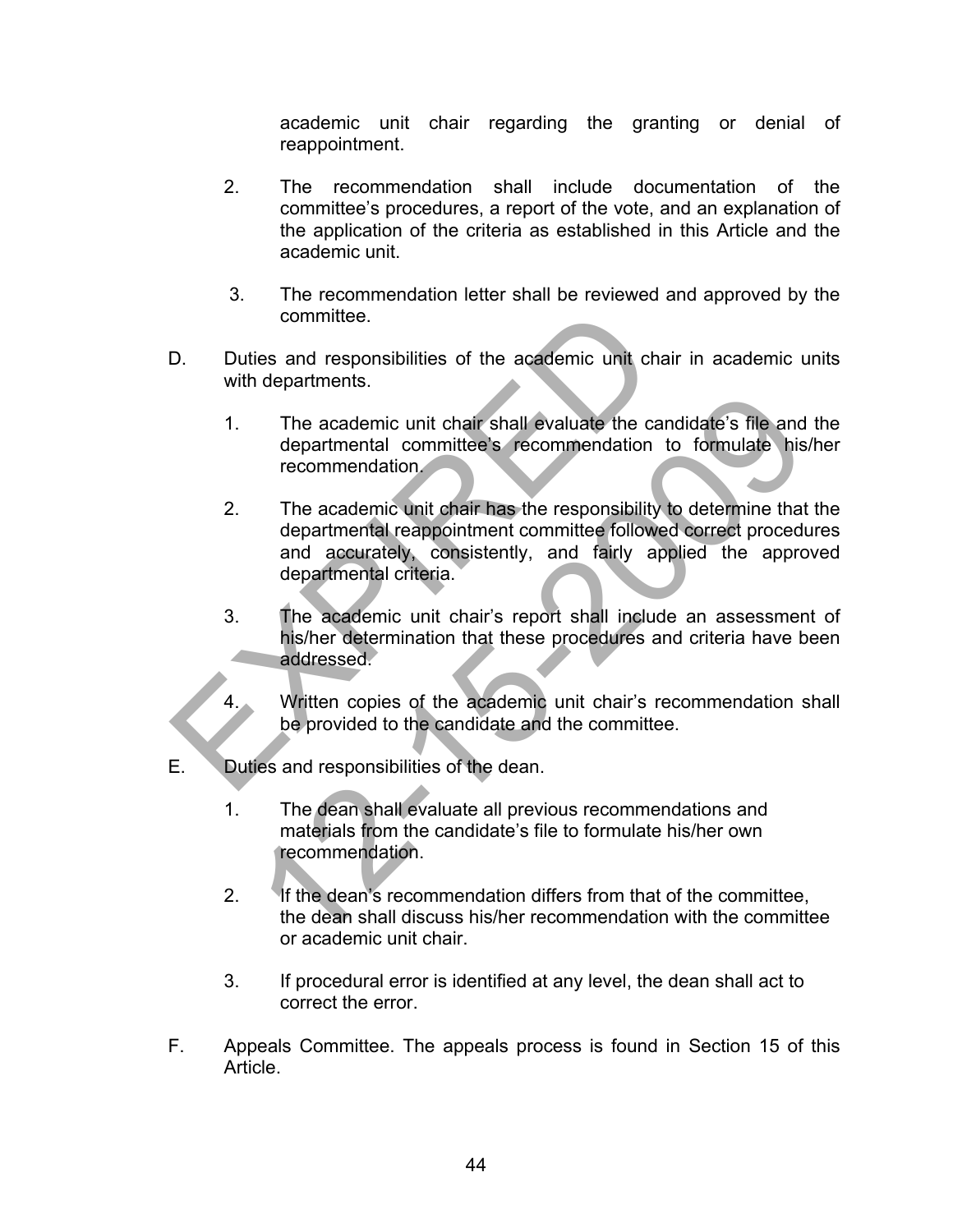- G. Process for reappointment of bargaining unit faculty.
	- 1. The academic unit chair shall call an organizational meeting to elect a reappointment committee chair no later than April 1 in the spring semester preceding action to be taken on eligible candidates.
	- 2. The academic unit chair shall notify all candidates eligible for reappointment no later than April 15 of the spring semester preceding action.
- 3. Eligible candidates shall submit a letter of intent to apply for reappointment to the academic unit chair no later than the final instructional day of spring semester preceding action. The candidate may withdraw his/her application at any time prior to the committee's recommendation by submitting a letter to the chair or school director. 3. Eligible candidates shall submit a letter of interappointment to the academic unit chair no laid instructional day of spring semester preceded candidate may withdraw his/her application at are committee's recommendation
	- 4. Each candidate eligible for reappointment shall submit his/her file to the reappointment committee chair no later than Friday of the second week of fall semester.
		- a. The committee chair shall notify the candidate, all committee members, the academic unit chair, the school director, and the dean of the location and availability of the candidate's file.
		- b. The committee chair shall notify the candidate, all committee members, the academic unit chair, the school director, and the dean of any additions to the file. The table of contents shall be amended to reflect any additions.
- c. With the exception of letters of recommendation which are a result of the deliberative process, only the candidate can make additions and/or deletions to the file. Deletions shall be limited to materials submitted by the candidate. The candidate shall amend the table of contents to reflect any additions and/or deletions. candidate may withdraw his/her application at any time prior to<br>committee's recommendation by submitting a letter to the chair<br>school director.<br>Each candidate eligible for reappointment shall submit his/her fil<br>the reappoi
	- 5. The committee chair shall convene all meetings, other than the organizational meeting, required by the academic unit guidelines and preside at these meetings.
	- 6. The committee chair shall invite the candidate to meet with the committee before a recommendation is made.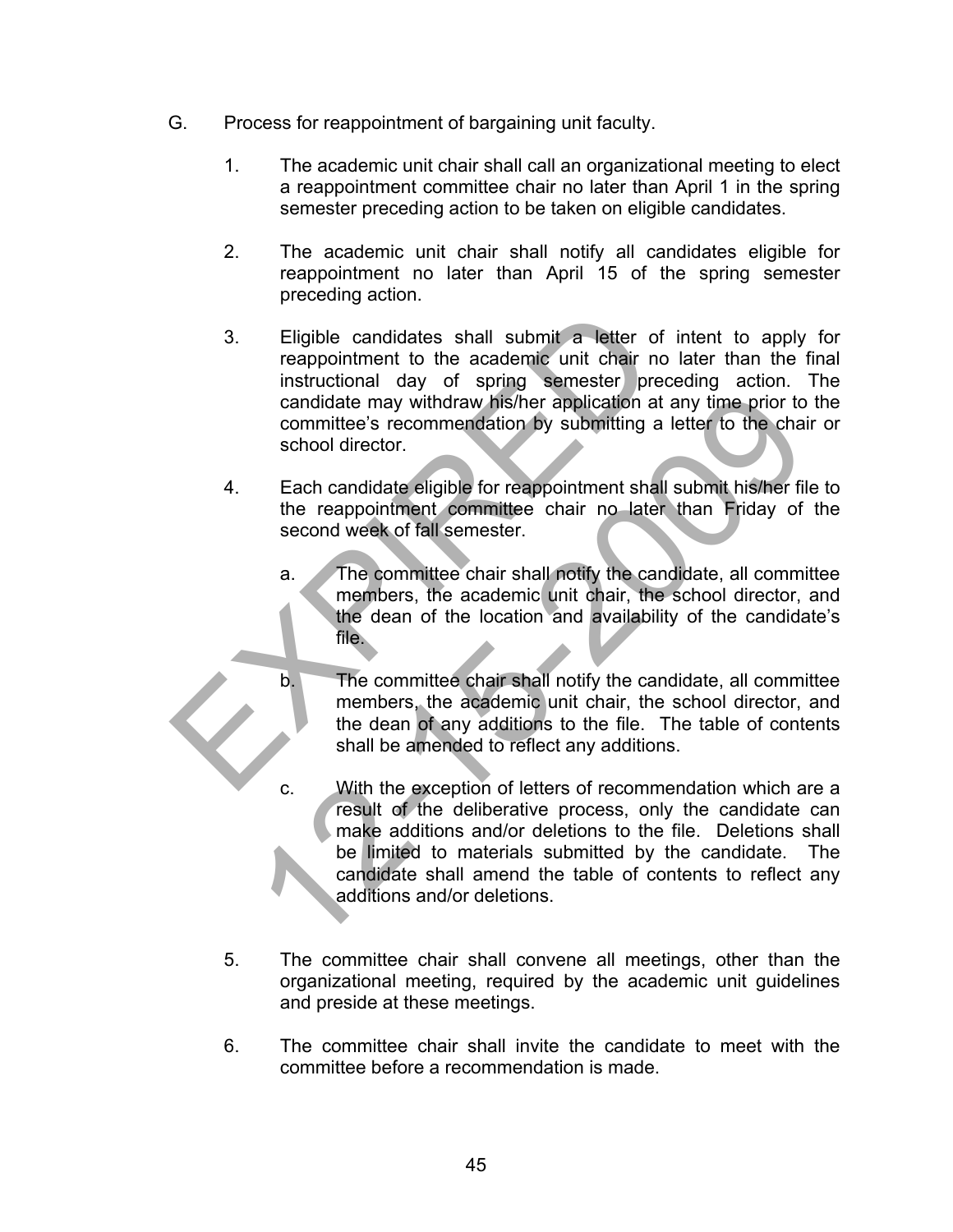- 7. The committee chair shall inform the candidate in writing of the committee's recommendation and the supporting reasons no later than Friday of week six of the fall semester. The letter, if positive, shall include a statement of how the candidate can enhance performance towards meting the goal of tenure and promotion.
- 8. The committee chair shall transmit copies of the committee's recommendations with supporting materials to the academic unit chair no later than Friday of week six of the fall semester.
- 9. The academic unit chair shall transmit his/her recommendation and the departmental committee recommendation to the dean no later than Friday of week eight of the fall semester with a copy to the candidate.
- 10. If the dean issues a positive recommendation, he/she shall transmit the recommendation to the Senior Vice President and Provost no later than Friday of week two of the following spring semester with a copy to the candidate.
- 11. If the dean issues a negative recommendation, he/she shall transmit the recommendation to the Senior Vice President and Provost no later than December 15 or the end of week sixteen of the fall semester, whichever comes first, with a copy to the candidate. 9. The academic unit chair shall transmit his/her ret<br>the departmental committee recommendation to<br>than Friday of week eight of the fall semester v<br>candidate.<br>10. If the dean issues a positive recommendation, he<br>the recomm candidate.<br>
If the dean issues a positive recommendation, he/she shall trans<br>
the recommendation to the Senior Vice President and Provoss<br>
later than Friday of week two of the following spring semester<br>
a copy to the candi
	- 12. If the Senior Vice President and Provost issues a negative recommendation, he/she shall transmit the recommendation no later than Friday of week nine of the following spring semester with a copy to the dean.
	- 13. The Senior Vice President and Provost shall transmit his/her recommendation to President. If the President approves, the recommendation is forwarded to the Board of Trustees for consideration at the April meeting of the board.

## Section 11. Procedures for Reappointment of Bargaining Unit Faculty After the First Year in Colleges without Departments.

A. The candidate shall be evaluated under the academic unit criteria in effect at the time of the candidate's initial appointment date to the tenure track position. If the criteria has been revised since the date of the initial appointment, the candidate shall have the option to choose the original or amended criteria under which he/she shall be reviewed. Once a choice is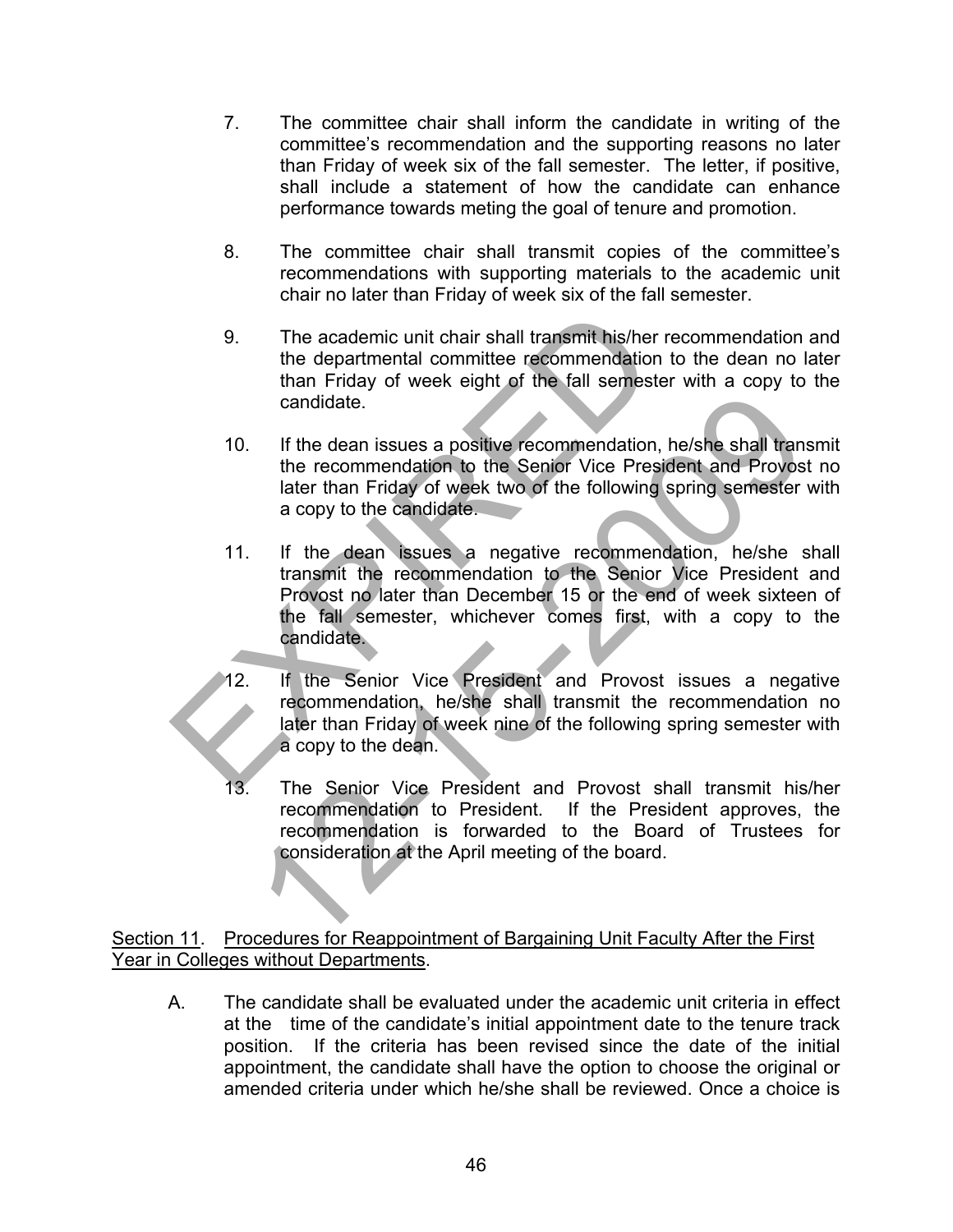made, the candidate may not reverse his or her decision. However, the candidate may choose each time criteria are revised and are approved by the office of the Senior Vice President and Provost. It is the responsibility of the candidate to inform the committee in the letter of intent of the criteria set the candidate has elected to be used.

- B. Composition of the reappointment committee.
	- 1. Academic units without departments have two options for composing the reappointment committee.
- a. Option 1: The reappointment committee shall be composed exclusively of all the tenured members of the academic unit who have completed at least one year of service at the University of Akron and who are members of the bargaining unit. composing the reappointment committee.<br>
a. Option 1: The reappointment committee sexclusively of all the tenured members of<br>
who have completed at least one year<br>
University of Akron and who are members<br>
unit.<br>
(i) In this
	- (i) In this case, appeals are referred to the University appeals committee.
	- b. Option 2: The reappointment committee shall be composed of no fewer than five tenured bargaining unit faculty who have completed at least one year of service at the University of Akron. who have completed at least one year of service at<br>
	University of Akron and who are members of the bargain<br>
	unit.<br>
	(i) In this case, appeals are referred to the University<br>
	of Akron.<br>
	Depends committee.<br>
	Depends committee.
		- (i) The tenured bargaining unit faculty of the academic unit shall select the committee members according to academic unit guidelines.
		- (ii) Membership shall not be by administrative appointment.
		- (iii) Selections shall be made by March 15 of the spring semester preceding action.
		- (iv) The college faculty who are members of the bargaining unit shall formulate rules to add committee members from outside the academic unit to either committee if there are fewer than five eligible bargaining unit faculty in the academic unit to form the committee. These rules shall be included in the procedures of the college or school.
	- 2. A chairperson shall be elected at the organizational meeting and shall serve for one year.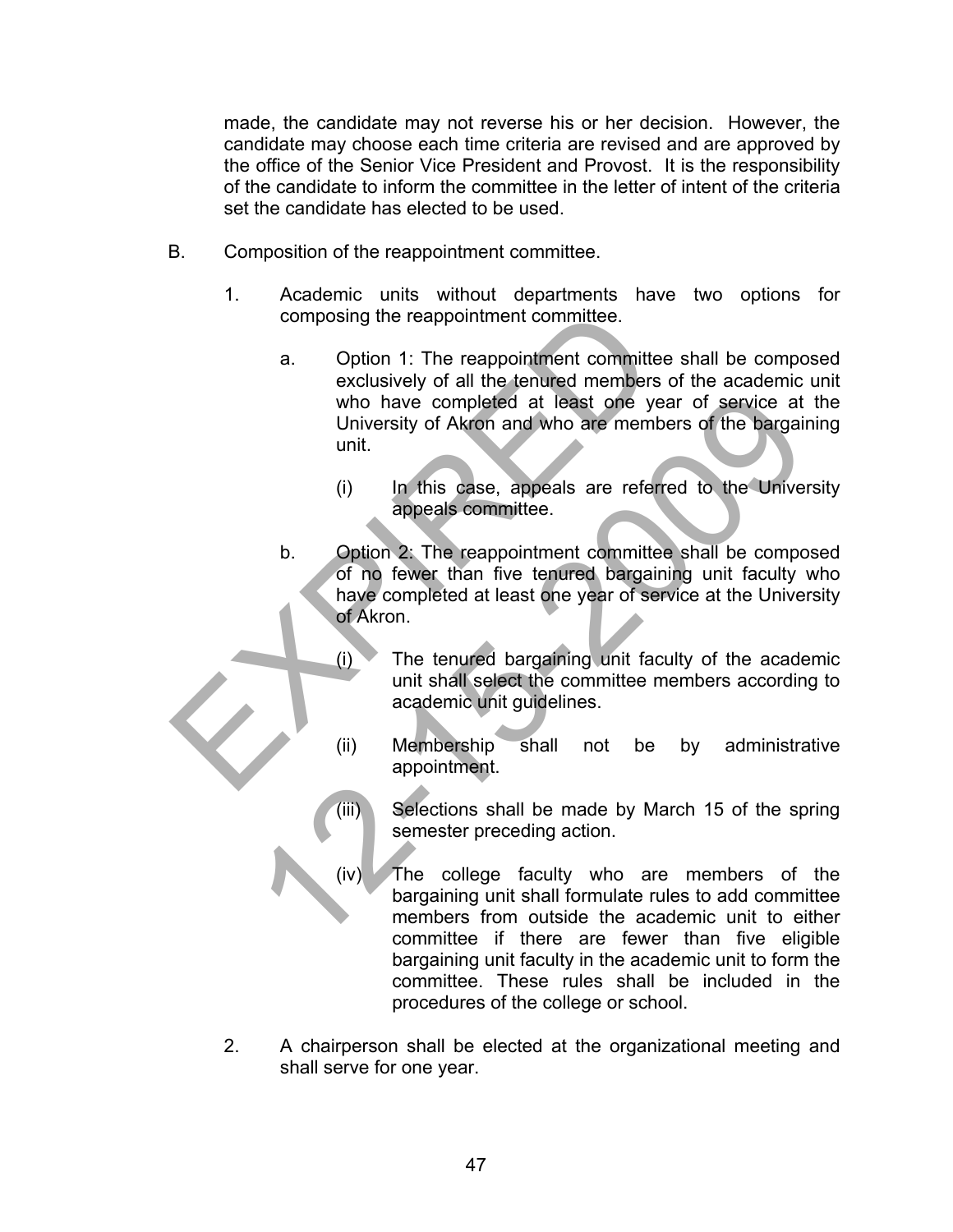- 3. Committee members shall be responsible for the maintenance of minutes and the documentation of committee proceedings.
- 4. Persons within the college who are required to provide separate recommendation for a specific candidate (e.g. academic unit chairs, directors of schools, deans or their designees) cannot be a member of that candidate's committee but may, at the committee's request, attend for informational purposes.
- C. Duties and responsibilities of the reappointment committee.
	- 1. The reappointment committee shall review the qualifications of any bargaining unit faculty member of the academic unit who has applied for reappointment and shall make recommendations to the dean regarding the granting or denial of reappointment.
- 2. The recommendation shall include documentation of the committee's procedures, a report of the vote, and an explanation of the application of the criteria as established in this Article and the academic unit. C. Duties and responsibilities of the reappointment committer than the discontinuity of the academapplied for reappointment and shall make recommended applied for reappointment and shall make recommended an eigency of the applied for reappointment and shall make recommendations to<br>dean regarding the granting or denial of reappointment.<br>The recommendation shall include documentation of<br>committee's procedures, a report of the vote, and an exp
	- 3. The recommendation letter shall be reviewed and approved by the committee.
- D. Duties and responsibilities of the dean.
	- The dean shall evaluate all previous recommendations and materials from the candidate's RTP file to formulate his/her own recommendation.
	- If the dean's recommendation differs from that of the committee, the dean shall discuss his/her recommendation with the committee.
	- 3. If procedural error is identified at any level, the dean shall act to correct the error.
- E. Process for reappointment of bargaining unit faculty.
	- 1. The dean shall call an organizational meeting to elect a reappointment committee chair no later than April 1 in the spring semester preceding action.
	- 2. The dean shall notify all candidates of their eligibility for reappointment no later than April 15 in the spring semester preceding action.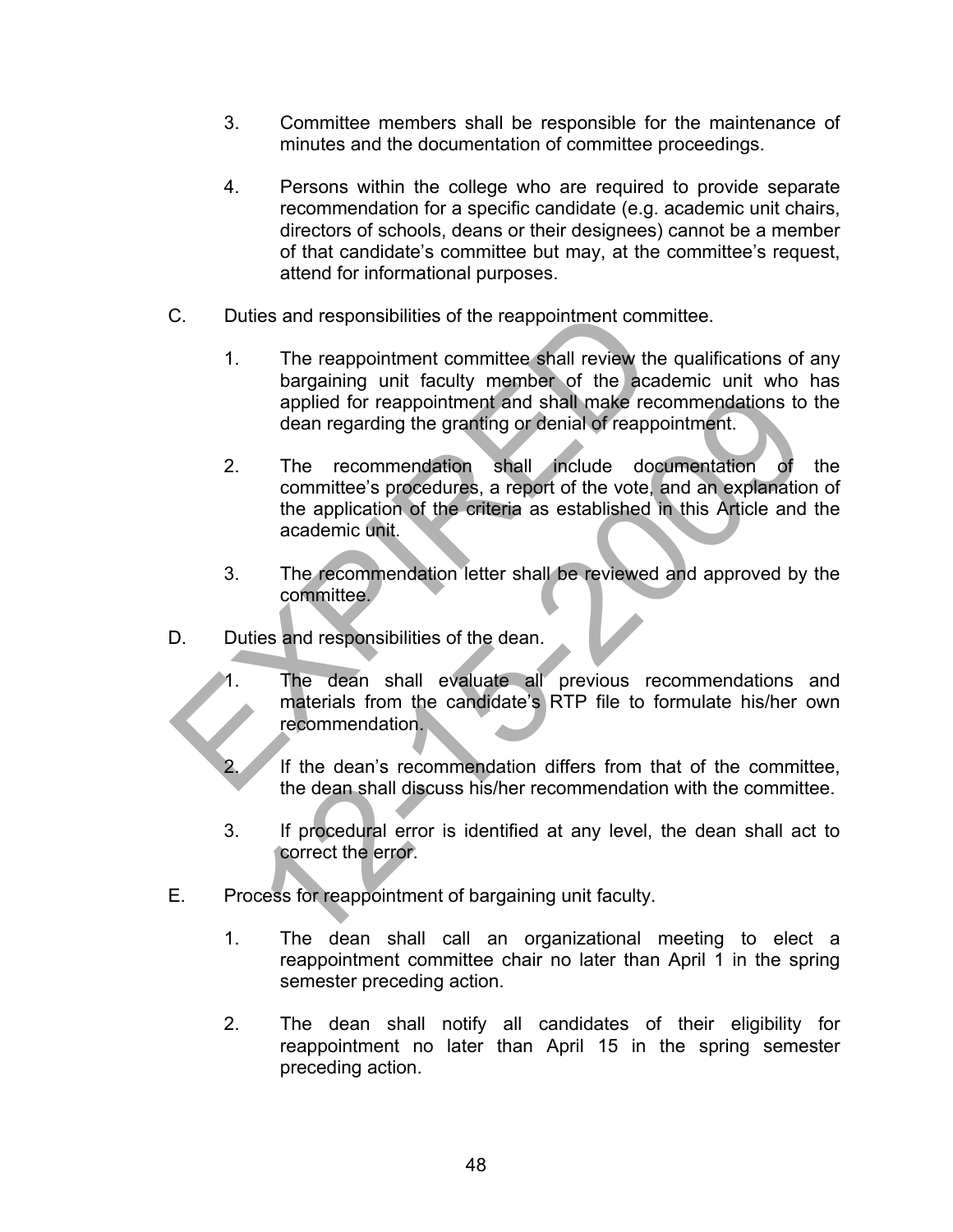- 3. Eligible candidates shall submit to the dean a letter of intent to apply for reappointment no later than the final instructional day of spring semester preceding action. The candidate may withdraw his/her application at any time prior to the committee's recommendation by submitting a letter to the dean.
- 4. Each candidate eligible for reappointment shall submit his/her file to the reappointment committee chair no later than Friday of the second week of fall semester.
	- a. The committee chair shall notify the candidate, all committee members, the academic unit chair, the school director, and the dean of the location and availability of the candidate's file.
	- b. The committee chair shall notify the candidate, all committee members, the academic unit chair, the school director, and the dean of any additions to the file. The table of contents shall be amended to reflect any additions.
- c. With the exception of letters of recommendation which are a result of the deliberative process, only the candidate can make additions and/or deletions to the file. Deletions shall be limited to materials submitted by the candidate. The candidate shall amend the table of contents to reflect any additions and/or deletions. a. The committee chair shall notify the candio<br>members, the academic unit chair, the sc<br>the dean of the location and availability<br>file.<br>D. The committee chair shall notify the candid<br>members, the academic unit chair, the s file.<br>
12. The committee chair shall notify the candidate, all comminements the academic unit chair, the school director,<br>
12. The dean of any additions to the file. The table of conteshall be amended to reflect any additi

The committee chair shall convene all meetings, other than the organizational meeting, required by the academic unit guidelines and preside at these meetings.

The committee chair shall invite the candidate to meet with the committee before a recommendation is made.

 $\frac{1}{2}$ 

- 7. The committee chair shall inform the candidate in writing of the committee's recommendation and the supporting reasons no later than Friday of week six of the fall semester. The letter, if positive, shall include a statement of how the candidate can enhance performance toward meeting the goal of tenure and promotion.
- 8. The committee chair shall transmit copies of the committee's recommendations with supporting materials to the dean no later than Friday of week six of the fall semester.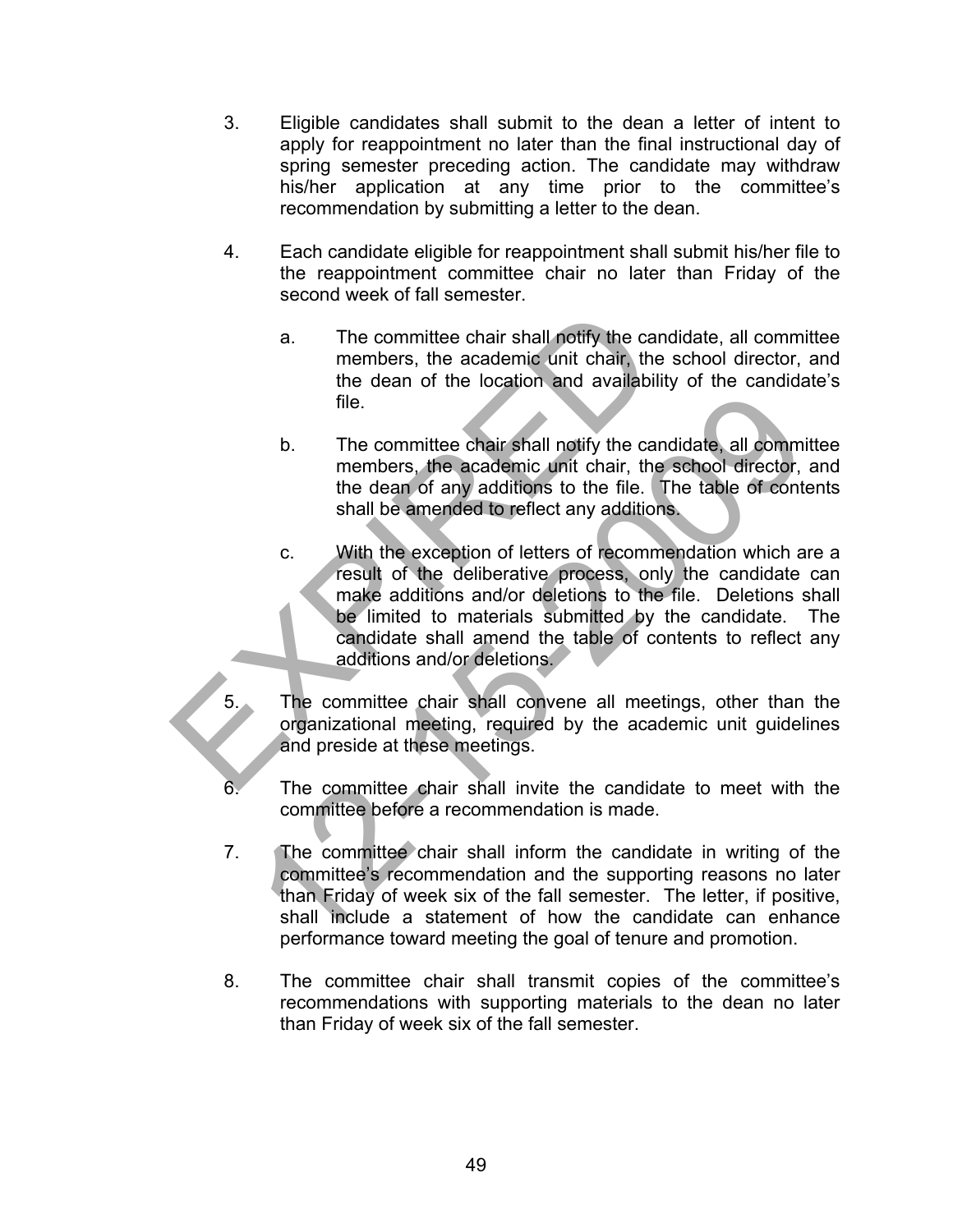- 9. If the dean issues a positive recommendation, he/she shall transmit the recommendation to the candidate no later than Friday of week two of the following spring semester with a copy to the candidate.
- 10. If the dean issues a negative recommendation, he/she shall transmit the recommendation to the Senior Vice President and Provost no later than December 15 or the end of week sixteen of the fall semester, whichever comes first, with a copy to the candidate.
- 11. If the Senior Vice President and Provost issues a negative recommendation, he/she shall transmit the recommendation no later than Friday of week nine of the following spring semester with a copy to the dean.
- 12. The Senior Vice President and Provost shall transmit his/her recommendation to the President. If the President approves, the recommendation is forwarded to the Board of Trustees for consideration at the April meeting of the board.

Section 12. Procedures for Tenure of Bargaining Unit Faculty in Colleges with Departments.

- A. The candidate shall be evaluated under the academic unit criteria in effect at the time of the candidate's official appointment date to the tenure track position. If the criteria have been revised since the date of the initial appointment, the candidate shall have the option to choose the original or amended criteria under which he/she shall be reviewed. Once a choice is made, the candidate may not reverse his or her decision. However, the candidate may choose each time criteria are revised and are approved by the office of the Senior Vice President and Provost. It is the responsibility of the candidate to inform the committee in the letter of intent of the criteria set the candidate has elected to be used. 11. If the Senior Vice President and Provost is<br>recommendation, he/she shall transmit the re<br>later than Friday of week nine of the following sp<br>a copy to the dean.<br>12. The Senior Vice President and Provost shall<br>recommenda a copy to the dean.<br>
The Senior Vice President and Provost shall transmit his<br>
recommendation to the President. If the President approves,<br>
recommendation is forwarded to the Board of Trustees<br>
consideration at the April m
	- 1. Bargaining unit faculty who hold the rank of assistant professor shall be awarded tenure only if they are granted promotion to associate professor at the same time, except in rare and compelling circumstances.
	- 2. Bargaining unit faculty who hold rank beyond that of assistant professor but without tenure, may seek and be awarded tenure without promotion.
	- 3. Normally, indefinite tenure may be granted not later than the end of the sixth year of active service in a professorial capacity at the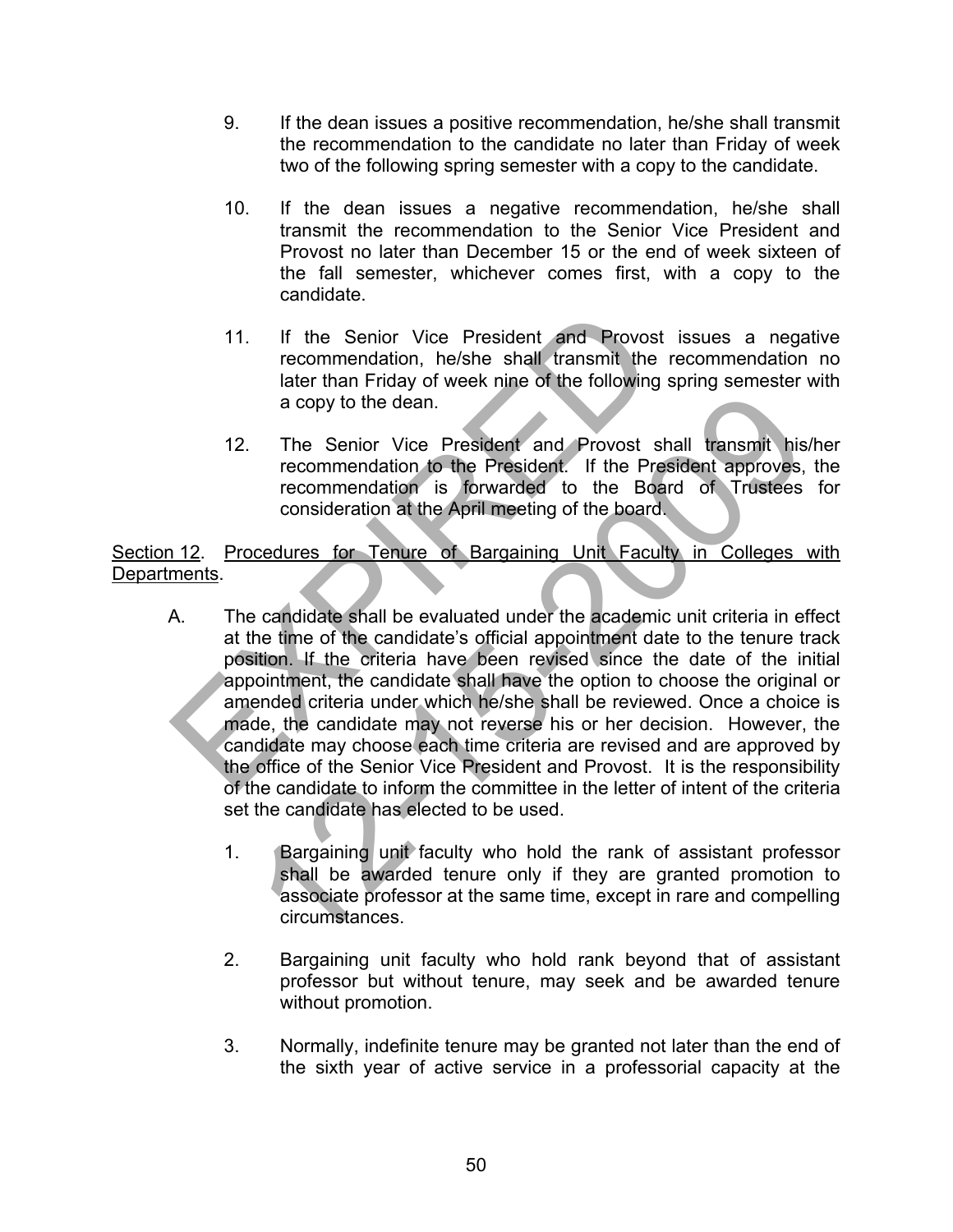University of Akron. See Section 4 of this document concerning probationary periods for the granting of tenure.

- 4. Tenure is granted by the Board of Trustees, but is held within the department of the primary appointment, or within the college of the primary appointment if the college does not have departments.
- B. Composition of the tenure committee.
	- 1. The departmental tenure committee shall be composed exclusively of all tenured members of the academic unit who have completed at least one year of service at the University of Akron.
- a. If there are fewer than three eligible bargaining unit faculty in the academic unit to form the committee, the college faculty who are members of the bargaining unit shall formulate rules to add committee members from outside the academic unit. These rules shall be included in the procedures of the college or school. 1. The departmental tenure committee shall be commodial tenured members of the academic unit where at the University of A<br>
1. If there are fewer than three eligible barga<br>
1. If there are fewer than three eligible barga<br>
1 a. If there are fewer than three eligible bargaining unit facult<br>the academic unit to form the committee, the college face<br>who are members of the bargaining unit shall formulate r<br>to add committee members from outside the
	- 2. A chairperson shall be elected at the organizational meeting and shall serve for one year.
	- 3. Committee members shall be responsible for the maintenance of minutes and the documentation of committee proceedings.
	- 4. Persons within the college who are required to provide separate recommendation for a specific candidate (e.g. academic unit chairs, directors of schools, deans or their designees) cannot be a member of that candidate's committee but may, at the committee's request, attend for informational purposes.
- C. Duties and responsibilities of the tenure committee.
	- 1. The tenure committee shall review the qualifications of any bargaining unit faculty member of the academic unit who has applied for tenure and shall make recommendations to the academic unit chair, school director regarding the granting or denial of tenure.
	- 2. The recommendation shall include documentation of the committee's procedures, a report of the vote, and an explanation of the application of the criteria as established in this Article and the academic unit.
	- 3. The recommendation letter shall be reviewed and approved by the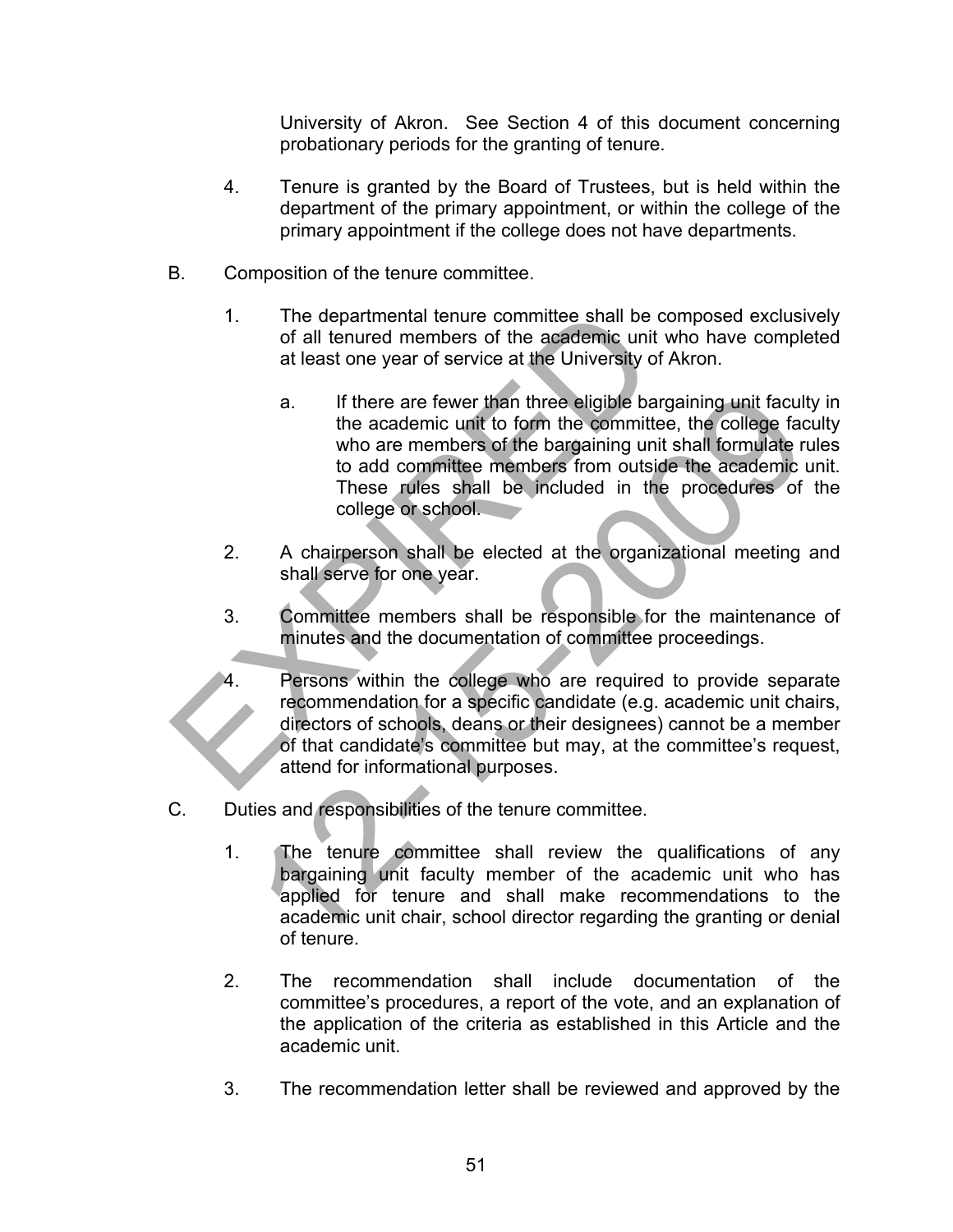committee.

- D. Duties and responsibilities of the academic unit chair in academic units with departments.
	- 1. The academic unit chair shall evaluate the candidate's file and the departmental committee's recommendation to formulate his/her recommendation.
- 2. The academic unit chair has the responsibility to determine that the departmental tenure committee followed correct procedures and accurately, consistently, and fairly applied the approved departmental criteria. The academic unit chair has the responsibility to<br>departmental tenure committee followed correct accurately, consistently, and fairly applied<br>departmental criteria.<br>3. The academic unit chair's report shall include<br>his/her
	- 3. The academic unit chair's report shall include an assessment of his/her determination that these procedures and criterion have been addressed.
	- 4. Written copies of the academic unit chair's recommendation shall be provided to the candidate and the committee.
	- 5. If procedural error is identified, the chair may act to correct the error.
- E. Duties and responsibilities of the dean.
	- The dean shall evaluate all previous recommendations and materials from the candidate's file to formulate his/her own recommendation.
- If the dean's recommendation differs from that of the committee of academic unit chair, the dean shall discuss his/her recommendation with the committee or department head. The academic unit chair's report shall include an assessment is<br>the measurement of the different measurement of the calibration of<br>the measurement of the calibration of the calibration of<br>the provided to the candidate and
	- 3. If procedural error is identified at any level, the dean may act to correct the error.
- F. Duties and responsibilities of the college-wide tenure committee are found in Section 4 of this Article.
- G. Duties and responsibilities of the University-wide review committee are found in Section 5 of this Article.
- H. Appeals Committee. The appeals process is found in Section 15 of this Article.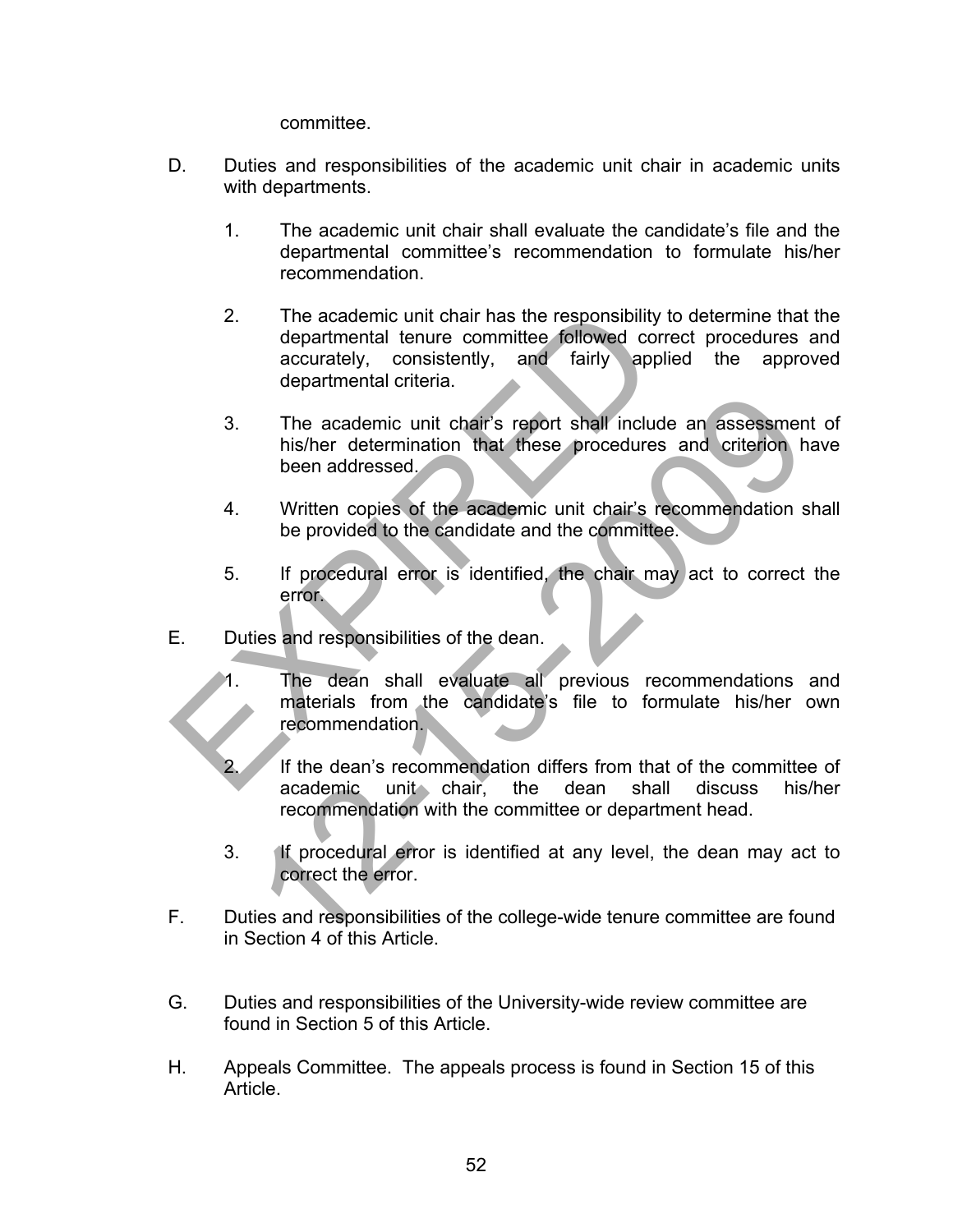- I. Process for tenure of bargaining unit member. This process applies to candidate applying for tenure only, and for candidates applying for tenure and promotion to associate professor. The process for promotion without tenure is found in Section 14 of this Article.
	- 1. The academic unit chair shall call an organizational meeting to elect a tenure committee chair no later than April 1 in the spring semester preceding action.
	- 2. The academic unit chair shall notify all candidates of their eligibility for tenure no later than April 15 in the spring semester preceding action.
- 3. Eligible candidates shall submit a letter of intent to the academic unit chair to apply for tenure no later than the final instructional day of the spring semester preceding action. The candidate may withdraw his/her application at any time prior to the committee's recommendation by submitting a letter to the chair or school director. 2. The academic unit chair shall notify all candidate<br>for tenure no later than April 15 in the spring section.<br>3. Eligible candidates shall submit a letter of inten<br>unit chair to apply for tenure no later than the final<br>of Eligible candidates shall submit a letter of intent to the acade<br>unit chair to apply for tenure no later than the final instructional<br>of the spring semester preceding action. The candidate r<br>withdraw his/her application at
	- a. To maintain a quality standard relative to comparable universities and colleges, review of scholarly publications and/or creative activities**,** external to the University, is required for tenure and promotion.
		- (i) Each academic unit shall develop instructions for the external reviewer including the materials and bases by which the materials shall be assessed.
		- (ii) A pool of potential reviewers sufficient to guarantee three letters of external review shall be created. The candidate, the tenure committee, the academic unit chair, the school director and/or the dean may provide names of potential reviewers. The candidate shall be apprised of the names submitted to the committee.
			- (1) It is expected that reviewers will ordinarily be from academic institutions and;
				- (aa) Shall be at or above the rank of the candidate;
				- (bb) Shall be from institutions that are comparable in the discipline, for example, be from institutions in or above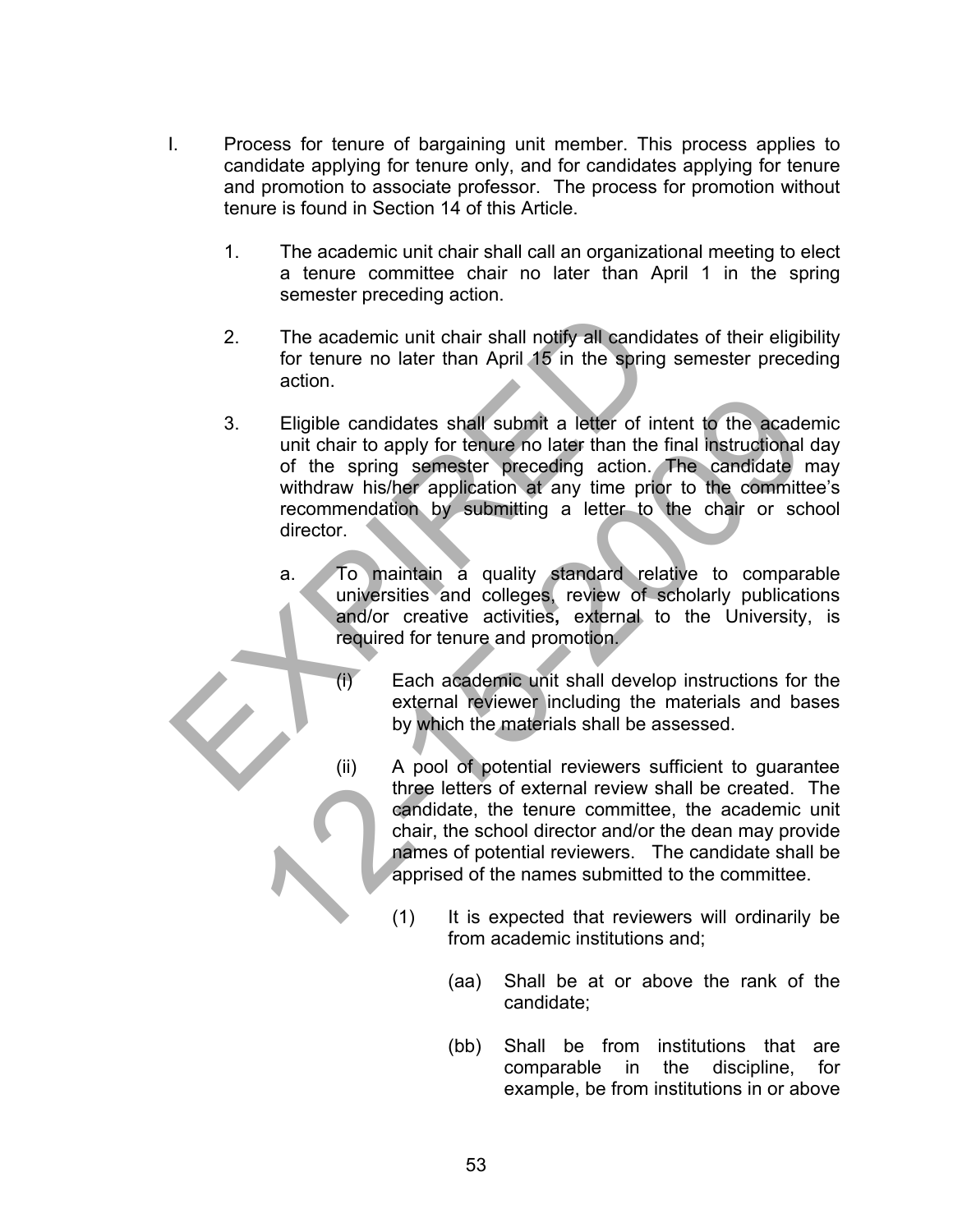the same Carnegie classification as the University of Akron.

- (2) Reviewers with expertise appropriate to address the candidate's meeting of the academic unit criteria may be from other reputable external organizations relevant to the discipline, for example, from industry, business, or government.
- (iii) The committee, with the approval of the dean, shall select the reviewers to be solicited. At least one reviewer shall be from the candidate's list.
- (iv) The committee chair shall solicit the external reviews from the selected reviewers.
- (v) At least three reviews shall be required. The file shall not be considered complete and shall not go forward until three letters of external review have been included. If three reviews have not been received by Wednesday of week eleven of the fall semester, the dean may permit the file to go forward if compelling circumstances, documented by the committee chair, justify the absence of any of the external reviews. (iii) The committee, with the approval<br>select the reviewers to be solicite<br>reviewer shall be from the candidate<br>(iv) The committee chair shall solicit th<br>from the selected reviewers.<br>(v) At least three reviews shall be req (iv) The committee chair shall solicit the external revive from the selected reviewers.<br>
(v) At least three reviews shall be required. The file is not be considered complete and shall not go forward in the letters of exter
	- (vi) The committee shall include copies of the text of all requested and received external reviews in the candidate's file.
		- (1) The identity of the external reviewer and the original of the review shall be deemed by the University and the candidate as confidential to the extent permitted by law.
			- Upon the request of an external reviewer, the candidate may be requested to sign a release and waiver.
		- (3) The reviewer shall be apprised that the review may be subject to disclosure under such circumstances including but not limited to subpoena, validly issued court order, or public records request.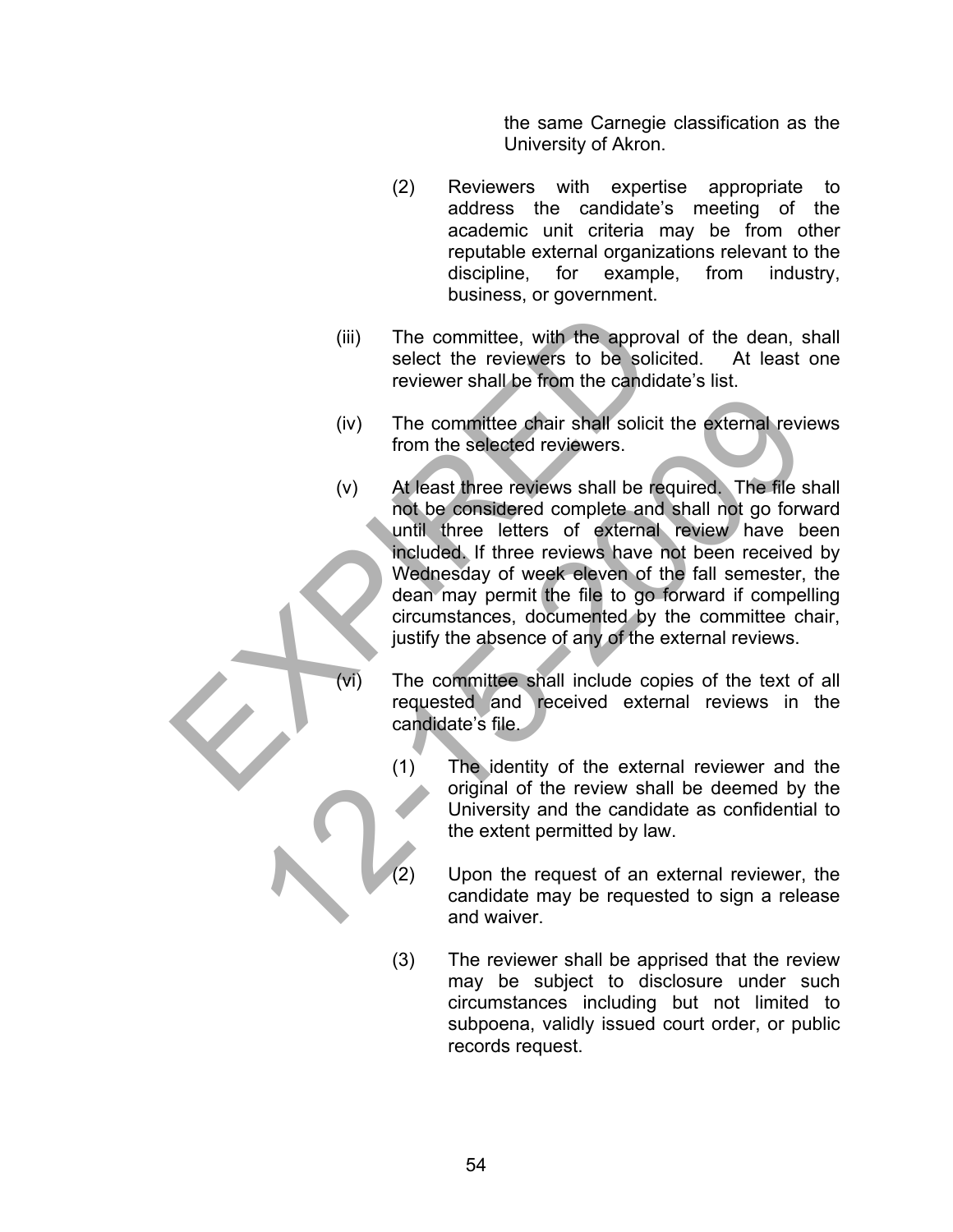- b. The candidate shall provide all materials relevant to external review as determined by the academic unit guidelines to the chair of the tenure and/or promotion committee by such date as is set in the academic unit guidelines.
- 4. Each candidate eligible for tenure shall submit his/her RTP file to the tenure committee chair no later than the second Friday of the fall semester.
	- a. The committee chair shall notify the candidate, all committee members, the academic unit chair, the school director, and the dean of the location and availability of the candidate's file.
	- b. The committee chair shall notify the candidate, all committee members, the academic unit chair, the school director, and the dean of any additions to the file. The table of contents shall be amended to reflect any additions.
- c. With the exception of letters of recommendation which are a result of the deliberative process, only the candidate can make additions and/or deletions to the file. Deletions shall be limited to materials submitted by the candidate. The candidate shall amend the table of contents to reflect any additions and/or deletions. a. The committee chair shall notify the candid<br>
members, the academic unit chair, the sc<br>
the dean of the location and availability<br>
file.<br>
b. The committee chair shall notify the candid<br>
members, the academic unit chair, b. The committee chair shall notify the candidate, all comminements, the accidentic unit chair, the school director, the dean of any additions to the file. The table of cont shall be amended to reflect any additions.<br>
c. W
	- The tenure committee chair shall convene all meetings, other than the organizational meeting, required by the academic unit guidelines and preside at the meetings.
	- The committee chair shall invite the candidate to meet with the committee before the recommendation is made for the purpose of providing information that either the committee or the candidate considers relevant.
	- 7. The committee chair shall inform the candidate in writing of the committee's recommendation with supporting reasons no later than Friday of week six of the fall semester.
	- 8. The committee chair shall transmit copies of the committee's recommendation with supporting materials to the academic unit chair no later than Friday of week six in the fall semester.
	- 9. The academic unit chair shall transmit his/her recommendation and the departmental committee recommendation to the dean and to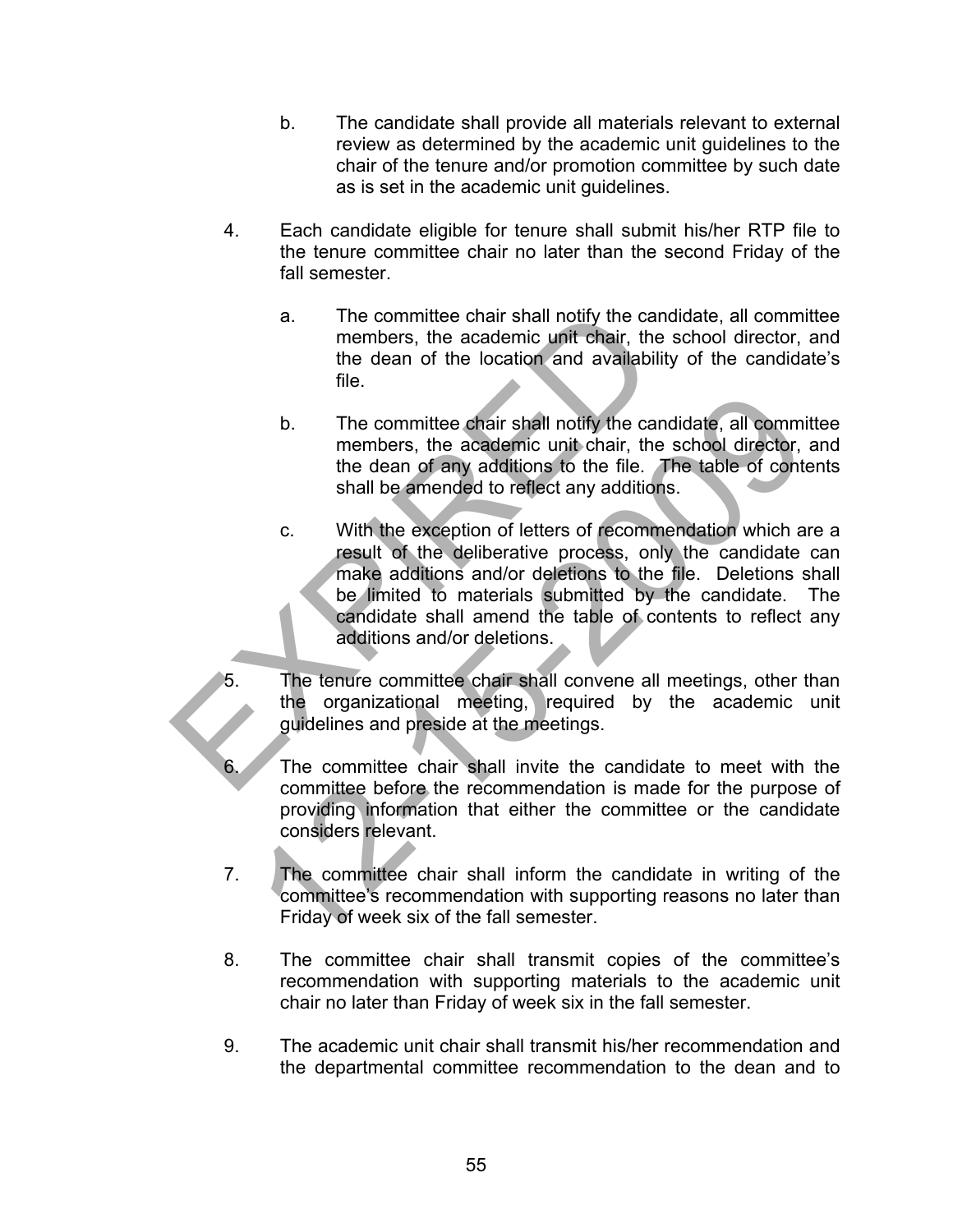the chair of the college-wide review committee no later than Friday of week eight of the fall semester.

- 10. The chair of the college-wide review committee shall transmit the committee's recommendation to the dean no later than Friday of week twelve of the fall semester.
- 11. The chair of the University-wide review committee shall transmit the committee's recommendation to the Senior Vice President and Provost not later than Friday of week five of the spring semester, if applicable.
- 12. If the dean issues a positive recommendation, he/she shall transmit the recommendation to the candidate no later than Friday of week one of the following spring semester.
	- a. Copies of the recommendation shall be transmitted to the candidate, the University-wide review committee, the college-wide review committee, and the academic unit chair.
- 13. If the dean issues a negative recommendation, he/she shall transmit the recommendation to the Senior Vice President and Provost no later than December 15 or the end of week sixteen of the fall semester, whichever comes first. Provost not later than Friday of week five of the<br>applicable.<br>12. If the dean issues a positive recommendation, he<br>the recommendation to the candidate no later th<br>18. Copies of the recommendation shall be<br>candidate, the Un the recommendation to the candidate no later than Friday of words of the following spring semiseter.<br>
a. Copies of the recommendation shall be transmitted to candidate, the University-wide review committee, college-wide re
	- a. Copies of the recommendation shall be transmitted to the candidate, the University-wide review committee, the college-wide review committee, the academic unit chair, and the chair of the departmental committee.
	- If the Senior Vice President and Provost issues a negative recommendation, he/she shall transmit the recommendation to the candidate no later than Friday of week nine of the spring semester.
		- a. Copies of the recommendation shall be transmitted to the dean, school director, and academic unit chair.
	- 15. Senior Vice President and Provost shall transmit his/her recommendation to the President. If the President approves, the recommendation is forwarded to the Board of Trustees for consideration at the April board meeting.

Section 13. Procedures for Tenure of Bargaining Unit Faculty in Colleges without Departments.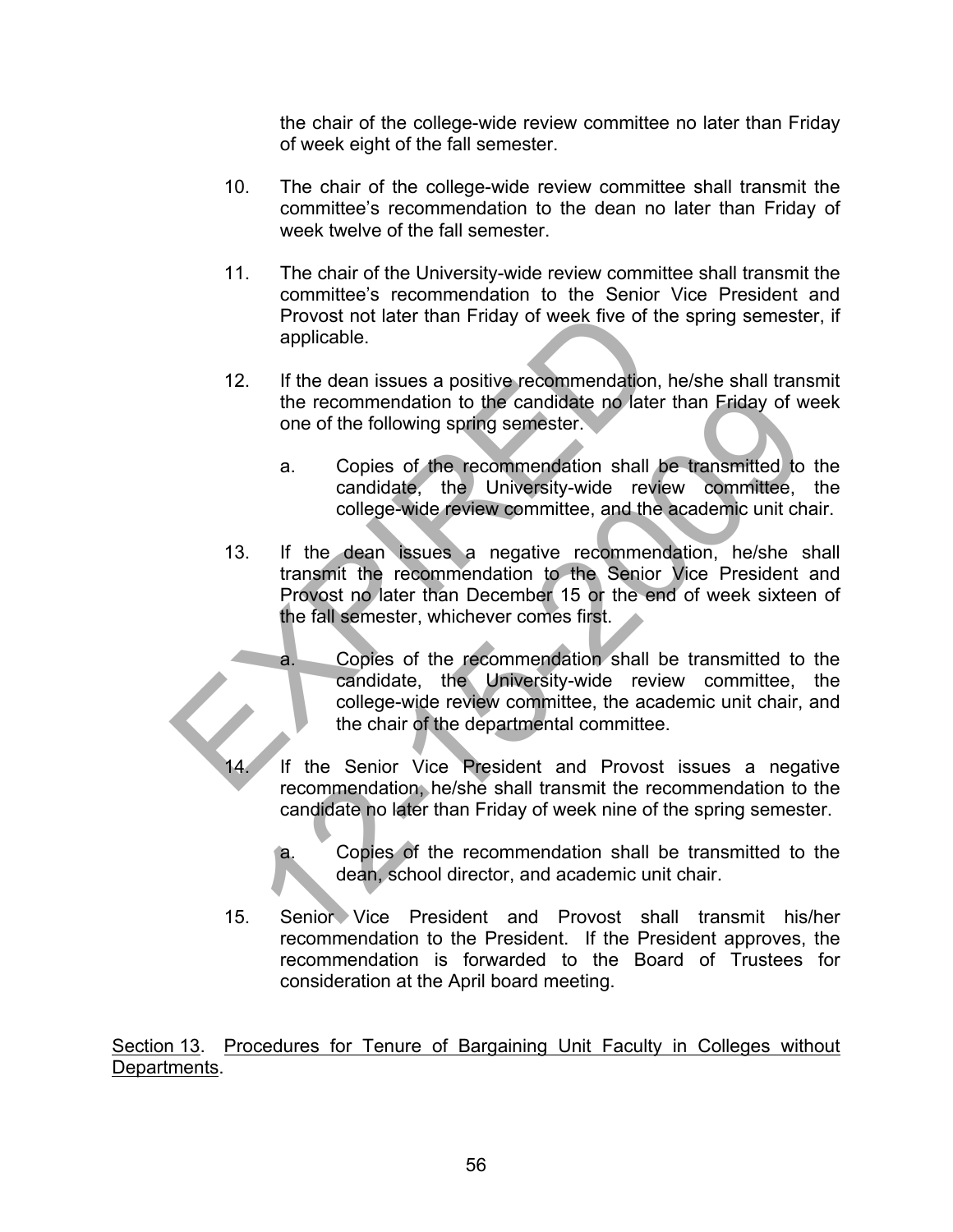- A. The candidate shall be evaluated under the academic unit criteria in effect at the time of the candidate's official appointment date to the tenure track position. If the criteria have been revised since the date of the initial appointment, the candidate shall have the option to choose the original or amended criteria under which he/she shall be reviewed. Once a choice is made, the candidate may not reverse his or her decision. However, the candidate may choose each time criteria are revised and are approved by the Senior Vice President and Provost. It is the responsibility of the candidate to inform the committee in the letter of intent of the criteria set the candidate has elected to be used.
	- 1. Bargaining unit faculty who hold the rank of assistant professor shall be awarded tenure only if they are granted promotion to associate professor at the same time, except in rare and compelling circumstances.
	- 2. Bargaining unit faculty who hold rank beyond that of assistant professor but without tenure, may seek and be awarded tenure without promotion.
- 3. Normally, indefinite tenure may be granted not later than the end of the sixth year of active service in professorial capacity at the University of Akron. See Section 2 of this Article concerning probationary periods for the granting of tenure. the candidate has elected to be used.<br>
1. Bargaining unit faculty who hold the rank of a<br>
shall be awarded tenure only if they are grand<br>
associate professor at the same time, except in racircumstances.<br>
2. Bargaining unit
- B. Composition of the tenure committee.
	- Academic units without departments have two options for composing the tenure committee.
- a. Option 1: The tenure committee shall be composed exclusively of all the tenured members of the academic unit who have completed at least one year of service at the University of Akron and who are members of the bargaining unit. associate professor at the same time, except in rare and compete circumstances.<br>
Bargaining unit faculty who hold rank beyond that of assiss professor but without tenure, may seek and be awarded ter without promotion.<br>
Nor
	- $(i)$  A committee of the whole tenured bargaining unit shall serve the function of the college-wide review committee. See paragraph (E) of this Section.
	- (ii) In this case, appeals are referred to the University appeals committee.
	- b. Option 2: The tenure committee shall be composed of no fewer than five tenured bargaining unit faculty who have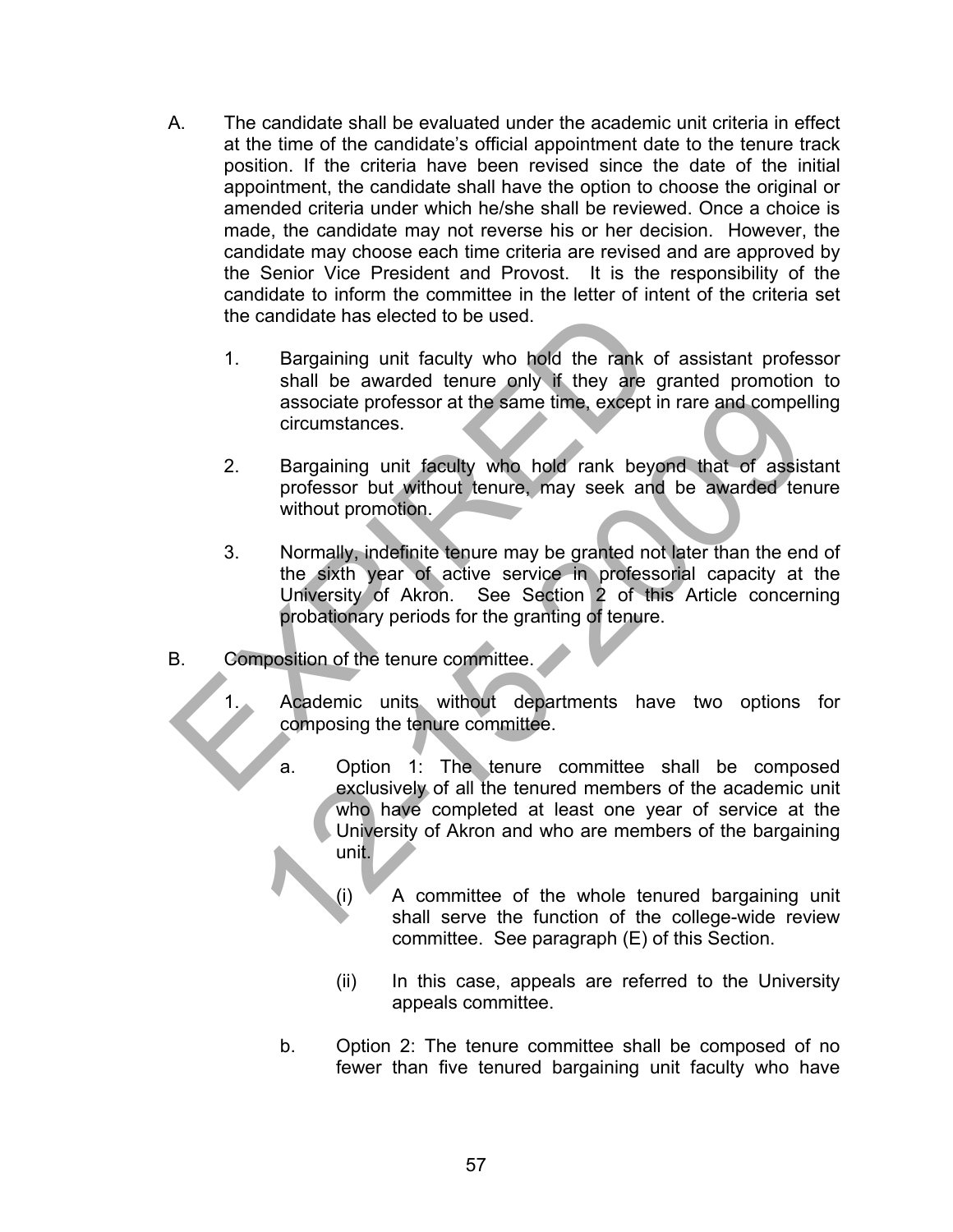completed at least one year of service at the University of Akron.

- (i) The tenured bargaining unit of the academic unit shall select the committee members according to academic unit guidelines.
- (ii) Membership shall not be by administrative appointment.
- (iii) Selections shall be made by March 15 of the spring semester preceding action.
- (iv) The college faculty shall formulate rules to add committee members from outside the academic unit to either committee if there are fewer than five eligible bargaining unit faculty in the academic unit to form the committee. These rules shall be included in the procedures of the college or school. (iv) The college faculty shall formulate rules to<br>committee members from outside the academic<br>to either committee if there are fewer than five ellige<br>bargaining unit faculty in the academic unit to form<br>committee. These ru
- 2. A chairperson shall be elected at the organizational meeting and shall serve for one year.
- 3. Committee members shall be responsible for the maintenance of minutes and the documentation of committee proceedings.
- Persons within the college who are required to provide separate recommendation for a specific candidate (e.g. academic unit chairs, directors of schools, deans or their designees) cannot be a member of that candidate's committee but may**,** at the committee's request, attend for informational purposes. (iii) Selections shall be made by Marci<br>
semester preceding action.<br>
(iv) The college faculty shall formula<br>
committee members from outside<br>
to either committee if there are few<br>
bargaining unit faculty in the academy<br>
com
- C. Duties and responsibilities of the tenure committee.
	- 1. The tenure committee shall review the qualifications of any bargaining unit faculty member of the academic unit who has applied for tenure and shall make recommendations to the dean regarding the granting or denial of reappointment.
	- 2. The recommendation shall include documentation of the committee's procedures, a report of the vote, and an explanation of the application of the criteria as established in this Article and the academic unit.
	- 3. The recommendation letter shall be reviewed and approved by the committee.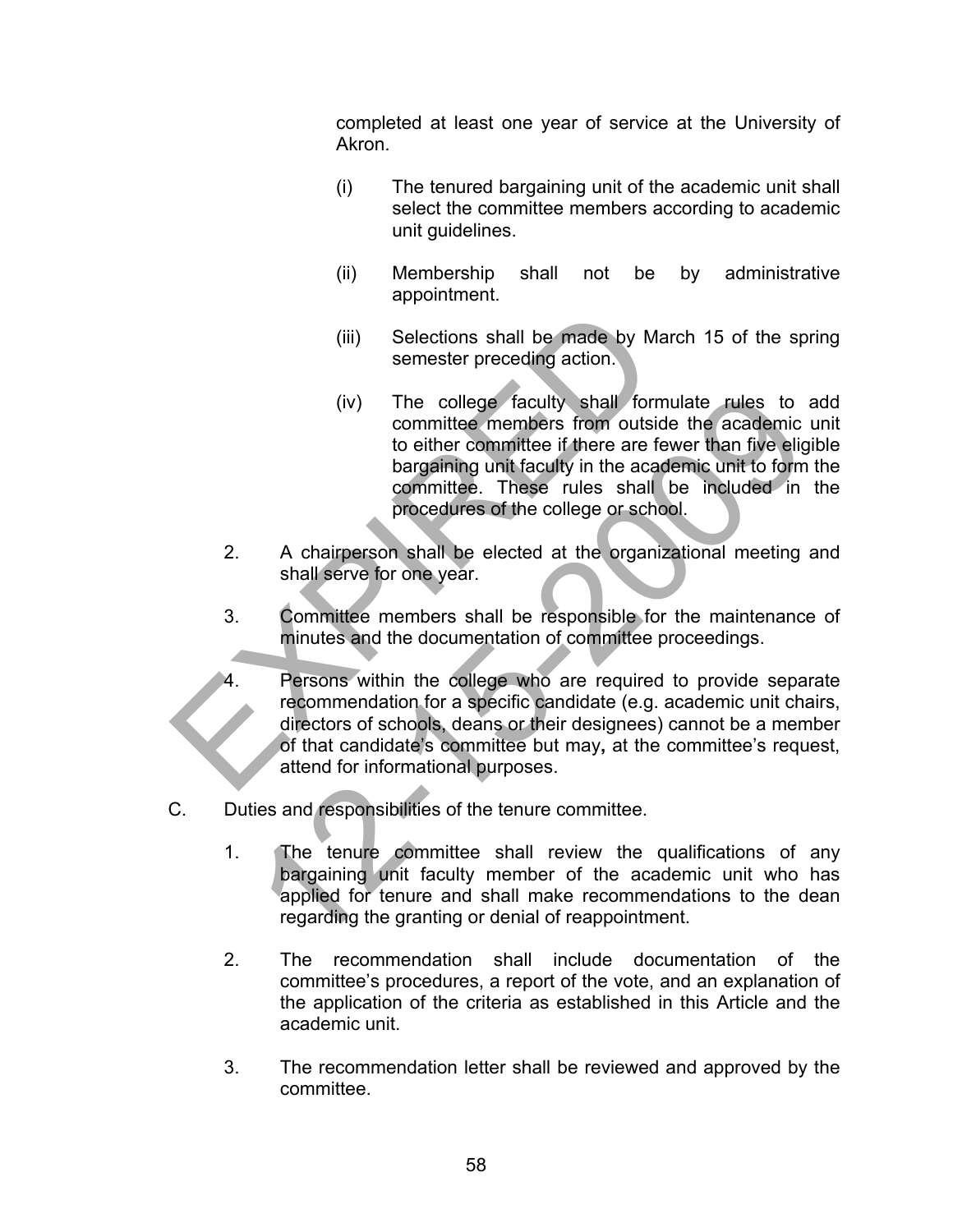- D. Duties and responsibilities of the dean.
	- 1. The dean shall evaluate all previous recommendations and materials from the candidate's file to formulate his/her own recommendation.
	- 2. If the dean's recommendation differs from that of the committee, the dean shall discuss his/her recommendation with the committee.
	- 3. If procedural error is identified at any level, the dean may act to correct the error.
- E. Duties and responsibilities of the college-wide tenure committee are found in Section 4 of this Article.
- F. Duties and responsibilities of the University-wide review committee are found in Section 5 of this Article.
- G. Process for tenure of bargaining unit member. This process applies to candidates applying for tenure only, and for candidates applying for tenure and promotion to associate professor. The process for promotion without tenure is found in Section 14 of this Article. 3. If procedural error is identified at any level, the<br>correct the error.<br>E. Duties and responsibilities of the college-wide tenure co<br>in Section 4 of this Article.<br>F. Duties and responsibilities of the University-wide rev
	- 1. The dean shall call an organizational meeting to elect a tenure committee chair no later than April 1 in the spring semester preceding action.
		- The dean shall notify all candidates of their eligibility for tenure no later than April 15 in the spring semester preceding action.
	- Eligible candidates shall submit to the dean a letter of intent to apply for tenure no later than the final instructional day of the spring semester preceding action. The candidate may withdraw his/her application at any time prior to the committee's recommendation by submitting a letter to the dean. ies and responsibilities of the college-wide tenure committee are for<br>ection 4 of this Article.<br>
	ies and responsibilities of the University-wide review committee<br>
	responsibilities of this Article.<br>
	cess for tenure of barga
		- a. To maintain a quality standard relative to comparable universities and colleges, review of scholarly publications and/or creative activities, external to the University is required for tenure and promotion.
			- (i) Each academic unit shall develop instructions for the external reviewers including the materials and the bases by which the materials shall be assessed.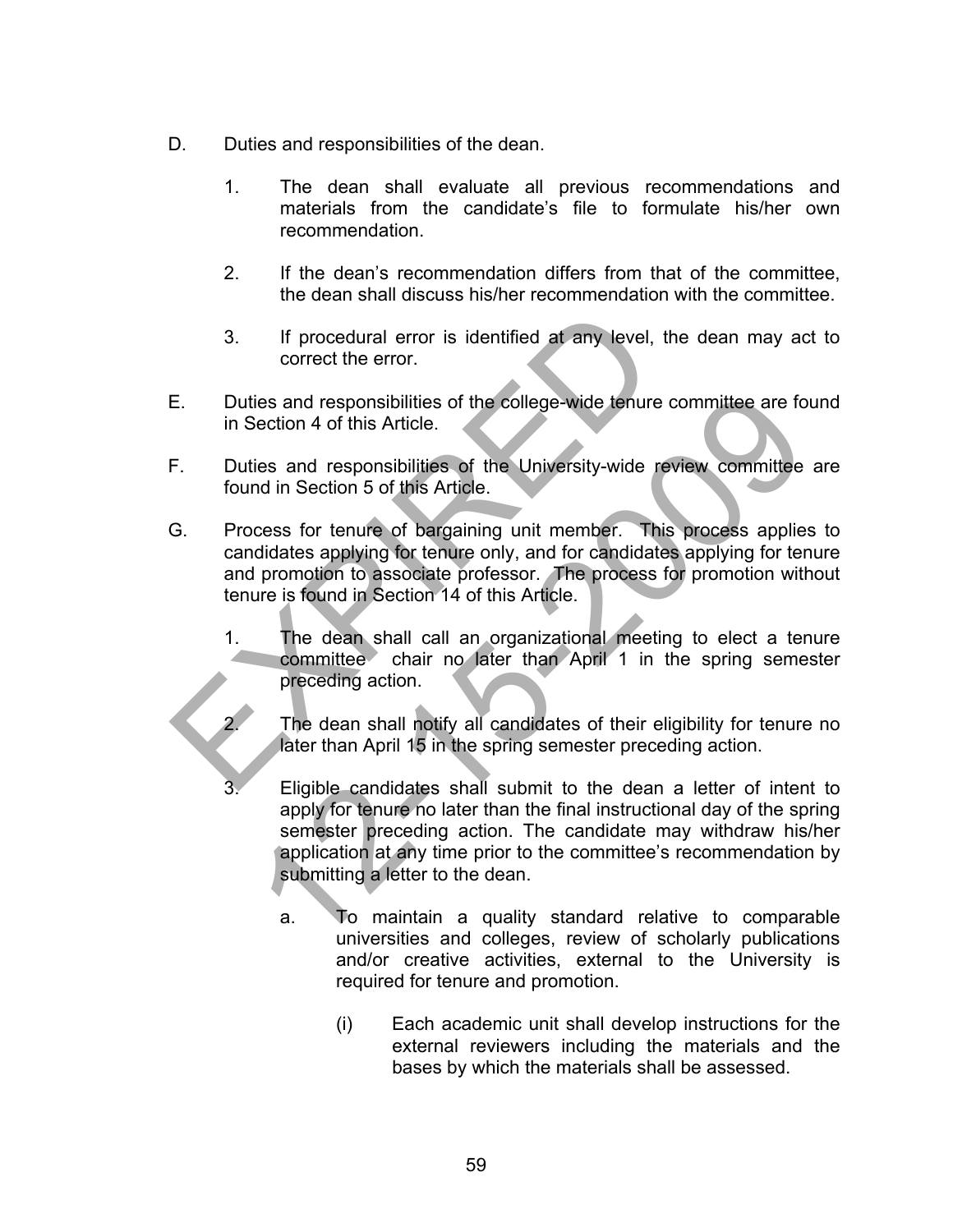- (ii) A pool of potential reviewers sufficient to guarantee three letters of external review shall be created. The candidate, the tenure committee, the academic unit chair, the school director and/or the dean may provide names of potential reviewers. The candidate shall be apprised of the names submitted to the committee.
	- (1) It is expected that reviewers will ordinarily be from academic institutions and;
		- (aa) Shall be at or above the rank of the candidate;
		- (bb) Shall be from institutions that are comparable in the discipline, for example, from institutions in or above the same Carnegie classification as the University of Akron.
- (2) Reviewers with expertise appropriate to address the candidate's meeting of the academic unit criteria, may be from other reputable external organizations relevant to the discipline, for example, from industry, business, or government. (aa) Shall be at or above<br>
candidate;<br>
(bb) Shall be from institution in the same Carregie of the same Carregie of the same Carregie of Akron.<br>
(2) Reviewers with expertise<br>
addense the candidate's addense in the criteria,
	- (iii) The committee, with the approval of the dean, shall select the reviewers to be solicited. At least one reviewer shall be from the candidate's list.
	- (iv) The committee chair shall solicit the external reviews from the selected reviewers.
	- At least three reviews shall be required. The file shall not be considered complete and shall not go forward until three letters of external review have been included. If three reviews have not been received by Wednesday of week eleven of the fall semester, the dean may permit the file to go forward if compelling circumstances, documented by the committee chair, justify the absence of any of the external reviews. (bb) Shall be from institutions that<br>
	scamparable in the discipline,<br>
	example from institutions in or absorber<br>
	the same Carnegie classification as<br>
	University of Akron.<br>
	12) Reviewers with expertise appropriate<br>
	address t
		- (vi) The committee shall include copies of the text of all requested and received external reviews in the candidate's file.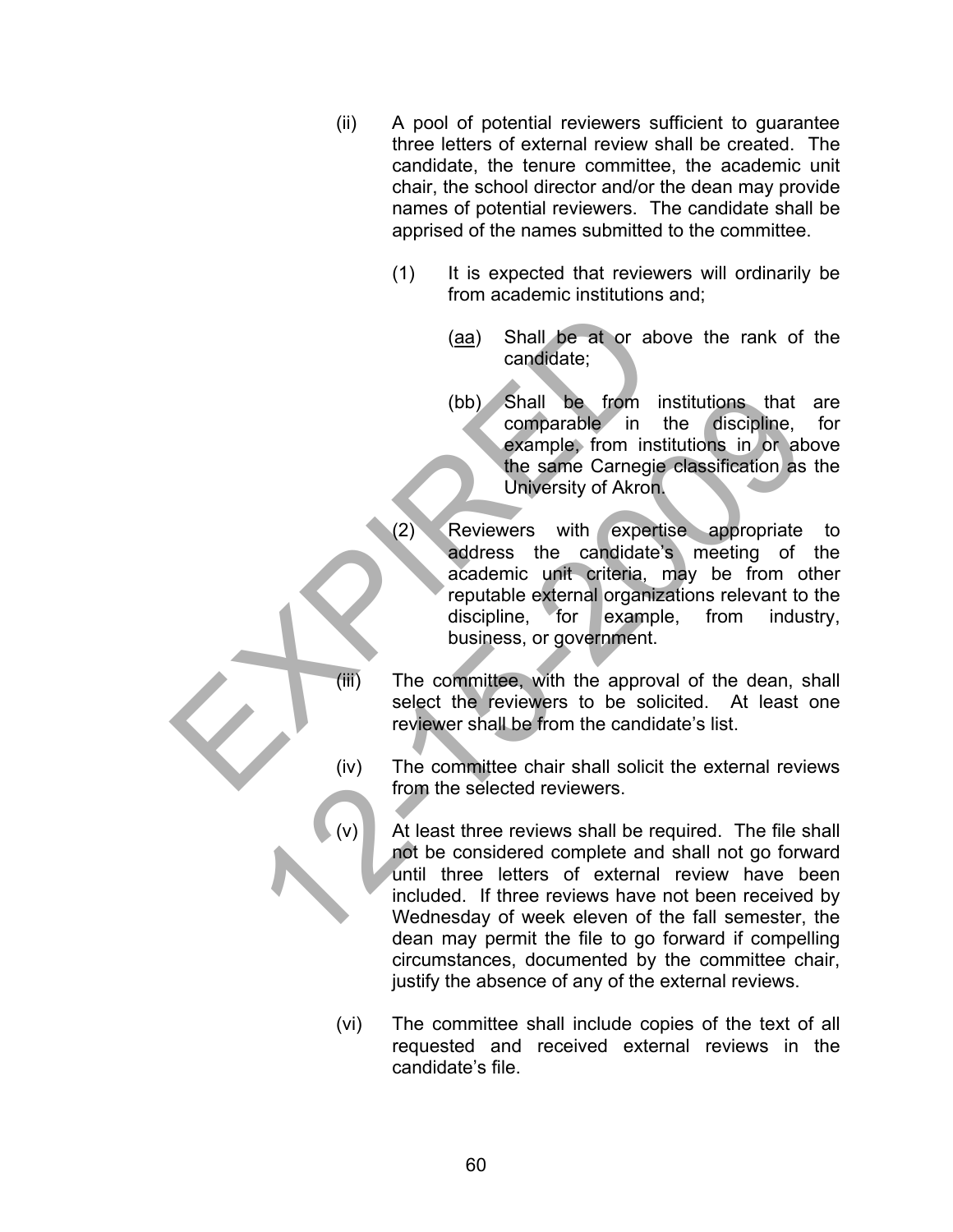- (1) The identity of the external reviewer and the original of the review shall be deemed by the University and the candidate as confidential to the extent permitted by law.
- (2) Upon the request of an external reviewer, the candidate may be requested to sign a release and waiver.
- (3) The reviewer shall be apprised that the review may be subject to disclosure under such circumstances including but not limited to subpoena, validly issued court order, or public records request.
- b. The candidate shall provide all materials relevant to review as determined by the academic unit guidelines to the chair of the tenure committee by such date as is set in the academic unit guidelines. (3) The reviewer shall be appricant to disclomate the subposent to disclomate including by subposent simulations increase including to records request<br>to the candidate shall provide all materials as determined by the acad
	- 4. Each candidate eligible for tenure shall submit his/her file to the tenure committee chair no later than the second Friday of the fall semester.
		- a. The committee chair shall notify the candidate, all committee members, and the dean of the location and availability of the candidate's file.
		- b. The committee chair shall notify the candidate, all committee members, and the dean of any additions to the file. The table of contents shall be amended to reflect any additions.
- c. With the exception of letters of recommendation which are a result of the deliberative process, only the candidate can make additions and/or deletions to the file. Deletions shall be limited to materials submitted by the candidate. The candidate shall amend the table of contents to reflect any additions and/or deletions. records request.<br>
2. The candidate shall provide all materials relevant to rev as determined by the academic unit guidelines to the cha<br>
2. the tenure committee by such date as is set in the academic unit guidelines.<br>
Each
	- 5. The tenure committee chair shall convene all meetings, other than the organizational meeting, required by the academic unit guidelines and preside at the meetings.
	- 6. The committee chair shall invite the candidate to meet with the committee before the recommendation is made for the purpose of providing information that either the committee of the candidate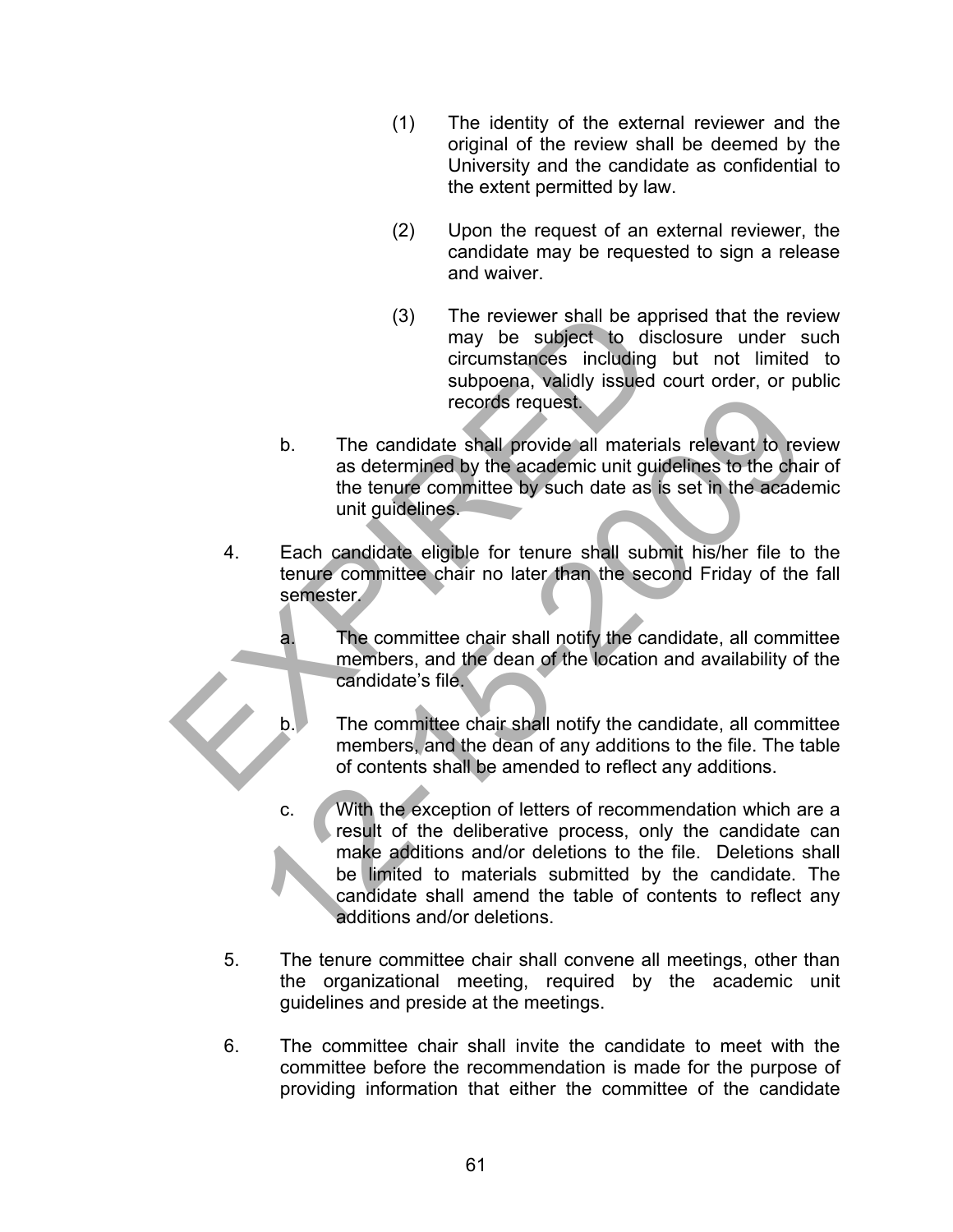considers relevant.

- 7. The committee chair shall inform the candidate in writing of the committee's recommendation and the supporting reasons no later than Friday of week six of the fall semester.
- 8. The committee chair shall transmit copies of the committee's recommendation with supporting materials to the dean no later than Friday of week six in the fall semester.
- 9. The committee chair shall transmit the committee recommendation to the chair of the college-wide review committee no later than Friday of week eight of the fall semester.
- 10. The chair of the college-wide review committee shall transmit the committee's recommendation to the dean no later than Friday of week twelve of the fall semester.
- 11. The chair of the University-wide review committee shall transmit the committee's recommendation to the Senior Vice President and Provost no later than Friday of week five of the spring semester, if applicable. 9. The committee chair shall transmit the committee to the chair of the college-wide review commitered in the college-wide review committee committee's recommendation to the dean no la week twelve of the fall semester.<br>
1 The chair of the college-wide review committee shall transmit<br>committee's recommendation to the dean no later than Friday<br>week twelve of the field semester.<br>The chair of the University-wide review committee shall transmit<br>
	- 12. If the dean issues a positive recommendation, he/she shall transmit the recommendation to the Senior Vice President and Provost no later than Friday of week one of the following spring semester.
		- a. Copies of the recommendation shall be transmitted to the candidate and to the chair of the departmental committee.
	- If the dean issues a negative recommendation, he/she shall transmit the recommendation to the Senior Vice President and Provost no later than December 15 or the end of week sixteen of the fall semester, whichever comes first.
		- a. Copies of the recommendation shall be transmitted to the candidate, the chair of the University-wide review committee, the chair of the college-wide review committee, the academic unit chair, and the chair of the departmental committee.
	- 14. If the Senior Vice President and Provost issues a negative recommendation, he/she shall transmit the recommendation to the candidate no later than Friday of week nine of the spring semester.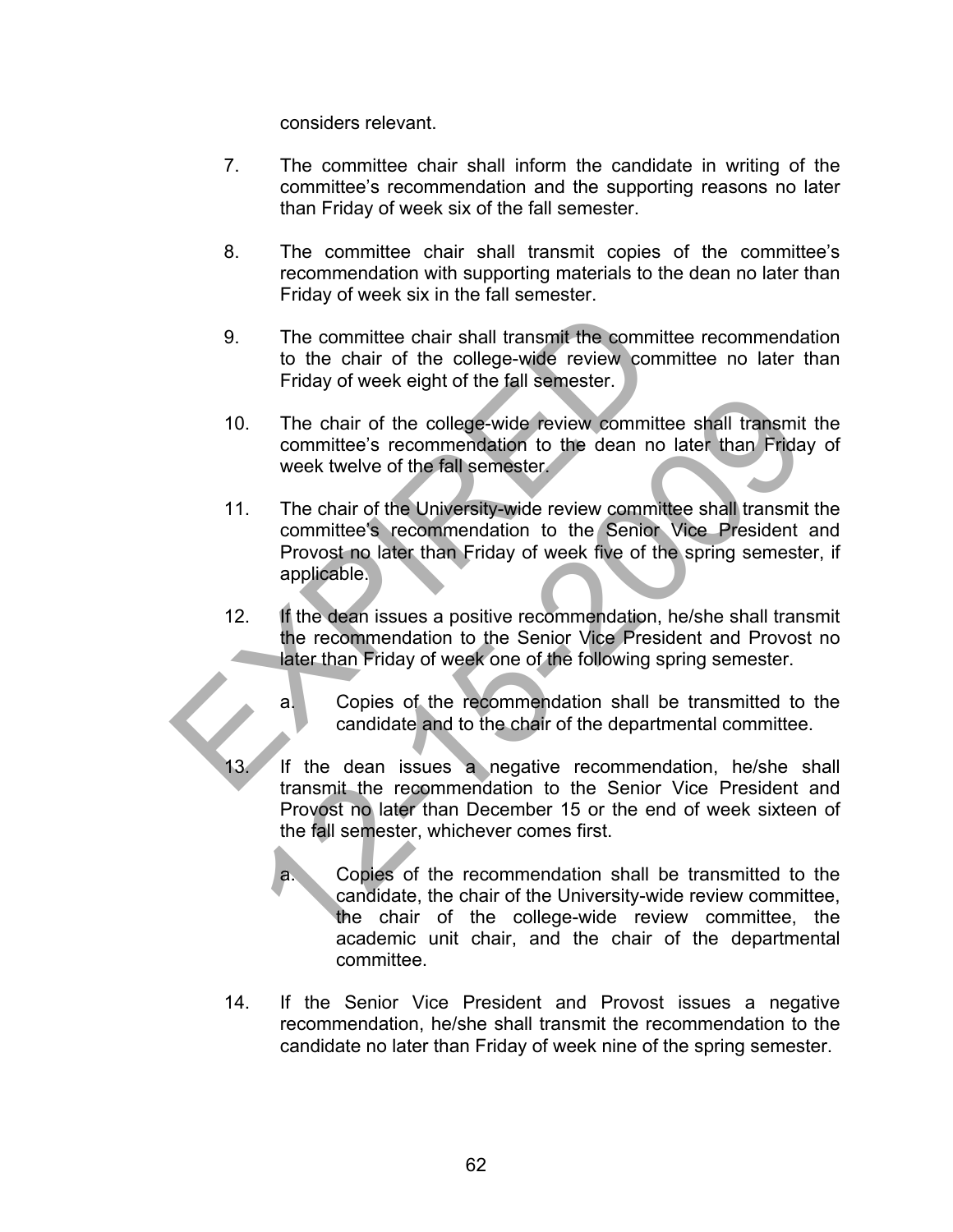- a. Copies of the recommendation shall be transmitted to the dean, the school director and the academic unit chair.
- 15. The Senior Vice President and Provost shall transmit his/her recommendation to the President. If the President approves, the recommendation is forwarded to the Board of Trustees for consideration at the April board meeting.

Section 14. Procedures for Promotion of Bargaining Unit Faculty Who Are Not Applying for Tenure.

- A. The candidate shall be evaluated under the academic unit criteria in effect either at the time of the candidate's last official promotion or the academic unit criteria in effect five years prior to the candidate's application, whichever is the most recent.
	- 1. Process for promotion to the rank of associate professor. The appeals process is found in Section 15 of this Article.
- a. Bargaining unit faculty who hold the rank of assistant professor shall be awarded tenure only if they are granted promotion to associate professor at the same time, except in rare and compelling circumstances. For the combined tenure and promotion to associate professor procedures in colleges with departments, see Section 12 of this Article; for the combined tenure and promotion to associate professor procedures in colleges without departments, Section 13 of this Article.  $\overline{a}$ Manuscular contracts and the exploration of the candidate shall be evaluated under the academic unit criteria in effect five years prior to the candid whichever is the most recent.<br>
1. Process for promotion to the rank of Training effect five years prior to the candidate's application and the series of process for promotion to the rank of associate professor.<br>
Trocess for promotion to the rank of associate professor.<br>
2009-2019 and in Secti
	- In those rare and compelling circumstances, promotion to the rank of associate professor does not occur during the tenure year, the candidate shall be evaluated under the academic unit criteria in effect either at the time of the candidate's initial appointment date, or at the time of the candidate's tenure, or criteria in effect five years prior to the candidate's application for promotion, whichever is the most recent.
	- 2. Process for promotion to the rank of professor.
		- a. The candidate shall be evaluated under the academic unit criteria in effect either during the year of the candidate's last promotion or criteria in effect five years prior to the candidate's application, whichever is the most recent.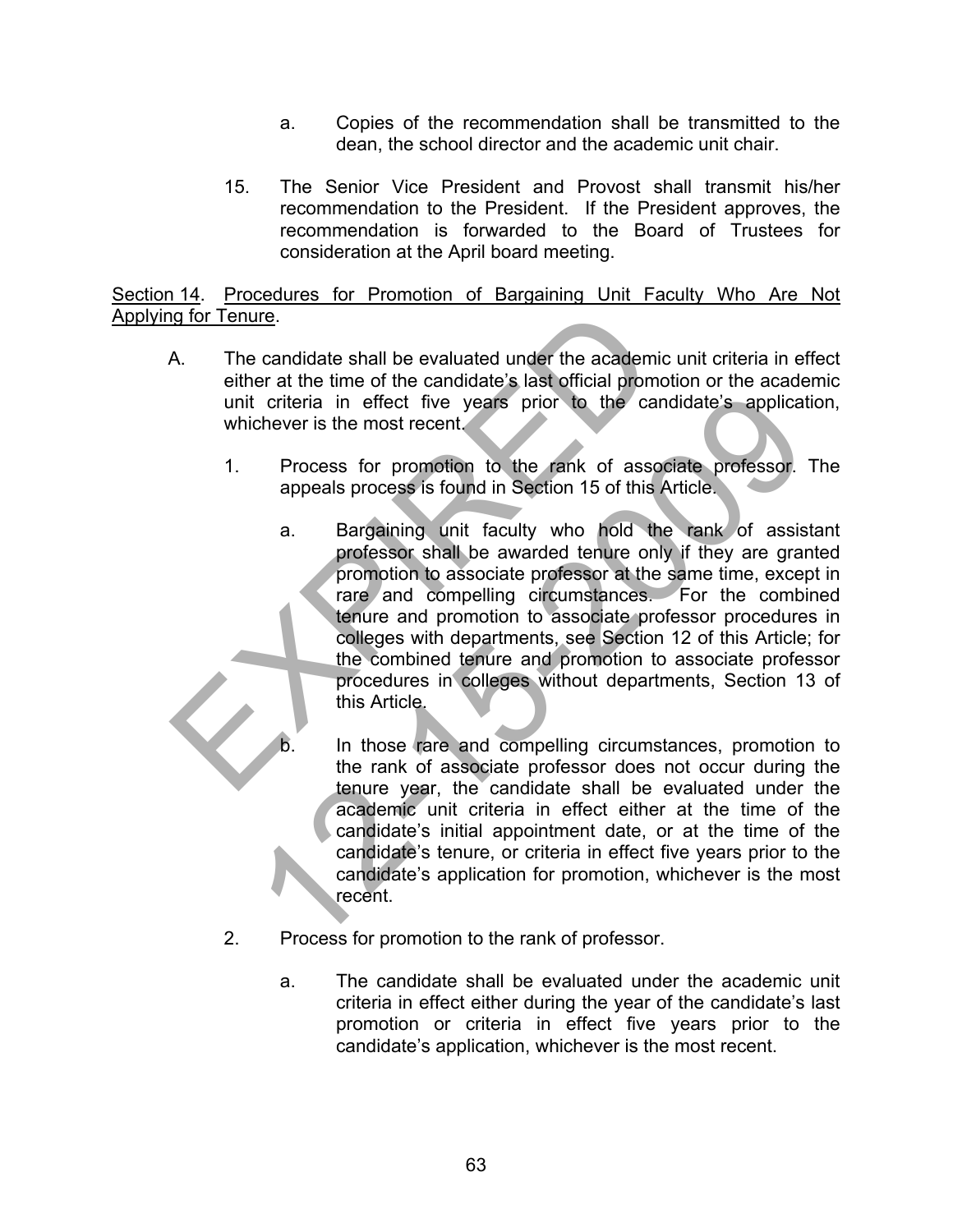- b. A minimum of two years must elapse between the granting of the rank of associate professor and the application to the rank of professor except in rare and compelling circumstances.
- B. Composition of the promotion committee.
	- 1. The promotion committee shall be composed of all tenured members of the academic unit at or above the academic rank to which the candidate is applying. Any person on such a committee shall have served at least one year at the University of Akron in the candidate's department.
- 2. Persons within the college who are required to provide a separate recommendation for a specific candidate (e.g. academic unit chairs, directors of schools, deans or their designees) cannot be a member of that candidate's committee but may, at the committee's request, attend for informational purposes. which the candidate is applying. Any person on<br>
shall have served at least one year at the Universe candidate's department.<br>
2. Persons within the college who are required to the recommendation for a specific candidate (e. Persons within the college who are required to provide a sepa<br>recommendation for a specific candidate (e.g. academic unit cha<br>directors of schools, deans or their designees) cannot be a mem<br>of that candidate's committee bu
	- 3. If there are fewer than three eligible bargaining unit faculty in the academic unit to form the committee, the college faculty who are members of the bargaining unit shall formulate rules to add committee members from outside the academic unit. These rules shall be included in the procedures of the college or school.
- C. Duties and responsibilities of the promotion committee.
	- 1. The promotion committee shall review the qualifications of any bargaining unit faculty member of the academic unit who has applied for promotion and shall make recommendations to the academic unit chair, school director, or dean regarding the granting or denial of promotion.
	- 2. The recommendation shall include documentation of the committee's procedures, a report of the vote, and an explanation of the application of the criteria as established in this Article and the academic unit.
	- 3. The recommendation letter shall be reviewed and approved by the committee.
- D. Duties and responsibilities of the college-wide promotion committee are found in Section 4 of this Article.
- E. Duties and responsibilities of the University-wide review committee are found in Section 5 of this Article.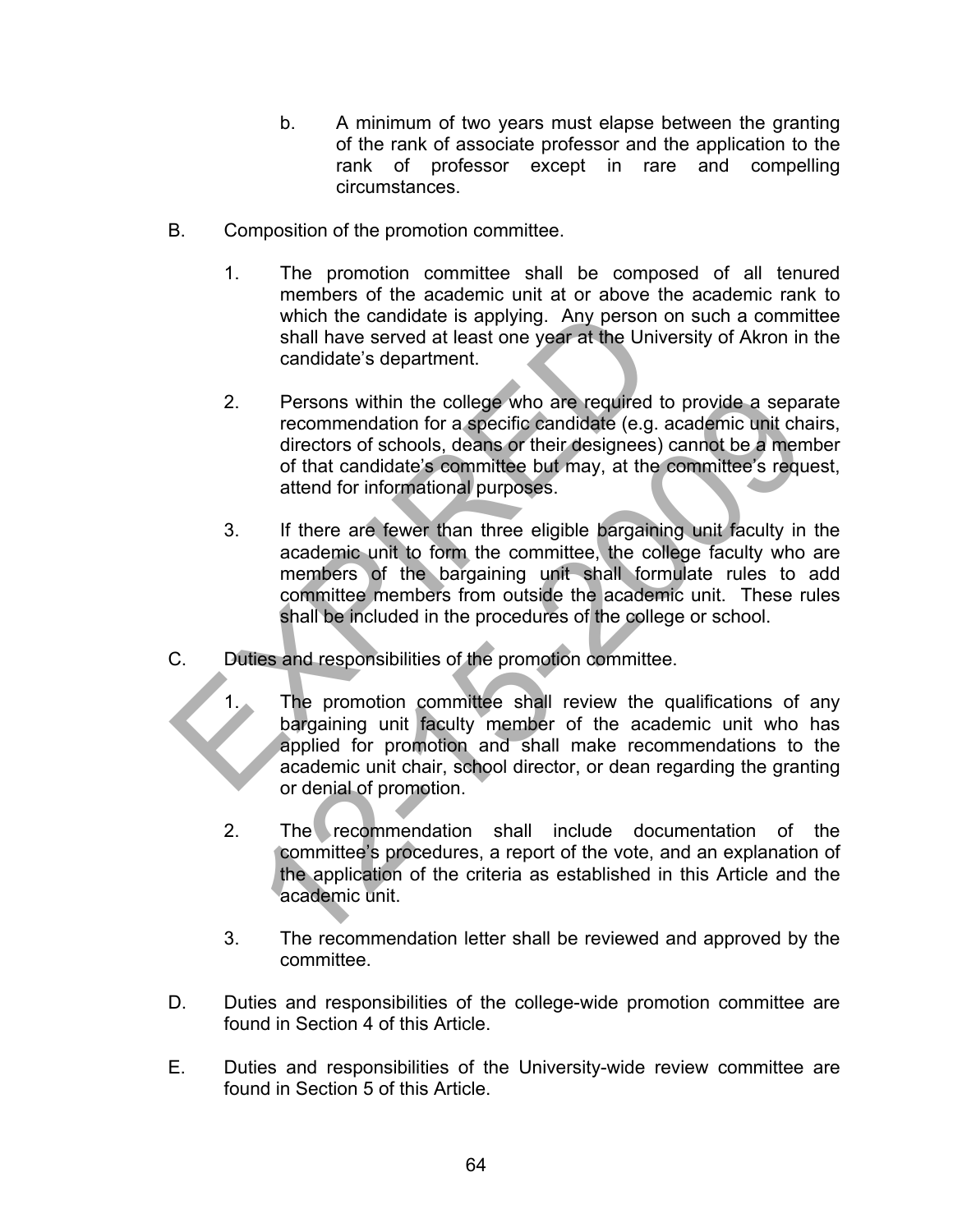- F. Process for promotion of bargaining unit faculty. The appeals process is found in Section 15 of this Article.
	- 1. The academic unit chair, school director, or dean shall call an organizational meeting to elect a promotion committee chair no later than April 1 in the spring semester preceding action.
- 2. Eligible candidates shall submit a letter of intent to the academic unit chair, school director, or dean to apply for promotion no later than the final instructional day of the spring semester preceding action. The candidate may withdraw his/her application at any time prior to the committee's recommendation by submitting a letter to the chair**.**  unit chair, school director, or dean to apply for<br>than the final instructional day of the spring section. The candidate may withdraw his/her appl<br>prior to the committee's recommendation by sult<br>to the chair.<br>a. To maintain
	- a. To maintain a quality standard relative to comparable universities and colleges, review of scholarly publications and/or creative activities, external to the University, is required for promotion.

(i) Each academic unit shall develop instructions for the external reviewer including the materials and bases by which the materials shall be assessed.

(ii) A pool of potential reviewers sufficient to guarantee three letters of external review shall be created. The candidate, the promotion committee, the academic unit chair, the school director, and/or the dean may provide names of potential reviewers. The candidate shall be apprised of the names submitted to the committee. The chair.<br>
a. To maintain a quality standard relative to compare universities and colleges, review of scholarly publication<br>
and/or creative activities, external to the University<br>
required for promotion.<br>
(i) Each academ

- (1) It is expected that reviewers will ordinarily be from academic institutions and;
	- (aa) Shall be at or above the rank of the candidate;
	- (bb) Shall be from institutions that are comparable in the discipline, for example, from institutions in or above the same Carnegie classification as the University of Akron.
- (2) Reviewers with expertise appropriate to address the candidate's meeting of the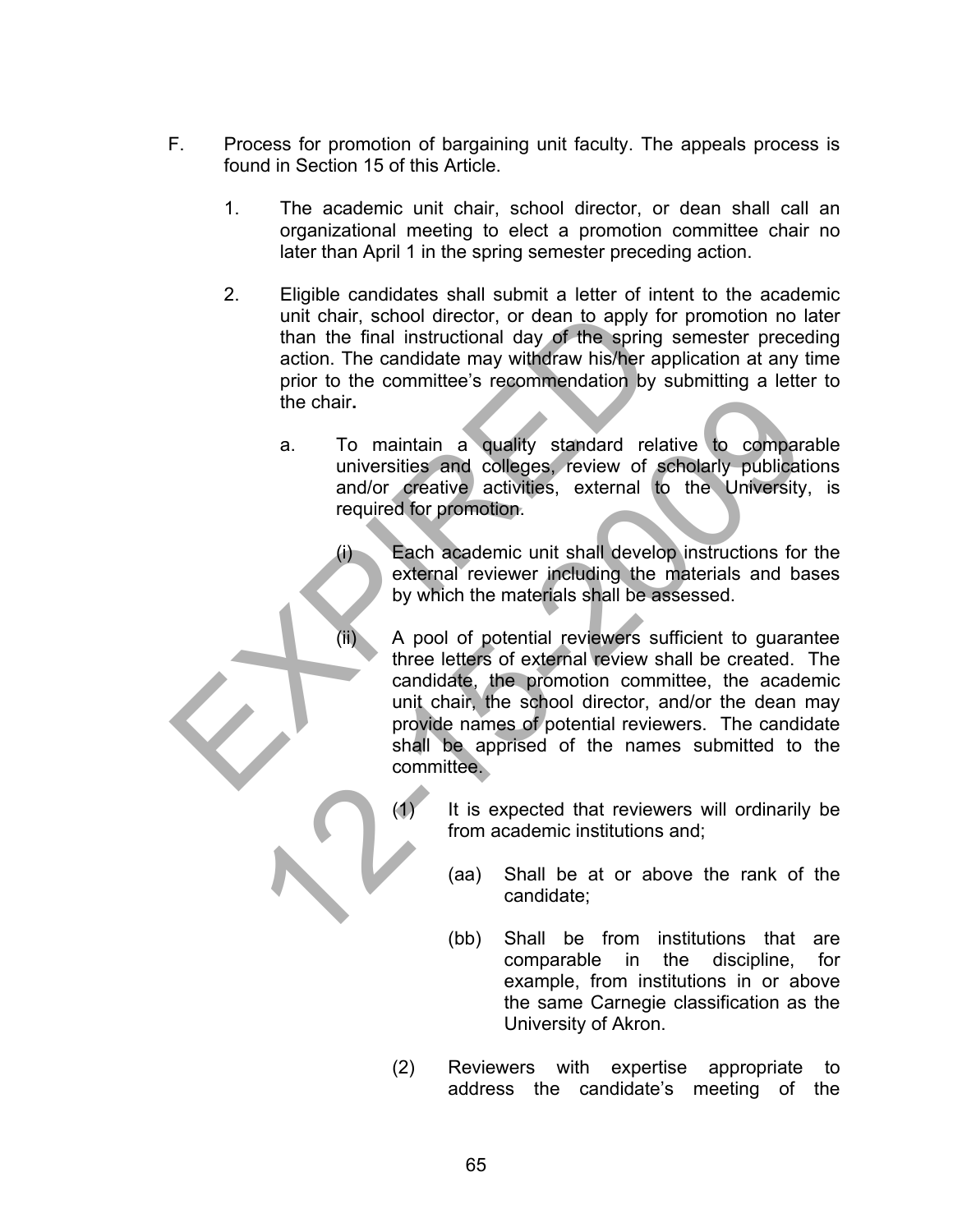academic unit criteria, may be from other reputable external organizations relevant to the discipline, for example, from industry, business, or government.

- (iii) The committee, with the approval of the dean, shall select the reviewers to be solicited. At least one reviewer shall be from the candidate's list.
- (iv) The committee chair shall solicit the external reviews from the selected reviewers.
- (v) At least three reviews shall be required. The file shall not be considered complete and shall not go forward until three letters of external review have been included. If three reviews have not been received by Wednesday of week eleven of the fall semester, the dean may permit the file to go forward if compelling circumstances, documented by the committee chair, justify the absence of any of the external reviews. (iv) The committee chair shall solicit the<br>
from the selected reviewers.<br>
(v) At least three reviews shall be requence to the considered complete and shall three letters of external reduced. If three reviews have not Wedn not be considered complete and shall not go forw<br>
included. If three reviews have been received<br>
included. If three reviews have not been received<br>
included at provide experiment the file to go forward if competent<br>
denn m
	- (vi) The committee shall include copies of the text of all requested and received external reviews in the candidate's file.
		- (1) The identity of the external reviewer and the original of the review shall be deemed by the University and the candidate as confidential to the extent permitted by law.
		- (2) Upon the request of an external reviewer, the candidate may be requested to sign a release and waiver.
			- The reviewer shall be apprised that the review may be subject to disclosure under such circumstances including but not limited to subpoena, validly issued court order, or public records request.
	- b. The candidate shall provide all materials relevant to external review as determined by the academic unit guidelines to the chair of the promotion committee by such date as is set in the academic unit guidelines.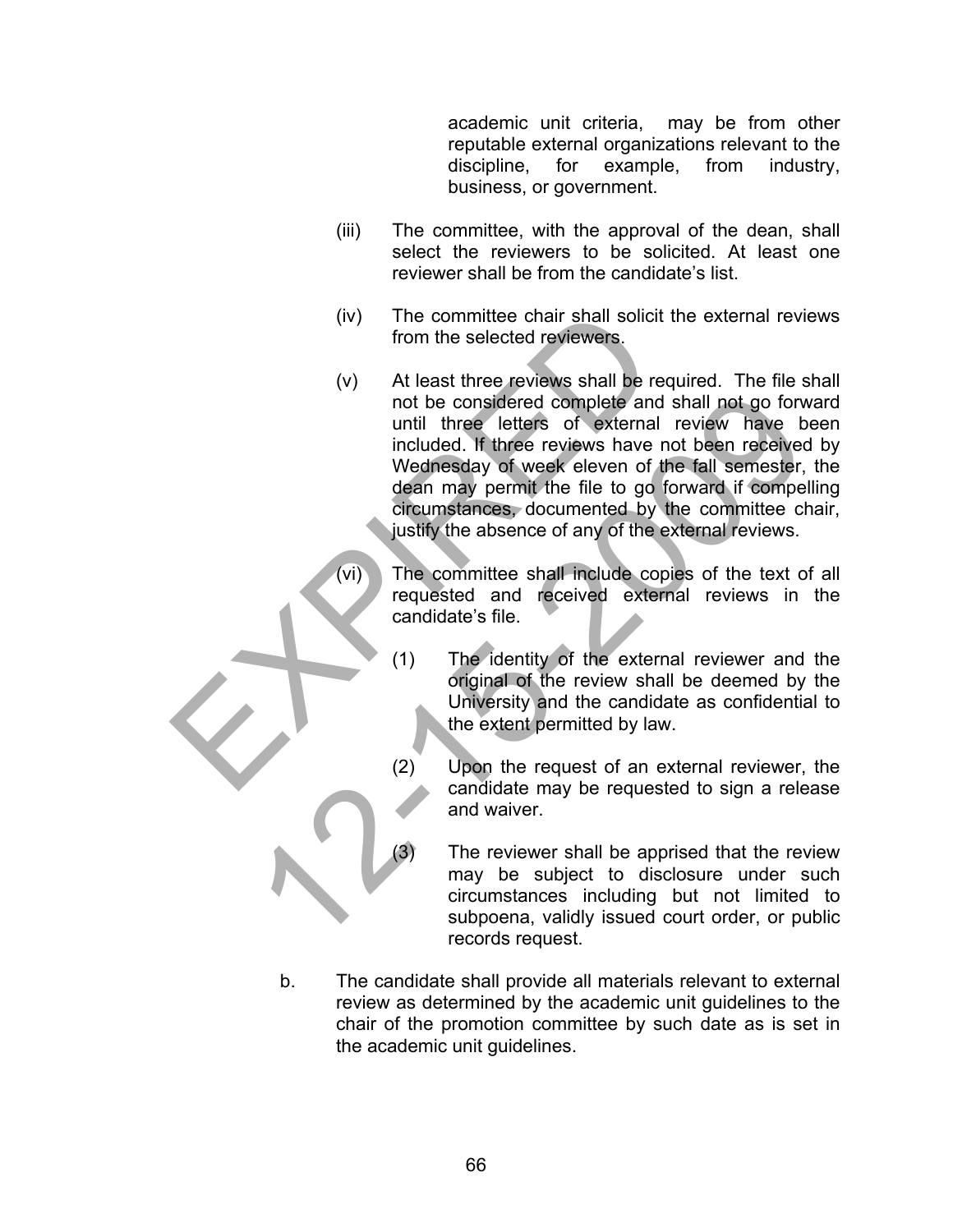- 3. Each candidate eligible for promotion shall submit his/her file to the promotion committee chair no later than the second Friday of the fall semester.
	- a. The committee chair shall notify the candidate, all committee members, the academic unit chair, the school director, and/or the dean of the location and availability of the candidate's file.
	- b. The committee chair shall notify the candidate, all committee members, the academic unit chair, the school director, and/or the dean of any additions to the file. The table of contents shall be amended to reflect any additions.
- c. With the exception of letters of recommendation which are a result of the deliberative process, only the candidate can make additions and/or deletions to the file. Deletions shall be limited to materials submitted by the candidate. The candidate shall amend the table of contents to reflect any additions and/or deletions. b. The committee chair shall notify the candid<br>members, the academic unit chair, the<br>and/or the dean of any additions to the<br>contents shall be amended to reflect any a<br>c. With the exception of letters of recommen<br>result of C. With the exception of letters of recommendation which are<br>suit of the deliberative process, only the candidate<br>make additions and/or deletions to the file. Deletions<br>to be limited to materials submitted by the candidate
	- 4. The promotion committee chair shall convene all meetings, other than the organizational meeting, required by the academic unit guidelines and preside at the meetings.
	- 5. The committee chair shall invite the candidate to meet with the committee before the recommendation is made for the purpose of providing information that either the committee or the candidate considers relevant.
		- The committee chair shall inform the candidate in writing of the committee's recommendation with supporting reasons no later than Friday of week six of the fall semester.
	- 7. The committee chair shall transmit copies of the committee's recommendation with supporting materials to the academic unit chair, school director, or dean no later than Friday of week six in the fall semester.
	- 8. In colleges with departments, the academic unit chair shall transmit his/her recommendation and the departmental committee recommendation to the dean and to the chair of the college-wide review committee no later than Friday of week eight of the fall semester.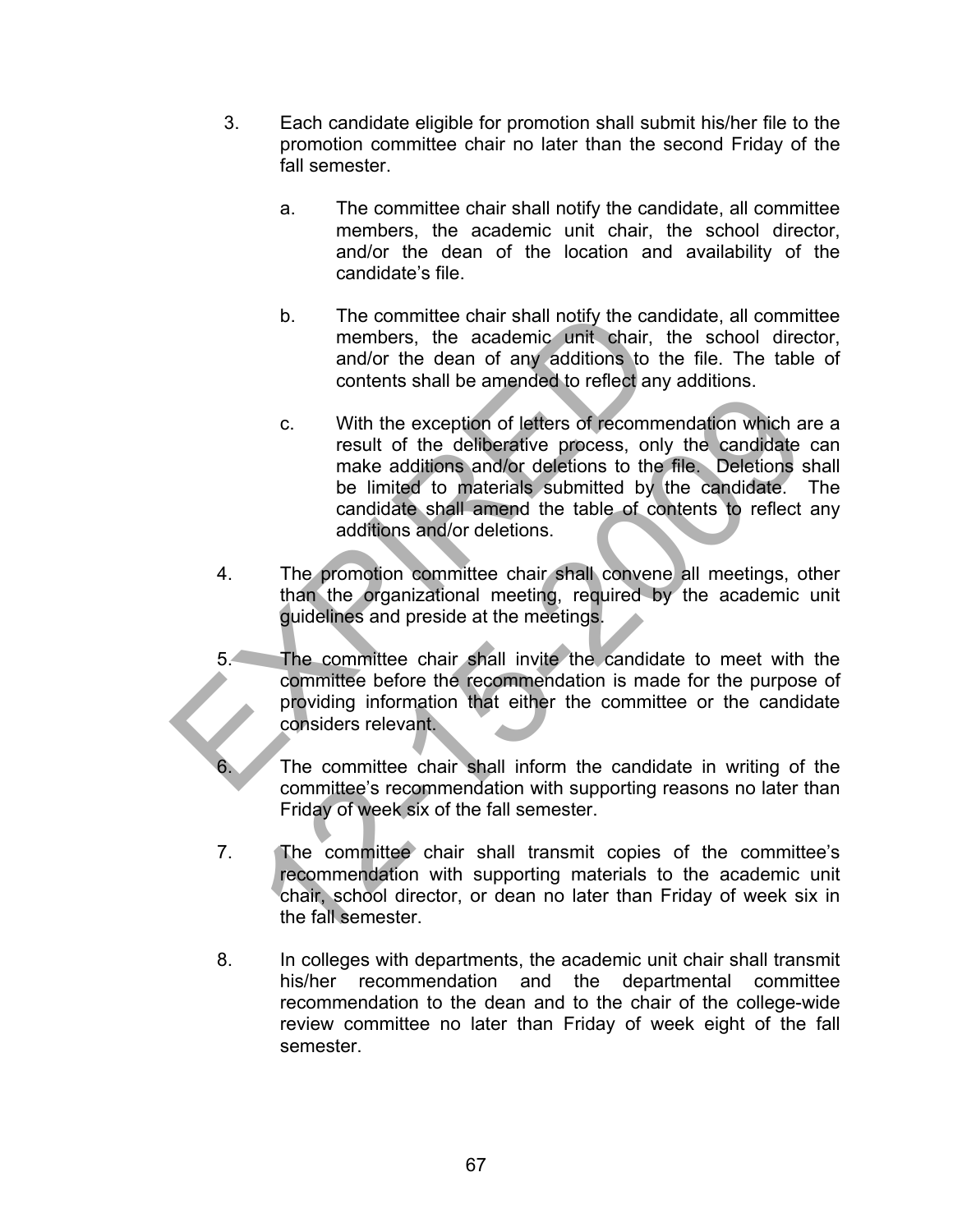- 9. The chair of the college-wide review committee shall transmit the committee's recommendation to the dean no later than Friday of week twelve of the fall semester.
- 10. The chair of the University-wide review committee shall transmit the committee's recommendation to the Senior Vice President and Provost no later than Friday of week five of the spring semester, if applicable.
- 11. If the dean issues a positive recommendation, he/she shall transmit the recommendation to the candidate no later than Friday of week one of the following spring semester.
	- a. Copies of the recommendation shall be transmitted to the candidate and to the academic unit chair.
- 12. If the dean issues a negative recommendation, he/she shall transmit the recommendation to the Senior Vice President and Provost no later than December 15 or the end of week sixteen of the fall semester, whichever comes first. 11. If the dean issues a positive recommendation, he<br>the recommendation to the candidate no later th<br>one of the following spring semester.<br>
a. Copies of the recommendation shall be<br>
candidate and to the academic unit chair
	- a. Copies of the recommendation shall be transmitted to the candidate, the chair of the University-wide committee, the chair of the college-wide committee, the academic unit chair, and the chair of the department committee.
	- 13. If the Senior Vice President and Provost issues a negative recommendation, he/she shall transmit the recommendation to the candidate no later than Friday of week nine of the spring semester.
		- a. Copies of the recommendation shall be transmitted to the dean, school director, and academic unit chair.
	- 14. The Senior Vice President and Provost shall transmit his/her recommendation to the President. If the President approves, the recommendation is forwarded to the Board of Trustees for consideration at the April board meeting. 2. Copies of the recommendation shall be transmitted to<br>candidate and to the accidentic unit chair.<br>If the dean issues a negative recommendation, hershe stransmit the recommendation to the Senior Vice President<br>Provost no

## Section 15. Process for Appeals.

A. After the dean has made his/her recommendation, the candidate may appeal any level of recommendation up to and including the recommendation of the Dean to the college appeals committee, if that candidate's college has an appeals committee. If no college appeals committee exists, the candidate may appeal directly to the University Appeals Committee**.**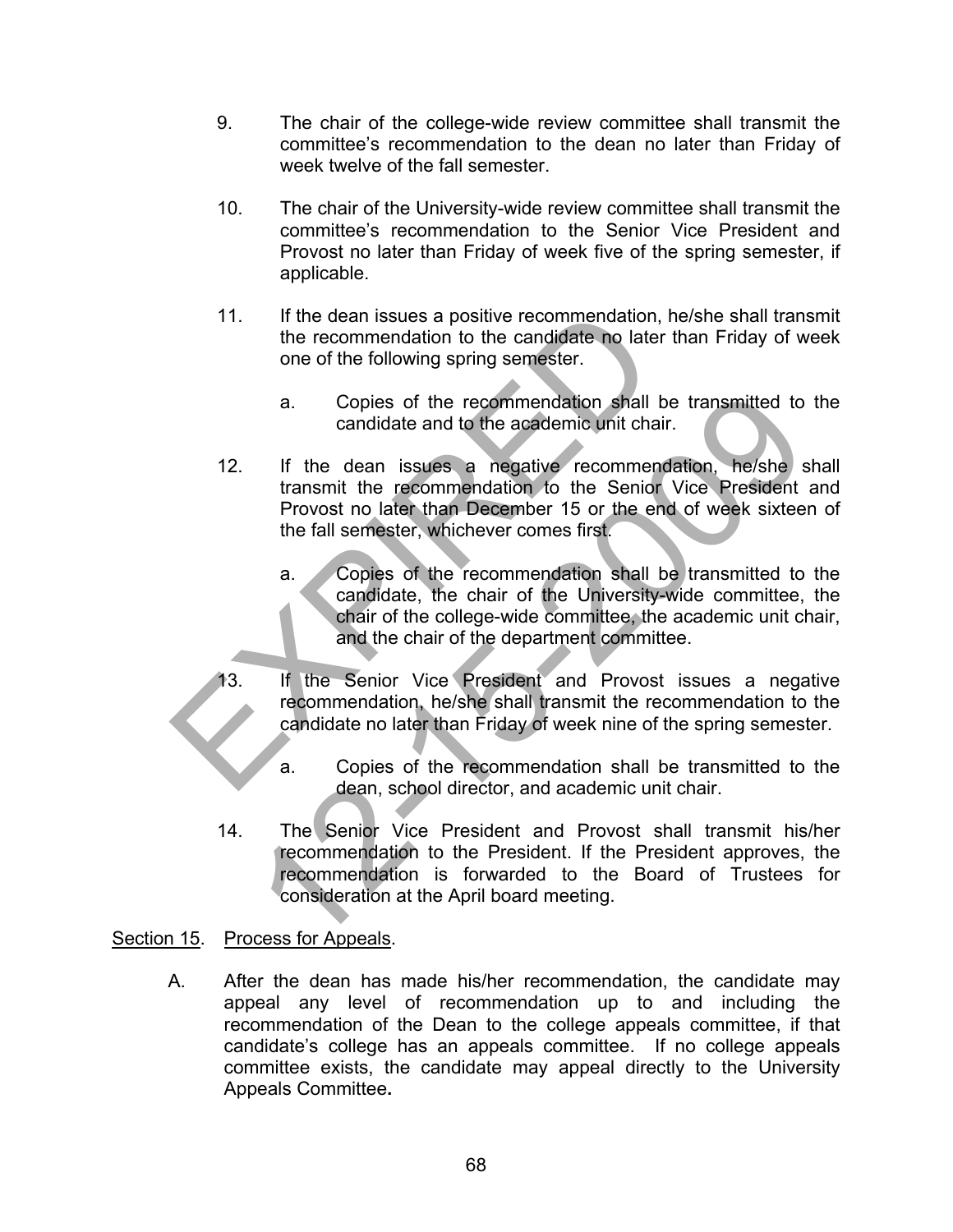In all cases, and after the Provost has made his/her recommendation, the candidate may appeal an adverse decision from the departmental committee, the department chair or school director, the college-wide review committee, the dean, the university wide review committee, or the Senior Vice President and Provost to the University Appeals Committee.

During any appeal process, the candidate may appeal only once to the University Appeals Committee. For example, should the candidate appeal the decision of the dean to the University Appeals Committee, he/she cannot then appeal the decision of the Senior Vice President and Provost.

- 1. Composition of the College Appeals Committee: The composition of the college appeals committee shall consist of tenured bargaining unit faculty at the rank of Professor or above, shall be determined by each college, and shall be included in the college guidelines. the decision of the dean to the University Appeals Committee<br>
1. Composition of the College Appeals Committee<br>
of the college appeals committee shall cc<br>
bargaining unit faculty at the rank of Professor<br>
determined by each
	- a. No member of the departmental reappointment committee shall serve on the college appeals committee.
	- b. The role of the appeals committee is limited to determining if there was a procedural error or inadequate consideration in the reappointment process.
	- c. The appeals committee shall not evaluate the merits of the candidate's application in order to determine if the candidate has met all approved reappointment criteria.
	- 2. Composition of the University Appeals Committee: This committee shall be composed of one member from the tenured bargaining unit faculty at the rank of Professor or above of each degree-granting college except the School of Law, elected by its full-time bargaining unit faculty and one full-time bargaining unit faculty member at the rank of Professor or above from the university libraries, elected by its full-time bargaining unit faculty. of the college appeals committee shall consist of the bargaining unit faculty at the rank of Professor or above, shall determined by each college, and shall be included in the college appeals determined by each college, an
		- a. The role of the appeals committee is limited to determining if there was a procedural error or inadequate consideration in the reappointment process.
		- b. The appeals committee shall not evaluate the merits of the candidate's application in order to determine if the candidate has met all approved reappointment criteria.
		- c. In the case of an appeal of reappointment or tenure the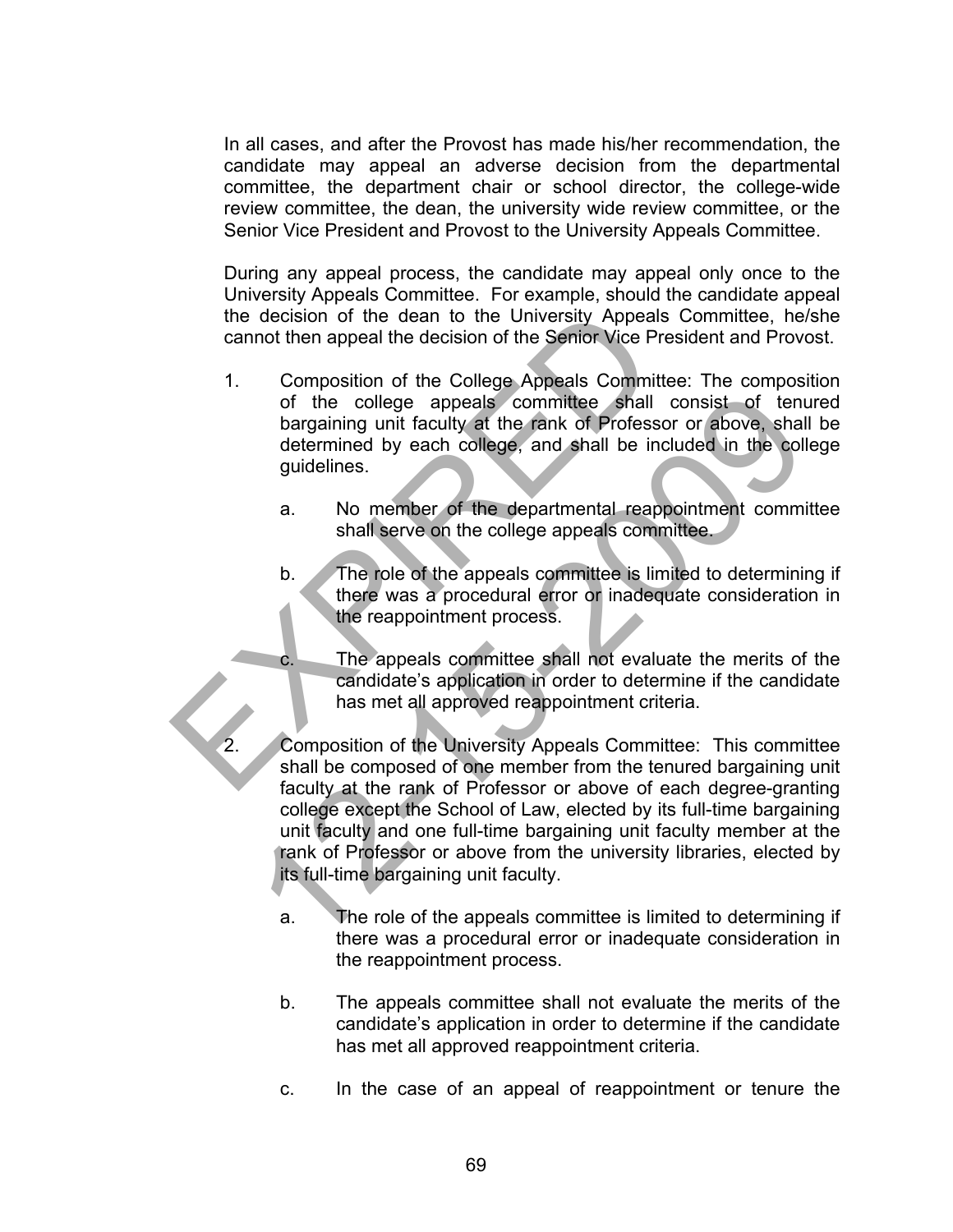candidate will be reappointed for the following year on a terminal contract. The Board of Trustees will not be asked to consider the candidate's status until after the final disposition of the appeal.

- B. The following procedures for the College Appeals Committee shall be followed.
- 1. The candidate shall file an appeal with the college appeals committee no later than Friday of week three of the spring semester. The written and signed appeal shall be sent to the chair of the college appeals committee with a copy to the dean. 1. The candidate shall file an appeal with the<br>committee no later than Friday of week thr<br>semester. The written and signed appeal shall b<br>of the college appeals committee with a copy to the<br>college appeals committee with a
	- 2. The candidate's appeal shall provide a statement of specific procedural error or a claim of inadequate consideration.
	- 3. The appeals committee shall consider all procedural errors or claims of inadequate consideration and determine if, in their totality, they constitute substantive prejudice to the candidate.
	- 4. Within seven calendar days after receiving the appeal, or by Friday of the first week of the spring semester, whichever comes later, the chair of the college appeals committee shall hold a meeting.
		- a. All committee members shall read the candidate's written and signed appeal before attending the meeting.
		- b. The appellant shall be notified of the meeting and shall be invited to attend to answer whatever questions might arise concerning the appeal.
- c. After reviewing the appeal, and in closed session, the committee shall vote to accept or reject the appeal. A simple majority vote of the full committee shall be required to accept the appeal and to submit it to further investigation. The candidate's appeal shall provide a statement of specified and the procedural error or a claim of inadequate consideration.<br>
The appeals committee shall consider all procedural errors<br>
claims of inadequate consideration
	- 5. If the appeal is rejected, the committee shall notify the candidate and the dean of the rationale for the decision.
	- 6. If the appeal is accepted, the committee shall notify the candidate, dean, and Senior Vice President and Provost.
	- 7. Within fifteen calendar days, the committee shall complete its investigations and report their findings and recommendations to the candidate, the dean, and the Senior Vice President and Provost.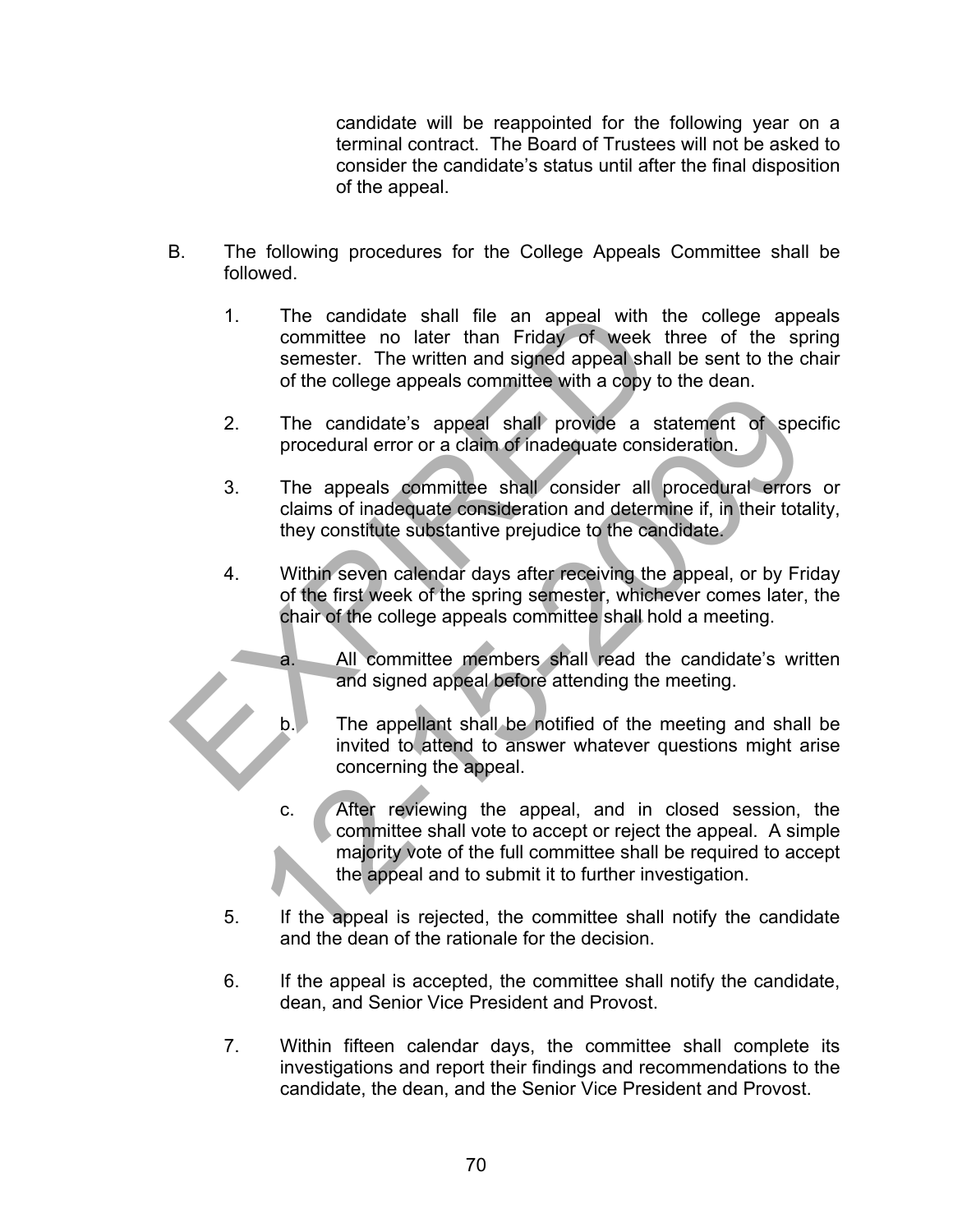- C. The following procedures for the University Appeals Committee shall be followed.
	- 1. The candidate shall file an appeal with the university appeals committee no later than Friday prior to the April meeting of the Board of Trustees. The written and signed appeal shall be sent to the chair of the University Appeals Committee with a copy to the dean and the Senior Vice President and Provost.
	- 2. The candidate's appeal shall provide a statement of specific procedural error or a claim of inadequate consideration.
	- 3. The appeals committee shall consider all procedural errors or claims of inadequate consideration and determine if, in their totality, they constitute substantive prejudice to the candidate.
	- 4. Within seven calendar days after receiving the appeal, the chair of the university appeals committee shall hold a meeting.
		- a. All committee members shall read the candidate's written and signed appeal before attending the meeting.
		- b. The appellant shall be notified of the meeting and shall be invited to attend to answer whatever questions might arise concerning the appeal.
	- c. After reviewing the appeal, and in closed session, the committee shall vote to accept or reject the appeal. A simple majority vote of the full committee shall be required to accept the appeal and to submit it to further investigation. 2. The candidate's appeal shall provide a state<br>procedural error or a claim of inadequate consider<br>3. The appeals committee shall consider all pro<br>claims of inadequate consideration and determine<br>they constitute substantiv claims of inadequate consideration and determine if, in their totendidate.<br>
	12-15-2009 Within seven calendar days after receiving the appeal, the characteristic within seven calendar days after receiving the appeal, the ch
		- If the appeal is rejected, the committee shall notify the candidate, the dean, and the Senior Vice President and Provost of the rationale for the decision.
		- 6. If the appeal is accepted, the committee shall notify the candidate, dean, and Senior Vice President and Provost.
		- 7. Within fifteen calendar days, the committee shall complete its investigations and report their findings and recommendations to the candidate, the dean, and the Senior Vice President and Provost.
	- D. The President of the University is the candidate's last point of institutional appeal and shall inform all parties of his/her decision within thirty days from receipt of any appeal.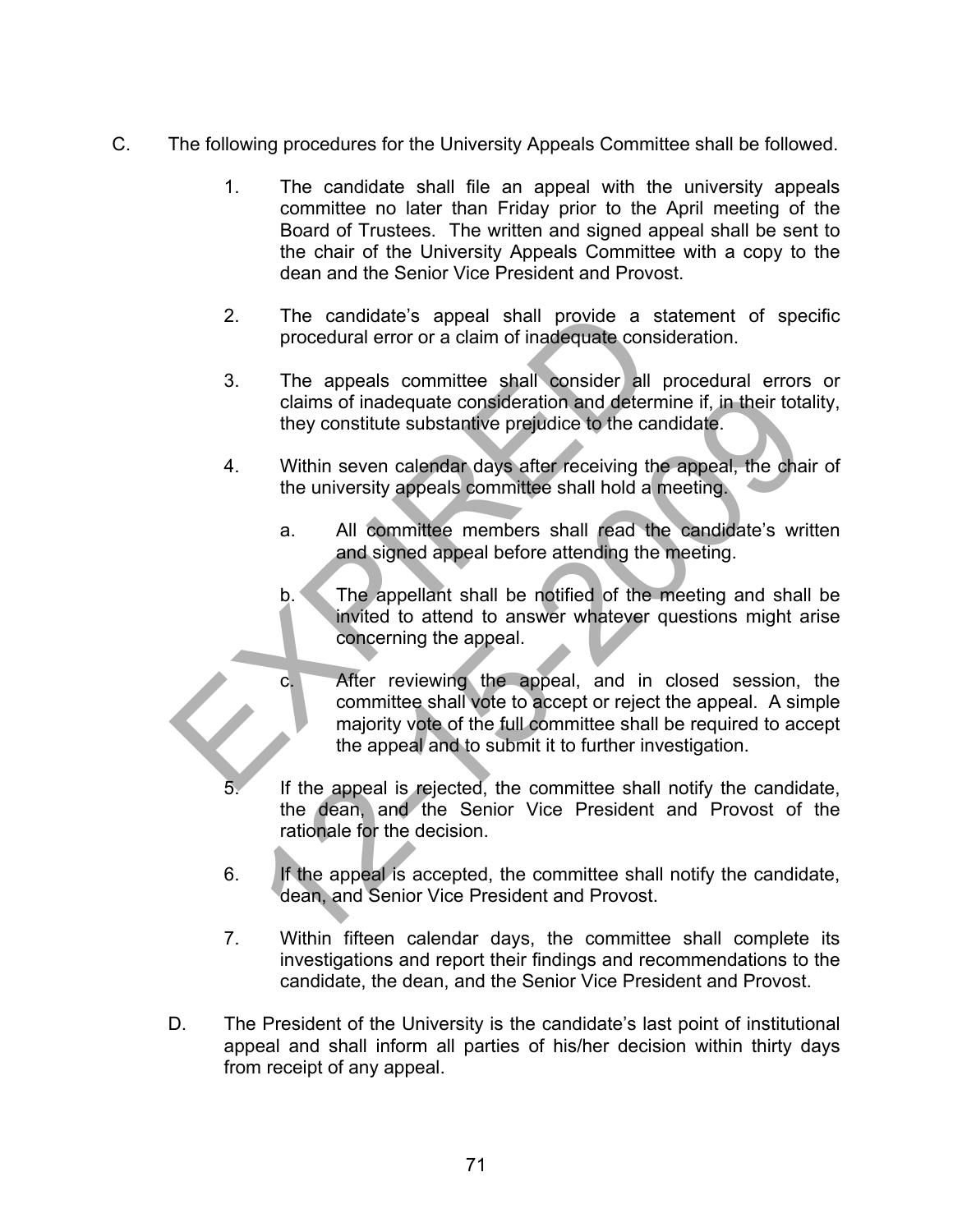- E. If an appellant believes that an adverse decision ultimately rendered on appeal by the President was caused in substantial part by a procedural error or omission either in the original decision-making process or in the appeals process and such alleged procedural error or omission was timely raised as set forth in (B)(1) of this Section, such appellant may, with the concurrence of the Akron-AAUP, appeal the matter to arbitration. This shall be done by filing a grievance, which shall be initiated at the Step 2 level and thereafter proceed to arbitration pursuant to the procedures established in Article 12 (Grievance).
- F. In any such arbitration, the arbitrator shall consider all procedural errors or claims of inadequate consideration and determine if, in their totality, they constitute substantive prejudice to the candidate.

 The arbitrator shall remand the promotion or tenure decision being grieved to the point of initial error with directions as to which of the existing procedures in the Agreement or in applicable college or departmental bylaws are to be followed. F. In any such arbitration, the arbitrator shall consider all probable claims of inadequate consideration and determine if, in constitute substantive prejudice to the candidate.<br>The arbitrator shall remand the promotion o arbitrator shall remand the promotion or tenure decision being gries<br>the point of initial error with directions as to which of the exisedures in the Agreement or in applicable college or departme<br>aws are to be followed.<br>
a

 The arbitrator does not have the authority to award promotion or tenure to a bargaining unit member.

 At each level where a tenure or promotion case is remanded and/or subsequently reviewed, individual and committees will duly consider all advice and recommendations of the Arbitrator on an expedited basis.

G. In the case of a violation of the procedures, it is not intended that appointment, reappointment, promotion or tenure be awarded by default.

# **ARTICLE 14 DISCIPLINARY ACTION**

Section 1. The University Administration and Akron-AAUP agree that discipline for just cause, up to and including termination of a bargaining unit member, may be necessary from time to time.

Section 2. When the University Administration has reason to believe an incident(s) has occurred which might constitute grounds for discipline, it shall conduct an investigation.

Section 3. If after investigation the Senior Vice-President and Provost of the University believes disciplinary action is warranted, discipline may be imposed on a bargaining unit faculty member for just cause. Engaging in conduct that constitutes just cause for discipline may lead to any one or more of the following types of disciplinary action: oral reprimand, written reprimand, suspension with pay, suspension without pay,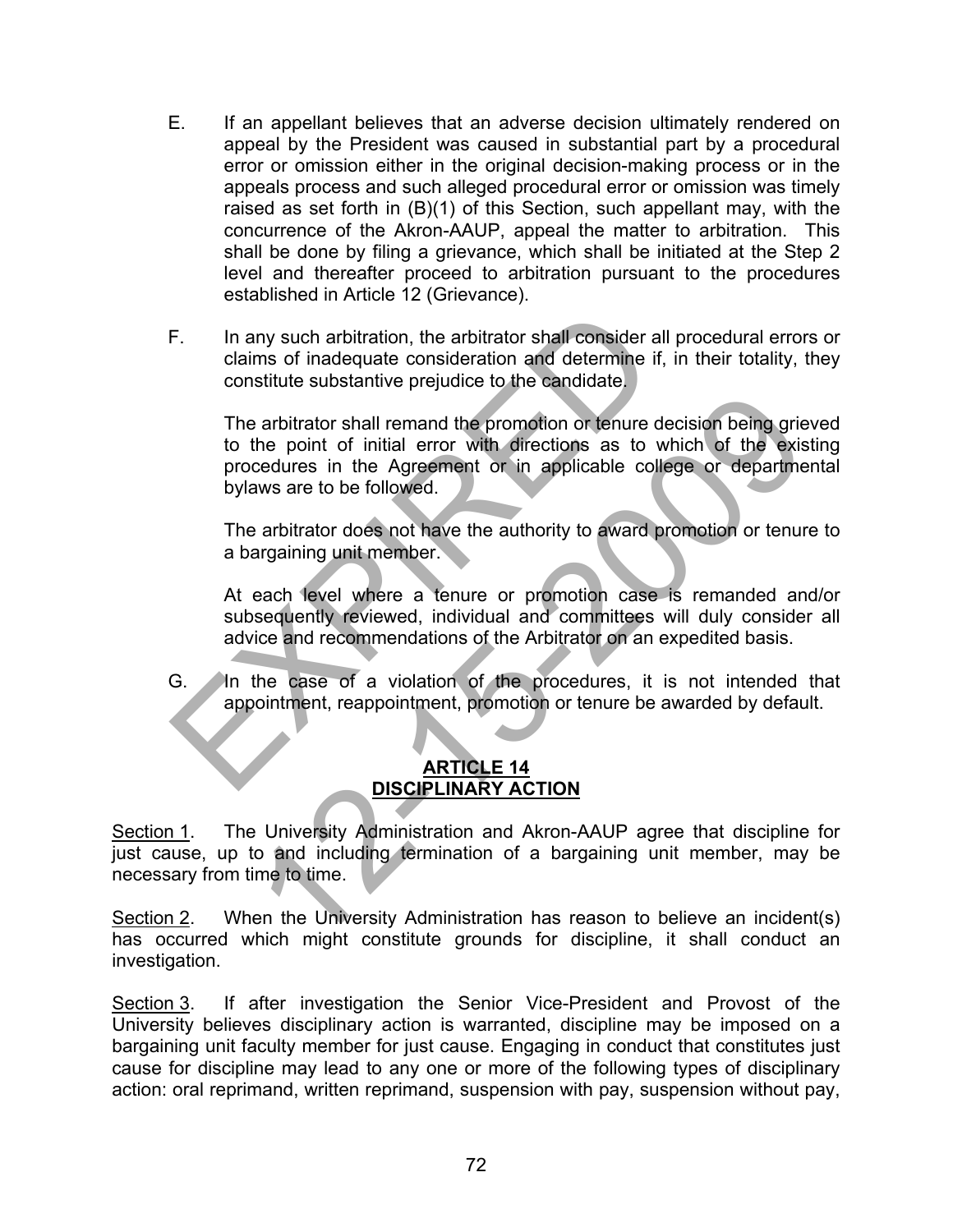or termination of employment. In determining the level of disciplinary action to impose in any given situation, the University shall take into account the severity of the offense, prior disciplinary action, the bargaining unit member's improvement since the last disciplinary action was taken, and the bargaining unit member's overall employment record.

Section 4. Prior to imposing disciplinary action, the department chair, dean, or the Senior Vice-President and Provost will meet with the bargaining unit faculty member to discuss the charge(s) against the bargaining unit member, and provide the bargaining unit faculty member with an opportunity to present his or her case. The following procedures will be followed:

- A. The bargaining unit faculty member shall be given the opportunity to be accompanied by an Akron-AAUP representative.
- B. At least ten (10) days prior to the meeting, the University Administration shall notify both the bargaining unit faculty member and the Akron-AAUP in writing of the specific charge(s) and the specific basis(es) of those charges to be discussed at the meeting. Where the contemplated discipline may be suspension or be more severe, the University Administration shall provide the bargaining unit faculty member and the Akron-AAUP with copies of the documents which the University can release legally upon which the charges are based. However, all identities will be redacted. culty member with an opportunity to present his or her cas<br>
ures will be followed:<br>
A. The bargaining unit faculty member shall be given the<br>
to be accompanied by an Akron-AAUP representative.<br>
B. At least ten (10) days pr
- C. If the matter is not disposed of by mutual agreement at the meeting, the bargaining unit faculty member and the Akron-AAUP shall be sent a written statement of the charges and the discipline imposed, as well as copies of the documents which the University can release legally upon which the charges and discipline are imposed, to the extent not previously provided, within ten (10) days of the meeting. Such statement will be signed by the administrator imposing discipline and initialed by the Senior Vice-President and Provost. e accompanied by an Akron-AAUP representative.<br>
least ten (10) days prior to the meeting, the University<br>
linistration shall notify both the bargaining unit faculty member<br>
the Akron-AAUP in writing of the specific charge(
- D. If discipline is imposed the University will disclose those identities which can be released legally.

Section 5. A bargaining unit faculty member who disagrees with the disciplinary action that has been imposed may seek recourse through the Grievance and Arbitration Procedure.

#### **ARTICLE 15 RETRENCHMENT**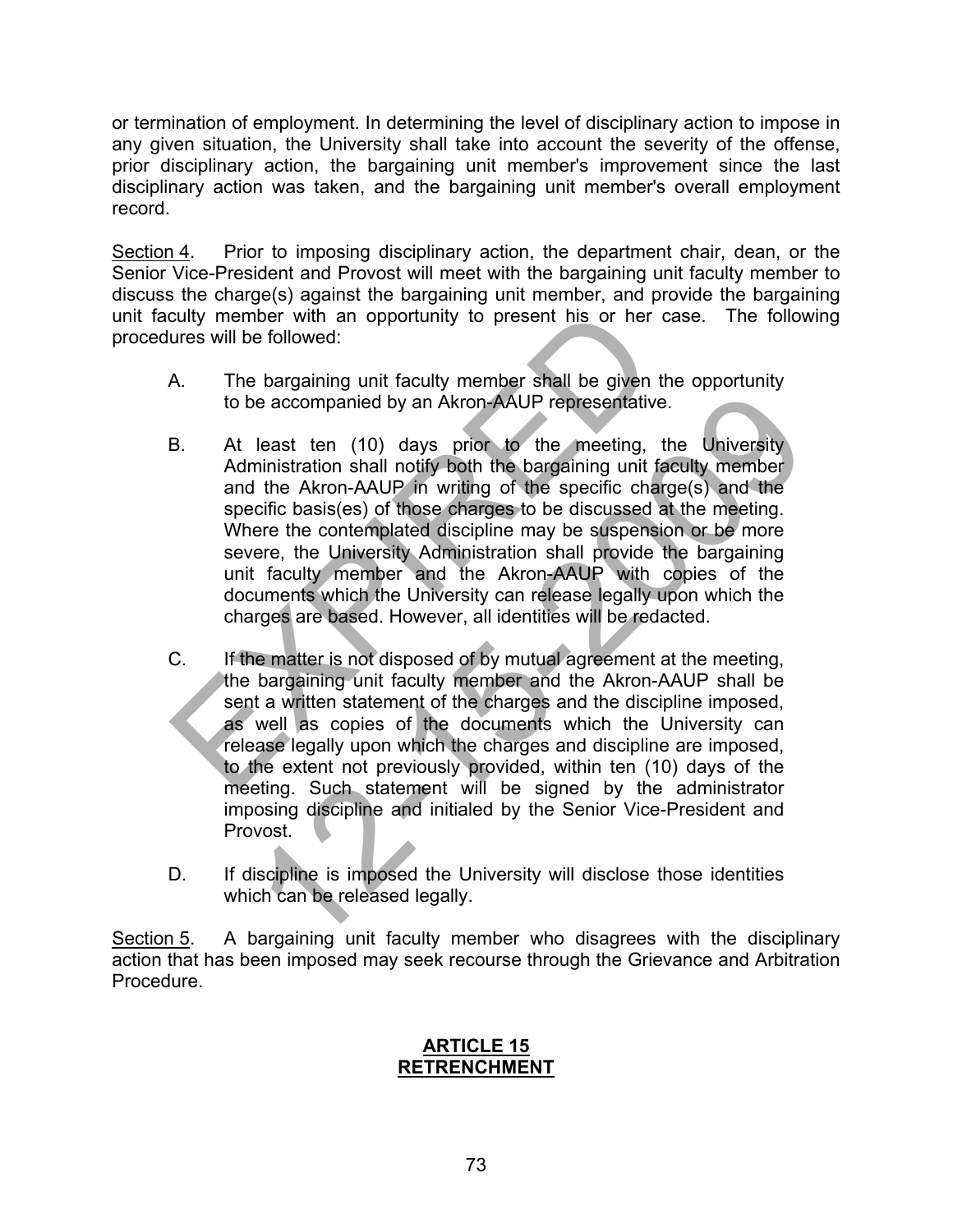## Section 1. Determining the Necessity for Retrenchment.

- A. Retrenchment may be necessary when a judgment, made by action of the Board of Trustees, based upon evidence made available to the Akron-AAUP according to the schedules set forth in this Article, indicates one of the four circumstances listed in Section  $1(A)(1)$  through  $1(A)(4)$  exists at the University of Akron.
	- 1. Financial exigency, defined as financial problems so severe that they threaten the University's ability to maintain its operations at an acceptable level of quality; or
	- 2. Significant reduction in enrollment of a college, department, or program continuing over five or more academic semesters (not including summer) and which is expected to persist or
	- 3. Discontinuation of a college, department or program.
	- 4. Action by the Ohio Board of Regents or Ohio General Assembly which requires the University to implement a retrenchment.

## Section 2. Bargaining Unit Reductions through Attrition First.

- A. Normal attrition is the preferred approach to alleviating financial exigency or responding to enrollment patterns.
- B. If the Board of Trustees determines, according to the criteria listed in Section 1 of this Article, that retrenchment is necessary and, further, that in implementing this retrenchment a reduction in bargaining unit faculty is necessary, the Board shall attempt to achieve the desired result through attrition, including voluntary early retirement. They threaten the University's ability to maintain if<br>acceptable level of quality; or<br>2. Significant reduction in enrollment of a colleg<br>program continuing over five or more academ<br>including summer) and which is expected t program continuing over five or more academic semesters<br>including summer) and which is expected to persist or<br>Discontinuation of a college, department or program.<br>Action by the Ohio Board of Regents or Ohio General Assem<br>w
- C. If, after completing this procedure, the Board of Trustees makes the judgment that retrenchment requires reductions in bargaining unit faculty beyond those conducted through attrition, the following procedures establish the process for implementing any retrenchment.
- Section 3. Information.

In this Article, "day" means Monday through Friday during fall and spring semesters.

A. The University shall provide to the Akron-AAUP evidence of the need for retrenchment, based on the criteria listed in Section 1 of this Article, of efforts to implement this retrenchment as outlined in Sections 2(A) and 2(B) of this Article, evidence that these efforts remain insufficient, and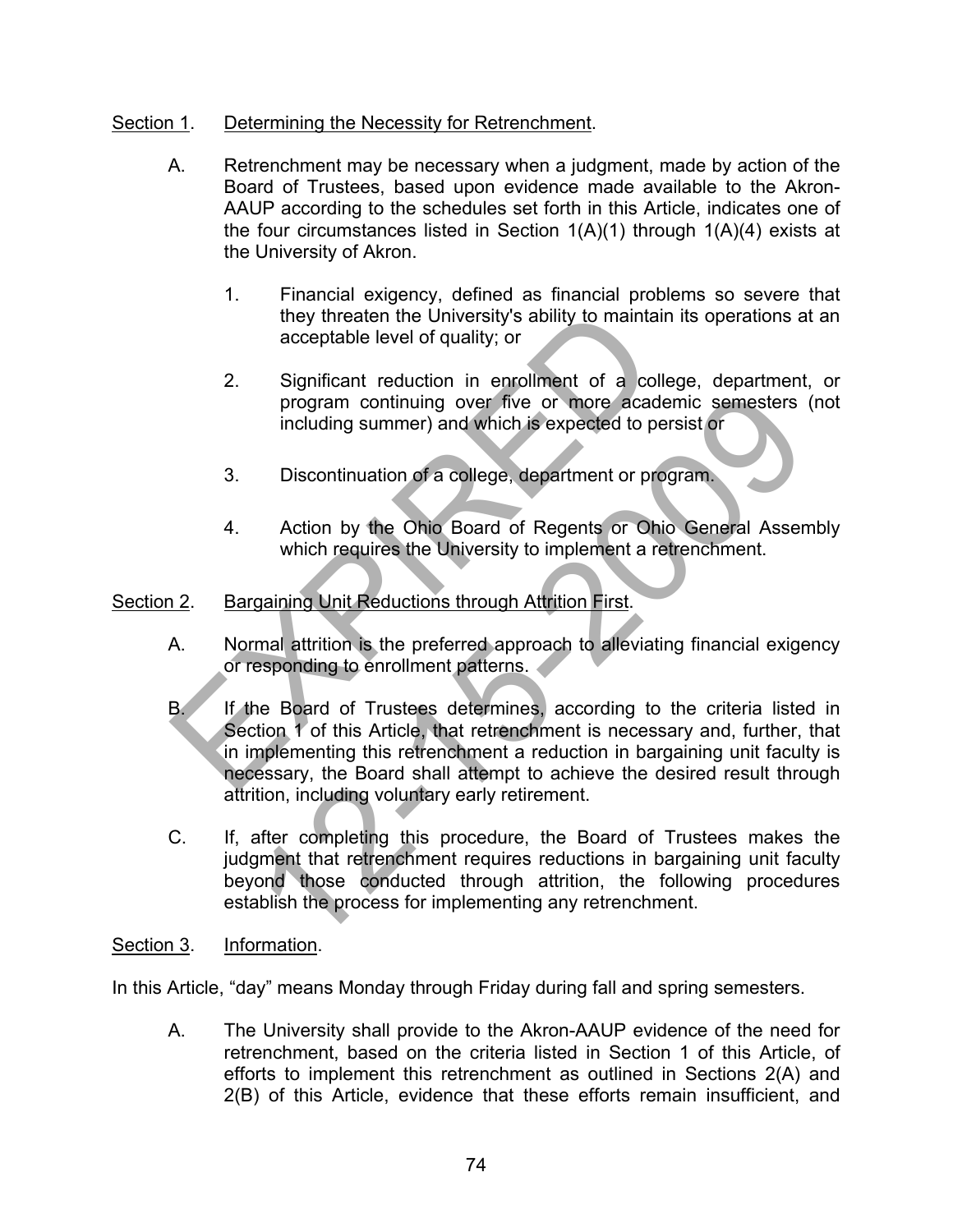evidence that clearly documents the necessity for a recommendation to release bargaining unit faculty.

- B. At the same time, the Provost shall notify the Dean/Director of the affected unit(s) or program(s) that retrenchment may be required. Accompanying such notification shall be a written description and rationale for the proposed reductions, a copy of which is to be simultaneously forwarded to the Akron-AAUP.
- C. Upon receipt of the above-described notice of possible retrenchment, the Dean/Director of the affected unit(s) shall obtain the recommendations of the affected unit(s)'s members on how best to carry out the proposed retrenchment. The unit members' recommendations, including any alternative proposals, shall be submitted by the Dean/Director to the Office of the Provost and to the Joint Committee on Retrenchment (see Section 4 of this Article, below) within ten (10) days after receipt of the notification of possible retrenchment, unless otherwise mutually agreed in writing. C.<br>
Upon receipt of the above-described notice of possible<br>
Dean/Director of the affected unit(s) shall obtain the re<br>
the affected unit(s)'s members on how best to carry<br>
retrenchment. The unit members' recommendation<br>
al
- D. The Akron-AAUP shall be provided access and the opportunity to inspect and/or copy any additional information relevant to the anticipated retrenchment within five (5) days after the delivery of a written request to the Provost.

# Section 4. Consultation.

- A. Within five (5) days after receipt of the data and information in Section 3(A) a Joint Committee on Retrenchment, with three members appointed by the University President and three members appointed by the Akron-AAUP, shall be formed, members shall be provided the information regarding retrenchment identified in Section 3 of this Article, and this group shall hold its first meeting. The Senior Vice President and Provost, or designee, shall chair the committee in an ex-officio, non-voting capacity. mative proposals, shall be submitted by the Dean/Director to the O1<br>
The Provost and to the Joint Committee on Retrenchment (see Sec<br>
(this Article, below) within ten (10) days after receipt of the notifical<br>
(this Article
- B. In the case of an anticipated retrenchment affecting a College, Department, or Program, the Committee on Retrenchment's recommendations shall include, with respect to such College, Department or Program, consideration of:
	- 1. Its historical role and contributions in the University's educational, scholarly and service mission, and those long-range circumstances which may have changed to alter that role and those contributions;
	- 2. The dependence of other programs in the University on the College, Department, or Program;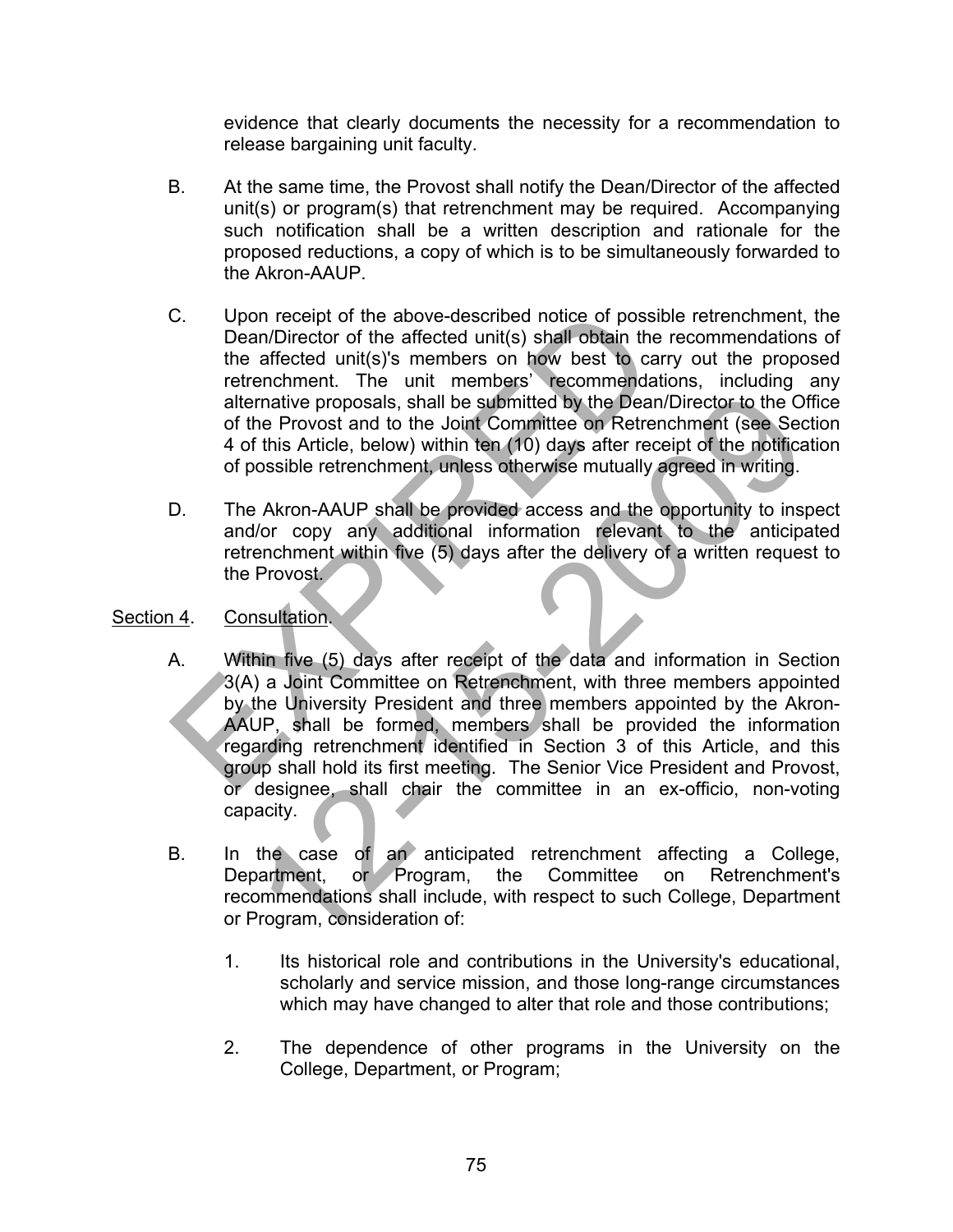- 3. Duplication elsewhere in the University of courses, research or services offered through the Department, College or Program, and possible organizational arrangements which might serve as alternatives to discontinuation;
- 4. Arrangements which can be made to allow students enrolled to satisfy degree or certificate requirements;
- 5. Stature of its faculty and alumni, and the possible consequences to the academic stature of the University through discontinuation;
- 6. The profile of ages, periods of service and tenure status of its bargaining unit faculty and an estimate of their possible usefulness elsewhere within the University;
- 7. Possible arrangements for planned phasing out of the College, Department, or Program as an alternative to abrupt discontinuation; and
- 8. Any other factors the Committee deems relevant.
- C. Unless otherwise mutually agreed to in writing, within thirty (30) days after the receipt of the data and information in Section 3(A) and 3(C) this Joint Committee on Retrenchment will submit its advisory recommendations to the University President. Such recommendations may include ways to relieve the need for retrenchment by raising additional funds, by reallocating funds, or by cutting or eliminating specified activities. the academic stature of the University through dis<br>
6. The profile of ages, periods of service and te<br>
bargaining unit faculty and an estimate of their p<br>
elsewhere within the University;<br>
7. Possible arrangements for plan Elevator within the University;<br>
Possible arrangements for planned phasing out of the Coll<br>
Department, or Program as an alternative to abrupt discontinuat<br>
and<br>
Any other factors the Committee deems relevant.<br>
Ess otherwi
- D. The University President shall forward these recommendations along with his or her own recommendations to the Board of Trustees as soon thereafter as practicable. Other than as provided in Section 12 of this Article, the University agrees to take no action regarding retrenchment until the University President and the Board of Trustees have reviewed the recommendations from the Joint Committee.

Section 5. After receiving and considering the recommendation(s) in Section 4, the Board of Trustees will make the final determination to implement retrenchment.

#### Section 6. The Retrenchment Process.

Once the final determination has been made that retrenchment is necessary, the following factors shall determine which bargaining unit faculty within the affected unit(s) will be released:

A. The affected bargaining unit faculty member shall first be placed in the appropriate one of the following major categories: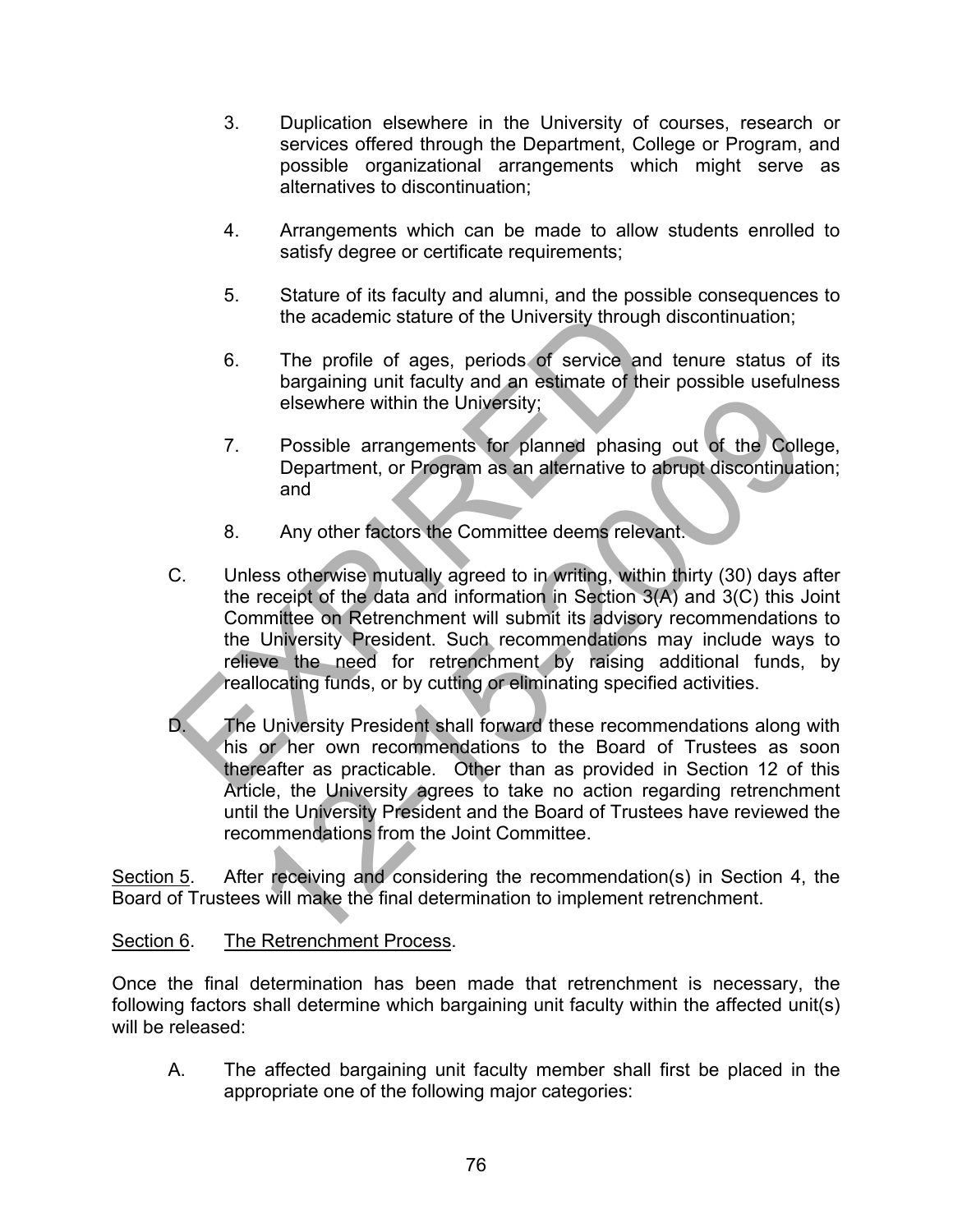- 1. Probationary faculty status,
- 2. Tenured faculty status.
- B. Bargaining unit faculty, when within each of the categories listed in above Section 6(A), will then be placed in the appropriate subcategory listed below within each such major category:
	- 1. Instructor.
	- 2. Assistant Professor.
	- 3. Associate Professor.
	- 4. Professor.
	- 5. Distinguished Professor.
- C. Bargaining unit faculty will be recommended for release starting with the lowest numbered subcategory within the lowest numbered major category. In making the final determination within each subcategory of a major category as to whether or not an individual bargaining unit faculty member will be released, the following additional factors will be given full consideration: 2. Assistant Professor.<br>
3. Associate Professor.<br>
4. Professor.<br>
5. Distinguished Professor.<br>
5. Distinguished Professor.<br>
C. Bargaining unit faculty will be recommended for release lowest number<br>
In making the final deter Professor.<br>
Distinguished Professor.<br>
gaining unit faculty will be recommended for release starting with<br>
est numbered subcategory within the lowest numbered major category as<br>
making the final determination within each su
	- 1. The University's commitment to affirmative action and its policies adopted thereunder,
		- The quality of the bargaining unit member's service in the areas of teaching, research and publication and University and public service,
	- 3. The impact on the academic program resulting from the release of the bargaining unit member,
	- 4. Length of service with the University as a fulltime faculty member.

The Dean/Director of the affected unit(s) after receiving the recommendation of the affected unit's members concerning the factors listed in this Section 6(C) will make final recommendations in accordance with Section 6(A), (B), and (C) to the Office of the Provost concerning the individual bargaining unit faculty to be released. Whenever bargaining unit faculty within a subcategory are considered approximately equivalent in the ratings on the factors set forth in this Subsection (C), then length of service with the University as a fulltime faculty member will be the deciding factor.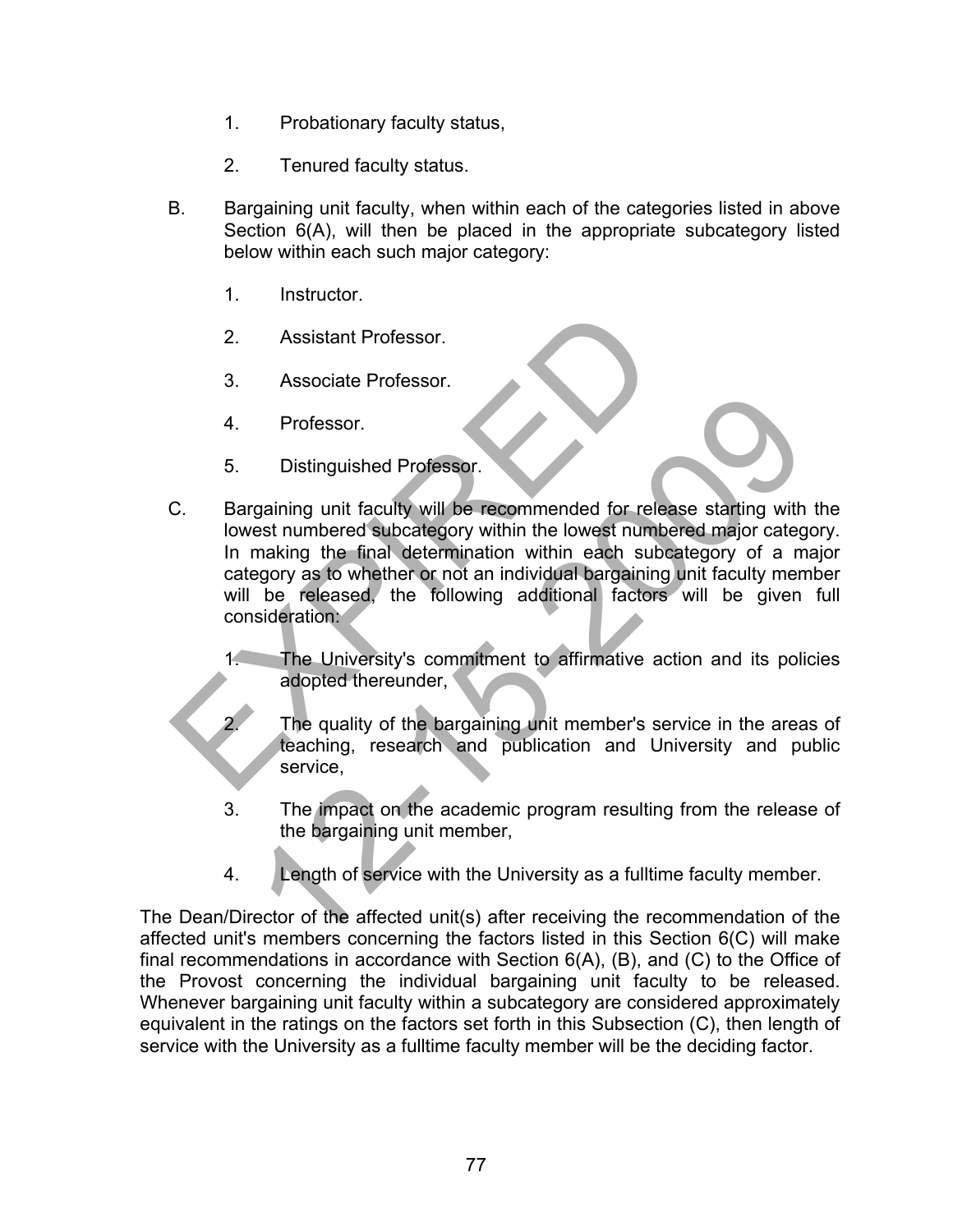D. The Provost will then make the final decision for the University in accordance with 6(A), (B), and (C) concerning the bargaining unit faculty member to be released and will notify each such bargaining unit faculty member in accordance with the time limitations set forth in the following Section 7. A copy of each such notification shall be sent to the Akron-AAUP.

### Section 7. Notice of Release.

- A. The University will provide notice of release to affected members of the bargaining unit in accordance with the following:
- 1. For a bargaining unit faculty member holding a first or second one-year contract expiring at the end of that academic year, not later than March 15; or if the one-year appointment terminates during an academic year, at least three (3) months in advance of its termination. The University will provide notice of release to affecte<br>
bargaining unit in accordance with the following:<br>
1. For a bargaining unit faculty member holding<br>
one-year contract expiring at the end of that a<br>
later than Marc
	- 2. For a bargaining unit faculty member holding more than a second one-year contract expiring at the end of that academic year, not later than December 15; or if the one-year appointment terminates during an academic year, at least six (6) months in advance of its termination.
	- For an untenured bargaining unit faculty member who is under tenure consideration, at least twelve (12) months, spanning at least two (2) academic semesters, not including summers.
		- 4. For a tenured bargaining unit member, at least eighteen (18) months, spanning at least three (3) academic semesters, not including summers.

Section 8. The University will endeavor to place released bargaining unit faculty, if qualified, in other available teaching positions within the University. No tenured bargaining unit faculty member will be dismissed solely on the basis of discontinuance of a program or department without the University making documented good-faith efforts to relocate the bargaining unit faculty member within the University. In addition to the foregoing, the University will endeavor to find other areas of employment within the University community for tenured bargaining unit faculty that are scheduled for release under this retrenchment Article. For a bargaining unit racuity member holoning a mist or sector<br>cone-year contract expiring at the end of that academic year,<br>later than March 15, or if the one-year appointment termina<br>during an academic year, at least thr

Section 9. During a period of three (3) academic years following release of a bargaining unit faculty member under this Article, such bargaining unit faculty member shall be offered reinstatement to the same or similar position if reauthorized. Released bargaining unit faculty who have been offered reinstatement will have a period of sixty (60) days in which to accept or decline the offer of reinstatement. The Released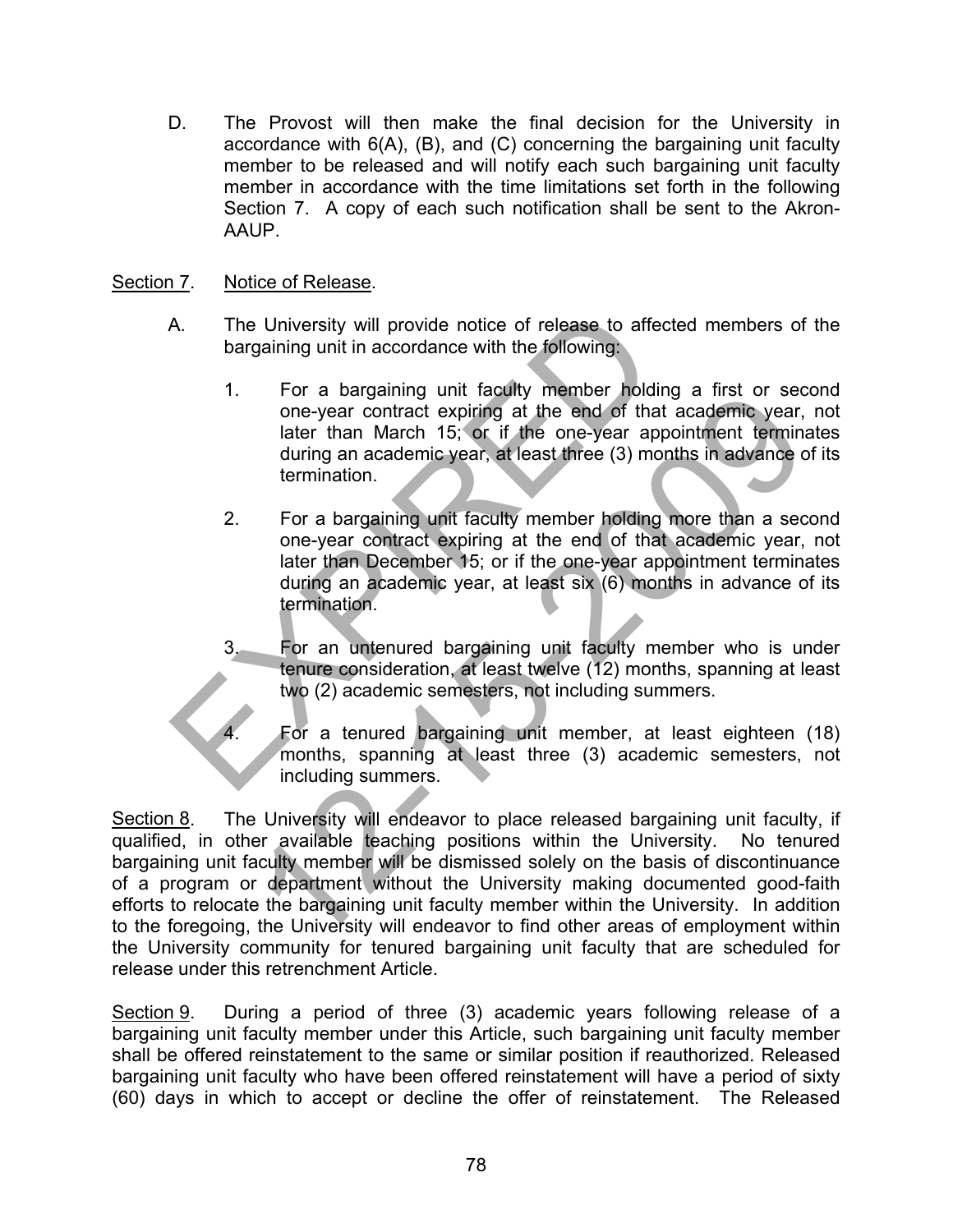bargaining unit faculty member shall be able to complete the term of his or her current employment (up to one year) before beginning the recalled position at the University of Akron. The University's offer to reinstate, if accepted, shall be at the same tenure level, rank and salary, adjusted to incorporate any general, non-performance based salary increases that were granted since the time the bargaining unit faculty member was released. If the bargaining unit faculty member declines the offer of reinstatement, all reemployment rights at the University shall be terminated and the position may be filled in accordance with regular employment policies and practices of the University. If the same or similar position is not reopened within the three (3) academic years referenced above, the bargaining unit member's employment rights at the University shall be terminated.

Section 10. In the event that a part-time teaching position becomes available in the program of a released bargaining unit faculty member and if the bargaining unit faculty member has the appropriate qualifications for the position, the bargaining unit faculty member will receive first consideration for the position. Acceptance or declination of such a part-time teaching position does not affect in any way the rights of a released bargaining unit faculty member to reemployment under Sections 8 or 9 of this Article.

Section 11. A bargaining unit faculty member who accepts reappointment shall be credited with rank and shall be reappointed with tenure if tenured at the time of release. A bargaining unit faculty member released due to financial exigency will receive from the University, to commence at the time of release, a one-year continuance of the University health insurance policy without charge. A terminated bargaining unit faculty member shall be eligible to continue coverage under the University's group rate benefit programs for health insurance benefits at his/her own expense as provided for under COBRA. the bargaining unit member's employment rights at the L<br>
ated.<br>
110. In the event that a part-time teaching position become<br>
m of a released bargaining unit faculty member and if the barg<br>
part-time teaching position for t

Section 12. The procedure for retrenchment set forth in this Article is designed to accommodate both the orderly change in the University and reductions that must accompany more abrupt changes in circumstances. The parties recognize that catastrophic circumstances, such as force majeure, could develop which are beyond the control of the University and would render impossible or unfeasible the implementation of procedures set forth in this Article. Therefore, this Section 12 shall not be used to accomplish retrenchment as set forth in this Article. If such unforeseen, uncontrolled and catastrophic circumstances should occur, then the University agrees that, before taking any action that could be interpreted as bypassing the retrenchment procedures, representatives of the Administration will meet with representatives of the Akron-AAUP to discuss and show evidence of the circumstances described above and that this evidence will at least satisfy the requirements outlined in Section 3(A) of this Article and to discuss the proposed course of action. assed bargaining unit faculty member and if the bargaining unit fact appropriate qualifications for the position, the bargaining unit fact existes first consideration for the position. Acceptance of declination technical t

#### **ARTICLE 16 COMPENSATION**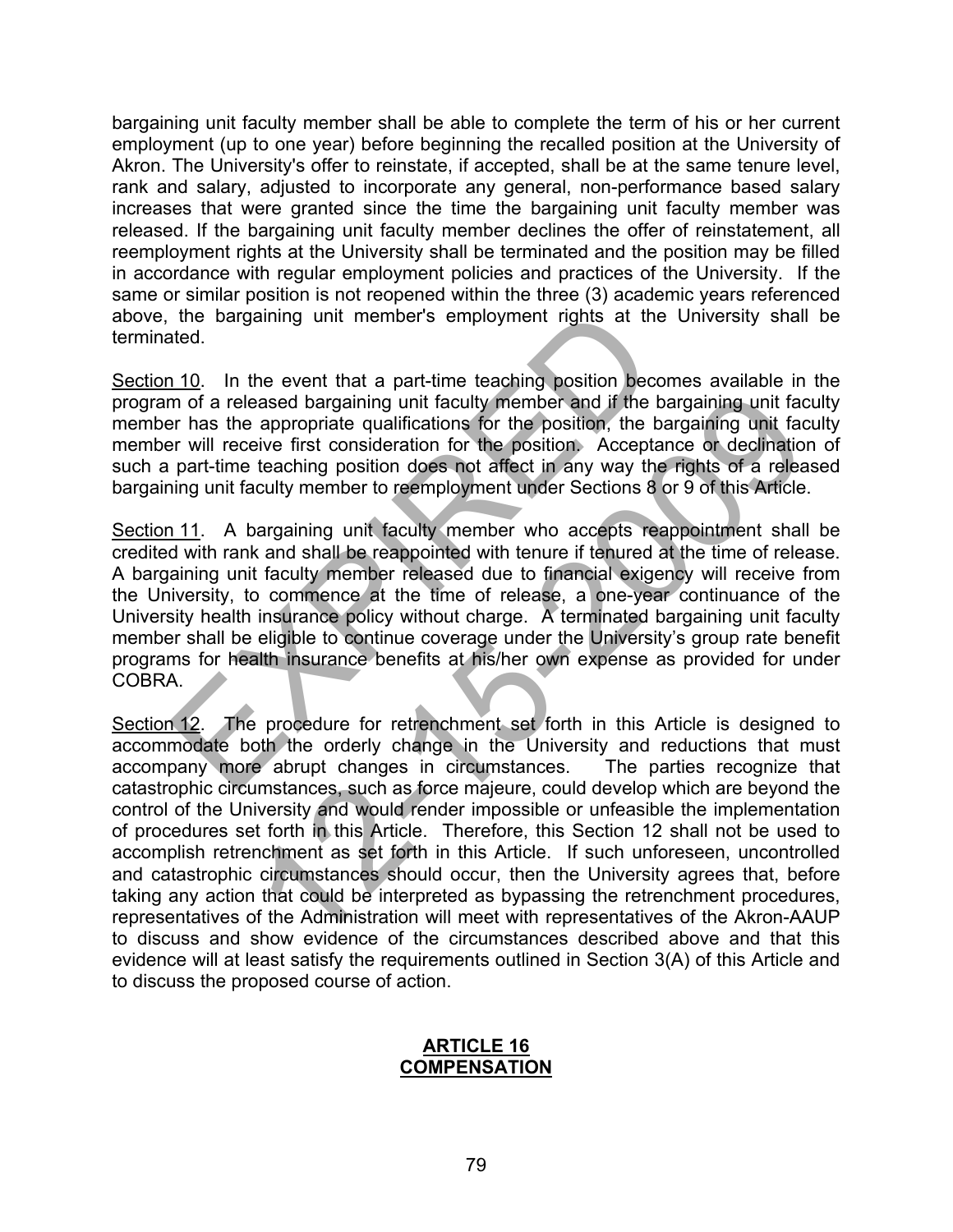Section 1. Each bargaining unit faculty member employed as a member of the bargaining unit on July 1, 2004, and who is a member of the bargaining unit as of the effective date of the ratification of this Agreement shall receive an increase of 2½% retroactive to July 1, 2004. This increase shall consist of a 2½% one-time payment to compensate for backpay from July 1, 2004 to the date of payment, and a 2½% increase to the bargaining unit member's 2004-2005 base salary.

Section 2. 2005-2006 Academic Year. Each bargaining unit faculty member employed as a member of the bargaining unit on July 1, 2005, and who is a member of the bargaining unit as of the effective date of the ratification of this Agreement shall receive an increase of 2½% retroactive to July 1, 2005. This increase shall consist of a one-time payment to compensate for backpay from July 1, 2005 to the date of payment, and a 2½% increase to the bargaining unit member's base salary as of July 1, 2005.

Section 3. Each bargaining unit faculty member employed as a member of the bargaining unit as of January 1, 2006, shall receive an increase to their base pay as set out in Article 17. This additional compensation is designed to further offset medical costs, provide wellness alternatives and/or implement health management initiatives.

Section 4. 2006-2007 Academic Year. Each bargaining unit faculty member employed as a member of the bargaining unit as of July 1, 2006, who also was a member of the bargaining unit as of the beginning of Spring semester 2006, whose performance review is satisfactory or better as determined by the merit review criteria shall receive an increase of 2%. In addition, an amount of 2½% will be set aside for a merit increase based on merit evaluation for the academic year 2005-2006. Each bargaining unit member employed as a member of the bargaining unit as of July 1, 2006, who was also a member of the bargaining unit as of the first day of Fall semester 2005 and whose performance review is satisfactory or better as determined by merit evaluation criteria is elilgible to receive an increase from the 2 ½% merit pool as determined by merit evaluation. An amount of ½% will be set aside for compression/market adjustments for bargaining unit faculty whose performance review is satisfactory or better. Each bargaining unit member employed as a member of the bargaining unit as of July 1, 2006, who was also a member of the bargaining unit as of the first day of Fall semester 2004, whose performance review is satisfactory or better as determined by merit evaluation criteria is eligible to receive an increase from the ½% market pool. rgaining unit as of the effective date of the ratification of this<br>an increase of  $2\frac{1}{2}\%$  retroactive to July 1, 2005. This increase<br>the payment to compensate for backpay from July 1, 2005 to the<br>1/2% increase to the th bargaining unit faculty member employed as a member of s of January 1, 2006, shall receive an increase to their base pay as . This additional compensation is designed to further offset mecliness alternatives and/or imp

Section 5. 2007-2008 Academic Year. Each bargaining unit faculty member employed as a member of the bargaining unit as of July 1, 2007, who also was a member of the bargaining unit as of the beginning of Spring semester 2007, whose performance review is satisfactory or better as determined by the merit review criteria shall receive an increase of 1¼%. In addition, an amount of 1¼% will be set aside for a merit increase based on merit evaluation for the academic year 2006-2007. Each bargaining unit member employed as a member of the bargaining unit as of July 1, 2007, who was also a member of the bargaining unit as of the first day of Fall semester 2006 and whose performance review is satisfactory or better as determined by merit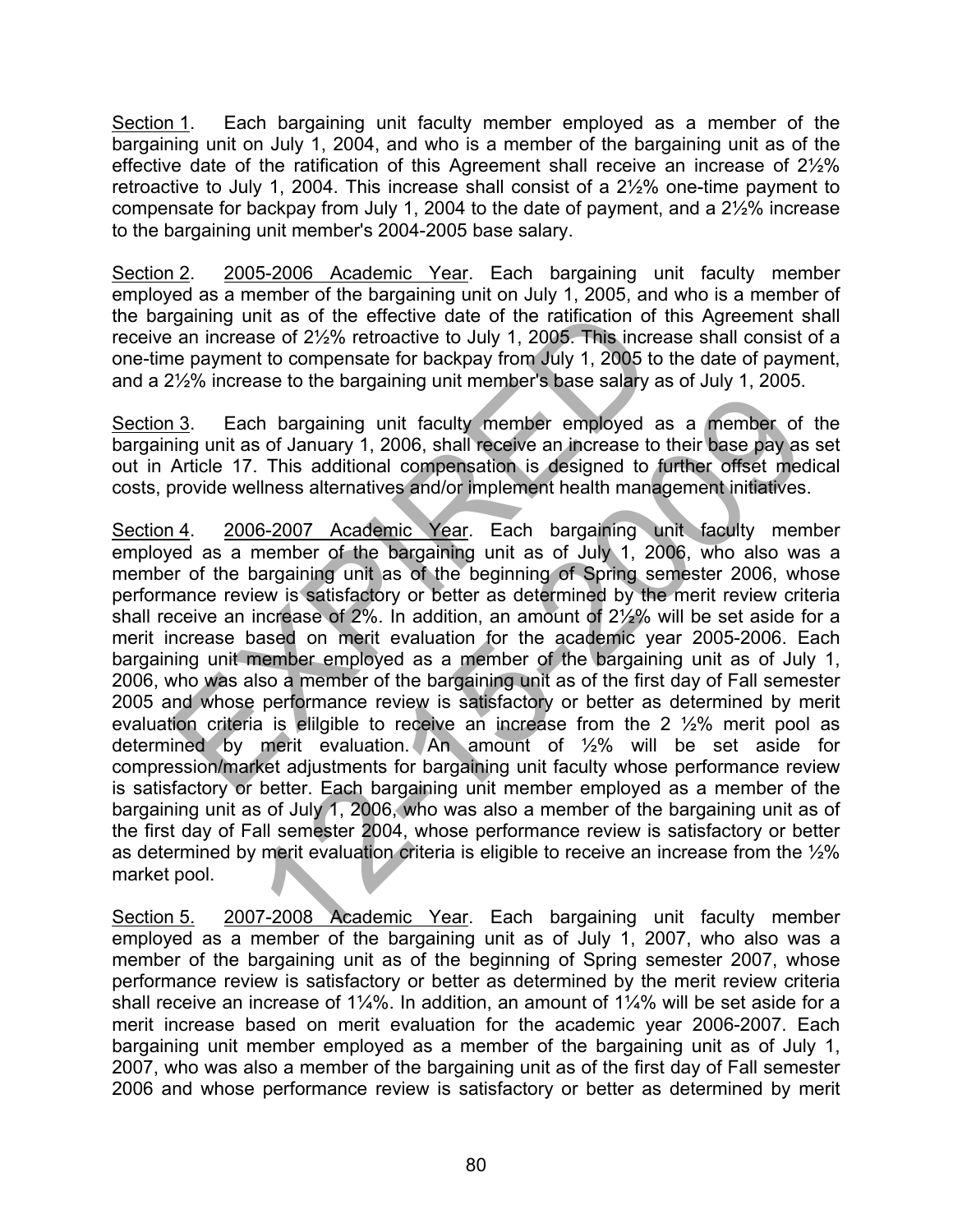evaluation criteria is elilgible to receive an increase from the 1¼% merit pool as determined by merit evaluation. An amount of ½% will be set aside for compression/market adjustments for bargaining unit faculty whose performance review is satisfactory or better. Each bargaining unit member employed as a member of the bargaining unit as of July 1, 2007, who was also a member of the bargaining unit as of the first day of Fall semester 2005, whose performance review is satisfactory or better as determined by merit evaluation criteria is eligible to receive an increase from the ½% market pool.

Section 6. 2008-2009 Academic Year. Each bargaining unit faculty member employed as a member of the bargaining unit as of July 1, 2008, who also was a member of the bargaining unit as of the beginning of Spring semester 2008, whose performance review is satisfactory or better as determined by the merit review criteria shall receive an increase of 1½%. In addition, an amount of 1½% will be set aside for a merit increase based on merit evaluation for the academic year 2007-2008. Each bargaining unit member employed as a member of the bargaining unit as of July 1, 2008, who was also a member of the bargaining unit as of the first day of Fall semester 2007 and whose performance review is satisfactory or better as determined by merit evaluation criteria is elilgible to receive an increase from the 1½% merit pool as determined by merit evaluation. An amount of ½% will be set aside for compression/market adjustments for bargaining unit faculty whose performance review is satisfactory or better. Each bargaining unit member employed as a member of the bargaining unit as of July 1, 2008, who was also a member of the bargaining unit as of the first day of Fall semester 2006, whose performance review is satisfactory or better as determined by merit evaluation criteria is eligible to receive an increase from the ½% market pool.  $\frac{16}{12}$ .  $\frac{2008-2009}{208-2009}$  Academic Year. Each bargaining unit<br>ed as a member of the bargaining unit as of July 1, 2008<br>er of the bargaining unit as of the beginning of Spring semance review is satisfactory or ncrease of 11/2%. In addition, an amount of 1/2% will be set aside finalsed on merit evaluation for the academic year 2007-2008. E<br>show a member employed as a member of the bargaining unit as of thus fill the first day of

Section 7. 2009-2010 Academic Year. Any first-year negotiated increase reached as a result of negotiations for a successor to this Agreement shall be applied retroactive to July 1, 2009.

- Section 8. Merit Increases.
	- A. Departmental Merit Criteria.

Each department shall formulate and adopt by majority vote of its bargaining unit faculty criteria for merit evaluations with specified weighting for the research, teaching, and service components. These criteria may subsequently be modified only by a majority vote of the department bargaining unit faculty. The department chair, dean, and the Senior Vice President and Provost must also approve these criteria.

B. Merit Review.

The department chair shall conduct an annual evaluation of every bargaining unit faculty member in accordance with the department's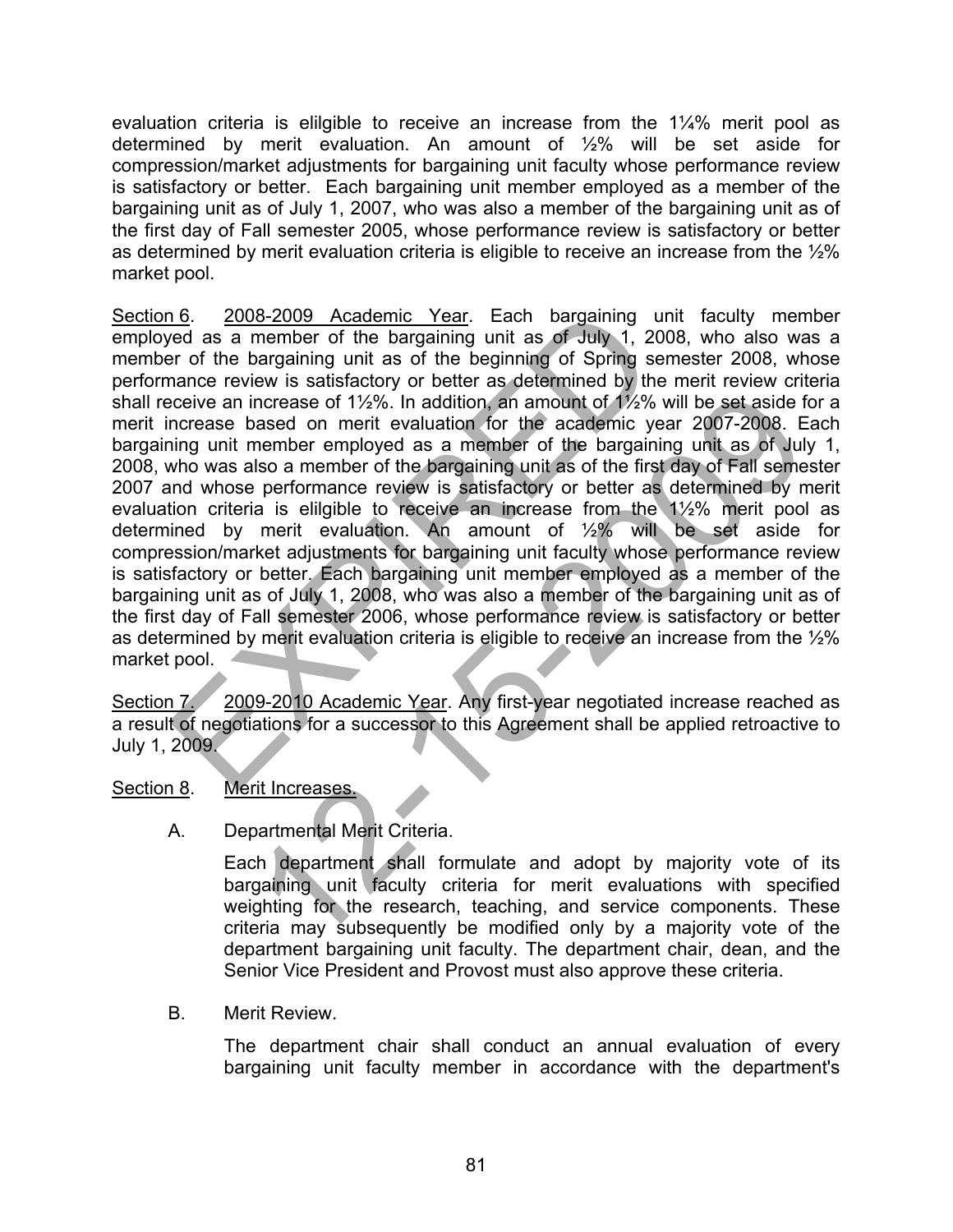bargaining unit faculty member evaluation criteria established pursuant to Subsection (A).

- 1. In preparation for the chair's evaluation, all members of the bargaining unit will submit to the chair a report of their teaching, scholarship, and service during the preceding academic year. For the purposes of merit review only, the academic year is defined as beginning on the first day of the first summer session and concluding with the day prior to the first day of the following year's first summer session. Bargaining unit faculty hired to begin either summer or fall semester of the preceding academic year shall be eligible for raise pools as outlined in Sections 4, 5, 6, and 7 of this article. Bargaining unit faculty hired to begin in the spring semester shall be eligible for only the across-the-board raise pool if he/she is reappointed for the coming year. A three-year rolling average may be the basis for the evaluation, if appropriate. In addition to any materials required by this Agreement, by Department merit criteria, or by the department chair, bargaining unit faculty may include whatever material will provide evidence of successful teaching, scholarship or service. first summer session. Bargaining unit faculty him<br>summer or fall semester of the preceding acade<br>eigible for raise pools as outlined in Sections 4,<br>article. Bargaining unit faculty hired to begin in the<br>shall be eigible fo shall be eligible for only the across-the-board raise pool if he/sh<br>reappointed for the coming year. A three-year rolling average to<br>be the basis for the evaluation, if appropriate. In addition to<br>materials required by thi
	- 2. For each area -- teaching, scholarship, and service -- the Chair will provide a written evaluation and assign a ranking of "unsatisfactory," "satisfactory," "meritorious," "outstanding", and "extraordinary."
		- After conducting the evaluations, the department chair shall send to each Member of the bargaining unit a copy of his or her evaluation.
	- 4. Any Member who disagrees with the chair's evaluation may send a written response to the chair. This rebuttal shall be attached to the original evaluation and forwarded to the college dean for resolution. The dean shall provide a copy of his or her decision to the Member and department chair.
	- 5. Merit evaluation shall not be grievable unless the bargaining unit faculty member has been rated less than meritorious and then only as to procedural error and/or inadequate consideration in the review process. A bargaining unit faculty member may appeal a merit evaluation with which they disagree to the Senior Vice President and Provost.
- C. Merit Raise Computation.

An overall score is calculated, rounded to the nearest  $10<sup>th</sup>$ , based on the relative weights assigned to teaching, scholarship, and service as specified in the department bylaws. In this calculation, the following values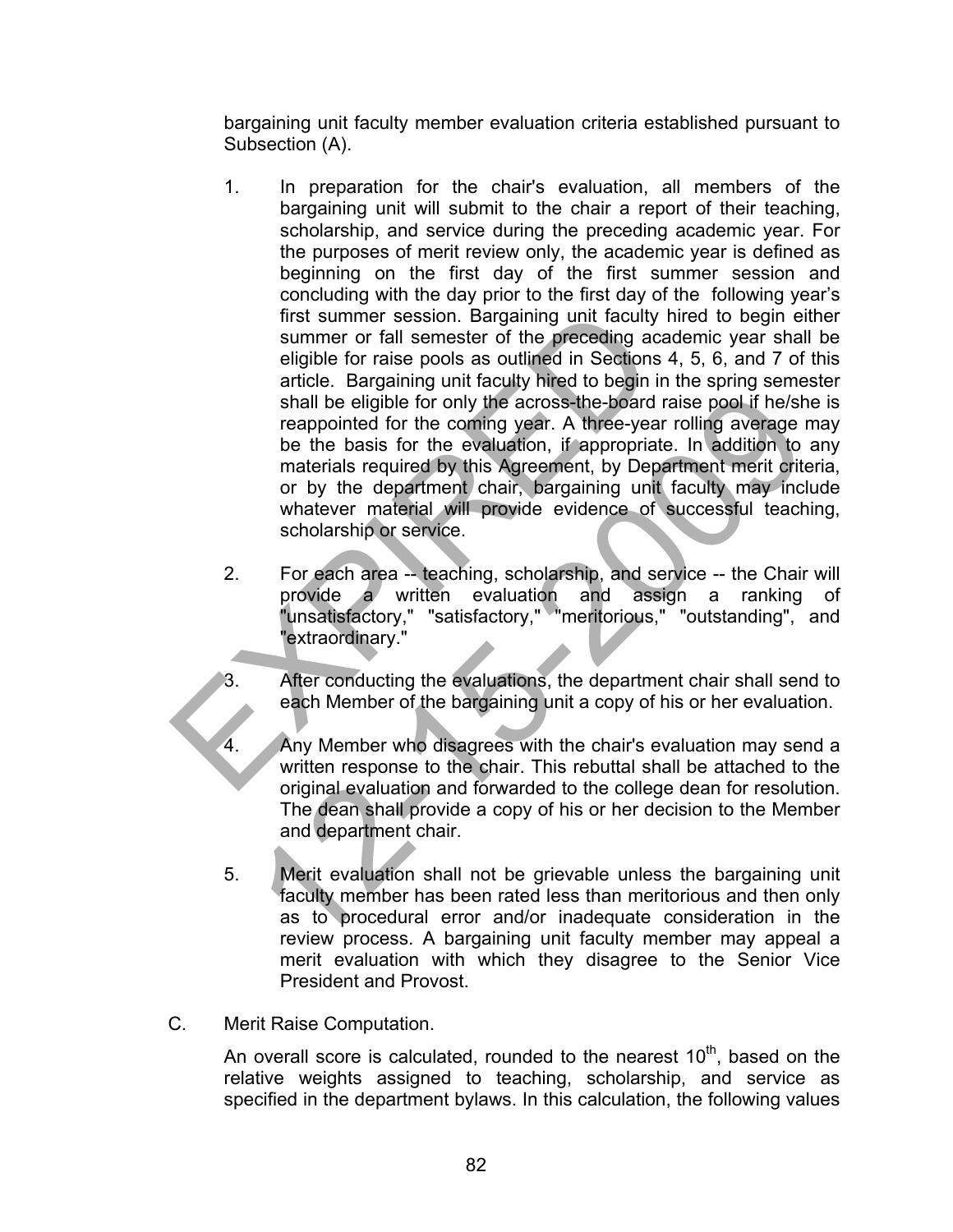are assigned in each area: "unsatisfactory" =  $1$ , "satisfactory" =  $2$ , "meritorious" = 3, "outstanding" = 4, and "extraordinary" = 5.

An aggregate overall score of less than 2 points shall be considered unsatisfactory and shall disqualify the bargaining unit faculty member from participation in the merit pool. For example, if teaching is awarded 40%, research is awarded 40%, and service is awarded 20%; the bargaining unit faculty member receives individual scores of 2 for teaching, 2 for research, and 1 for service. The weighted scores would be .8 for teaching, .8 for research and .2 for service for an aggregate overall score of 1.8 which would disqualify the bargaining unit faculty member from participation in the merit pool.

The merit raise *m<sup>i</sup>* for an individual bargaining unit faculty member will be determined as follows:

\n- \n 8 for research and .2 for service for an aggregate on which would disquality the bargaining unit facult, particular, the merit raise 
$$
m_i
$$
 for an individual bargaining unit facult, and determined as follows:\n 
$$
m_i = \left( \frac{p_i}{\sum_{j=1}^n p_j} \right) \times \frac{M}{2} + \left( \frac{p_i \times b_i}{\sum_{j=1}^n p_j \times b_j} \right) \times \frac{M}{2}
$$
\n where\n *M* is the total merit pool for the Member's department, *M* is the percentage merit increase specified by the a section.\n
	\n- n is the number of bargain unit faculty in the member's d
	\n- p\_i is the Member's 'overall score rounded to the nearest in Subsection (B).
	\n\n
\n

where

*M* is the total merit pool for the Member's department,  $M = \sum b_j \times r$ 

 *<sup>r</sup>* is the percentage merit increase specified by the applicable contract section.

*n* is the number of bargain unit faculty in the member's department.

 $p_i$  is the Member's 'overall score rounded to the nearest  $10^{th}$  as specified in Subsection (B).

 $b_i$  is the Member's base salary.

 $p_i$  and  $b_i$  are the overall score and base salary, respectively, for all the bargaining unit faculty in the member's department. Here *j* is equal to 1,2,3, and so forth, up to *n*. Figure 1.1 and a follows:<br>
The property of the branching of the branching of the factor of the member will<br>  $\frac{p_1}{\sum_{j=1}^n p_j}$   $\times \frac{M}{2}$   $\times \frac{M}{2}$   $\times \frac{M}{2}$ <br>
Figure 1.1 and  $\frac{p_1 \times b_1}{\sum_{j=1}^n p_j \times b_j}$   $\times \frac{M}{$ 

The merit pool will be divided into two equal parts – one part will be used to decide the merit ignoring the salary of the bargaining unit faculty and the other part will include the salary of the bargaining unit faculty. The following example illustrates the formula above:

 $n = 5$ Salaries of: \$40,000; \$30,000; \$30,000; \$40,000; \$60,000 Total salaries: \$ 200,000 1% raise pool =  $$2,000$ Merit raise divided into two pools of \$1000 each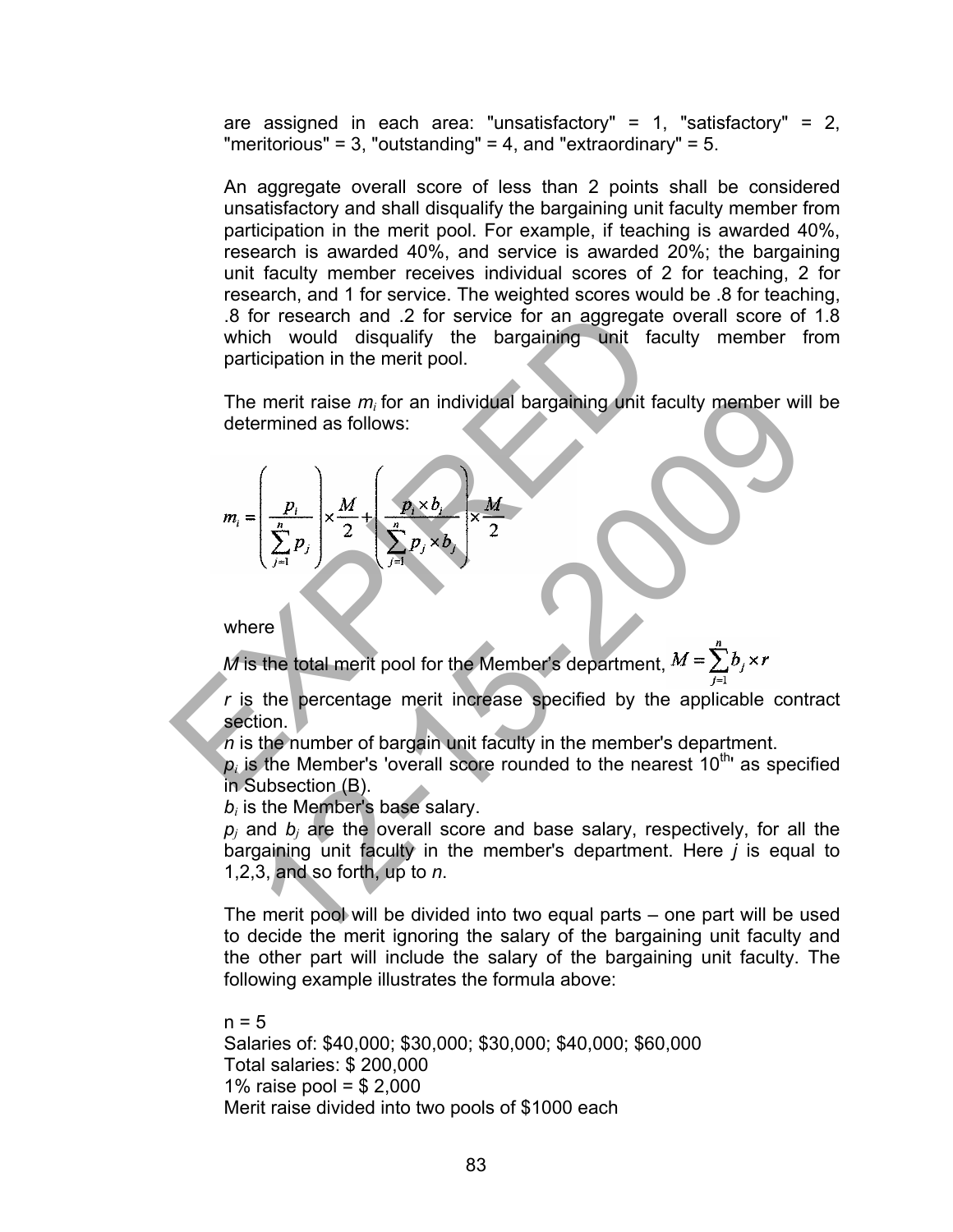| Person       | Points | Percentage<br>of total<br>points | Amount | Person         | Salary<br>x<br>points | Percentage of<br>total points<br>indexed to<br>salarv | Amount | Total  |
|--------------|--------|----------------------------------|--------|----------------|-----------------------|-------------------------------------------------------|--------|--------|
|              | 2.5    | 14%                              | \$140  |                | \$100K                | 14%                                                   | \$140  | \$280  |
| 2            | 4      | 23%                              | \$230  | $\overline{2}$ | \$120K                | 17%                                                   | \$170  | \$400  |
| 3            | 3      | 17%                              | \$170  | 3              | \$90K                 | 13%                                                   | \$130  | \$300  |
| 4            | 4.5    | 26%                              | \$260  | 4              | \$180K                | 26%                                                   | \$260  | \$520  |
| 5            | 3.5    | 20%                              | \$200  | 5              | \$210K                | 30%                                                   | \$300  | \$500  |
| <b>TOTAL</b> | 17.5   |                                  | \$1000 |                | \$700K                |                                                       | \$1000 | \$2000 |

#### Section 9. Market Adjustment.

Compression/market adjustments will continue to be determined by appropriate benchmarking within disciplines, using College and University Professional Association for Human Resources (CUPA-HR) data for comparable institutions. The process of selecting "benchmark" institutions would generally entail: 17.5  $\parallel$  \$1000  $\parallel$  \$700K  $\parallel$  \$1<br>
19. Market Adjustment.<br>
Ession/market adjustments will continue to be determine<br>
man Resources (CUPA-HR) dat for comparable institutions<br>
man Resources (CUPA-HR) dat for comparable inst rket adjustments will continue to be determined by appropremention disciplines, using College and University Professional Associations (CUPA-HR) data for comparable institutions. The processionark" institutions would gener

- A. The deans identifying appropriate "benchmarking" institutions from input provided by each department
- B. The deans then arriving at a common list of "benchmarking" institutions for the college, and
- C. The Council of Deans then arriving at a list of "benchmarking" institutions for the entire institution based on the lists provided by each college.

The following formula will be used to determine allocation to each discipline separately for the rank of professor and associate professor:

$$
\frac{(B_i - U_i)S_i}{\sum (B_i - U_i)S_i}
$$
 X T = amount allocated to i<sup>th</sup> discipline. To be denoted by A.

- B<sub>i</sub> represents the ratio of  $i<sup>th</sup>$  discipline's average salaries to the average salaries paid to all faculty in rank at benchmark schools.
- $U_i$  represents the ratio of i<sup>th</sup> discipline's average salaries to the average salaries paid to all faculty in rank at The University of Akron
- $S_i$  represents the total salary of all professors (and similarly will be  $S_i$  for associate professors) in the i<sup>th</sup> discipline.
- $\sum$  (sigma) represents sum over all disciplines for which  $(B_i U_i) > 0$ .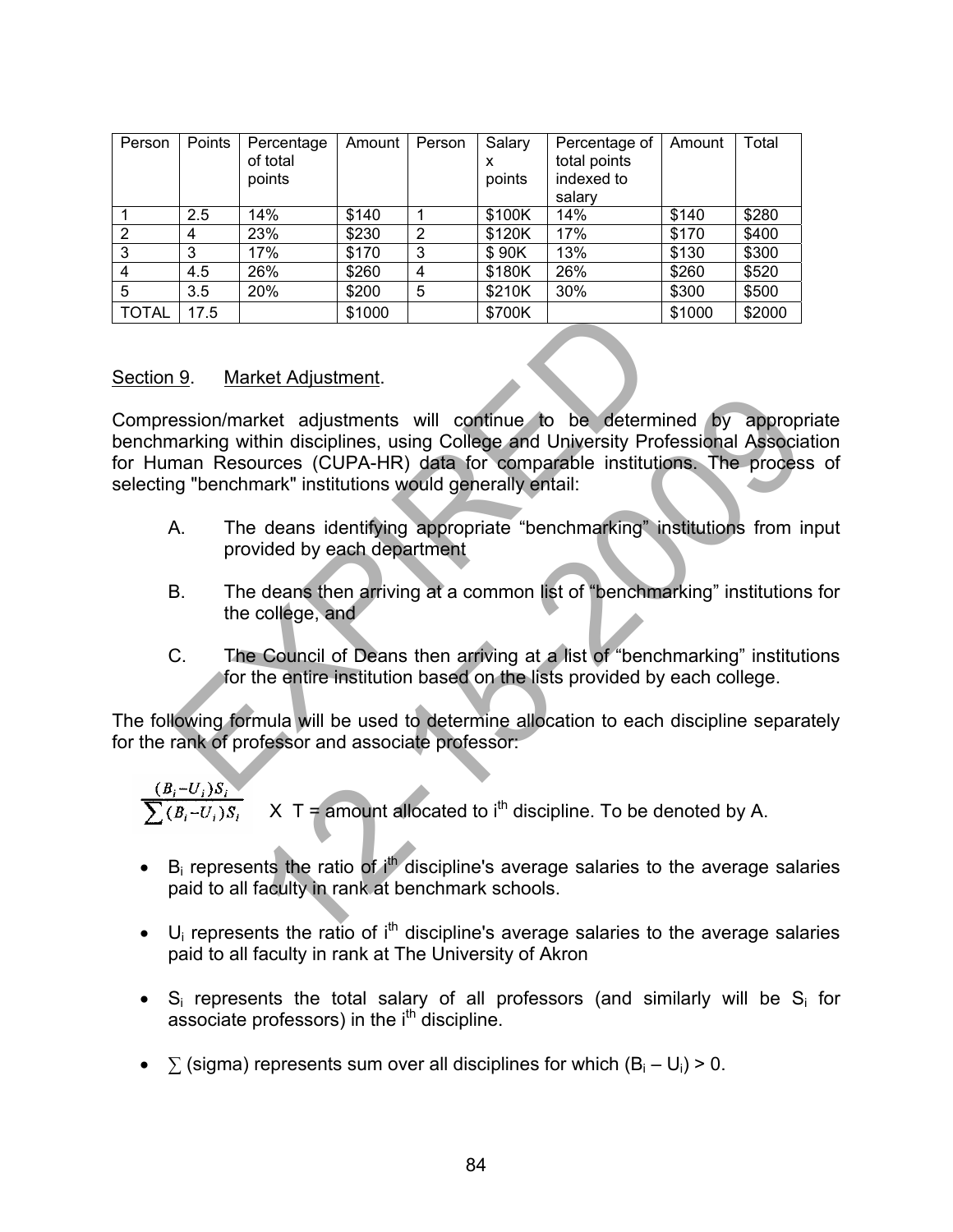- T represents the total market adjustment pool for professors (similarly T pool for associate professors)
- Initially,  $(B_i U_i)$  will be capped at .10 for professors and at .05 for associate professors.
- The Provost will distribute monies to deans, earmarked for specific disciplines and each rank within discipline. Deans will further distribute the money to respective departments.
- Half of the amount allocated to the department will be distributed to the bargaining unit faculty of a particular rank using the following formula:

$$
a_i = \left(\frac{d_i}{\sum_{j=1}^N d_j}\right) \times A/2
$$

where

*A* is the total market adjustment pool *di* is the deficit for the Member in question *dj* is the deficit for each Member *N* is the total number of Members for the purposes of this section; hence the summation in the formula above is the total deficit for all Members affected by this section Half of the amount allocated to the department will be<br>bargaining unit faculty of a particular rank using the following for<br> $=\left(\frac{d_i}{\sum_{j=1}^{N} d_j}\right) \times A/2$ <br>where<br> $A$  is the deficit for the Member in question<br> $d_i$  is the de XAI2<br>
Example to dial market adjustment pool<br>
deficit for the Member in question<br>
deficit for the Member in question<br>
deficit for the Member of the purposes of this section; hence<br>
total number of Members for the purposes

• Chairs in consultation with at least 2 elected bargaining unit faculty of the department will determine the allocation of the other half based on the full history of documented performance of bargaining unit faculty at The University of Akron. Each allocation to the bargaining unit faculty member shall be supported by written documentation of the basis and justification for the allocation based on a majority vote of the chair and elected bargaining unit faculty.

# Section 10. Stipend Based On Increase in FTE.

The University and the Akron-AAUP are committed to increasing recruitment and retention of students. Therefore, in addition to any compensation increases otherwise provided by virtue of this Article, bargaining unit faculty shall receive a stipend in the form of a one-time payment if the full-time student enrollment (FTE, as that term is defined by the Ohio Board of Regents), of the 2006, 2007, 2008 or 2009 fall semester(s) is at least 750 students higher than the previous fall semester, as reported by the Ohio Board of Regents. This FTE stipend shall be paid as follows: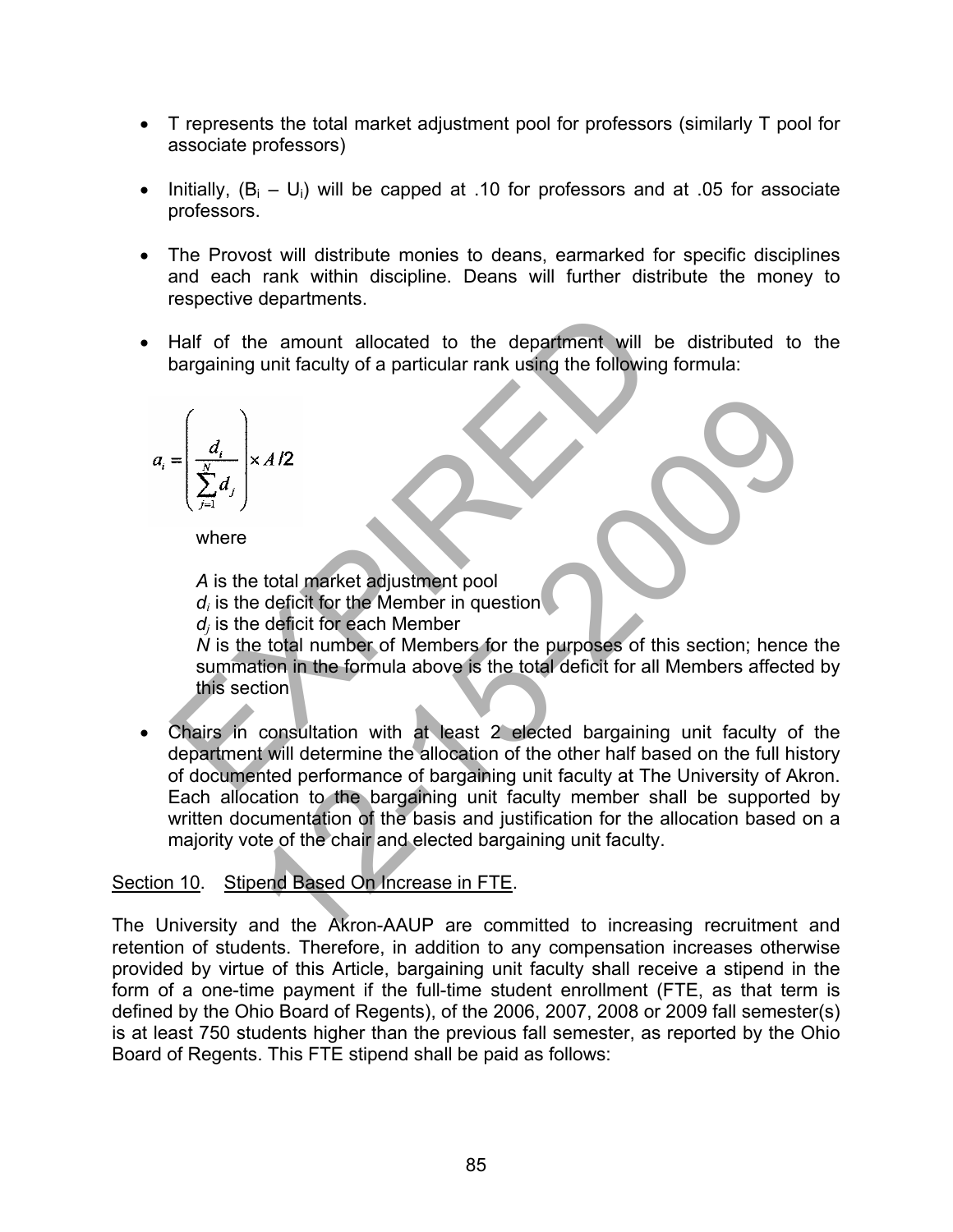- A. If FTE for the 2006, 2007, 2008 or 2009 fall semester is 750-999 higher than the FTE for the immediately preceding fall semester, each bargaining unit faculty member shall be paid a stipend in the amount of \$750. This stipend shall be paid in a lump sum during the following spring semester, after the official FTE is reported by the Ohio Board of Regents.
- B. If FTE for the 2006, 2007, 2008 or 2009 fall semester is at least 1,000 higher than the FTE for the immediately preceding fall semester, each bargaining unit faculty member shall be paid a stipend in the amount of \$1,000. This stipend shall be paid in a lump sum during the following spring semester, after the official FTE is reported by the Ohio Board of Regents.

#### Section 11. Promotion Raises.

Upon the ratification of this Agreement, a bargaining unit faculty member who is promoted in academic rank shall receive an increase to his or her annual base salary on the effective date of the promotion, as follows: \$1,000. This stipend shall be paid in a lump sum du<br>spring semester, after the official FTE is reported by the ratification<br>the ratification of this Agreement, a bargaining unit faculty<br>ed in academic rank shall receive an

Promotion to associate professor: \$3,000.

Promotion to professor: \$4,000.

Promotion to distinguished professor: \$6,000.

Effective July 1, 2007, an additional \$500 will be added to each of the aforementioned promotional increases.

# Section 12. Stipend for Grant Activity.

As recognition for extraordinary research efforts, bargaining unit faculty who obtain initial grant activity payable to the University in an academic year shall receive a stipend in the form of a one-time payment, at the conclusion of the grant and successful acceptance of the final report by the funding agency, based on the aggregate level of the initial awards that year. In the event the bargaining unit faculty member obtains more than one award in any academic year, the stipend shall be determined on the basis of the greater of the initial awards, as follows: motion Raises.<br>
ation of this Agreement, a bargaining unit faculty member whemic rank shall receive an increase to his or her annual base salary<br>
of the promotion, as follows:<br>
to associate professor: \$3,000.<br>
to professor

- Bargaining unit faculty who procure initial grant support from \$ 250,000 to \$ 500,000, exclusive of indirect costs, shall receive \$ 2,500 per award.
- Bargaining unit faculty who procure initial grant support from \$ 501,000 to \$1,000.000, exclusive of indirect costs, shall receive \$5,000 per award.
- Bargaining unit faculty who procure initial grant support from \$1,000,001 and above, exclusive of indirect costs, shall receive \$10,000 per award.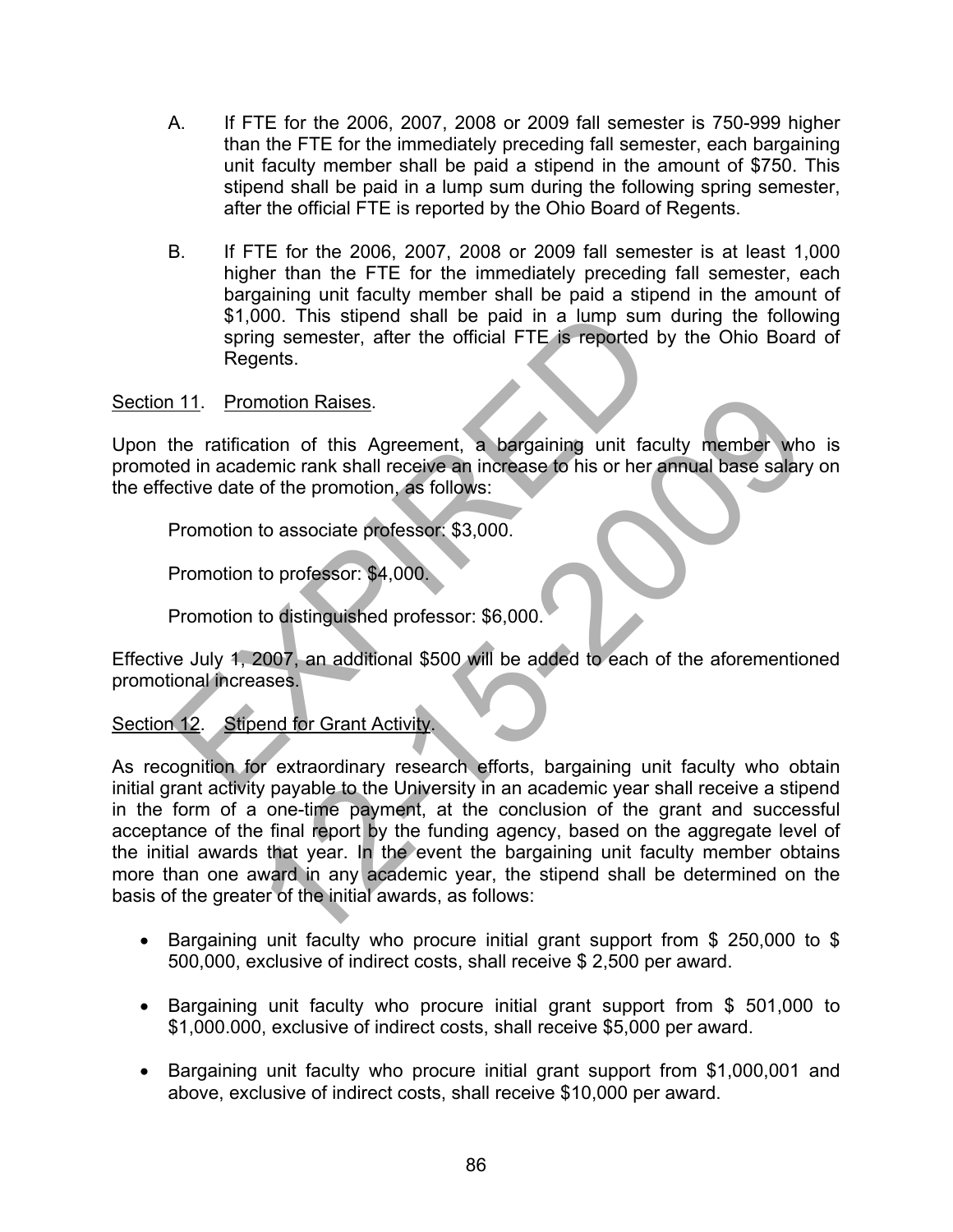In the case of multiple principal investigators, the stipend shall be distributed among them based on the percentage of effort documented in the University transmittal form.

### Section 13. Bonuses for Prestigious Awards.

In the event a bargaining unit faculty member receives a national or international prestigious award in a category recognized by the Lombardi Center, or as otherwise determined by the University, the bargaining unit member, as recommended by the President and approved by the Board of Trustees, shall receive at least \$2,500 in the form of a lump sum payment to be paid within sixty days after the date of receipt of the award.

## Section 14. Adjustment to Salary Based on *Bona Fide* Offer.

The University of Akron has the right (but not the obligation) to make a positive salary adjustment for any bargaining unit faculty member who has been given a *bona fide* written offer of employment, in order to counter such offer and retain the bargaining unit faculty member to whom it has been made. The University shall inform the Akron-AAUP of any adjustment made pursuant to this section and shall provide the Akron-AAUP with a copy of the *bona fide* written offer within ten (10) working days of the bargaining unit member's acceptance of such adjustment. Adjustments made pursuant to this section shall not decrease the salary increases that might be available to other bargaining unit faculty as provided for in this Agreement, and shall be approved by the dean of the bargaining unit member's college and the Provost. is a lump sum payment to be paid within sixty days after the day<br>
is a lump sum payment to be paid within sixty days after the da<br>
114. Adjustment to Salary Based on *Bona Fide* Offer.<br>
Inversity of Akron has the right (bu ustment to Salary Based on *Bona Fide* Offer.<br>
Fakron has the right (but not the obligation) to make a positive sa<br>
my bargaining unit faculty member who has been given a *bona*<br>
my bargaining unit faculty member who has b

#### Section 15. Overload Compensation.

Overload will be offered only when the bargaining unit faculty member receiving the overload is already teaching twelve (12) load hours of classroom or laboratory instruction in the semester for which overload is requested. Overload of more than three load hours per semester will not be approved. Overload shall be compensated at one twenty-fourth (1/24) of the academic year salary for each credit.

Bargaining unit faculty whose principal appointment is in Summit College shall have the option to elect a thirty (30) credit contract. The additional six (6) credits of teaching load shall be compensated at the previous rate plus \$25.00, \$25.00, \$35.00, and \$45.00 for instructor, assistant professor, associate professor, and professor respectively for each year of the contract as follows:

| Rank                       | 2005-2006 | 2006-2007 | 2007-2008 | 2008-2009 |
|----------------------------|-----------|-----------|-----------|-----------|
| Instructor                 | \$675     | \$700     | \$725     | \$750     |
| <b>Assistant Professor</b> | \$700     | \$725     | \$750     | \$775     |
| <b>Associate Professor</b> | \$810     | \$845     | \$889     | \$915     |
| Professor                  | \$920     | \$965     | \$1010    | \$1055    |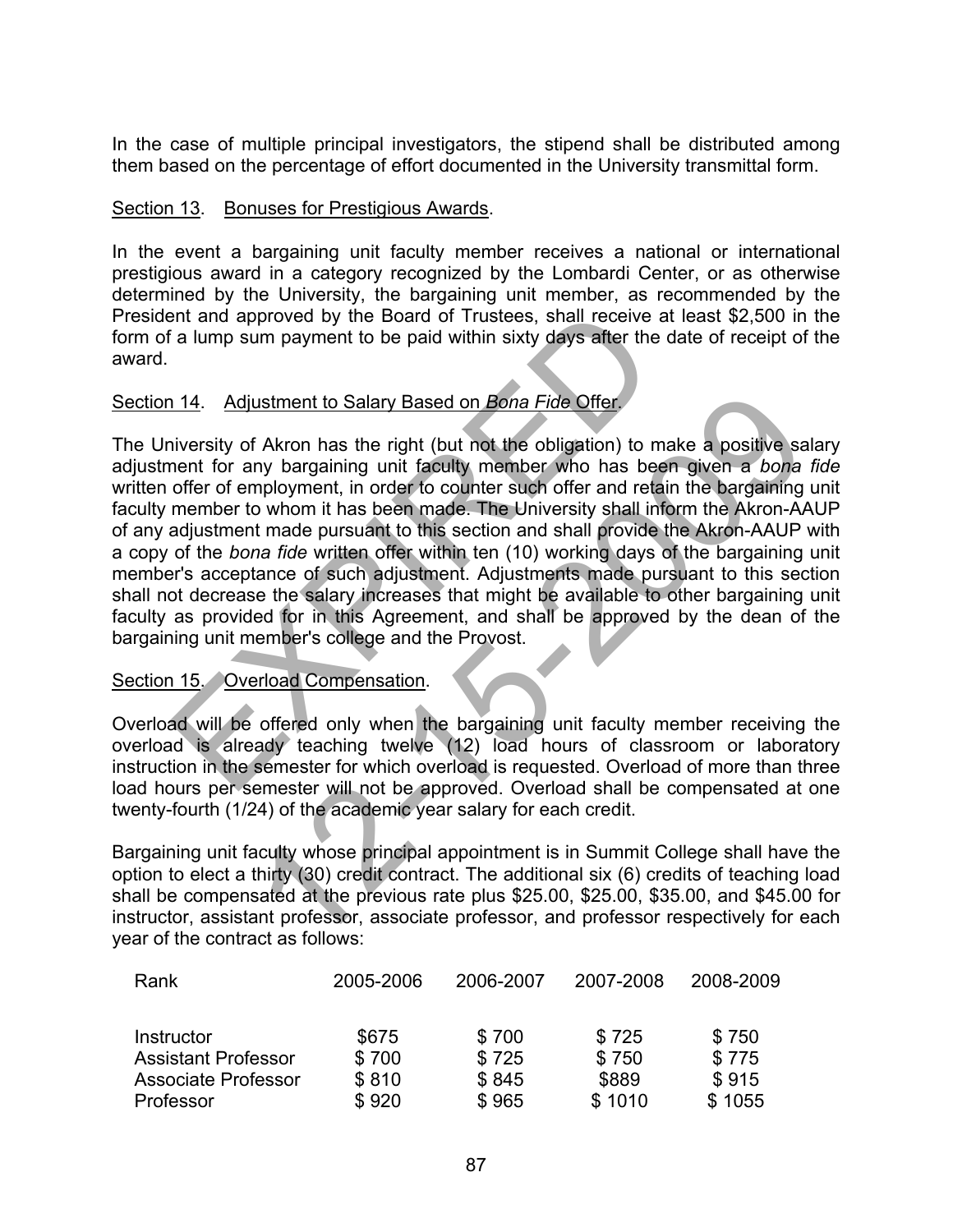Section 16. Summer Compensation. Bargaining unit faculty shall be compensated for summer teaching on a course-by-course basis (not including independent study, master's thesis supervision, doctoral dissertation supervision, and the like) at the per semester credit hour rate set out below:

| College Lecturer           | \$1,000 |
|----------------------------|---------|
| Instructor                 | \$1,000 |
| <b>Assistant Professor</b> | \$1,300 |
| <b>Associate Professor</b> | \$1,500 |
| <b>Full Professor</b>      | \$2,100 |

This per semester credit hour rate applies to assignments that meet minimum class numbers of 10 for graduate courses and 12 for undergraduate courses. In the event it is determined by the University to allow a course to be taught with fewer than the minimum number of students, the bargaining unit faculty member shall be compensated on a *pro rata* basis. College Lecturer<br>
S1,000<br>
Associate Professor<br>
Associate Professor<br>
Full Professor<br>
Full Professor<br>
Full Professor<br>
Full Professor<br>
S2,100<br>
Full Professor<br>
S2,100<br>
Full Professor<br>
S2,100<br>
Full Professor<br>
S2,100<br>
Full Profe

Bargaining unit faculty shall be compensated for summer Independent Study teaching at an amount agreed upon after consultation among the dean, department chair, and bargaining unit member.

# Section 17. Master's Thesis and Doctoral Dissertation Supervision.

The University will maintain a Credit Banking Program to allow release time in exchange for the supervision of thesis/dissertation students. Set forth below are the credits to be banked for supervising thesis/dissertation students, subject to the following conditions. After the accumulation of at least twelve (12) points, bargaining unit faculty shall receive a course release. Four (4) points shall be equivalent to one (1) credit. A release course must be at least three (3) credits. The points can be accumulated in any combination of roles for either theses or dissertations. The accumulated release time must be used within a two (2) year period from the time a total of sixteen (16) points are banked. The release time earned pursuant to the banking system shall be taken upon the mutual agreement of the bargaining unit faculty member and the bargaining unit member's home department chairperson. Release time shall be granted only during the academic year, and shall be limited to one (1) course per term. For contribution of the angle of the bangain and the bangain of the and<br>an interaction of the bangaining unit factor of students that meet minimum of<br>r graduate courses and 12 for undergraduate courses. In the event<br>of stu

Department chairs, in consultation with the individual bargaining unit faculty, will be responsible for keeping accurate records of the number of credits accumulated by their bargaining unit faculty and reporting the number of banking points to each bargaining unit faculty member on an annual basis. Bargaining unit faculty who wish to apply banked points to reduce their instructional workload for the following year shall notify their department chairperson by December 1. The application of such banked points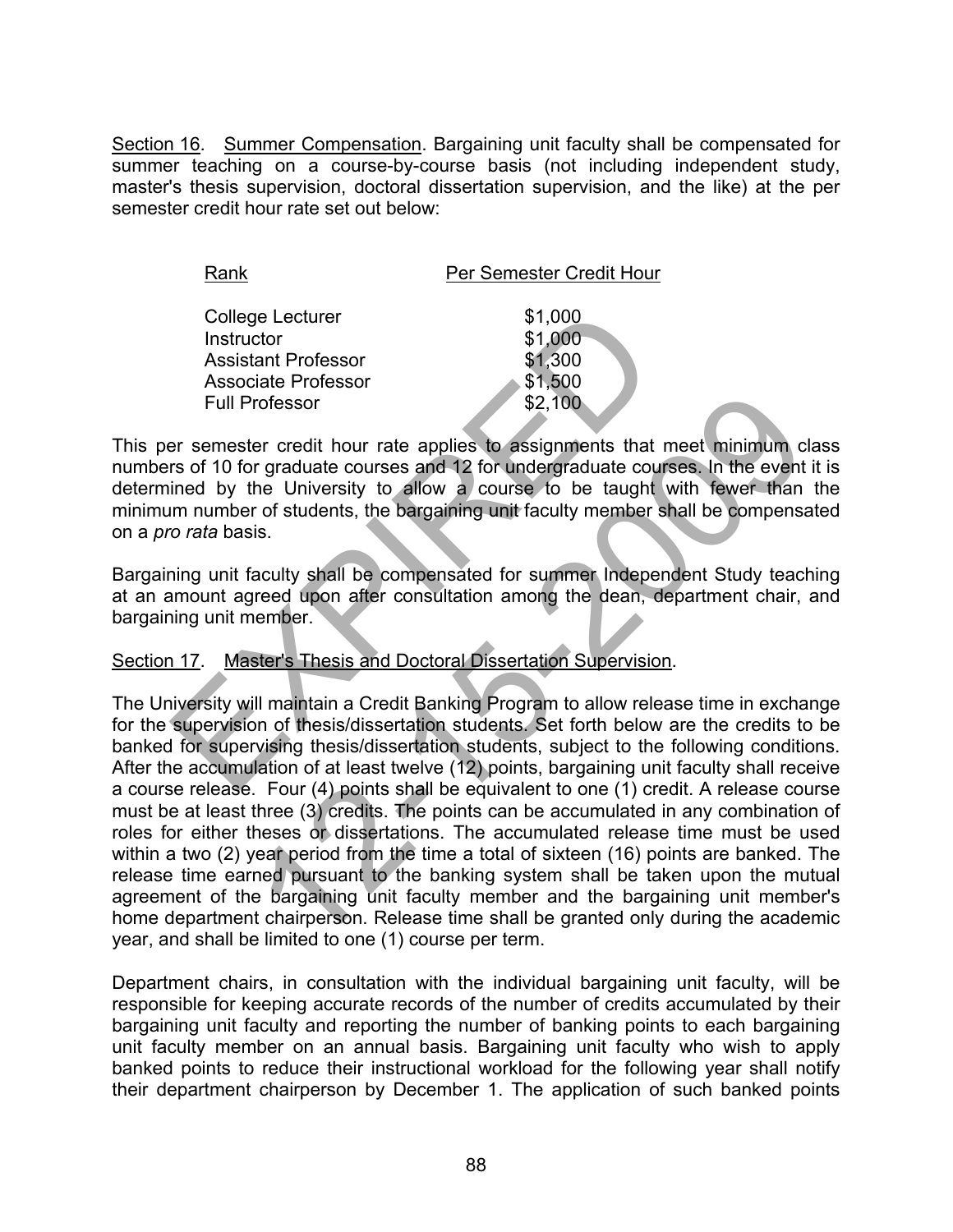shall be considered compensatory time and shall have no bearing on the voluntary acceptance of other duties such as overload course assignments.

In order to accumulate credit, bargaining unit faculty who do not teach for pay in a summer term or who are on Professional or other leave shall continue to advise thesis/dissertation students or fulfill their responsibilities to the Committee/student(s).

### A. Thesis Supervision.

A maximum total of six (6) credit banking points shall be available to Master's Thesis Committee members to be distributed among not more than five (5) bargaining unit faculty under the following distribution rules: Each member of the Thesis Committee shall receive one (1) point, except the Chairperson of the Committee, who shall receive two points. In the semester following the written approval of a thesis topic by the Thesis Committee, the supervisor of the master's thesis student shall receive one (1) point. In the semester in which the master's thesis is successfully completed, all members of the Master's Thesis Committee shall receive one (1) credit banking point. At the Committee Chairperson's discretion, and so long as the total of six credit banking points is not exceeded, one (1) additional member of the Committee (excluding the Chairperson) may receive one (1) additional point for serving in a role such as the Methodologist. The Chairperson of the Committee shall be responsible for identifying the Methodologist. A maximum total of six (6) credit banking points shand free to the distributed<br>than free (5) bargaining unit faculty under the following<br>Each member of the Thesis Committee shall receive of<br>the Chairperson of the Committee

# B. Dissertation Supervision.

A maximum total of nine (9) credit banking points shall be available to Doctoral Dissertation Committee members to be distributed among not more than five (5) bargaining unit faculty under the following distribution rules: Each member of the Committee shall receive one (1) credit banking point except the Chairperson, who shall receive a total of four (4) points. In the semester following the written approval of a Candidacy Examination (or equivalent approval) and each subsequent semester, including summer, the supervisor of the doctoral dissertation student shall receive one (1) point, up to a maximum of three (3) points. In the semester in which the doctoral dissertation is successfully completed, every member of the Dissertation Committee shall receive one (1) point except the Chairperson, who shall receive the appropriate number of points to bring his or her total to four (4) points. At the Committee Chairperson's discretion, one (1) additional member of the Committee (excluding the Chairperson) may receive one (1) additional point for serving in a role such as the Methodologist. Chairperson of the Committee, who shall receive two points. In<br>nester following the written approval of a thesis topic by the Thim<br>minite, the supervisor of the master's thesis student shall receive<br>point. In the semester

Section 18. Distance Education and Distributed Learning Compensation.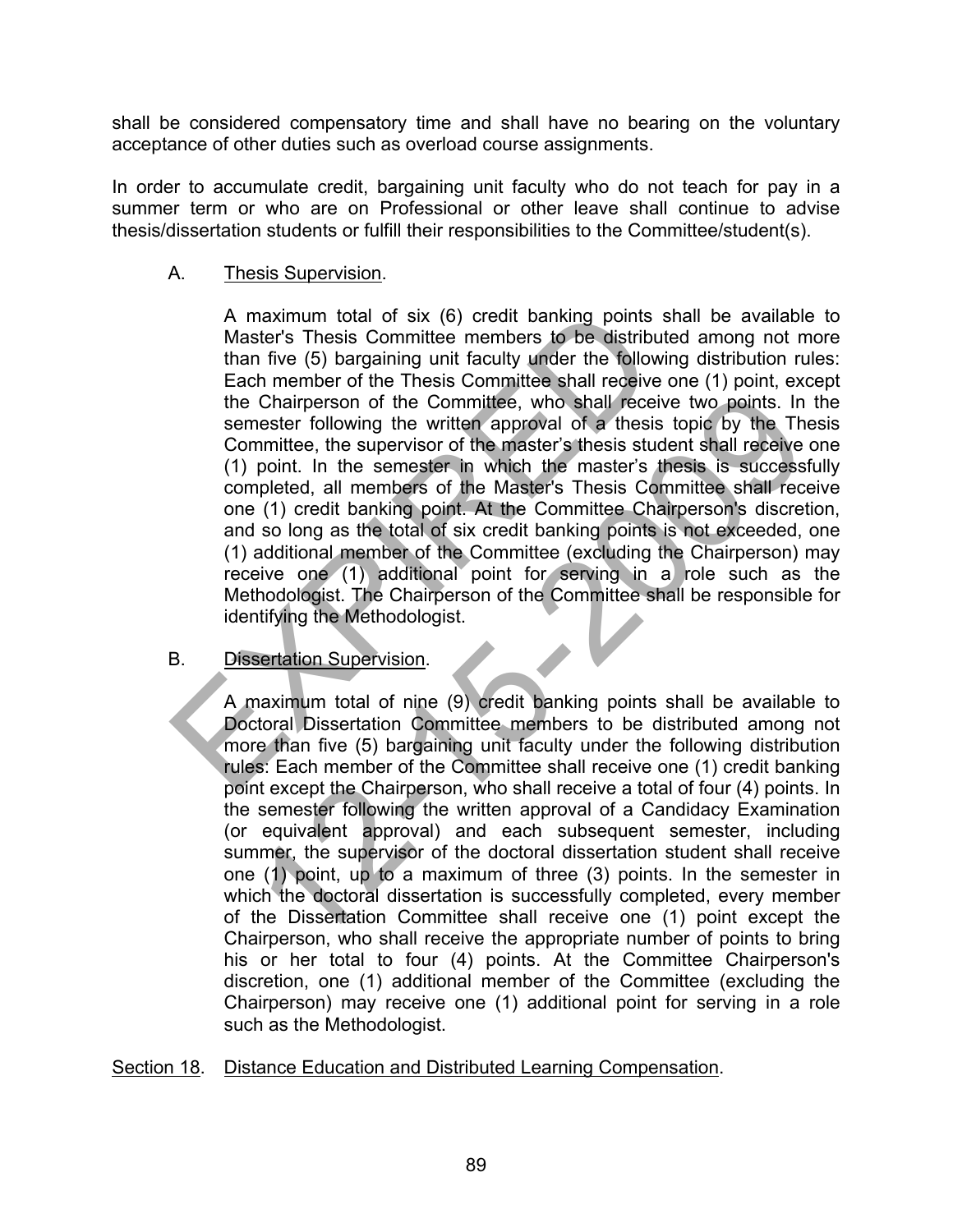- A. Compensation for Developing Distance Education/Distributed Learning Courses.
	- 1. Compensation: Bargaining unit faculty who initially develop or extensively revise a course as defined in Section 1 of Article 20 shall receive compensation to be consistent with the University policy and to be agreed upon in advance among the bargaining unit member, department chair (or equivalent) and the dean. Such compensation may be appropriate course load reduction or cash payment, or as the above parties may otherwise agree.
	- 2. Collaboration: In the event of collaboration in the development or extensive revision of a course as defined in Section 1 of this Article among two or more bargaining units faculty, an appropriate distribution of the compensation option(s) indicated above is to be determined and agreed to prior to the undertaking of the development/revision activity.
- B. Compensation for Teaching Distance Education/Distributed Learning Courses.
- 1. Compensation for the initial semester of teaching distance education or distributed learning courses as defined in Section 1 of Article 20 shall be four (4) load hours for a three (3) credit hour course. Courses of fewer or more credit hours will be compensated proportionately. These courses shall be part of the bargaining unit member's workload and shall be included in the bargaining unit member's workload statement. payment, or as the above parties may otherwise a<br>
2. Collaboration: In the event of collaboration in the extensive revision of a course as defined in Sect<br>
among two or more bargaining units faculty<br>
distribution of the co among two or more bargaining units faculty, an appropredistribution of the compensation option(s) indicated above is to<br>determined and agreed to prior to the undertaking of<br>development/revision activity.<br>mensation for Teac

#### Section 19. College Lecturers.

A. Commencing with the effective date of this Agreement, the bargaining unit faculty at the rank of College Lecturer shall receive the same benefit package as those bargaining unit faculty at the rank of Instructor.

## **ARTICLE 17 BENEFITS**

#### Section 1. Insurance Benefits.

A. Through December 31, 2005, the University will continue to provide bargaining unit faculty with insurance benefits consisting of the group medical, pharmacy, dental, vision, life, and long- and short-term disability plans under the benefits structure and with the employee premiums,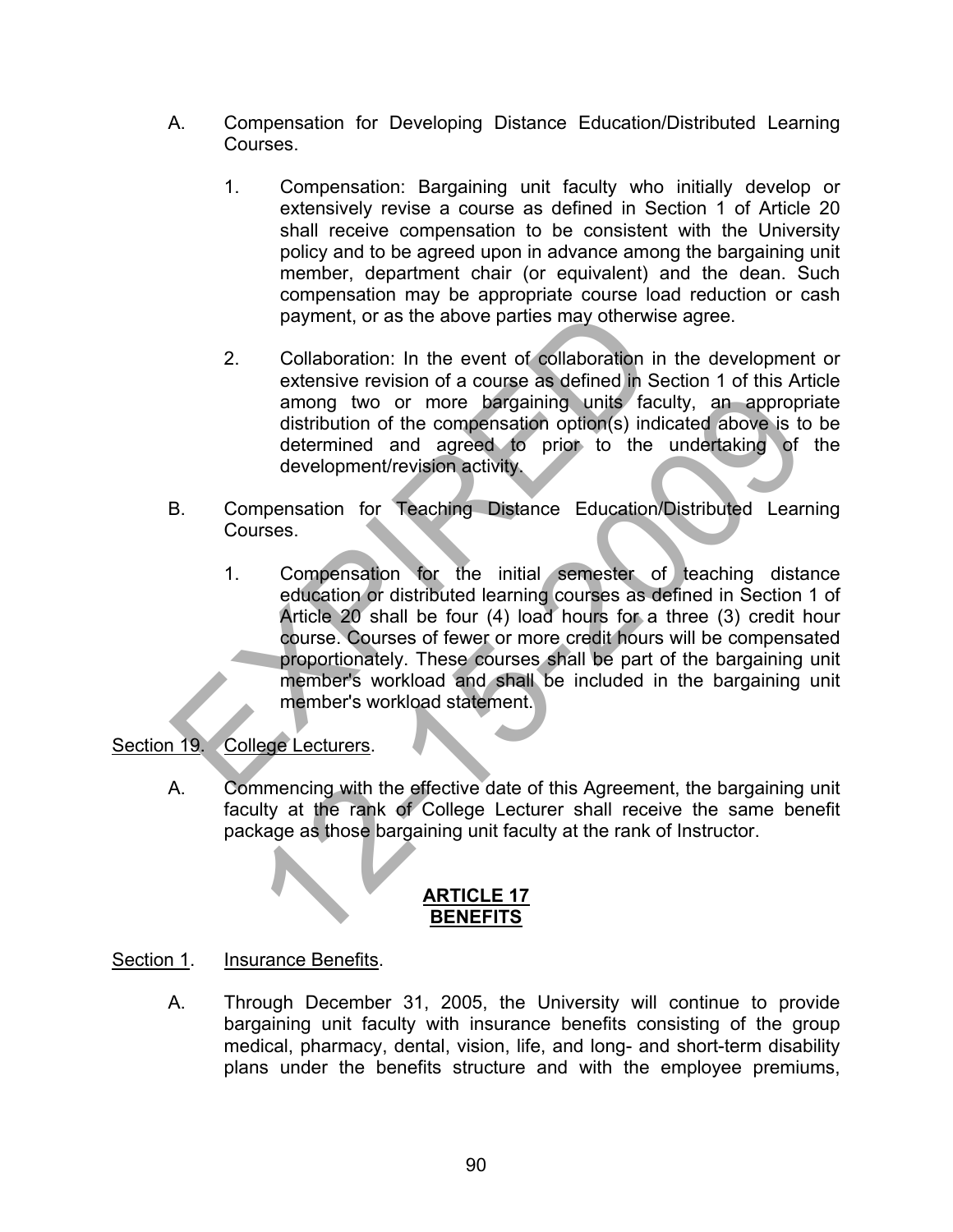contributions, co-pays and deductibles that were in place on January 1, 2005.

- B. From January 1, 2006 through December 31, 2007, the University will provide bargaining unit faculty with insurance benefits consisting of the group medical, pharmacy, dental, vision, life, and long- and short-term disability plans, premiums, contributions, co-pays and deductibles as are provided to all other employees of the University and subject to the same terms and conditions. A description of these insurance benefits is set forth in the summary plan description attached to this Agreement (Attachment #1). The actual plan document is written in much more technical and precise language. If the non-technical language of the attached summary plan description and the technical language of the plan document conflict, the language of the plan document shall govern. From January 1, 2008 through December 31, 2009 the University shall continue substantially equivalent substantive coverage as was effective from January 1, 2006 through December 31, 2007. To the extent either party seeks changes which are substantially equivalent substantively or seeks to change vendors, the parties shall negotiate these changes prior to implementation. in the summary plan description attached to this Agree #1). The actual plan document is written in much m<br>precise language of the non-technical language of the plan<br>plan description and the technical language of the plan<br>t language of the plan document shall govern. From January 1, 2<br>
uugh December 31, 2009 the University shall continue substant<br>
ivident substantive coverage as was effective from January 1, 2<br>
uugh December 31, 2007, To the
- C. Each bargaining unit faculty member employed as a member of the bargaining unit as of January 1, 2006, shall receive an increase of 1.2% to base salary to offset medical costs. Further, effective January 1, 2006, additional dollars will also be added to each bargaining unit faculty member's base salary which is additional compensation designed to further offset medical costs, provide wellness alternatives and/or implement health management initiatives per the following schedule:
	- 1. Employee Coverage only: \$425 irrespective of salary
	- 2. Employee/Spouse or Children: \$900 for less than or equal to \$35,000 OR \$525 for > \$35,000
	- 3. Family Coverage: \$1,125 for less than or equal to \$35,000 OR  $$675$  for  $> $35,000$ .
- D. Effective January 1, 2006 through December 31, 2007, bargaining unit faculty will be responsible through payroll deduction to pay on an aggregate basis with all other employees of the University approximately 15% of the premium/premium equivalent cost of the University group medical and pharmacy benefits coverage which the bargaining unit faculty member and other employees elect based on the structure in this section. In that regard, for each calendar year, 2006 and 2007, the bargaining unit faculty member premium contribution requirement will be structured as follows: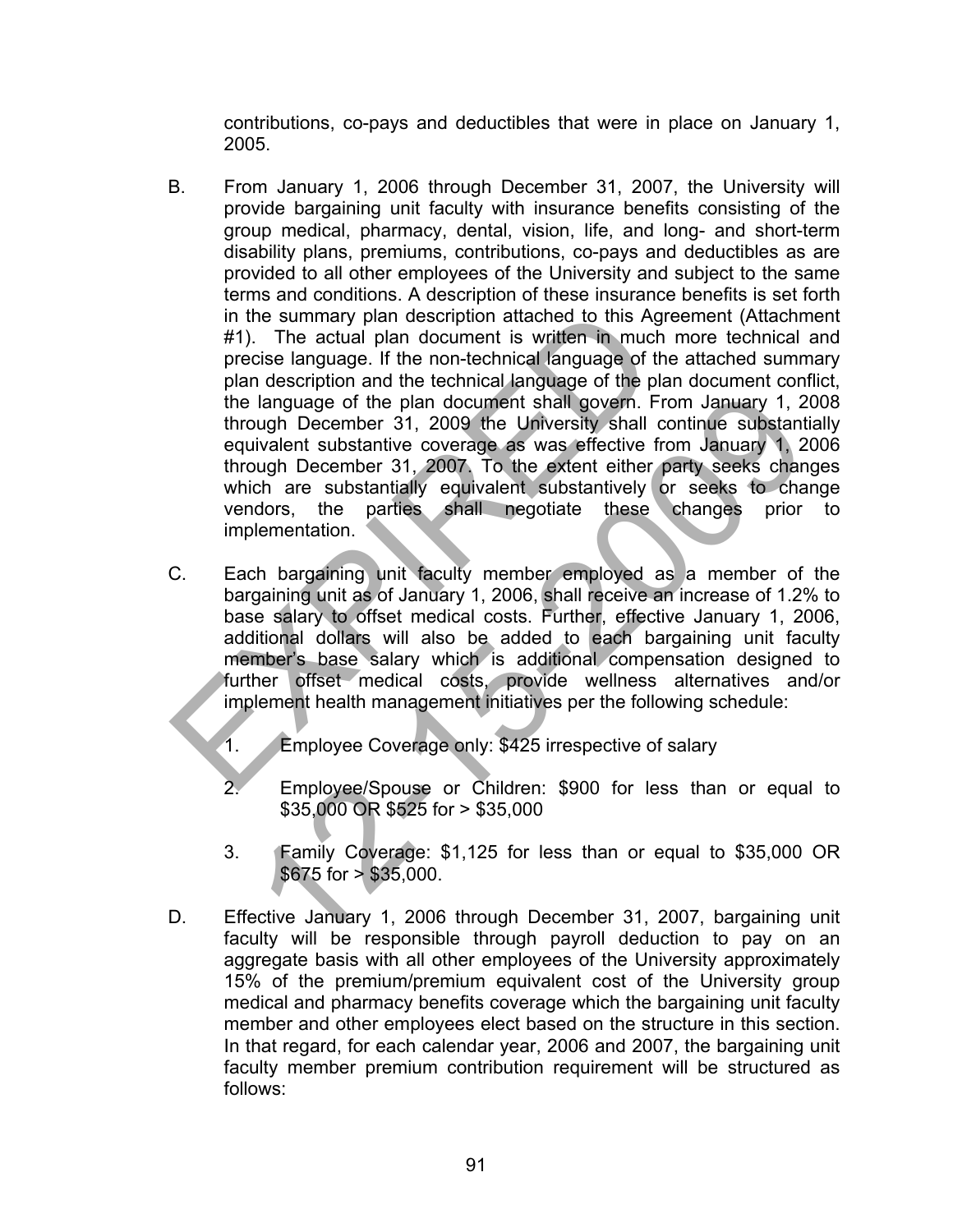- 1. HMO (employee only coverage) 1.2% of the bargaining unit member's salary.
- 2. PPO (employee only coverage) 1.5% of the bargaining unit member's salary.
- 3. HMO (employee plus spouse or employee plus child/children coverage) – the salary contribution selected in D(1) above and an additional \$600 per year.
- 4. HMO (employee plus family coverage) the salary contribution selected in D(1) above and an additional \$900 per year.
- 5. PPO (employee plus spouse or employee plus child/children coverage) - the salary contribution selected in D(2) above and an additional \$750 per year.
- 6. PPO (employee plus family coverage) the salary contribution selected in  $D(2)$  above and an additional \$1,125 per year.

Bargaining unit faculty electing the Traditional Indemnity Medical Plan (TI) shall pay the difference between the University's cost of the TI plan and the PPO plan plus an amount equal to the member's monthly premium contribution for the PPO plan.

Any future changes in the overall dollar amount of required bargaining unit faculty member contributions, due to corresponding changes in group medical and pharmacy benefit plan premium rates which occur after 12/31/07, will be applied to the bargaining unit faculty member's cost on a proportionate basis to the above structure; that is 15% of any increase will be the responsibility of the bargaining unit employees. Notwithstanding the foregoing, the bargaining unit's aggregate maximum additional increase shall not exceed the across-the-board increase attributable to the bargaining unit as a whole. To the extent that adjustments to bargaining unit faculty's increases must be made to comply with the foregoing limitation, those adjustments shall be made by the Akron-AAUP and timely provided to the University and to the bargaining unit faculty. additional \$600 per year.<br>
4. HMO (employee plus family coverage) – the selected in D(1) above and an additional \$900 pe<br>
5. PPO (employee plus spouse or employee p<br>
coverage) - the salary contribution selected in E<br>
addit PPO (employee plus spouse or employee plus child/child<br>coverage) - the salary contribution selected in D(2) above and<br>additional \$750 per year.<br>PPO (employee plus family coverage) - the salary contribu<br>selected in D(2) abo

- E. No bargaining unit faculty member may opt out of medical and pharmacy insurance coverage without written documentation of having coverage under a medical insurance plan elsewhere.
- F. The parties agree to confer regarding the development of a Universitywide benefits committee comprised of representatives from all constituencies of the University. If the parties are unable to reach agreement, the status quo shall continue regarding bargaining benefits.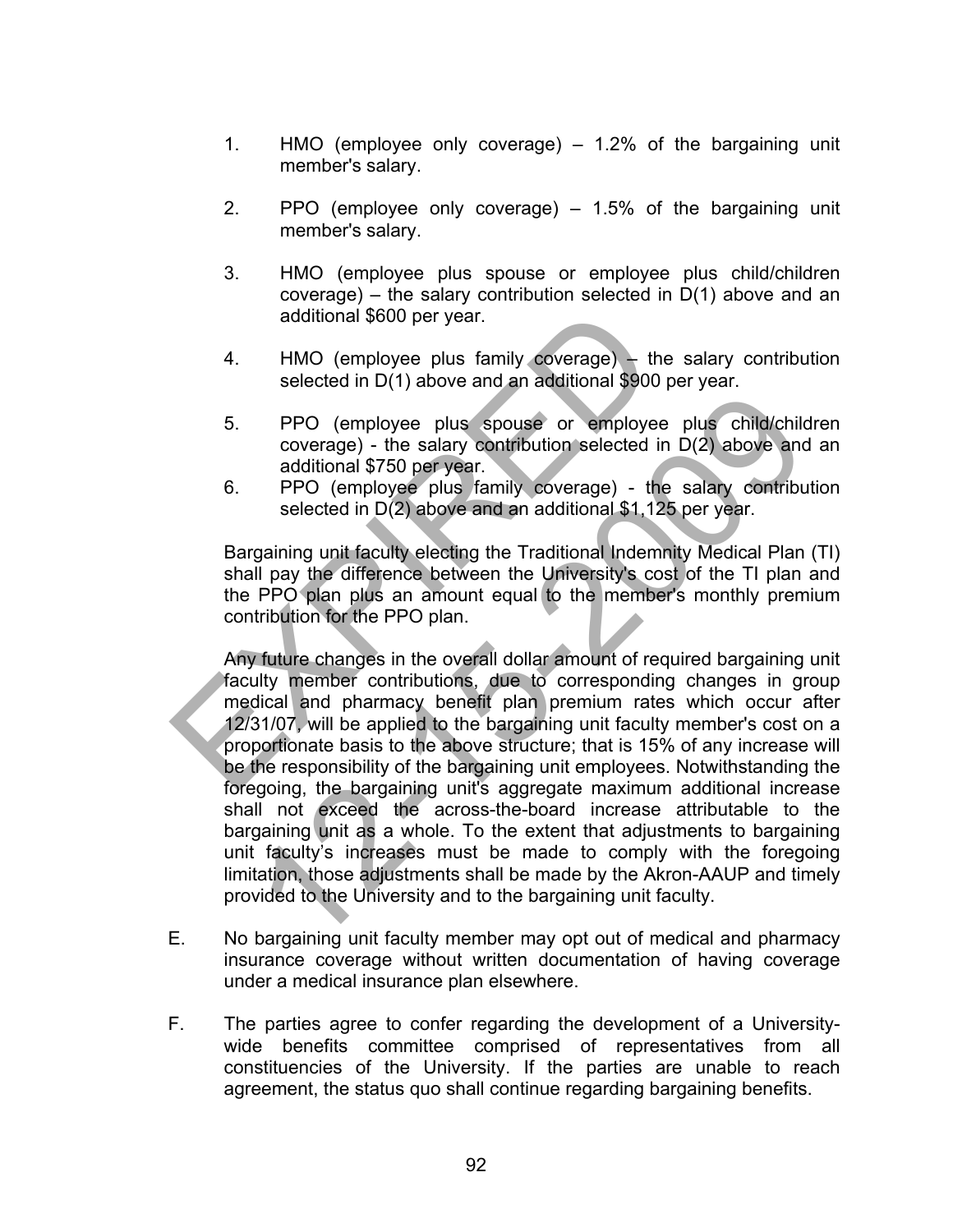# Section 2. Leaves of Absence.

- A. Sick leave.
	- 1. General policy.
		- a. The University shall provide paid sick leave to all bargaining unit faculty, as outlined below.
		- b. Paid sick leave is defined as the authorized absence from duties for the following reasons:
- (i) Personal illness, pregnancy, or injury (if the illness or injury is for more than five (5) days, the Department of Benefits Administration may require a physician's certificate). b. Paid sick leave is defined as the authoric duties for the following reasons:<br>
(i) Personal illness, pregnancy, or inju<br>
injury is for more than five (5) days, Benefits Administration may requerificate).<br>
(ii) Exposure t (i) Personal illness, preghancy, or injury (if the illnes<br>
injury is for more than five (5) days, the Departmer<br>
Benefits Administration may require a physicial<br>
certificate).<br>
(ii) Exposure to contagious disease which co
	- (ii) Exposure to contagious disease which could be communicated to other members of the University family.
	- (iii) Illness or injury in the individual's immediate family (as defined below).
	- (iv) Death (to a maximum of five days) in the individual's immediate family (as defined below).
	- (v) Medical, psychological, dental, or optical examination or treatment of the employee or a member of his or her immediate family (as defined below).

# Definitions.

(i) Immediate Family: The employee's immediate family is limited to the employee's current spouse, parents, children, grandparents, siblings, grandchildren, current brother-in-law, current sister-in-law, current daughter-in-law, current son-in-law, current mother-inlaw, current father-in-law, step-parents, step-children, step-siblings or a legal guardian or other person who under Ohio law is legally recognized to stand in the place of the parent.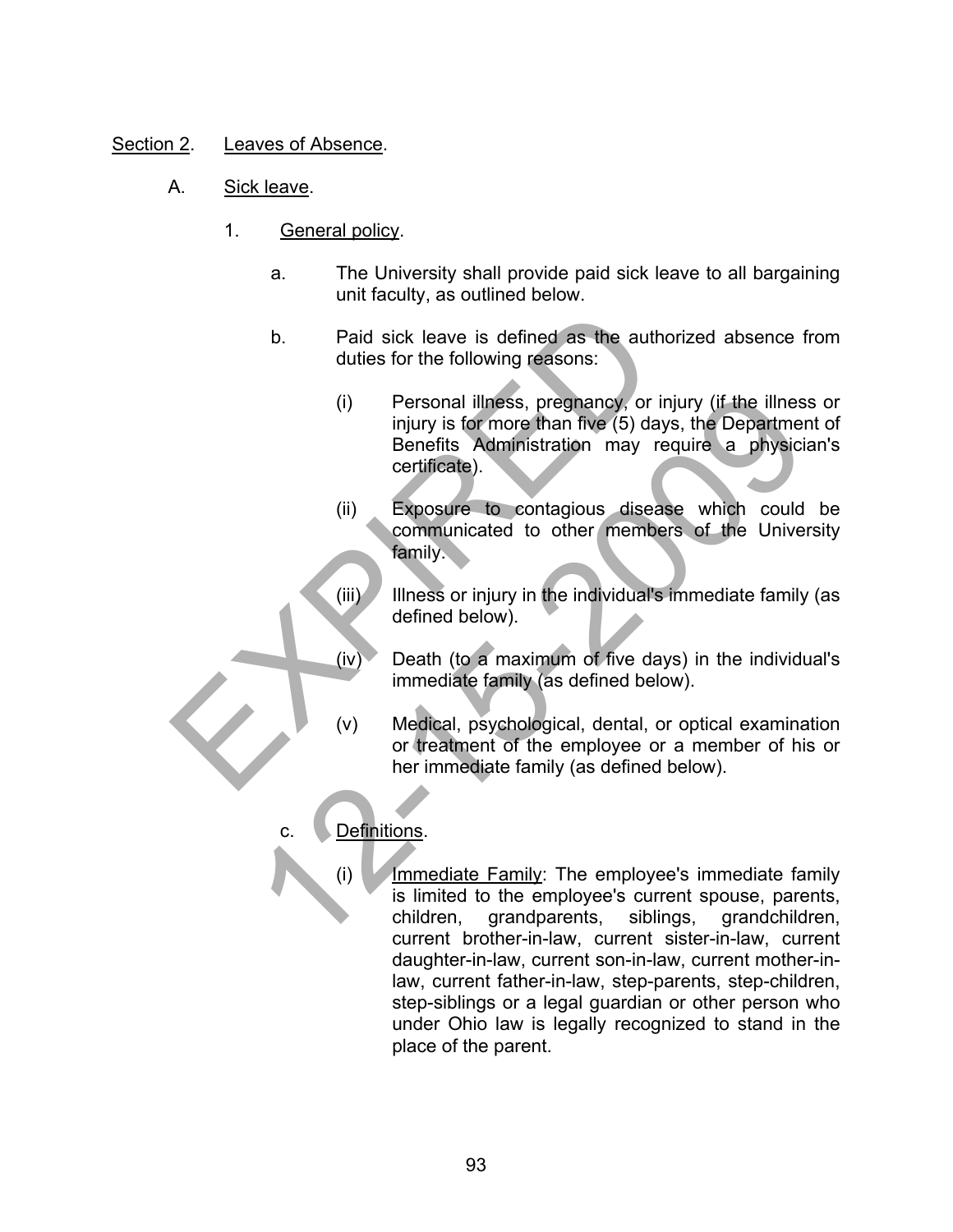(ii) Pay Status: Active pay status means the conditions under which an employee is eligible to receive pay, and includes, but is not limited to, vacation leave, sick leave, leave with pay, bereavement leave, court leave, professional development leave and administrative leave. No pay status means the conditions under which an employee is ineligible to receive pay, and includes, but is not limited to, leave without pay, leave of absence, and disability leave.

#### 2. Accrual of sick leave credit.

- a. Sick leave is accrued at the rate of 10 hours per month for all twelve months of the year, or as otherwise provided by law.
- b. Only accrued sick leave hours can be requested for authorized paid absences.
- c. There is no accumulation of sick leave benefits while on leave of absence without compensation.
- d. Sick leave accrual shall accumulate without limit, from the date of hire.
- 3. Procedure governing utilization of sick leave.
- a. Sick leave must be requested as far in advance when possible. If advance notice is not possible, then it must be requested by the employee or employee's legal representative by notifying the department head as soon as is practicable, presumably on or before the first day of absence, unless extenuating circumstance exist. 2. Accrual of sick leave credit.<br>
a. Sick leave is accrued at the rate of 10 hours<br>
twelve months of the year, or as otherwise<br>
b. Only accrued sick leave hours can l<br>
authorized paid absences.<br>
c. There is no accumulation twelve months of the year, or as otherwise provided by la<br>
b. Only accrued sick leave hours can be requested<br>
authorized paid absences.<br>
c. There is no accumulation of sick leave benefits while<br>
leave of absence without co
	- b. The University reserves the right to require a physician's certification or other verification in all instances of paid sick leave, and also reserves the right to obtain a second certification from a physician of the University's choice, and at the University's expense. When such certification or verification is required, it shall be collected by the Department of Benefits Administration for audit and retention.
	- c. For twelve-month bargaining unit faculty, a continuous period of sick leave commences with the first day, or part of a day, of an absence and includes all subsequent days, or part of a day, except Saturdays, Sundays, and holidays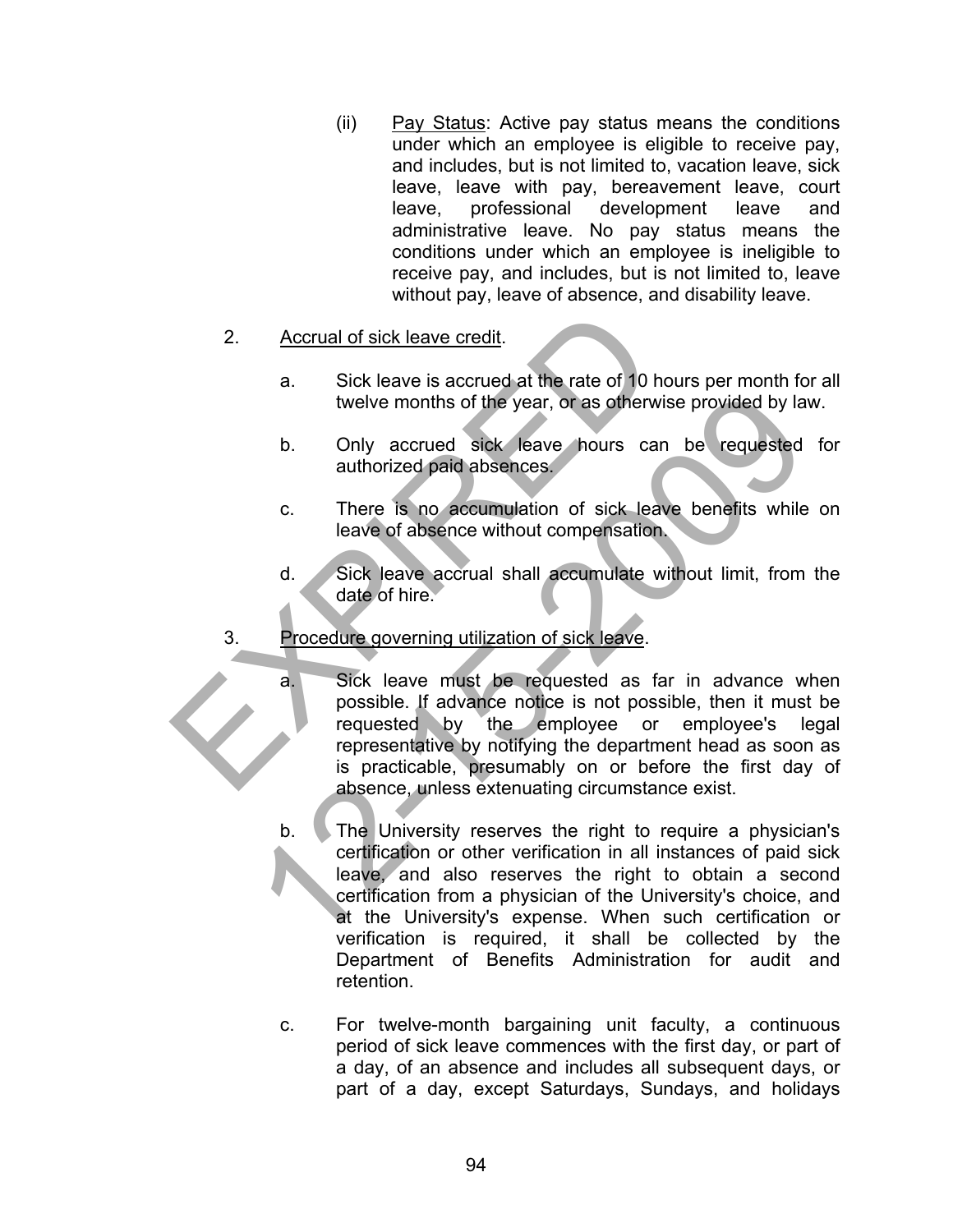observed by the University, until the employee returns to work. However, Saturdays, Sundays, and holidays shall be included in the calculation of a continuous period of sick leave for those employees who may be scheduled to work on those days, provided, however, no more than five (5) sick days shall be counted in any period where an employee is continuously absent Monday through Sunday.

- d. For academic year (9-month) bargaining unit faculty, a continuous period of sick leave commences with the first day of an absence and includes all days classes are in session during the academic year or summer session except Saturdays, Sundays, and holidays observed by the University. However, Saturdays, Sundays, and holidays shall be included in the calculation of a continuous period of sick leave for those employees who may be scheduled to work on those days, provided, however, no more than five (5) sick days shall be counted in any period where an employee is continuously absent Monday through Sunday. continuous period of sick leave commence<br>of an absence and includes all days class<br>during the academic vear or summer<br>Saturdays, Sundays, and holidays c<br>University. However, Saturdays, Sundays,<br>Diviversity. However, Saturd University. However, Saturdays, Sundays, and holidays be included in the calculation of a continuous period of<br>leave for those employees who may be scheduled to the calculation<br>of a continuous period of<br>leave for those day
	- e. Bargaining unit faculty shall comply with the sick leave reporting system as established by the University's Department of Benefits Administration.
	- f. In all cases of leave for illness or injury, the University may require written certification by a physician attesting to an employee's fitness to return to work, and reserves the right to obtain a second certification from a physician of the University's choice and at the University's expense.
	- g. Paid sick leave will be charged when used.
	- h. When sick leave is used, it will be deducted from the employee's accumulated total, one hour for each hour thereof of absence.
	- 4. Transfer of sick leave.

A bargaining unit faulty member who transfers from one public agency to another, or who is reappointed or reinstated, or who transfers from one state department to another shall, upon reentering and submitting certified evidence of accumulated sick leave, be credited with the unused balance of accumulated sick leave, provided the time between separation and reappointment does not exceed ten years. The words "public agency," as used above, include the state, counties, municipalities, and all boards of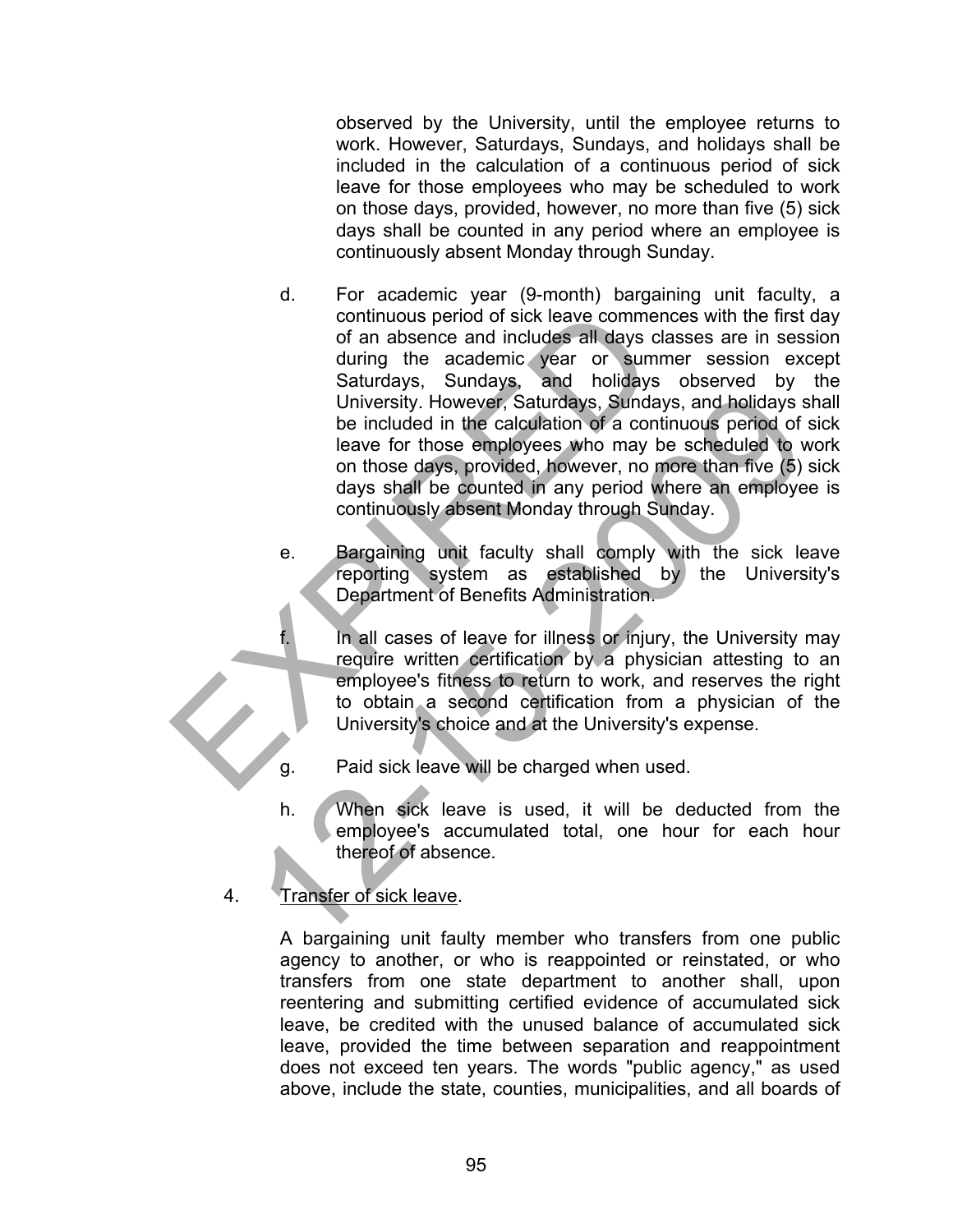education within the state of Ohio. The amount of sick leave transferred to state service shall not be greater than the maximum accumulation which would have been allowed if all public employment had been in the state service.

- 5. Payment of sick leave upon retirement.
	- a. Upon retiring from active service with the University after ten or more years of service with the State or any of its political subdivisions, a bargaining unit faculty member may elect to be paid for one-fourth of the accrued but unused sick leave credit up to a maximum of one-fourth of one hundred twenty days. This payment will be based upon the bargaining unit faculty member's rate of pay at the time of retirement. Upon accepting such payment, all sick leave credit accrued up to that time will be eliminated.
	- b. At the election of the bargaining unit member, such payment will be made upon retirement in a lump sum or in up to three annual installments. If made in one lump sum, payment is made in one paycheck at the end of the month in which the retirement is effective.
- 6. Any unexcused absence or failure to give proper notification may result in the absence being charged to leave without pay. Falsification of either a written, signed statement or a physician's certificate shall be grounds for disciplinary action up to and including dismissal. Subject to the Family and Medical Leave Act (FMLA), monthly or annual absences greater than the number of hours or days accrued may be considered excessive, except in instances due to extended illness or injury. subdivisions, a bargaining unit faculty me<br>
be paid for one-fourth of the accrued but<br>
credit up to a maximum of one-fourth of our<br>
days. This payment will be based upon t<br>
faculty member's rate of pay at the time o<br>
accep Faculty member's rate of pay at the time of retirement. U<br>accepting such payment, all sick leave credit accrued u<br>that time will be eliminated.<br>b. At the election of the bargaining unit member, such paym<br>will be made upon
	- 7. Vacation leave may not be converted to sick leave unless the employee or a member of the employee's immediate family is admitted to or treated in a hospital or is under the treatment of a licensed physician and is not released to work. Written verification is required. Only those hours/days medically certified may be converted to sick leave.
	- 8. Sick leave shall not be paid upon the death of an active employee.
- B. Vacation.
	- 1. Academic Year Bargaining Unit Faculty.

Bargaining unit faculty on an academic year (9-month) appointment shall not be eligible for vacation. Such members shall be eligible for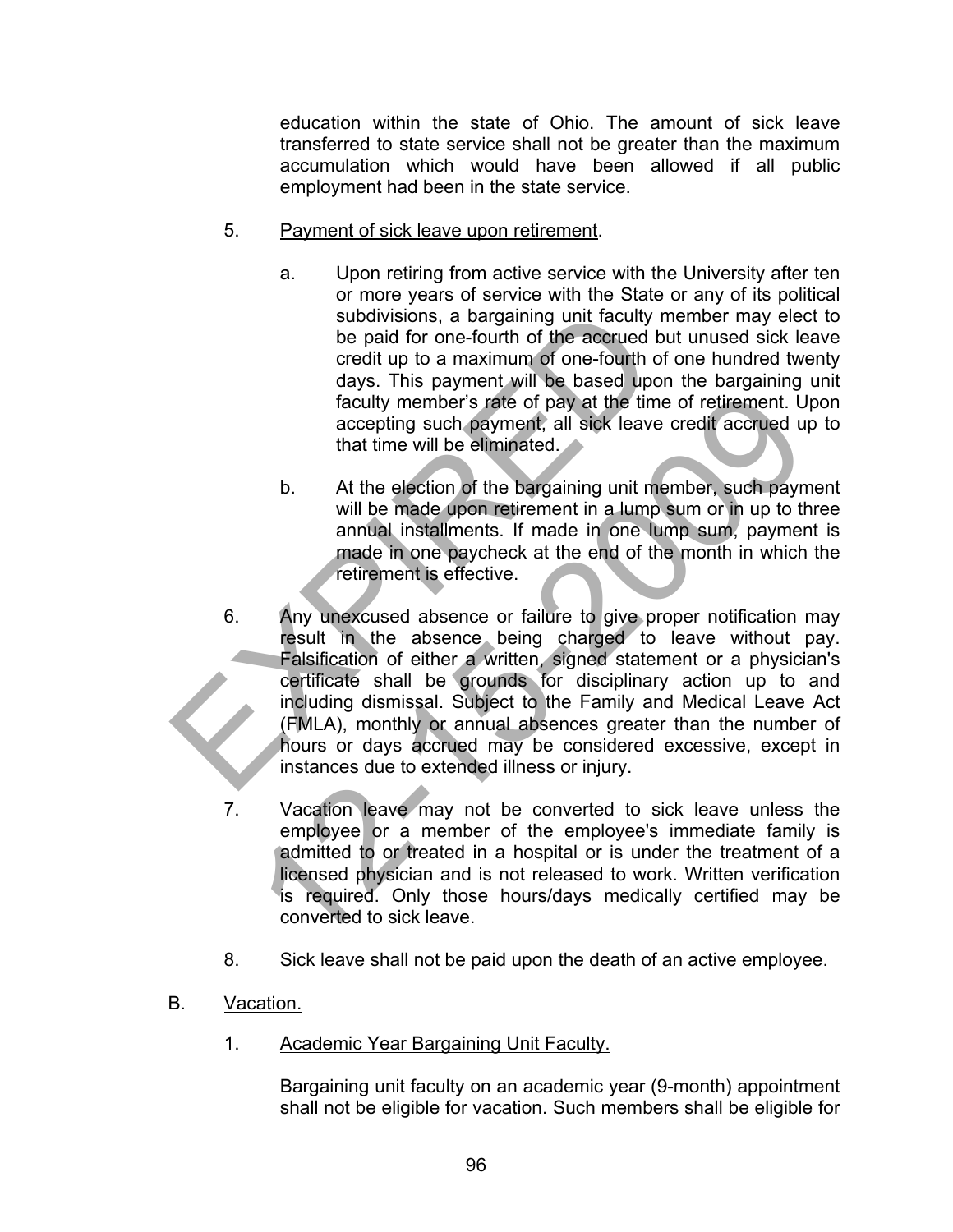all academic recesses, breaks, and holidays as scheduled during the academic year.

2. 12-month Bargaining Unit Faculty.

Bargaining unit faculty on a full time twelve-month appointment (effective July 1) have 22 working days (176 hours) of vacation as arranged with their dean or administrative supervisor.

Vacation is accrued at the rate of 1.833 days (14.67 hours) for each calendar month of active pay status, excluding leaves without compensation. Vacation days shall include Monday through Friday, exclusive of holidays.

Bargaining unit faculty are expected to use their accrued vacation annually. Any accrued and unused vacation leave credit for prior years, up to a maximum of 44 days (352 hours), may be carried forward to the following year. Any accrued and unused vacation in excess of 44 days (352 hours) shall be forfeited on June 30 of each year.

To minimize interruption of services, all vacation leave must be approved by the appropriate dean or administrative department director. The use of vacation leave may be authorized in advance of accrual upon approval of the appropriate dean or administrative department director, and with final approval of the President or appropriate Vice President. Upon separation from service, the bargaining unit member's final pay check shall be reduced by the amount of used, but not accrued, vacation leave. Vacation is accrued at the rate of 1.833 days (14.<br>
calendar month of active pay status, excludin<br>
compensation. Vacation days shall include Mond<br>
exclusive of holidays.<br>
Bargaining unit faculty are expected to use their<br> Bargaining unit faculty are expected to use their accrued vacannually. Any accrued and unused vacation leave credit for years, up to a maximum of 44 days (352 hours), may be car forward to the following year. Any accrued a

If a bargaining unit member's employment basis is changed from 12-month to 9-month, any accrued but unused vacation time shall be paid to the bargaining unit faculty member in a lump sum based on the 12- month rate of compensation on the effective date of the change up to a maximum of 22 days.

Upon separation of service, payment for accrued and unused vacation leave shall be made to the bargaining unit faculty member in a lump sum based on the rate of compensation at separation for any accrued but unused vacation leave up to a maximum of 22 days.

For purposes of calculating the lump-sum payment upon (1) 12 to 9 month employment status change or (2) separation, 22 working days shall be equal to 1/12 of the annual salary of the bargaining unit member.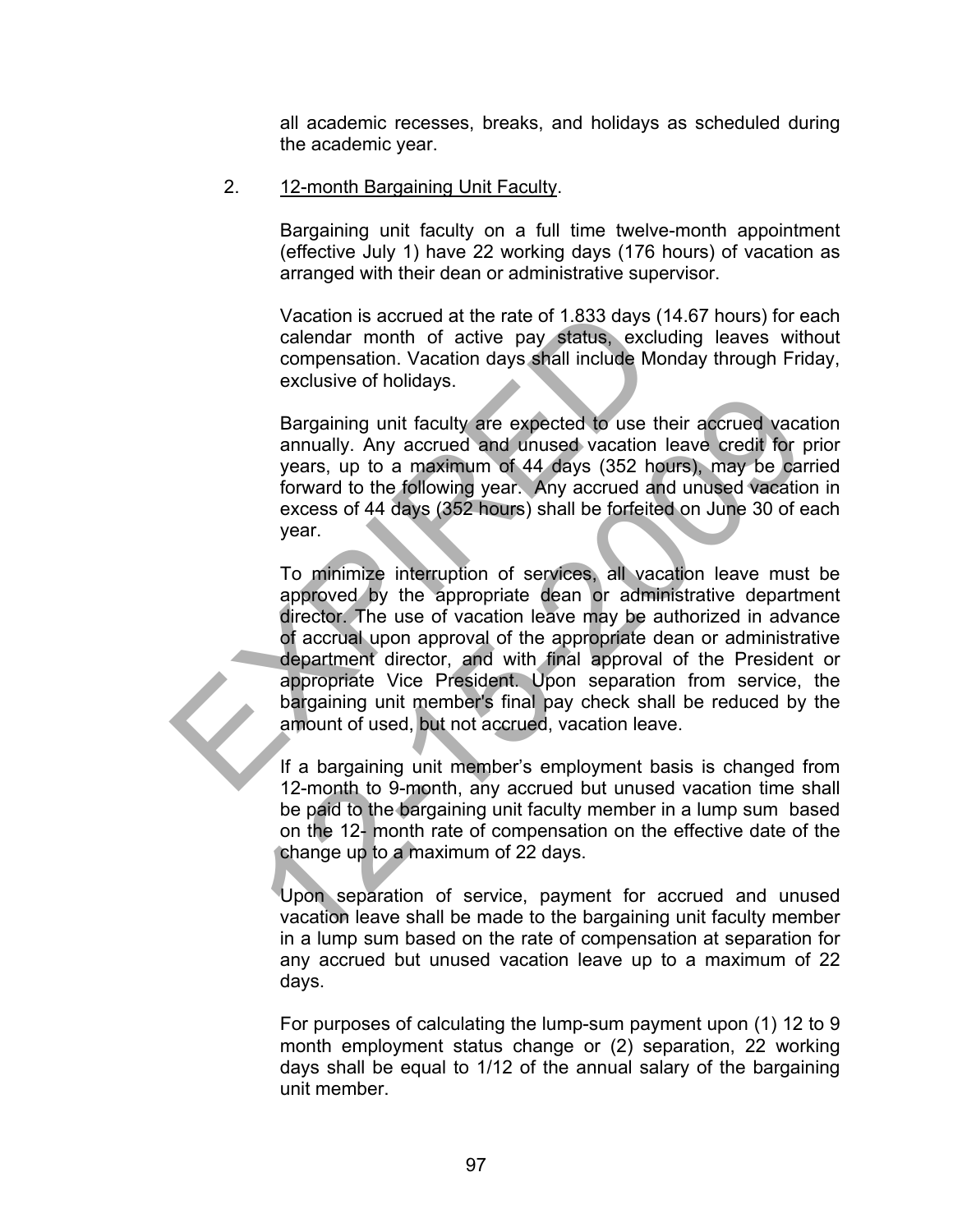If a bargaining unit faculty member dies during active pay status, the accrued and unused vacation leave for the current year, plus any accrued and unused vacation leave shall be paid in accordance with section 2113.04 of the Ohio Revised Code up to a maximum of 22 days.

#### C. Family and Medical Leave.

Under the Family and Medical Leave Act of 1993 ("FMLA"), up to 12 weeks of leave without pay during any 12 month period are provided to eligible bargaining unit faculty for certain family and medical reasons. Bargaining unit faculty are eligible if they have been employed by the University for at least twelve (12) months, this twelve (12) month period need not be consecutive, and for 1,250 hours (.6 fte) over the previous applicable period. FMLA leave without pay will be granted for any of the following reasons: Under the Family and Medical Leave Act of 1993 ("<br>
weeks of leave without pay during any 12 month period<br>
eligible bargaining unit faculty for certain family and<br>
Bargaining unit faculty are eligible if they have been<br>
Uni

- 1. The birth of a child or placement of a child with the bargaining unit faculty member for adoption or foster care;
- 2. A serious health condition of the bargaining unit faculty member that renders him or her unable to perform his/her job functions; or
- 3. In order to care for a bargaining unit member's child, spouse, or parent who has a serious health condition.

Paid vacation leave or sick leave may, at the employee's option, be substituted for FMLA leave.

If the bargaining unit faculty member fails to provide at least 30 days advance notice when the leave is clearly foreseeable leave may be delayed until at least thirty (30) days after the date the employee provides notice to the employer. If the bargaining unit faculty member fails to provide a medical certification to support a request for leave because of a serious health condition (including requested second opinions at the University's expense), leave may be delayed until certification is provided. If the employee never produces certification then the leave is not FMLA leave. versity for at least twelve (12) months, this fwelve (12) month pe<br>diato the consecutive, and for 1,250 heurs (.6 fte) over the previdence<br>licable period. FMLA leave without pay will be granted for any of<br>licable period. F

Group health benefits will be continued for the duration of an FMLA leave. Upon return, a bargaining unit faculty member will be restored to his or her original or an equivalent position with equivalent pay, benefits and other employment terms.

A "rolling" twelve-month period measured retrospectively from the date a Member uses any FMLA leave shall be used to determine the "twelve-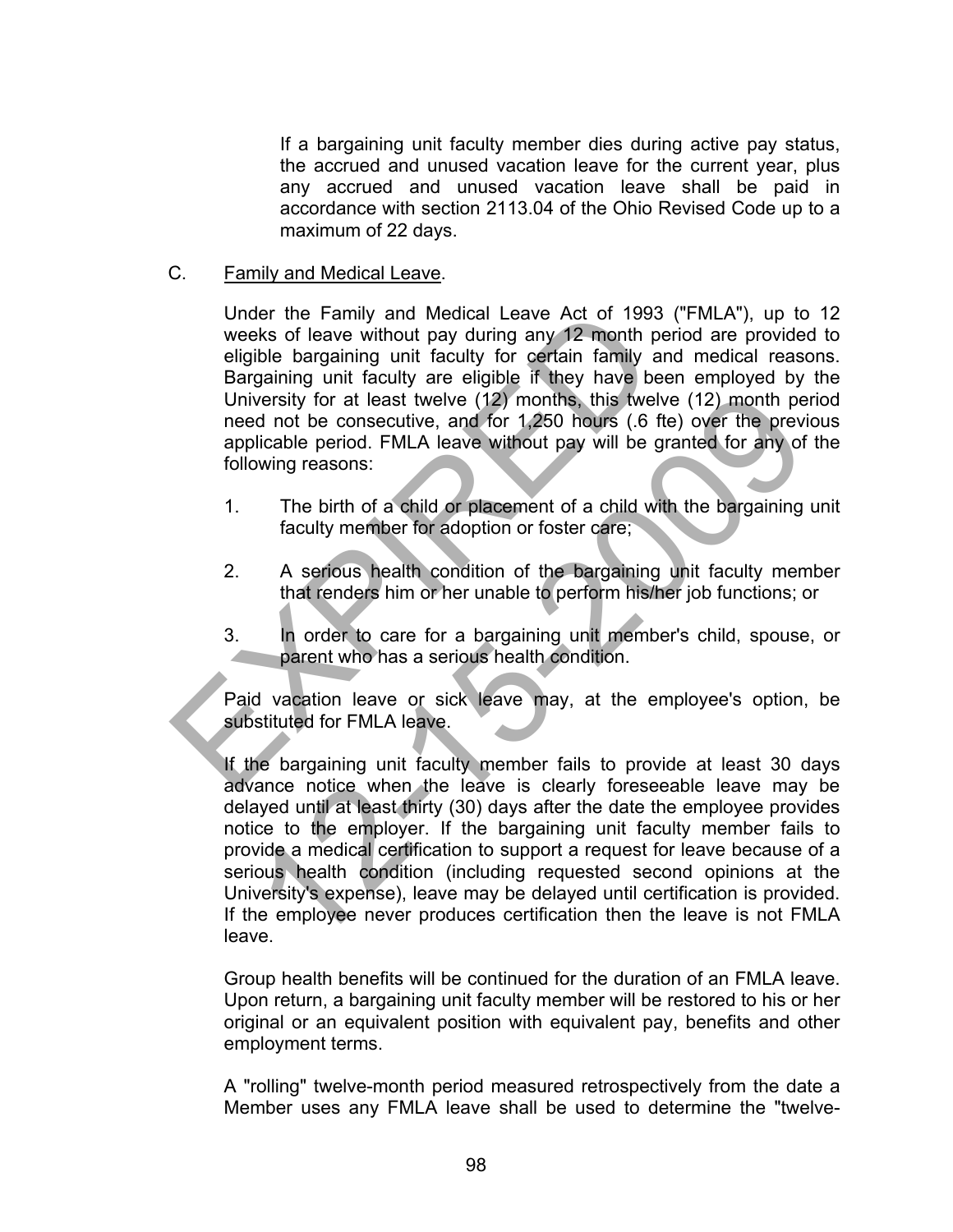month period" in which the twelve weeks of FMLA leave entitlement occurs.

Family and Medical Leave may be used on a continuous basis. It may also be used on an intermittent basis, or as a reduced work schedule as provided by law. Application for FMLA is made to the office of Benefits Administration; and approval of the request made by the office of Benefits Administration.

Nothing in this section shall be deemed to create any additional benefits, rights, or entitlements to bargaining unit faculty beyond those provided by the provisions of the FMLA or applicable law of the state of Ohio. For the purpose of implementing this FMLA policy, the definitions and provisions of the FMLA shall be followed when necessary to ensure compliance with the law. Nothing in this section shall be deemed to create any rights, or entitlements to bargaining unit faculty beyond<br>the provisions of the FMLA or applicable law of the state purpose of implementing this FMLA policy, the defini

#### D. Court Leave.

- 1. Except as otherwise provided by law, employees will be granted leave with pay if:
	- a. Summoned for jury duty by a court of competent jurisdiction,
	- b. Subpoenaed to appear before any court, commission, board or other legally constituted body authorized by the law to compel the attendance of witnesses, where the employee is not a party to the action, or
		- Participating in any action, as an appellant or subpoenaed witness, before the state personnel board of review and is in active pay status at the time of scheduled hearing before the board.

When utilizing court leave, a copy of the summons or subpoena must be forwarded to human resources for retention in the employee's personnel file. The "notes" area of the time record should indicate "lwp-court leave". The FMLA shall be followed when necessary to ensure compliance<br>
14. In the same of the same of the same of the same of the same of the same of the same of the same of the same of the same of the same of the same of the sam

- 2. An employee who is appearing before a court or other legally constituted body in a matter in which the employee is a party, such as but not limited to a plaintiff or defendant, may be granted vacation time or leave of absence without pay. Such instances would include, but not be limited to, criminal or civil cases, traffic court, divorce or custody proceedings, or appearing as directed as a parent or guardian of a juvenile.
- 3. Proof of appearance will be required.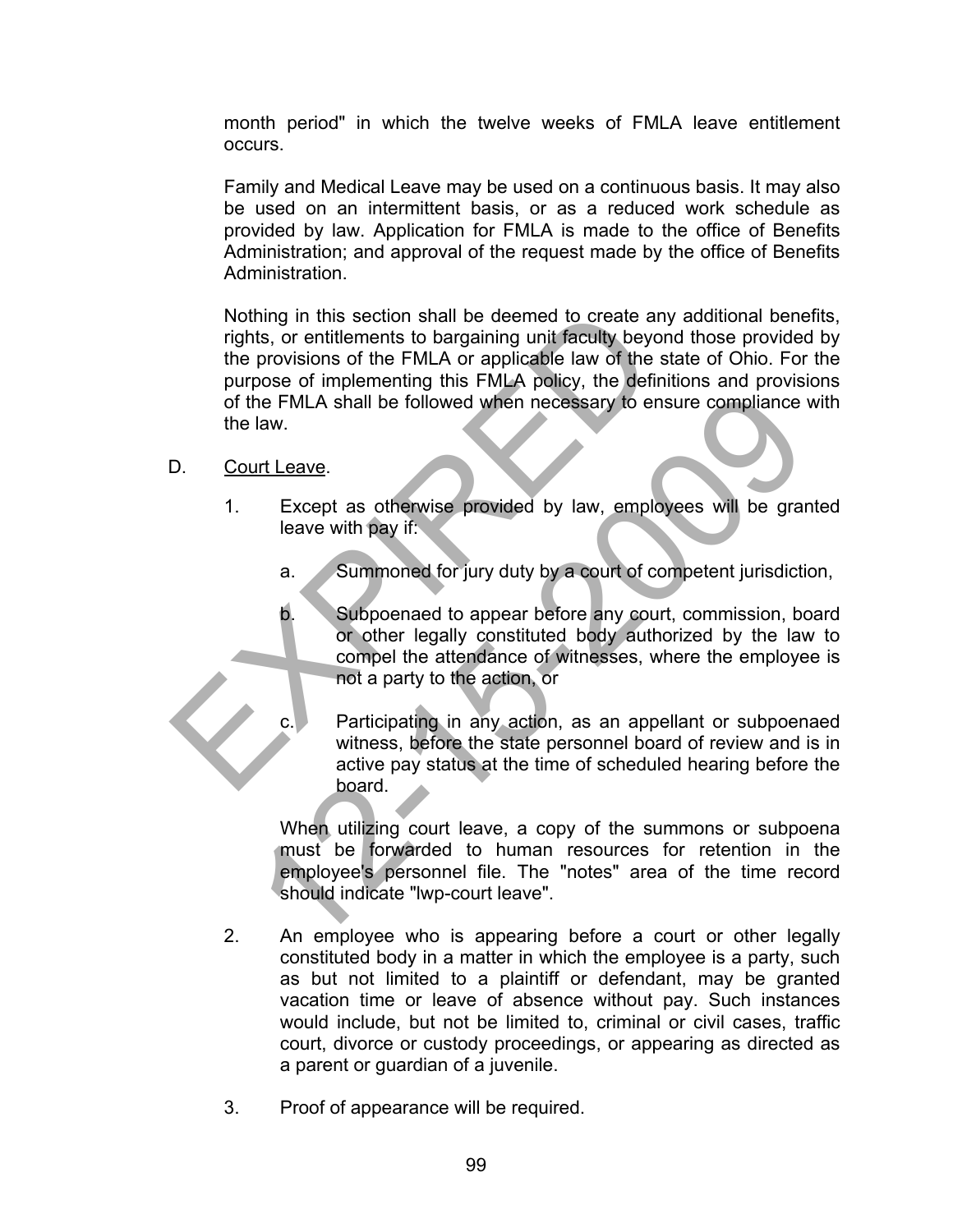4. Any compensation or reimbursement for jury duty or for court attendance compelled by subpoena, when such duty is performed during an employee's normal working hours, and for which the employee was paid by the University, shall be remitted by the University employee to the payroll office.

### E. Disability Leave.

A disability leave is defined as an unpaid leave granted or required by the University for medical reasons after the bargaining unit faculty member has exhausted all accrued sick leave. The bargaining unit faculty member must exhaust all paid leave before going on unpaid disability leave. A bargaining unit faculty member whose absence due to illness or injury exceeds all paid leave may be granted disability leave for up to six (6) months and may be extended by increments of up to six (6) months for a total of one (1) year. During the period of disability leave, the University will not pay salary or wages nor contribute toward retirement benefits nor provide for the accumulation of sick leave or vacation leave, but will provide all other employment benefits that the employee elects during an enrollment period, or subsequent qualifying event, subject to the applicable employee's timely contributions in providing the same. A disability leave is defined as an unpaid leave granted<br>University for medical reasons after the bargaining unst exhausted all accrued sick leave. The bargaining unst exhaust all paid leave before going on unpaid<br>bargaini gaining unit faculty member whose absence due to illness or in<br>eeds all paid leave may be granted disability leave for up to six<br>ths and may be extended by increments of up to six (6) months f<br>of one (1) year. During the p

A bargaining unit faculty member shall receive and otherwise participate in all employment benefits except retirement while on unpaid disability leave. Upon return from disability leave, the bargaining unit faculty member will be reinstated to his or her position or a comparable position (with the same tenure status and rank) with equivalent pay and benefits, including any increases of salary not related to merit and comprehensive changes in benefits.

# F. Military Leave.

The University will comply with all current state and federal laws regarding bargaining unit faculty who either enlist or are drafted into the uniformed or armed forces of the United States. Certain of those provisions, include 38 U.S.C. Chapter 43, O.R.C. §§ 5903.01-5903.02, 5923.05 and O.A.C. 123:1-34-01-05, and provide in part as follows.

1. A bargaining unit faculty member who performs reserve duty is entitled to leave of absence from the member's positions without loss of pay for the time the member is performing service in the uniformed services, for periods of up to one month, and thereafter if called to active duty will be paid each month an amount that equals the difference between the member's gross monthly wage or salary as a University employee and the sum of the member's gross uniformed pay and allowances received for that service.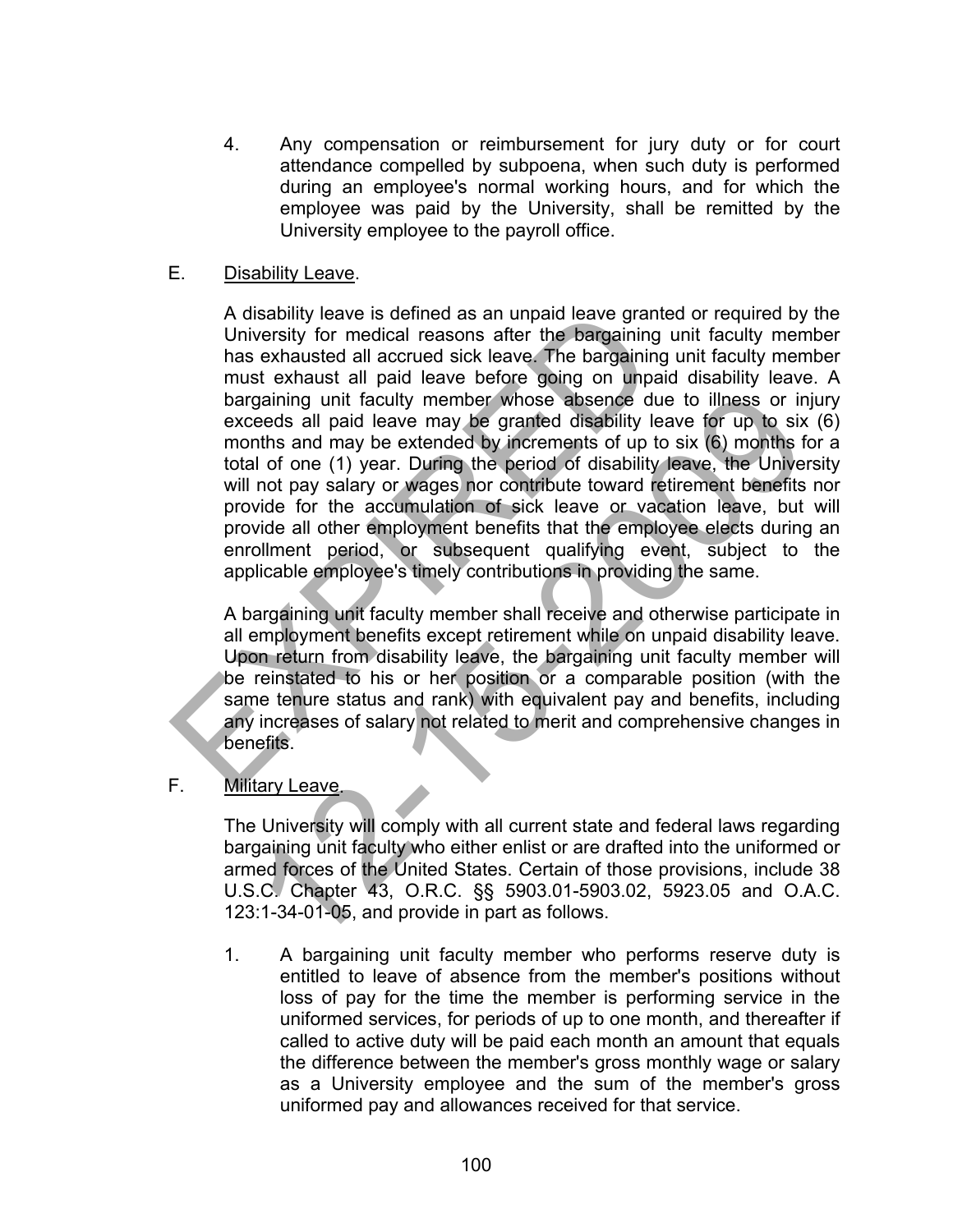2. A bargaining unit faculty member who is called to active duty or active duty training in the uniformed or armed services shall have the right to continue all or part of existing health and dental insurance benefits (including dependent coverage) on the same terms as if the bargaining unit faculty member were working fulltime in the bargaining unit. In addition, such activation shall be considered a "qualifying event" for purposes of being able to modify benefits coverage.

#### G. Adoptive and Foster Parent Leave.

Upon the adoption of a child or arrival of a foster child, a bargaining unit faculty member who is on active pay status is entitled to twenty (20) working days of paid leave which will not be taken from sick days, but counted as part of FMLA leave.

#### H. Maternity Leave.

Upon delivery, a pregnant bargaining unit faculty member who is on active pay status is granted twenty (20) working days of paid Maternity Leave not taken from sick days. In addition to the paid maternity leave, such bargaining unit faculty member who is physically unable to perform her duties may elect to request either: G. Adoptive and Foster Parent Leave.<br>
Upon the adoption of a child or arrival of a foster child<br>
faculty member who is on active pay status is entitl<br>
working days of paid leave which will not be taken fr<br>
counted as part The member who is on active pay status is entitled to twenty<br>
iking days of paid leave which will not be taken from sick days,<br>
thed as part of FMLA leave.<br>
The status is granted twenty (20) working days of paid Maternity

1. Paid sick leave on the same terms that sick leave is available for any other illness, injury, or disability, or

FMLA leave if a pre- or post- delivery bargaining unit faculty member wishes to be absent from work for a period of time longer than the period of actual physical disability.

Use of Maternity Leave shall count as part of the twelve (12) week FMLA leave.

I. Paternity Leave.

A bargaining unit faculty member who is on active pay status upon a pregnant spouse's delivery is granted, within 180 days of the delivery, twenty (20) working days of paid Paternity Leave which will not be taken from sick days, but counted as part of FMLA leave.

J. Special or Emergency Leave.

The University may grant special or emergency leaves for purposes, time periods, and under circumstances other than those described in other provisions of this Agreement. Such leaves may be requested by a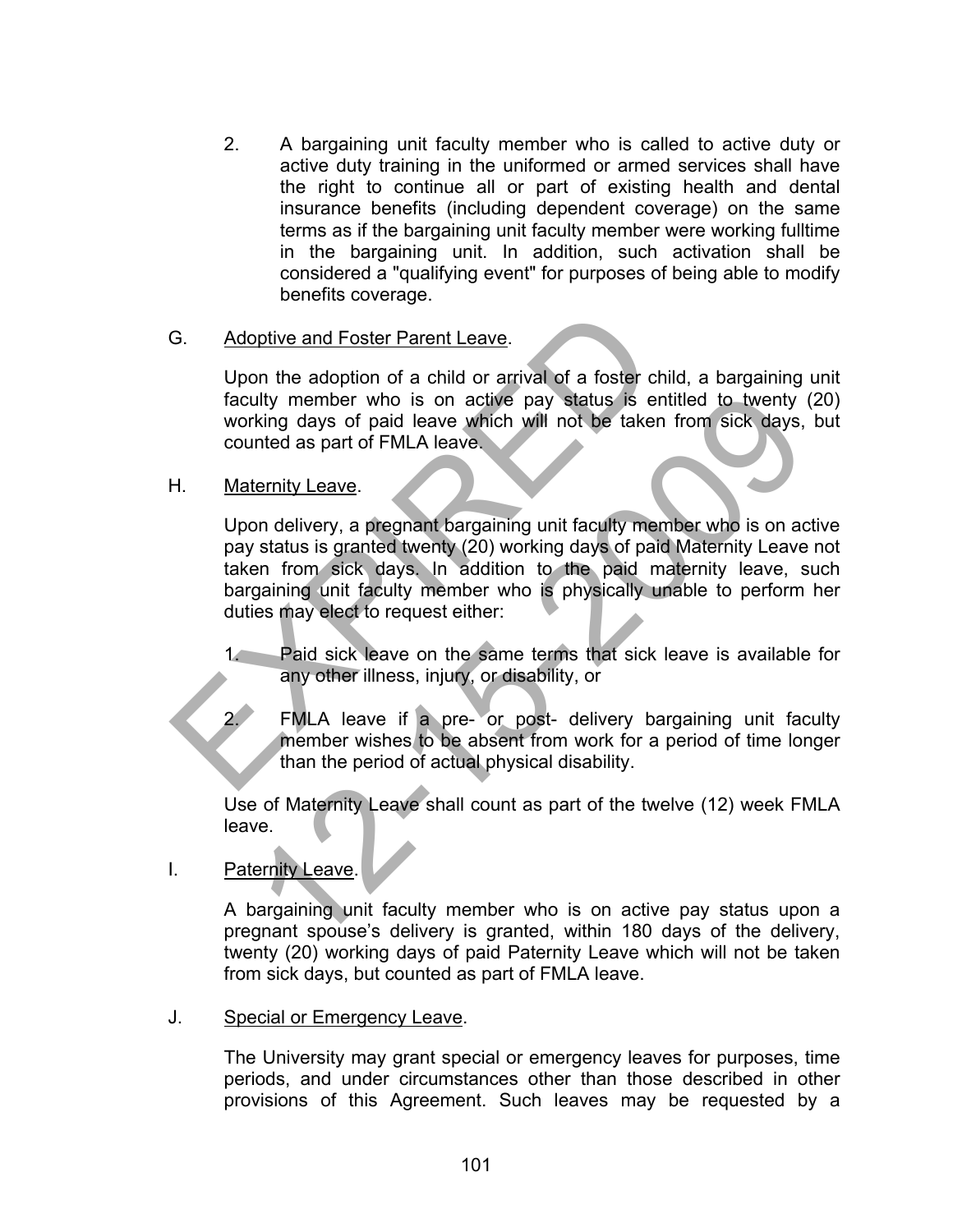bargaining unit faculty member and granted if supported by the department or unit head, dean or Library Administrator, and Provost and approved by the Board of Trustees. The terms and conditions of such leaves shall be mutually approved by the bargaining unit faculty member and the Administration.

#### Section 3. Child Day Care.

Bargaining unit faculty covered by this agreement may be provided Full-Day Pre-School, Toddler Full-Day and/or Hourly/Flextime Pre-School services at The University of Akron's Center for Child Development as long as the University maintains the program, and at tuition rates equal to the University's cost for the same. This benefit can be provided only as space is available and on a first come basis.

Bargaining unit faculty utilizing the Center's services shall be responsible for all other fees as incurred.

#### Section 4. Retirement Plans.

- A. State Teachers Retirement System of Ohio (STRS). All bargaining unit faculty covered by this Agreement shall have the option based on their date of hire and eligibility as determined by STRS to participate in one of the State Teachers Retirement System (STRS) plans – currently a defined benefit plan, a defined contribution plan or a combination plan. Employee and employer rates of contribution to the plan are set by the STRS Board. Day Pre-School, Toddler Full-Day and/or Hourly/Fle<br>
services at The University of Akron's Center for Child<br>
long as the University maintains the program, and at tui<br>
the University's cost for the same. This benefit can be<br>
- B. Alternative Retirement Plan (ARP). The University of Akron shall continue to offer the Alternative Retirement Plan (ARP) implemented March 1, 1999, to bargaining unit faculty who are eligible under state law to participate in such a plan. The terms of this defined contribution plan are currently spelled out in a plan document approved by the Ohio Attorney General. ce is available and on a first come basis.<br>
gaining unit faculty utilizing the Center's services shall be responsed<br>
all other fees as incurred.<br>
interference as incurred.<br>
interference as incurred.<br>
interference as incurr
- C. Tax-Sheltered Annuities- Section 403 (b). Bargaining unit faculty covered by this Agreement shall have the option to purchase through payroll deduction supplemental retirement benefits through a Tax-Sheltered Annuity (TSA) program as authorized by Section 403 (b) of the Internal Revenue Code.
- D. Ohio Public Employees Deferred Compensation Plan (OPEDCP) 457 Plan. Bargaining unit faculty covered by this Agreement shall have the option to participate through payroll deduction in the Ohio Public Employees Deferred Compensation Plan or other 457 plans offered by annuity providers.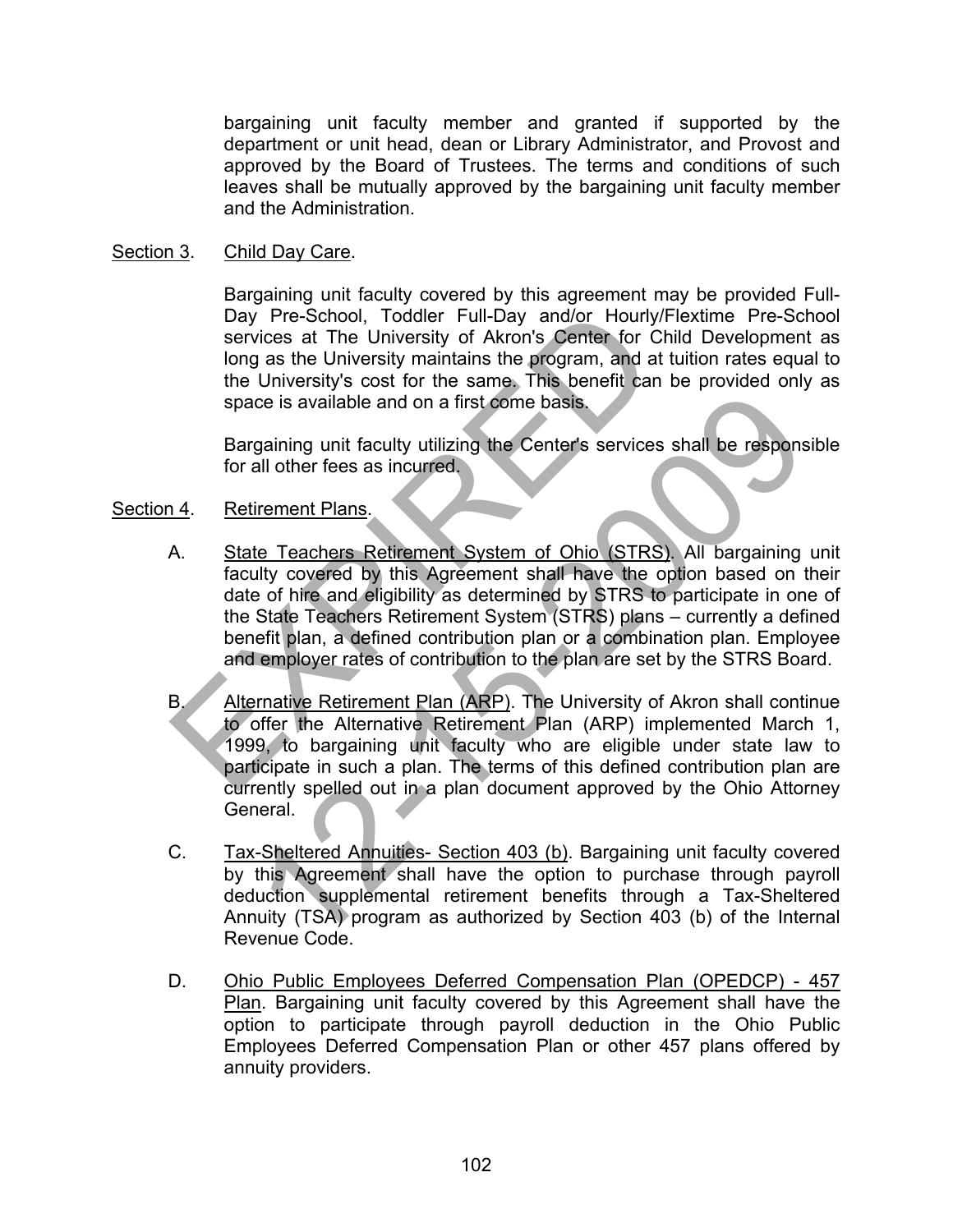## Section 5. Tuition & Fee Reduction.

- A. Fee reductions for bargaining unit faculty include:
	- 1. Credit courses.

Any University bargaining unit faculty member shall be permitted to take two credit courses or six credit hours, whichever is greater, each semester, free of all charges, excluding late fees and including instructional and general fees, graduate level, laboratory, or other fees associated with these courses. Unused portions of these reductions are not cumulative.

Any bargaining unit faculty member shall be permitted to take a total of four credit courses during the summer semester. The credit courses may be taken in any of the summer sessions comprising the summer semester. However, the aggregate of courses will not exceed four credit courses which will be free of all charges, excluding late fees and including instructional and general fees, graduate level, laboratory, or other fees associated with these courses. Unused portions of these reductions are not cumulative. including instructional and general fees, graduat<br>or other fees associated with these courses. U<br>these reductions are not cumulative.<br>Any bargaining unit faculty member shall be po<br>total of four credit courses during the s Any bargaining unit faculty member shall be permitted to tak<br>
total of four credit courses during the summer semester. The cr<br>
courses may be taken in any of the summer sessions comprisions<br>
the summer semester However, th

2. Non-credit courses.

Any bargaining unit faculty member shall be permitted to take two non-credit courses per semester (i.e., combined summer, fall, spring), which shall not affect his or her eligibility for credit fee reduction enrollment.

Some courses are not available for students using non-credit course fee reduction (AutoCAD, "Microsoft NT," polymer science courses, etc.). A list of such courses will be maintained by the division of workforce development and continuing education.

All individuals using fee reduction for non-credit courses will be placed on a waiting list in the division of workforce development and continuing education (with a University of Akron designation assigned) on a first-come, first serve basis, until class meets minimum paying enrollment. These individuals will pay such costs as materials, supplies, lab fees, etc.

- 3. General provisions.
	- a. No reductions of residence hall room and board fees shall be granted to any person except members of the resident advisory staff.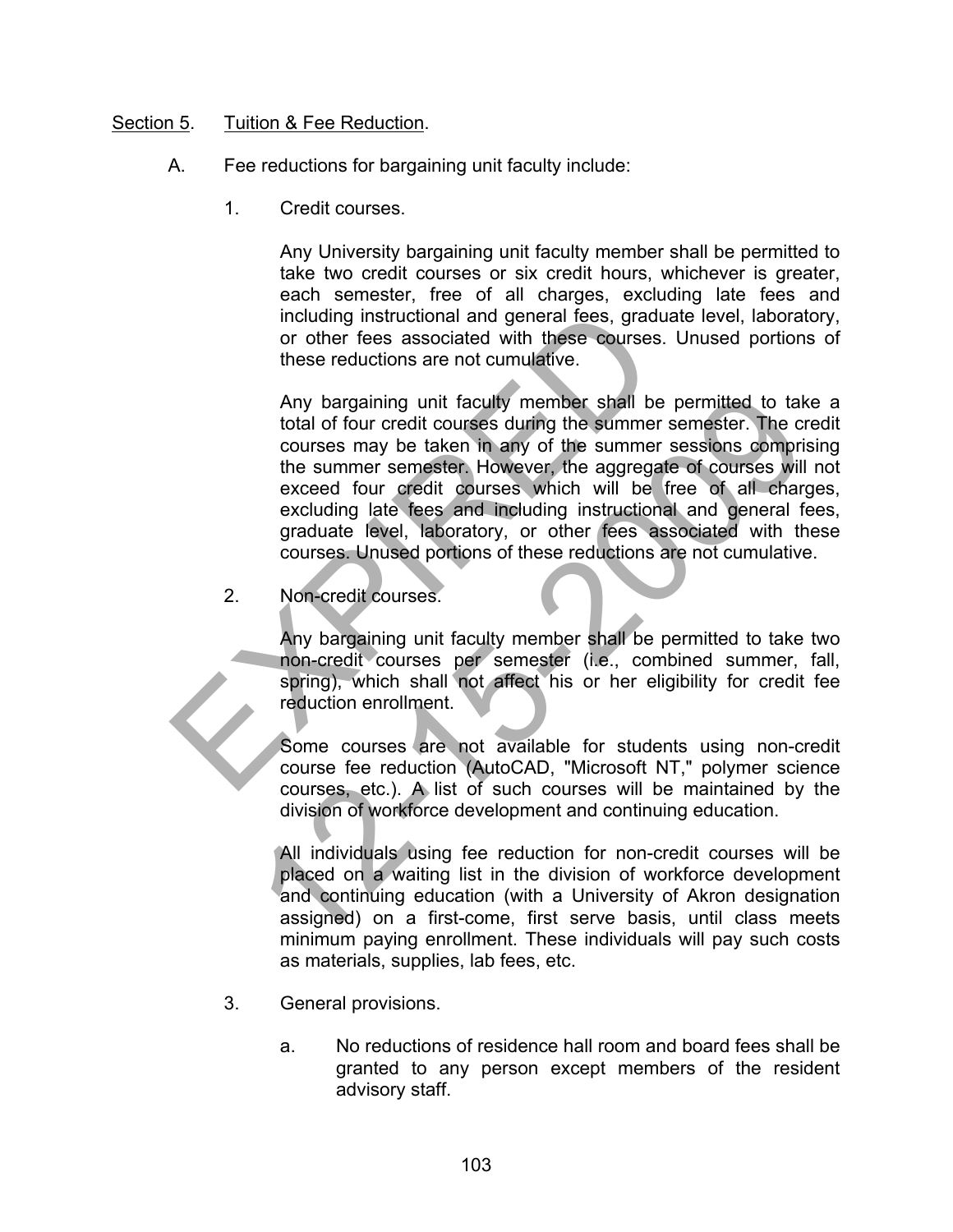- b. The requirements of residence in Ohio for one year before the first day of any term or semester to be exempt from nonresident tuition charges shall be waived for employees who are entitled to the fee reduction.
- c. Eligibility for fee reductions for employees or relatives is determined by employment status on the first day of the course.
- d. An individual may receive fee reductions under only one eligibility category (e.g., bargaining unit member, spouse or dependent) during any one academic period.
- e. Eligibility for other authorized fee credits is determined independently from the individual's status as a University of Akron employee or dependent. Thus, other authorized fee credits from other entities may be received in the same semester as the university's fee reduction.
- f. Bargaining unit employees with nine-month appointments are eligible for fee reductions during the summer if reappointed for the following academic year.
- 4. Fee reductions for the instructional fees, or an amount equivalent to the graduate level credit fees for Ohio residents, or an amount equivalent to the School of Law credit hour fees for Ohio residents shall be deducted from total fee charges for the following groups (general fees, course fees, and other special fees not being affected): d. An individual may receive fee reduction<br>
eligibility category (e.g., bargaining unit m<br>
dependent) during any one academic peric<br>
e. Eligibility for other authorized fee cred<br>
independently from the individual's status<br> e. Eligibility for other authorized fee credits is determindependently from the individual's status as a Universite<br>Akron employee or dependent. Thus, other authorized<br>credits from other entities may be received in the sa<br>
	- a. Spouses and dependents (as "dependents" are defined by current rules and dependency tests of the Internal Revenue Service) of bargaining unit faculty.
	- b. Spouses of all bargaining unit faculty while one or both are in the service of the University of Akron. Spouses of bargaining unit faculty who are also employees may elect to receive fee reductions as an employee or a spouse.
	- c. Spouses and "dependents" of deceased bargaining unit faculty who were serving the University of Akron at the time of death.
	- d. Spouses and "dependents" of all retired full-time University faculty.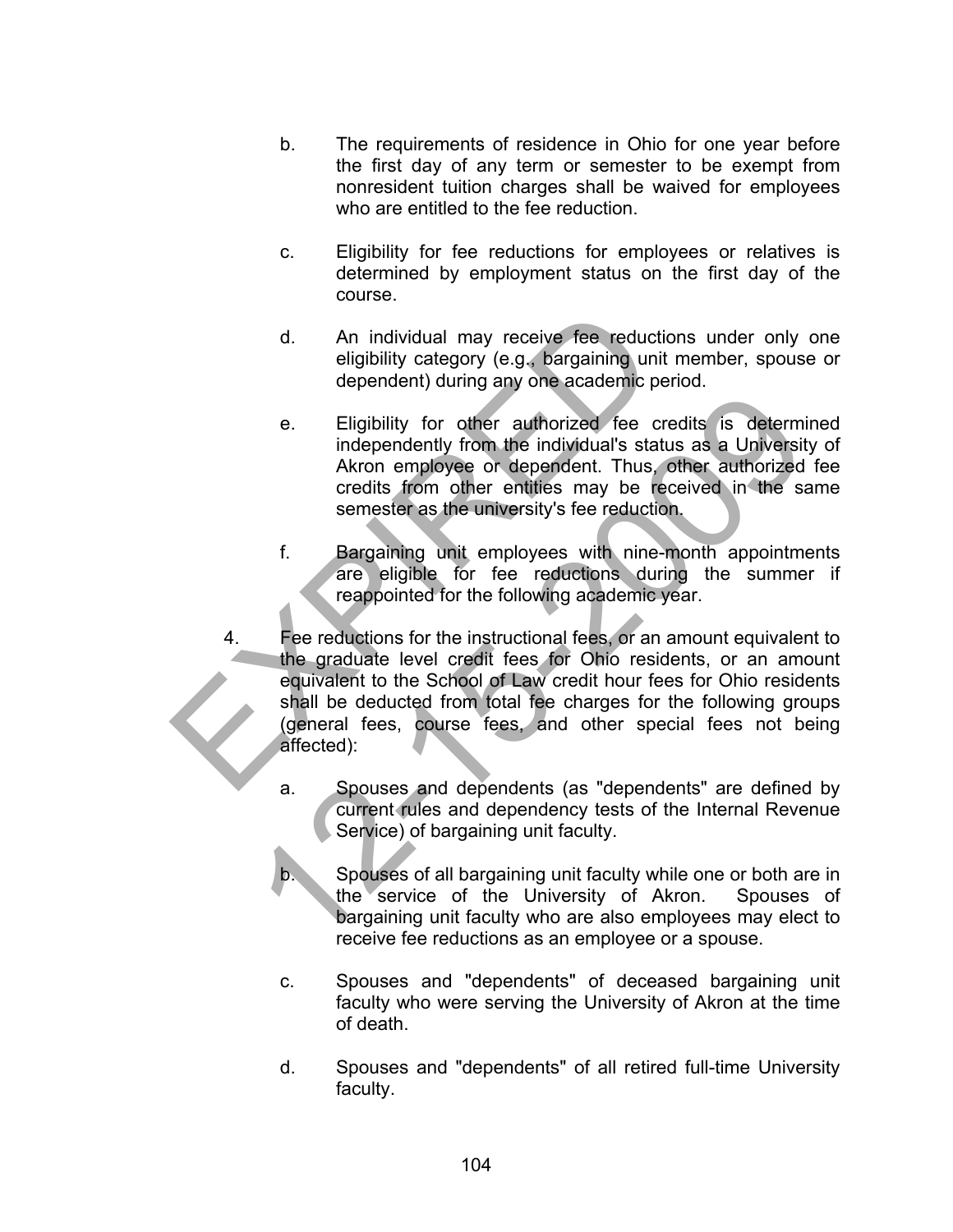- e. For purposes of fee reductions, "spouses" refer to individuals who have contracted the legal status of a marital relationship through religious or civil solemnized marriages and complied with all the statutory requirements pursuant to applicable law; and shall not include common law marriages which may be otherwise recognized under Ohio law or other relationships between persons not legally capable of making a marriage contract under Ohio law.
- f. Fee reductions may be taxable income to the bargaining unit member.
- B. Educational assistance program (Internal Revenue Code section 127).

It is the intent of the University to seek to provide this educational assistance program, the benefit of which shall be to seek to exclude all assistance provided hereunder from an employee's income to the extent allowable under Internal Revenue Code section 127. This fee reduction educational assistance program shall extend to bargaining unit employees taking courses at the University of Akron. Eligibility accrues from employment as of the first day of the semester. f. Fee reductions may be taxable income to<br>
member.<br>
Educational assistance program (Internal Revenue Code<br>
It is the intent of the University to seek to provide<br>
assistance program, the benefit of which shall be to s<br>
ass crational assistance program (Internal Revenue Code section 127).<br>
So the intent of the University to seek to provide this educatiis<br>
sitance program, the benefit of which shall be to seek to exclude<br>
sitance provided here

1. Credit courses.

Any bargaining unit faculty member shall be permitted to take two credit courses or six credit hours, whichever is greater, each semester, free of all charges, excluding late fees and including instructional and general fees, graduate level, laboratory, or other fees associated with these courses. Unused portions of these reductions are not cumulative.

Any bargaining unit faculty member shall be permitted to take a total of four credit courses during the summer semester. The credit courses may be taken in any of the summer sessions comprising the summer semester. However, the aggregate of courses will not exceed four credit courses which will be free of all charges, excluding late fees and including instructional and general fees, graduate level, laboratory, or other fees associated with these courses. Unused portions of these reductions are not cumulative.

2. Non-credit courses.

Any bargaining unit faculty member shall be permitted to take two non-credit courses per semester (i.e., combined summer, fall,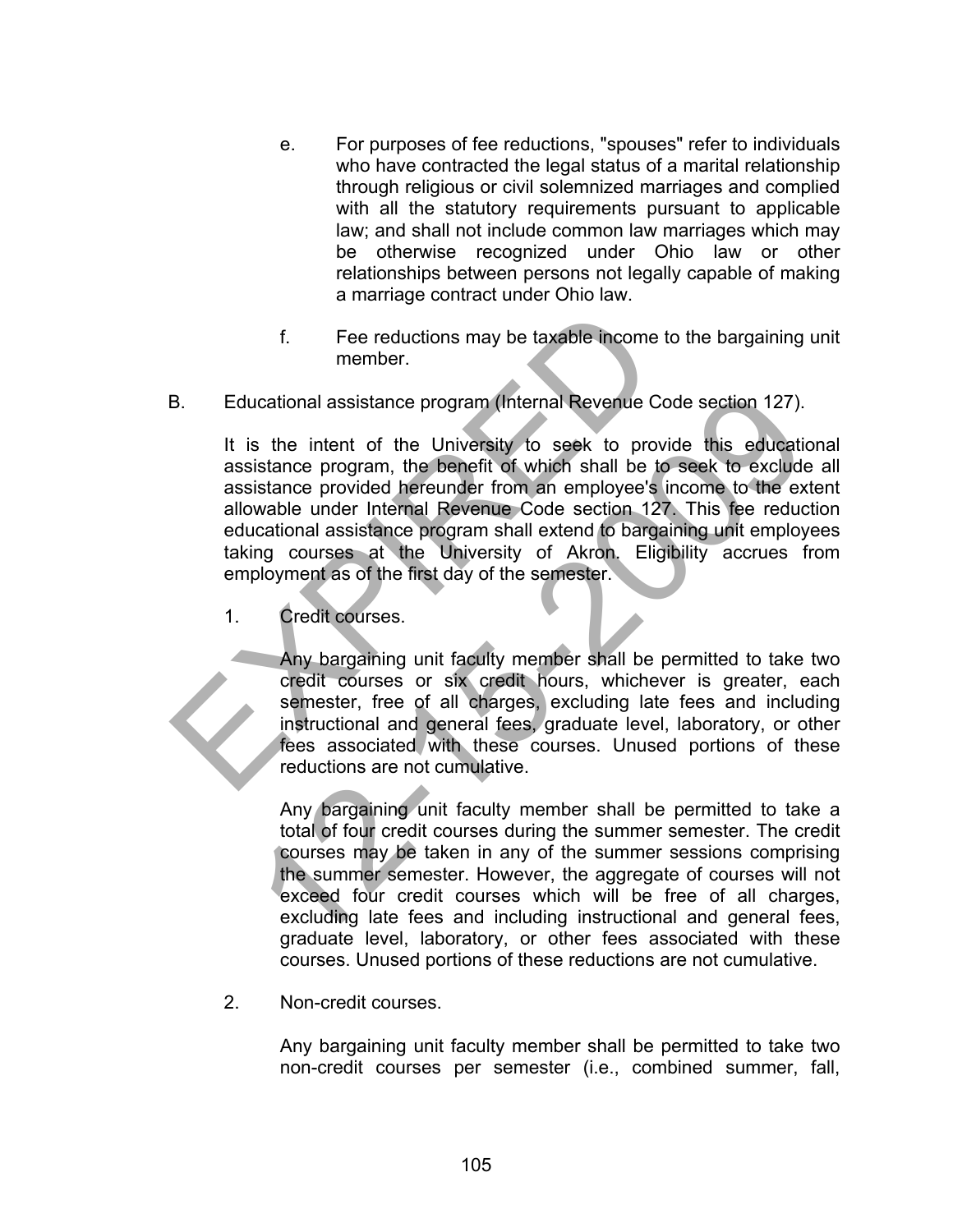spring), which shall not affect his or her eligibility for credit fee reduction enrollment.

Some courses are not available for students using non-credit course fee reduction (AutoCAD, "Microsoft NT," polymer science courses, etc.). A list of such courses will be maintained by the division of workforce development and continuing education.

All individuals using fee reduction for non-credit courses will be placed on a waiting list in the division of workforce development and continuing education (with a university of Akron designation assigned) on a first-come, first serve basis, until class meets minimum paying enrollment. These individuals will pay such costs as materials, supplies, lab fees, etc. placed on a waiting list in the division of workthand continuing education (with a university of<br>assigned) on a first-come, first serve basis,<br>minimum paying enrollment. These individuals v<br>as materials, supplies, lab fees

- 3. General provisions.
	- a. No reductions of residence hall room and board fees shall be granted to any person except members of the resident advisory staff.
	- b. The requirements of residence in Ohio for one year before the first day of any term of semester to be exempt from nonresident tuition charges shall be waived for employees who are entitled to the fee reduction.
	- c. Eligibility for fee reductions for employees or relatives is determined by employment status on the first day of the course.
	- d. An individual may receive fee reductions under only one eligibility category (e.g., bargaining unit member, spouse or dependent) during any one academic period.
- Eligibility for other authorized fee credits is determined independently from the individual's status as a university of Akron employee or dependent. Thus, other authorized fee credits from other entities may be received in the same semester as the university's fee reduction. as materials, supplies, lab fees, etc.<br>
General provisions.<br>
2. No reductions of residence hall room and board fees shall<br>
granted to any person except members of the resident<br>
advisory staff.<br>
b. The requirements of resid
	- f. Bargaining unit employees with nine-month appointments are eligible for fee reductions during the summer if reappointed for the following academic year.

Section 6. Other Benefits.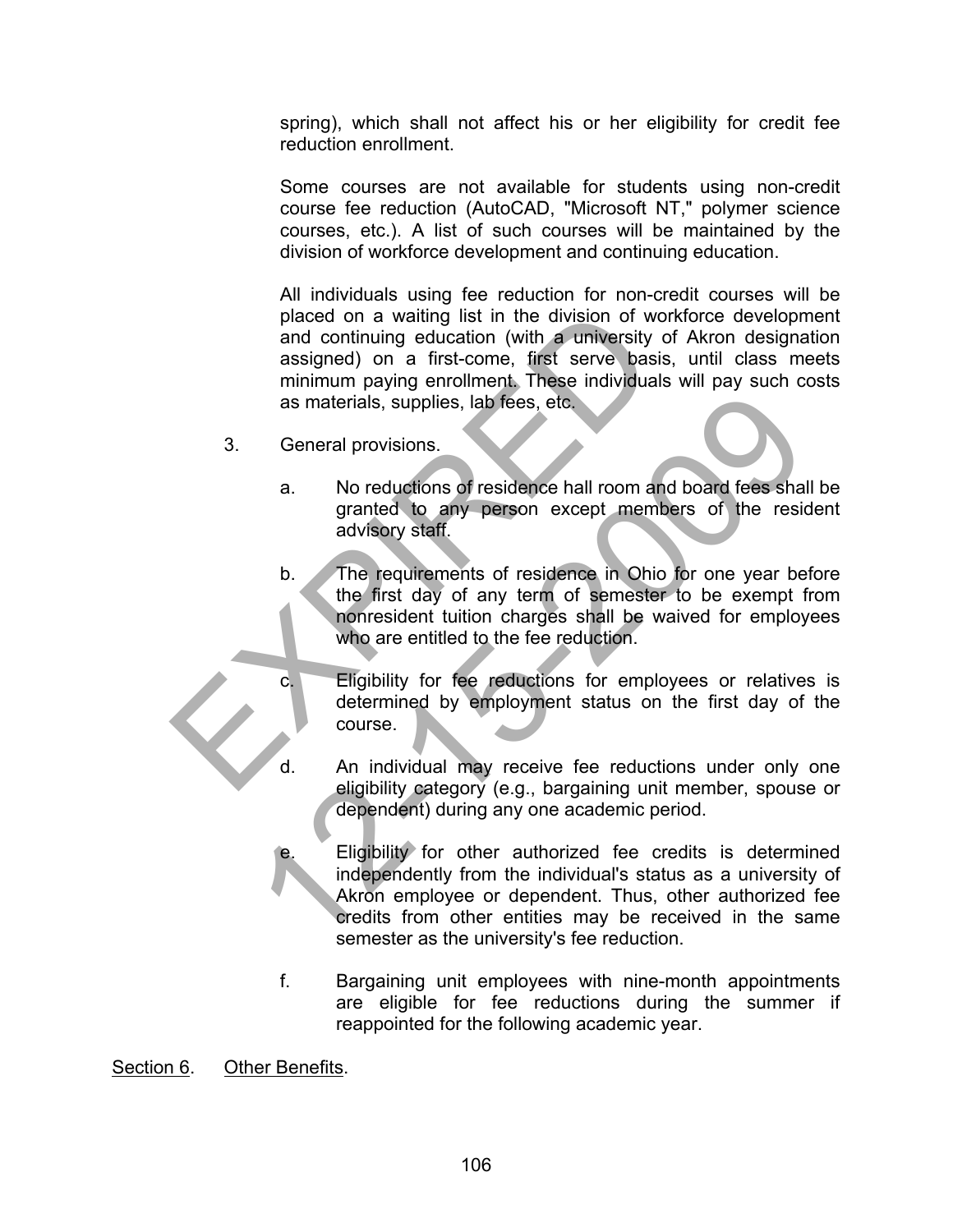During the term of this Agreement, all bargaining unit faculty covered by this Agreement shall receive:

- A. University faculty identification card.
- B. Extended circulation period and other instructional support services in the University libraries.
- C. Half price admission to all University athletic events and special rates for cultural events.
- D. Use of the Student Recreation and Wellness Center pursuant to the following rate structure:

Individual membership Couple membership

\$110 per semester \$210 per semester \$100 per summer \$190 per summer \$225 per year \$390 per year

- E. University discounts on merchandise purchased through The University bookstore, provided said discounts are made available by the provider.
- F. University discounts on merchandise purchased through Computer Solutions, provided said discounts are made available by the provider.
- G. For bargaining unit faculty with an academic year appointment, the option to elect to be paid on a nine (9) or twelve (12) month basis, but group insurance contributions will be made on a nine (9) month basis. cultural events.<br>
D. Use of the Student Recreation and Wellness Cente<br>
following rate structure:<br>
Individual membership<br>
\$110 per semester<br>
\$100 per summer<br>
\$2210 per semester<br>
\$100 per summer<br>
\$225 per year<br>
E. University Vidual membership<br>
0 per semester<br>
0 per summer<br>
5 per year<br>
sayo per summer<br>
5 per year<br>
versity discounts on merchandise purchased through The University<br>
versity discounts on merchandise purchased through Computions, pr
- H. Free notary public service.

## **ARTICLE 18 PROFESSIONAL DEVELOPMENT**

Section 1. The University of Akron is committed to the development of an academic community recognized for its achievement in contributing, transmitting and using knowledge and ideas. An essential means for the faculty periodically to enhance competence and widen professional activity is a faculty improvement program. The major purpose of this program is to promote the professional growth and new or renewed intellectual achievement of faculty. In that regard, any bargaining unit faculty member with at least seven academic years of teaching service at the University of Akron may be granted professional leave for a period of not more than one academic year to engage in further education, research, or any other activity approved by the Board. Additionally: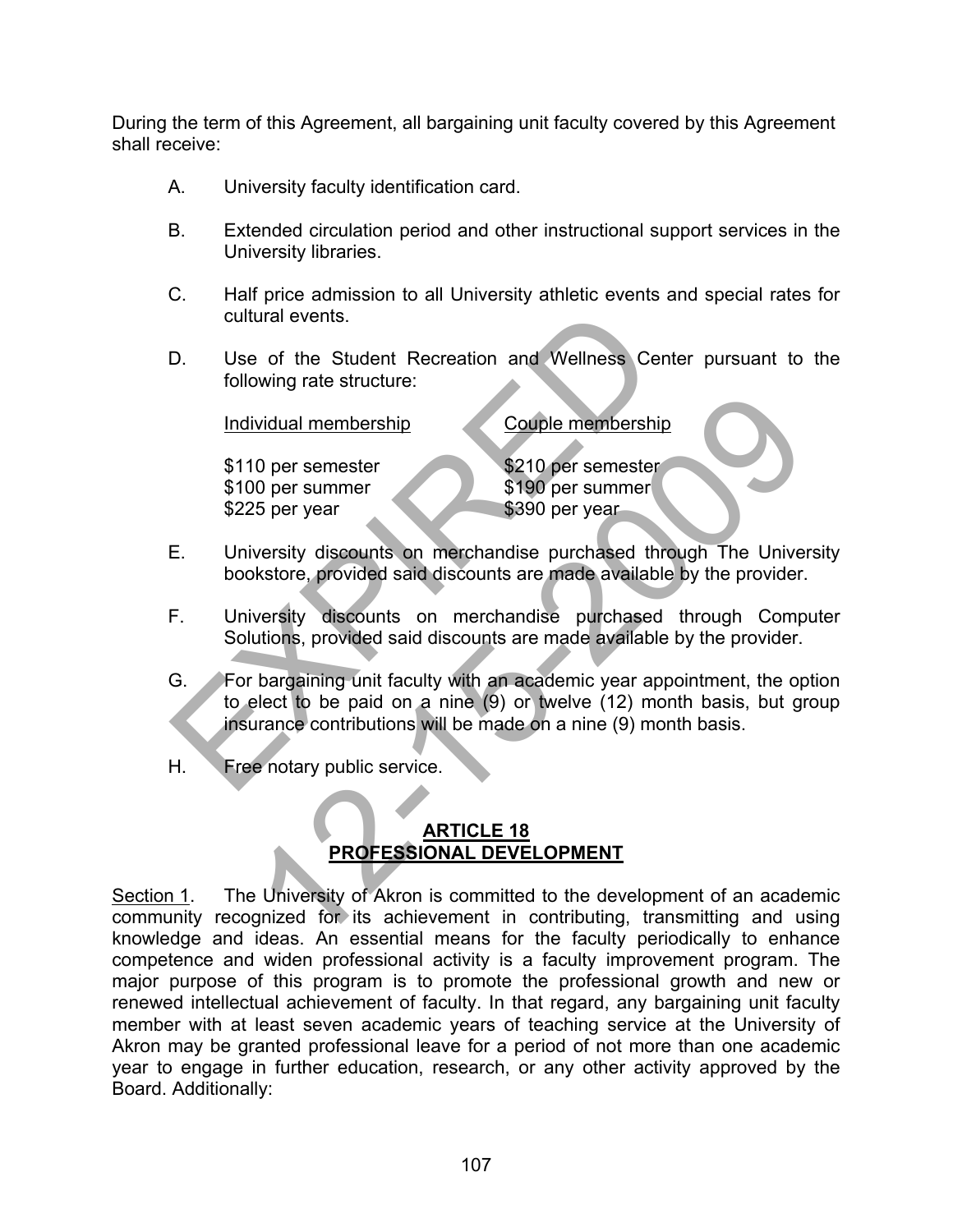- A. If the faculty member shows that the project is better served by dividing the leave over two academic years, the split leave may be permitted at the discretion of the President and the Board provided that such an understanding is reached before the leave is approved.
- B. A faculty improvement leave shall not be granted for the sole purpose of becoming self-employed or obtaining employment elsewhere. However, faculty improvement leave may be granted to acquire an advanced degree so long as pursuing the same is in the mutual interest of the University and the bargaining unit member.
- C. A faculty member who has completed a professional leave must complete another seven years of service at the University before becoming eligible for another grant of professional leave.
- D. Professional leave taken as part of the faculty improvement program shall not be deemed to be in lieu of ongoing commitments in connection with a specific research, scholarly or creative program.

Section 2. Compensation and other benefits paid to full-time faculty who are on professional leave will be handled as follows:

- A. The University shall pay the faculty member for or during a period of professional leave a salary not to exceed the amount that would have been paid to said faculty member for the performance of regular duties during the period of the leave. A faculty member shall receive not less than full pay for one semester of professional leave. If the professional leave is for two semesters, the faculty member will receive one half compensation for the two semesters. The salary paid for such leave may not be suitable for inclusion in a final average salary for retirement purposes, as determined by STRS. so long as pursuing the same is in the mutual interestigation and the bargaining unit member.<br>
C. A faculty member who has completed a professional lead another seven years of service at the University before<br>
for another ther seven years of service at the University before becoming eligenother grant of professional leave.<br>
fessional leave taken as part of the faculty improvement program<br>
the deemed to be in lieu of ongoing commitments in c
- B. No faculty member shall, by virtue of being on professional leave, suffer a reduction or termination of regular employee retirement or insurance benefits or of any other benefit or privilege received as a faculty member at the University of Akron. Whenever such a benefit would be reduced because of a reduction in the faculty member's salary during the professional leave, the faculty member shall be given a chance to have the benefit increased to its normal level.
- C. A person granted leave under the faculty improvement program will be considered as providing full-time service to the University during that period, and the University shall not pay any additional stipend or other compensation during such period of leave. Leaves may include funding by third parties. Outside employment shall be governed by Article 24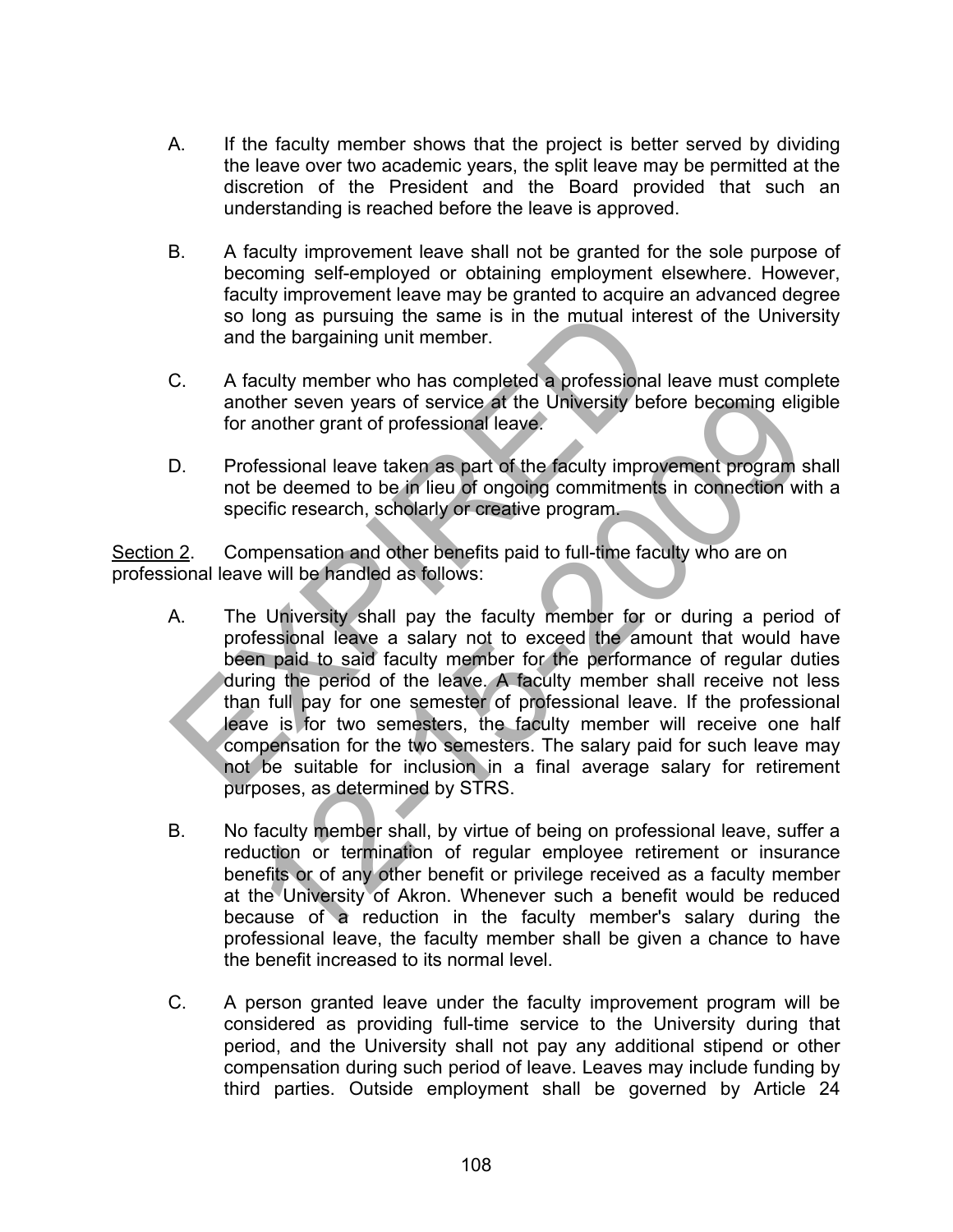Activities Outside of the University. However, no outside employment, not otherwise previously approved, whether for compensation or otherwise, shall be performed without the prior written approval of the dean and the Senior Vice President and Provost. The salary received from the University will be subject to retirement deduction and other appropriate tax deductions.

D. No professional leave shall be granted that requires a compensating addition to the permanent faculty of the University. An account will be established under the direction of the Senior Vice President and Provost of the University to receive monies from any person, foundation, corporation, political subdivision, or the federal government to support the faculty improvement program of the University of Akron. The funds, if any, in this account shall be used to support the salaries of part-time, temporary, or visiting faculty hired on a temporary basis to assume the duties of the faculty member on leave; to provide for unusual expenses of the faculty member on leave when such expenses are more than the faculty member's regular salary could be expected to cover; and to provide for other expenses involved in the operation of the faculty improvement program. Requests for the expenditures of any funds from this account shall be directed to the Provost who shall not unreasonably deny such requests. established under the direction of the Senior Vice Press<br>of the University to receive monies from any percorporation, political subdivision, or the federal government<br>faculty improvement program of the University of Akron. this account shall be used to support the salaries of part-tiporary, or visiting faculty hired on a temporary basis to assume<br>es of the faculty member on leave; to provide for unusual expenses<br>faculty member on leave, to p

Section 3. Full-time faculty who wish to be considered for professional leave shall follow the following procedures:

A. Application for professional leave, including the specific plan referenced below, shall be submitted to the department chair, or equivalent, as appropriate, before November 1 of the academic year, unless there is a compelling reason to modify that deadline, preceding the professional leave.

1. The dean of the college shall review and make recommendation– positive or negative - on the proposal.

2. The recommendation shall be communicated in writing to the bargaining unit faculty member prior to being forwarded to the Provost. If the proposal is not approved, specific reasons for disapproval shall be given in writing to the applicant by the dean.

3. The Provost will submit all positive recommendations to the President for review and transmission to the Board. If the Provost or the President does not approve the applicant's proposal, specific reasons for the disapproval shall be given in writing to the applicant.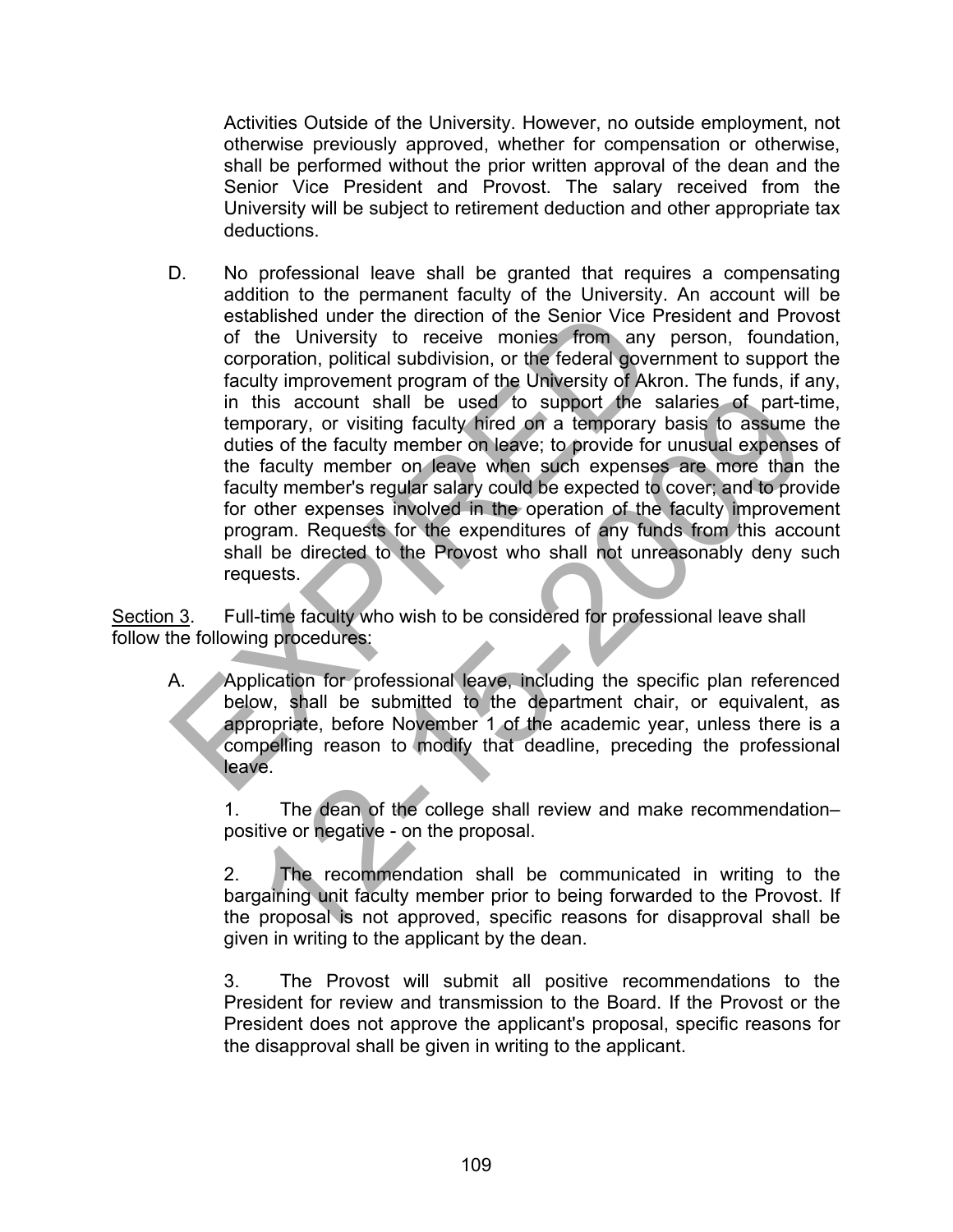B. The leave is to be supported by a specific plan that shall evidence that the leave will increase individual effectiveness or produce academically or socially useful results. A leave may entail specialized scholarly activity or be designed to provide broad cultural experience and enlarged perspective.

Section 4. With respect to accountability to the University for approving professional leave, faculty members are expected to return to the University of Akron for at least one academic year after completion of their professional leave, unless the faculty member dies or becomes disabled. At the completion of the professional leave, the faculty member shall submit to the Provost of the University a report detailing the accomplishments of the faculty member under this professional improvement program and the faculty member's compliance with the terms of the faculty improvement leave program. Upon receipt of the report by the Provost, the faculty member shall be entitled to participate in any salary increase for which the faculty member may be eligible during the term of any improvement leave on the same basis as any faculty member who did not participate in a faculty improvement leave. The state of the fractility members of the professional<br>
Internation of the fractily and the fractily member is professional implishments of the faculty member is professional implies<br>
Faculty member's compliance with the

Section 5. The University shall continue its commitment to support research, teaching and instructional improvement/enhancement activities.

## **ARTICLE 19 INTELLECTUAL PROPERTY**

## Section 1. University research, copyright, and patent policy.

- A. University research policy. It is the policy of The University of Akron, ("University"), with reference to all creative endeavors of its bargaining unit faculty, conducted on University time or with its facilities, to recognize the interests of the University, the bargaining unit member, sponsor, and other cooperating or participating agencies. However, the University reserves the right to recognize and administer such interests and equities of the participating parties consistent with the public interest as determined by its Board of Trustees ("Board") from time to time provided, however, that provisions herein with respect to individual bargaining unit member's rights shall not be altered. Society of the report by the Provost, the faculty member shall be entiny salary increase for which the faculty member may be eligible due<br>the more same basis as any faculty member who a faculty improvement leave.<br>
Thiversi
	- 1. Copyrights. In accordance with the custom established in institutions of higher learning, copyright ownership of textbooks and manuscripts and royalties resulting therefrom belong to the author(s) thereof except when the textbook or manuscript is prepared as an assigned project; in which case it is the property of the University and shall be assigned to the University by its author(s). Bargaining unit faculty shall use the following notice when displaying University-owned copyrighted material: "Copyright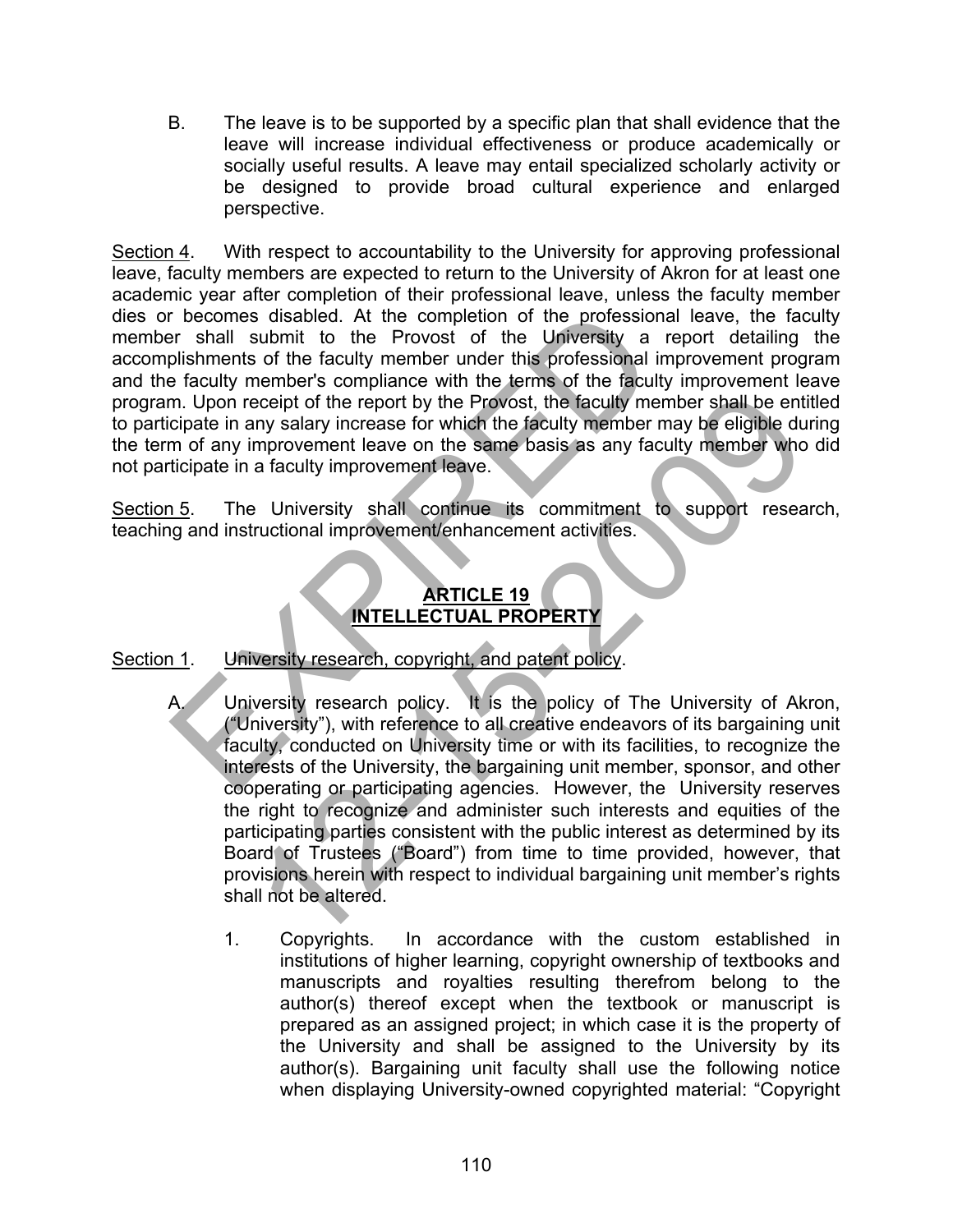© (year), The University of Akron, Ohio. All rights reserved."

- 2. Publications. The University encourages the publication of scholarly works including the results obtained through research and scientific investigation approved, sponsored or conducted as a University project, as well as graduate and undergraduate theses. The University may require that such publications be withheld for a limited period of time to permit the preparation and filing of patent applications or such other activities as may be necessary to protect intellectual property contained in such results, and to otherwise meet applicable government and sponsor contractual obligations.
- 3. General conditions and restrictions. The following general conditions and restrictions will be observed for the best interests of all parties concerned:
	- a. Research will be the type of work that will enhance the reputation of the University as a seat of higher learning.
	- b. Research will be restricted to the type of work for which the University can provide adequate staff and facilities.
- c. No extra compensation will be paid any bargaining unit faculty member for participating in sponsored and contract research during the academic year; however, participation in research during the summer months will be paid for at the same salary rate received by a bargaining unit faculty member during the academic year. intellectual property contained in such results,<br>
meet applicable government and sponsor contractions.<br>
The<br>
conditions and restrictions will be observed for the<br>
all parties concerned:<br>
a. Research will be the type of wor conditions and restrictions will be observed for the best interest<br>
all parties concerned:<br>
a. Research will be the type of work that will enhance<br>
reputation of the University as a seat of higher learning.<br>
b. Research wi
	- d. The University will not pay salary or wages for work done by a candidate for academic credit leading to a degree; however, students pursuing degree programs may receive University awards, assistantships, stipends, scholarships or fellowships.
	- 4. Contract research.
		- a. The director of research services and sponsored programs shall coordinate all contract research.
		- b. Bargaining unit faculty who wish to pursue specific projects shall consult the director and the approach to the sponsor shall be made by the director or by the director's designee.
		- c. All contracts shall be approved by the President of the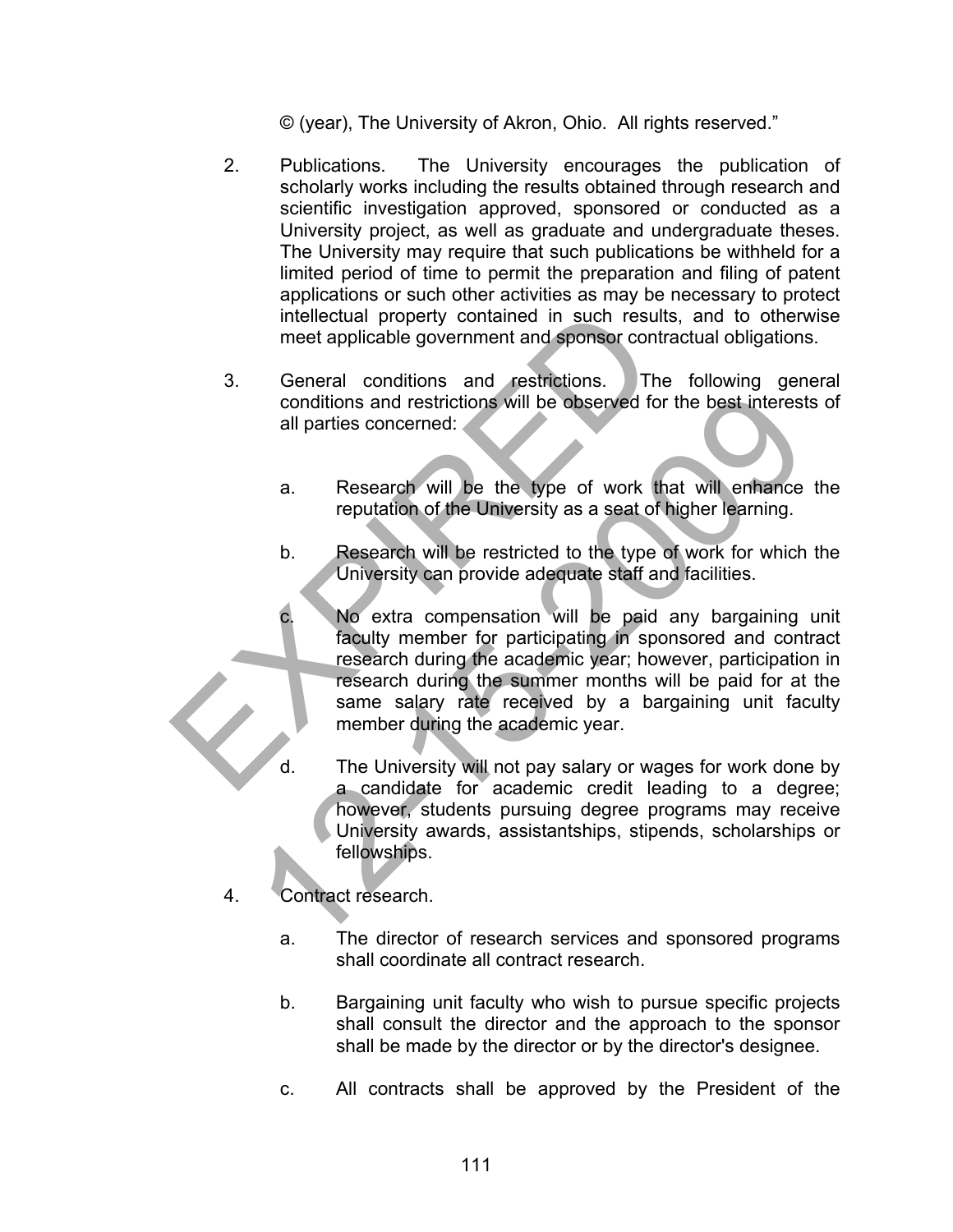University or the Vice President for Research before any work thereunder is begun or any commitments are made.

- d. A bargaining unit faculty member shall have the right to accept or decline participation in any contract research made available.
- e. A plan for graduate assistantships should be put into effect to facilitate contract research whenever such research becomes available.
- 5. Patent rights and licensing procedure.
	- a. The Board seeks to stimulate innovative research and to encourage the development and utilization of the discoveries and inventions of research at the University in a manner consistent with the public interest. The Board believes it should make the results of its research available to industry and the public on a reasonable and effective basis.
- b. In compliance with section 3345.14 of the Ohio Revised Code, the Board retains authority, for setting policy in the matter of rights to intellectual property including discoveries, inventions, patents and copyrights which result from research or investigation conducted in any laboratory or research facility of the University, and no bargaining unit faculty member shall have any rights to or interests in such discoveries or inventions except as set forth herein. becomes available.<br>
5. Patent rights and licensing procedure.<br>
a. The Board seeks to stimulate innovative<br>
encourage the development and utilization<br>
and inventions of research at the Unive<br>
consistent with the public inte The Board seeks to stimulate innovative research and<br>
encourage the development and utilization of the discove<br>
and inventions of research at the University in a mar<br>
consistent with the public interest. The Board believe<br>
	-
- It is the policy of the Board that intellectual property rights belong to the University unless otherwise expressly approved by the Board of Trustees and stipulated in a written agreement to which the Vice President for Research, or President is a signatory. In the instance of research developed with the support of funding from governmental agencies, the regulations of such funding agencies may take precedence to this policy and Article.
- d. The University will prosecute applications only for those patents that appear to be of potential economic benefit to the University. Within one (1) year following the submission of a written disclosure of invention, should the University elect not to pursue commercialization, the University will surrender its claim to ownership, in the absence of contractual commitments to the contrary, and will allow the inventor(s) to undertake prosecution for patent protection at their own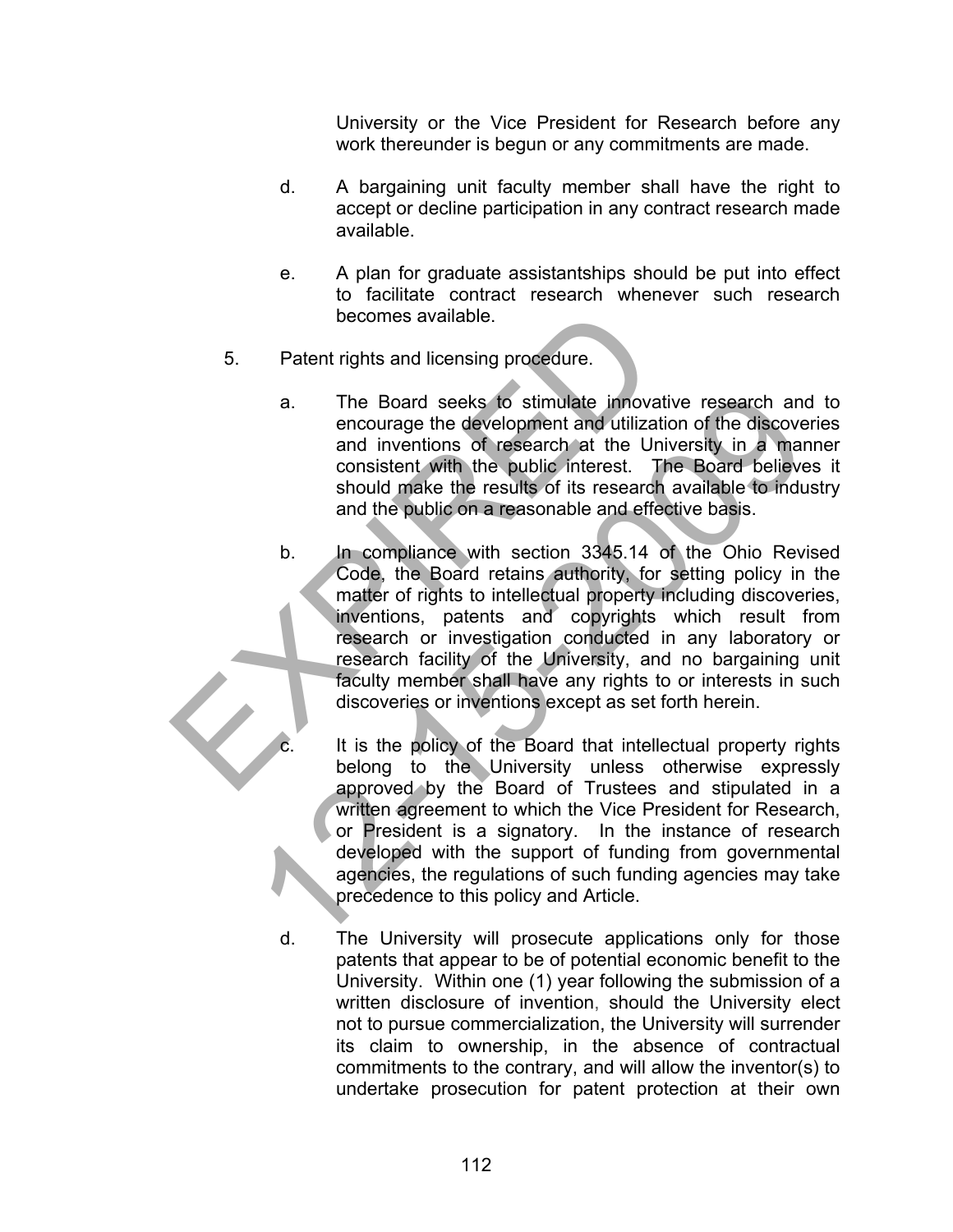expense. In the absence of any positive action either by the University or the inventor toward commercialization, this Board recognizes a value in such discoveries becoming public domain.

- e. The University is concerned with safeguarding the public interest as well as rewarding the initiative of researchers. In the spirit of public service, the University shall seek aggressively to bring those designs, processes, and products for which it holds patents or rights of ownership into highest public use. Such negotiations, on a "best efforts" basis, may involve granting of exclusive licenses.
- f. In the course of licensing agreements or sale of rights to manufacturers or others, fees and royalties may accrue. From the gross funds received with regard to any intellectual property held solely by the University, the University will be reimbursed its out-of-pocket costs incurred as of the date of receipt of such funds in obtaining, maintaining, enforcing and licensing the intellectual property. Thereafter, forty percent of the net remaining funds will be distributed to the inventors in recognition of and reward for initiative. An additional ten percent of net funds will be placed in an account to support the inventor's ongoing University research, five percent of net funds will be placed in an account to be used for college purposes by the dean(s) of the college(s) in which the inventor(s) has(have) primary appointment, five percent of net funds will be placed in an account to be used for departmental purposes by the chair(s) of the department(s) in which the inventor(s) has(have) primary appointment and the balance of net funds will accrue to the University. products for which it holds patents or rights<br>highest public use. Such negotiations, c<br>basis, may involve granting of exclusive lic<br>f. In the course of licensing agreements o<br>manufacturers or others, fees and roya<br>From the f. In the course of licensing agreements or sale of right<br>
manufacturers or others, fees, and royalties may acc<br>
From the gross funds received with regard to any intellect<br>
property held solely by the University, the Unive
	- g. Stipulations of P.L. 96-517 may take precedence over any other terms of agreement negotiated by the University in matters of patenting and technology transfer.
	- h. Intellectual property resulting from federally sponsored research is disposed of in accordance with the terms of the applicable agency.
	- i. Intellectual property resulting from research sponsored by industry or other non-governmental sources of support, other than the University itself, is disposed of in accordance with contract terms negotiated between the University and the sponsor, and approved by both parties. In such negotiations the University may agree to a non-exclusive royalty bearing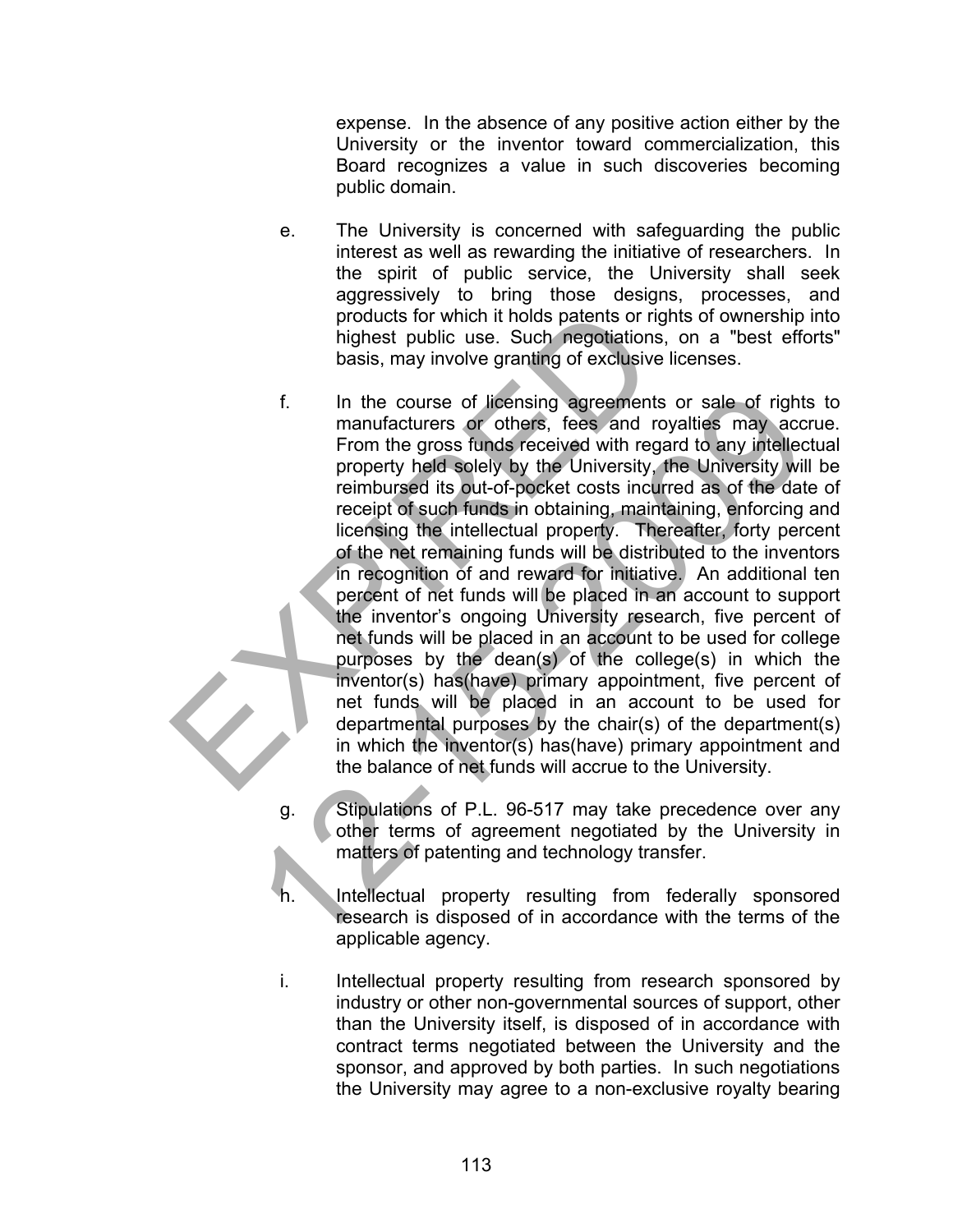license; a license of limited exclusivity which is royalty bearing; an exclusive, royalty bearing license for the life of the patent, a one-time payment for the entire technology; or any other mutually acceptable consideration. Acceptable contract terms will depend upon such factors as the initial amount of research support, financial expenditures for further development, costs of patent acquisition, duration of exclusivity, period likely needed for market development, or other pertinent factors.

- j. The amount of royalty shall be based upon arms length negotiation within percentage ranges common to the particular technology and the applicable industry. The potential market, potential profit, and the amount of investment needed for development, as well as other factors should be considered in establishing a royalty. The royalty should be based upon an easily audited item, such as "net sales."
- k. The University has an equity interest in any invention or discovery of its bargaining unit faculty resulting from research that involves a non-*de minimus* use of funds, space, or facilities administered by the University. The University seeks to stimulate innovative research and to encourage the development and utilization of the discoveries and inventions of its research in a manner consistent with the public interest. The University believes it should make inventions resulting from its research available to industry or the public on a reasonable and effective basis. In this regard, the University actively seeks licensing of its patented technology on the best available terms, subject to the following conditions: The amount of royalty shall be based<br>
negotiation within percentage ranges<br>
particular technology and the applicabl<br>
potential market, potential profit, and<br>
investment needed for development, as w<br>
should be considered in obtential market, potential profit, and the amount<br>investment needed for development, as well as other face<br>should be possed upon an easily audited liem, such as<br>sales."<br>A. The University has an equity interest in any inve
	- (i) The University should not be expected to expend additional funds to improve the viability of the patent.
	- (ii) The stipulations of P.L. 96-517 relative to terms of exclusivity, etc., become effective if any federal funds have supported research leading to the invention.
	- (iii) The potential licensee should provide sufficient credentials of financial and marketing capability for University review.
	- (iv) Any agreement should include, as applicable, a royalty fee schedule, term and termination,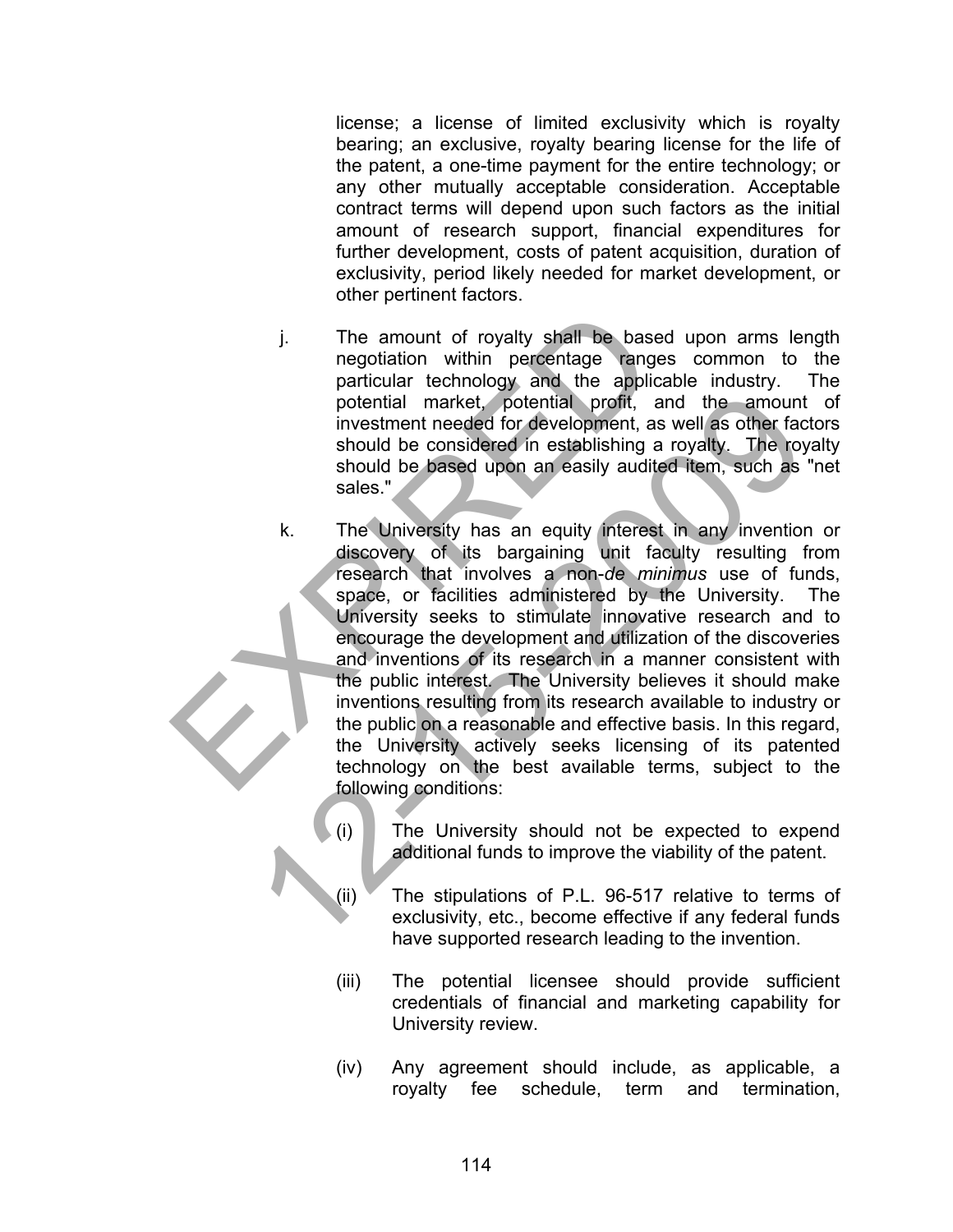considerations of "due diligence" provisions which establish levels of expectation and performance of the licensee, and provision for possible license renewal.

- l. The University should retain for itself and, whenever possible, for other public or private institutions, the free right to use non-confidential technology for research and education.
- m. All matters relating to discoveries, inventions, patents or technology transfer in which the University is in any way concerned are administered by the office of the Vice President for Research. Except with respect to agreements involving the waiver or transfer of ownership of intellectual property as provided by this Article, the President or the Vice President for Research shall have authority to execute any agreements, grants, or contracts involving discoveries, inventions, patent rights or technology transfer to the public or industry to the extent that such agreements conform to these regulations. Prior approval of the Board of Trustees shall not be required with respect to the transfer of intellectual property resulting from research sponsored by governmental agencies that is disposed of in accord with the terms of the applicable agency. At each regular meeting of the Board of Trustees, the Vice President for Research and Dean of the Graduate School shall provide an executive summary to the Board of those agreements negotiated and executed involving licensing of rights or transfer of technology. m. All matters relating to discoveries, invertechnology transfer in which the Universe concerned are administered by the orientation (Fresident for Research. Except with resp involving the waiver or transfer of owner prope involving the waiver or transfer of ownership of intelled<br>property as provided by this Article, the President or the President for Research shall have authority to execute<br>agreements, grants, or contracts involving discove
	- n. Any variance to this policy must receive prior approval of the Board before any commitments, grants, or contracts are made.
	- 6. Use of the name of the University.
		- a. In soliciting consulting work outside the University, the bargaining unit faculty member may only mention that the bargaining unit faculty member is a member of the University faculty. The University's name shall not be used in advertising.
		- b. The name of the University may be used in research reports, books and papers for publication and otherwise as may be set forth in the applicable research contract or as approved by the Board, the President or the Vice President for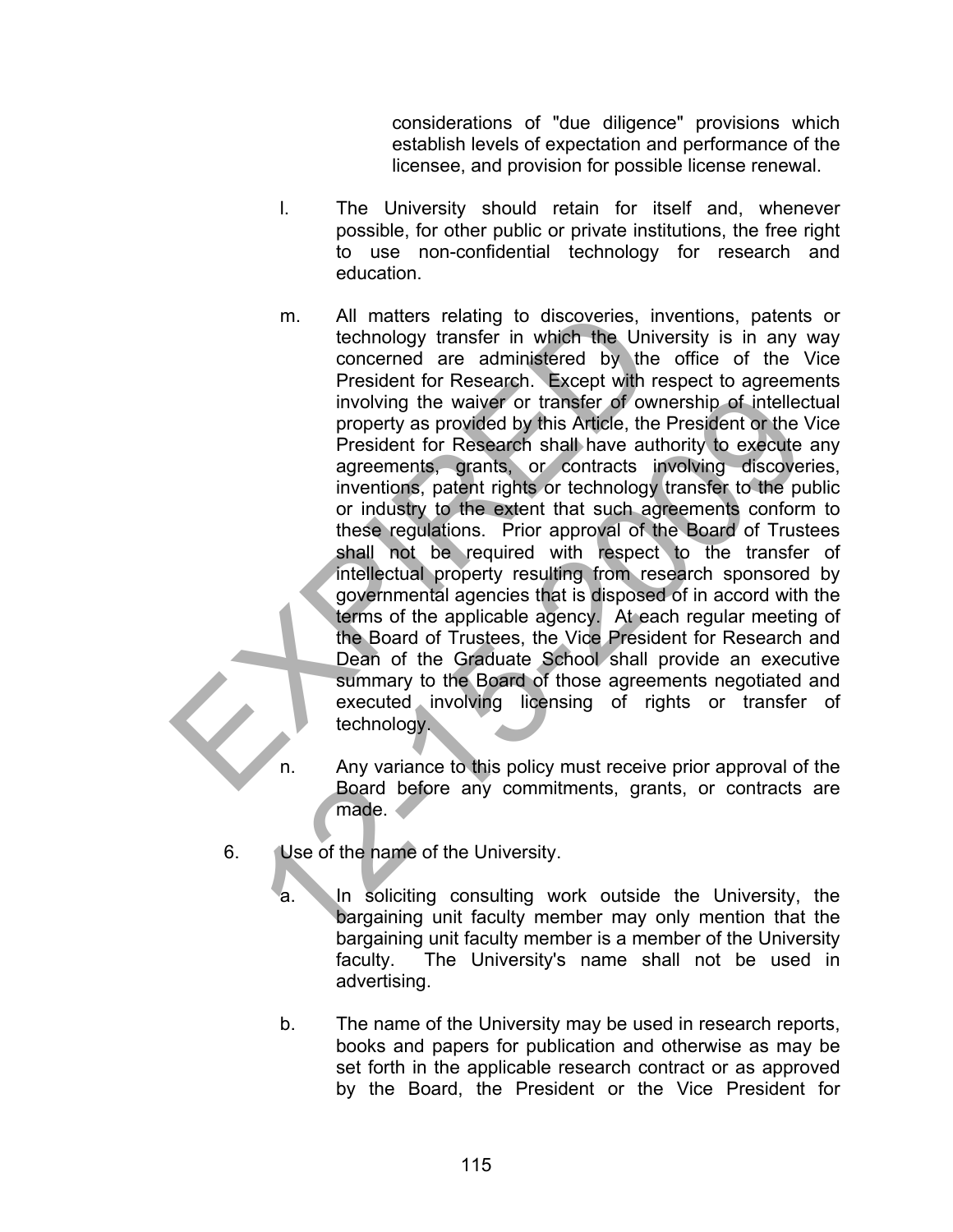Research.

7. Waiver of rights in intellectual property.

Upon written recommendation of the applicable chair/institute director and dean, and written approval of the Vice President for Research and the President, University Center managers are authorized to execute experimental/technical service agreements, and the Associate Vice President for Research and Director and Associate Director of the Office of Research Services and Sponsored Programs are authorized to execute materials and information testing agreements, that waive University rights in intellectual property and related patents and copyrights under the following guidelines:

- a. It is reasonably demonstrated that:
- (i) Well established and accepted technical procedures, e.g. "ASTM" methodology, are expected to be used in conducting client's project, or all work is expected to be directed by client company personnel with the only intellectual input expected of center personnel or University students to be at a level that would not support a patent; and of Research Services and Sponsored Programs are aut<br>
materials and information testing agreements, that waiv<br>
in intellectual property and related patents and cop<br>
following guidelines:<br>
a. It is reasonably demonstrated th
	- (ii) There has not been, nor is there expected to be any development of new materials, processing methods, or reduction to practice of ideas and methodology resulting from significant intellectual input by University personnel in connection with the project.
	- b. The principal bargaining unit faculty member has the respective dean verify and certify in writing that there has not been and is to be no input from anyone (e.g., University faculty) other than center personnel or University students, as the case may be, and the client. If there is, in fact, such input, then any such waiver shall be ineffective as to intellectual property rights attributable to said input, and all intellectual property rights will be retained by the University. 12. It is reasonably demonstrated that:<br>
	(i) Well established and accepted technical procedure, "ASTM" methodology, are expected to be unconducting client's project, or all work is expected to be directed by client company
		- c. Execution of such agreements shall be on forms drafted or approved by the Office of General Counsel for that purpose, which forms cannot be modified whatsoever without the prior written approval of the vice president for research and the Office of General Counsel.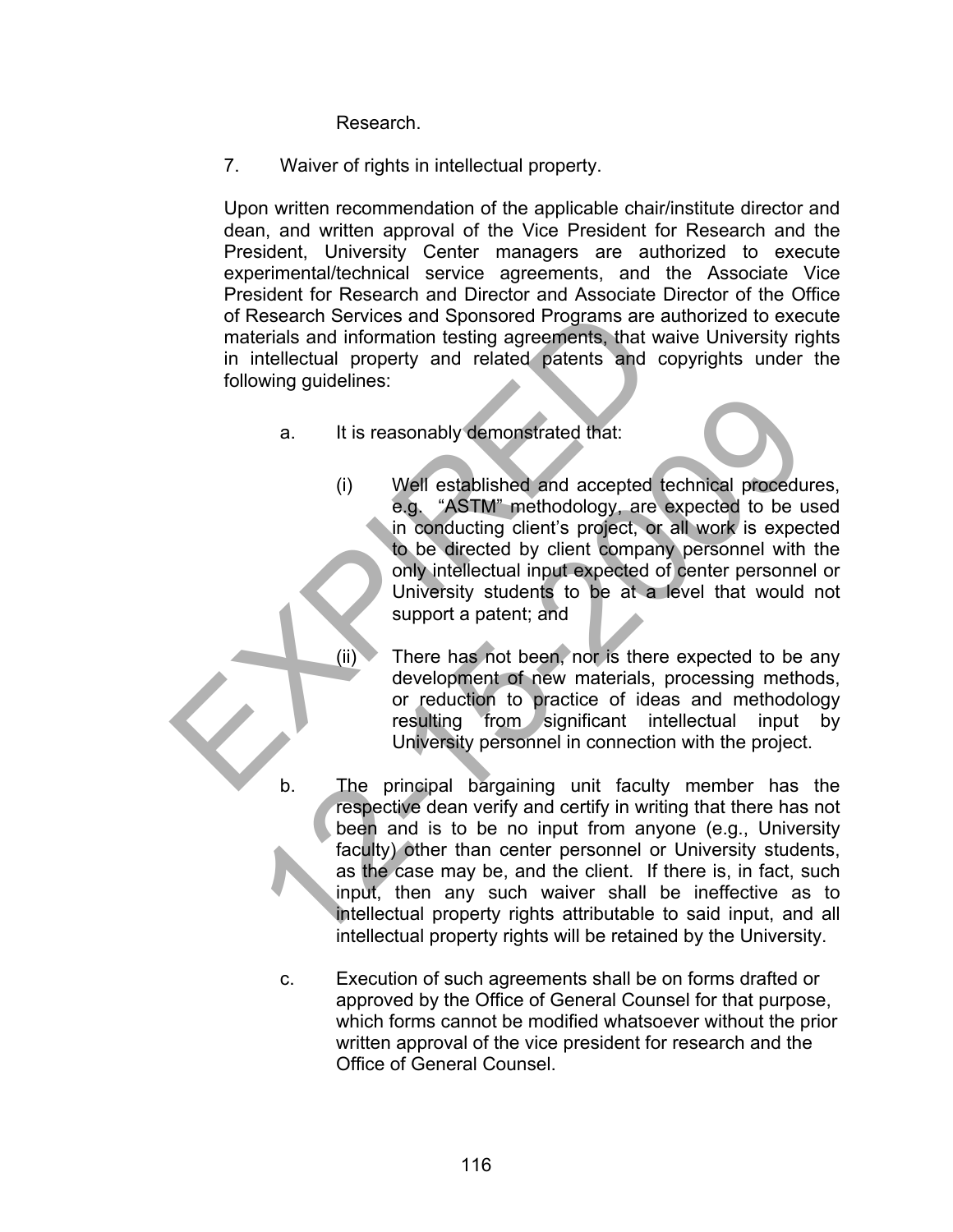- 8. Guidelines for use of University research and service centers for economic development.
	- a. University research and service centers may expend funds and utilize lands, facilities, equipment, and the services of employees and students to benefit the people of the state of Ohio by creating or preserving jobs and employment opportunities or improving the economic development and welfare of the people of the state when all of the following factors are present:
		- (i) There is reasonable assurance that the proposed use and/or activity would not interfere with or compromise the University's academic and research mission.
		- (ii) There is reasonable assurance that the proposed use and/or activity would not unfairly interfere with, displace or compete with any existing private or public entity's performance of the same or similar activity.
- (iii) There is reasonable assurance that the proposed activity would result in revenues to the University which shall at least be sufficient to recoup any direct expenses to the University. Depending upon the extent of use and/or activity, as determined by the Controller of the University, the revenues established for any use and/or activity may include a factor to recover all or a portion of the University's actual or potential indirect costs, including but not limited to any unrelated business income tax liability. factors are present:<br>
(i) There is reasonable assurance that<br>
and/or activity would not interfere we<br>
the University's academic and resear<br>
(ii) There is reasonable assurance that<br>
and/or activity would not unfaint<br>
displa the University's academic and research mission.<br>
(ii) There is reasonable assurance that the proposed<br>
and/or activity would not unfailly interfere v<br>
displace or compete with any existing private or pu<br>
entity's performan
	- (iv) There is reasonable assurance that the activity to be undertaken will allow public or private entities or enterprises the opportunity to compete more effectively in the marketplace and/or fulfill needs that are being inadequately met by the private market.
	- There is a reasonable assurance that the proposed use and/or activity is incidental to a viable academic program. All such use and/or activity shall contain substantial and appropriate academic content consistent with the University's academic and research mission.
	- (vi) All contracts regarding the proposed activity must receive prior written approval as to legal form and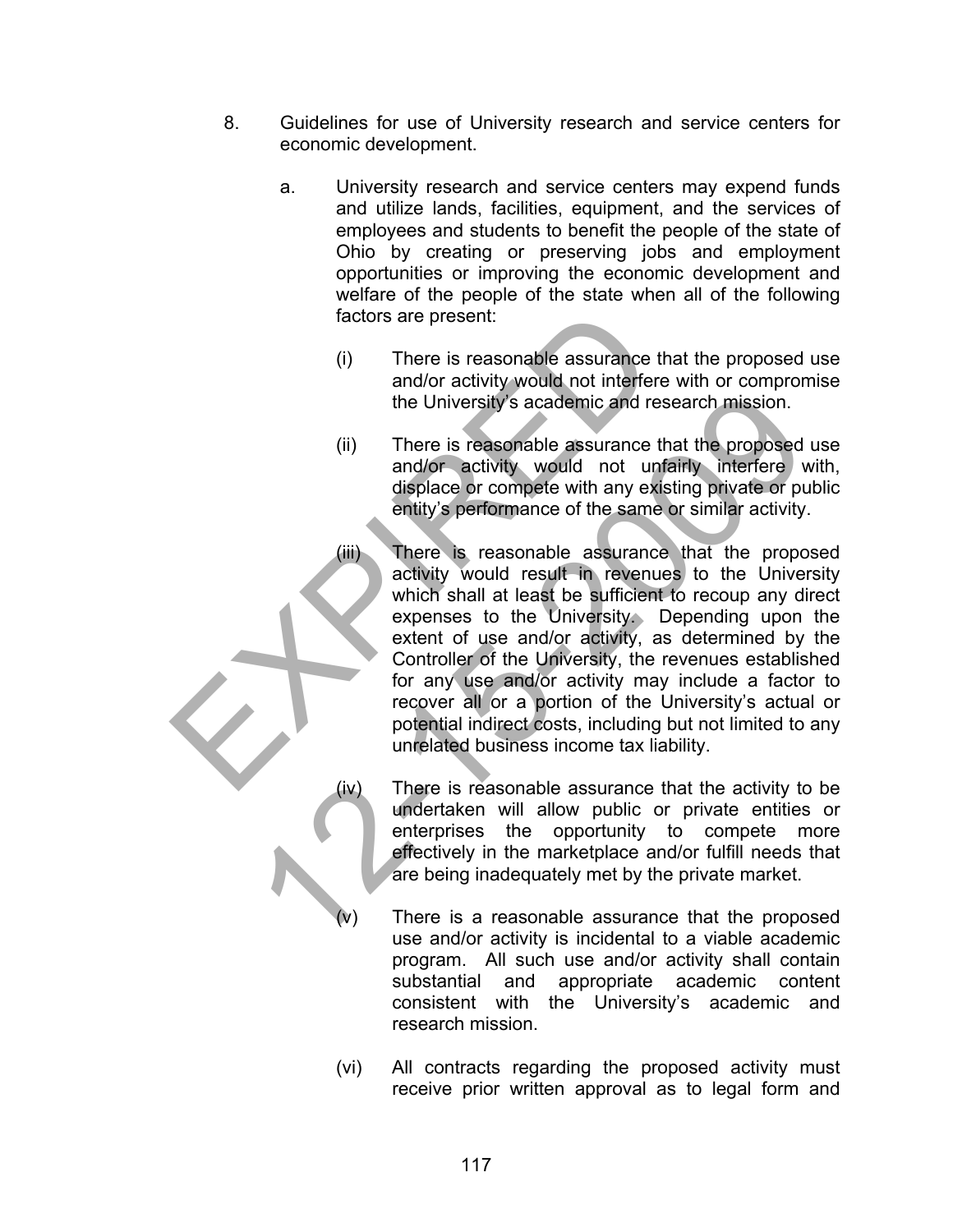sufficiency by the Office of General Counsel. All such contracts shall contain provisions for liability insurance naming the University as an insured, indemnity by the agency or person seeking the research or service, or some other measure reasonably appropriate to minimize any University liability. Center managers shall forward these agreements, after respective decanal approval and legal review, to the Associate Vice President for Research and Director of Technology Transfer for signature.

b. Academic deans for the college in which the respective centers are located, shall assure that the requirements are met before approving any such use and/or activity.

# **ARTICLE 20 DISTANCE AND DISTRIBUTED LEARNING**

## Section 1. Definitions.

The Parties recognize that advances in technology may allow for the development of technologically innovative methods of instruction that enhance accessibility to learning and may increase enrollments. The terms "Distance Education" or "Distance Learning" or "Distributed Learning" as used herein refer to instruction where the teacher and the student are separated geographically so that face-to-face communication is absent; communication is accomplished instead by one or more technological media, and may be either synchronous or asynchronous. Distance education may employ correspondence study, or audio, video, or computer technologies now known or hereafter developed, utilized to teach any distance or distributed learning course originating from or sponsored by the University. "Course" refers to any class offered for credit or non-credit. This includes, but is not limited to, both distance education classroom courses and online courses. Research and Director of Techno<br>
signature.<br>
b. Academic deans for the college in which<br>
centers are located, shall assure that the<br>
met before approving any such use and/or<br> **ARTICLE 20**<br>
DISTANCE AND DISTRIBUTED LEARNING centers are located, shall assure that the requirements<br>
met before approving any such use and/or activity.<br>
DISTANCE AND DISTRIBUTED LEARNING<br>
initions.<br>
gnize that advances in technology may allow for the development<br>
mo

## Section 2. Control of the Curriculum.

A. No member of the bargaining unit shall be required to participate in distance education courses or programs without adequate preparation and training, as determined by the University, and without prior approval of such courses obtained through the curriculum review process. Bargaining unit faculty teaching distance education or distributed learning courses will be provided training and will be required to attend training consistent with the needs of the bargaining unit faculty member and the nature of the technology.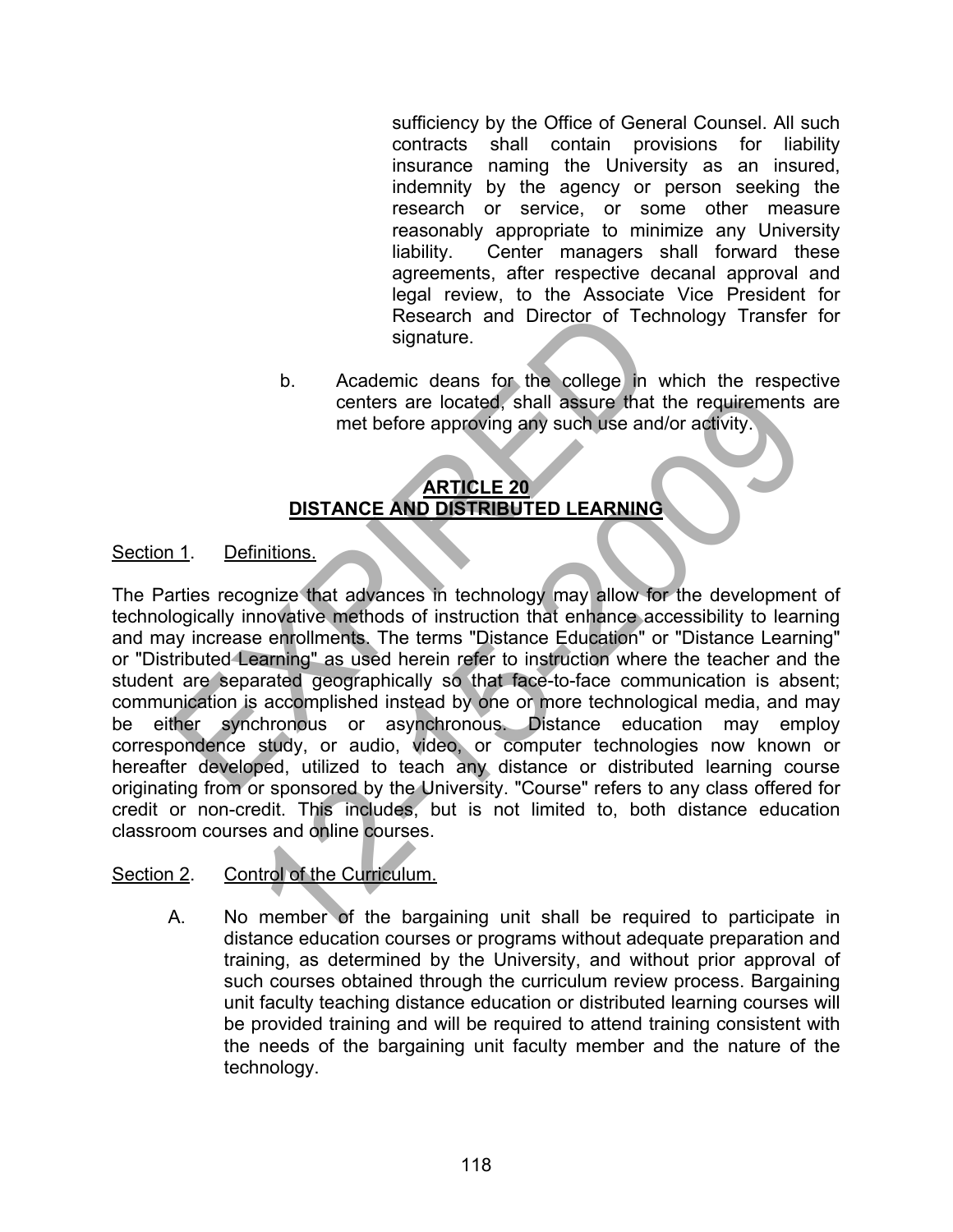- B. Methods of presentation and course materials are to be under the control of the bargaining unit faculty member assigned to develop and/or teach the distance education course. Review and coordination by the bargaining unit member's colleagues or academic unit chair within the department or program shall be subject to the usual norms and responsibilities of review and coordination associated with the functions of the department. All distributed learning and distance education courses shall utilize the University approved standardized interface to facilitate uniformity for the transfer of learning, unless otherwise mutually agreed between the University and bargaining unit member. Bargaining unit faculty currently using some other methods may continue to do so during the 2005-2006 academic year only.
- C. Individual bargaining unit faculty should have the same responsibility for selecting and presenting materials in courses offered through distance education technologies that they have in those offered in traditional classroom settings. For team-taught or interdisciplinary courses and programs, the bargaining unit faculty involved should share this responsibility. University and bargaining unit member. Bargaining unit using some other methods may continue to do so during<br>academic year only.<br>
C. Individual bargaining unit faculty should have the same<br>
selecting and presenting materia vidual bargaining unit faculty should have the same responsibility<br>citing and presenting materials in courses offered through dista<br>cation technologies that they have in the offered in tradition<br>systems, the bargaining uni
- D. Distance-education or distributed learning courses (or modifications thereto) shall:
	- 1. Receive prior approval through the curriculum review process; and
	- 2. Comply with all of the standard practices, procedures, and criteria that have been established for traditional in-the-classroom courses, except as set forth below.

## Section 3. Instructional Issues.

- A. Class Size. Determination of class size for a distance education class should be based on pedagogical considerations. Limits on the size of each class shall be based on the goals and mission of the academic unit as determined by the bargaining unit faculty member and the academic unit chair and approved by the dean of the college.
- B. Course Development and Revision. In the development of courses for electronic delivery, academic units shall give the right of first refusal to bargaining unit faculty within the unit consistent with the nature of the course and the qualifications and technical expertise of bargaining unit faculty. This does not, however, preclude other bargaining unit faculty or external constituents from developing courses for electronic delivery.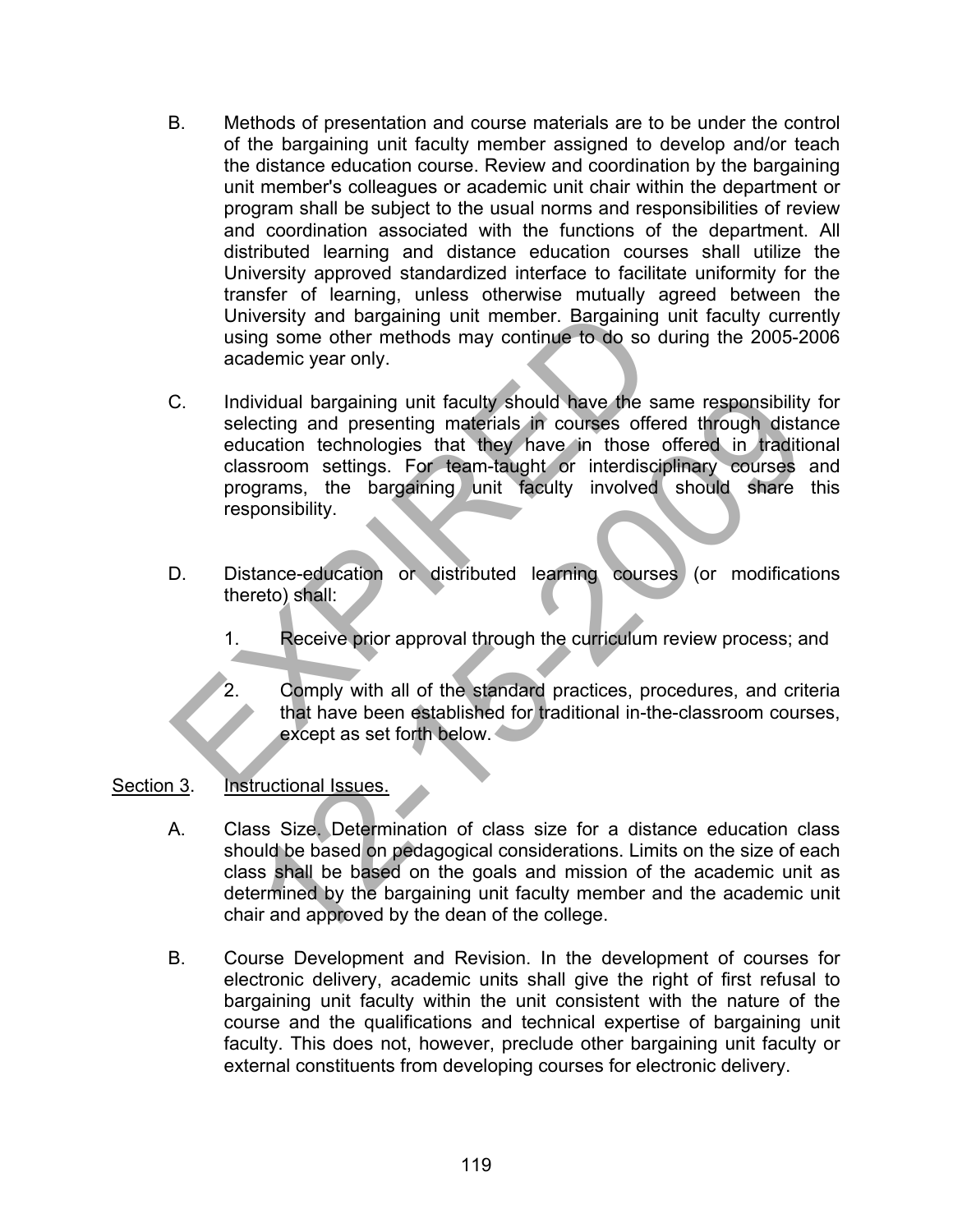- C. Support Services and Bargaining Unit Faculty Member Development. Subject to the provisions of the Management Rights article, the University shall provide technology, software, equipment, and personnel. Further, the University shall provide the required training consistent with the needs of the bargaining unit faculty member and the nature of the technology. In addition, the University shall maintain all equipment reasonably necessary for the development and delivery of distance education in accord with University approved technologies.
- D. Bargaining Unit Positions. The parties recognize the value and importance of distance and distributed learning when appropriately used by the institution and those it serves. In that regard, the parties encourage the development of distance and distributed learning courses or programs as provided for in Article 16 (Compensation) and in this Article. It is not the intent of the University to use distance education technology to permanently reduce, eliminate, or consolidate fulltime bargaining unit positions at the University.

## **ARTICLE 21 EMERITUS FACULTY**

## Section 1. Qualifications.

The emeritus faculty is composed of all persons with the title of emeritus conferred by the Board of Trustees in recognition of a career of accomplishment and contribution to The University of Akron. Bargaining unit faculty are eligible for emeritus status upon retirement provided they shall have served The University of Akron as a member of the full-time faculty for at least ten consecutive years. The process for approval shall consist of nomination, with the consent of the individual, approval of the regular bargaining unit faculty of the department of principal appointment, and recommendation of the dean of the college, the Provost and the President whose recommendations shall not be unreasonably withheld. D. Bargaining Unit Positions. The parties recognize the value of distance and distributed learning when, appropriate institution and those it serves. In that regard, the parties development of distance and distributed lear vided for in Article 16 (Compensation) and in this Article. It is not<br>
in the University to use distance education (echnology<br>
mannently reduce, eliminate, or consolidate fulltime bargaining<br>
itions at the University.<br> **EM** 

## Section 2. Privileges and Responsibilities.

Emeritus (or emerita) faculty have the right to attend appropriate faculty meetings, whether these are committee, departmental, college, Faculty Senate, or University faculty meetings. They may serve on faculty committees but may not vote in faculty meetings. Their names shall be listed in the University bulletins and directories, and, as specified by the President, they shall receive (i) reasonable facilities and (ii) other benefits and privileges.

#### **ARTICLE 22 DISTINGUISHED PROFESSOR**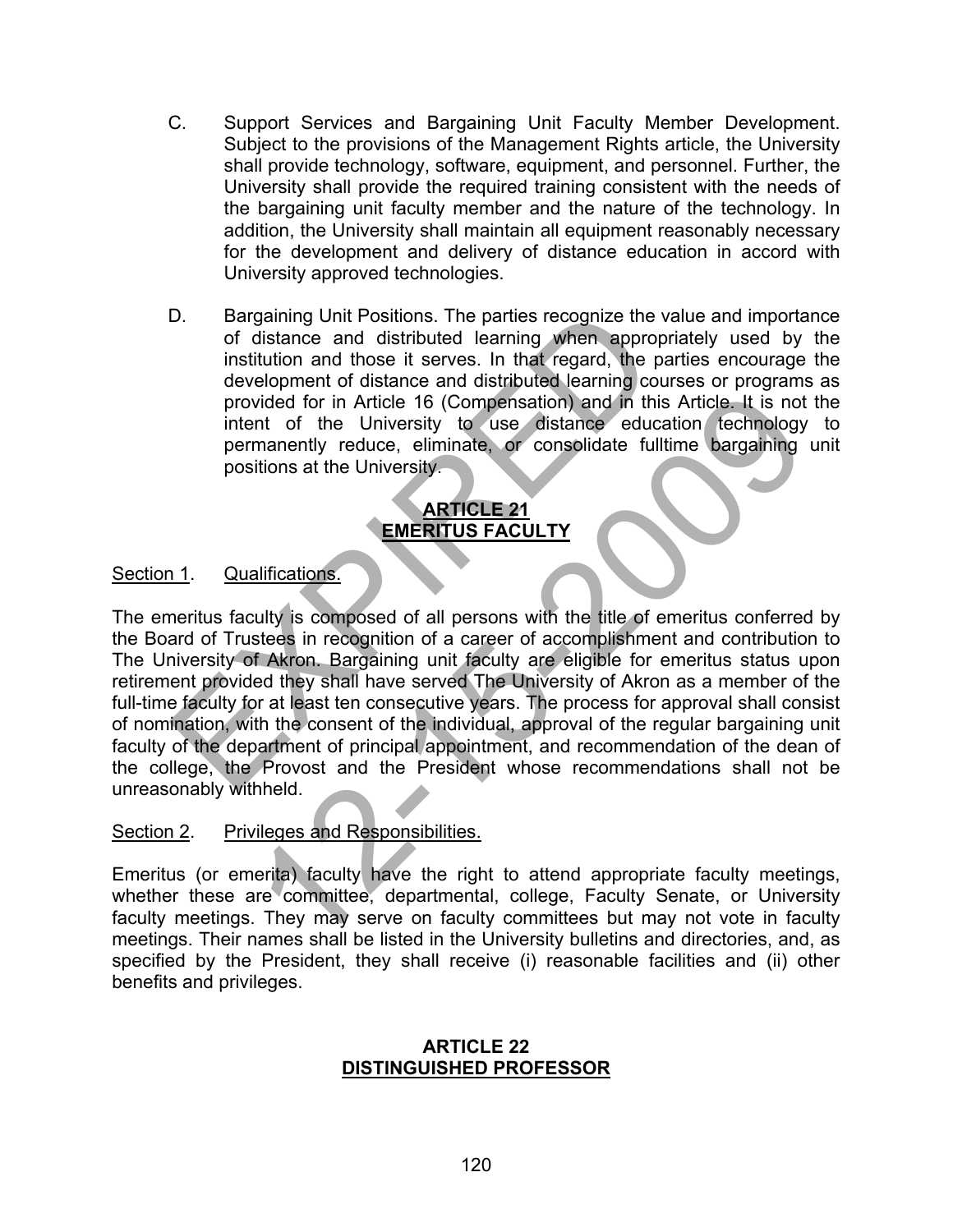Section 1. The title of distinguished professor shall be awarded only to one already at the rank of professor at the University of Akron for five or more years. The title of distinguished professor is an honor recognizing a career that demonstrates substantial professional accomplishments.

- A. Each department or college without departments shall develop criteria for distinguished professor including that expressed below in this section. Departmental/college criteria shall be approved by both the dean and the Provost. In colleges without departments, the entire college faculty functions as the departmental faculty.
- B. The candidate shall excel in teaching at the University of Akron at a level significantly beyond the current expectations for the rank of professor.
- C. The candidate shall excel in scholarly activity (pedagogical or discipline specific) or artistic performance at the University of Akron at a level significantly beyond the current expectations for the rank of professor. functions as the departmental faculty.<br>
B. The candidate shall excel in teaching at the University<br>
significantly beyond the current expectations for the rank<br>
C. The candidate shall excel in scholarly activity (pedage<br>
sp e candidate shall excel in scholarly activity (pedagogical or disciple<br>circlic) or artistic performance at the University of Akron at a la<br>inficantly beyond the current expectations for the rank of professor.<br>candidate sha
- D. The candidate shall have made sufficient contributions to the discipline to be nationally recognized.

Section 2. Process of Nominations. Nominations for distinguished professor shall be made by tenured or tenure track bargaining unit faculty at the University of Akron. The nomination shall be submitted to the department for review and recommendation.

# Section 3. Process for Departmental Recommendations.

- A. Upon receiving a nomination, the department chair, school director, or dean in colleges without departments shall call a meeting of the departmental bargaining unit faculty.
- B. Except for the nominee, all tenured members of the department shall be included.
- C. The department chair or school director shall participate as a member of the department.
- D. The departmental bargaining unit faculty shall review the nomination and put forward its recommendation – positive or negative. A simple majority of those voting is required for a positive recommendation.

Section 4. The dean shall convene the distinguished professor college review committee.

Section 5. The chair of the departmental committee shall forward the departmental recommendation to the college committee.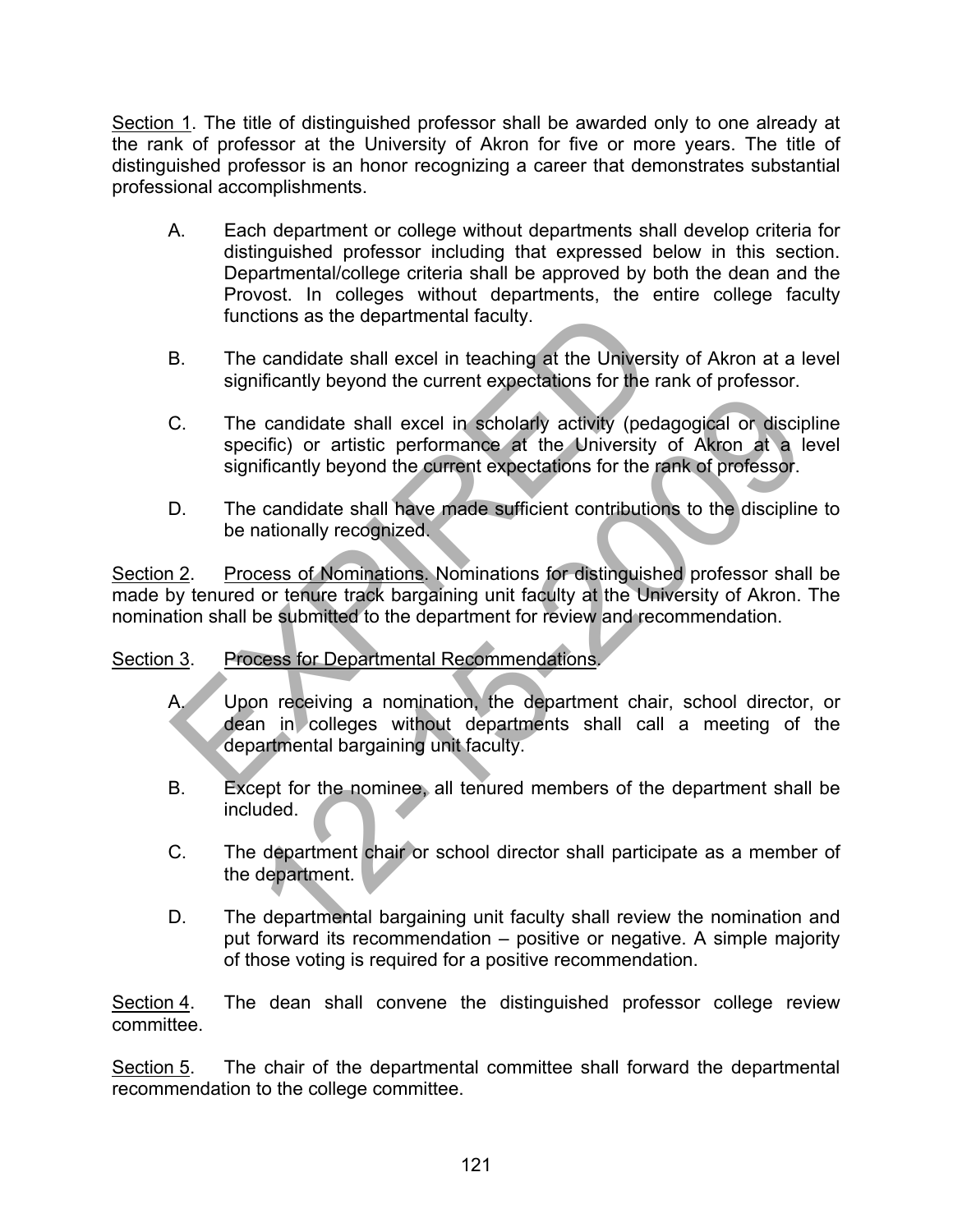Section 6. Each college faculty shall elect its college review committee to consider such recommendations. Only bargaining unit faculty at the rank of professor or with the title of distinguished professor are eligible to serve. The committee shall choose its own chair. A simple majority of those voting is required for a positive recommendation. If a majority of the college review committee supports the recommendation, the dean shall forward the review committee's recommendations, with his/her recommendations, to the University distinguished professor recommendation committee convened by the Senior Vice President and Provost.

Section 7. The University distinguished professor recommendation committee shall consist of one member elected from each of the degree granting colleges and University Libraries. Those elected shall serve two-year terms. In even-numbered academic years, representatives shall be elected from the Summit College, the College of Engineering, the College of Business Administration, the College of Nursing, University Libraries, and Wayne College. In odd-numbered academic years, representatives shall be elected from the Buchtel College of Arts and Sciences, the College of Education, the College of Fine and Applied Arts, the College of Polymer Science and Polymer Engineering, and the School of Law. Only bargaining unit faculty at the rank of professor or with the title of distinguished professor are eligible to serve on this committee. 17. The University distinguished professor recommendation<br>
17. The University distinguished professor recommendation<br>
18. Those elected shall serve two-year terms. In even-number<br>
19. Those elected shall serve two-year ter The elected from the Summit College, the College of Engineer<br>
siness Administration, the College of Nursing, University Libraries,<br>
In odd-numbered academic years, representatives shall be elected<br>
College of Arts and Scie

- Section 8. The candidate's file shall include:
	- A. Current vita;
	- B. Narrative statement of qualifications;
	- C. Supporting documentation;
	- D. The list of external reviewers.
- Section 9. Materials in the candidate's file shall include:
	- A. Departmental or college criteria for distinguished professor;
	- B. Current departmental criteria for the rank of professor;
	- C. Letters of recommendation from the department, dean, and college committee shall include a summary of how the candidate significantly exceeds the current criteria for the rank of professor and how the candidate meets the criteria for the rank of distinguished professor;
	- D. External Letters of Recommendation.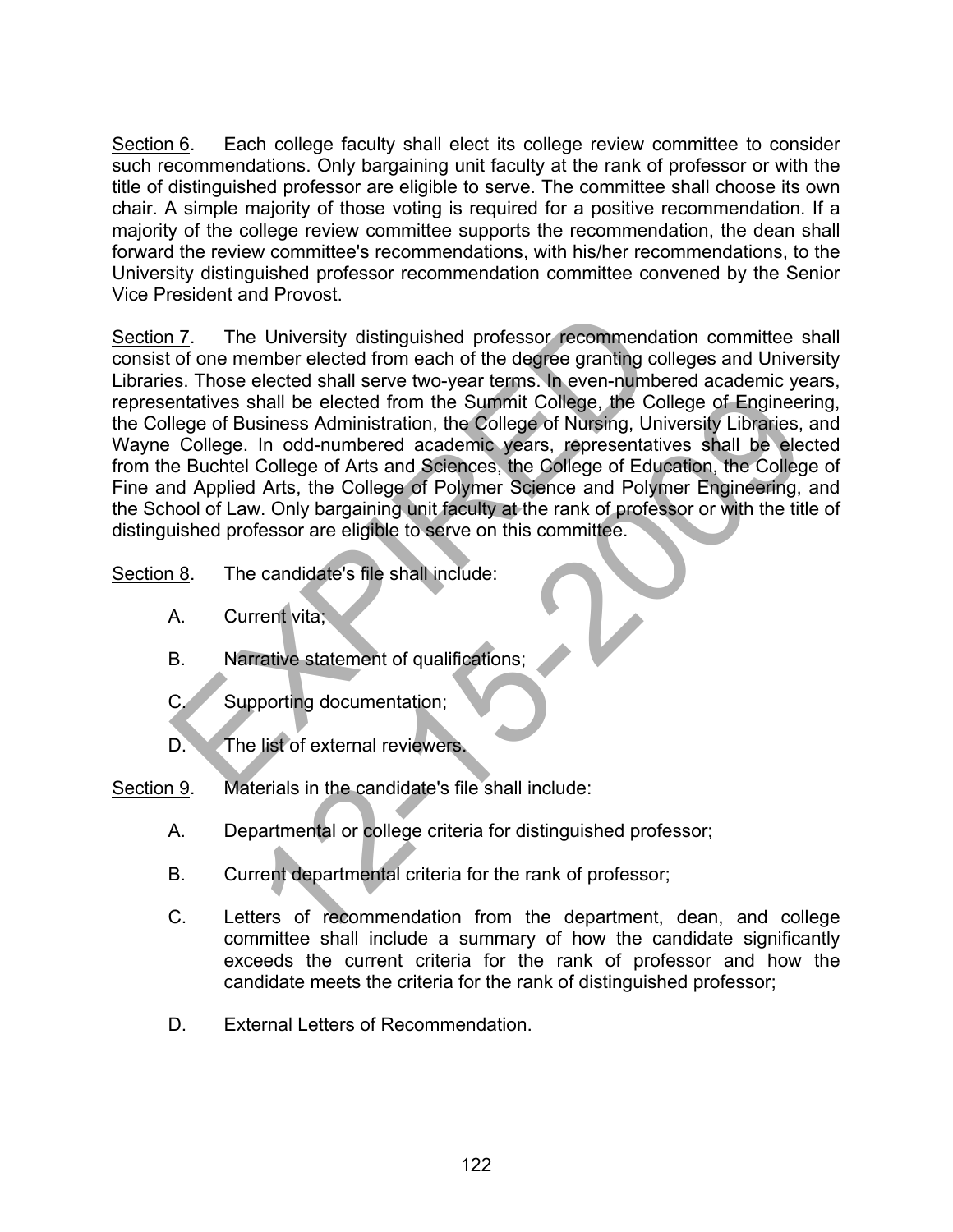- 1. The chair of the departmental committee requests the external letters of recommendation from a list of external nationally recognized individuals in their discipline.
	- a. The list shall include the credentials of the potential reviewer and his/her relationship to the candidate.
	- b. Letters of request will include:
		- (i) Departmental criteria for professor and distinguished professor;
		- (ii) University criteria for distinguished professor;
		- (iii) Request that the reviewer address the context of the candidate's work as it relates to the discipline;
		- (iv) Candidate's vita and narrative statement;
		- (v) Due date.

Section 10. Procedures of the University Distinguished Professor Committee shall be determined by the committee and shall include the following:

- A. The committee shall elect its own chair.
- B. The committee shall consider each candidate individually.
- C. Following discussion and deliberation of the individual candidate, the committee shall vote. (i) Departmental criteria for professor<br>professor;<br>(ii) University criteria for distinguished p<br>(iii) Request that the reviewer address<br>candidate's work as it relates to the<br>(iv) Candidate's vita and narrative state<br>(v) D (iii) Request that the reviewer address the context of<br>candidate's work as it relates to the discipline;<br>(iv) Candidate's vita and narrative statement;<br>(v) Candidate's vita and narrative statement;<br>(v) Due date.<br>cedures of
- D. If a two-thirds majority of the review committee votes favorably, it shall forward the recommendation to the provost.
- E. The committee shall forward its recommendations to the senior vice president and provost by April 15.

Section 11. Procedures of the University Distinguished Professor Committee may include, but are not limited to the following:

- A. The committee may interview the chair of the departmental committee.
- B. The committee may interview the department chair.
- C. The committee may interview the college committee chair.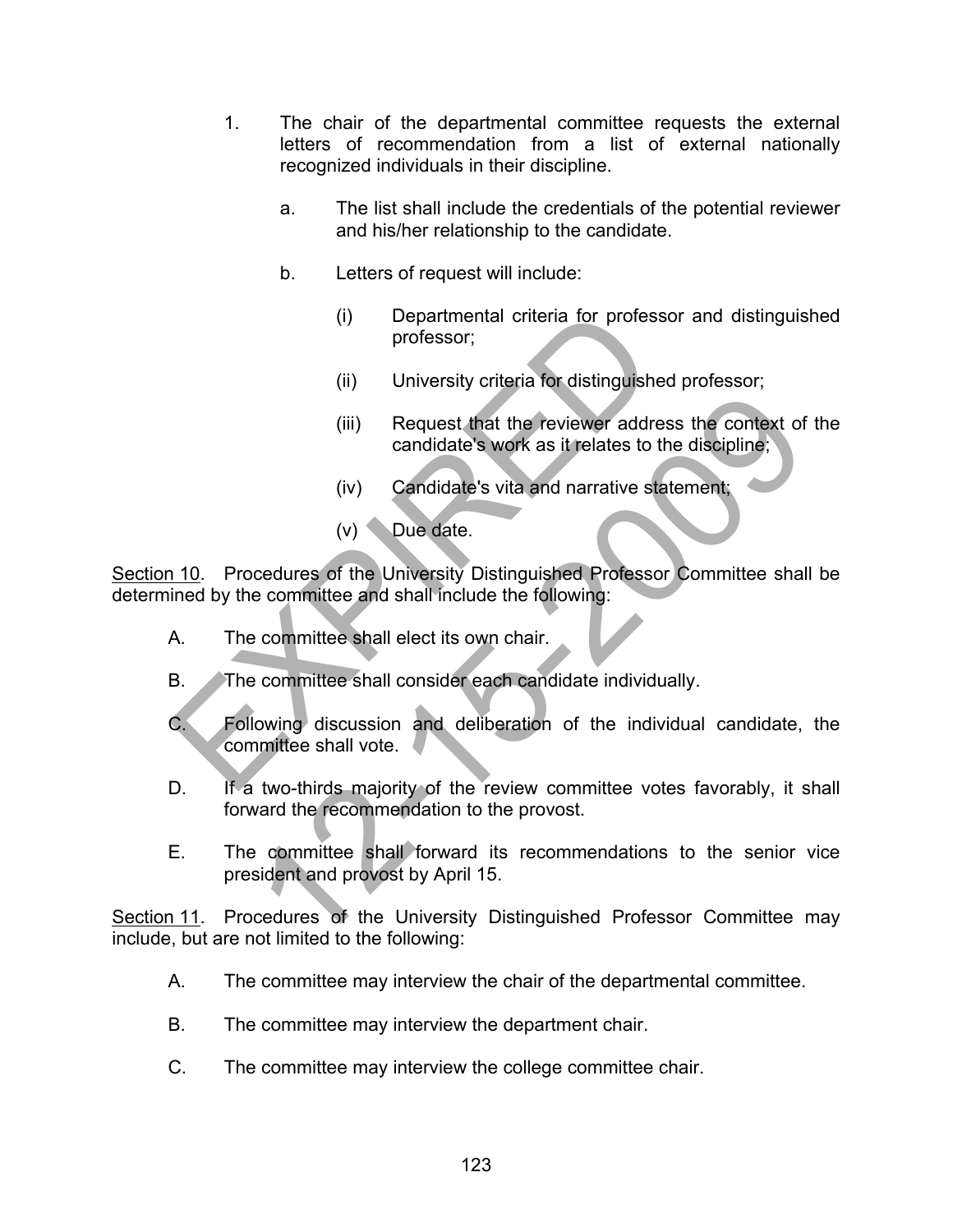- D. The committee may interview the dean.
- E. The committee may interview the candidate.
- F. The Senior Vice President and Provost shall forward the recommendations, with his/her recommendation, to the President. If the President approves, the recommendation is forwarded to the Board of Trustees for consideration at the April board meeting.
- G. The successful candidate(s) shall be recognized by the University community at Fall Convocation.

Section 12. A minimum compensatory award of \$6,000, which shall be added to the base salary, shall accompany the award of the title of Distinguished Professor.

## **ARTICLE 23 LEGAL PROTECTION**

The University shall provide legal representation to any members of the bargaining unit at their request who are defendants in civil actions arising out of their employment, except as otherwise excluded by law, subject to the approval of the Ohio Attorney General and in accordance with Ohio Revised Code Sections 109.361 and 109.362. To the extent authorized in Revised Code Sections 9.86 and 9.87, and subject to the approval of the Ohio Attorney General, the University shall indemnify and hold harmless any member of the bargaining unit as a result of any judgment other than a judgment for punitive or exemplary damages, a judgment in a civil action arising out of the operation of a motor vehicle, or a judgment in a civil action in which the state is the plaintiff, unless the employer of the employee and the Attorney General determine that the acts or omissions of the employee were not within the terms of Revised Code Section 9.87 (B)(2). Denial of representation or indemnification by the Attorney General as provided by law shall not be arbitrable under Article 12 Section 6 of this Agreement. G. The successful candidate(s) shall be recognized i<br>community at Fall Convocation.<br>
112. A minimum compensatory award of \$6,000, which shalary, shall accompany the award of the title of Distinguished P<br> **ARTICLE 23**<br> **LE** 1 accompany the award of the title of Distinguished Professor.<br> **ARTICLE 23**<br> **LEGAL PROTECTION**<br>
ARTICLE 23<br>
LEGAL PROTECTION<br>
ARTICLE 23<br>
LEGAL PROTECTION<br>
Now are defendants in civil actions arising out of their employm

## **ARTICLE 24 PROFESSIONAL ACTIVITIES OUTSIDE THE UNIVERSITY**

Section 1. Bargaining unit faculty, unless specifically indicated otherwise in the contract of employment, should be regarded as having full-time employment responsibilities to the University. However, it is recognized that bargaining unit faculty can engage in activities outside the University whether for compensation or otherwise, provided such activities do not present a conflict of interest or commitment to, or interfere with the individual's full-time responsibilities to the University. Moreover, such outside activities shall not be undertaken which violate Ohio's ethics laws governing public employees. For purposes of this provision, such outside activities shall include: (i) professional activities not connected with employment for The University of Akron,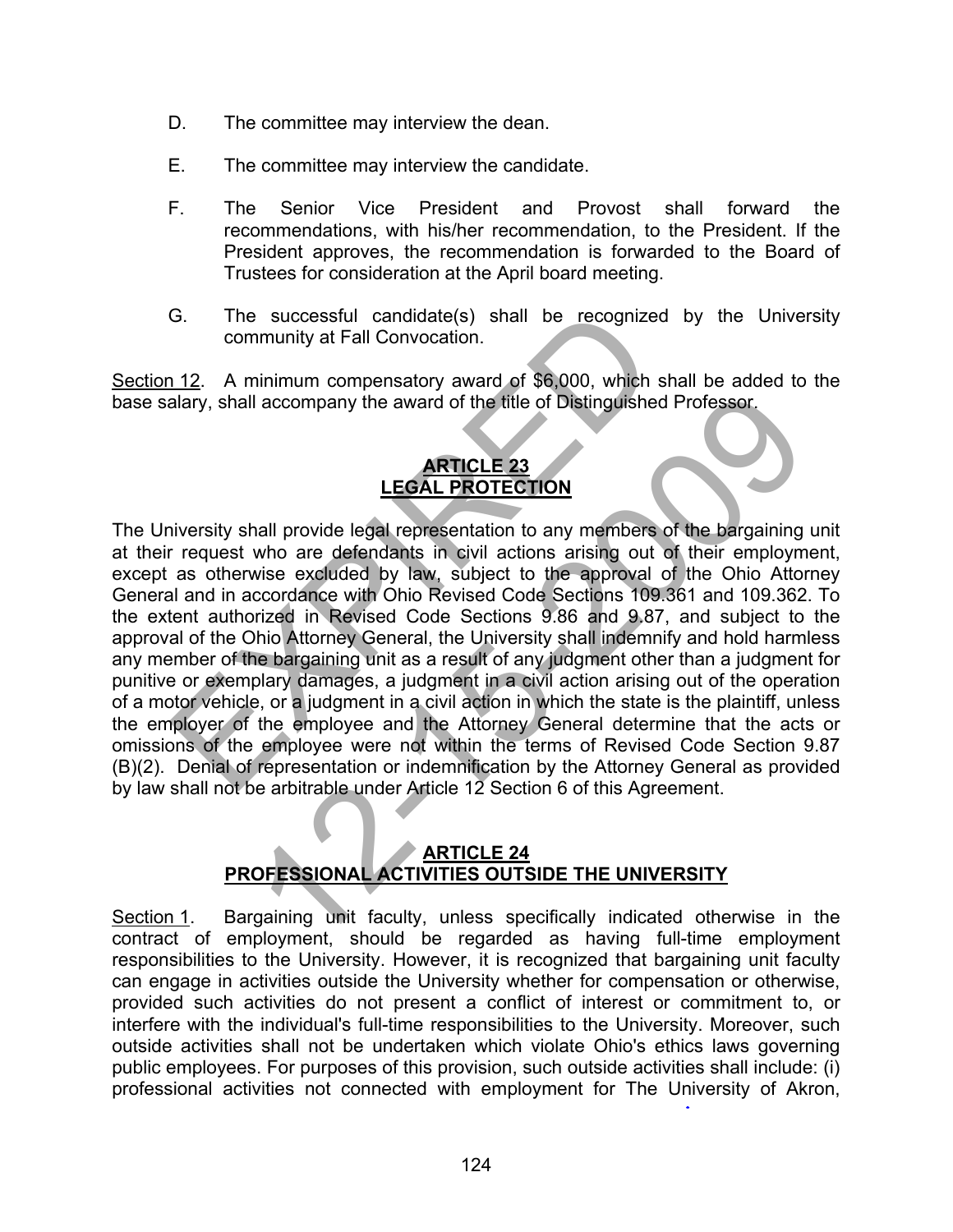including, but not limited to those professional activities which separately involve a source of income such as from private employment, other public employment, consulting, teaching, research, memberships on corporate boards, partnerships or associations held by bargaining unit faculty, etc.; and (ii) non-professional activities for which the bargaining unit faculty member is employed or otherwise compensated. Such outside activities should only be undertaken with full and prompt disclosure to and written approval of the bargaining unit member's immediate supervisor and a designated representative of the Provost, such approval not to be unreasonably withheld. Disclosure forms are available on the Office of Research and Sponsored Programs web site.

Section 2. Bargaining unit faculty shall submit on forms required by the Board of Trustees an annual disclosure of any outside activities referenced in section 1 above. Such disclosures shall also identify any office or fiduciary relationship on a not-for-profit corporation or public board or agency.

Section 3. When engaging in outside activities, bargaining unit faculty may not make more than incidental use of University facilities and other resources unless the University is appropriately compensated.

# **ARTICLE 25 RETIREE REEMPLOYMENT**

University of Akron bargaining unit faculty who are eligible to retire from an Ohio pension system affected by the enactment of Am. Sub. Senate Bill 144 may seek an agreement with the University of Akron to be reemployed full-time with the University of Akron as permitted by law in the same or similar position following retirement, without the necessity of a formal search process under the University's affirmative action plan. The terms and conditions of such reemployment including, but not limited to, compensation, shall be negotiated between the employee and the University. All such agreements shall be reduced to writing and shall be subject to prior approval by the Provost, President, and Board of Trustees. The provisions of this Article shall not be deemed to obligate the Board to approve any such agreement or to create any right to such reemployment or expectancy of reemployment or expectancy of any right to reemployment for any bargaining unit faculty member of the University of Akron. Reemployed retirees will not be covered under the provisions of this Agreement. ms web site.<br>
1.2. Bargaining unit faculty shall submit on forms required the same annual disclosure of any outside activities referenced in<br>
isclosures shall also identify any office or fiduciary relationship<br>
1.3. When e Shall also identify any office or fiducial y relationship on a not-for-polic board or agency.<br>
The board or agency.<br>
The energaging in outside activities, bargaining unit faculty may not mental use of University facilities

The University shall be limited to employing nine (9) former bargaining unit faculty at any given time who retire and are re-employed by the University, pursuant to the provisions of Am. Sub. Senate Bill 144.

## **ARTICLE 26 ACADEMIC CALENDAR**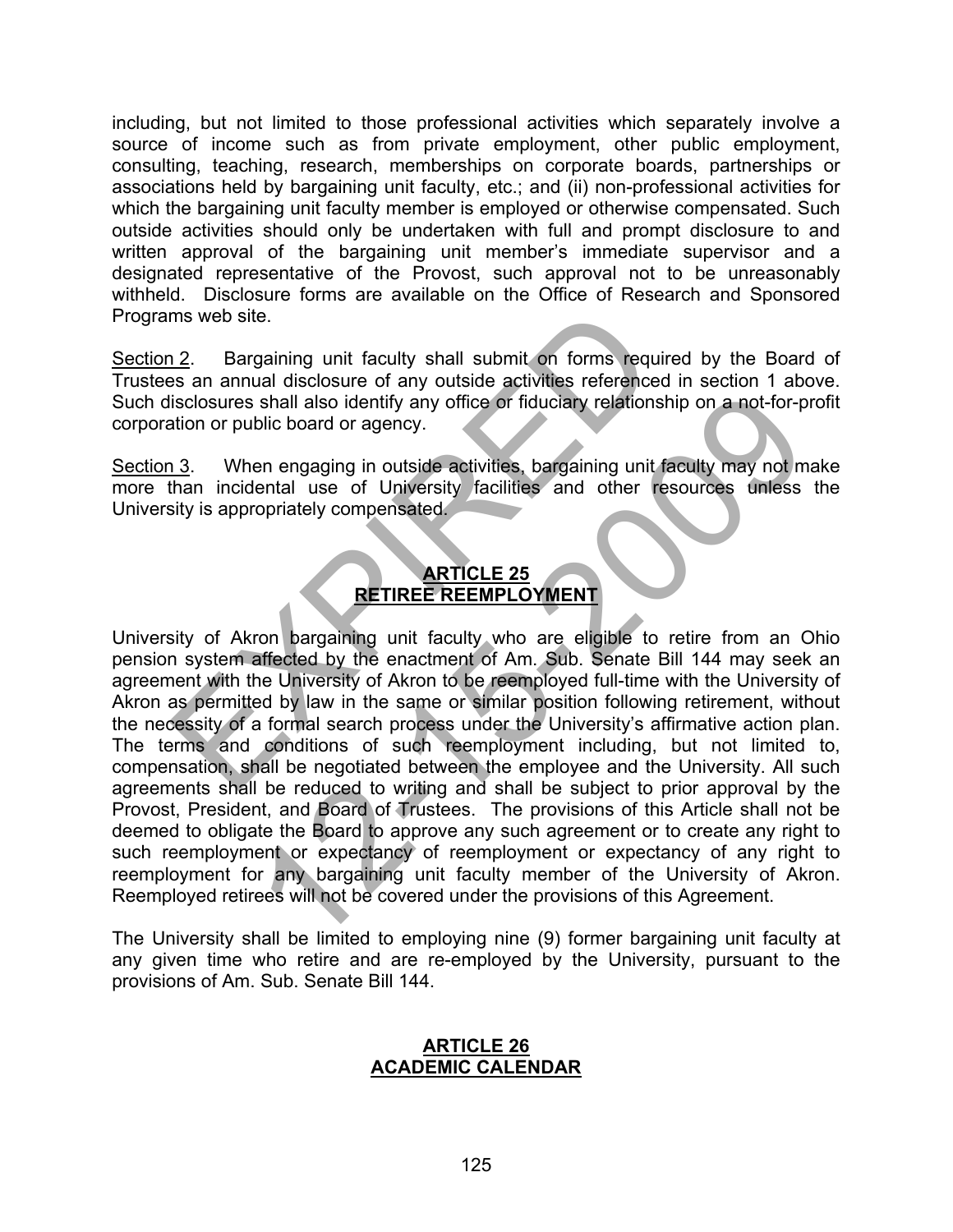Section 1. Determination of the academic calendar shall be at the discretion of the University in consultation with appropriate constituencies including the Akron-AAUP. The calendar shall include:

- A. Two sixteen-week semesters of instruction each of which will include a final examination week.
- B. A summer term of at least 13 weeks with multiple summer sessions ranging from 5 -10 weeks.<sup>1</sup>

Specialized workshops, seminars or specific programs may require schedule variations

Section 2. Holiday schedule.

The University of Akron observes the following holidays:

| New Year's Day          |  |
|-------------------------|--|
| Martin Luther King Day  |  |
| President's Day         |  |
| <b>Memorial Day</b>     |  |
| <b>Independence Day</b> |  |
| Labor Day               |  |
| <b>Columbus Day</b>     |  |
| <b>Thanksgiving Day</b> |  |
| Christmas Day           |  |

If a holiday occurs during a period of active pay status – which includes an approved sick leave, leave with pay, or vacation – the employee will be paid for the holiday. In order to qualify for holiday pay, an employee must be in an active pay status on regularly-scheduled work days both prior and subsequent to the holiday. EXPIRED 12-15-2009

## **ARTICLE 27 WORKLOAD**

In accordance with the requirements of Ohio Revised Code §3345.45, the Board of Trustees of The University of Akron has adopted a faculty workload policy consistent with standards developed by the Ohio Board of Regents. Any modification to this policy shall be at the sole discretion of the University in consultation with appropriate constituencies, including the Akron-AAUP.

## **ARTICLE 28 SPOUSAL HIRES**

THE MODE THE THIRD THE THIRD THIRD THIRD THIRD THIRD THIRD THIRD THIRD THIRD THIRD THIRD THIRD THIRD THIRD TH<br>This does not require any given college to provide offerings during every summer session.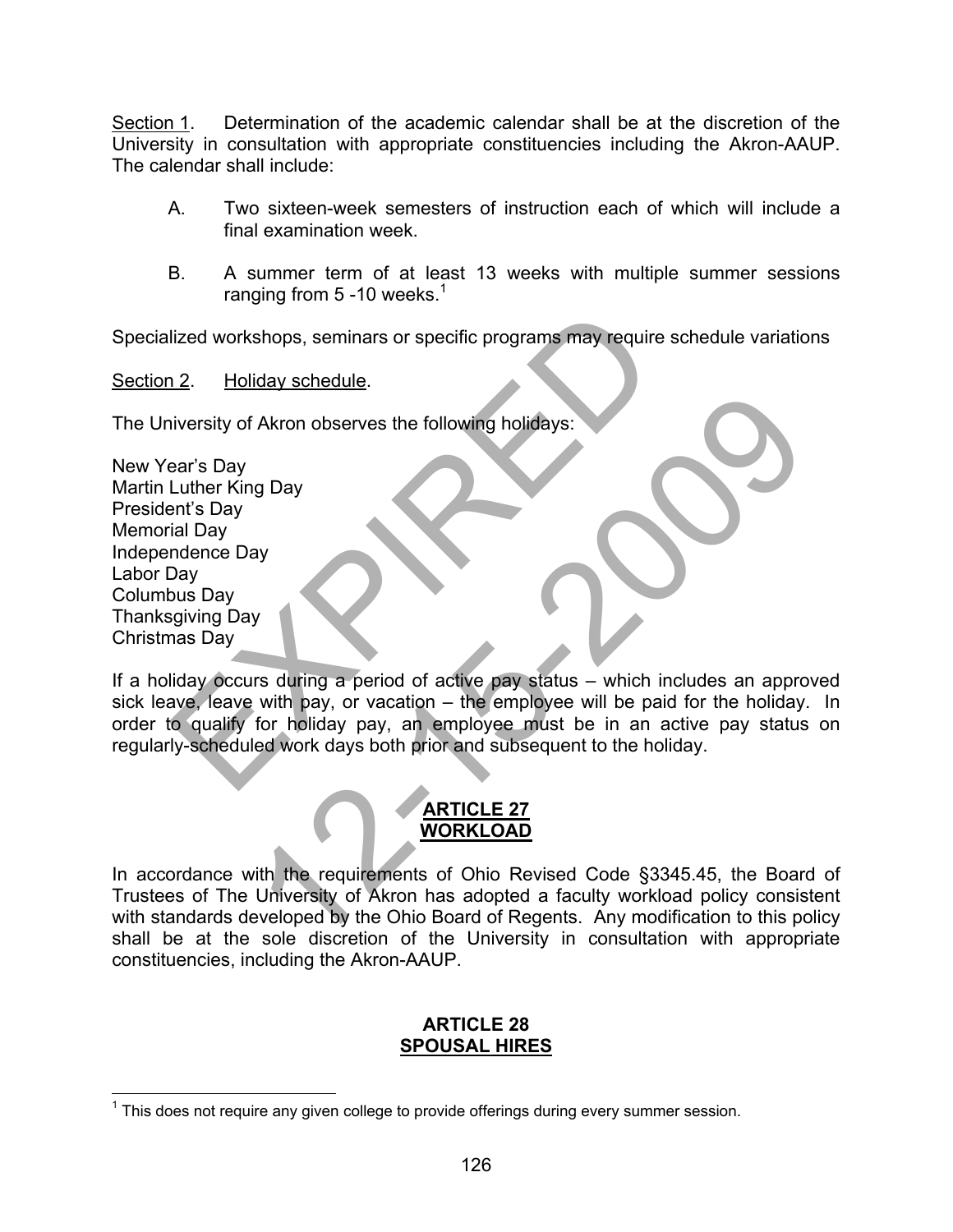Section 1. Consideration of spousal hiring issues should occur only at the initiative of the candidate for recruitment or retention and with the approval of the Senior Vice President and Provost, and notice to the President of the Akron-AAUP, or designee.

Section 2. The policy will apply only to persons recruited through a national search process. The level of opportunity provided will be based on institutional priorities and need.

## Section 3. Levels of opportunity.

- A. A second tenure track position can be created.
- B. A 3 year term appointment can be created. At the conclusion of the 3 year term appointment, a tenure track position can be created and a national search can be launched. The spouse would have to be the successful candidate to continue. A. A second tenure track position can be created.<br>
B. A 3 year term appointment can be created. At the concluder term appointment, a tenure track position can be created<br>
search can be launched. The spouse would have to be
- C. An instructor position can be created.
- D. If the spouse is in the same discipline as the potential hire, a shared position can be created.
- E. A college lecturer position can be created.
- F. The University will provide assistance in networking and locating employment opportunities within a 50 mile radius.

## Section 4. Considerations of merit and affirmative action.

- A. Under no circumstance should spousal appointment jeopardize current or prospective affirmative action searches/lines intended for the goal of increasing diversity.
- B. In the event that a candidate initiates consideration of the appointment of a spouse and such consideration includes the creation of a new position, the receiving academic unit bargaining unit faculty member shall make recommendations to the dean and the Provost concerning the following: In appointment, a tenure track position can be created and a national<br>
and a proportion can be launched. The spouse would have to be the successful<br>
didate to continue.<br>
Instructor position can be created.<br>
He spouse is in
	- 1. Merits of the spousal candidate in relation to others of comparable rank in the academic unit.
	- 2. The consequences of such an appointment for immediate departmental needs and long-term planning.
	- 3. Explicit assessment of the affirmative action consequences of such appointments.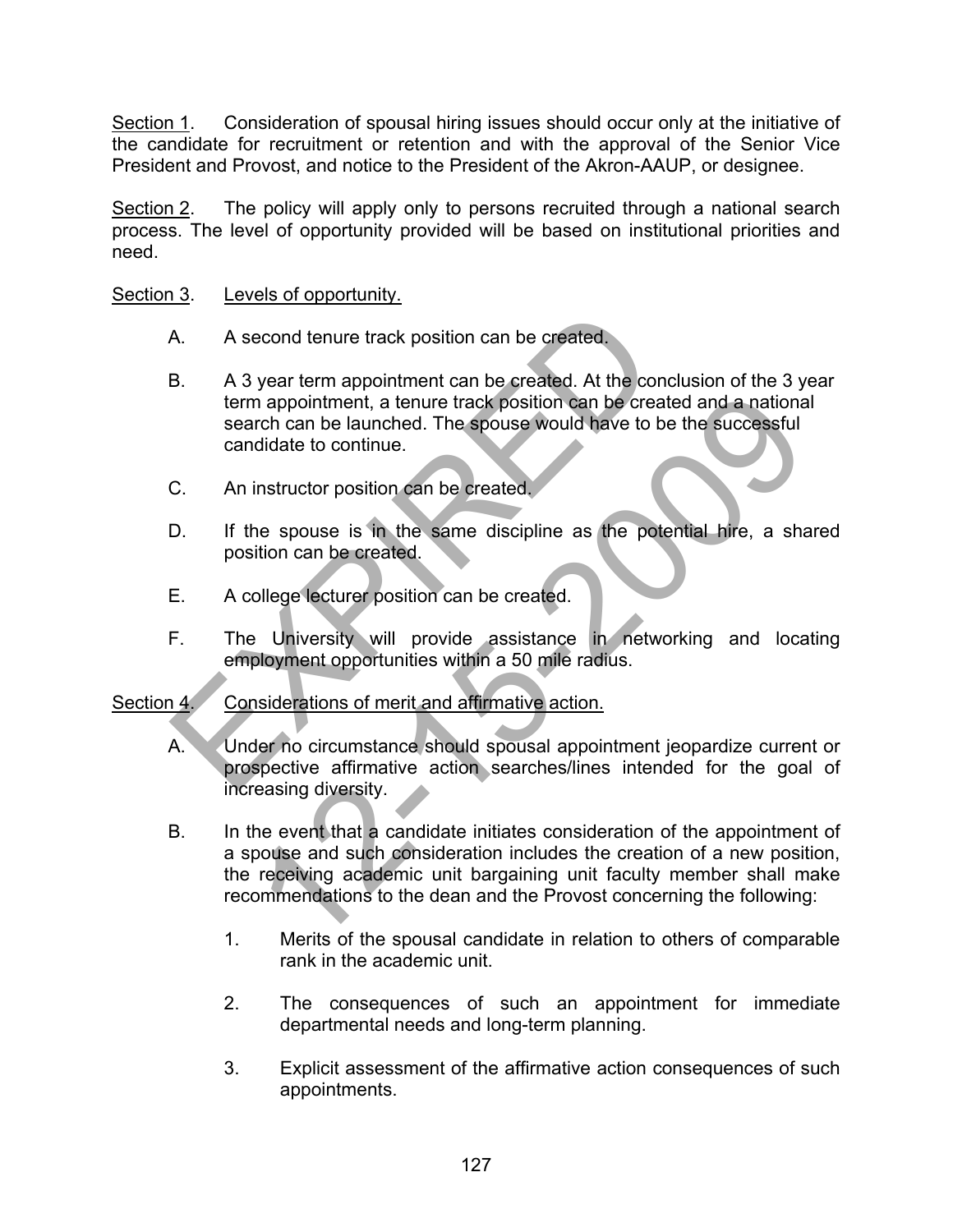## Section 5. Receiving Department.

The department "receiving" the spouse must desire and need an additional faculty member. A spouse will not be offered an opportunity outside of the potential hire department without the consent of the receiving department.

#### Section 6. Hiring Procedures.

If the accommodation includes the creation of a new instructor or tenure track position, the procedure for hiring the person to fill that position must conform to all provisions of Article 11, Initial Appointment, with the exception of Sections 1 B and C (which sections refer to the creation of a search committee and its rules). In particular, the bargaining unit faculty of the academic unit in which the new position is created must interview the candidate and vote by secret ballot to recommend his or her appointment. commodation includes the creation of a new instructor or terestive for hiring the person to fill that position must conform<br>
11, Initial Appointment, with the exception of Sections 1 B and<br>
the creation of a search committ

## **ARTICLE 29 BRANCH CAMPUSES**

## Section 1. Faculty.

Branch campus bargaining unit faculty, as members of The University of Akron bargaining unit, shall be held to all rules and regulations and afforded all benefits, applicable to all other colleges, as defined in this Agreement.

## Section 2. Parking.

Branch campus bargaining unit faculty will not be required to pay for parking permits.

#### Section 3. Academic Administrators.

Academic administrator appointments at a branch campus will be made consistent with Article 10 (Governance) of this Agreement. Academic administrator appointments at the branch campus will be reviewed consistent with Article 10 (Governance) of this Agreement. and the first with a first of the real must interview<br>te by secret ballot to recommend his or her appointment.<br>
How secret ballot to recommend his or her appointment.<br> **EXAMCH CAMPUSES**<br>
BRANCH CAMPUSES<br>
UIITY.<br>
bargaining

#### Section 4. Retrenchment.

A branch campus shall be considered as a college of The University of Akron and subject to retrenchment as defined in Article 15 (Retrenchment) of this Agreement.

#### **ARTICLE 30 PAST PRACTICES**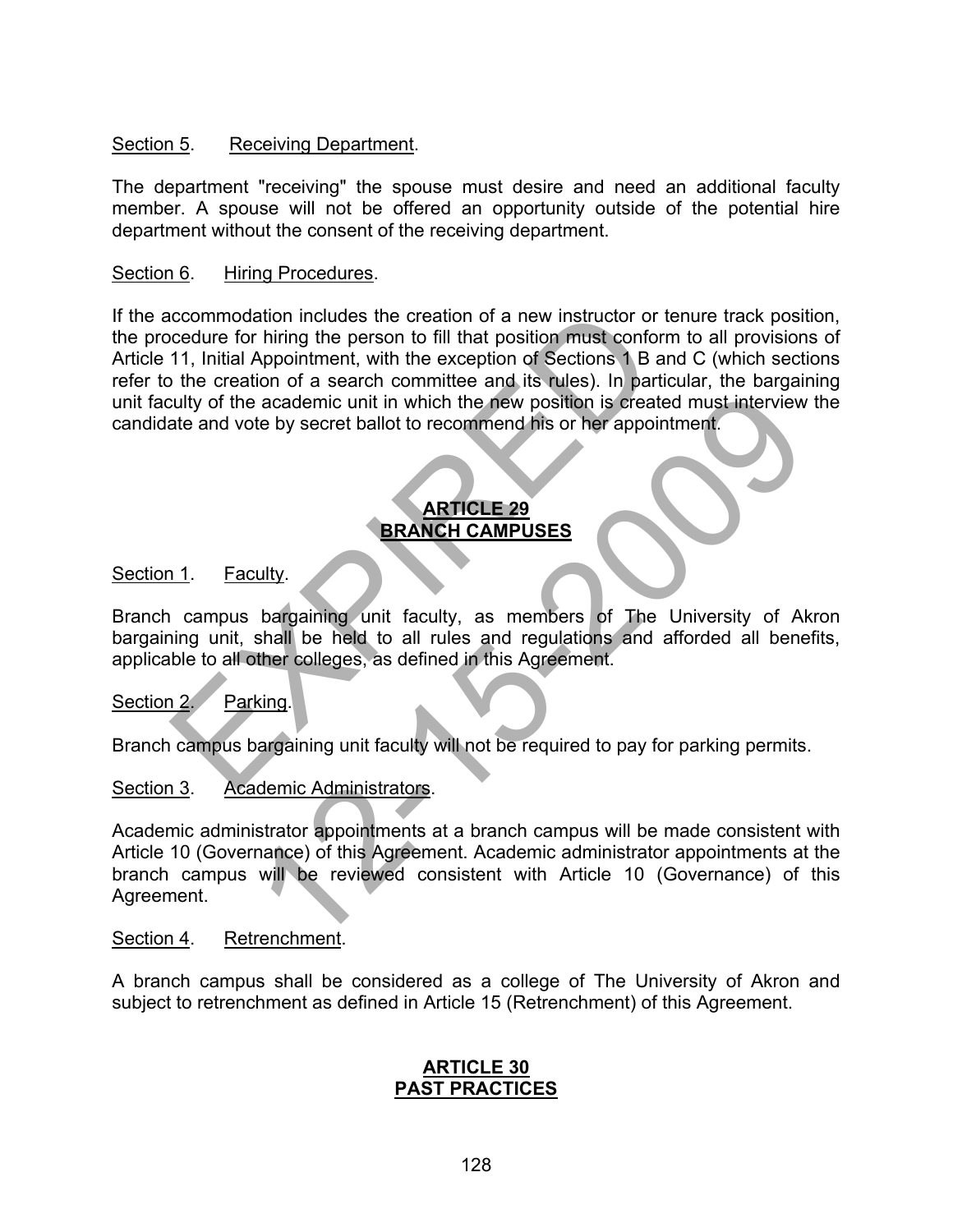Except as set forth in this Agreement, The University of Akron and the Akron-AAUP shall not be obligated to continue any practice, policy or benefit that was or may have been in existence prior to the signing of this Agreement, and the continuation or modification of any such practice, policy or benefit shall not be considered as creating an obligation to continue that or any other practice, policy or benefit. However, the University agrees that any discontinuance or modification of a practice, policy or benefit that is not set forth in this Agreement, that affects a number of bargaining unit faculty in more than one department, will be developed and implemented only after due consultation with and advice of appropriate faculty bodies , including bargaining with the Akron-AAUP.

# **ARTICLE 31 SEPARABILITY**

Section 1. Shall any portion of this Agreement be found by a duly constituted court or regulatory authority to be in conflict with applicable law or public regulation, from which no appeal can be taken, then such conflicting portion of this Agreement shall be rendered null and void and the applicable law or regulation shall be controlling. In such event, upon request of either party, the parties shall commence good faith bargaining for replacement language. and a advice of appropriate faculty bodies , including to the AAUP.<br>
SEPARABILITY<br>
1.1. Shall any portion of this Agreement be found by a duly cory authority to be in conflict with applicable law or public regular can be t

Section 2. The invalidation of any portions of this Agreement in accordance with this Article shall not affect the legality and enforceability of the remainder of this Agreement.

Section 3. If any provision of this Agreement that is rendered null and void by operation of Section 1 of this Article is subsequently rendered valid (a) by a duly constituted court or regulatory authority (*i.e.*, by reversal on appeal or by virtue of a court decision being overruled), or (b) by the amendment, abolishment or enactment of a statute(s) or regulation(s), then the original provision shall be reinstated, notwithstanding that the parties may have agreed to replacement language in the interim time period. In that event, the replacement language shall be superseded and rendered null and void by the reinstated provision. **SEPARABILITY**<br> **SEPARABILITY**<br> **SEPARABILITY**<br>
all any portion of this Agreement be found by a duly constituted courty<br>
to be in conflict with applicable law or public regulation, from with<br>
a void and the applicable law

Section 4. For purposes of this Article the University of Akron Board of Trustees shall not be considered a regulatory authority.

## **ARTICLE 32 DURATION AND NEGOTIATION PROCEDURE**

Section 1. This Agreement shall be effective upon the ratification of the same by the Akron-AAUP's membership and approved by the University of Akron's Board of Trustees and shall continue in full force and effect until 12:01 a.m. on December 8,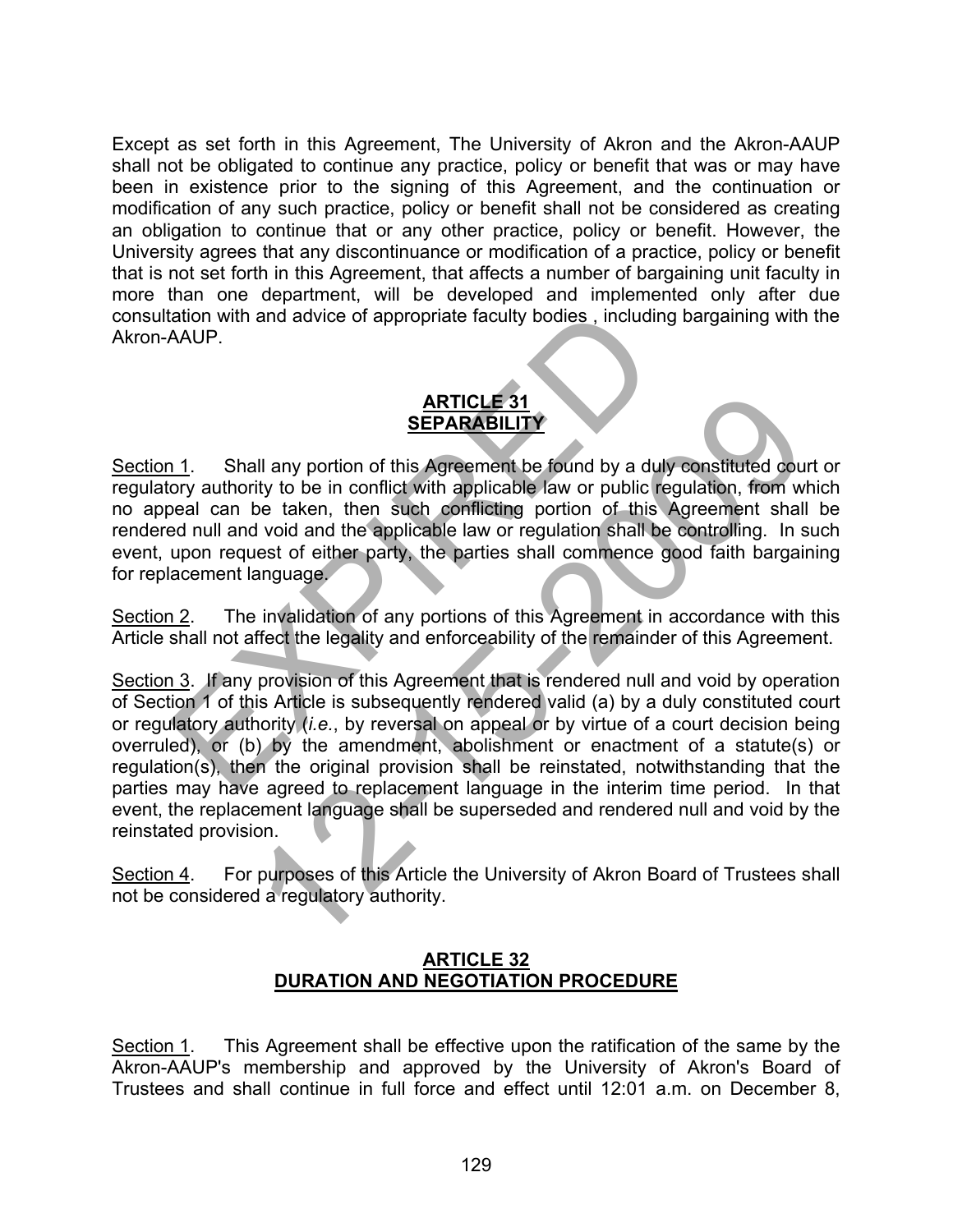2008, and will be extended for an additional period of time until 12:01 a.m. on December 15, 2009, and will continue from year to year thereafter unless either party notifies the other in writing not less than ninety (90) days prior to the expiration date (or subsequent annual anniversary of such date) that a modification or termination of this Agreement is desired. Should either party to this Agreement serve such notice upon the other party, the University and the Akron-AAUP will meet for the purpose of negotiation and will commence consideration of proposed changes or modification to the Agreement not less than seventy-five (75) days prior to the expiration date of the Agreement (or subsequent annual anniversary of such date).

Section 2. In the event that either party provides timely notice of a desire to terminate or modify this Agreement, in accordance with section 1 above, the following terms and procedures shall apply to the parties' negotiations and dispute resolution.

- A. The University and the Akron-AAUP shall each select its own collective bargaining committee of not more than six (6) members, including one Chief Negotiator for each side. In the event that either the University or the Akron-AAUP plan to bring any additional resource people to a negotiating session, at least twenty–four (24) hours' notice of such intention shall be given to the other party. Each party will normally be represented by not more than seven (7) persons, inclusive of resource persons, at any negotiating session. 12. In the event that either party provides timely notice of a<br>lify this Agreement, in accordance with section 1 above, the fit<br>ures shall apply to the parties' negotiations and dispute resoluti<br>A. The University and the A Fundaming committee of not more than sixt (6) members, including<br>gaining committee of not more than six (6) members, including<br>gaining committee of not more than six (6) members, including<br>on-AAUP plan to bring any additio
- B. Negotiation sessions will be conducted as frequently as the parties determine, consistent with each party's obligation to negotiate in good faith. If either party is unable to attend a scheduled session, at least twenty-four (24) hours' notice shall be given to the other party, unless twenty-four (24) hours' notice is impracticable due to exigent circumstances, in which case notice shall be given as soon as practicable.
- C. All negotiating sessions will be held at the Student Union Center unless mutually agreed otherwise. There will be no smoking in the room in which the parties actually conduct negotiations.
- D. Each party will provide an electronic copy and sufficient written copies of its proposals and other materials for everyone anticipated to be present.
- E. Each negotiating team will have the authority to negotiate tentative agreements. The tentative agreements shall be subject to ratification by the Akron-AAUP membership and subject to the approval of the Board of Trustees of the University of Akron. Any tentative agreements reached shall be drafted and initialed by the Chief Negotiators, but shall not become effective until a full contract is finally approved and executed unless otherwise agreed between the parties as to specific issues.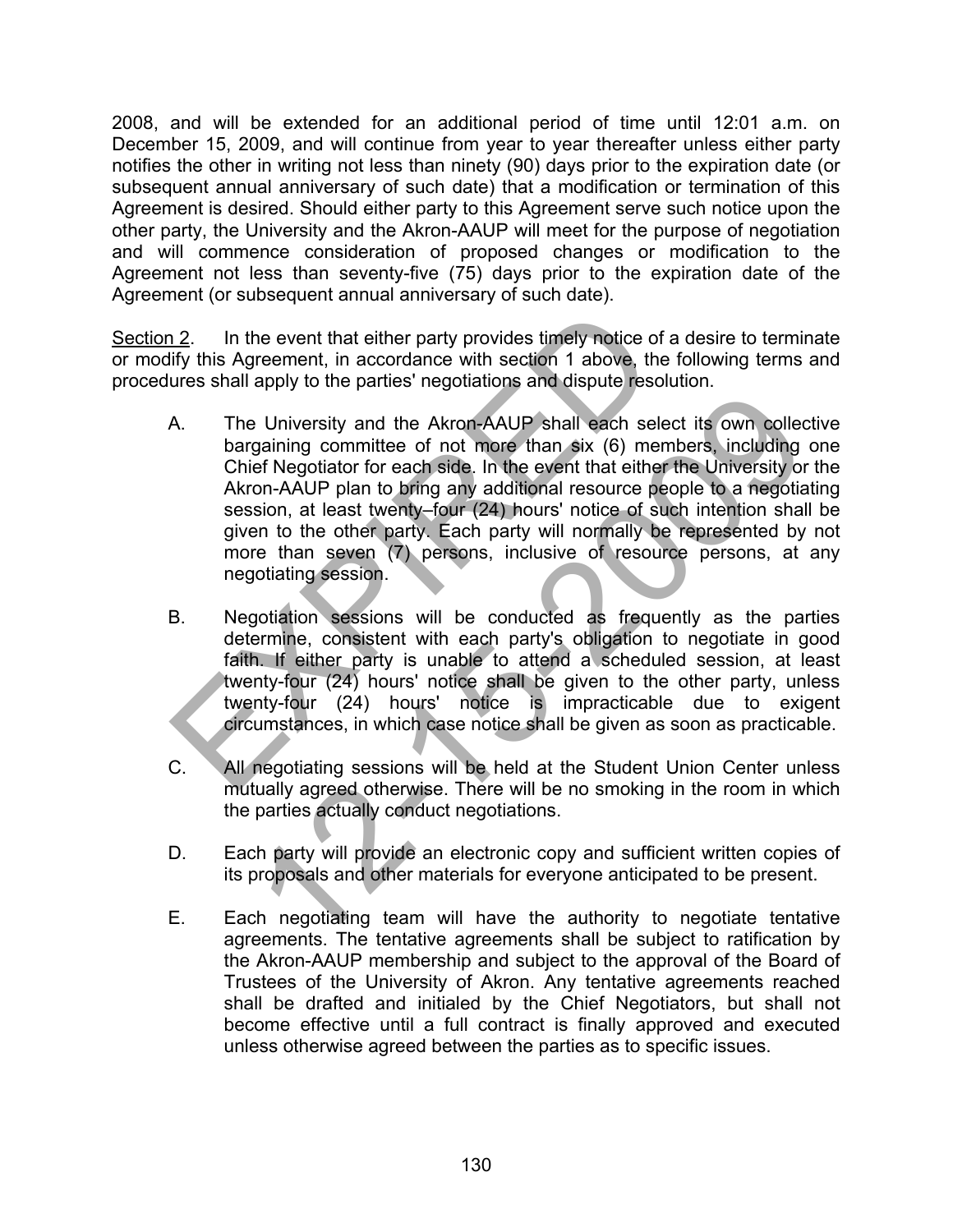- F. All negotiations will be done in private in accordance with Ohio Revised Code Section 4117.21.
- G. Each side is responsible for taking its own notes during negotiations. There will be no recordings, official minutes, mechanical, stenographic or verbatim notes of the sessions permitted.
- H. Each party agrees that each committee shall have the right to caucus upon request, providing the committee requesting the caucus advises the other committee of the expected length of the requested caucus.
- I. The two Chief Negotiators may meet in private to review progress of negotiations and to explore alternatives which may be fruitful at the bargaining table.
- J. This section constitutes the parties' sole and exclusive mutually agreed dispute (MAD) settlement procedure. The parties agree to utilize the statutory dispute settlement procedure as set forth in Ohio Revised Code Section 4117.14, except with respect to the following: other committee of the expected length of the requested<br>
1. The two Chief Negotiators may meet in private to reductions and to explore alternatives which may<br>
bargaining table.<br>
1. This section constitutes the parties' sol
	- 1. That the Federal Mediation and Conciliation Service (FMCS) will be used in lieu of a mediator selected by the State Employment Relations Board;
	- 2. That fact finding may be initiated by either side at any time after mediation is attempted and after the parties have mediated in good faith for at least thirty (30) days;
- If fact finding is requested by either side the parties shall request from SERB a list of fact finders (unless the parties have previously agreed to a fact finder, who has agreed to serve consistent with this MAD) and a fact finder shall be selected within two weeks of receipt of the list of fact finders from SERB utilizing the procedures in Ohio Revised Code Section 4117.14; gaining table.<br>
Section constitutes the parties' sole and exclusive mutually agroute (MAD) settlement procedure. The parties agree to utilize<br>
utory dispute settlement procedure. The parties agree to utilize<br>
utory dispute
	- 4. That the fact finding hearing shall be conducted in accordance with Ohio Revised Code Section 4117.14, subject to the provisions of this Agreement;
	- 5. That the fact finding hearing shall be scheduled within four weeks of the appointment of the fact finder by SERB; and
	- 6. That the rejection deadline date for any fact finder's report shall occur the later of (1) fourteen (14) days following said report's delivery; or (2) fourteen (14) days after classes begin for spring or fall academic semester.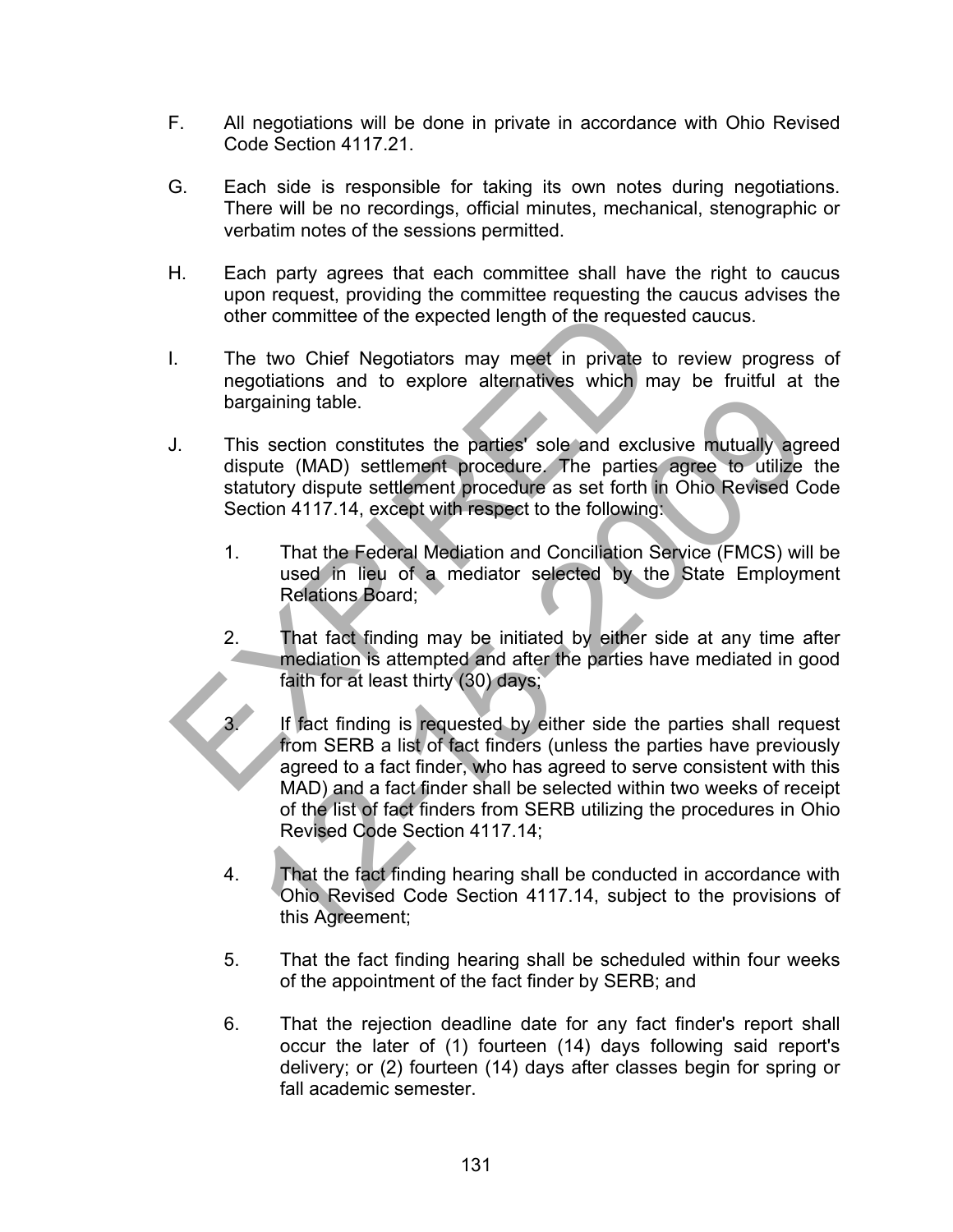Section 3. The University may seek to modify any provision of this Agreement prior to its expiration only if immediate action is required due to (1) exigent circumstances that were unknown at the time of negotiations; or (2) legislative or regulatory action taken by a higher-level legislative or regulatory body after this Agreement became effective that requires a change to conform to the statute or rule. In such event the University shall immediately so notify the Akron-AAUP and the parties shall meet and negotiate in good faith, including providing relevant information and documents, and attempt to reach agreement. If agreement cannot be timely reached, as either side may determine, then either side may submit the dispute to arbitration pursuant to Article 12, infra. side may submit the dispute to arbitration pursuant to Article 12<br>
and the may submit the dispute to arbitration pursuant to Article 12<br>
and the submit the dispute to arbitration pursuant to Article 12<br>
and the submit the

12-20-2009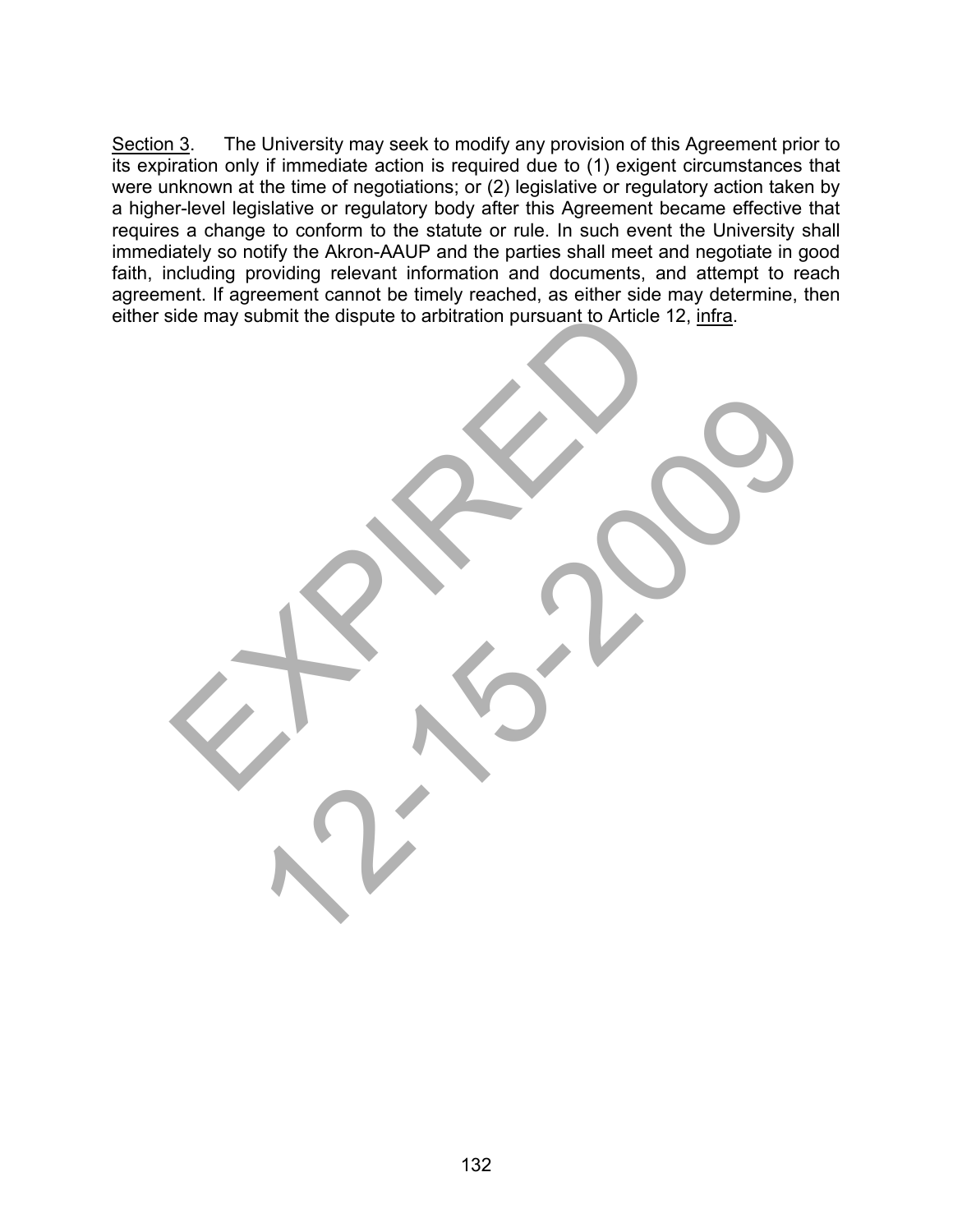# **ATTACHMENT #1**

**A description of these insurance benefits is set forth in this summary plan description. The actual plan document is written in much more technical and precise language. If the non-technical language of the attached summary plan description and the technical language of the plan document conflict, the language of the plan document shall govern.**  ATTACHMENT #1<br>description of these insurance benefits is s<br>s summary plan description. The advance is written in much more technical a<br>nguage. If the non-technical language of th<br>mmary plan description and the technical la ATTACHMENT #1<br>tion of these insurance benefits is set forth in<br>mary plan description. The actual plan<br>is written in much more technical and precise<br>of the non-technical language of the attached<br>plan description and the tec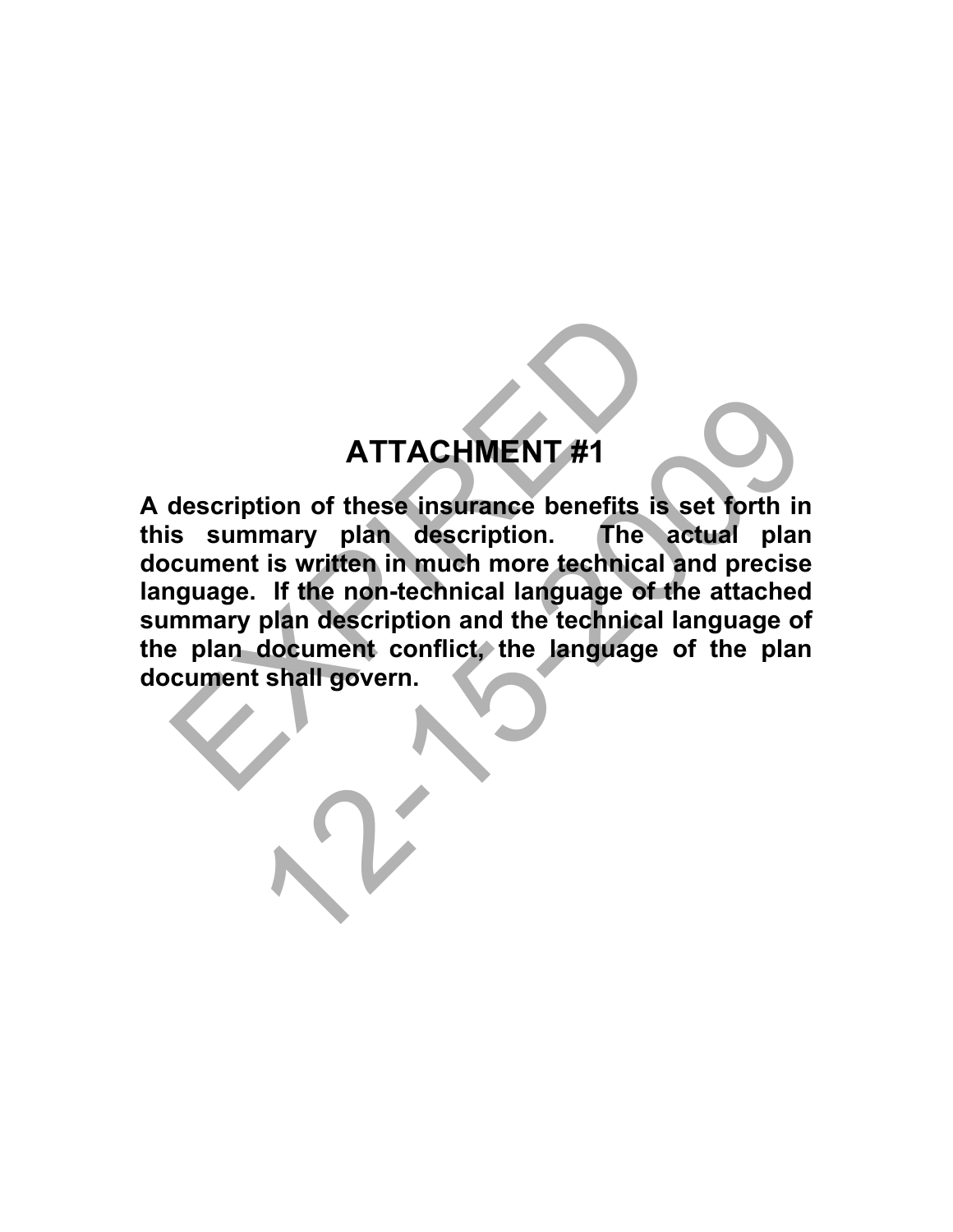| The University of Akron                                       |                                                                            |                                                                                                   |                                                                                |                                                                                                                                              |                                               |                                   |
|---------------------------------------------------------------|----------------------------------------------------------------------------|---------------------------------------------------------------------------------------------------|--------------------------------------------------------------------------------|----------------------------------------------------------------------------------------------------------------------------------------------|-----------------------------------------------|-----------------------------------|
| <b>Service</b>                                                | <b>Comprehensive Plan</b>                                                  | <b>Medical Plan Features - General Summary</b><br><b>Preferred Provider Organization</b><br>(PPO) |                                                                                | <b>HomeTown HMO</b>                                                                                                                          | <b>SummaCare HMO</b>                          | <b>Kaiser Permanente</b><br>HMO   |
|                                                               |                                                                            | <b>Network</b><br><b>Providers</b>                                                                | <b>Non-Network</b><br><b>Providers</b>                                         |                                                                                                                                              |                                               |                                   |
| <b>Hospital Services</b>                                      |                                                                            |                                                                                                   |                                                                                |                                                                                                                                              |                                               |                                   |
| Inpatient                                                     | 80% of UCR after<br>deductible; Unlimited<br>days semiprivate, ICU,<br>CCU | 90% after<br>deductible:<br>Unlimited days<br>semiprivate,<br>ICU, CCU                            | 70% of UCR after<br>deductible:<br>Unlimited days<br>semi-private, ICU,<br>CCU | 100% semi-private<br>room; physician<br>services; general<br>nursing care; other<br>services and<br>supplies authorized<br>by your physician | 100%                                          | 100%                              |
| Outpatient                                                    | 80% of UCR after<br>deductible                                             | 90% after<br>deductible                                                                           | 70% of UCR after<br>deductible                                                 | 100%                                                                                                                                         | 100%                                          | 100%                              |
| In-Hospital Physician<br><b>Visits</b>                        | 80% of UCR after<br>deductible                                             | 90% after<br>deductible                                                                           | 70% of UCR after<br>deductible                                                 | 100%                                                                                                                                         | 100%                                          | 100%                              |
| Surgical                                                      | 80% of UCR after<br>deductible                                             | 90% after<br>deductible                                                                           | 70% of UCR after<br>deductible                                                 | 100%                                                                                                                                         | 100%                                          | 100%                              |
| Anesthesia                                                    | 80% of UCR after<br>deductible                                             | 90% after<br>deductible                                                                           | 70% of UCR after<br>deductible                                                 | 100%                                                                                                                                         | 100%                                          | 100%                              |
| <b>Pre-Admission Testing</b>                                  | 80% of UCR after<br>deductible                                             | 90% after<br>deductible                                                                           | 70% of UCR after<br>deductible                                                 | 100%                                                                                                                                         | 100%                                          | 100%                              |
| Diagnostic X-Ray and<br>Laboratory                            | 80% of UCR after<br>deductible                                             | 90% after<br>deductible                                                                           | 70% of UCR after<br>deductible                                                 | 100%                                                                                                                                         | 100%                                          | 100%                              |
| Primary Care Physician<br>Office Visits for<br>Illness/Injury | 80% of UCR after<br>deductible                                             | Covered in full<br>less \$15 copay<br>per visit                                                   | 70% of UCR after<br>deductible                                                 | \$15 copay per visit                                                                                                                         | \$15 copay per visit                          | \$15 copay per visit              |
| Specialist Physician<br>Office Visits for<br>Illness/Injury   | 80% of UCR after<br>deductible                                             | Covered in full<br>less \$15 copay<br>per visit                                                   | 70% of UCR after<br>deductible                                                 | \$15 copay per visit;<br>referral required                                                                                                   | \$15 copay per visit;<br>referral required    | \$15 copay per visit              |
| Urgent Care Center<br><b>Visits</b>                           | 80% of UCR after<br>deductible                                             | Covered in full<br>less \$25 copay<br>per visit                                                   | 70% of UCR after<br>deductible                                                 | \$20 copay per<br>incident                                                                                                                   | \$25 copay at<br>approved network<br>facility | \$10 copay at<br>network facility |
|                                                               |                                                                            |                                                                                                   |                                                                                |                                                                                                                                              |                                               |                                   |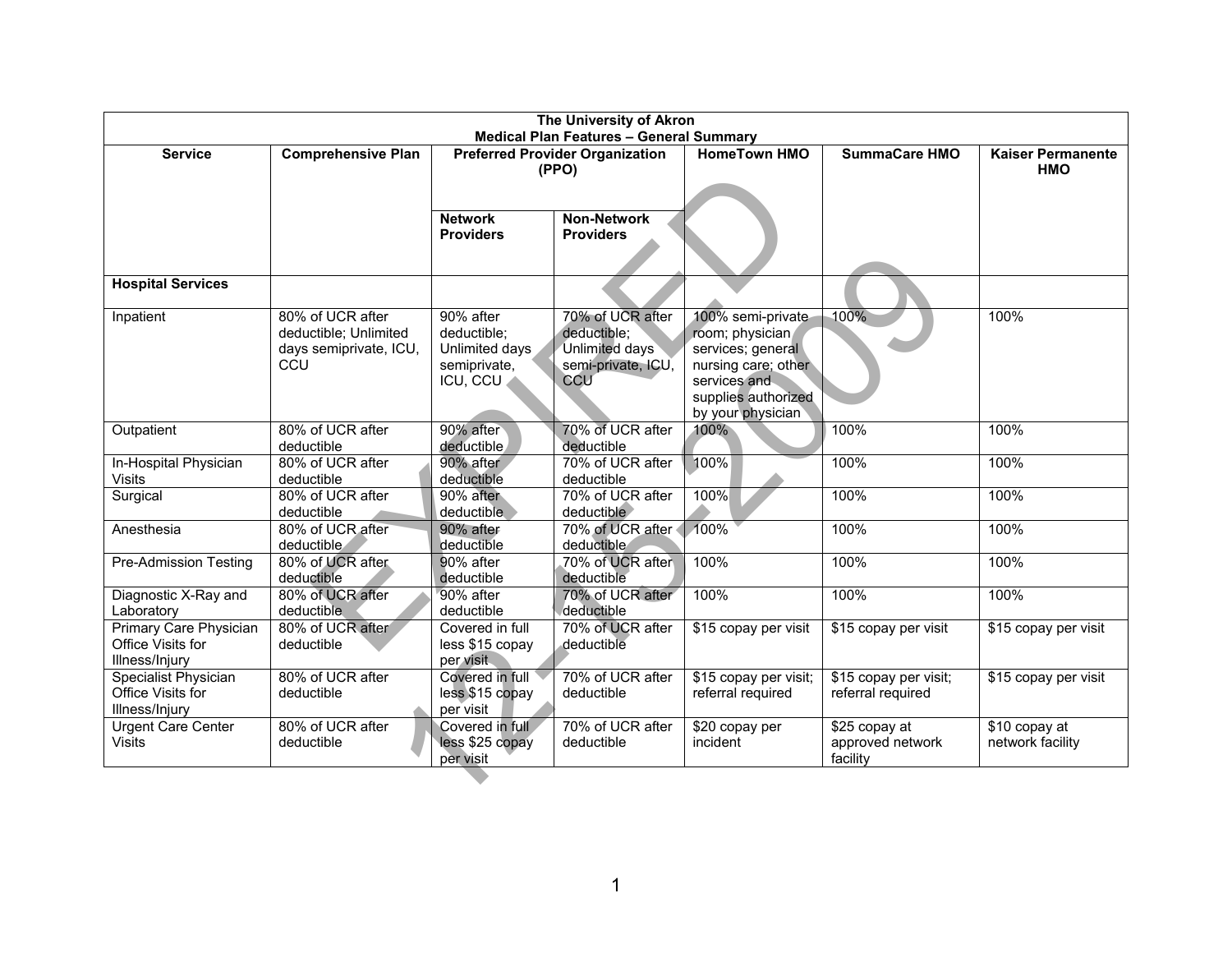| The University of Akron                        |                                        |                                                 |                                        |                            |                                   |                                         |
|------------------------------------------------|----------------------------------------|-------------------------------------------------|----------------------------------------|----------------------------|-----------------------------------|-----------------------------------------|
| <b>Medical Plan Features - General Summary</b> |                                        |                                                 |                                        |                            |                                   |                                         |
| <b>Service</b>                                 | <b>Comprehensive Plan</b>              | <b>Preferred Provider Organization</b><br>(PPO) |                                        | <b>HomeTown HMO</b>        | <b>SummaCare HMO</b>              | <b>Kaiser Permanente</b><br><b>HMO</b>  |
|                                                |                                        |                                                 |                                        |                            |                                   |                                         |
|                                                |                                        |                                                 |                                        |                            |                                   |                                         |
|                                                |                                        | <b>Network</b><br><b>Providers</b>              | <b>Non-Network</b><br><b>Providers</b> |                            |                                   |                                         |
|                                                |                                        |                                                 |                                        |                            |                                   |                                         |
|                                                |                                        |                                                 |                                        |                            |                                   |                                         |
| <b>Emergency Room Visits</b>                   | 80% of UCR after<br>deductible         | Covered in full<br>less \$50 copay              | 100% of UCR<br>less \$50 copay         | \$30 copay per<br>incident | \$50 copay; waived if<br>admitted | \$50 copay; waived if<br>admitted       |
|                                                |                                        | per visit; All                                  | per visit; All other                   |                            |                                   |                                         |
|                                                |                                        | other related                                   | related                                |                            |                                   |                                         |
|                                                |                                        | Institutional and<br>Professional               | Institutional and<br>Professional      |                            |                                   |                                         |
|                                                |                                        | Charges: 90%                                    | Charges: 90% of                        |                            |                                   |                                         |
|                                                |                                        | after deductible                                | <b>UCR</b> after                       |                            |                                   |                                         |
| <b>Routine Physical</b>                        | <b>Not Covered</b>                     | Covered in full                                 | deductible<br><b>Not Covered</b>       | \$15 copay per visit       | \$15 copay per visit              | \$15 copay per visit                    |
| Exams                                          |                                        | less \$15 copay                                 |                                        |                            |                                   |                                         |
|                                                |                                        | for office visit;                               |                                        |                            |                                   |                                         |
|                                                |                                        | specific                                        |                                        |                            |                                   |                                         |
|                                                |                                        | diagnostic tests<br>covered at 90%              |                                        |                            |                                   |                                         |
|                                                |                                        | after deductible;                               |                                        |                            |                                   |                                         |
|                                                |                                        | Once per 2                                      |                                        |                            |                                   |                                         |
|                                                |                                        | years ages 9-49,<br>One per year                |                                        |                            |                                   |                                         |
|                                                |                                        | ages 50 and                                     |                                        |                            |                                   |                                         |
|                                                |                                        | older                                           |                                        |                            |                                   |                                         |
| Well Baby/Child<br>Care/Immunizations          | Non-Immunizations:<br>80% of UCR after | Covered in full<br>less \$15 copay              | 70% of UCR after<br>deductible; \$500  | \$15 copay per visit       | \$15 copay per visit              | 100% to age 2; \$15<br>copay thereafter |
|                                                | deductible; \$500                      | per visit; \$500                                | maximum benefit                        |                            |                                   |                                         |
|                                                | maximum benefit from                   | maximum                                         | from birth to age                      |                            |                                   |                                         |
|                                                | birth to age $1$ ; \$150               | benefit from birth                              | 1; \$150 maximum                       |                            |                                   |                                         |
|                                                | maximum benefit per<br>year age 1 to 9 | to age 1; \$150<br>maximum                      | benefit per year to<br>age 9; maximum  |                            |                                   |                                         |
|                                                | immunizations; 80% of                  | benefit per year                                | includes                               |                            |                                   |                                         |
|                                                | UCR after deductible                   | to age $9$ ;                                    | immunizations                          |                            |                                   |                                         |
|                                                |                                        | maximum<br>includes                             |                                        |                            |                                   |                                         |
|                                                |                                        | immunizations                                   |                                        |                            |                                   |                                         |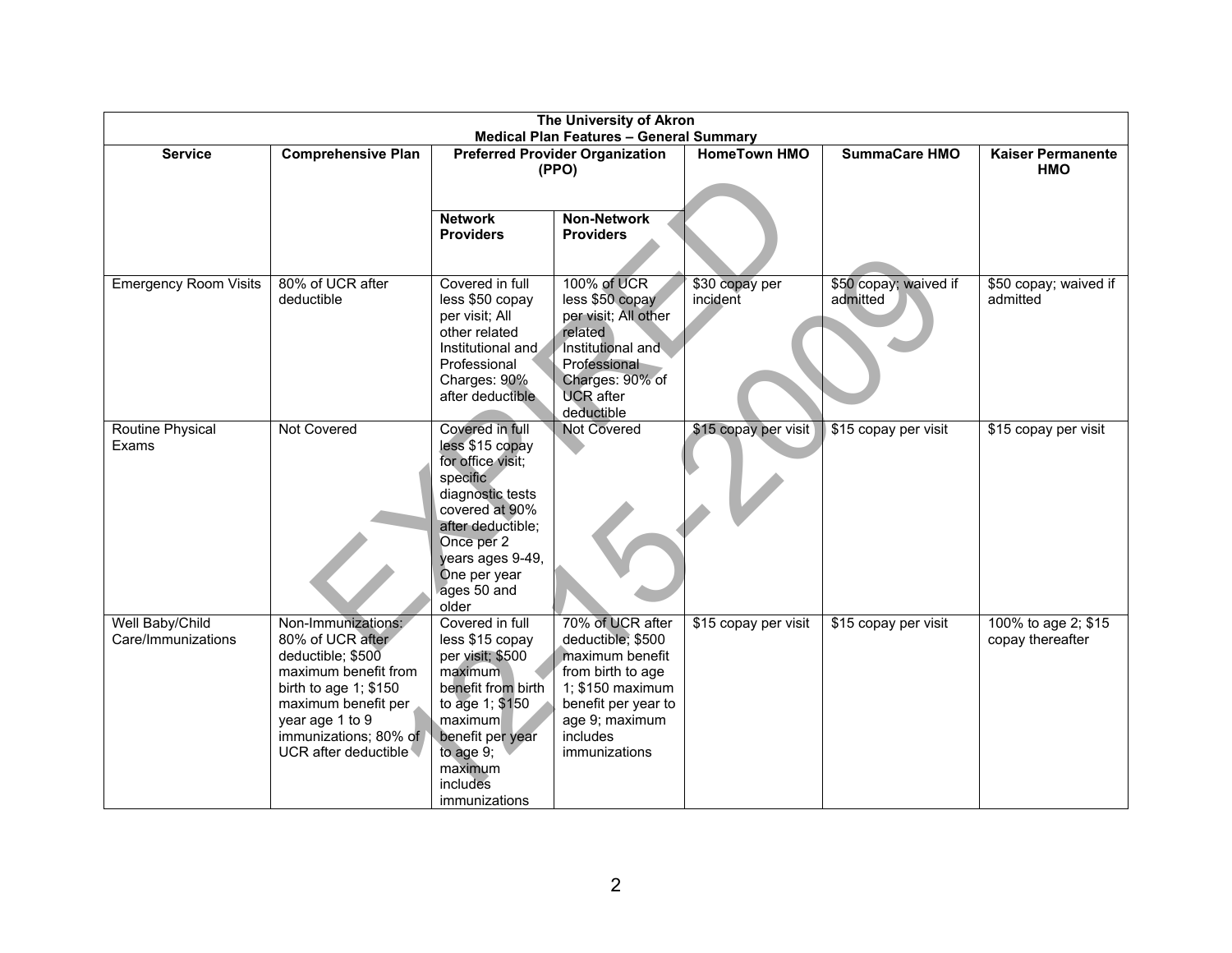|                                 | The University of Akron        |                                 |                                                 |                                |                                   |                                 |
|---------------------------------|--------------------------------|---------------------------------|-------------------------------------------------|--------------------------------|-----------------------------------|---------------------------------|
|                                 |                                |                                 | <b>Medical Plan Features - General Summary</b>  |                                |                                   |                                 |
| <b>Service</b>                  | <b>Comprehensive Plan</b>      |                                 | <b>Preferred Provider Organization</b><br>(PPO) | <b>HomeTown HMO</b>            | <b>SummaCare HMO</b>              | <b>Kaiser Permanente</b><br>HMO |
|                                 |                                |                                 |                                                 |                                |                                   |                                 |
|                                 |                                |                                 |                                                 |                                |                                   |                                 |
|                                 |                                | <b>Network</b>                  | <b>Non-Network</b>                              |                                |                                   |                                 |
|                                 |                                | <b>Providers</b>                | <b>Providers</b>                                |                                |                                   |                                 |
|                                 |                                |                                 |                                                 |                                |                                   |                                 |
| Routine Gynecological           | 100% of UCR; one per           | 100%; one per                   | 70% of UCR after                                | \$15 copay per visit           | \$15 copay per visit              | \$15 copay per visit            |
| Exams                           | vear                           | year                            | deductible One                                  |                                |                                   |                                 |
|                                 |                                |                                 | per year                                        |                                |                                   |                                 |
| Routine Mammograms              | 100% of UCR; One               | 100%; One                       | 70% of UCR after                                | \$15 copay per visit           | 100%                              | 100%                            |
|                                 | baseline age 35 - 39;          | baseline age 35                 | deductible; One                                 |                                |                                   |                                 |
|                                 | one per year ages 40           | $-39$ ; one per                 | baseline age 35                                 |                                |                                   |                                 |
|                                 | and older; \$85                | year ages 40<br>and older; \$85 | to 39; one per                                  |                                |                                   |                                 |
|                                 | maximum benefit per<br>service | maximum                         | year ages 40 and<br>older; \$85                 |                                |                                   |                                 |
|                                 |                                | benefit per                     | maximum benefit                                 |                                |                                   |                                 |
|                                 |                                | service                         | per service                                     |                                |                                   |                                 |
| <b>Skilled Nursing Facility</b> | 80% of UCR after               | 90% after                       | 70% of UCR after                                | 100% 30 days per               | 100%, limited to 100              | 100% limited to 100             |
| Care                            | deductible; 120 visits         | deductible; 120                 | deductible; 120                                 | stay                           | days per episode                  | days per calendar               |
|                                 | per year maximum               | days per year                   | days per year                                   |                                |                                   | year                            |
|                                 |                                | maximum                         | maximum                                         |                                |                                   |                                 |
| Home Health Care                | 80% of UCR after               | 90% after                       | 70% of UCR after                                | 100% 40 visits per             | 100% limited to 30                | 100%                            |
|                                 | deductible; 120 visits         | deductible; 120                 | deductible; 120                                 | year maximum                   | days per calendar                 |                                 |
|                                 | per year maximum               | visits per year<br>maximum      | visits per year<br>maximum                      |                                | year                              |                                 |
| <b>Hospice Care</b>             | 80% of UCR after               | 90% after                       | 70% of UCR after                                | 100%; Unlimited                | 100%                              | 100%                            |
|                                 | deductible; Unlimited          | deductible:                     | deductible;                                     | for life expectances           |                                   |                                 |
|                                 | for life expectancies of       | Unlimited for life              | Unlimited for life                              | of six months or               |                                   |                                 |
|                                 | six months or less             | expectancies of                 | expectancies of                                 | less                           |                                   |                                 |
|                                 |                                | six months or                   | six months or less                              |                                |                                   |                                 |
|                                 |                                | less                            |                                                 |                                |                                   |                                 |
| Radiation Therapy/              | 80% of UCR after               | 90% after                       | 70% of UCR after                                | 100%                           | 100%                              | 100&                            |
| Chemotheraphy                   | deductible<br>80% of UCR after | deductible<br>90% after         | deductible<br>70% of UCR after                  |                                |                                   |                                 |
| Ambulance                       | deductible                     | deductible                      | deductible                                      | 100% if medically<br>necessary | \$50 copay; waived if<br>admitted | 100% with limitations           |
| Durable Medical                 | 80% of UCR after               | 90% after                       | 70% of UCR after                                | Varies - see                   | 100%                              | 100%                            |
| Equipment                       | deductible                     | deductible                      | deductible                                      | materials                      |                                   |                                 |
|                                 |                                |                                 |                                                 |                                |                                   |                                 |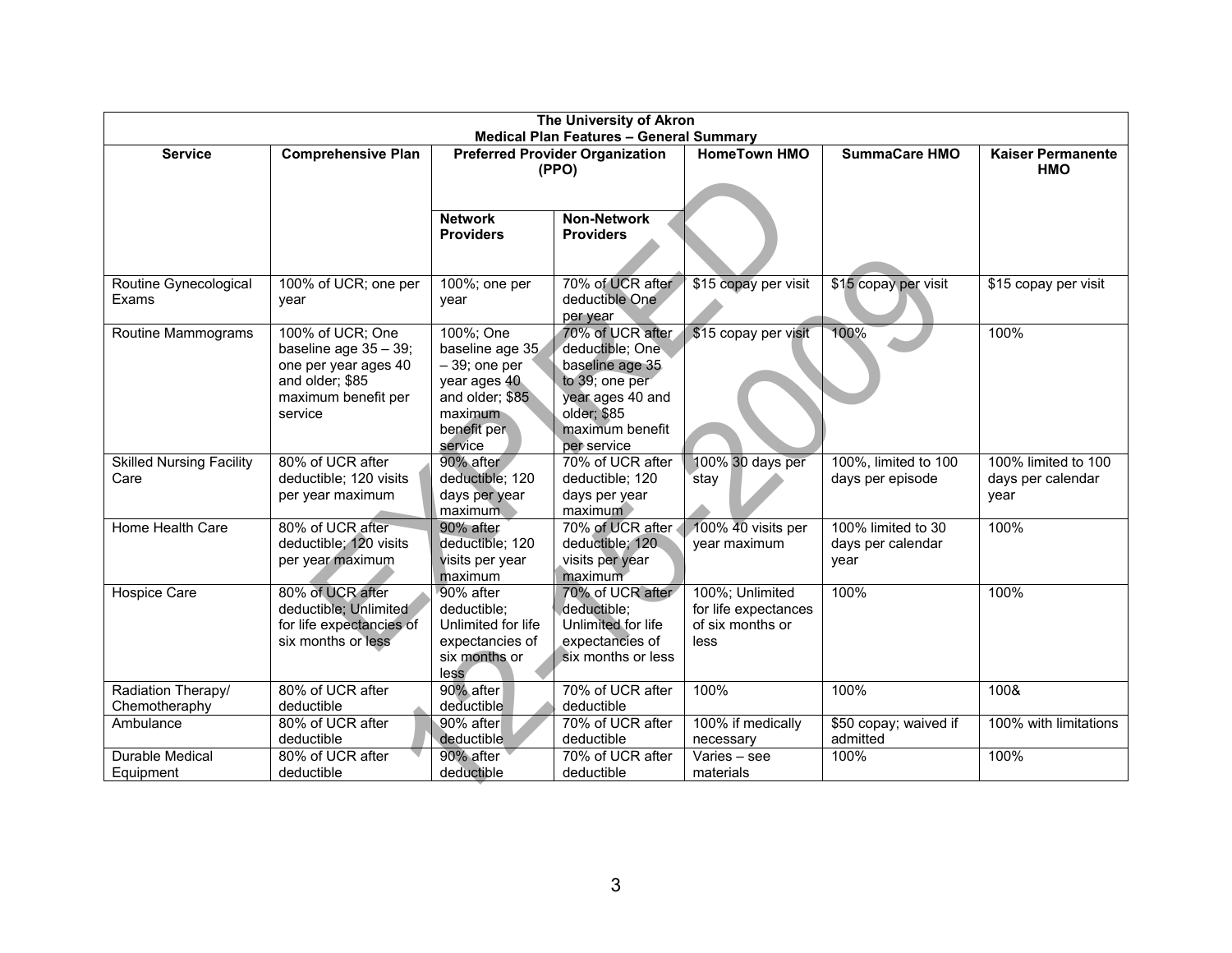| The University of Akron                        |                                                |                                                 |                                |                                         |                                   |                                      |
|------------------------------------------------|------------------------------------------------|-------------------------------------------------|--------------------------------|-----------------------------------------|-----------------------------------|--------------------------------------|
| <b>Medical Plan Features - General Summary</b> |                                                |                                                 |                                |                                         |                                   |                                      |
| <b>Service</b>                                 | <b>Comprehensive Plan</b>                      | <b>Preferred Provider Organization</b><br>(PPO) |                                | <b>HomeTown HMO</b>                     | <b>SummaCare HMO</b>              | <b>Kaiser Permanente</b><br>HMO      |
|                                                |                                                |                                                 |                                |                                         |                                   |                                      |
|                                                |                                                |                                                 |                                |                                         |                                   |                                      |
|                                                |                                                | <b>Network</b>                                  | <b>Non-Network</b>             |                                         |                                   |                                      |
|                                                |                                                | <b>Providers</b>                                | <b>Providers</b>               |                                         |                                   |                                      |
|                                                |                                                |                                                 |                                |                                         |                                   |                                      |
| <b>Therapy Services</b>                        | 80% of UCR after                               | 90% after                                       | 70% after                      | 100% of UCR after                       | \$15 copay; 30 days               | \$15 copay; 30 visits                |
|                                                | deductible; 60 services                        | deductible; 60                                  | deductible; 60                 | deductible; 60                          | per calendar year                 | or two months                        |
|                                                | per year maximum;                              | services per                                    | services per year              | services per year                       | maximum; includes                 | whichever is greater,                |
|                                                | includes outpatient<br>cardiac rehabilitation, | year maximum;<br>includes                       | maximum;<br>includes           | maximum; includes<br>outpatient cardiac | physical,<br>occupational, speech | per condition;<br>includes physical, |
|                                                | occupational,                                  | outpatient                                      | outpatient cardiac             | rehabilitation,                         | and cardio/pulmonary              | occupational, and                    |
|                                                | chiropractic, physical                         | cardiac                                         | rehabilitation,                | occupational,                           | therapy services                  | speech therapy                       |
|                                                | and speech therapy                             | rehabilitation,                                 | occupational,                  | chiropractic,                           |                                   | services                             |
|                                                | services                                       | occupational,                                   | chiropractic,                  | physical and                            |                                   |                                      |
|                                                |                                                | chiropractic,<br>physical and                   | physical and<br>speech therapy | speech therapy<br>services              |                                   |                                      |
|                                                |                                                | speech therapy                                  | services                       |                                         |                                   |                                      |
|                                                |                                                | services                                        |                                |                                         |                                   |                                      |
| <b>Allergy Testing</b>                         | 80% of UCR after                               | 90% after                                       | 70% of UCR after               | \$15 copay per visit                    | \$15 copay                        | 100%                                 |
|                                                | deductible<br>80% of UCR after                 | deductible<br>90% after                         | deductible<br>70% of UCR after |                                         |                                   | <b>Not Covered</b>                   |
| <b>Private Duty Nursing</b>                    | deductible                                     | deductible                                      | deductible                     | Pre-approval<br>required                | Pre-approval required             |                                      |
|                                                |                                                |                                                 |                                |                                         |                                   |                                      |
|                                                |                                                |                                                 |                                |                                         |                                   |                                      |
|                                                |                                                |                                                 |                                |                                         |                                   |                                      |
|                                                |                                                |                                                 |                                |                                         |                                   |                                      |
|                                                |                                                |                                                 |                                |                                         |                                   |                                      |
|                                                |                                                |                                                 |                                |                                         |                                   |                                      |
|                                                |                                                |                                                 |                                |                                         |                                   |                                      |
|                                                |                                                |                                                 |                                |                                         |                                   |                                      |
|                                                |                                                |                                                 |                                |                                         |                                   |                                      |
| いじ                                             |                                                |                                                 |                                |                                         |                                   |                                      |
|                                                |                                                |                                                 |                                |                                         |                                   |                                      |
|                                                |                                                |                                                 |                                |                                         |                                   |                                      |
|                                                |                                                |                                                 |                                |                                         |                                   |                                      |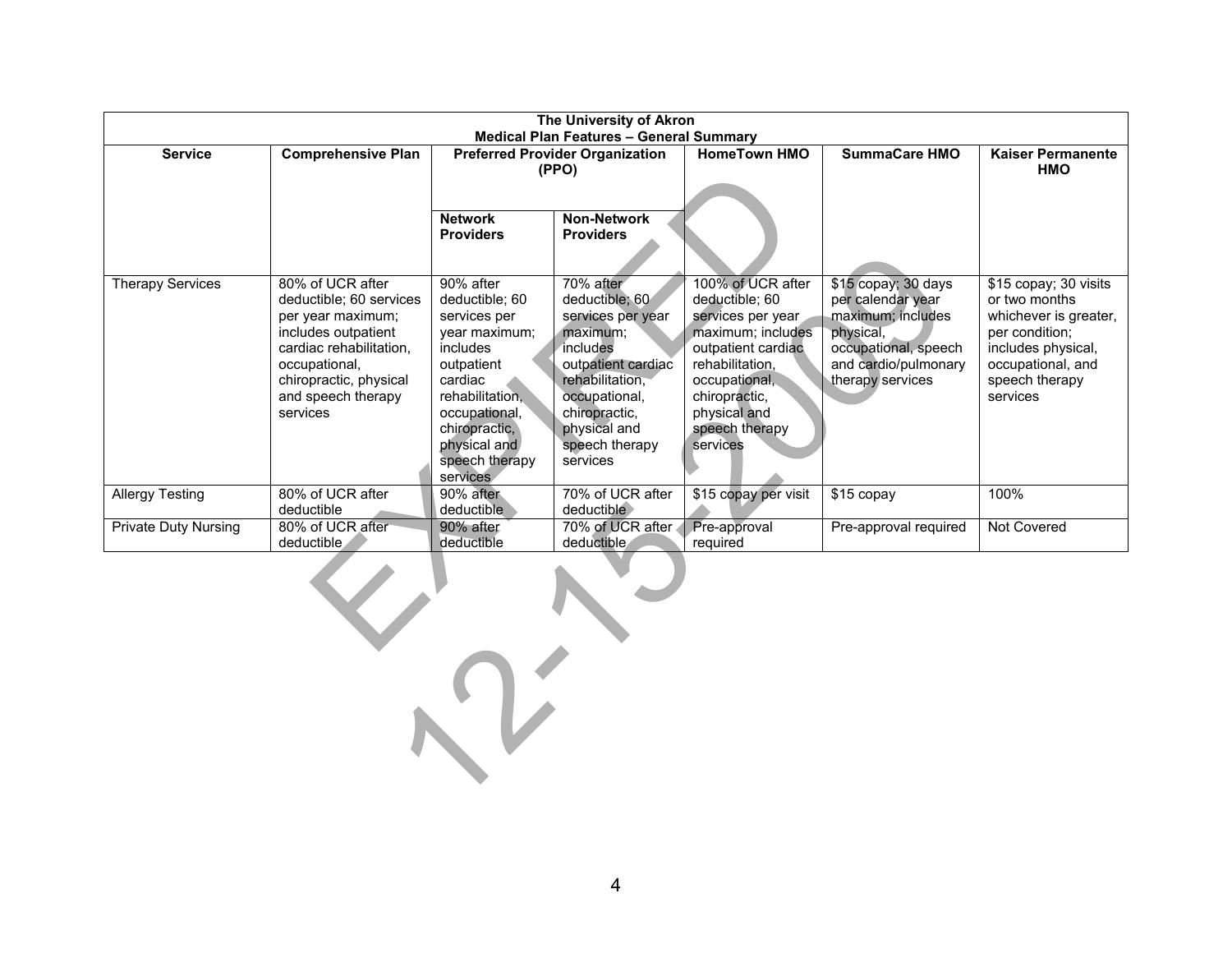| The University of Akron     |                                                               |                                                                                                                                                        |                                                                  |                                                              |                                                               |                                                              |
|-----------------------------|---------------------------------------------------------------|--------------------------------------------------------------------------------------------------------------------------------------------------------|------------------------------------------------------------------|--------------------------------------------------------------|---------------------------------------------------------------|--------------------------------------------------------------|
| <b>Service</b>              | Comprehensive<br>Plan                                         | <b>Medical Plan Features - General Summary</b><br><b>Preferred Provider Organization</b><br>(PPO)                                                      |                                                                  | <b>HomeTown HMO</b>                                          | <b>SummaCare HMO</b>                                          | <b>Kaiser Permanente</b><br><b>HMO</b>                       |
|                             |                                                               | <b>Network</b><br><b>Providers</b>                                                                                                                     | <b>Non-Network</b><br><b>Providers</b>                           |                                                              |                                                               |                                                              |
| <b>Mental &amp; Nervous</b> |                                                               |                                                                                                                                                        |                                                                  |                                                              |                                                               |                                                              |
| Inpatient                   | 80% of UCR after<br>deductible; 30 days<br>per year maximum   | 50 Visits per<br>year. Covered<br>in full less \$15<br>copay visits 1-<br>13, covered in<br>full less \$30<br>copay visits 14-<br>26, no<br>deductible | 70% of UCR after<br>deductible; 30 days.<br>per year maximum     | 100% limit 60 days<br>lifetime                               | 100% limited to 21<br>days per calendar<br>year               | 100% limited to 30<br>days per calendar<br>year              |
| Partial Hospitalization     | 80% of UCR after<br>deductible; 60 visits<br>per year maximum | 90% after<br>deductible; 60<br>visits per year<br>maximum                                                                                              | 70% of UCR after<br>deductible; 60<br>visits per year<br>maximum | Included in above                                            | Included in above                                             | Included in above                                            |
| Outpatient                  | 50% of UCR after<br>deductible; 50 visits<br>per year maximum | 50 visits per<br>year maximum<br>covered in full<br>less \$15 copay<br>visits $1-13$ ;<br>covered in full<br>less \$30 copay<br>visits $14-50$         | 50% of UCR after<br>deductible; 50<br>visits per year<br>maximum | \$15 copay per visit;<br>20 visit limit per<br>calendar year | \$20 copay per visit;<br>20 visit limite per<br>calendar year | \$15 copay per visit;<br>40 visit limit per<br>calendar year |
|                             |                                                               |                                                                                                                                                        |                                                                  |                                                              |                                                               |                                                              |

5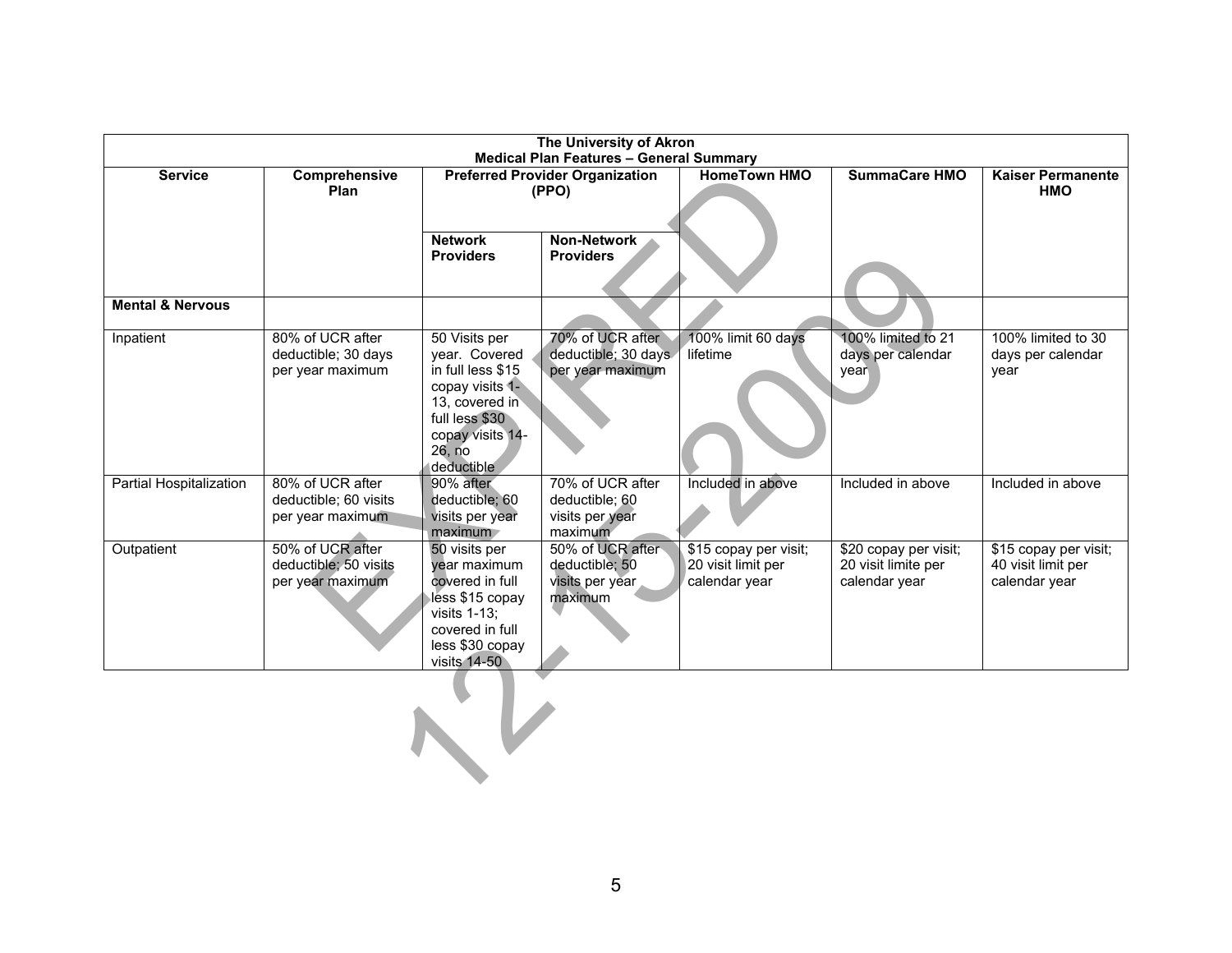| The University of Akron<br><b>Medical Plan Features - General Summary</b> |                                                                                      |                                                                                                                                                        |                                                                  |                                                                                                      |                                                              |                                        |
|---------------------------------------------------------------------------|--------------------------------------------------------------------------------------|--------------------------------------------------------------------------------------------------------------------------------------------------------|------------------------------------------------------------------|------------------------------------------------------------------------------------------------------|--------------------------------------------------------------|----------------------------------------|
| <b>Service</b>                                                            | <b>Comprehensive Plan</b>                                                            | <b>Preferred Provider Organization</b><br>(PPO)                                                                                                        |                                                                  | <b>HomeTown HMO</b>                                                                                  | <b>SummaCare HMO</b>                                         | <b>Kaiser Permanente</b><br><b>HMO</b> |
|                                                                           |                                                                                      | <b>Network</b><br><b>Providers</b>                                                                                                                     | Non-Network<br><b>Providers</b>                                  |                                                                                                      |                                                              |                                        |
| <b>Substance Abuse</b>                                                    |                                                                                      |                                                                                                                                                        |                                                                  |                                                                                                      |                                                              |                                        |
| Inpatient                                                                 | 80% of UCR after<br>deductible; 30 days per<br>year maximum                          | 50 Visits per<br>year. Covered<br>in full less \$15<br>copay visits 1-<br>13, covered in<br>full less \$30<br>copay visits 14-<br>26, no<br>deductible | 70% of UCR after<br>deductible; 30<br>days per year<br>maximum   | 100% up to 8 days<br>per lifetime                                                                    | 100% limited to 21<br>days per contract year                 | See Plan Materials                     |
| Partial Hospitalization                                                   | 80% of UCR after<br>deductible; 60 visits<br>per year maximum                        | 90% after<br>deductible; 60<br>visits per year<br>maximum                                                                                              | 70% of UCR after<br>deductible; 60<br>visits per year<br>maximum | Included in above                                                                                    | Included in above                                            | Not Covered                            |
| Outpatient                                                                | 50% of UCR after<br>deductible; 50 visits<br>per year maximum;<br>limited to \$1,000 | 50 visits per<br>year maximum<br>covered in full<br>less \$15 copay<br>visits $1-13$ ;<br>covered in full<br>less \$30 copay<br>visits 14-50           | 50% of UCR after<br>deductible; 50<br>visits per year<br>maximum | \$15 copay per visit;<br>40 visits per<br>lifetime Intensive<br>outpatient up to 20<br>days lifetime | \$20 copay per visit;<br>20 visit limit per<br>contract year | \$15 copay                             |
| Deductibles &<br><b>Coinsurance Limits</b>                                | See Plan Materials                                                                   | See Plan<br><b>Materials</b>                                                                                                                           | See Plan<br>Materials                                            | Non/\$1500 Single;<br>\$3000 Family                                                                  | None/NA                                                      | None/Maximum 30%<br>of total costs     |
| Lifetime Benefit<br>Maximum                                               | Unlimited                                                                            | Unlimited                                                                                                                                              | Unlimited                                                        | Unlimited                                                                                            | Unlimited                                                    | Unlimited                              |
|                                                                           |                                                                                      |                                                                                                                                                        |                                                                  |                                                                                                      |                                                              |                                        |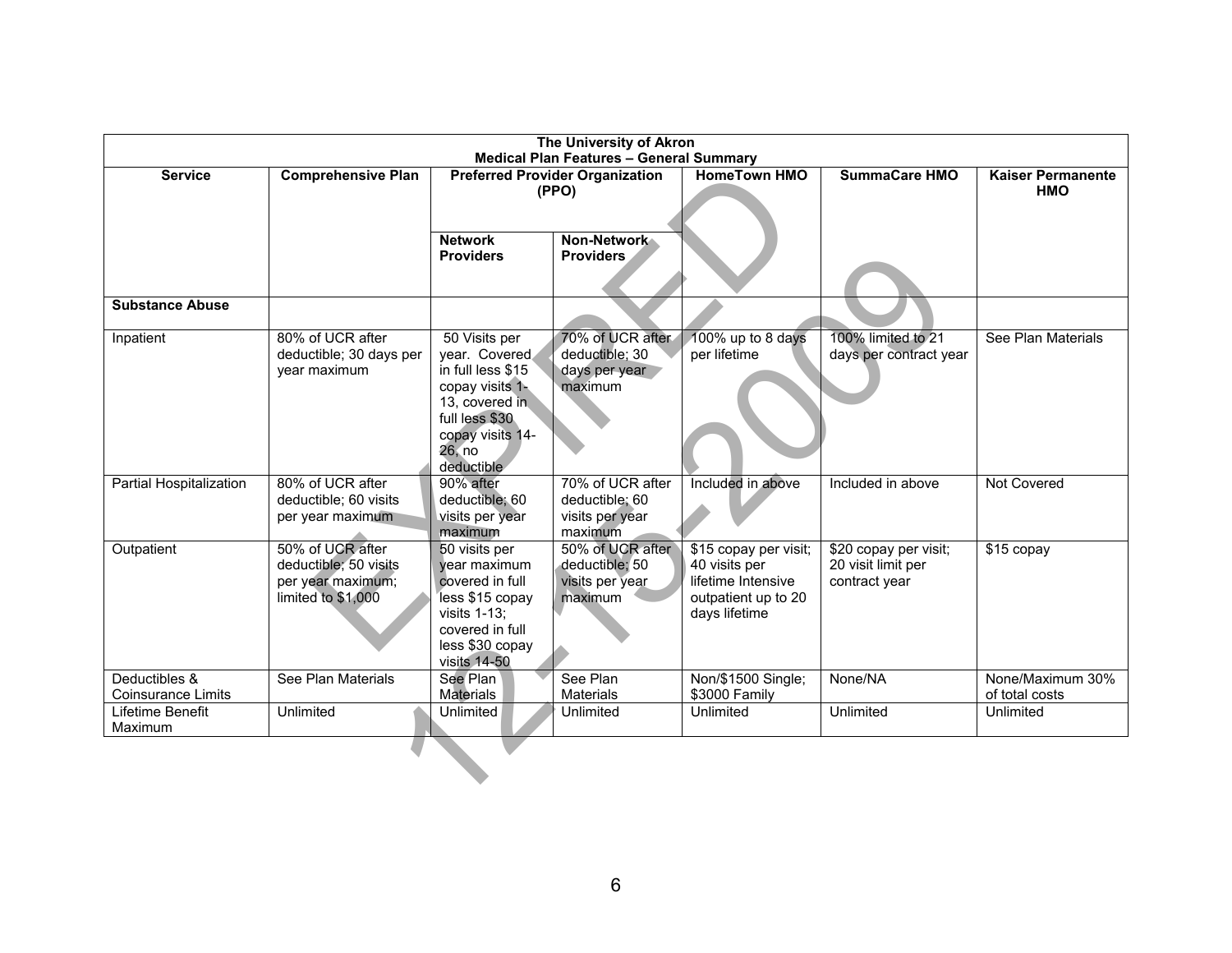| The University of Akron<br><b>Medical Plan Features - General Summary</b> |                                                                                                                                                           |                                                                                                                               |                                 |                                                                                                                                       |                                                                                                                                                 |                                                                  |
|---------------------------------------------------------------------------|-----------------------------------------------------------------------------------------------------------------------------------------------------------|-------------------------------------------------------------------------------------------------------------------------------|---------------------------------|---------------------------------------------------------------------------------------------------------------------------------------|-------------------------------------------------------------------------------------------------------------------------------------------------|------------------------------------------------------------------|
| <b>Service</b>                                                            | <b>Comprehensive Plan</b>                                                                                                                                 | <b>Preferred Provider Organization</b><br>(PPO)                                                                               |                                 | <b>HomeTown HMO</b>                                                                                                                   | <b>SummaCare HMO</b>                                                                                                                            | <b>Kaiser Permanente</b><br><b>HMO</b>                           |
|                                                                           |                                                                                                                                                           | <b>Network</b><br><b>Providers</b>                                                                                            | Non-Network<br><b>Providers</b> |                                                                                                                                       |                                                                                                                                                 |                                                                  |
| <b>Prescription Drugs</b>                                                 |                                                                                                                                                           |                                                                                                                               |                                 |                                                                                                                                       |                                                                                                                                                 |                                                                  |
| Retail (30 day<br>maximum supply)                                         | 10%, minimum \$7<br>maximum \$15 Generic<br>20%, minimum \$12<br>maximum \$25<br>Preferred Brand; 30%,<br>minimum \$10                                    | Generic-90%,<br>minimum \$10,<br>maximum \$20;<br>Preferred Brand<br>- 80%, minimum<br>\$20, maximum                          |                                 | Generic - \$10;<br>Single Tier Brand<br>\$20;<br>Two Tier Brand -<br>\$20-\$50                                                        | Generic - \$10;<br>Single Tier - \$20;<br>Two Tier Brand - \$20-<br>\$50                                                                        | Generic Formulary -<br>\$10;<br><b>Brand Formulary -</b><br>\$20 |
| Mail order (90 day<br>maximum supply)                                     | maximum \$40<br>10%, minimum \$14,<br>maximum \$30 Generic;<br>20%, minimum \$24,<br>maximum \$50<br>Preferred Brand 30%<br>minimum \$36,<br>maximum \$80 | \$50<br>Generic - 90%,<br>minimum \$25,<br>maximum \$50;<br><b>Preferred Brand</b><br>-80%, minimum<br>\$50, maximum<br>\$100 |                                 | Mail Order (60 to<br>90 days supply)<br>Generic - \$10 -<br>\$20;<br>Single Tier Brand -<br>\$20;<br>Two Tier Brand -<br>$$40 - $100$ | Mail Order (60 to 90<br>days supply)<br>Generic Formulary -<br>$$10 - $20;$<br>Single Tier Brand-<br>\$20:<br>Two Tier Brand - \$40<br>$- $100$ | Generic - \$10-\$20;<br>Brand Formulary -<br>\$20                |
|                                                                           |                                                                                                                                                           |                                                                                                                               |                                 |                                                                                                                                       |                                                                                                                                                 |                                                                  |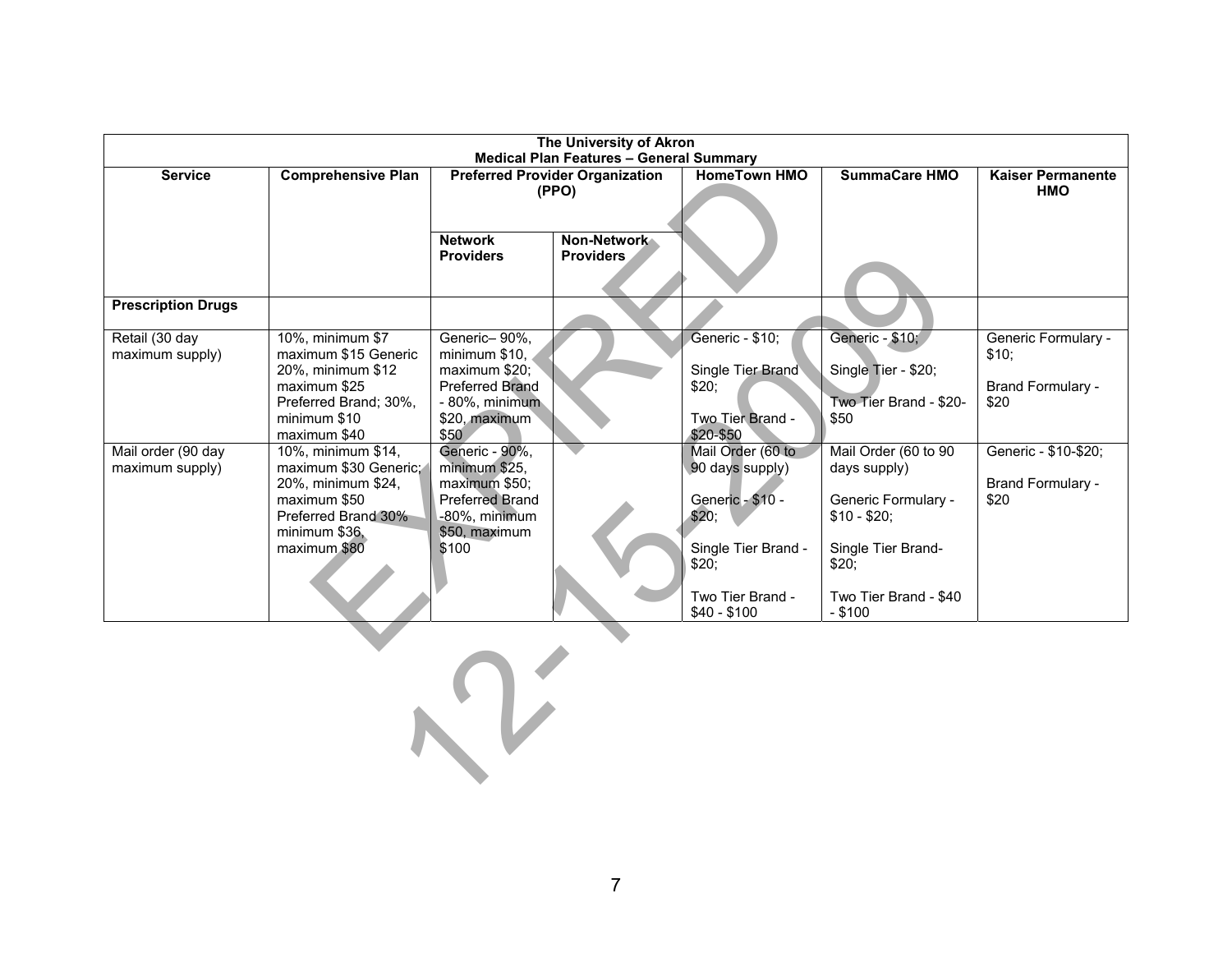#### **MEMORANDUM OF UNDERSTANDING Regarding Director of Faculty at Wayne College**

If there is a Director of Faculty position at Wayne College, the position will be filled and reviewed according to Article 7 (Governance) Sections 4 and 5 and governed there under.

IN WITNESS WHEREOF, the parties have caused this Memorandum of Agreement to be made effective this 7th day of November, 2005.

|                | THE UNIVERSITY OF AKRON                                                              |
|----------------|--------------------------------------------------------------------------------------|
|                | By:                                                                                  |
| Witness        |                                                                                      |
|                | THE AMERICAN ASSOCIATION OF<br>UNIVERSITY PROFESSORS,<br>UNIVERSITY OF AKRON CHAPTER |
|                | By:                                                                                  |
| <b>Witness</b> |                                                                                      |
|                |                                                                                      |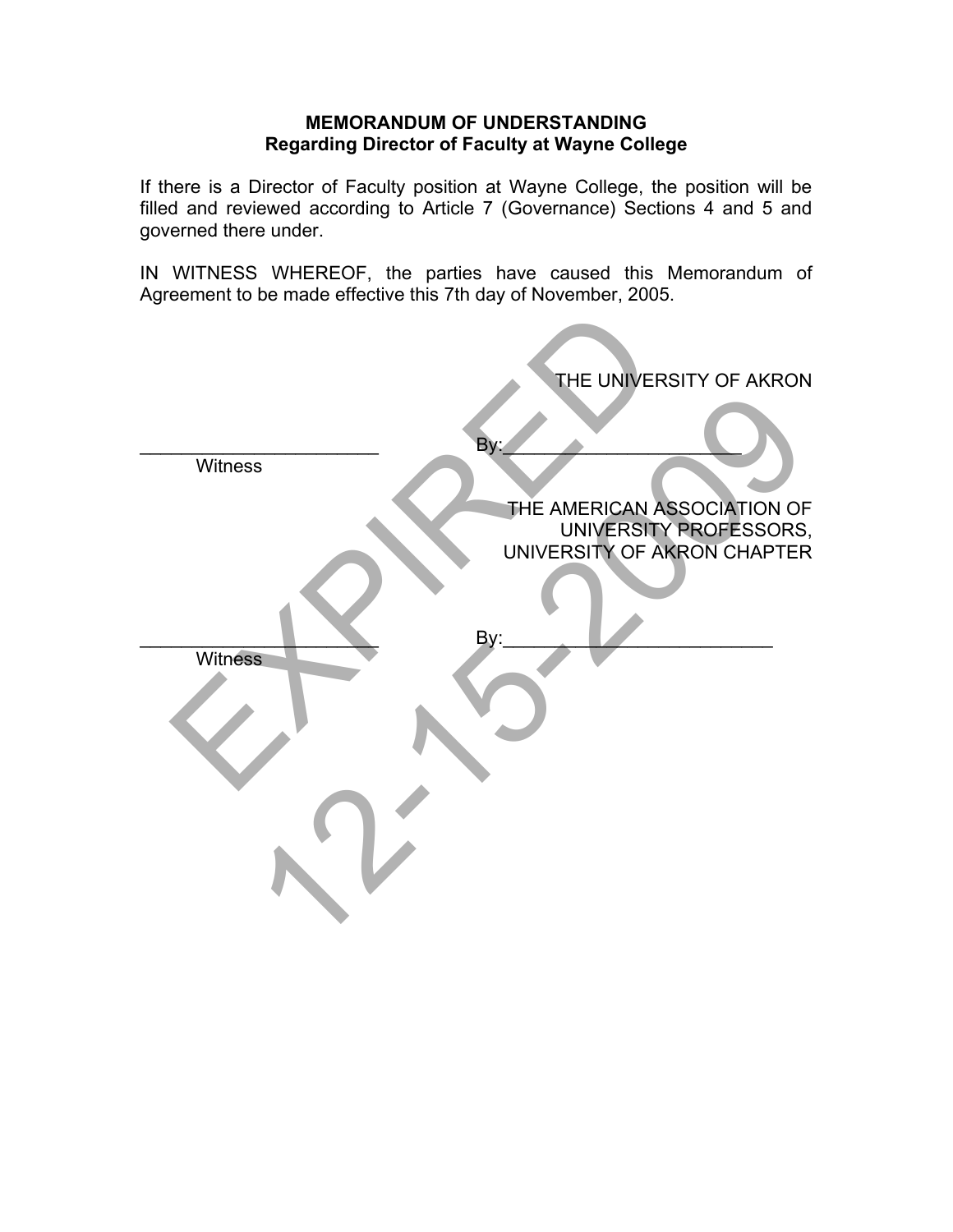## **LETTER OF UNDERSTANDING Regarding Election on Fair Share Fees**

Representation Fee.

A. A vote shall be conducted of all members of the bargaining unit, as defined in Article 3 Section 1 of this Agreement (Recognition) with regard to the issue of a Representation Fee for members of the bargaining unit.

B. For the issue of a representation fee to pass, there must be a positive vote by a majority (50% plus 1) of the total eligible members of the bargaining unit who vote in this election. If there is a positive vote, the representation fee shall go into effect as soon thereafter as is practicable.

C. The bargaining unit faculty as determined by the Human Resources department and approved by Akron-AAUP as of Spring semester 2006 shall serve as the basis for determining the number of bargaining unit members appointed for AY2005-06 and eligible to vote. Such list will include faculty members on leave but will exclude administrators with faculty rank.

D. The University and the Akron-AAUP shall then jointly ask the American Arbitration Association ("AAA"), or some other mutually-agreed upon neutral third party, to certify the voter eligibility list and supervise the voting activity. The AAA shall be responsible for certifying the results of the vote and/or resolving any disputes related thereto. The costs of the AAA shall be equally shared by the Akron-AAUP and the University. For the issue of a representation fee to pass, there must be a<br>y (50% plus 1) of the total eligible members of the bargaining u<br>n. If there is a positive vote, the representation fee shall go i<br>ter as is practicable.<br>The b racticable.<br>
ining unit faculty as determined by the Human Resources departm<br>
Akron-AAUP as of Spring semester 2006 shall serve as the basis<br>
number of bargaining unit members appointed for AY2005-06<br>
Such list will includ

E. The University and Akron-AAUP will develop a time frame and process for this election that will ensure that all bargaining unit faculty have the opportunity to vote, any disputes to be resolved by the AAA.

F. The content of the ballot shall be mutually agreed upon, any disputes to be resolved by the AAA.

G. No member of the bargaining unit shall be required to become a member of the Akron-AAUP as a condition for securing or retaining employment at The University of Akron. The Representation Fee shall not exceed the dues paid by members of the Akron-AAUP who are in the bargaining unit. Payments by members of the bargaining unit holding religious objections shall be governed by Section 4117.09 (C) of the Ohio Revised Code.

H. Upon a positive vote, the provisions of Article 20 – Association Rights, Section 2.B., shall apply to fair share fee payers.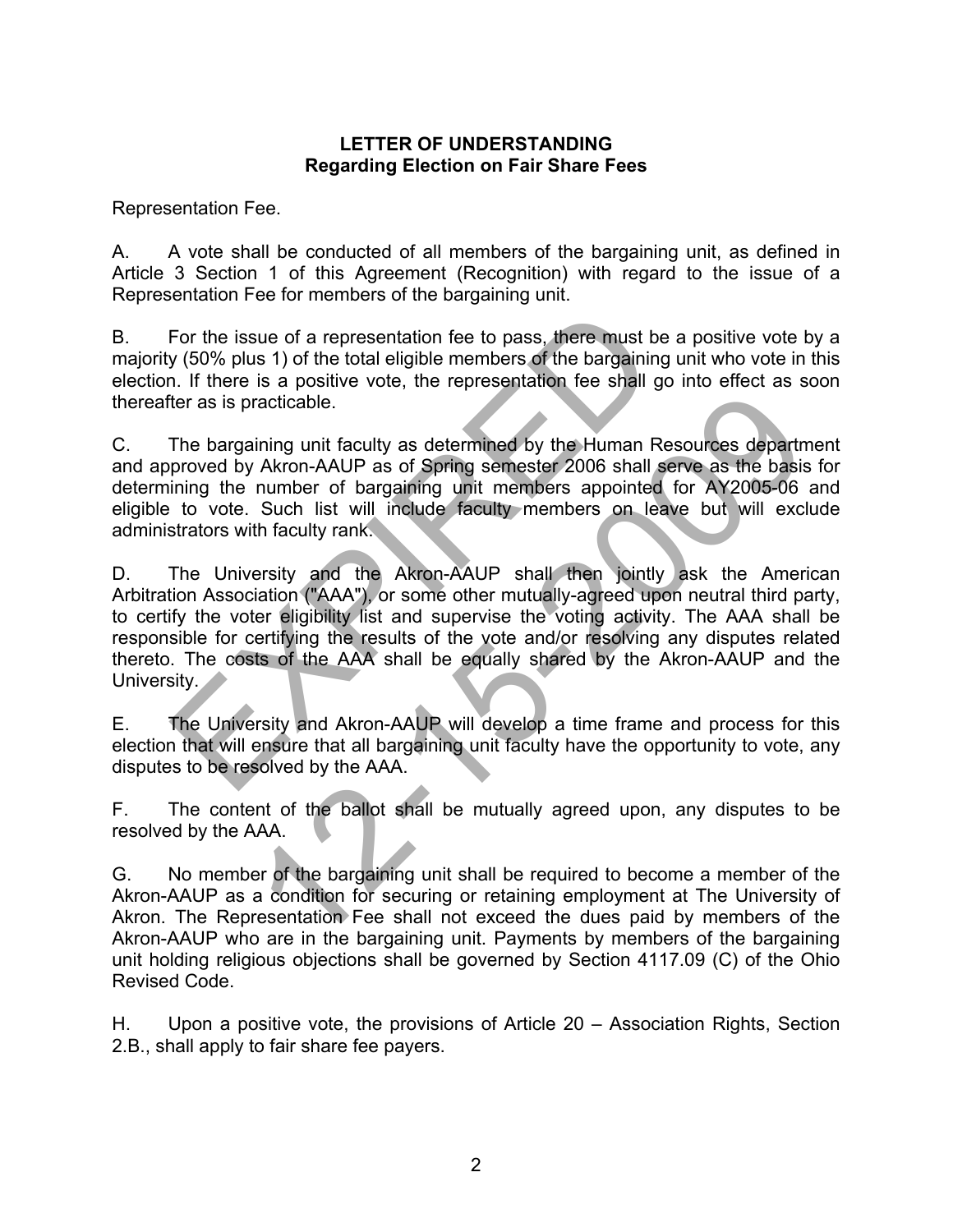IN WITNESS WHEREOF, the parties hay caused this Memorandum of Agreement to be made effective this \_\_\_\_\_ day of November, 2005.

THE UNIVERSITY OF AKRON

|         | By:                                                                                  |
|---------|--------------------------------------------------------------------------------------|
| Witness |                                                                                      |
|         | THE AMERICAN ASSOCIATION OF<br>UNIVERSITY PROFESSORS,<br>UNIVERSITY OF AKRON CHAPTER |
|         | By:                                                                                  |
| Witness |                                                                                      |
|         |                                                                                      |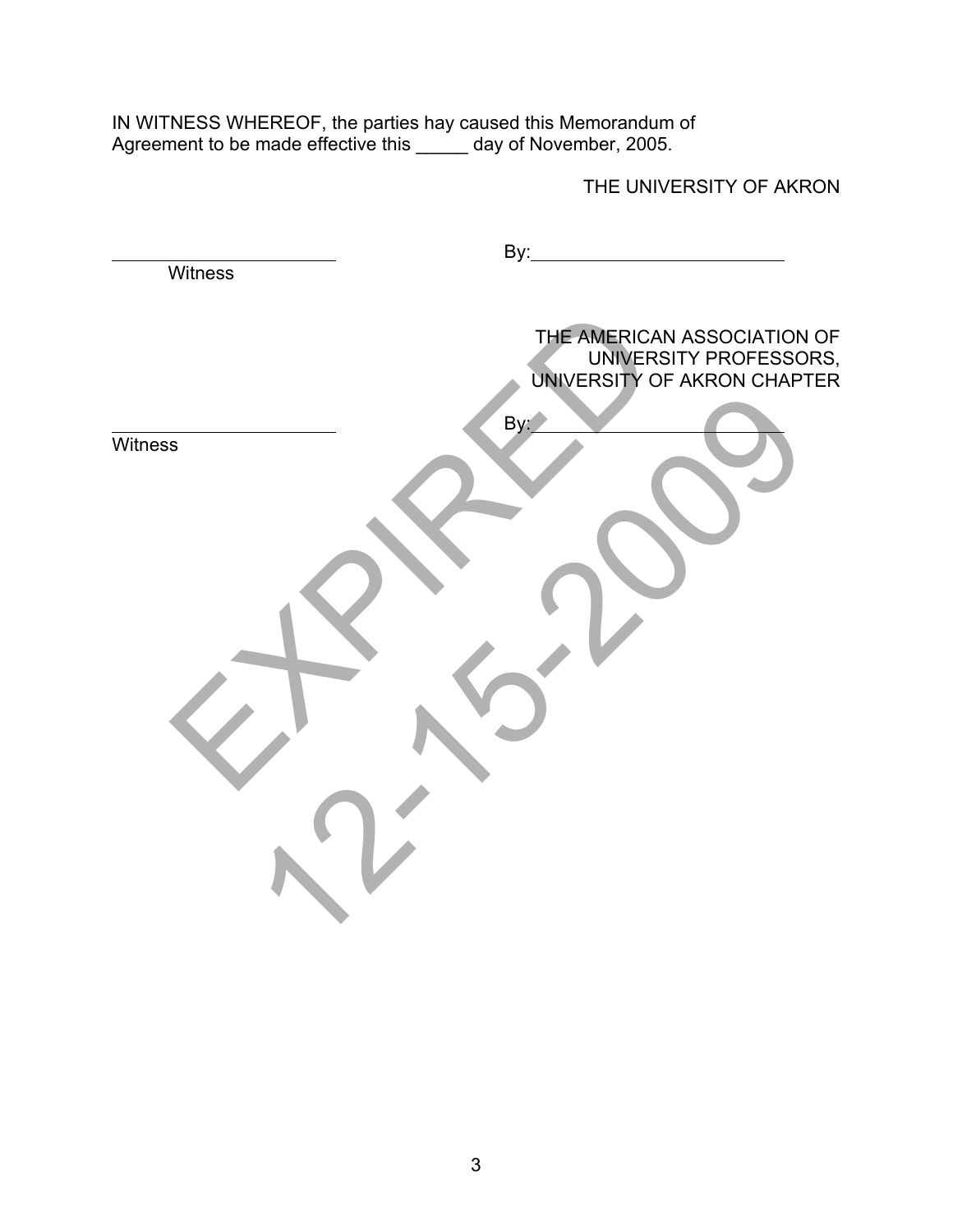## **MEMORANDUM OF UNDERSTANDING Regarding Differing Load and Credit Hours**

It is mutually agreed that nothing in the collective bargaining agreement shall impede or curtail the practice of load hours differing from course credit hours where it is-practiced in the following instances: School of Art and School of Music (and those other instances the parties identify promptly and agree upon), or may in the future be appropriate, as determined by the Administration. This applies whether the load hours are used for workload or summer compensation calculations.

| If an instance is promptly identified and the University objects, the parties will negotiate<br>such instance(s) in good faith.  |
|----------------------------------------------------------------------------------------------------------------------------------|
| IN WITNESS WHEREOF, the parties have caused this Memorandum of Agreement to<br>be made effective this 5th day of November, 2005. |
| THE UNIVERSITY OF AKRON                                                                                                          |
| By:                                                                                                                              |
| <b>Witness</b>                                                                                                                   |
| THE AMERICAN ASSOCIATION OF<br>UNIVERSITY PROFESSORS,<br>UNIVERSITY OF AKRON CHAPTER                                             |
| By:<br><b>Witness</b>                                                                                                            |
|                                                                                                                                  |
|                                                                                                                                  |
|                                                                                                                                  |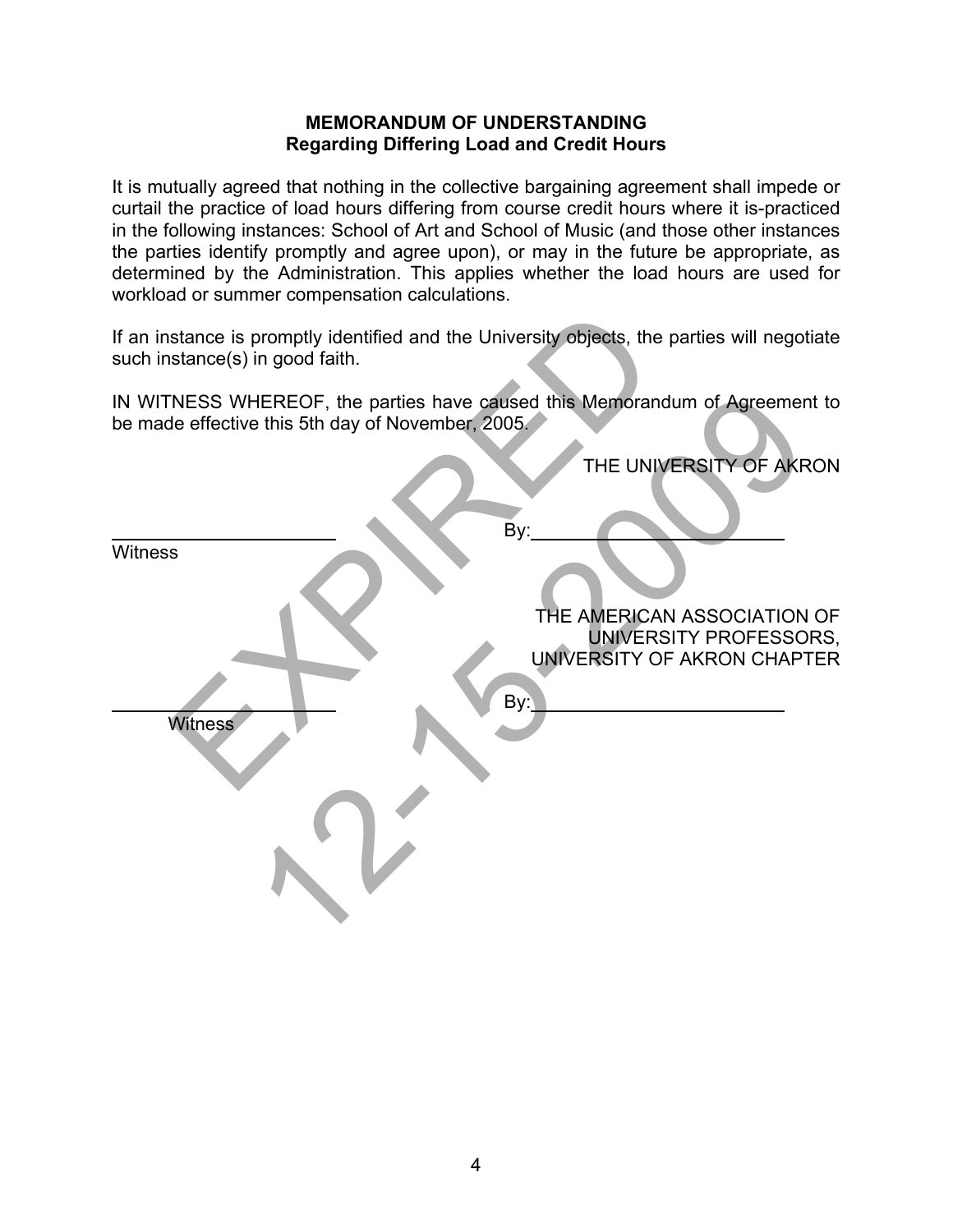### **MEMORANDUM OF UNDERSTANDING REGARDING FACULTY PRACTICE OPTION**

This Memorandum of Understanding Regarding Faculty Practice Option in the College of Nursing regarding Instructors ("MOU") is made by and between The University of Akron ("The University") and the American Association of University Professors, University of Akron Chapter ("Akron-AAUP") (collectively, "the parties") for the purpose of addressing the issues below, given that the parties are in the process of negotiating a collective bargaining agreement. The parties hereby agree as follows:

- 1. The practice requirements for faculty appointed as Instructor in the Faculty Practice Option ("FPO") are suspended effective September 1, 2005 and shall not be reinstated unless and until the parties bargain in good faith and either reach a mutually agreed resolution of the issue, or The University lawfully implements its last, best and final offer in the context of its implementation of a comprehensive last best and final offer regarding the entire bargaining unit. 1. The practice requirements for faculty appointed as Instructed Spatial conditions ("FPO") are suspended effective Septements shall not be reinstated unless and until the parties bargain either reach a mutually agreed res
- 2. All other matters regarding FPO shall continue as per the status quo, including the following:
- a. Distribution of FPO revenue shall be allocated seventy percent (70%) to individual faculty accounts and thirty percent (30%) to a College of Nursing account; The peak is last, best and final offer in the context of contration of a comprehensive last best and final offer regarding and any anaryoning unit.<br>
The matters regarding FPO shall continue as per the status of the followi
	- b. Individual faculty members will have access to the member's own account for the purposes for which those accounts have been used historically;
	- c. The Dean shall have access to the College's account for the purposes for which she has used that account historically; and
	- d. An individual faculty member who leaves the College shall have input as to how that member's account is to be used, as has been done historically.
- 3. The parties shall work together in good faith to reach resolution regarding a new model to address issues of reappointment, promotion and tenure, which, if successfully resolved, may be implemented as part of this MOU.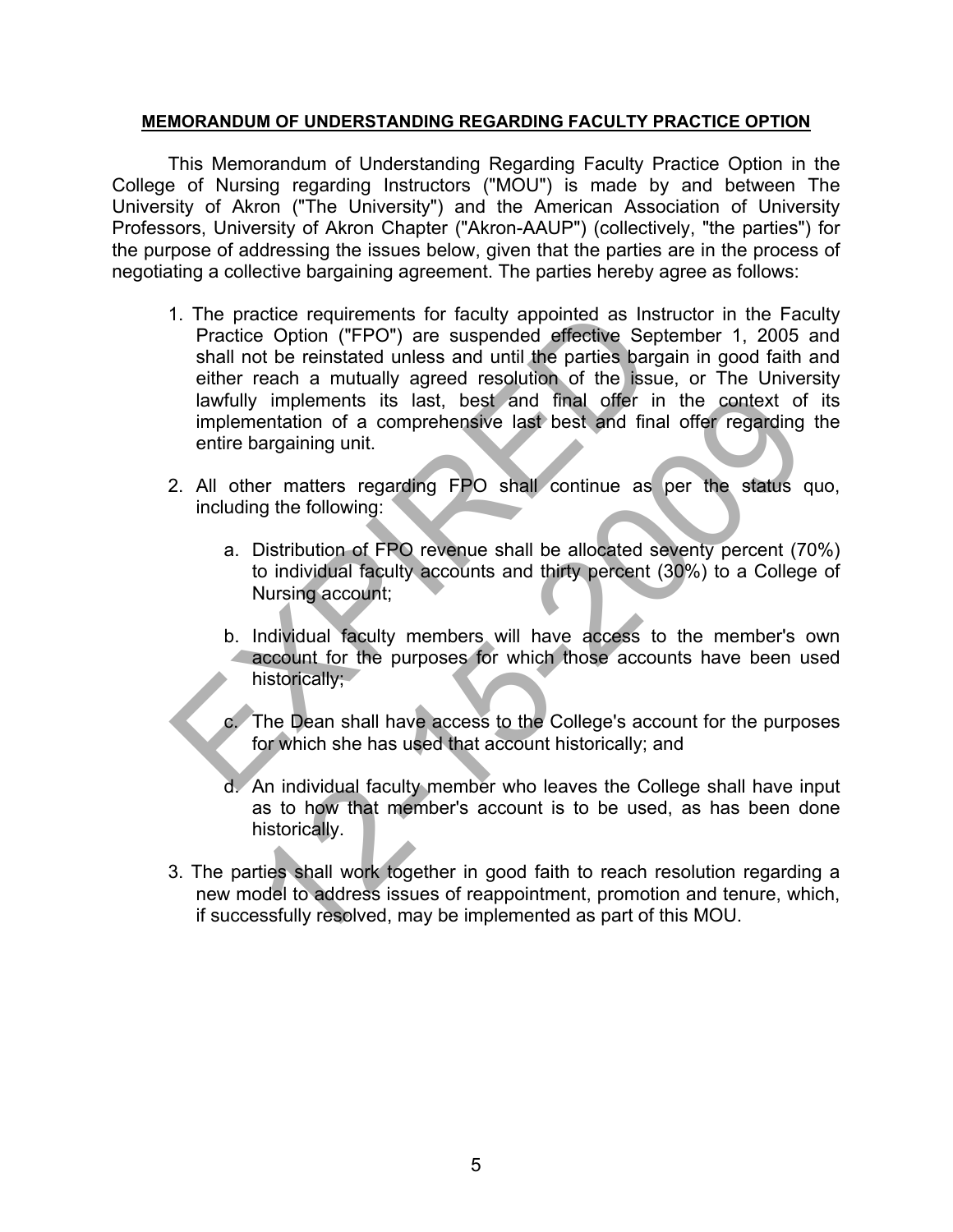IN WITNESS WHEREOF, the parties have caused this Memorandum of Agreement to be made effective this 22<sup>nd</sup> day of April, 2005.

THE UNIVERSITY OF AKRON

| <b>Witness</b> | By:<br>THE AMERICAN ASSOCIATION OF<br>UNIVERSITY PROFESSORS,<br>UNIVERSITY OF AKRON CHAPTER |
|----------------|---------------------------------------------------------------------------------------------|
| Witness        | By:                                                                                         |
|                |                                                                                             |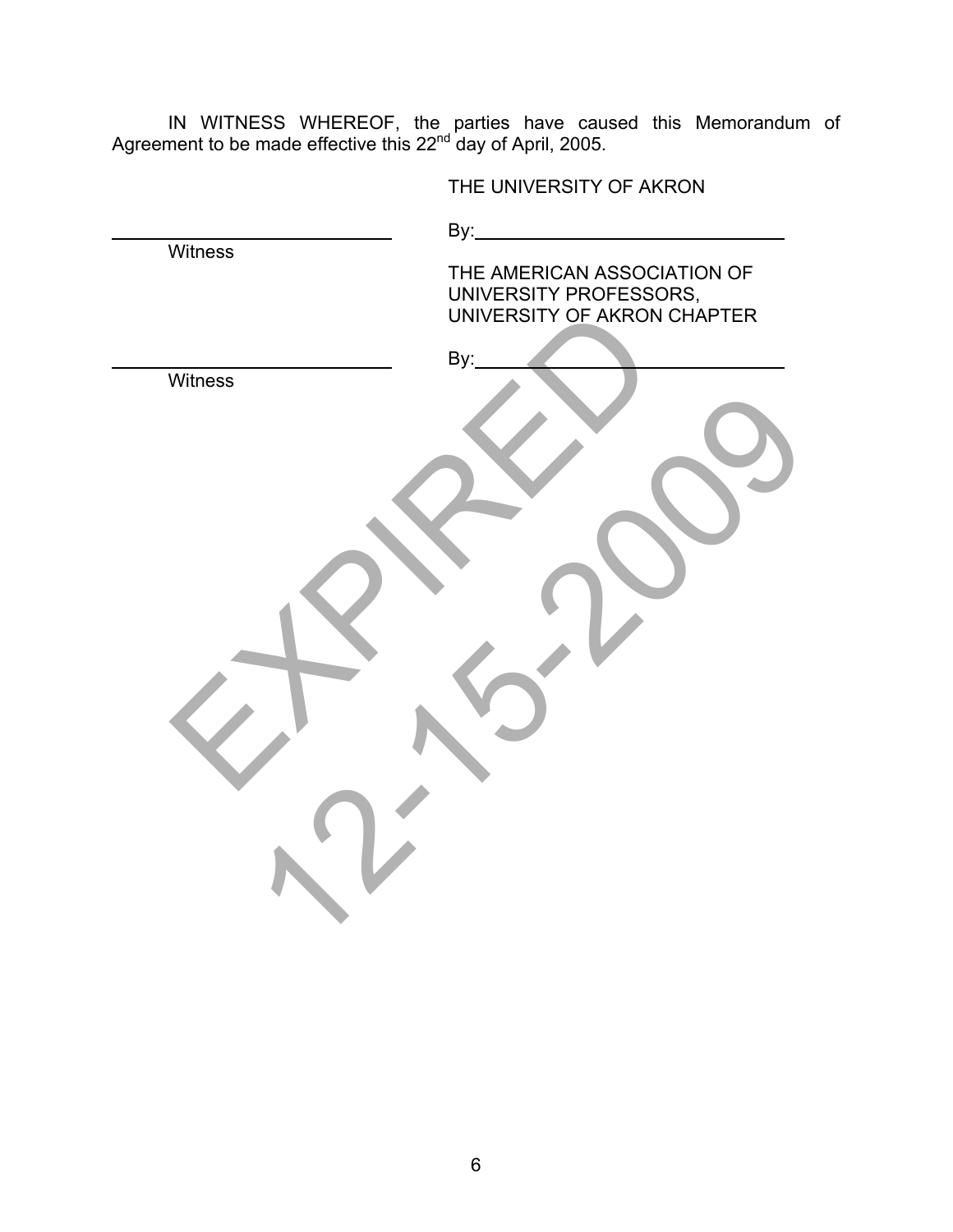At the request of the American Association of University Professors, University of Akron Chapter ("Akron-AAUP"), The University of Akron ("The University") has agreed to delete the following sentence from its proposed Article 5 - Nondiscrimination:

> However, with respect to non-discrimination on the basis of sexual orientation, it is agreed that this provision shall not be deemed to create any individual rights or benefits not otherwise agreed to in this Agreement.

In consideration of this Memorandum of Understanding, and in consideration of The University's withdrawal of the above sentence from its proposed article on Nondiscrimination, the parties acknowledge and agree to the following:

- 1. The inclusion of "sexual orientation" as a protected classification in Article 5 Nondiscrimination in the collective bargaining agreement shall not be the basis, in whole or in part, for any claim, grievance and/or lawsuit that same-sex partners/domestic partners shall receive hospitalization insurance, medical insurance, or other benefits of whatever nature or kind. Further, the inclusion of "sexual orientation" as a protected classification in Article 5 Nondiscrimination shall not be used by the Akron-AAUP as a basis to argue during fact finding that bargaining unit members should be awarded same-sex partner/domestic partner hospitalization insurance, medical insurance, or other benefits of whatever nature or kind. this Agreement.<br>
In consideration of this Memorandum of Understanding, and inversity's withdrawal of the above sentence from its pre-<br>
crimination, the parties acknowledge and agree to the following<br>
1. The inclusion of "s n, the parties acknowledge and agree to the following:<br>
inclusion of "sexual orientation" as a protected classification in Am<br>
inclusion of "sexual orientation" as a protected classification in Am<br>
is, in whole or in part,
- 2. The intent of the parties as expressed in the parties' bargaining notes and in this Memorandum of Understanding is that Article 5 Nondiscrimination has no application to the issue of same sex benefits/domestic partner benefits and shall not be deemed to create any such individual rights or benefits or entitlement to any such rights or benefits.
- 3. The parties intend that no court or arbitrator shall have authority to impose same-sex benefits.
- 4. The Akron-AAUP shall not base any grievance or discrimination claim premised on the Nondiscrimination article on the failure of The University to provide domestic partner benefits to same-sex couples.
- 5. The University acknowledges and agrees that this Memorandum of Understanding is not to be included as a part of any collective bargaining agreement that might eventually be reached, and that this Memorandum of Understanding will not be disseminated to anyone or utilized by The University unless the Akron-AAUP or a bargaining unit faculty member(s) takes any action that contravenes the agreement reached herein.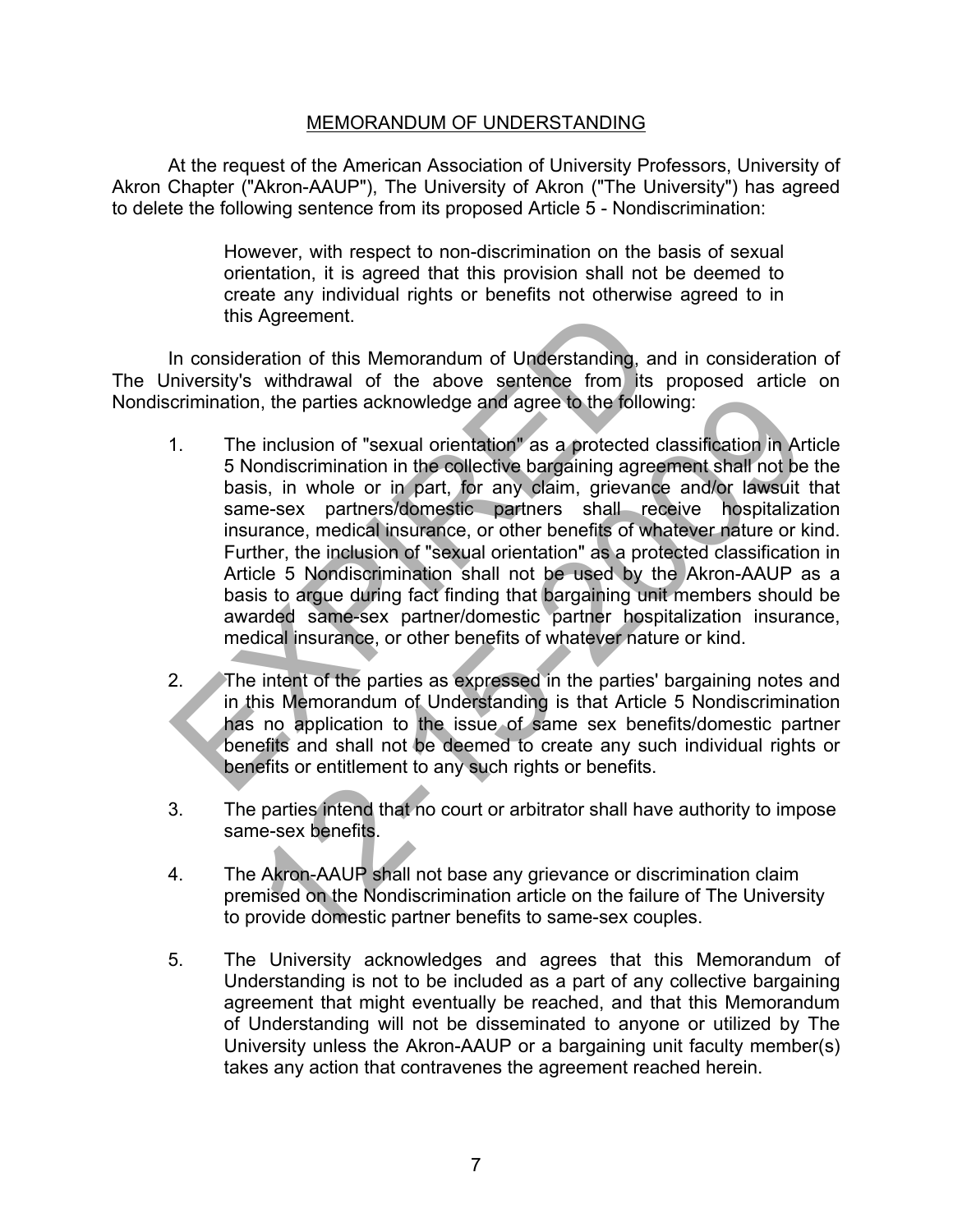AGREED:

THE UNIVERSITY OF AKRON AMERICAN ASSOCIATION OF UNIVERSITY PROFESSORS, UNIVERSITY OF AKRON CHAPTER By: By: ER PORT 12-20-2009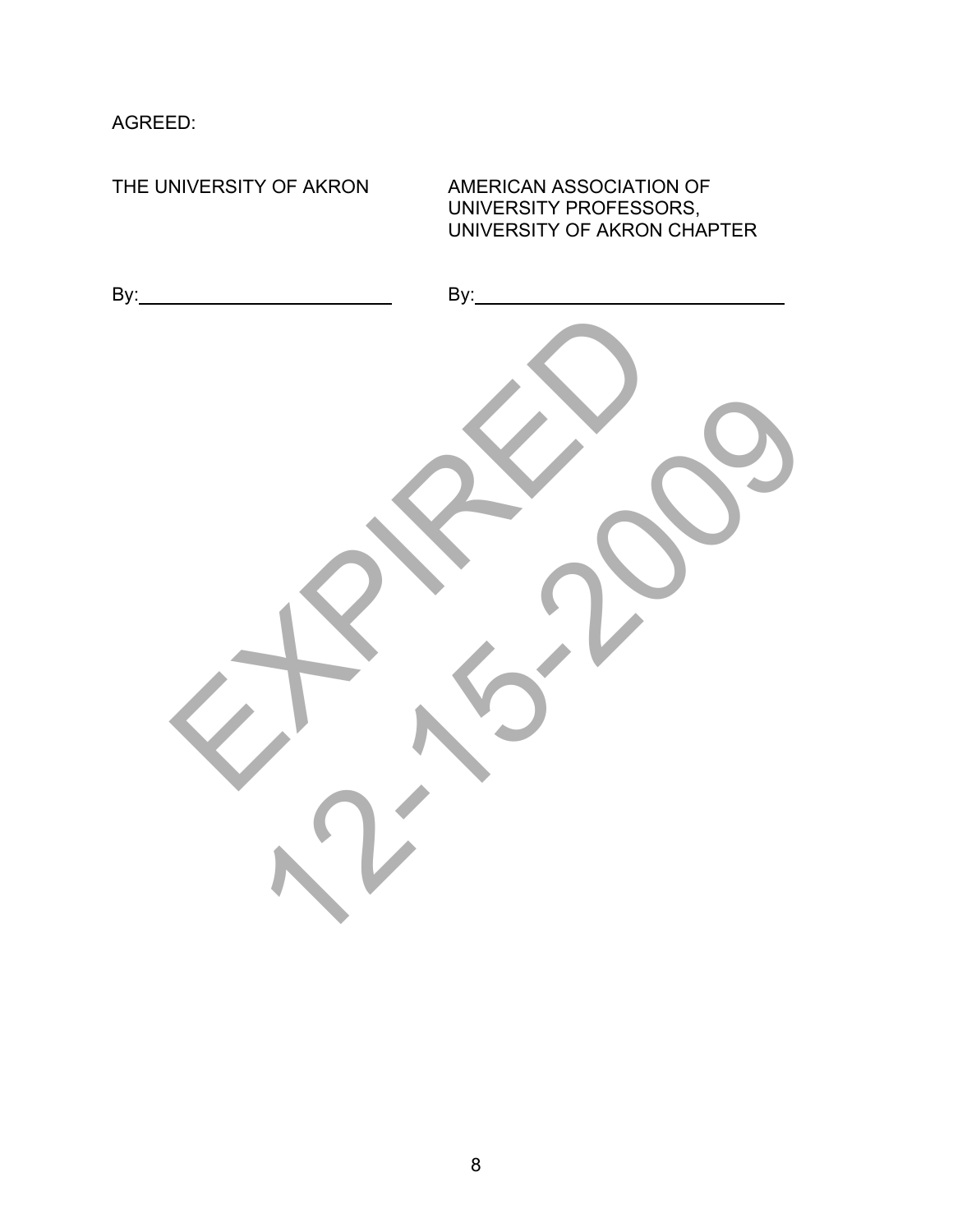The terms of Section 16 of Article 14 (Compensation) of the Collective Bargaining Agreement do not apply to endowment, fellowship, and/or grant funded summer research conducted by endowed chairs and other faculty.

IN WITNESS WHEREOF, the parties have caused this Memorandum of Agreement to be made effective this 5th day of November, 2005.

|         | THE UNIVERSITY OF AKRON                                                                     |
|---------|---------------------------------------------------------------------------------------------|
| Witness | By:<br>THE AMERICAN ASSOCIATION OF<br>UNIVERSITY PROFESSORS,<br>UNIVERSITY OF AKRON CHAPTER |
| Witness | By:                                                                                         |
|         |                                                                                             |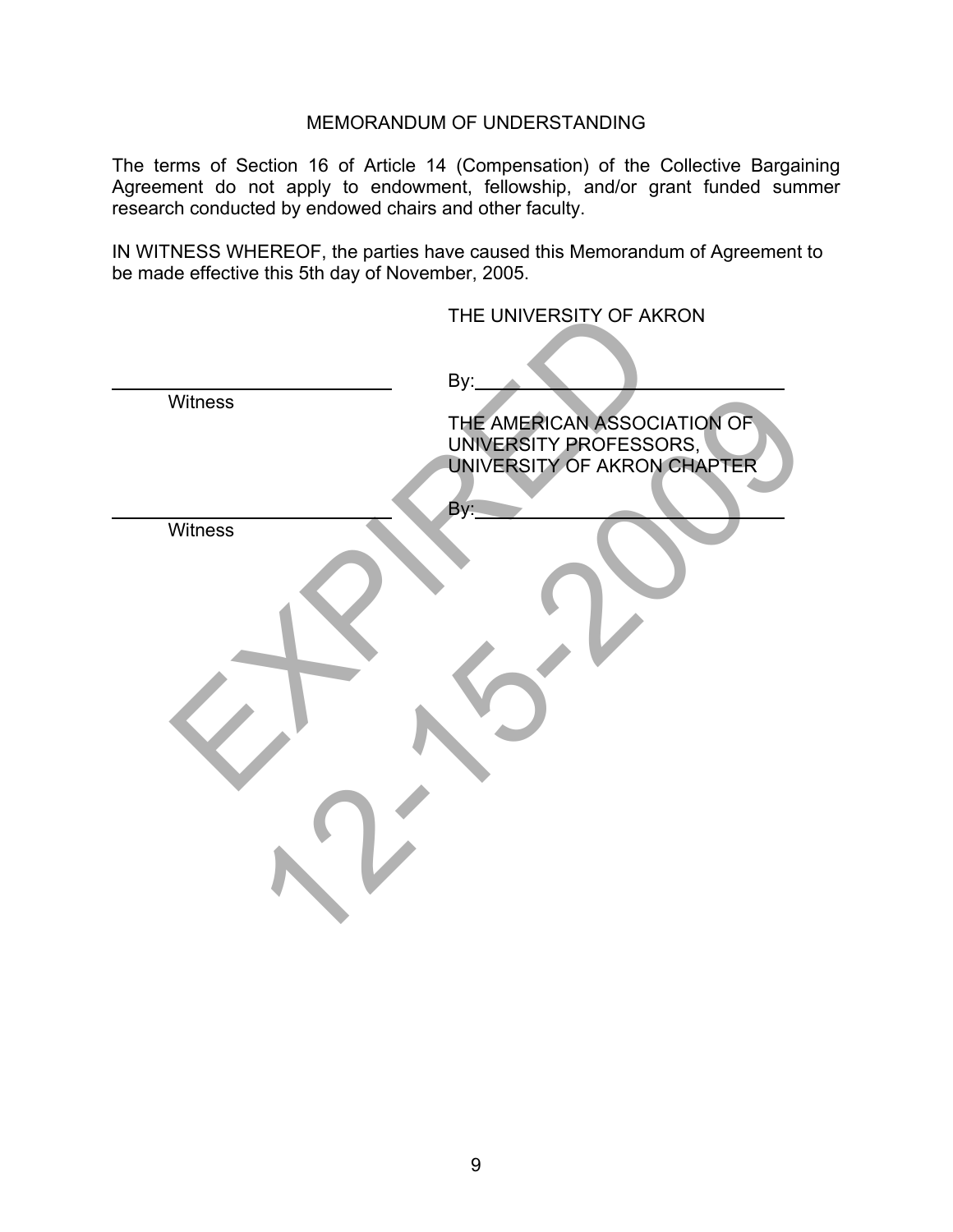The University of Akron and Akron-AAUP agree that, with regard to bargaining unit members who retire during the term of the parties' Collective Bargaining Agreement, the *status quo* shall be maintained in connection with the following benefits that are provided to retirees: life insurance, health insurance coverage for spouses and dependents, faculty identification card, tuition and fee reduction, discounts applicable to the John S. Knight Lecture Series and athletic events, discounts applicable to merchandise purchased through the University bookstore (provided discounts are made available by the provider), use of recreational facilities, notary public service, library and Emeritus study room use, submission of externally funded grant/contract proposals, listing in University publications, fifty percent (50%) reduction in parking fees paid by full time faculty and access to University computer network and information services.

| events, discounts applicable to merchandise purchased through the University<br>bookstore (provided discounts are made available by the provider), use of<br>recreational facilities, notary public service, library and Emeritus study room use,<br>submission of externally funded grant/contract proposals, listing in University<br>publications, fifty percent (50%) reduction in parking fees paid by full time faculty<br>and access to University computer network and information services.<br>AGREED: |                                                                                                      |
|-----------------------------------------------------------------------------------------------------------------------------------------------------------------------------------------------------------------------------------------------------------------------------------------------------------------------------------------------------------------------------------------------------------------------------------------------------------------------------------------------------------------|------------------------------------------------------------------------------------------------------|
|                                                                                                                                                                                                                                                                                                                                                                                                                                                                                                                 |                                                                                                      |
| THE UNIVERSITY OF AKRON                                                                                                                                                                                                                                                                                                                                                                                                                                                                                         | AMERICAN ASSOCIATION OF<br>UNIVERSITY PROFESSORS.<br>UNIVERSITY OF<br><b>AKRON</b><br><b>CHAPTER</b> |
| By:                                                                                                                                                                                                                                                                                                                                                                                                                                                                                                             | By:                                                                                                  |
| DATE:                                                                                                                                                                                                                                                                                                                                                                                                                                                                                                           |                                                                                                      |
|                                                                                                                                                                                                                                                                                                                                                                                                                                                                                                                 |                                                                                                      |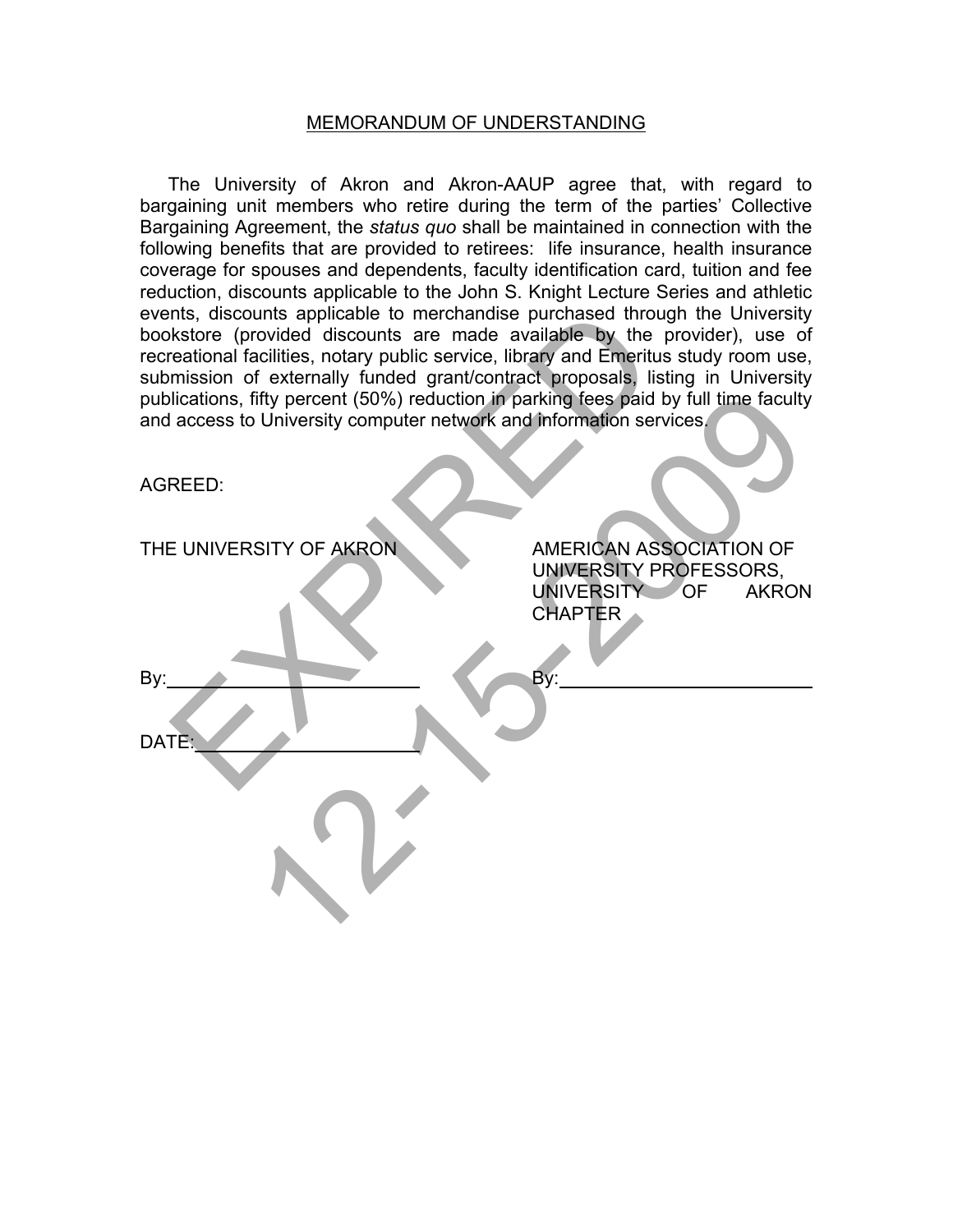Whereas, the faculty of the College of Nursing and the department of Mechanical Engineering in the College of Engineering have recommended to the Deans of the respective colleges for the establishment of full-time non-tenure track faculty (copies of the recommendation are attached hereto and made a part hereof as attachment A and B, respectively); and,

Whereas, the Deans of the respective Colleges have approved these recommendations; and,

Whereas, the Akron-AAUP and The University of Akron mutually agree that establishment of full-time non-tenure track faculty positions within the College of Nursing and one such position in the department of Mechanical Engineering in the College of Engineering consistent with the recommendations of bargaining unit faculty in those colleges.

Now, therefore, the Akron-AAUP and The University of Akron agree as follows:

- 1. There shall be temporarily established in the College of Nursing the fulltime non-tenure track classification of Assistant Professor, Associate Professor, and Professor of Nursing (Non-Tenure Track) in accordance with the recommendations of the bargaining unit faculty as set forth in Attachment A and as approved by the Provost. These positions shall be referred to as Assistant Professor of Clinical Nursing (NTT), Associate Professor of Clinical Nursing (NTT), and Professor of Clinical Nursing (NTT). These positions shall be established as tenure track positions in accordance with Article 8 (Retention, Tenure and Promotion) and Article 24 (Initial Hire) prior to the expiration of the current collective bargaining agreement. ommendations; and,<br>
ereas, the Akron-AAUP and The University of Akron mutually a<br>
bilishment of full-time non-tenure track faculty positions within tising and one such position in the department of Mechanical Er<br>
College o ine such position in the department of Mechanical Engineering in<br>
Engineering consistent with the recommendations of bargaining<br>
those colleges.<br>
e, the Akron-AAUP and The University of Akron agree as follows:<br>
shall be te
- 2. There shall be established in the department of Mechanical Engineering in the College of Engineering one full-time non-tenure track position for teaching Design, with the possible ranks of Assistant Professor (NTT), Associate Professor (NTT) and Professor of Engineering (NTT) in accordance with the recommendations of the bargaining unit faculty as set forth in Attachment B and as approved by the Provost.
- 3. All appointments shall be subject to approval by The University of Akron Board of Trustees.
- 4. All full-time non-tenure track faculty whose positions are subject to this memorandum of understanding shall be members of the Akron-AAUP bargaining unit and shall be covered by the Akron-AAUP and The University of Akron Collective Bargaining Agreement.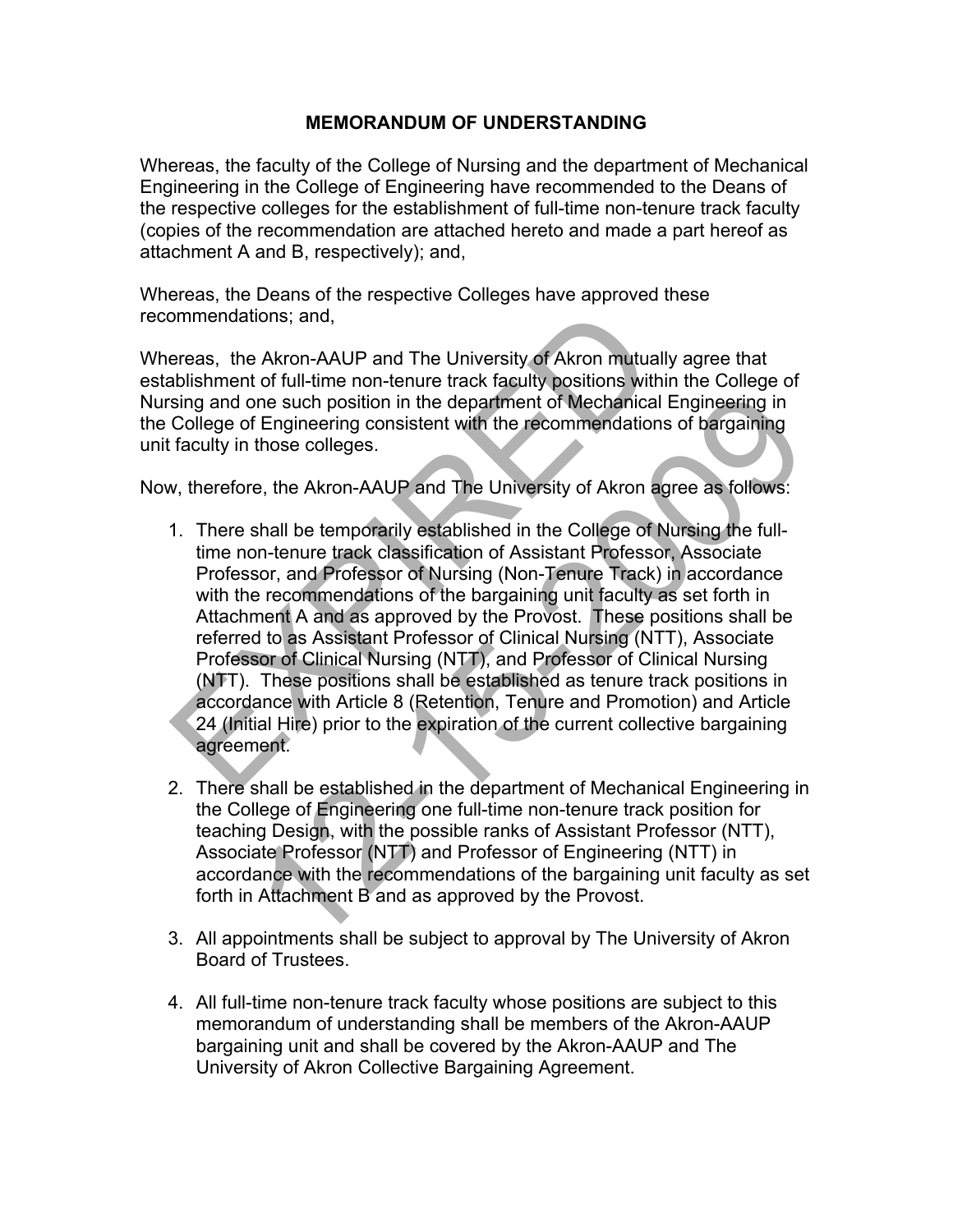5. In the event that there are additional recommendations in the future from the Colleges with the approval of the departmental bargaining unit faculty members for full-time non-tenured faculty positions, and these recommendations are approved by the Dean, the parties agree to negotiate on the establishment of those non-tenure track positions.

IN WITNESS WHEREOF, the parties have caused this Memorandum of Agreement to be made effective this 31<sup>st</sup> day of October, 2005.

| Agreement to be made effective this 31 <sup>st</sup> day of October, 2005. |                             |  |
|----------------------------------------------------------------------------|-----------------------------|--|
|                                                                            |                             |  |
|                                                                            | THE UNIVERSITY OF AKRON     |  |
|                                                                            | By:                         |  |
| Witness                                                                    |                             |  |
|                                                                            | THE AMERICAN ASSOCIATION OF |  |
|                                                                            | UNIVERSITY PROFESSORS,      |  |
|                                                                            | UNIVERSITY OF AKRON CHAPTER |  |
|                                                                            |                             |  |
|                                                                            |                             |  |
|                                                                            | By:                         |  |
| <b>Witness</b>                                                             |                             |  |
|                                                                            |                             |  |
|                                                                            |                             |  |
|                                                                            |                             |  |
|                                                                            |                             |  |
|                                                                            |                             |  |
|                                                                            |                             |  |
|                                                                            |                             |  |
|                                                                            |                             |  |
|                                                                            |                             |  |